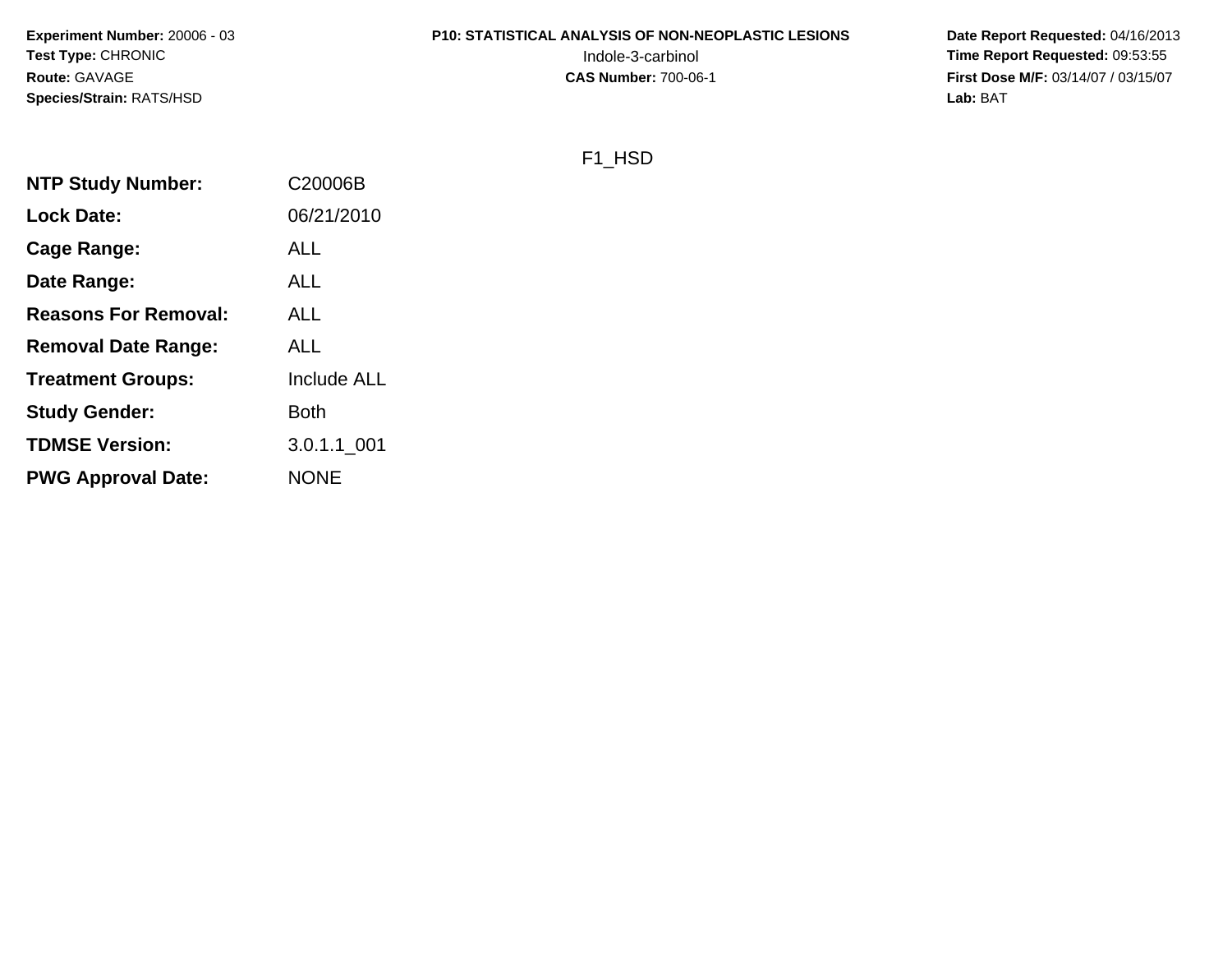**Experiment Number:** 20006 - 03**Test Type:** CHRONIC**Route:** GAVAGE**Species/Strain:** RATS/HSD

 **Date Report Requested:** 04/16/2013 Indole-3-carbinol **Time Report Requested:** 09:53:55 **First Dose M/F:** 03/14/07 / 03/15/07<br>**Lab:** BAT **Lab:** BAT

#### **SUMMARY OF STATISTICALLY SIGNIFICANT (P<=.05) RESULTS IN THE ANALYSIS OF INDOLE-3-CARBINOL**

#### **MALE RATS**

#### **Organ**

Adrenal Cortex

Inflammation Chronic contracts and the contracts of the Inflammation Chronic Blood Vessel Fibrous Osteodystrophy Bone**Brain** n<br>Necrosis Intestine Small, Duodenum: LymphaticIntestine Small, Jejunum: Lymphaticr and the contract of the contract of the contract of the contract of the contract of the contract of the contract of  $\Gamma$ LiverLiver: Bile Ductt Cyst Lymph Node, Mesenteric: Lymphaticl and the contract of the contract of the Ectasia Lymph Node: Renale Romeign Body (1999) and the Second Second Second Second Second Second Second Second Second Second Second Second Second Second Second Second Second Second Second Second Second Second Second Second Second Second Second Sec NoseNose: Respiratory EpitheliumPancreas: ArteryParathyroid GlandPreputial Glandd Cyst ProstateSeminal Vesicle**Skin** Stomach, Glandular: Epithelium**Testes** s Atrophy Testes: ArteryThyroid Gland: Follicular Cell

#### **FEMALE RATS**

#### **Organ**

Adrenal CortexBlood VesselIntestine Small, Duodenum: LymphaticIntestine Small, Jejunum: Lymphaticr and the contract of the contract of the Basophilic Focus Liver

#### **Morphology**

 Degeneration Fatty Hyperplasia Ectasiac Ectasia Ectasia Hyperplasia Inflammation Chronic Hyperplasia<br>Cyst Inflammation Acute Inflammation Acute Inflammation Hyperplasia<br>Atrophy Inflammation Chronic Hypertrophy

#### **Morphology**

 Degeneration Fatty Inflammation Chronic Ectasiac Ectasia Clear Cell Focus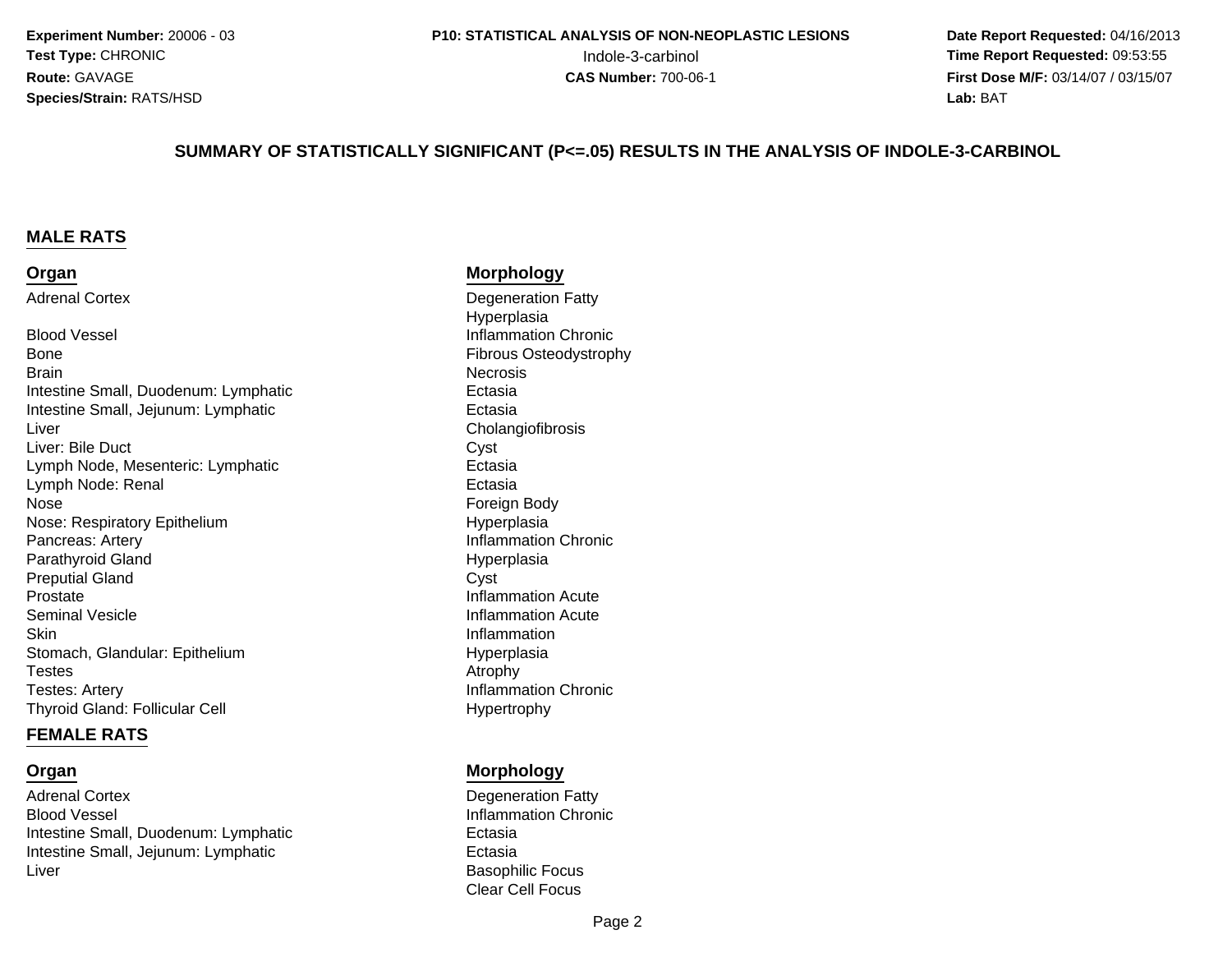**Experiment Number:** 20006 - 03**Test Type:** CHRONIC**Route:** GAVAGE**Species/Strain:** RATS/HSD

 **Date Report Requested:** 04/16/2013 Indole-3-carbinol **Time Report Requested:** 09:53:55 **First Dose M/F:** 03/14/07 / 03/15/07<br>**Lab:** BAT **Lab:** BAT

#### **SUMMARY OF STATISTICALLY SIGNIFICANT (P<=.05) RESULTS IN THE ANALYSIS OF INDOLE-3-CARBINOL**

Liver: Bile DuctLymph Node, Mesenteric: Lymphaticd Hyperplasia Mammary GlandNose: Olfactory Epithelium Atrophy Nose: Respiratory Epithelium**Ovary** y and the contract of the contract of the contract of the contract of the contract of the contract of the contract of the contract of the contract of the contract of the contract of the contract of the contract of the cont Pancreas: ArteryStomach, ForestomachThymuss and the contract of the contract of the contract of the contract of the contract of the contract of the contract of the contract of the contract of the contract of the contract of the contract of the contract of the cont UterusUterus: Endometrium

Eosinophilic Focus Hepatodiaphragmatic NoduleMixed Cell Focus Hyperplasia EctasiaHyperplasia<br>Atrophy Inflammation Chronic Hyperplasia<br>Atrophy Inflammation Acute Hyperplasia Cystic Metaplasia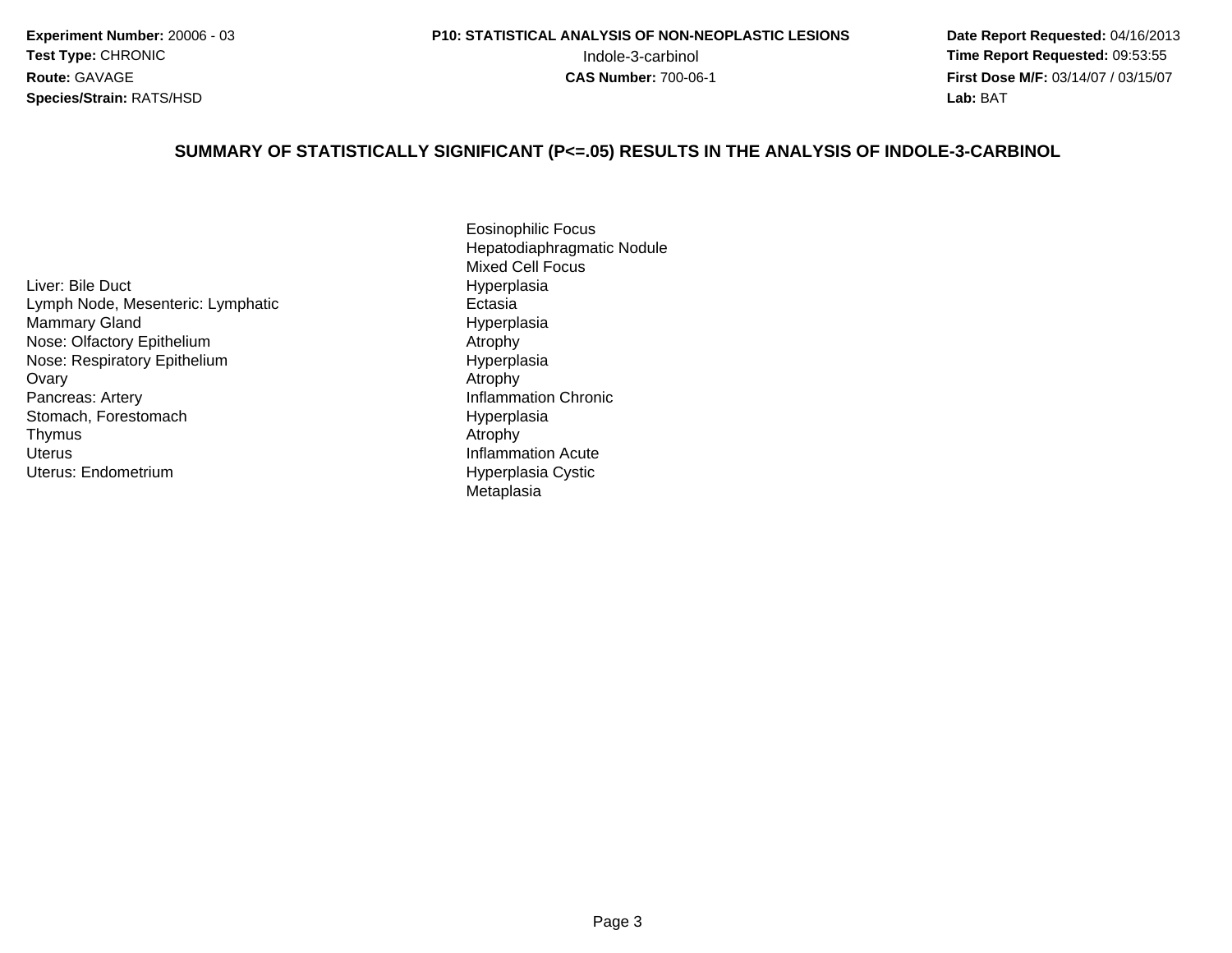|                                                     |             |              | <b>Males</b> |             |  |
|-----------------------------------------------------|-------------|--------------|--------------|-------------|--|
| <b>DOSE</b>                                         | 0 mg/kg     | 75 mg/kg     | 150 mg/kg    | 300 mg/kg   |  |
|                                                     |             |              |              |             |  |
| <b>Adrenal Cortex</b><br><b>Degeneration Cystic</b> |             |              |              |             |  |
| <b>LESION RATES</b>                                 |             |              |              |             |  |
| <b>OVERALL</b> (a)                                  | 4/50 (8%)   | 3/49(6%)     | 5/50 (10%)   | 4/50 (8%)   |  |
| POLY-3 RATE (b)                                     | 4/38.40     | 3/33.49      | 5/37.88      | 4/34.99     |  |
| POLY-3 PERCENT (g)                                  | 10.4%       | 9%           | 13.2%        | 11.4%       |  |
| <b>TERMINAL (d)</b>                                 | 3/20(15%)   | 1/13(8%)     | 2/17(12%)    | 1/12(8%)    |  |
| <b>FIRST INCIDENCE</b>                              | 685         | 559          | 468          | 496         |  |
| <b>STATISTICAL TESTS</b>                            |             |              |              |             |  |
| POLY <sub>3</sub>                                   | $P = 0.464$ | P=0.575N     | $P = 0.491$  | $P = 0.593$ |  |
| <b>POLY 1.5</b>                                     | $P=0.482$   | P=0.543N     | $P = 0.503$  | $P = 0.616$ |  |
| POLY 6                                              | $P = 0.436$ | P=0.623N     | $P = 0.470$  | $P = 0.558$ |  |
| <b>COCH-ARM / FISHERS</b>                           | $P = 0.504$ | $P = 0.511N$ | $P = 0.500$  | P=0.643N    |  |
| <b>MAX-ISO-POLY-3</b>                               | $P = 0.576$ | P=0.421N     | $P = 0.353$  | $P = 0.445$ |  |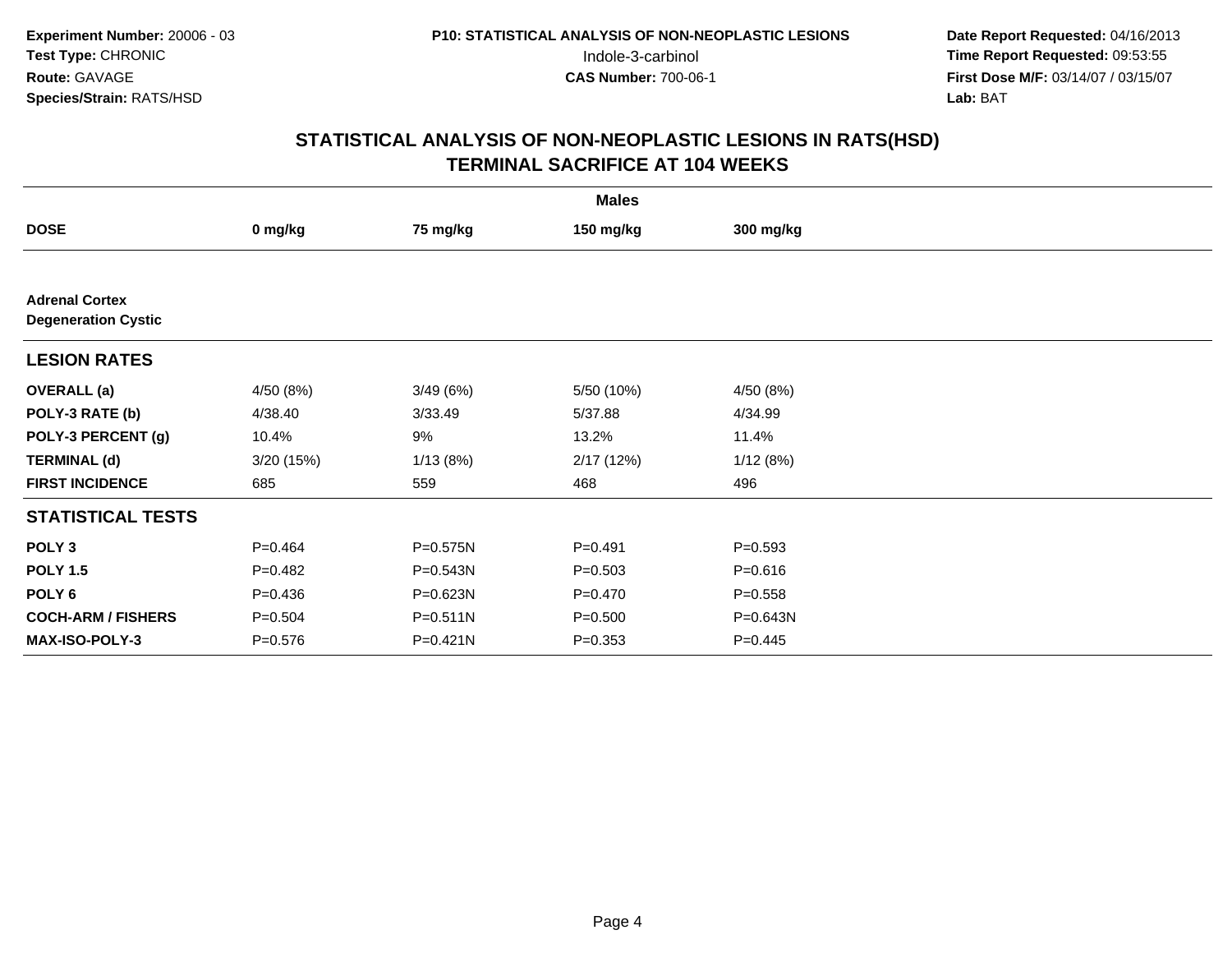|                                                    |             |             | <b>Males</b> |             |  |
|----------------------------------------------------|-------------|-------------|--------------|-------------|--|
| <b>DOSE</b>                                        | 0 mg/kg     | 75 mg/kg    | 150 mg/kg    | 300 mg/kg   |  |
|                                                    |             |             |              |             |  |
| <b>Adrenal Cortex</b><br><b>Degeneration Fatty</b> |             |             |              |             |  |
| <b>LESION RATES</b>                                |             |             |              |             |  |
| <b>OVERALL</b> (a)                                 | 8/50 (16%)  | 13/49 (27%) | 5/50 (10%)   | 16/50 (32%) |  |
| POLY-3 RATE (b)                                    | 8/39.35     | 13/36.56    | 5/37.53      | 16/36.79    |  |
| POLY-3 PERCENT (g)                                 | 20.3%       | 35.6%       | 13.3%        | 43.5%       |  |
| <b>TERMINAL (d)</b>                                | 1/20(5%)    | 4/13 (31%)  | 1/17(6%)     | 6/12(50%)   |  |
| <b>FIRST INCIDENCE</b>                             | 599         | 441         | 594          | 498         |  |
| <b>STATISTICAL TESTS</b>                           |             |             |              |             |  |
| POLY <sub>3</sub>                                  | $P=0.041*$  | $P = 0.105$ | P=0.302N     | $P=0.022*$  |  |
| <b>POLY 1.5</b>                                    | $P=0.052$   | $P = 0.126$ | P=0.282N     | $P=0.032*$  |  |
| POLY 6                                             | $P=0.028*$  | $P=0.079$   | $P = 0.335N$ | $P=0.014*$  |  |
| <b>COCH-ARM / FISHERS</b>                          | $P = 0.074$ | $P = 0.150$ | $P = 0.277N$ | $P=0.050*$  |  |
| MAX-ISO-POLY-3                                     | P=0.017*    | $P = 0.070$ | P=0.211N     | $P=0.014*$  |  |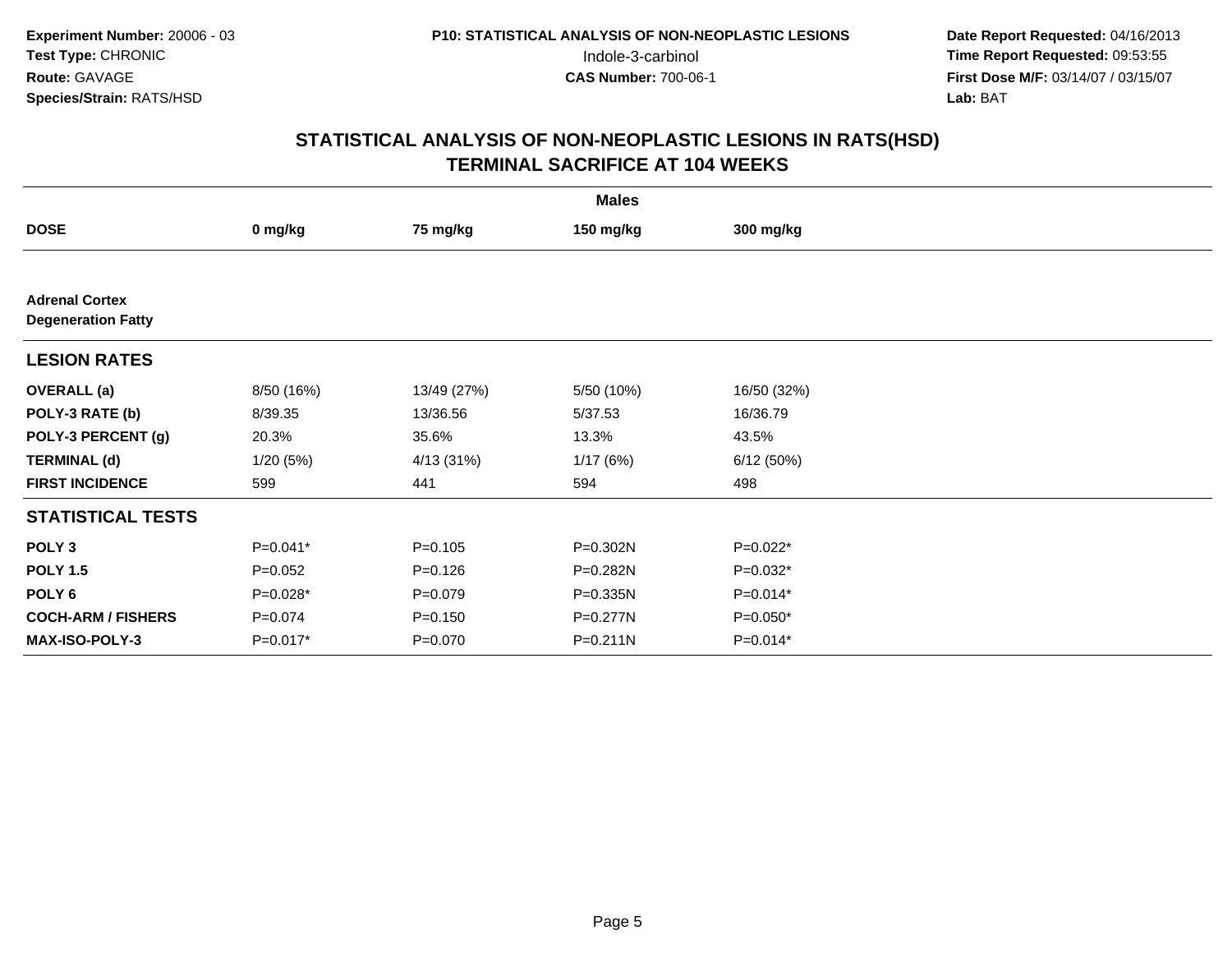| <b>Males</b>                         |             |             |             |            |  |  |
|--------------------------------------|-------------|-------------|-------------|------------|--|--|
| <b>DOSE</b>                          | 0 mg/kg     | 75 mg/kg    | 150 mg/kg   | 300 mg/kg  |  |  |
|                                      |             |             |             |            |  |  |
| <b>Adrenal Cortex</b><br>Hyperplasia |             |             |             |            |  |  |
| <b>LESION RATES</b>                  |             |             |             |            |  |  |
| <b>OVERALL</b> (a)                   | 14/50 (28%) | 19/49 (39%) | 19/50 (38%) | 6/50 (12%) |  |  |
| POLY-3 RATE (b)                      | 14/41.69    | 19/37.94    | 19/39.87    | 6/35.45    |  |  |
| POLY-3 PERCENT (g)                   | 33.6%       | 50.1%       | 47.7%       | 16.9%      |  |  |
| <b>TERMINAL (d)</b>                  | 6/20 (30%)  | 7/13 (54%)  | 10/17 (59%) | 1/12(8%)   |  |  |
| <b>FIRST INCIDENCE</b>               | 450         | 448         | 468         | 306        |  |  |
| <b>STATISTICAL TESTS</b>             |             |             |             |            |  |  |
| POLY <sub>3</sub>                    | P=0.051N    | $P = 0.095$ | $P = 0.135$ | P=0.076N   |  |  |
| <b>POLY 1.5</b>                      | P=0.030N*   | $P=0.129$   | $P = 0.170$ | P=0.055N   |  |  |
| POLY 6                               | P=0.102N    | $P = 0.060$ | $P = 0.096$ | P=0.117N   |  |  |
| <b>COCH-ARM / FISHERS</b>            | P=0.019N*   | $P = 0.178$ | $P = 0.198$ | P=0.039N*  |  |  |
| <b>MAX-ISO-POLY-3</b>                | P=0.015N*   | $P = 0.069$ | $P = 0.096$ | P=0.057N   |  |  |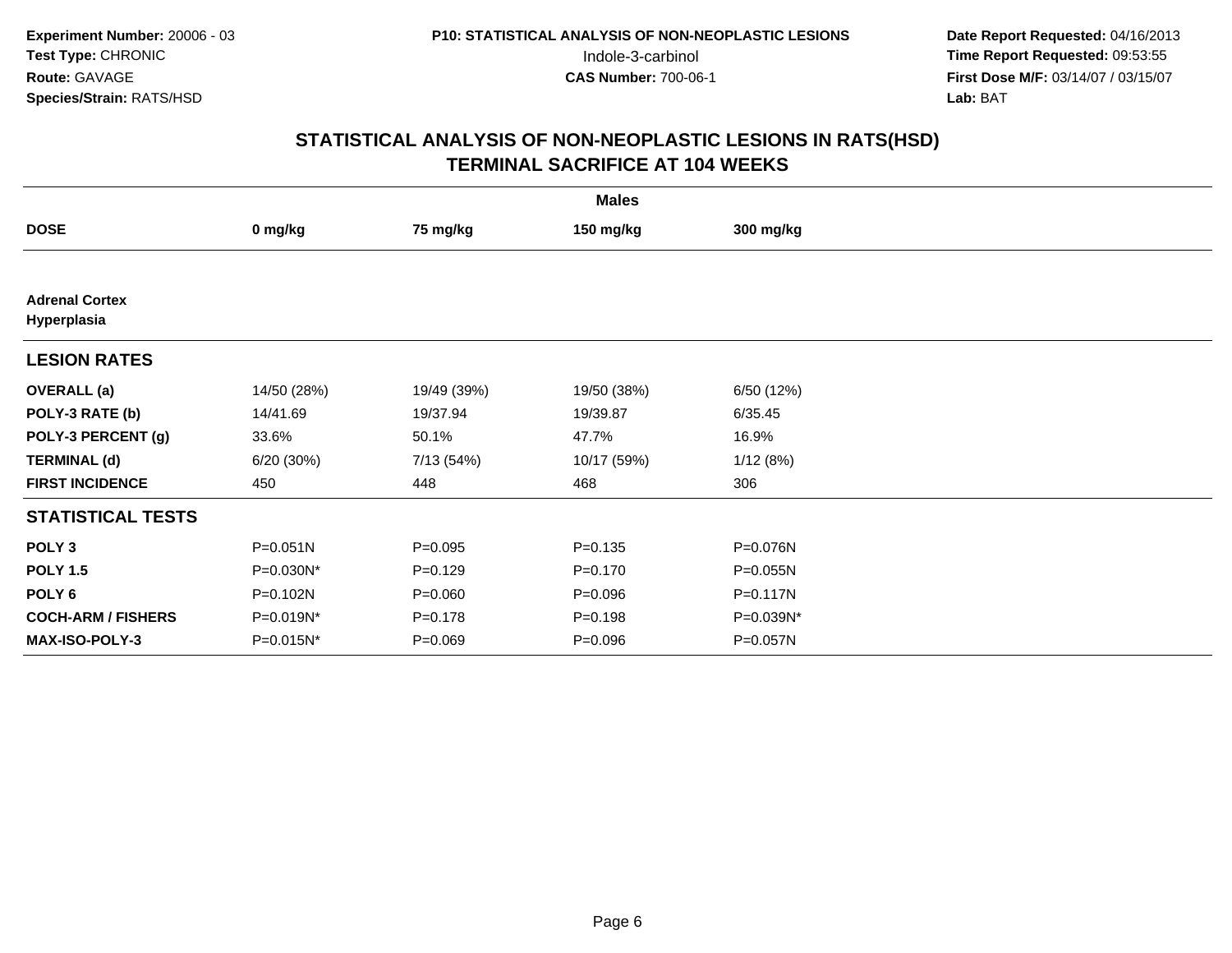|                                          |             |              | <b>Males</b>      |             |  |
|------------------------------------------|-------------|--------------|-------------------|-------------|--|
| <b>DOSE</b>                              | 0 mg/kg     | 75 mg/kg     | 150 mg/kg         | 300 mg/kg   |  |
|                                          |             |              |                   |             |  |
| <b>Adrenal Cortex</b><br><b>Necrosis</b> |             |              |                   |             |  |
| <b>LESION RATES</b>                      |             |              |                   |             |  |
| <b>OVERALL</b> (a)                       | 1/50(2%)    | 0/49(0%)     | 0/50(0%)          | 2/50(4%)    |  |
| POLY-3 RATE (b)                          | 1/38.40     | 0/32.78      | 0/36.40           | 2/34.83     |  |
| POLY-3 PERCENT (g)                       | 2.6%        | 0%           | 0%                | 5.7%        |  |
| <b>TERMINAL (d)</b>                      | 0/20(0%)    | 0/13(0%)     | 0/17(0%)          | 0/12(0%)    |  |
| <b>FIRST INCIDENCE</b>                   | 685         | ---          | $\qquad \qquad -$ | 462         |  |
| <b>STATISTICAL TESTS</b>                 |             |              |                   |             |  |
| POLY <sub>3</sub>                        | $P = 0.248$ | $P = 0.531N$ | $P = 0.511N$      | $P = 0.466$ |  |
| <b>POLY 1.5</b>                          | $P = 0.248$ | P=0.518N     | $P = 0.503N$      | $P = 0.481$ |  |
| POLY 6                                   | $P = 0.247$ | $P = 0.552N$ | P=0.522N          | $P=0.443$   |  |
| <b>COCH-ARM / FISHERS</b>                | $P = 0.247$ | P=0.505N     | P=0.500N          | $P = 0.500$ |  |
| MAX-ISO-POLY-3                           | $P = 0.132$ | P=0.195N     | P=0.172N          | $P = 0.261$ |  |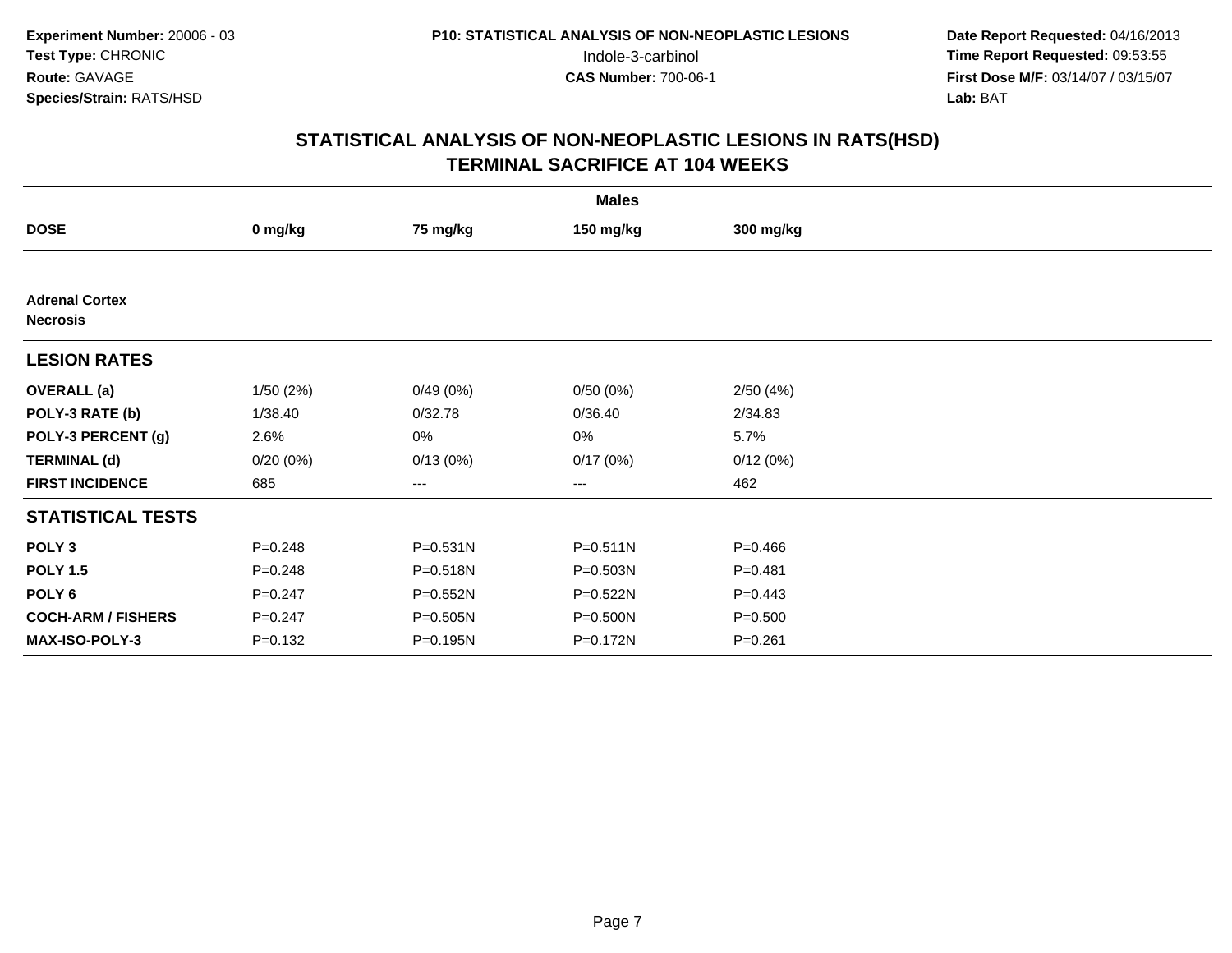| <b>Males</b>                          |              |             |             |             |  |  |
|---------------------------------------|--------------|-------------|-------------|-------------|--|--|
| <b>DOSE</b>                           | 0 mg/kg      | 75 mg/kg    | 150 mg/kg   | 300 mg/kg   |  |  |
|                                       |              |             |             |             |  |  |
| <b>Adrenal Medulla</b><br>Hyperplasia |              |             |             |             |  |  |
| <b>LESION RATES</b>                   |              |             |             |             |  |  |
| <b>OVERALL</b> (a)                    | 18/50 (36%)  | 22/49 (45%) | 20/50 (40%) | 19/50 (38%) |  |  |
| POLY-3 RATE (b)                       | 18/40.40     | 22/38.73    | 20/41.70    | 19/39.47    |  |  |
| POLY-3 PERCENT (g)                    | 44.6%        | 56.8%       | 48%         | 48.1%       |  |  |
| <b>TERMINAL (d)</b>                   | 8/20 (40%)   | 6/13(46%)   | 6/17(35%)   | 4/12(33%)   |  |  |
| <b>FIRST INCIDENCE</b>                | 599          | 448         | 468         | 412         |  |  |
| <b>STATISTICAL TESTS</b>              |              |             |             |             |  |  |
| POLY <sub>3</sub>                     | $P = 0.540$  | $P = 0.183$ | $P=0.464$   | $P = 0.460$ |  |  |
| <b>POLY 1.5</b>                       | $P = 0.531N$ | $P = 0.215$ | $P=0.462$   | $P = 0.481$ |  |  |
| POLY 6                                | $P = 0.513$  | $P = 0.139$ | $P=0.455$   | $P=0.423$   |  |  |
| <b>COCH-ARM / FISHERS</b>             | P=0.518N     | $P = 0.243$ | $P = 0.418$ | $P = 0.500$ |  |  |
| <b>MAX-ISO-POLY-3</b>                 | $P = 0.452$  | $P = 0.131$ | $P = 0.376$ | $P = 0.371$ |  |  |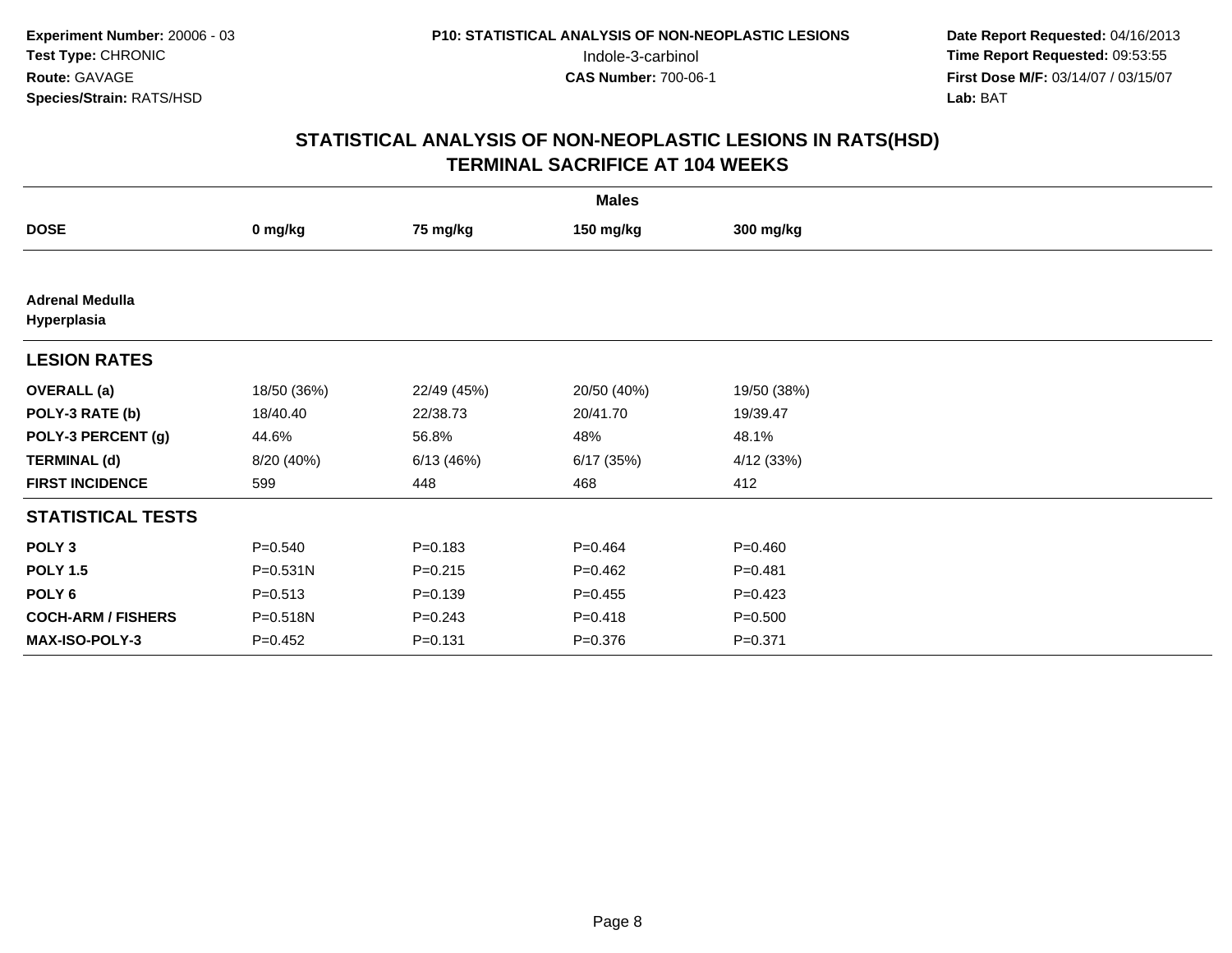| <b>Males</b>                                       |              |             |              |             |  |  |
|----------------------------------------------------|--------------|-------------|--------------|-------------|--|--|
| <b>DOSE</b>                                        | 0 mg/kg      | 75 mg/kg    | 150 mg/kg    | 300 mg/kg   |  |  |
|                                                    |              |             |              |             |  |  |
| <b>Blood Vessel</b><br><b>Inflammation Chronic</b> |              |             |              |             |  |  |
| <b>LESION RATES</b>                                |              |             |              |             |  |  |
| <b>OVERALL</b> (a)                                 | 30/50 (60%)  | 38/50 (76%) | 30/50 (60%)  | 29/50 (58%) |  |  |
| POLY-3 RATE (b)                                    | 30/42.49     | 38/43.46    | 30/40.49     | 29/39.83    |  |  |
| POLY-3 PERCENT (g)                                 | 70.6%        | 87.4%       | 74.1%        | 72.8%       |  |  |
| <b>TERMINAL (d)</b>                                | 15/20 (75%)  | 11/13 (85%) | 14/17 (82%)  | 8/12 (67%)  |  |  |
| <b>FIRST INCIDENCE</b>                             | 444          | 448         | 499          | 412         |  |  |
| <b>STATISTICAL TESTS</b>                           |              |             |              |             |  |  |
| POLY <sub>3</sub>                                  | $P = 0.405N$ | $P=0.032*$  | $P=0.452$    | $P = 0.510$ |  |  |
| <b>POLY 1.5</b>                                    | $P = 0.311N$ | $P=0.041*$  | $P=0.544$    | $P = 0.581$ |  |  |
| POLY <sub>6</sub>                                  | P=0.554N     | $P=0.030*$  | $P=0.322$    | $P=0.420$   |  |  |
| <b>COCH-ARM / FISHERS</b>                          | P=0.236N     | $P = 0.066$ | $P = 0.581N$ | P=0.500N    |  |  |
| MAX-ISO-POLY-3                                     | $P = 0.295$  | P=0.017*    | $P = 0.350$  | $P = 0.405$ |  |  |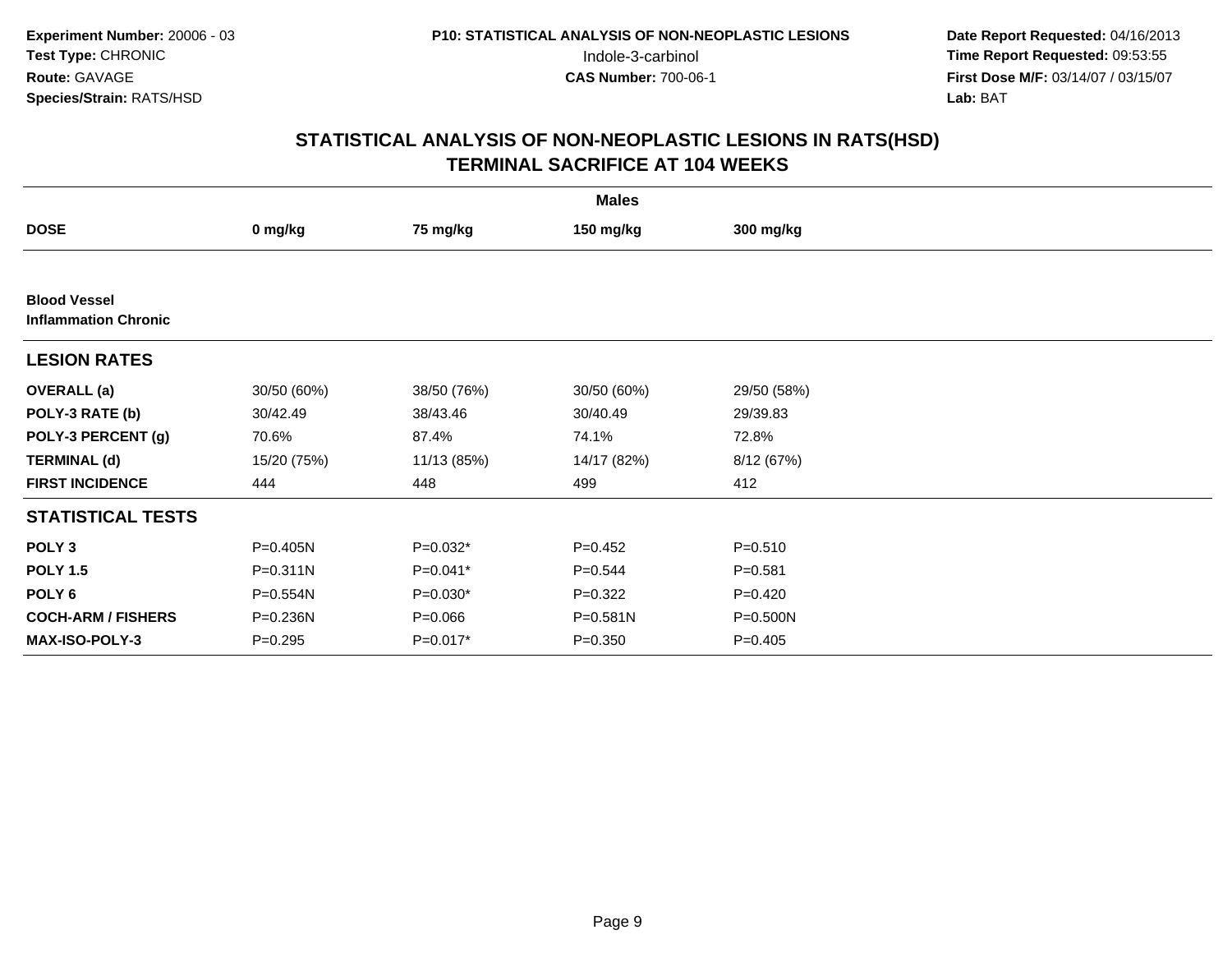|                                              |             |             | <b>Males</b> |             |  |
|----------------------------------------------|-------------|-------------|--------------|-------------|--|
| <b>DOSE</b>                                  | 0 mg/kg     | 75 mg/kg    | 150 mg/kg    | 300 mg/kg   |  |
|                                              |             |             |              |             |  |
| <b>Blood Vessel</b><br><b>Mineralization</b> |             |             |              |             |  |
| <b>LESION RATES</b>                          |             |             |              |             |  |
| <b>OVERALL</b> (a)                           | 0/50(0%)    | 2/50(4%)    | 1/50(2%)     | 1/50(2%)    |  |
| POLY-3 RATE (b)                              | 0/38.24     | 2/34.07     | 1/36.97      | 1/34.08     |  |
| POLY-3 PERCENT (g)                           | 0%          | 5.9%        | 2.7%         | 2.9%        |  |
| <b>TERMINAL (d)</b>                          | $0/20(0\%)$ | 0/13(0%)    | 0/17(0%)     | 0/12(0%)    |  |
| <b>FIRST INCIDENCE</b>                       | ---         | 602         | 546          | 640         |  |
| <b>STATISTICAL TESTS</b>                     |             |             |              |             |  |
| POLY <sub>3</sub>                            | $P = 0.446$ | $P = 0.211$ | $P=0.493$    | $P = 0.477$ |  |
| <b>POLY 1.5</b>                              | $P = 0.471$ | $P=0.224$   | $P=0.499$    | $P = 0.487$ |  |
| POLY 6                                       | $P=0.412$   | $P = 0.194$ | $P=0.485$    | $P = 0.463$ |  |
| <b>COCH-ARM / FISHERS</b>                    | $P = 0.500$ | $P = 0.247$ | $P = 0.500$  | $P = 0.500$ |  |
| MAX-ISO-POLY-3                               | $P = 0.285$ | $P=0.075$   | $P = 0.158$  | $P = 0.158$ |  |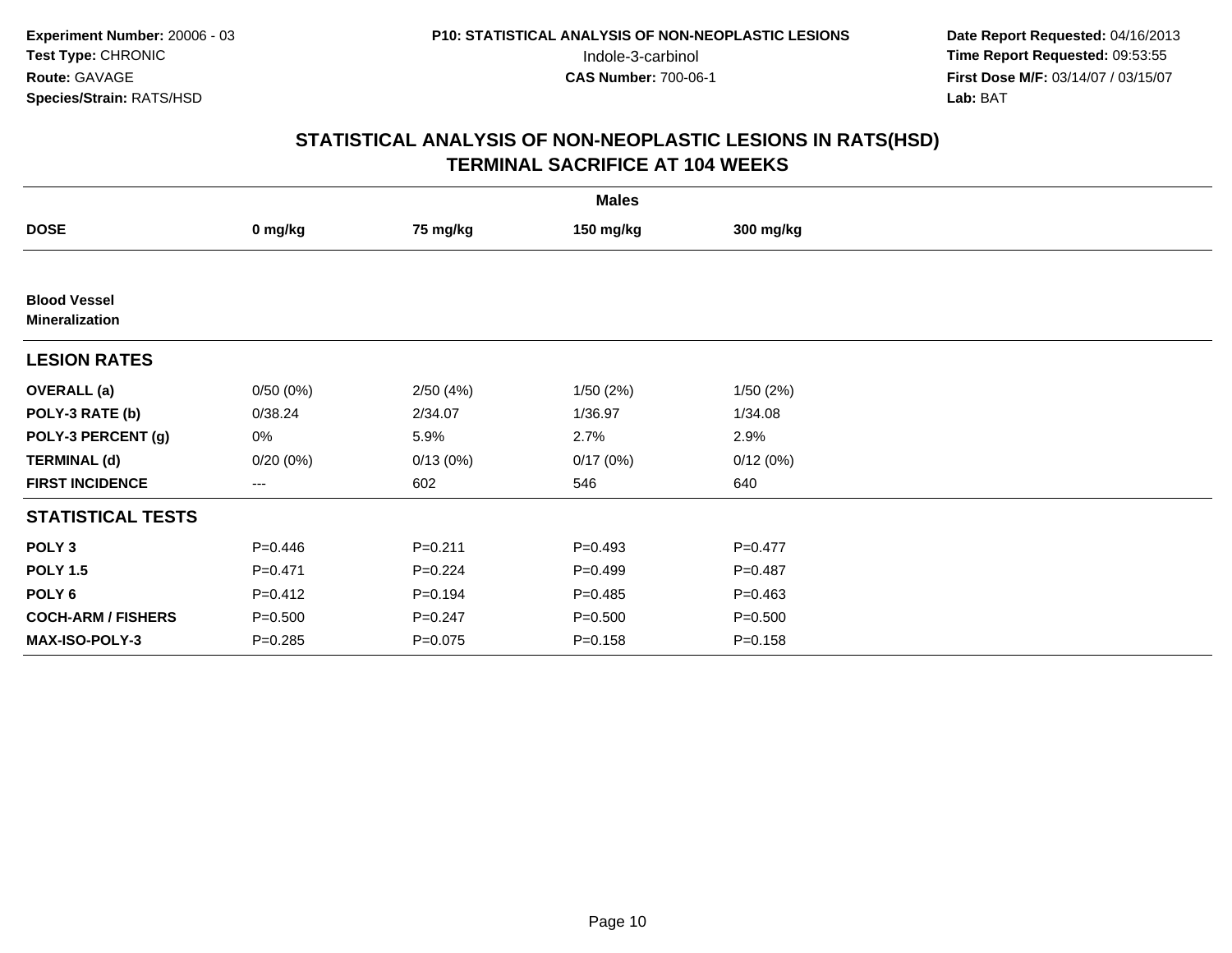|                                   |             |             | <b>Males</b> |             |  |
|-----------------------------------|-------------|-------------|--------------|-------------|--|
| <b>DOSE</b>                       | 0 mg/kg     | 75 mg/kg    | 150 mg/kg    | 300 mg/kg   |  |
|                                   |             |             |              |             |  |
| <b>Bone Marrow</b><br>Hyperplasia |             |             |              |             |  |
| <b>LESION RATES</b>               |             |             |              |             |  |
| <b>OVERALL</b> (a)                | 1/50(2%)    | 2/50(4%)    | 4/50 (8%)    | 3/50(6%)    |  |
| POLY-3 RATE (b)                   | 1/38.27     | 2/35.00     | 4/38.72      | 3/35.21     |  |
| POLY-3 PERCENT (g)                | 2.6%        | 5.7%        | 10.3%        | 8.5%        |  |
| <b>TERMINAL (d)</b>               | 0/20(0%)    | 0/13(0%)    | 0/17(0%)     | 0/12(0%)    |  |
| <b>FIRST INCIDENCE</b>            | 720         | 441         | 423          | 258         |  |
| <b>STATISTICAL TESTS</b>          |             |             |              |             |  |
| POLY <sub>3</sub>                 | $P = 0.190$ | $P=0.469$   | $P = 0.180$  | $P = 0.274$ |  |
| <b>POLY 1.5</b>                   | $P = 0.205$ | $P=0.486$   | $P = 0.184$  | $P = 0.290$ |  |
| POLY 6                            | $P = 0.168$ | $P=0.440$   | $P = 0.173$  | $P=0.252$   |  |
| <b>COCH-ARM / FISHERS</b>         | $P = 0.221$ | $P = 0.500$ | $P = 0.181$  | $P = 0.309$ |  |
| MAX-ISO-POLY-3                    | $P = 0.212$ | $P = 0.262$ | $P=0.085$    | $P=0.142$   |  |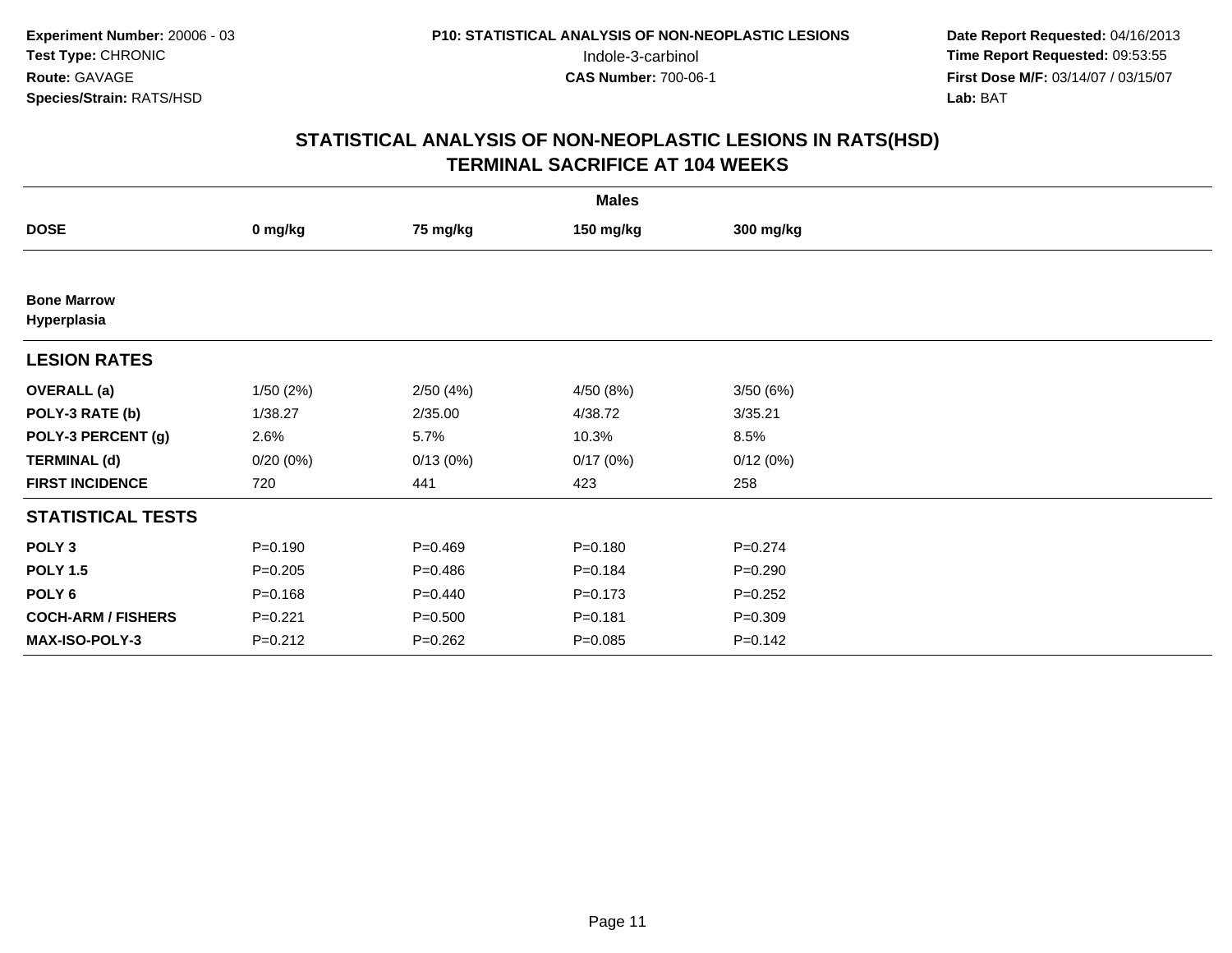| <b>Males</b>                                 |             |             |             |            |  |  |
|----------------------------------------------|-------------|-------------|-------------|------------|--|--|
| <b>DOSE</b>                                  | 0 mg/kg     | 75 mg/kg    | 150 mg/kg   | 300 mg/kg  |  |  |
|                                              |             |             |             |            |  |  |
| <b>Bone</b><br><b>Fibrous Osteodystrophy</b> |             |             |             |            |  |  |
| <b>LESION RATES</b>                          |             |             |             |            |  |  |
| <b>OVERALL</b> (a)                           | 12/50 (24%) | 19/50 (38%) | 13/50 (26%) | 8/50 (16%) |  |  |
| POLY-3 RATE (b)                              | 12/40.85    | 19/39.83    | 13/41.81    | 8/36.27    |  |  |
| POLY-3 PERCENT (g)                           | 29.4%       | 47.7%       | 31.1%       | 22.1%      |  |  |
| <b>TERMINAL (d)</b>                          | 2/20(10%)   | 2/13(15%)   | 0/17(0%)    | 0/12(0%)   |  |  |
| <b>FIRST INCIDENCE</b>                       | 485         | 454         | 499         | 575        |  |  |
| <b>STATISTICAL TESTS</b>                     |             |             |             |            |  |  |
| POLY <sub>3</sub>                            | P=0.129N    | $P=0.065$   | $P = 0.528$ | P=0.317N   |  |  |
| <b>POLY 1.5</b>                              | P=0.102N    | $P = 0.079$ | $P = 0.527$ | P=0.275N   |  |  |
| POLY <sub>6</sub>                            | P=0.168N    | P=0.050*    | $P = 0.528$ | P=0.376N   |  |  |
| <b>COCH-ARM / FISHERS</b>                    | P=0.078N    | $P = 0.097$ | $P = 0.500$ | P=0.227N   |  |  |
| <b>MAX-ISO-POLY-3</b>                        | P=0.112N    | P=0.042*    | $P = 0.431$ | P=0.243N   |  |  |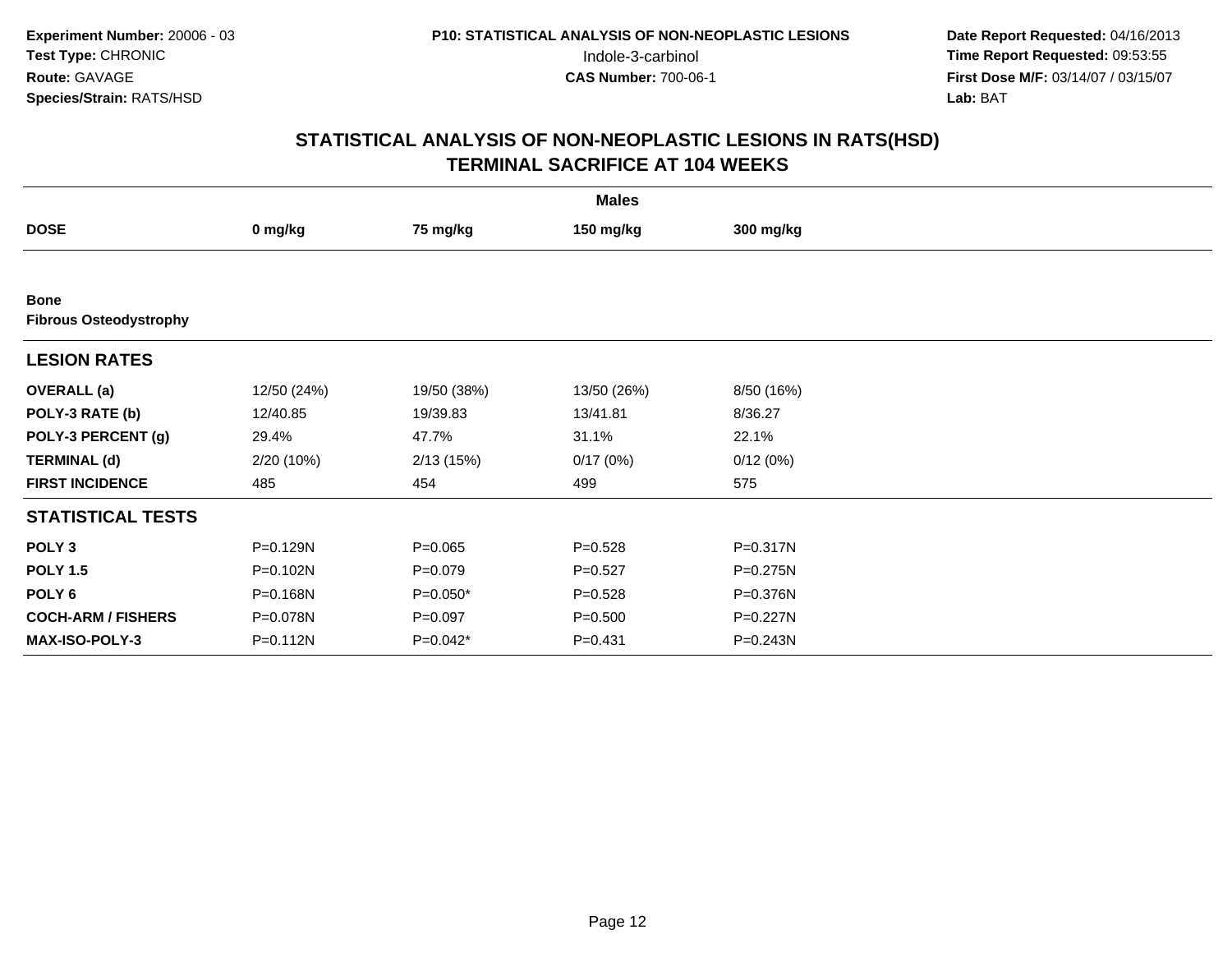|                                |                        |             | <b>Males</b> |           |  |
|--------------------------------|------------------------|-------------|--------------|-----------|--|
| <b>DOSE</b>                    | 0 mg/kg                | 75 mg/kg    | 150 mg/kg    | 300 mg/kg |  |
|                                |                        |             |              |           |  |
| <b>Brain</b><br><b>Gliosis</b> |                        |             |              |           |  |
| <b>LESION RATES</b>            |                        |             |              |           |  |
| <b>OVERALL</b> (a)             | 0/50(0%)               | 2/50(4%)    | 0/50(0%)     | 0/50(0%)  |  |
| POLY-3 RATE (b)                | 0/38.24                | 2/34.52     | 0/36.40      | 0/33.77   |  |
| POLY-3 PERCENT (g)             | $0\%$                  | 5.8%        | 0%           | 0%        |  |
| <b>TERMINAL (d)</b>            | 0/20(0%)               | 0/13(0%)    | 0/17(0%)     | 0/12(0%)  |  |
| <b>FIRST INCIDENCE</b>         | $\qquad \qquad \cdots$ | 441         | ---          | $--$      |  |
| <b>STATISTICAL TESTS</b>       |                        |             |              |           |  |
| POLY <sub>3</sub>              | P=0.440N               | $P = 0.214$ | (e)          | (e)       |  |
| <b>POLY 1.5</b>                | P=0.422N               | $P = 0.226$ | (e)          | (e)       |  |
| POLY 6                         | P=0.467N               | $P = 0.197$ | (e)          | (e)       |  |
| <b>COCH-ARM / FISHERS</b>      | P=0.405N               | $P = 0.247$ | (e)          | (e)       |  |
| MAX-ISO-POLY-3                 | P=0.279N               | $P = 0.075$ | (e)          | (e)       |  |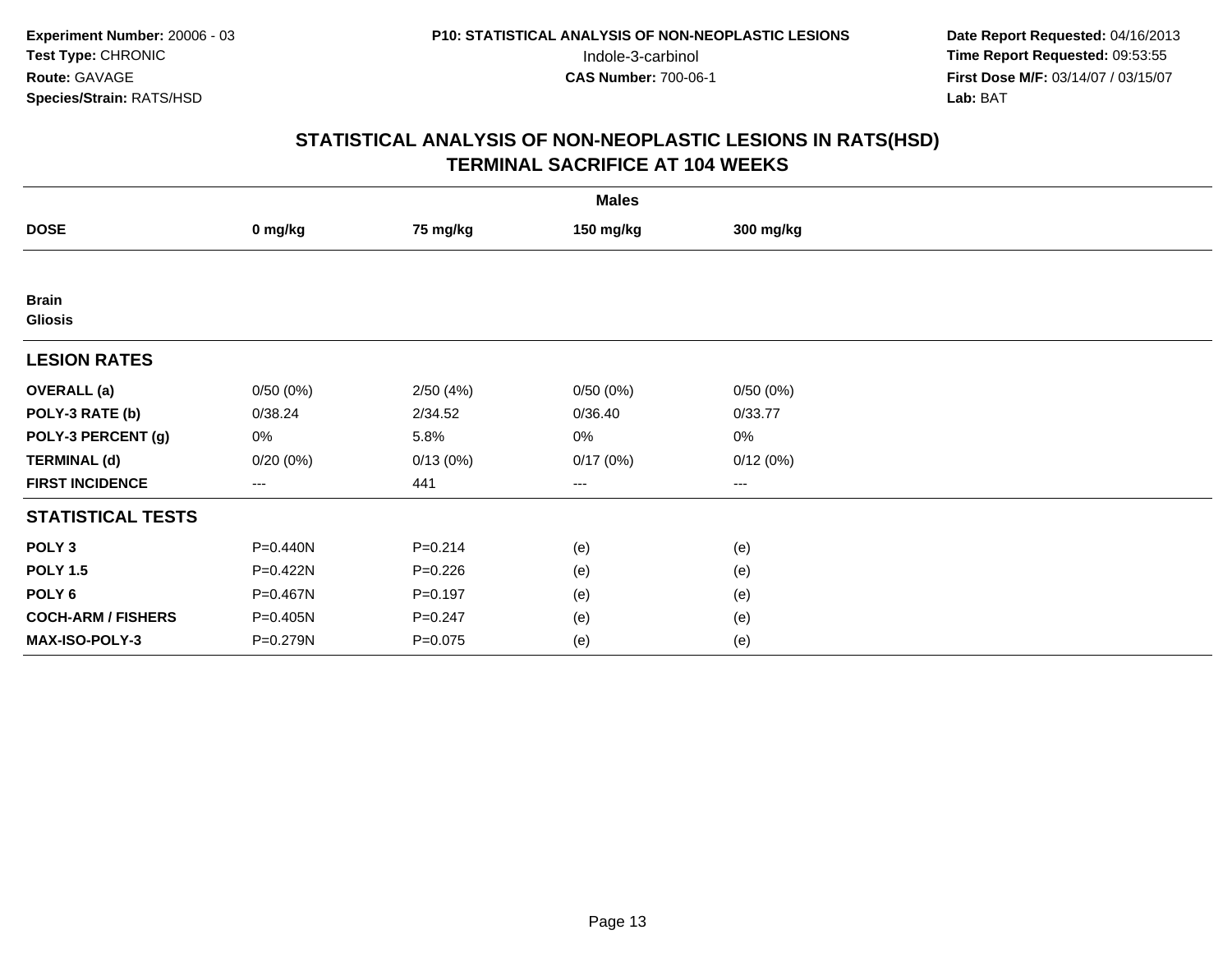|                                 |             |          | <b>Males</b>      |             |  |
|---------------------------------|-------------|----------|-------------------|-------------|--|
| <b>DOSE</b>                     | 0 mg/kg     | 75 mg/kg | 150 mg/kg         | 300 mg/kg   |  |
|                                 |             |          |                   |             |  |
| <b>Brain</b><br><b>Necrosis</b> |             |          |                   |             |  |
| <b>LESION RATES</b>             |             |          |                   |             |  |
| <b>OVERALL</b> (a)              | 0/50(0%)    | 0/50(0%) | 0/50(0%)          | 2/50(4%)    |  |
| POLY-3 RATE (b)                 | 0/38.24     | 0/33.45  | 0/36.40           | 2/34.81     |  |
| POLY-3 PERCENT (g)              | 0%          | 0%       | 0%                | 5.8%        |  |
| <b>TERMINAL (d)</b>             | $0/20(0\%)$ | 0/13(0%) | 0/17(0%)          | 0/12(0%)    |  |
| <b>FIRST INCIDENCE</b>          | ---         | ---      | $\qquad \qquad -$ | 519         |  |
| <b>STATISTICAL TESTS</b>        |             |          |                   |             |  |
| POLY <sub>3</sub>               | $P=0.044*$  | (e)      | (e)               | $P = 0.216$ |  |
| <b>POLY 1.5</b>                 | $P=0.044*$  | (e)      | (e)               | $P=0.225$   |  |
| POLY <sub>6</sub>               | $P=0.043*$  | (e)      | (e)               | $P = 0.203$ |  |
| <b>COCH-ARM / FISHERS</b>       | P=0.046*    | (e)      | (e)               | $P = 0.247$ |  |
| MAX-ISO-POLY-3                  | P=0.032*    | (e)      | (e)               | $P = 0.075$ |  |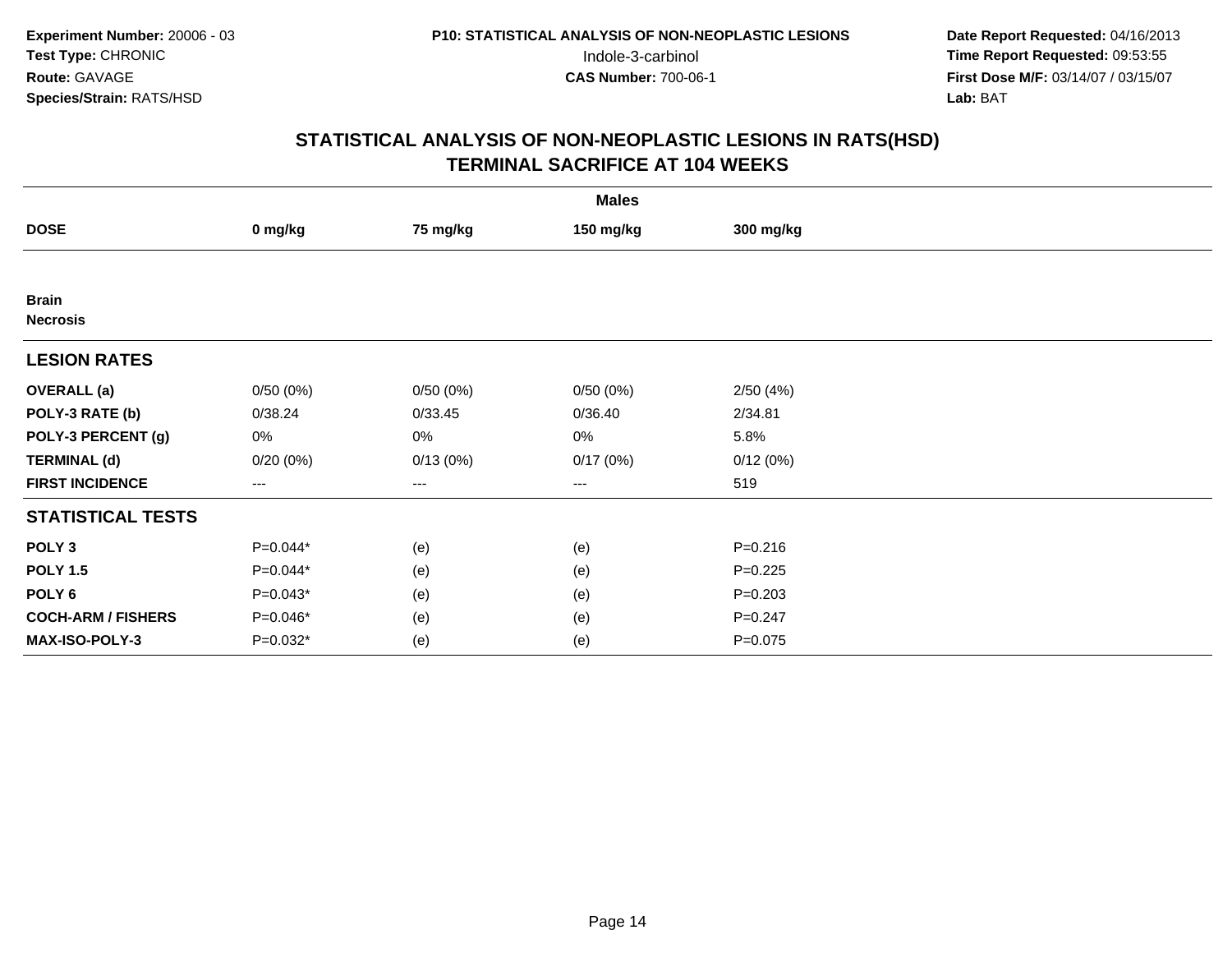|                                         | <b>Males</b>         |          |           |           |  |  |  |  |
|-----------------------------------------|----------------------|----------|-----------|-----------|--|--|--|--|
| <b>DOSE</b>                             | 0 mg/kg              | 75 mg/kg | 150 mg/kg | 300 mg/kg |  |  |  |  |
|                                         |                      |          |           |           |  |  |  |  |
| <b>Esophagus</b><br><b>Inflammation</b> |                      |          |           |           |  |  |  |  |
| <b>LESION RATES</b>                     |                      |          |           |           |  |  |  |  |
| <b>OVERALL</b> (a)                      | 0/50(0%)             | 1/50(2%) | 0/50(0%)  | 0/50(0%)  |  |  |  |  |
| POLY-3 RATE (b)                         | 0/38.24              | 1/34.15  | 0/36.40   | 0/33.77   |  |  |  |  |
| POLY-3 PERCENT (g)                      | 0%                   | 2.9%     | $0\%$     | $0\%$     |  |  |  |  |
| <b>TERMINAL (d)</b>                     | 0/20(0%)             | 0/13(0%) | 0/17(0%)  | 0/12(0%)  |  |  |  |  |
| <b>FIRST INCIDENCE</b>                  | $\scriptstyle\cdots$ | 489      | $\cdots$  | $\cdots$  |  |  |  |  |
| <b>STATISTICAL TESTS</b>                |                      |          |           |           |  |  |  |  |
| POLY <sub>3</sub>                       | (n)                  | (n)      | (n)       | (n)       |  |  |  |  |
| <b>POLY 1.5</b>                         | (n)                  | (n)      | (n)       | (n)       |  |  |  |  |
| POLY 6                                  | (n)                  | (n)      | (n)       | (n)       |  |  |  |  |
| <b>COCH-ARM / FISHERS</b>               | (n)                  | (n)      | (n)       | (n)       |  |  |  |  |
| MAX-ISO-POLY-3                          | (n)                  | (n)      | (n)       | (n)       |  |  |  |  |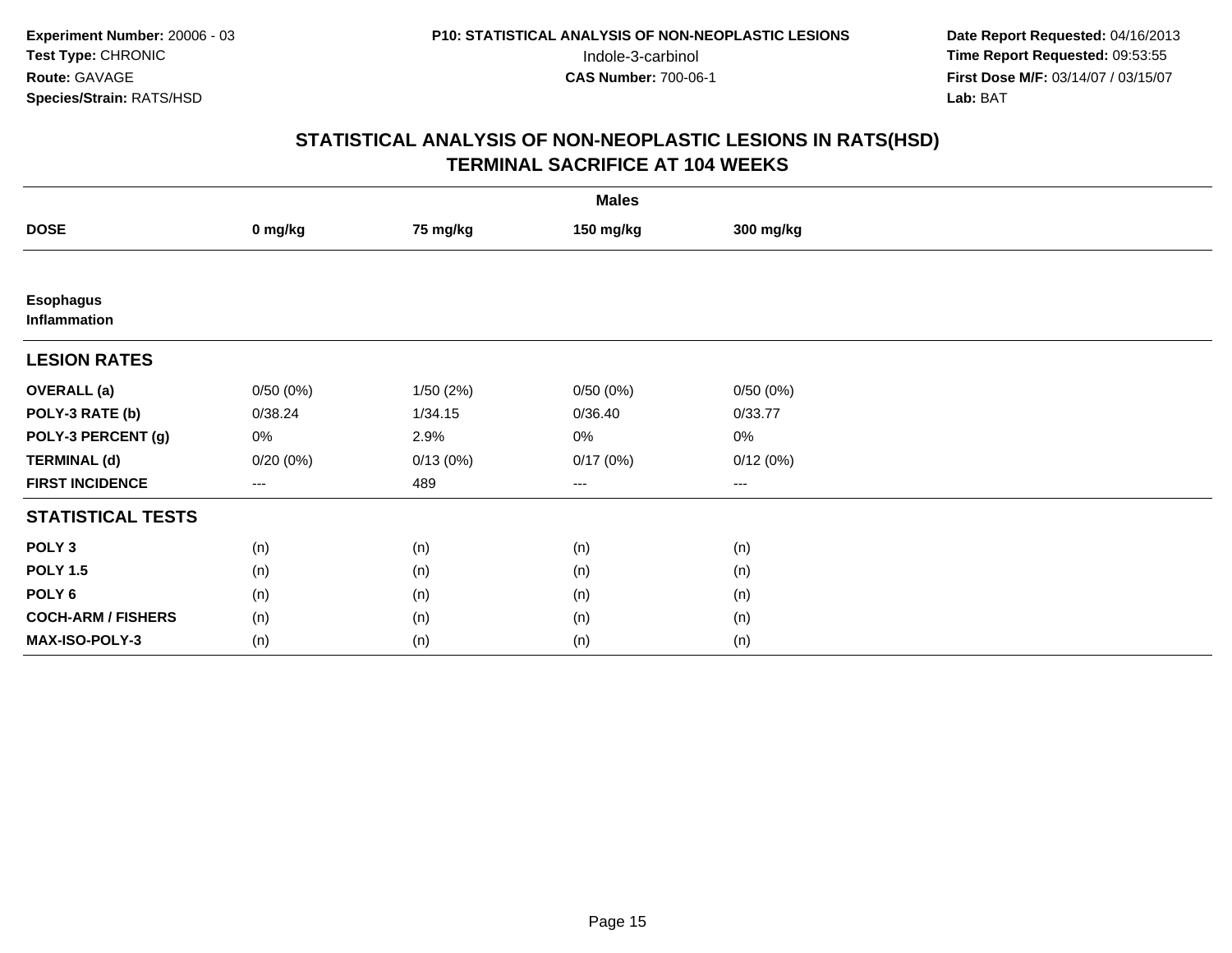|                                                           | <b>Males</b> |          |             |             |  |  |  |  |
|-----------------------------------------------------------|--------------|----------|-------------|-------------|--|--|--|--|
| <b>DOSE</b>                                               | 0 mg/kg      | 75 mg/kg | 150 mg/kg   | 300 mg/kg   |  |  |  |  |
|                                                           |              |          |             |             |  |  |  |  |
| <b>Eye: Anterior Chamber</b><br><b>Inflammation Acute</b> |              |          |             |             |  |  |  |  |
| <b>LESION RATES</b>                                       |              |          |             |             |  |  |  |  |
| <b>OVERALL</b> (a)                                        | 2/50(4%)     | 1/50(2%) | 4/49 (8%)   | 3/49 (6%)   |  |  |  |  |
| POLY-3 RATE (b)                                           | 2/38.60      | 1/34.06  | 4/37.22     | 3/34.02     |  |  |  |  |
| POLY-3 PERCENT (g)                                        | 5.2%         | 2.9%     | 10.8%       | 8.8%        |  |  |  |  |
| <b>TERMINAL (d)</b>                                       | 0/20(0%)     | 0/13(0%) | 0/17(0%)    | 0/12(0%)    |  |  |  |  |
| <b>FIRST INCIDENCE</b>                                    | 635          | 533      | 570         | 531         |  |  |  |  |
| <b>STATISTICAL TESTS</b>                                  |              |          |             |             |  |  |  |  |
| POLY <sub>3</sub>                                         | $P = 0.249$  | P=0.544N | $P = 0.319$ | $P=0.442$   |  |  |  |  |
| <b>POLY 1.5</b>                                           | $P = 0.263$  | P=0.522N | $P = 0.328$ | $P = 0.464$ |  |  |  |  |
| POLY 6                                                    | $P = 0.230$  | P=0.579N | $P=0.307$   | $P = 0.413$ |  |  |  |  |
| <b>COCH-ARM / FISHERS</b>                                 | $P=0.282$    | P=0.500N | $P = 0.329$ | $P=0.490$   |  |  |  |  |
| MAX-ISO-POLY-3                                            | $P = 0.295$  | P=0.327N | $P = 0.188$ | $P = 0.283$ |  |  |  |  |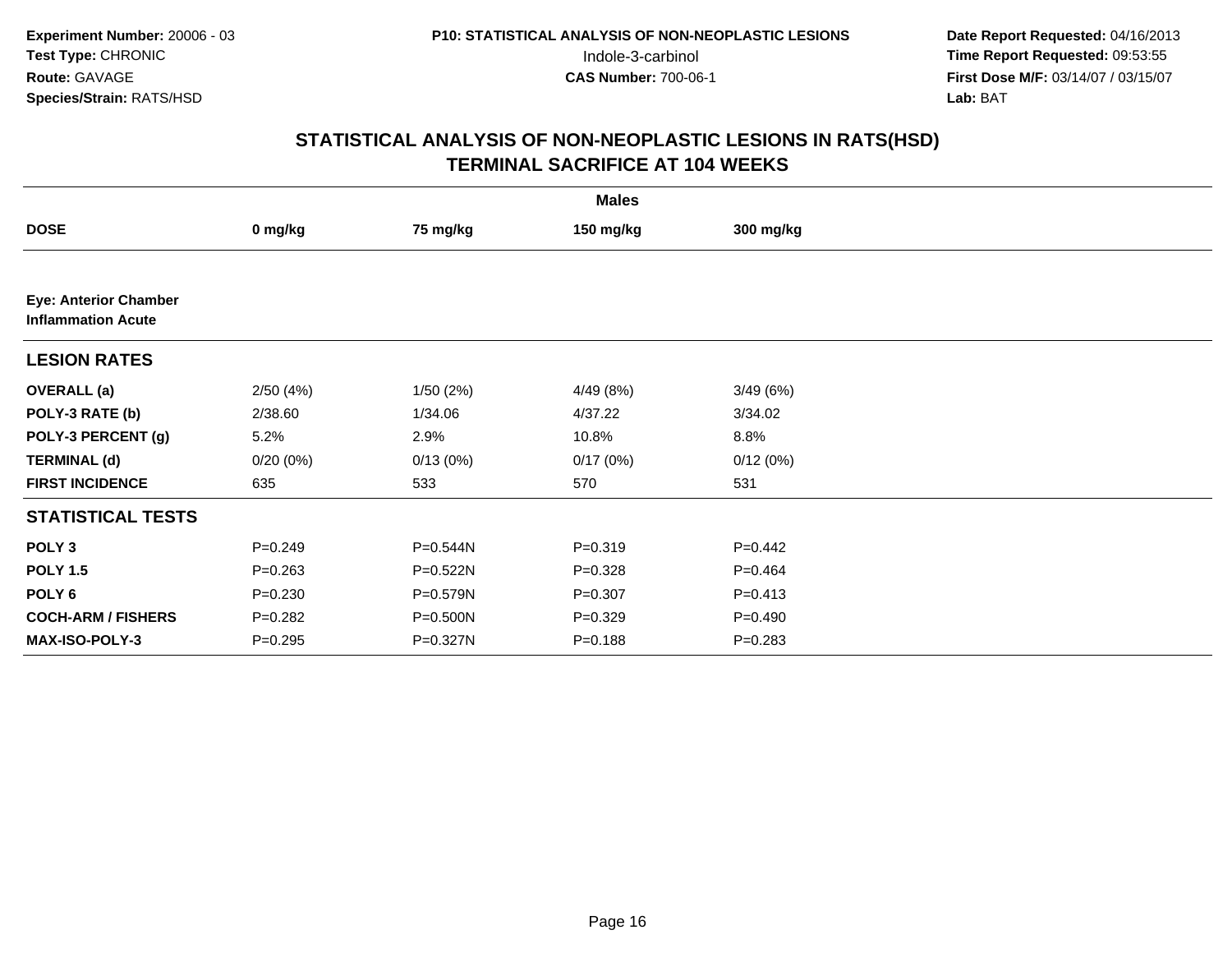|                                          | <b>Males</b> |             |              |             |  |  |  |  |
|------------------------------------------|--------------|-------------|--------------|-------------|--|--|--|--|
| <b>DOSE</b>                              | 0 mg/kg      | 75 mg/kg    | 150 mg/kg    | 300 mg/kg   |  |  |  |  |
|                                          |              |             |              |             |  |  |  |  |
| Eye: Cornea<br><b>Inflammation Acute</b> |              |             |              |             |  |  |  |  |
| <b>LESION RATES</b>                      |              |             |              |             |  |  |  |  |
| <b>OVERALL</b> (a)                       | 20/50 (40%)  | 25/50 (50%) | 17/49 (35%)  | 21/49 (43%) |  |  |  |  |
| POLY-3 RATE (b)                          | 20/42.19     | 25/40.87    | 17/39.98     | 21/37.58    |  |  |  |  |
| POLY-3 PERCENT (g)                       | 47.4%        | 61.2%       | 42.5%        | 55.9%       |  |  |  |  |
| <b>TERMINAL (d)</b>                      | 9/20(45%)    | 5/13 (39%)  | 5/17(29%)    | 7/12 (58%)  |  |  |  |  |
| <b>FIRST INCIDENCE</b>                   | 188          | 454         | 531          | 258         |  |  |  |  |
| <b>STATISTICAL TESTS</b>                 |              |             |              |             |  |  |  |  |
| POLY <sub>3</sub>                        | $P = 0.417$  | $P = 0.139$ | $P = 0.410N$ | $P = 0.290$ |  |  |  |  |
| <b>POLY 1.5</b>                          | $P=0.489$    | $P = 0.161$ | P=0.387N     | $P = 0.359$ |  |  |  |  |
| POLY <sub>6</sub>                        | $P = 0.334$  | $P = 0.123$ | P=0.430N     | $P = 0.215$ |  |  |  |  |
| <b>COCH-ARM / FISHERS</b>                | P=0.492N     | $P = 0.211$ | P=0.368N     | $P=0.466$   |  |  |  |  |
| <b>MAX-ISO-POLY-3</b>                    | $P = 0.367$  | $P = 0.098$ | P=0.328N     | $P = 0.228$ |  |  |  |  |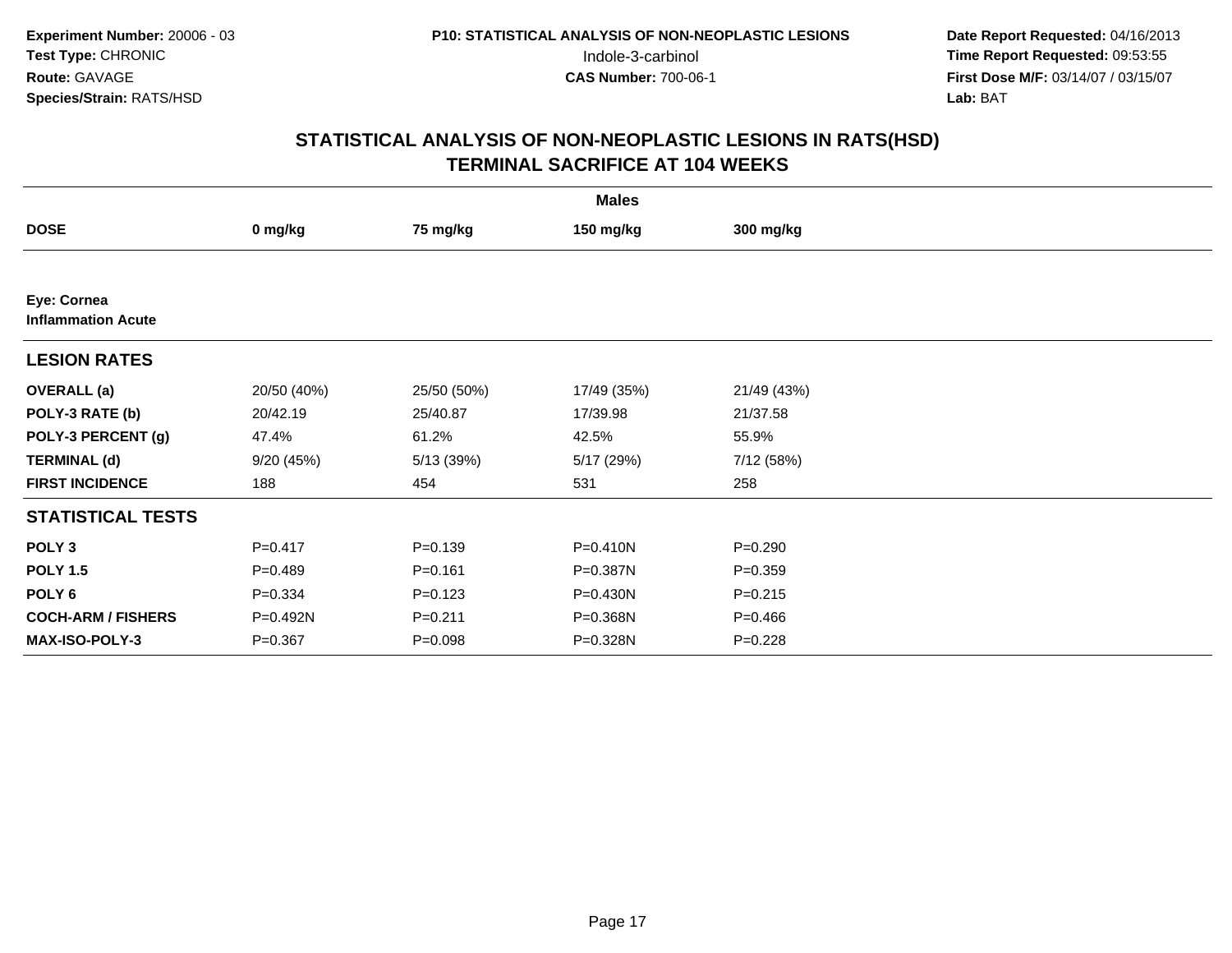|                           | <b>Males</b> |              |              |             |  |  |  |  |
|---------------------------|--------------|--------------|--------------|-------------|--|--|--|--|
| <b>DOSE</b>               | 0 mg/kg      | 75 mg/kg     | 150 mg/kg    | 300 mg/kg   |  |  |  |  |
|                           |              |              |              |             |  |  |  |  |
| Heart<br>Cardiomyopathy   |              |              |              |             |  |  |  |  |
| <b>LESION RATES</b>       |              |              |              |             |  |  |  |  |
| <b>OVERALL</b> (a)        | 47/50 (94%)  | 48/50 (96%)  | 49/50 (98%)  | 48/50 (96%) |  |  |  |  |
| POLY-3 RATE (b)           | 47/49.70     | 48/49.09     | 49/49.20     | 48/50.00    |  |  |  |  |
| POLY-3 PERCENT (g)        | 94.6%        | 97.8%        | 99.6%        | 96%         |  |  |  |  |
| <b>TERMINAL (d)</b>       | 18/20 (90%)  | 13/13 (100%) | 17/17 (100%) | 10/12 (83%) |  |  |  |  |
| <b>FIRST INCIDENCE</b>    | 188          | 191          | 367          | 190         |  |  |  |  |
| <b>STATISTICAL TESTS</b>  |              |              |              |             |  |  |  |  |
| POLY <sub>3</sub>         | $P = 0.500$  | $P = 0.371$  | $P = 0.171$  | $P = 0.555$ |  |  |  |  |
| <b>POLY 1.5</b>           | $P=0.454$    | $P = 0.414$  | $P = 0.205$  | $P = 0.529$ |  |  |  |  |
| POLY 6                    | $P = 0.567$  | $P = 0.343$  | $P = 0.165$  | $P = 0.595$ |  |  |  |  |
| <b>COCH-ARM / FISHERS</b> | $P=0.404$    | $P = 0.500$  | $P=0.309$    | $P = 0.500$ |  |  |  |  |
| MAX-ISO-POLY-3            | $P = 0.260$  | $P = 0.189$  | $P = 0.057$  | $P = 0.366$ |  |  |  |  |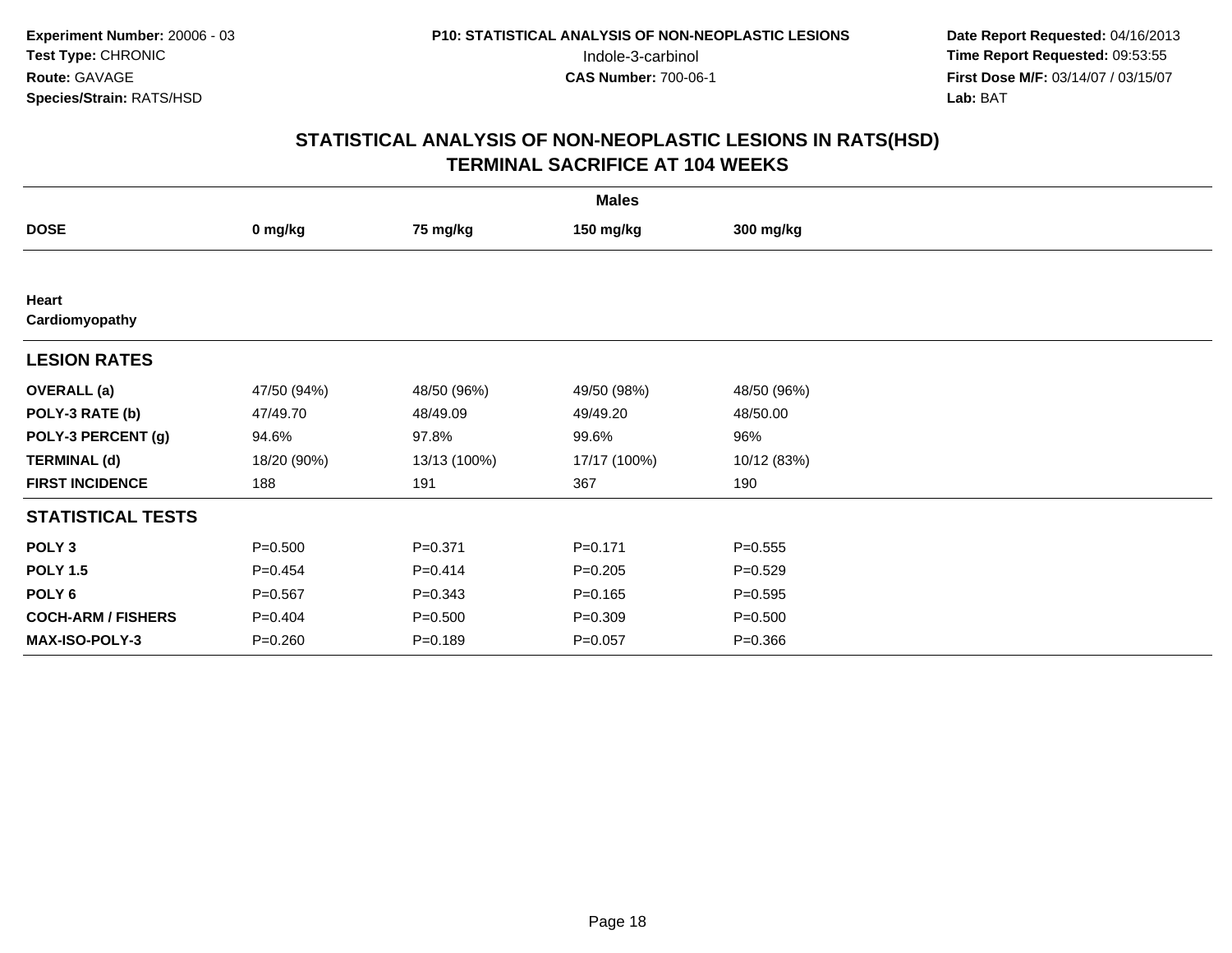|                                           | <b>Males</b> |             |             |             |  |  |  |  |
|-------------------------------------------|--------------|-------------|-------------|-------------|--|--|--|--|
| <b>DOSE</b>                               | 0 mg/kg      | 75 mg/kg    | 150 mg/kg   | 300 mg/kg   |  |  |  |  |
|                                           |              |             |             |             |  |  |  |  |
| <b>Heart: Atrium</b><br><b>Thrombosis</b> |              |             |             |             |  |  |  |  |
| <b>LESION RATES</b>                       |              |             |             |             |  |  |  |  |
| <b>OVERALL</b> (a)                        | 1/50(2%)     | 3/50(6%)    | 3/50(6%)    | 3/50(6%)    |  |  |  |  |
| POLY-3 RATE (b)                           | 1/38.54      | 3/34.29     | 3/37.23     | 3/34.22     |  |  |  |  |
| POLY-3 PERCENT (g)                        | 2.6%         | 8.8%        | 8.1%        | 8.8%        |  |  |  |  |
| <b>TERMINAL (d)</b>                       | 0/20(0%)     | 0/13(0%)    | 0/17(0%)    | 0/12(0%)    |  |  |  |  |
| <b>FIRST INCIDENCE</b>                    | 645          | 637         | 611         | 611         |  |  |  |  |
| <b>STATISTICAL TESTS</b>                  |              |             |             |             |  |  |  |  |
| POLY <sub>3</sub>                         | $P = 0.239$  | $P = 0.263$ | $P=0.292$   | $P = 0.262$ |  |  |  |  |
| <b>POLY 1.5</b>                           | $P = 0.263$  | $P = 0.284$ | $P=0.302$   | $P = 0.281$ |  |  |  |  |
| POLY 6                                    | $P = 0.206$  | $P = 0.234$ | $P = 0.278$ | $P = 0.237$ |  |  |  |  |
| <b>COCH-ARM / FISHERS</b>                 | $P = 0.292$  | $P = 0.309$ | $P = 0.309$ | $P = 0.309$ |  |  |  |  |
| MAX-ISO-POLY-3                            | $P = 0.264$  | $P = 0.138$ | $P = 0.147$ | $P = 0.138$ |  |  |  |  |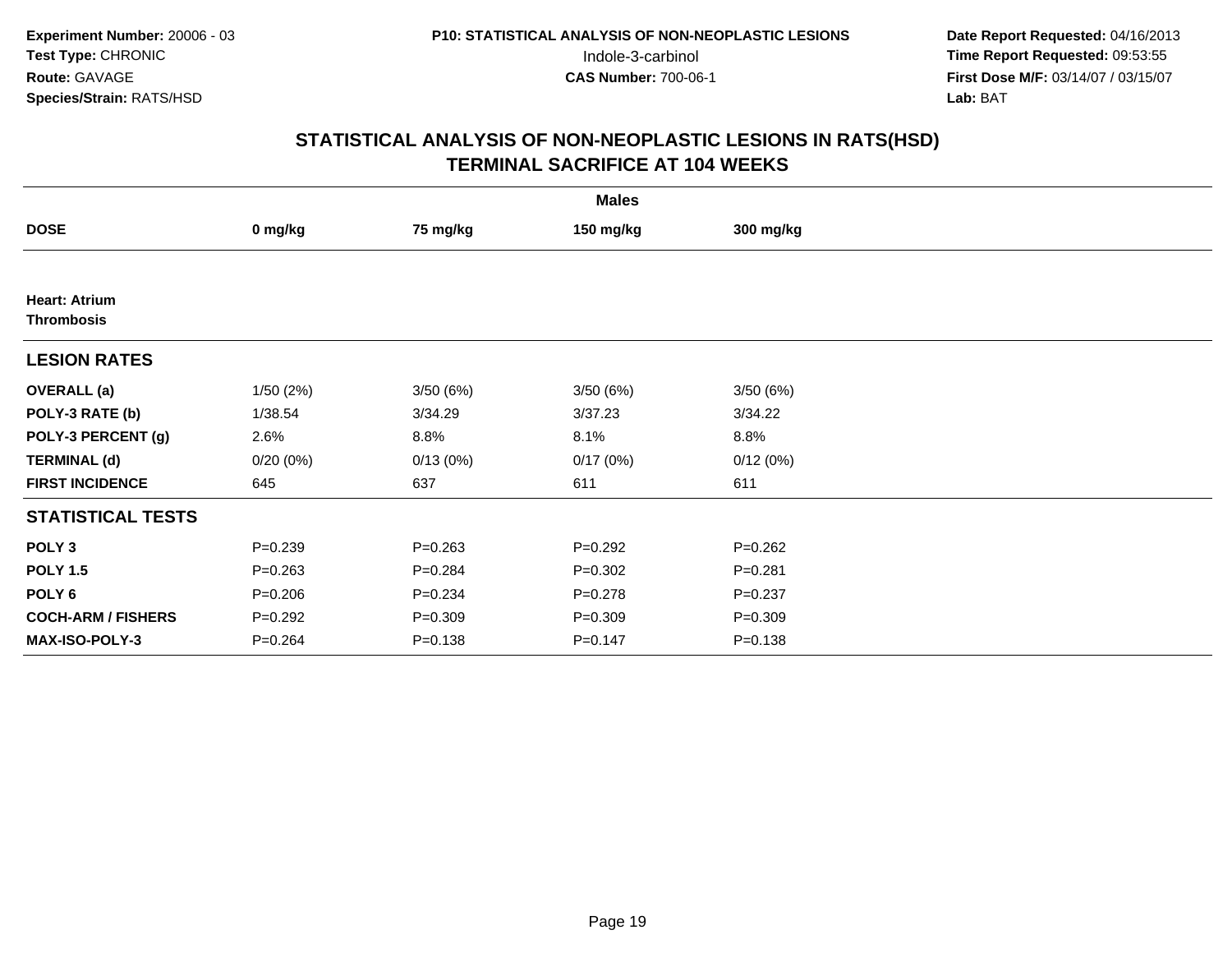|                                   | <b>Males</b> |           |                        |           |  |  |  |  |
|-----------------------------------|--------------|-----------|------------------------|-----------|--|--|--|--|
| <b>DOSE</b>                       | 0 mg/kg      | 75 mg/kg  | 150 mg/kg              | 300 mg/kg |  |  |  |  |
|                                   |              |           |                        |           |  |  |  |  |
| Heart: Epicardium<br>Inflammation |              |           |                        |           |  |  |  |  |
| <b>LESION RATES</b>               |              |           |                        |           |  |  |  |  |
| <b>OVERALL</b> (a)                | 1/50(2%)     | 1/50 (2%) | 0/50(0%)               | 0/50(0%)  |  |  |  |  |
| POLY-3 RATE (b)                   | 1/38.37      | 1/33.45   | 0/36.40                | 0/33.77   |  |  |  |  |
| POLY-3 PERCENT (g)                | 2.6%         | 3%        | 0%                     | 0%        |  |  |  |  |
| <b>TERMINAL (d)</b>               | 0/20(0%)     | 1/13(8%)  | 0/17(0%)               | 0/12(0%)  |  |  |  |  |
| <b>FIRST INCIDENCE</b>            | 693          | 727 (T)   | $\qquad \qquad \cdots$ | $\cdots$  |  |  |  |  |
| <b>STATISTICAL TESTS</b>          |              |           |                        |           |  |  |  |  |
| POLY <sub>3</sub>                 | (n)          | (n)       | (n)                    | (n)       |  |  |  |  |
| <b>POLY 1.5</b>                   | (n)          | (n)       | (n)                    | (n)       |  |  |  |  |
| POLY <sub>6</sub>                 | (n)          | (n)       | (n)                    | (n)       |  |  |  |  |
| <b>COCH-ARM / FISHERS</b>         | (n)          | (n)       | (n)                    | (n)       |  |  |  |  |
| MAX-ISO-POLY-3                    | (n)          | (n)       | (n)                    | (n)       |  |  |  |  |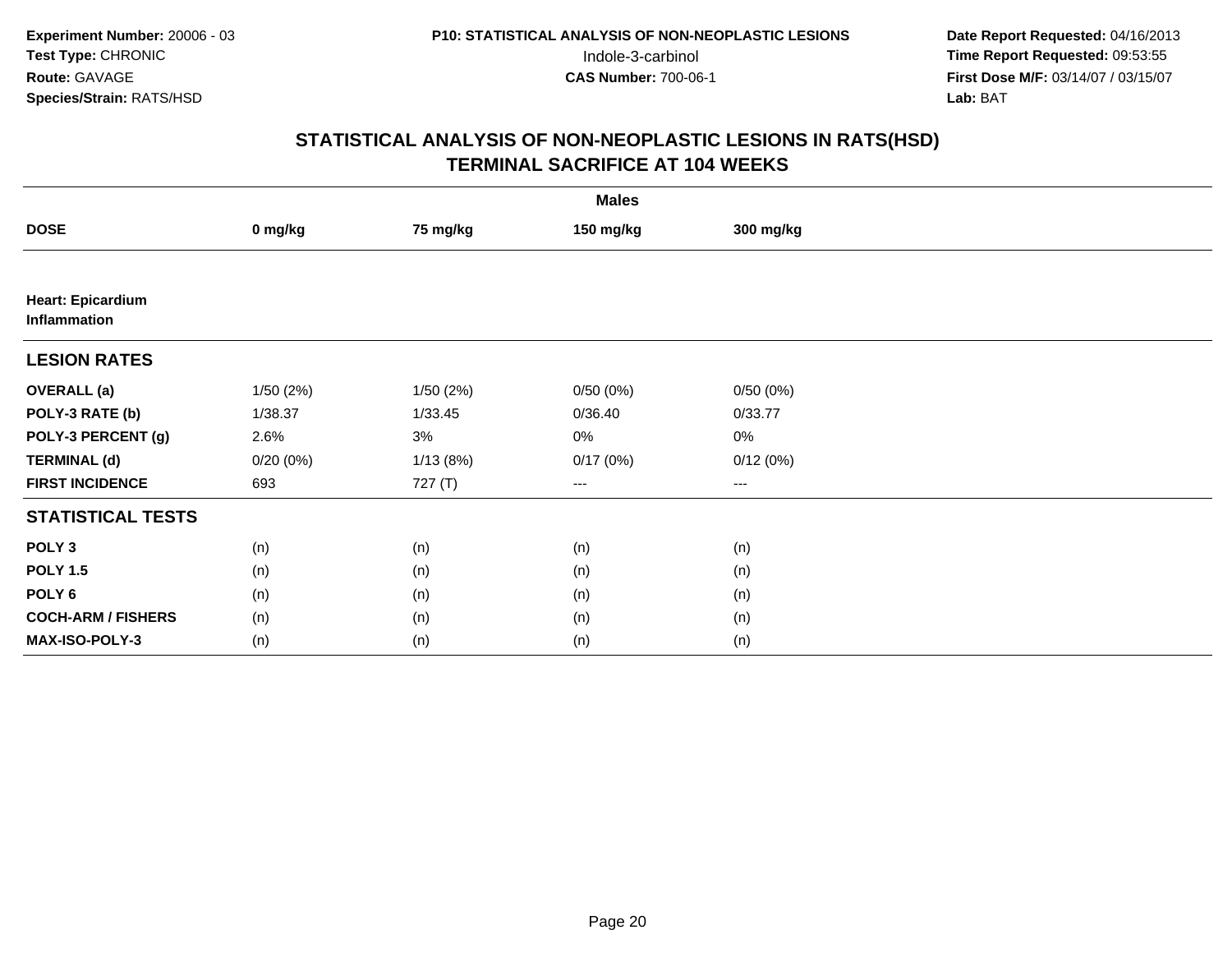|                                           | <b>Males</b> |          |           |           |  |  |  |  |
|-------------------------------------------|--------------|----------|-----------|-----------|--|--|--|--|
| <b>DOSE</b>                               | 0 mg/kg      | 75 mg/kg | 150 mg/kg | 300 mg/kg |  |  |  |  |
|                                           |              |          |           |           |  |  |  |  |
| <b>Heart: Pericardium</b><br>Inflammation |              |          |           |           |  |  |  |  |
| <b>LESION RATES</b>                       |              |          |           |           |  |  |  |  |
| <b>OVERALL</b> (a)                        | 0/50(0%)     | 0/50(0%) | 1/50(2%)  | 0/50(0%)  |  |  |  |  |
| POLY-3 RATE (b)                           | 0/38.24      | 0/33.45  | 1/37.10   | 0/33.77   |  |  |  |  |
| POLY-3 PERCENT (g)                        | 0%           | 0%       | 2.7%      | 0%        |  |  |  |  |
| <b>TERMINAL (d)</b>                       | $0/20(0\%)$  | 0/13(0%) | 0/17(0%)  | 0/12(0%)  |  |  |  |  |
| <b>FIRST INCIDENCE</b>                    | ---          | $---$    | 486       | $\cdots$  |  |  |  |  |
| <b>STATISTICAL TESTS</b>                  |              |          |           |           |  |  |  |  |
| POLY <sub>3</sub>                         | (n)          | (n)      | (n)       | (n)       |  |  |  |  |
| <b>POLY 1.5</b>                           | (n)          | (n)      | (n)       | (n)       |  |  |  |  |
| POLY <sub>6</sub>                         | (n)          | (n)      | (n)       | (n)       |  |  |  |  |
| <b>COCH-ARM / FISHERS</b>                 | (n)          | (n)      | (n)       | (n)       |  |  |  |  |
| MAX-ISO-POLY-3                            | (n)          | (n)      | (n)       | (n)       |  |  |  |  |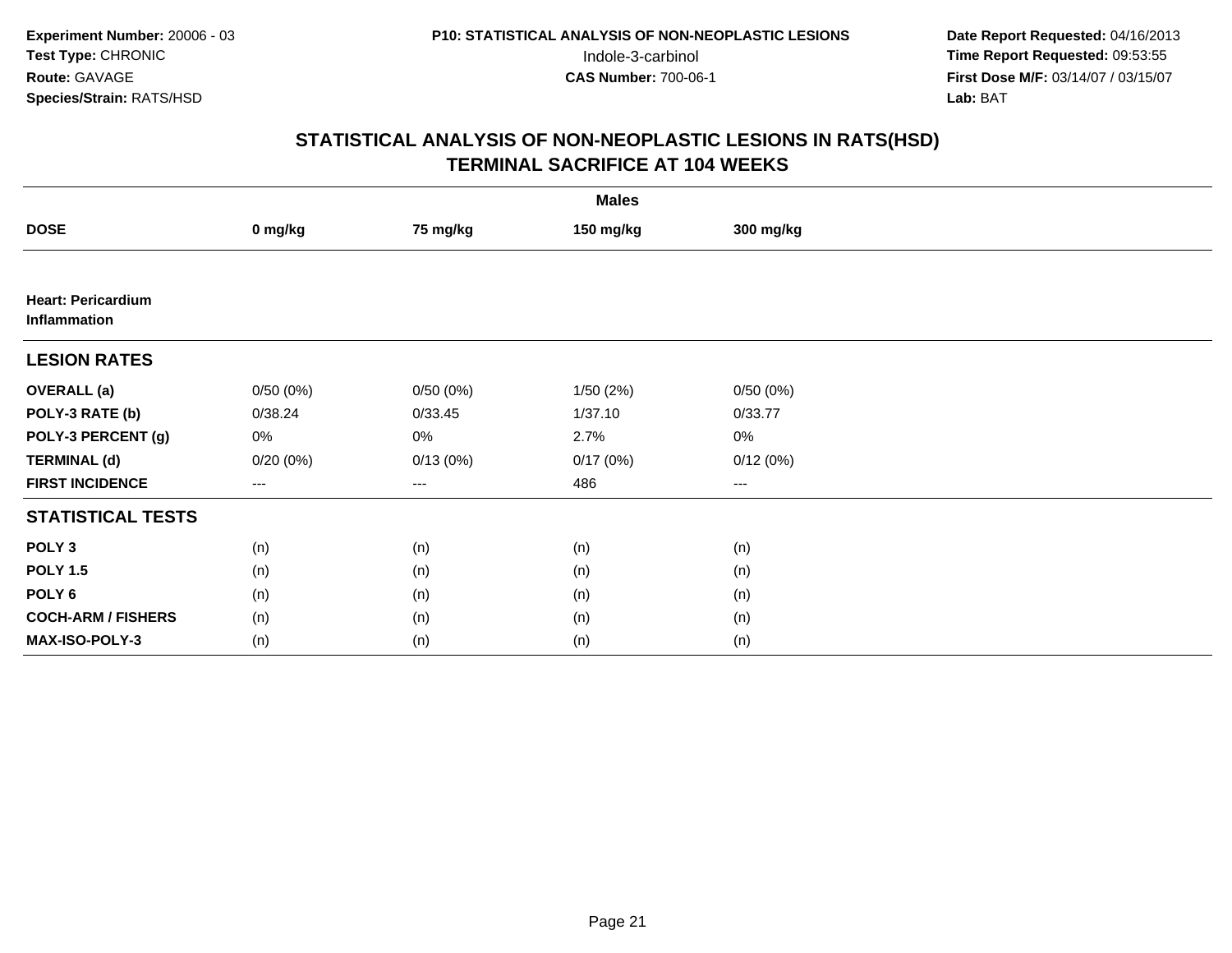|                                                        | <b>Males</b> |          |             |             |  |  |  |  |
|--------------------------------------------------------|--------------|----------|-------------|-------------|--|--|--|--|
| <b>DOSE</b>                                            | 0 mg/kg      | 75 mg/kg | 150 mg/kg   | 300 mg/kg   |  |  |  |  |
|                                                        |              |          |             |             |  |  |  |  |
| Intestine Small, Duodenum: Lymphatic<br><b>Ectasia</b> |              |          |             |             |  |  |  |  |
| <b>LESION RATES</b>                                    |              |          |             |             |  |  |  |  |
| <b>OVERALL</b> (a)                                     | 0/43(0%)     | 0/48(0%) | 15/47 (32%) | 14/48 (29%) |  |  |  |  |
| POLY-3 RATE (b)                                        | 0/34.68      | 0/32.22  | 15/39.92    | 14/38.93    |  |  |  |  |
| POLY-3 PERCENT (g)                                     | 0%           | 0%       | 37.6%       | 36%         |  |  |  |  |
| <b>TERMINAL (d)</b>                                    | $0/20(0\%)$  | 0/13(0%) | 6/17(35%)   | 2/12(17%)   |  |  |  |  |
| <b>FIRST INCIDENCE</b>                                 | ---          | ---      | 367         | 190         |  |  |  |  |
| <b>STATISTICAL TESTS</b>                               |              |          |             |             |  |  |  |  |
| POLY <sub>3</sub>                                      | P<0.001**    | (e)      | P<0.001**   | P<0.001**   |  |  |  |  |
| <b>POLY 1.5</b>                                        | P<0.001**    | (e)      | P<0.001**   | P<0.001**   |  |  |  |  |
| POLY <sub>6</sub>                                      | P<0.001**    | (e)      | P<0.001**   | P<0.001**   |  |  |  |  |
| <b>COCH-ARM / FISHERS</b>                              | P<0.001**    | (e)      | P<0.001**   | P<0.001**   |  |  |  |  |
| <b>MAX-ISO-POLY-3</b>                                  | P<0.001**    | (e)      | P<0.001**   | P<0.001**   |  |  |  |  |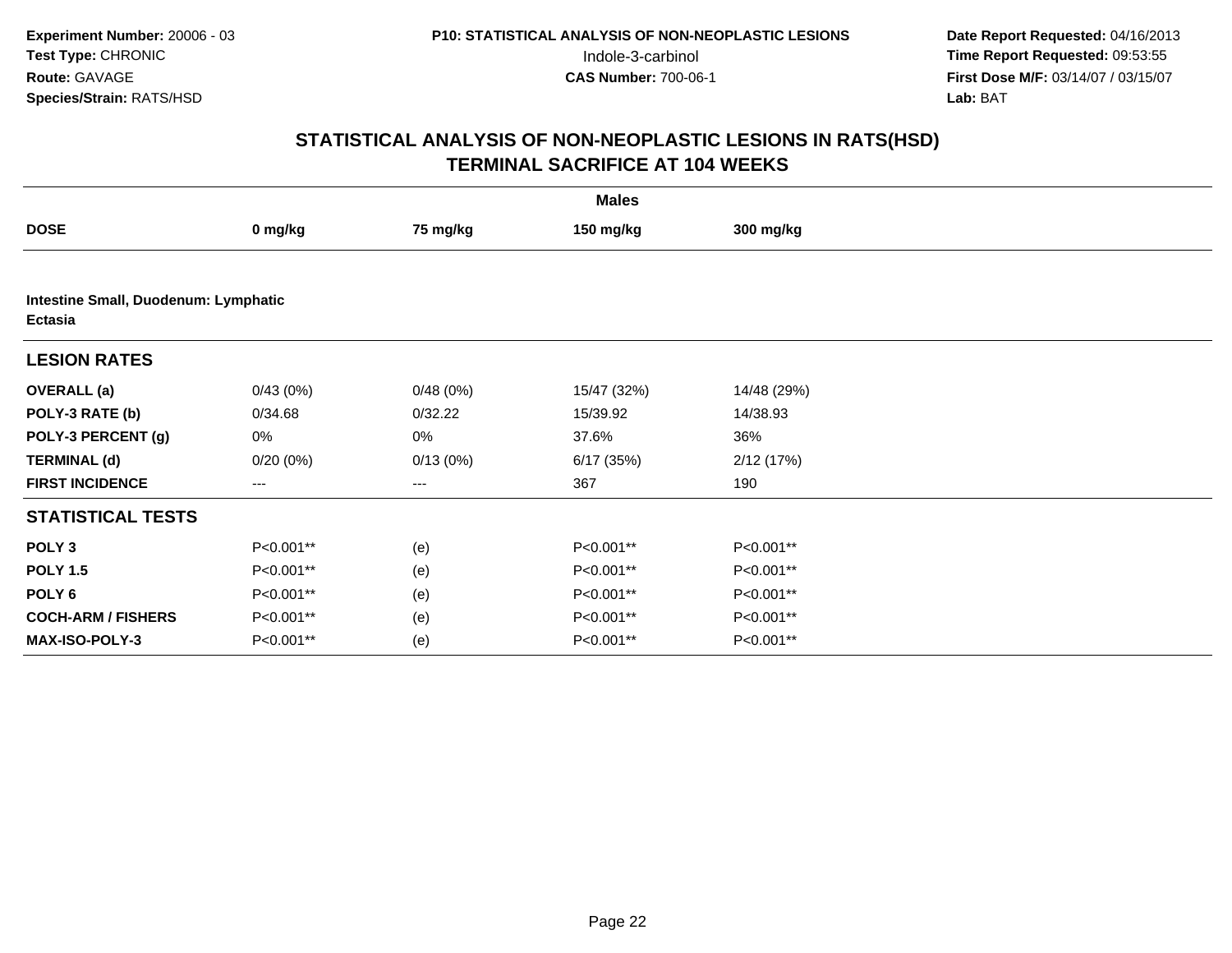|                                                | <b>Males</b> |             |             |              |  |  |  |  |
|------------------------------------------------|--------------|-------------|-------------|--------------|--|--|--|--|
| <b>DOSE</b>                                    | 0 mg/kg      | 75 mg/kg    | 150 mg/kg   | 300 mg/kg    |  |  |  |  |
|                                                |              |             |             |              |  |  |  |  |
| Intestine Small, Jejunum: Lymphatic<br>Ectasia |              |             |             |              |  |  |  |  |
| <b>LESION RATES</b>                            |              |             |             |              |  |  |  |  |
| <b>OVERALL</b> (a)                             | 0/40(0%)     | 2/39(5%)    | 27/40 (68%) | 41/42 (98%)  |  |  |  |  |
| POLY-3 RATE (b)                                | 0/32.08      | 2/27.22     | 27/35.36    | 41/41.98     |  |  |  |  |
| POLY-3 PERCENT (g)                             | 0%           | 7.4%        | 76.4%       | 97.7%        |  |  |  |  |
| <b>TERMINAL (d)</b>                            | 0/20(0%)     | 1/13(8%)    | 15/17 (88%) | 12/12 (100%) |  |  |  |  |
| <b>FIRST INCIDENCE</b>                         | $---$        | 441         | 367         | 190          |  |  |  |  |
| <b>STATISTICAL TESTS</b>                       |              |             |             |              |  |  |  |  |
| POLY <sub>3</sub>                              | P<0.001**    | $P = 0.201$ | P<0.001**   | P<0.001**    |  |  |  |  |
| <b>POLY 1.5</b>                                | P<0.001**    | $P = 0.214$ | P<0.001**   | P<0.001**    |  |  |  |  |
| POLY 6                                         | P<0.001**    | $P = 0.181$ | P<0.001**   | P<0.001**    |  |  |  |  |
| <b>COCH-ARM / FISHERS</b>                      | P<0.001**    | $P = 0.241$ | P<0.001**   | P<0.001**    |  |  |  |  |
| <b>MAX-ISO-POLY-3</b>                          | P<0.001**    | $P=0.072$   | P<0.001**   | P<0.001**    |  |  |  |  |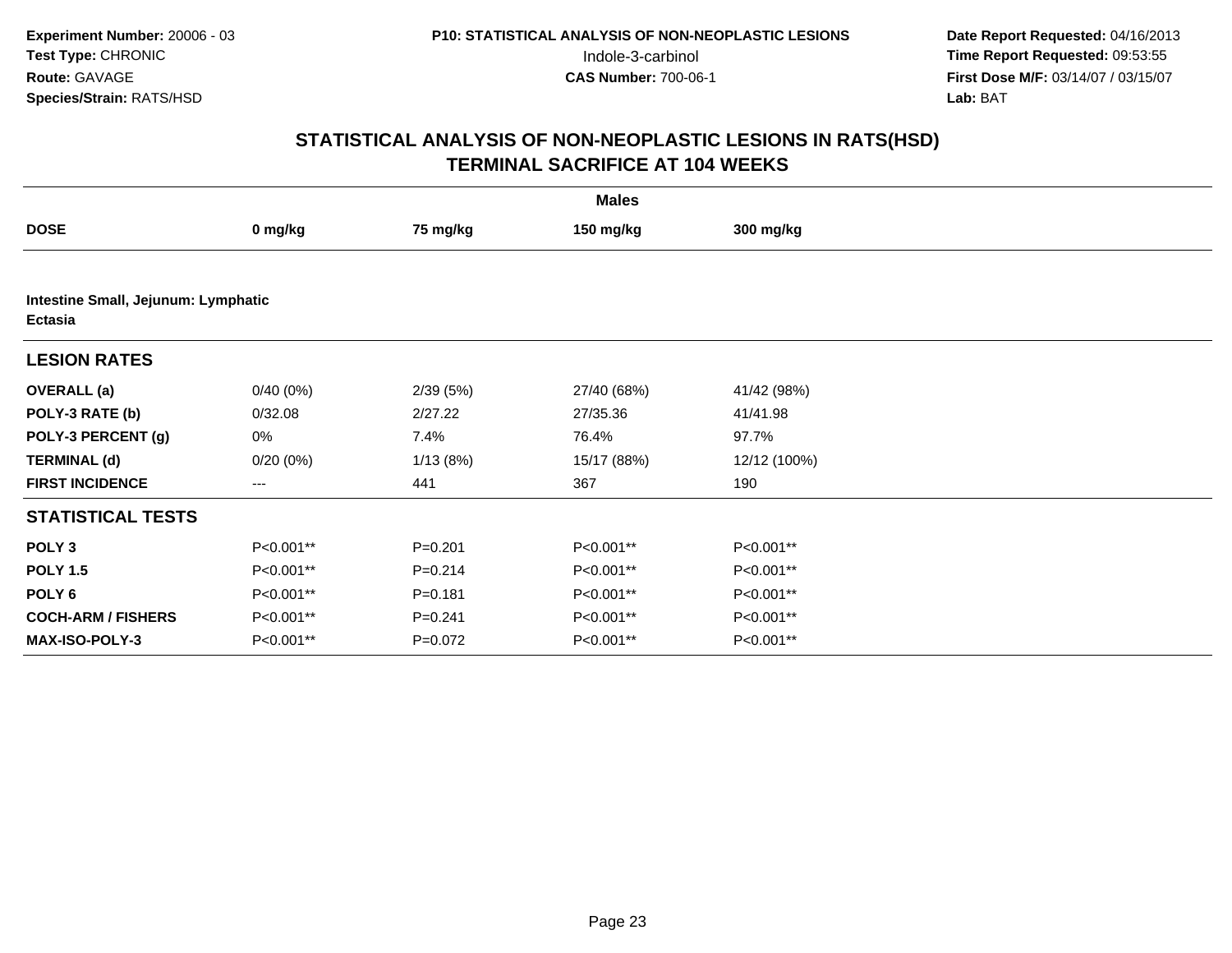|                                          | <b>Males</b> |             |              |             |  |  |  |  |
|------------------------------------------|--------------|-------------|--------------|-------------|--|--|--|--|
| <b>DOSE</b>                              | 0 mg/kg      | 75 mg/kg    | 150 mg/kg    | 300 mg/kg   |  |  |  |  |
|                                          |              |             |              |             |  |  |  |  |
| <b>Islets, Pancreatic</b><br>Hyperplasia |              |             |              |             |  |  |  |  |
| <b>LESION RATES</b>                      |              |             |              |             |  |  |  |  |
| <b>OVERALL</b> (a)                       | 3/50(6%)     | 6/50 (12%)  | 1/50(2%)     | 3/50(6%)    |  |  |  |  |
| POLY-3 RATE (b)                          | 3/38.74      | 6/35.20     | 1/36.48      | 3/33.77     |  |  |  |  |
| POLY-3 PERCENT (g)                       | 7.7%         | 17%         | 2.7%         | 8.9%        |  |  |  |  |
| <b>TERMINAL (d)</b>                      | 2/20 (10%)   | 3/13(23%)   | 0/17(0%)     | 3/12(25%)   |  |  |  |  |
| <b>FIRST INCIDENCE</b>                   | 575          | 191         | 706          | 727 (T)     |  |  |  |  |
| <b>STATISTICAL TESTS</b>                 |              |             |              |             |  |  |  |  |
| POLY <sub>3</sub>                        | $P = 0.427N$ | $P = 0.192$ | P=0.326N     | $P = 0.598$ |  |  |  |  |
| <b>POLY 1.5</b>                          | P=0.398N     | $P=0.220$   | P=0.312N     | $P = 0.628$ |  |  |  |  |
| POLY 6                                   | P=0.473N     | $P = 0.153$ | $P = 0.347N$ | $P = 0.554$ |  |  |  |  |
| <b>COCH-ARM / FISHERS</b>                | P=0.367N     | $P = 0.243$ | P=0.309N     | P=0.661N    |  |  |  |  |
| <b>MAX-ISO-POLY-3</b>                    | P=0.293N     | $P = 0.120$ | P=0.175N     | $P = 0.433$ |  |  |  |  |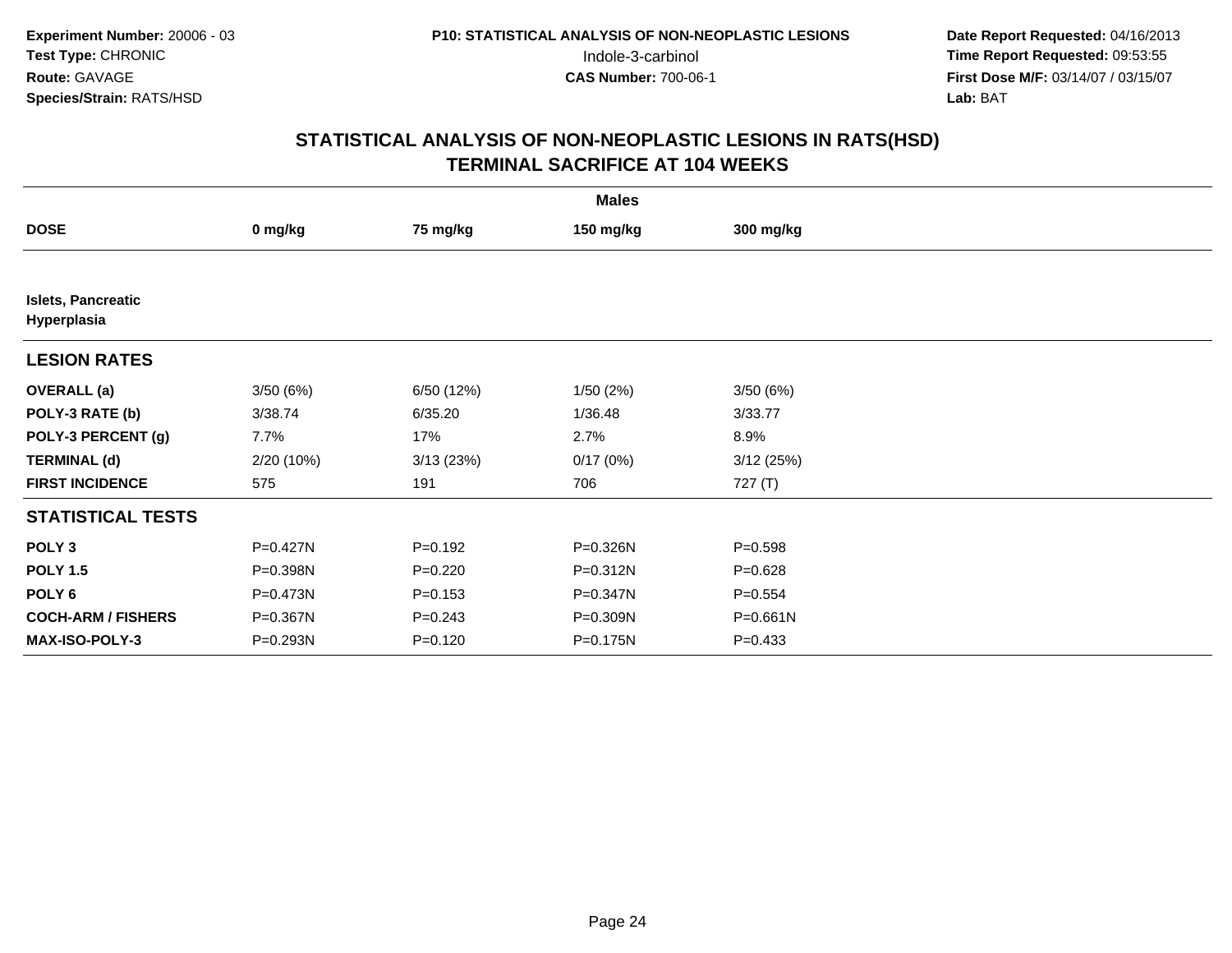|                           | <b>Males</b> |             |              |              |  |  |  |  |
|---------------------------|--------------|-------------|--------------|--------------|--|--|--|--|
| <b>DOSE</b>               | 0 mg/kg      | 75 mg/kg    | 150 mg/kg    | 300 mg/kg    |  |  |  |  |
|                           |              |             |              |              |  |  |  |  |
| Kidney<br>Nephropathy     |              |             |              |              |  |  |  |  |
| <b>LESION RATES</b>       |              |             |              |              |  |  |  |  |
| <b>OVERALL</b> (a)        | 50/50 (100%) | 49/50 (98%) | 49/50 (98%)  | 50/50 (100%) |  |  |  |  |
| POLY-3 RATE (b)           | 50/50.00     | 49/50.00    | 49/49.13     | 50/50.00     |  |  |  |  |
| POLY-3 PERCENT (g)        | 100%         | 98%         | 99.7%        | 100%         |  |  |  |  |
| <b>TERMINAL (d)</b>       | 20/20 (100%) | 12/13 (92%) | 17/17 (100%) | 12/12 (100%) |  |  |  |  |
| <b>FIRST INCIDENCE</b>    | 188          | 191         | 423          | 190          |  |  |  |  |
| <b>STATISTICAL TESTS</b>  |              |             |              |              |  |  |  |  |
| POLY <sub>3</sub>         | $P = 0.576$  | P=0.500N    | P=1.000N     | (e)          |  |  |  |  |
| <b>POLY 1.5</b>           | $P = 0.586$  | P=0.500N    | P=0.962N     | (e)          |  |  |  |  |
| POLY 6                    | $P = 0.570$  | P=0.500N    | P=1.000N     | (e)          |  |  |  |  |
| <b>COCH-ARM / FISHERS</b> | $P = 0.595$  | P=0.500N    | P=0.500N     | (e)          |  |  |  |  |
| MAX-ISO-POLY-3            | $P = 0.390$  | P=0.159N    | $P = 0.161N$ | (e)          |  |  |  |  |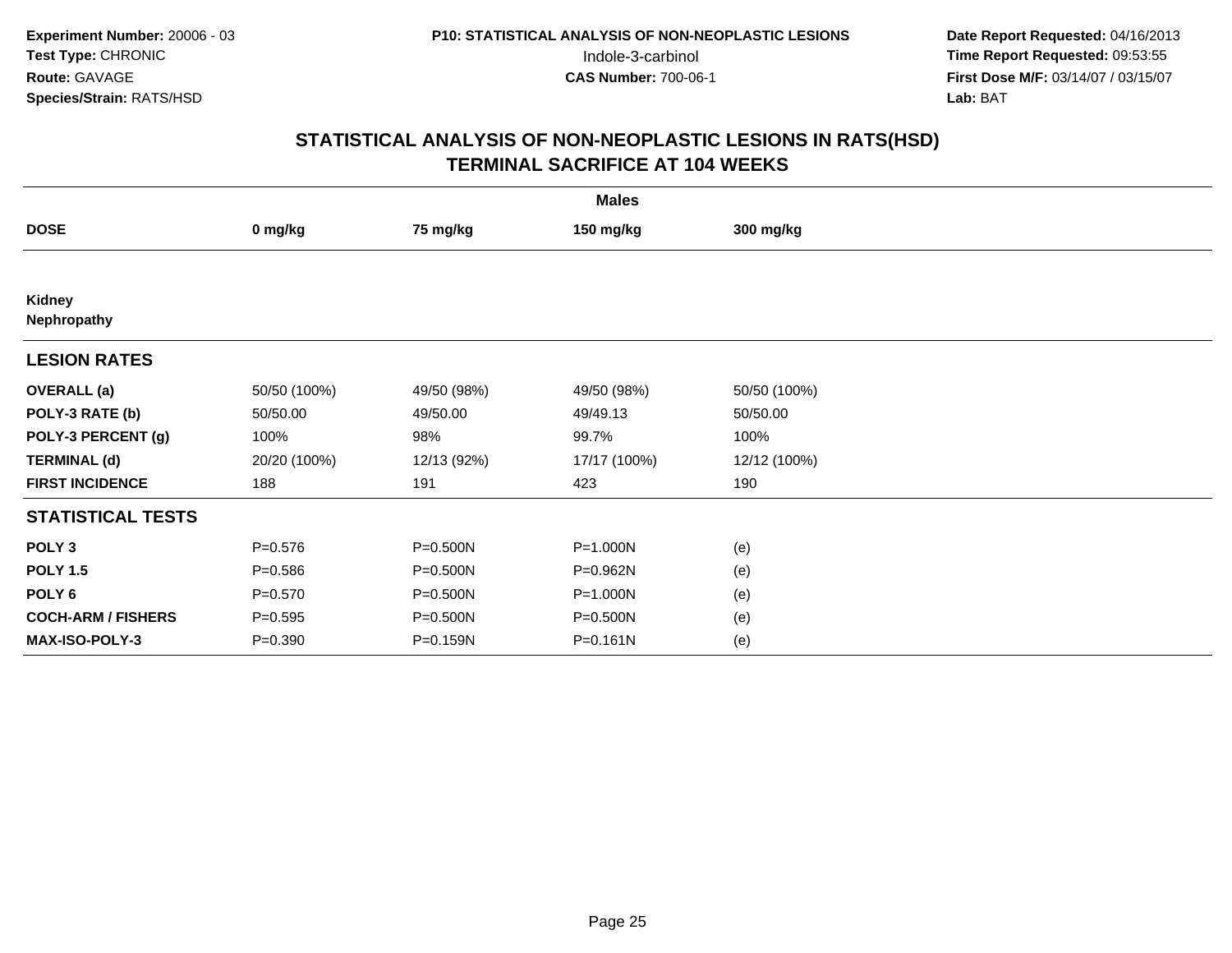|                                       | <b>Males</b> |            |            |             |  |  |  |  |
|---------------------------------------|--------------|------------|------------|-------------|--|--|--|--|
| <b>DOSE</b>                           | 0 mg/kg      | 75 mg/kg   | 150 mg/kg  | 300 mg/kg   |  |  |  |  |
|                                       |              |            |            |             |  |  |  |  |
| <b>Lacrimal Gland</b><br>Degeneration |              |            |            |             |  |  |  |  |
| <b>LESION RATES</b>                   |              |            |            |             |  |  |  |  |
| <b>OVERALL</b> (a)                    | 1/1 (100%)   | 2/2 (100%) | 4/4 (100%) | $0/0 (0\%)$ |  |  |  |  |
| POLY-3 RATE (b)                       | 1/1.00       | 2/2.00     | 4/4.00     | 0/0.00      |  |  |  |  |
| POLY-3 PERCENT (g)                    | 100%         | 100%       | 100%       | $0\%$       |  |  |  |  |
| <b>TERMINAL (d)</b>                   | $0/0 (0\%)$  | 1/1 (100%) | 1/1 (100%) | $0/0 (0\%)$ |  |  |  |  |
| <b>FIRST INCIDENCE</b>                | 575          | 505        | 587        | $\cdots$    |  |  |  |  |
| <b>STATISTICAL TESTS</b>              |              |            |            |             |  |  |  |  |
| POLY <sub>3</sub>                     | (e)          | (e)        | (e)        | (e)         |  |  |  |  |
| <b>POLY 1.5</b>                       | (e)          | (e)        | (e)        | (e)         |  |  |  |  |
| POLY <sub>6</sub>                     | (e)          | (e)        | (e)        | (e)         |  |  |  |  |
| <b>COCH-ARM / FISHERS</b>             | (e)          | (e)        | (e)        | (e)         |  |  |  |  |
| MAX-ISO-POLY-3                        | (e)          | (e)        | (e)        | (e)         |  |  |  |  |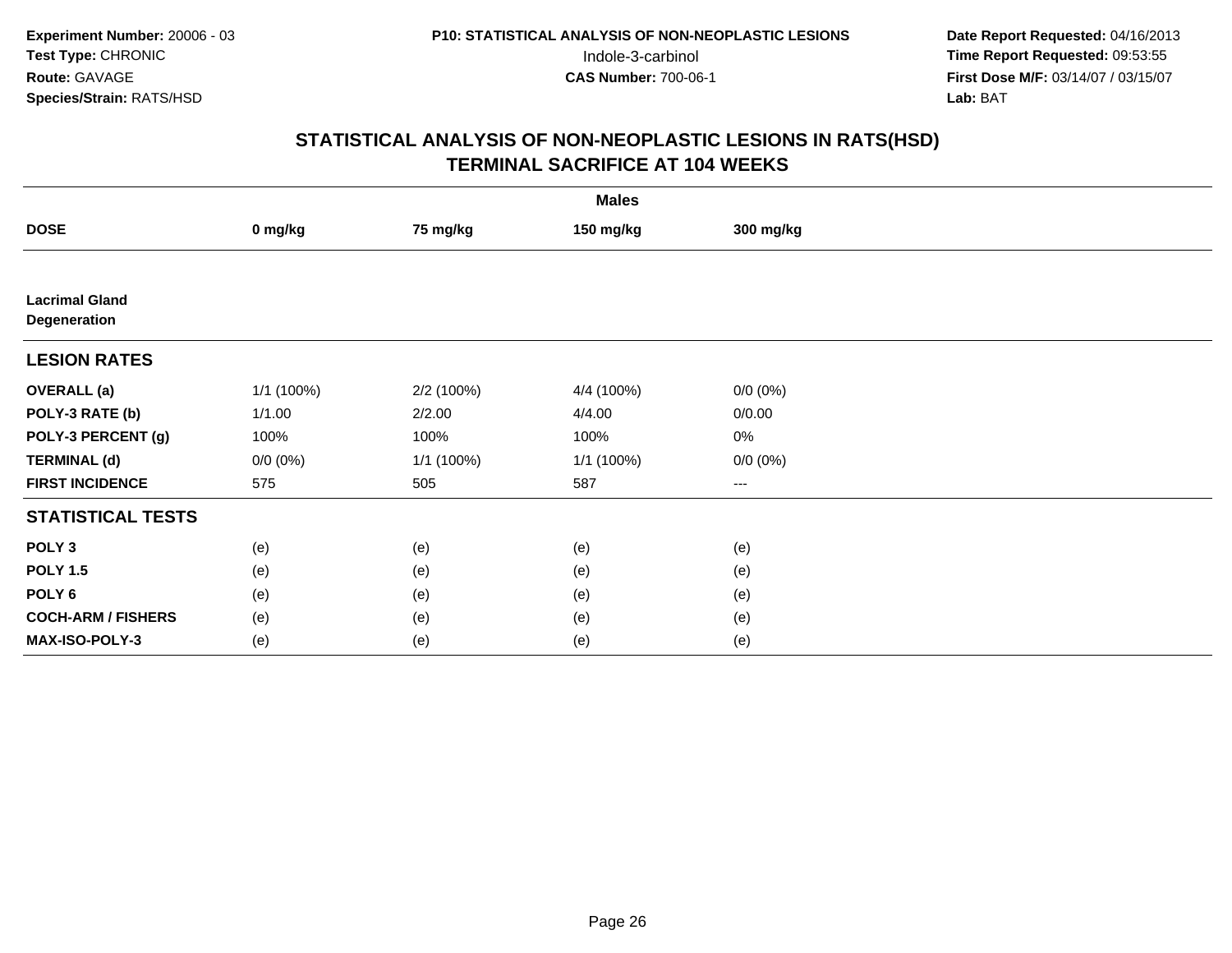| <b>Males</b>              |          |          |           |                        |  |  |
|---------------------------|----------|----------|-----------|------------------------|--|--|
| <b>DOSE</b>               | 0 mg/kg  | 75 mg/kg | 150 mg/kg | 300 mg/kg              |  |  |
|                           |          |          |           |                        |  |  |
| Liver<br>Angiectasis      |          |          |           |                        |  |  |
| <b>LESION RATES</b>       |          |          |           |                        |  |  |
| <b>OVERALL</b> (a)        | 1/50(2%) | 0/50(0%) | 0/50(0%)  | 0/50(0%)               |  |  |
| POLY-3 RATE (b)           | 1/38.24  | 0/33.45  | 0/36.40   | 0/33.77                |  |  |
| POLY-3 PERCENT (g)        | 2.6%     | $0\%$    | 0%        | 0%                     |  |  |
| <b>TERMINAL (d)</b>       | 1/20(5%) | 0/13(0%) | 0/17(0%)  | 0/12(0%)               |  |  |
| <b>FIRST INCIDENCE</b>    | 727 (T)  | ---      | $---$     | $\qquad \qquad \cdots$ |  |  |
| <b>STATISTICAL TESTS</b>  |          |          |           |                        |  |  |
| POLY <sub>3</sub>         | (n)      | (n)      | (n)       | (n)                    |  |  |
| <b>POLY 1.5</b>           | (n)      | (n)      | (n)       | (n)                    |  |  |
| POLY <sub>6</sub>         | (n)      | (n)      | (n)       | (n)                    |  |  |
| <b>COCH-ARM / FISHERS</b> | (n)      | (n)      | (n)       | (n)                    |  |  |
| MAX-ISO-POLY-3            | (n)      | (n)      | (n)       | (n)                    |  |  |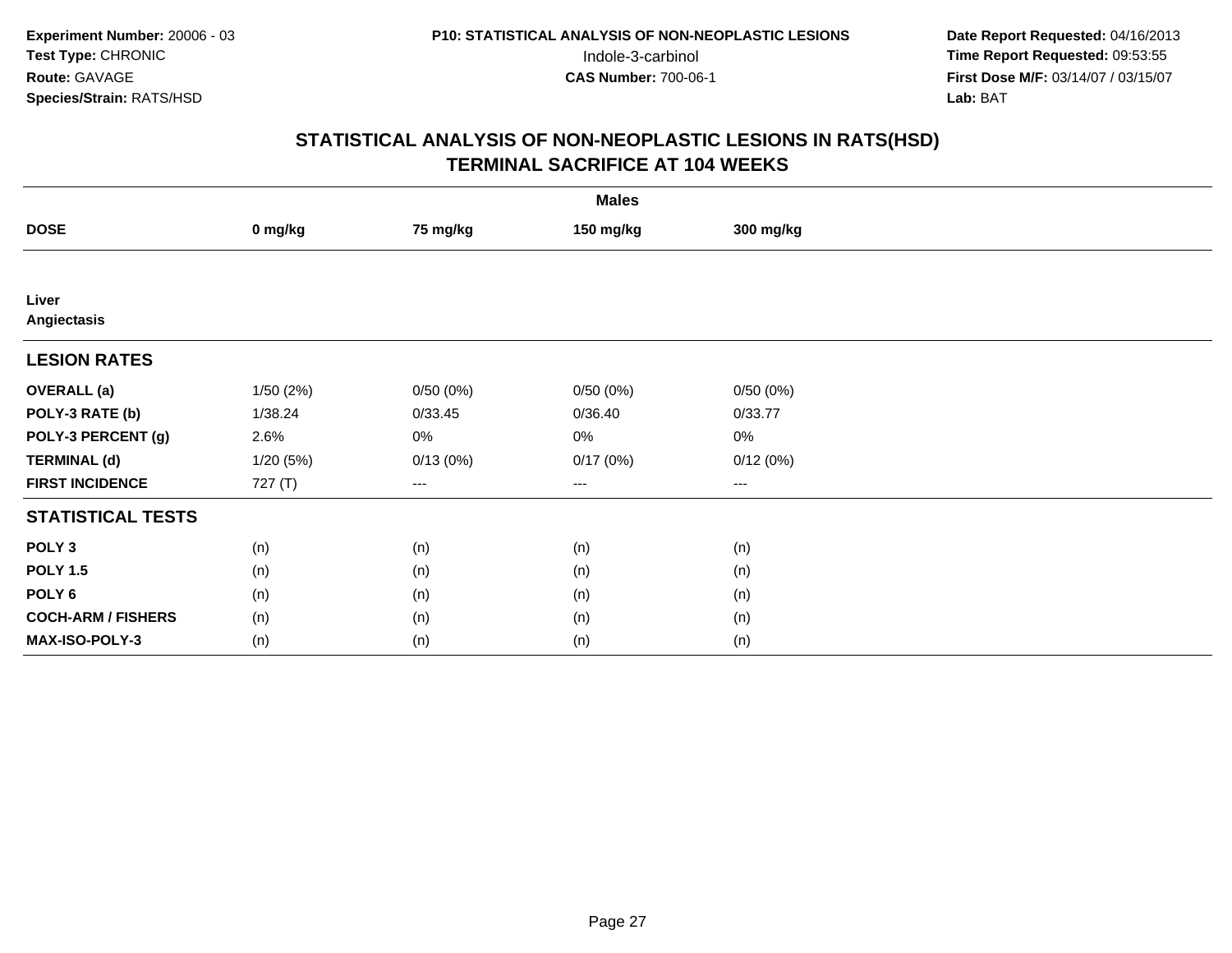| <b>Males</b>                     |              |              |              |           |  |  |
|----------------------------------|--------------|--------------|--------------|-----------|--|--|
| <b>DOSE</b>                      | 0 mg/kg      | 75 mg/kg     | 150 mg/kg    | 300 mg/kg |  |  |
|                                  |              |              |              |           |  |  |
| Liver<br><b>Basophilic Focus</b> |              |              |              |           |  |  |
| <b>LESION RATES</b>              |              |              |              |           |  |  |
| <b>OVERALL</b> (a)               | 3/50(6%)     | 0/50(0%)     | 3/50(6%)     | 1/50(2%)  |  |  |
| POLY-3 RATE (b)                  | 3/38.54      | 0/33.45      | 3/36.66      | 1/34.14   |  |  |
| POLY-3 PERCENT (g)               | 7.8%         | 0%           | 8.2%         | 2.9%      |  |  |
| <b>TERMINAL (d)</b>              | 2/20 (10%)   | 0/13(0%)     | 2/17(12%)    | 0/12(0%)  |  |  |
| <b>FIRST INCIDENCE</b>           | 645          | ---          | 657          | 621       |  |  |
| <b>STATISTICAL TESTS</b>         |              |              |              |           |  |  |
| POLY <sub>3</sub>                | P=0.384N     | P=0.145N     | $P = 0.641$  | P=0.349N  |  |  |
| <b>POLY 1.5</b>                  | $P = 0.379N$ | $P = 0.131N$ | $P = 0.656$  | P=0.329N  |  |  |
| POLY 6                           | P=0.393N     | P=0.169N     | $P = 0.617$  | P=0.378N  |  |  |
| <b>COCH-ARM / FISHERS</b>        | P=0.373N     | $P = 0.121N$ | $P = 0.661N$ | P=0.309N  |  |  |
| MAX-ISO-POLY-3                   | P=0.292N     | P=0.061N     | $P = 0.474$  | P=0.197N  |  |  |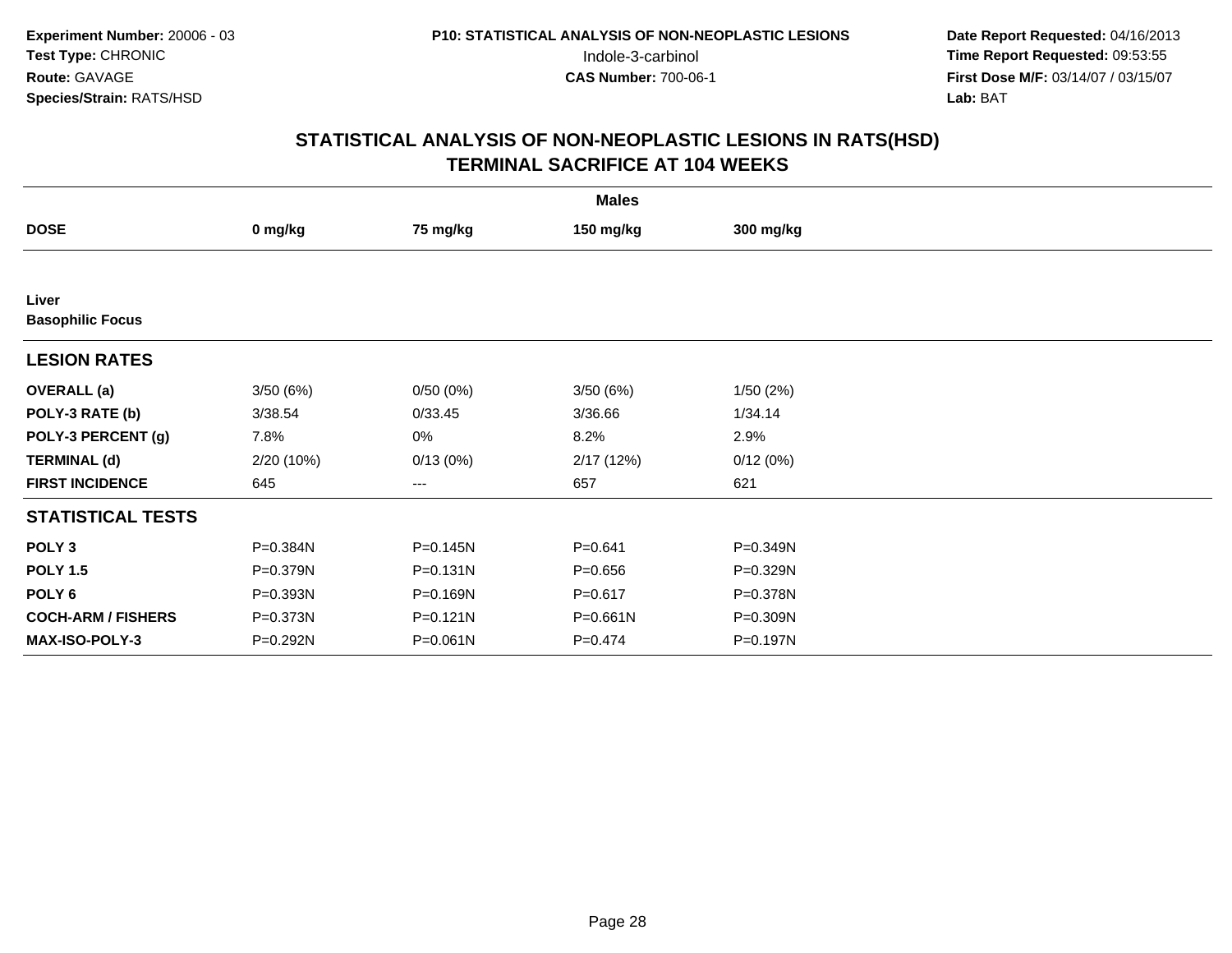| <b>Males</b>               |             |             |             |             |  |  |
|----------------------------|-------------|-------------|-------------|-------------|--|--|
| <b>DOSE</b>                | 0 mg/kg     | 75 mg/kg    | 150 mg/kg   | 300 mg/kg   |  |  |
|                            |             |             |             |             |  |  |
| Liver<br>Cholangiofibrosis |             |             |             |             |  |  |
| <b>LESION RATES</b>        |             |             |             |             |  |  |
| <b>OVERALL</b> (a)         | 0/50(0%)    | 1/50(2%)    | 3/50(6%)    | 1/50(2%)    |  |  |
| POLY-3 RATE (b)            | 0/38.24     | 1/33.45     | 3/37.72     | 1/33.79     |  |  |
| POLY-3 PERCENT (g)         | 0%          | 3%          | 8%          | 3%          |  |  |
| <b>TERMINAL (d)</b>        | 0/20(0%)    | 1/13(8%)    | 0/17(0%)    | 0/12(0%)    |  |  |
| <b>FIRST INCIDENCE</b>     | ---         | 727 (T)     | 486         | 722         |  |  |
| <b>STATISTICAL TESTS</b>   |             |             |             |             |  |  |
| POLY <sub>3</sub>          | $P=0.292$   | $P=0.473$   | $P = 0.115$ | $P=0.475$   |  |  |
| <b>POLY 1.5</b>            | $P = 0.318$ | $P=0.487$   | $P = 0.119$ | $P = 0.486$ |  |  |
| POLY 6                     | $P = 0.256$ | $P=0.452$   | $P = 0.109$ | $P = 0.459$ |  |  |
| <b>COCH-ARM / FISHERS</b>  | $P = 0.351$ | $P = 0.500$ | $P=0.121$   | $P = 0.500$ |  |  |
| MAX-ISO-POLY-3             | $P = 0.177$ | $P = 0.158$ | $P=0.037*$  | $P = 0.158$ |  |  |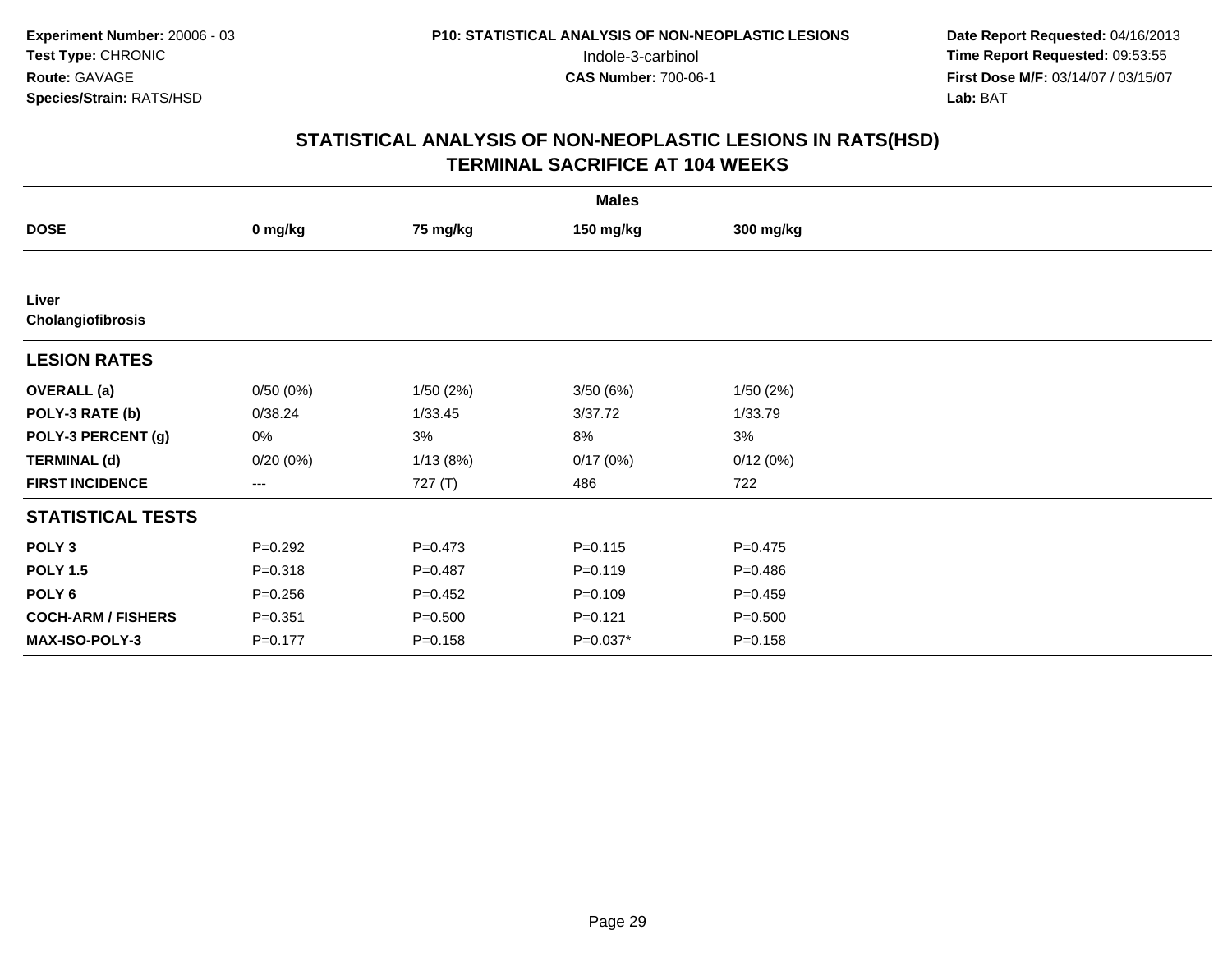| <b>Males</b>                     |             |             |             |           |  |  |
|----------------------------------|-------------|-------------|-------------|-----------|--|--|
| <b>DOSE</b>                      | 0 mg/kg     | 75 mg/kg    | 150 mg/kg   | 300 mg/kg |  |  |
|                                  |             |             |             |           |  |  |
| Liver<br><b>Clear Cell Focus</b> |             |             |             |           |  |  |
| <b>LESION RATES</b>              |             |             |             |           |  |  |
| <b>OVERALL</b> (a)               | 14/50 (28%) | 13/50 (26%) | 18/50 (36%) | 9/50(18%) |  |  |
| POLY-3 RATE (b)                  | 14/38.47    | 13/35.81    | 18/37.36    | 9/34.67   |  |  |
| POLY-3 PERCENT (g)               | 36.4%       | 36.3%       | 48.2%       | 26%       |  |  |
| <b>TERMINAL (d)</b>              | 13/20 (65%) | 9/13(69%)   | 15/17 (88%) | 6/12(50%) |  |  |
| <b>FIRST INCIDENCE</b>           | 666         | 441         | 503         | 621       |  |  |
| <b>STATISTICAL TESTS</b>         |             |             |             |           |  |  |
| POLY <sub>3</sub>                | P=0.248N    | P=0.595N    | $P = 0.199$ | P=0.234N  |  |  |
| <b>POLY 1.5</b>                  | P=0.215N    | P=0.541N    | $P = 0.240$ | P=0.203N  |  |  |
| POLY <sub>6</sub>                | P=0.298N    | $P = 0.514$ | $P=0.142$   | P=0.283N  |  |  |
| <b>COCH-ARM / FISHERS</b>        | P=0.180N    | P=0.500N    | $P = 0.260$ | P=0.171N  |  |  |
| <b>MAX-ISO-POLY-3</b>            | P=0.163N    | P=0.496N    | $P=0.142$   | P=0.175N  |  |  |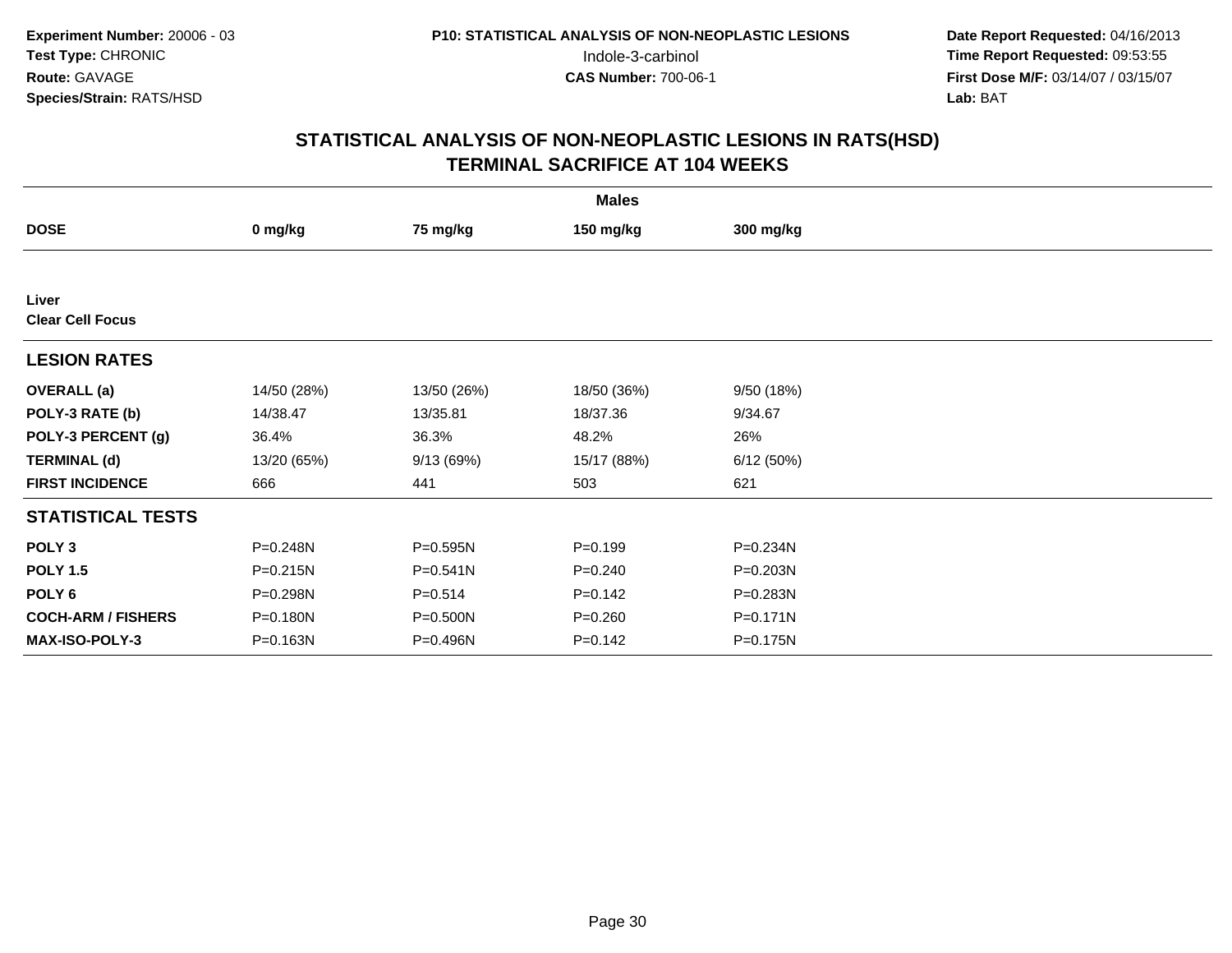| <b>Males</b>                       |             |             |             |              |  |  |
|------------------------------------|-------------|-------------|-------------|--------------|--|--|
| <b>DOSE</b>                        | 0 mg/kg     | 75 mg/kg    | 150 mg/kg   | 300 mg/kg    |  |  |
|                                    |             |             |             |              |  |  |
| Liver<br><b>Eosinophilic Focus</b> |             |             |             |              |  |  |
| <b>LESION RATES</b>                |             |             |             |              |  |  |
| <b>OVERALL</b> (a)                 | 10/50 (20%) | 12/50 (24%) | 10/50 (20%) | 6/50 (12%)   |  |  |
| POLY-3 RATE (b)                    | 10/39.36    | 12/35.14    | 10/36.79    | 6/35.16      |  |  |
| POLY-3 PERCENT (g)                 | 25.4%       | 34.1%       | 27.2%       | 17.1%        |  |  |
| <b>TERMINAL (d)</b>                | 7/20 (35%)  | 7/13 (54%)  | 7/17 (41%)  | 2/12(17%)    |  |  |
| <b>FIRST INCIDENCE</b>             | 539         | 559         | 657         | 534          |  |  |
| <b>STATISTICAL TESTS</b>           |             |             |             |              |  |  |
| POLY <sub>3</sub>                  | P=0.169N    | $P = 0.280$ | $P = 0.534$ | $P = 0.275N$ |  |  |
| <b>POLY 1.5</b>                    | P=0.146N    | $P = 0.341$ | $P = 0.576$ | $P = 0.242N$ |  |  |
| POLY 6                             | P=0.209N    | $P = 0.197$ | $P=0.471$   | $P = 0.325N$ |  |  |
| <b>COCH-ARM / FISHERS</b>          | P=0.123N    | $P = 0.405$ | P=0.598N    | P=0.207N     |  |  |
| MAX-ISO-POLY-3                     | P=0.184N    | $P = 0.213$ | $P = 0.430$ | P=0.202N     |  |  |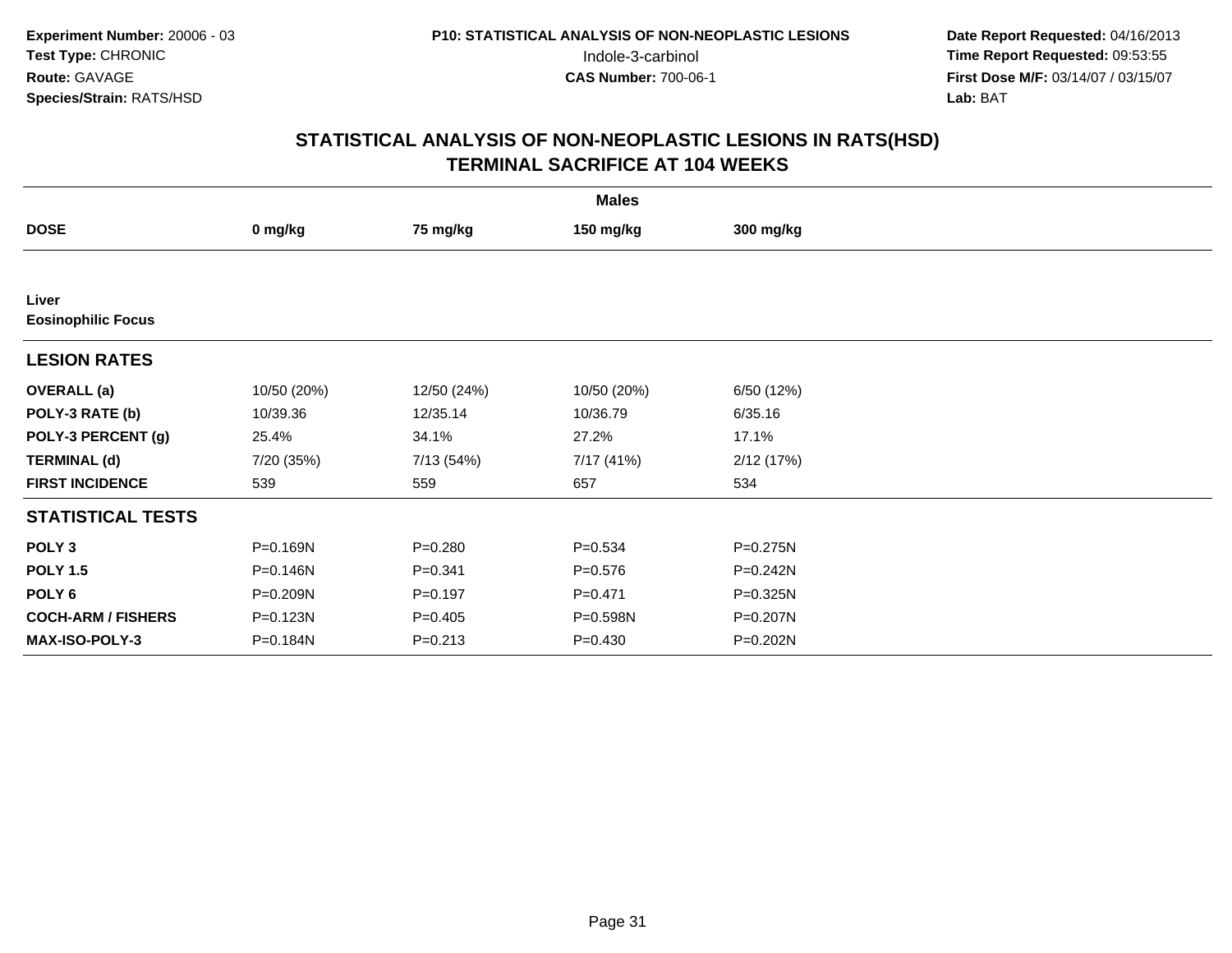| <b>Males</b>              |                            |              |              |              |  |  |  |  |
|---------------------------|----------------------------|--------------|--------------|--------------|--|--|--|--|
| <b>DOSE</b>               | 0 mg/kg                    | 75 mg/kg     | 150 mg/kg    | 300 mg/kg    |  |  |  |  |
|                           |                            |              |              |              |  |  |  |  |
| Liver                     | Hepatodiaphragmatic Nodule |              |              |              |  |  |  |  |
| <b>LESION RATES</b>       |                            |              |              |              |  |  |  |  |
| <b>OVERALL</b> (a)        | 2/50(4%)                   | 0/50(0%)     | 1/50 (2%)    | 1/50(2%)     |  |  |  |  |
| POLY-3 RATE (b)           | 2/38.47                    | 0/33.45      | 1/36.40      | 1/34.60      |  |  |  |  |
| POLY-3 PERCENT (g)        | 5.2%                       | 0%           | 2.8%         | 2.9%         |  |  |  |  |
| <b>TERMINAL (d)</b>       | 1/20(5%)                   | 0/13(0%)     | 1/17(6%)     | 0/12(0%)     |  |  |  |  |
| <b>FIRST INCIDENCE</b>    | 666                        | ---          | 727 (T)      | 401          |  |  |  |  |
| <b>STATISTICAL TESTS</b>  |                            |              |              |              |  |  |  |  |
| POLY <sub>3</sub>         | P=0.494N                   | P=0.269N     | $P = 0.519N$ | P=0.537N     |  |  |  |  |
| <b>POLY 1.5</b>           | P=0.496N                   | $P = 0.253N$ | P=0.506N     | $P = 0.520N$ |  |  |  |  |
| POLY <sub>6</sub>         | P=0.492N                   | P=0.296N     | $P = 0.539N$ | $P = 0.564N$ |  |  |  |  |
| <b>COCH-ARM / FISHERS</b> | P=0.500N                   | P=0.247N     | P=0.500N     | P=0.500N     |  |  |  |  |
| MAX-ISO-POLY-3            | P=0.337N                   | P=0.105N     | $P = 0.301N$ | P=0.320N     |  |  |  |  |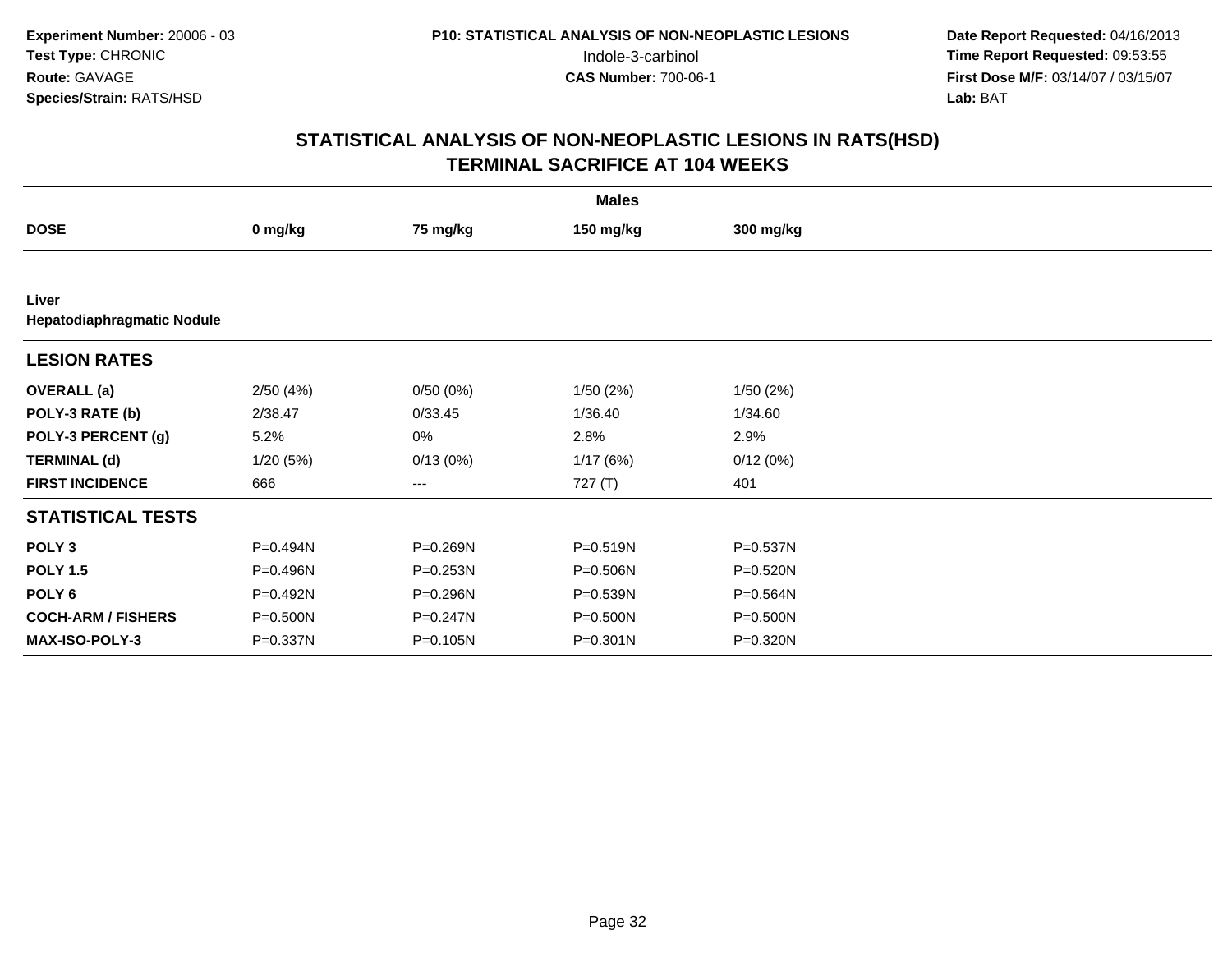| <b>Males</b>                     |           |           |           |              |  |  |
|----------------------------------|-----------|-----------|-----------|--------------|--|--|
| <b>DOSE</b>                      | 0 mg/kg   | 75 mg/kg  | 150 mg/kg | 300 mg/kg    |  |  |
|                                  |           |           |           |              |  |  |
| Liver<br><b>Mixed Cell Focus</b> |           |           |           |              |  |  |
| <b>LESION RATES</b>              |           |           |           |              |  |  |
| <b>OVERALL</b> (a)               | 4/50 (8%) | 2/50(4%)  | 1/50 (2%) | 2/50(4%)     |  |  |
| POLY-3 RATE (b)                  | 4/38.57   | 2/33.45   | 1/37.10   | 2/33.77      |  |  |
| POLY-3 PERCENT (g)               | 10.4%     | 6%        | 2.7%      | 5.9%         |  |  |
| <b>TERMINAL (d)</b>              | 3/20(15%) | 2/13(15%) | 0/17(0%)  | 2/12(17%)    |  |  |
| <b>FIRST INCIDENCE</b>           | 634       | 727(T)    | 482       | 727 (T)      |  |  |
| <b>STATISTICAL TESTS</b>         |           |           |           |              |  |  |
| POLY <sub>3</sub>                | P=0.273N  | P=0.404N  | P=0.188N  | P=0.399N     |  |  |
| <b>POLY 1.5</b>                  | P=0.268N  | P=0.370N  | P=0.180N  | $P = 0.370N$ |  |  |
| POLY 6                           | P=0.283N  | P=0.460N  | P=0.202N  | P=0.443N     |  |  |
| <b>COCH-ARM / FISHERS</b>        | P=0.263N  | P=0.339N  | P=0.181N  | P=0.339N     |  |  |
| <b>MAX-ISO-POLY-3</b>            | P=0.252N  | P=0.266N  | P=0.093N  | P=0.261N     |  |  |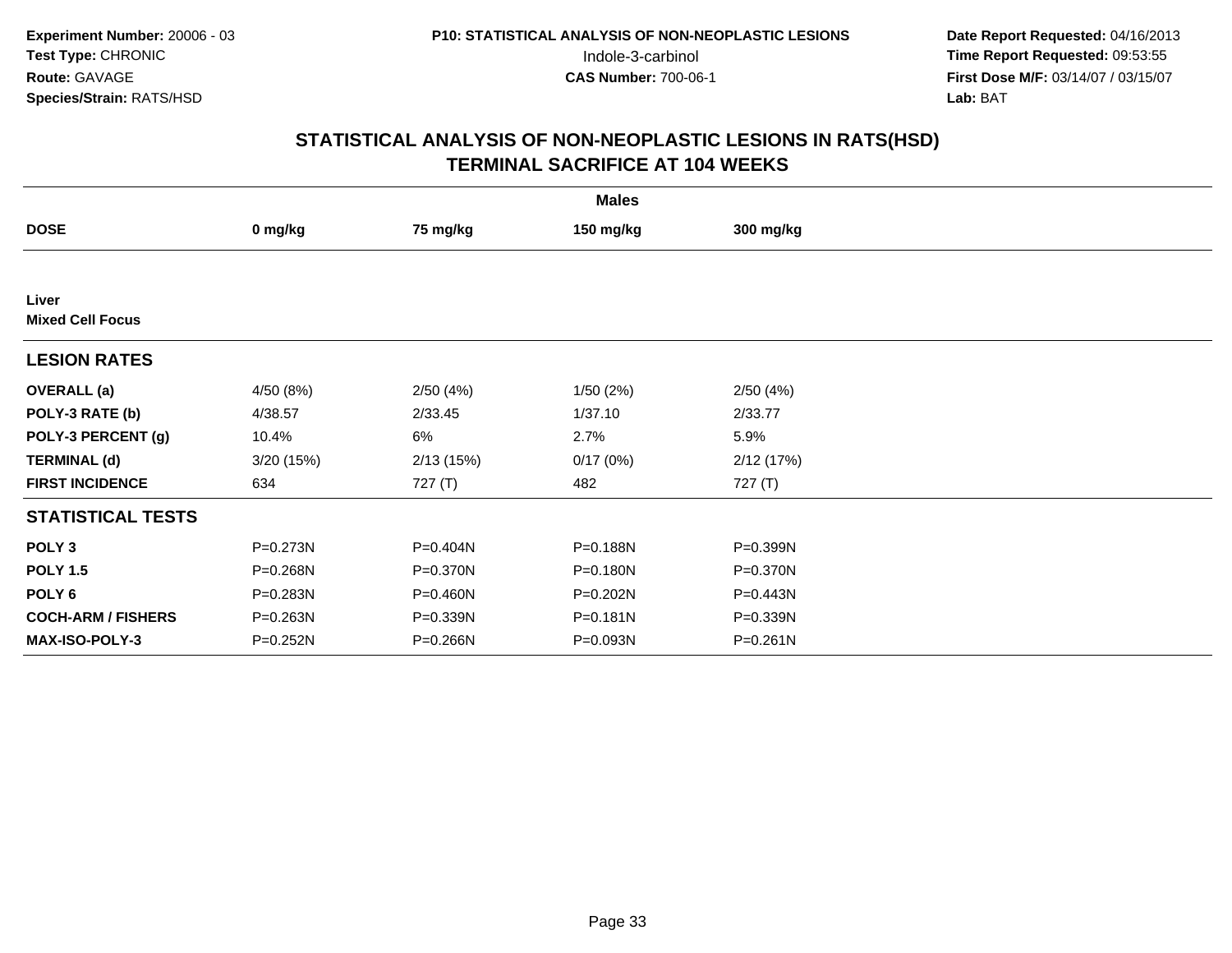| <b>Males</b>              |             |              |             |             |  |  |
|---------------------------|-------------|--------------|-------------|-------------|--|--|
| <b>DOSE</b>               | 0 mg/kg     | 75 mg/kg     | 150 mg/kg   | 300 mg/kg   |  |  |
|                           |             |              |             |             |  |  |
| Liver<br><b>Necrosis</b>  |             |              |             |             |  |  |
| <b>LESION RATES</b>       |             |              |             |             |  |  |
| <b>OVERALL</b> (a)        | 3/50(6%)    | 3/50(6%)     | 5/50 (10%)  | 7/50 (14%)  |  |  |
| POLY-3 RATE (b)           | 3/38.56     | 3/34.32      | 5/38.33     | 7/37.85     |  |  |
| POLY-3 PERCENT (g)        | 7.8%        | 8.7%         | 13%         | 18.5%       |  |  |
| <b>TERMINAL (d)</b>       | 0/20(0%)    | 0/13(0%)     | 0/17(0%)    | 0/12(0%)    |  |  |
| <b>FIRST INCIDENCE</b>    | 685         | 617          | 558         | 258         |  |  |
| <b>STATISTICAL TESTS</b>  |             |              |             |             |  |  |
| POLY <sub>3</sub>         | $P = 0.078$ | $P = 0.609$  | $P = 0.351$ | $P=0.145$   |  |  |
| <b>POLY 1.5</b>           | $P = 0.080$ | $P = 0.636$  | $P = 0.359$ | $P = 0.153$ |  |  |
| POLY 6                    | $P = 0.074$ | $P = 0.566$  | $P = 0.340$ | $P = 0.130$ |  |  |
| <b>COCH-ARM / FISHERS</b> | $P = 0.078$ | $P = 0.661N$ | $P = 0.357$ | $P = 0.159$ |  |  |
| MAX-ISO-POLY-3            | $P = 0.115$ | $P=0.443$    | $P = 0.226$ | $P = 0.082$ |  |  |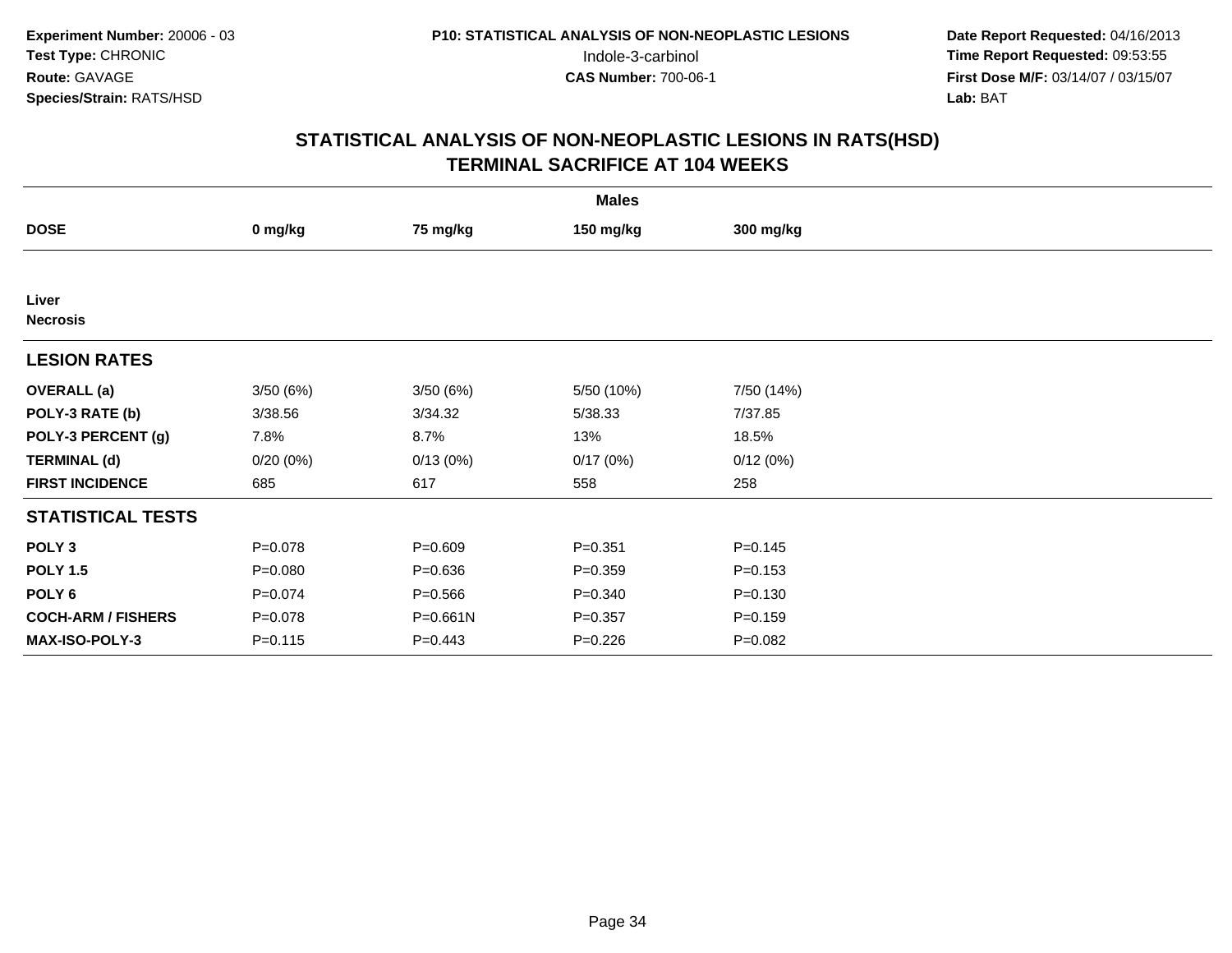| <b>Males</b>              |           |          |             |            |  |  |
|---------------------------|-----------|----------|-------------|------------|--|--|
| <b>DOSE</b>               | 0 mg/kg   | 75 mg/kg | 150 mg/kg   | 300 mg/kg  |  |  |
|                           |           |          |             |            |  |  |
| Liver: Bile Duct<br>Cyst  |           |          |             |            |  |  |
| <b>LESION RATES</b>       |           |          |             |            |  |  |
| <b>OVERALL</b> (a)        | 0/50(0%)  | 0/50(0%) | 2/50(4%)    | 5/50 (10%) |  |  |
| POLY-3 RATE (b)           | 0/38.24   | 0/33.45  | 2/36.55     | 5/34.43    |  |  |
| POLY-3 PERCENT (g)        | 0%        | 0%       | 5.5%        | 14.5%      |  |  |
| <b>TERMINAL (d)</b>       | 0/20(0%)  | 0/13(0%) | 0/17(0%)    | 2/12(17%)  |  |  |
| <b>FIRST INCIDENCE</b>    | $---$     | $---$    | 706         | 645        |  |  |
| <b>STATISTICAL TESTS</b>  |           |          |             |            |  |  |
| POLY <sub>3</sub>         | P=0.002** | (e)      | $P=0.226$   | $P=0.021*$ |  |  |
| <b>POLY 1.5</b>           | P=0.002** | (e)      | $P = 0.234$ | $P=0.025*$ |  |  |
| POLY <sub>6</sub>         | P<0.001** | (e)      | $P = 0.216$ | $P=0.017*$ |  |  |
| <b>COCH-ARM / FISHERS</b> | P=0.003** | (e)      | $P = 0.247$ | $P=0.028*$ |  |  |
| <b>MAX-ISO-POLY-3</b>     | P=0.003** | (e)      | $P = 0.075$ | P=0.009**  |  |  |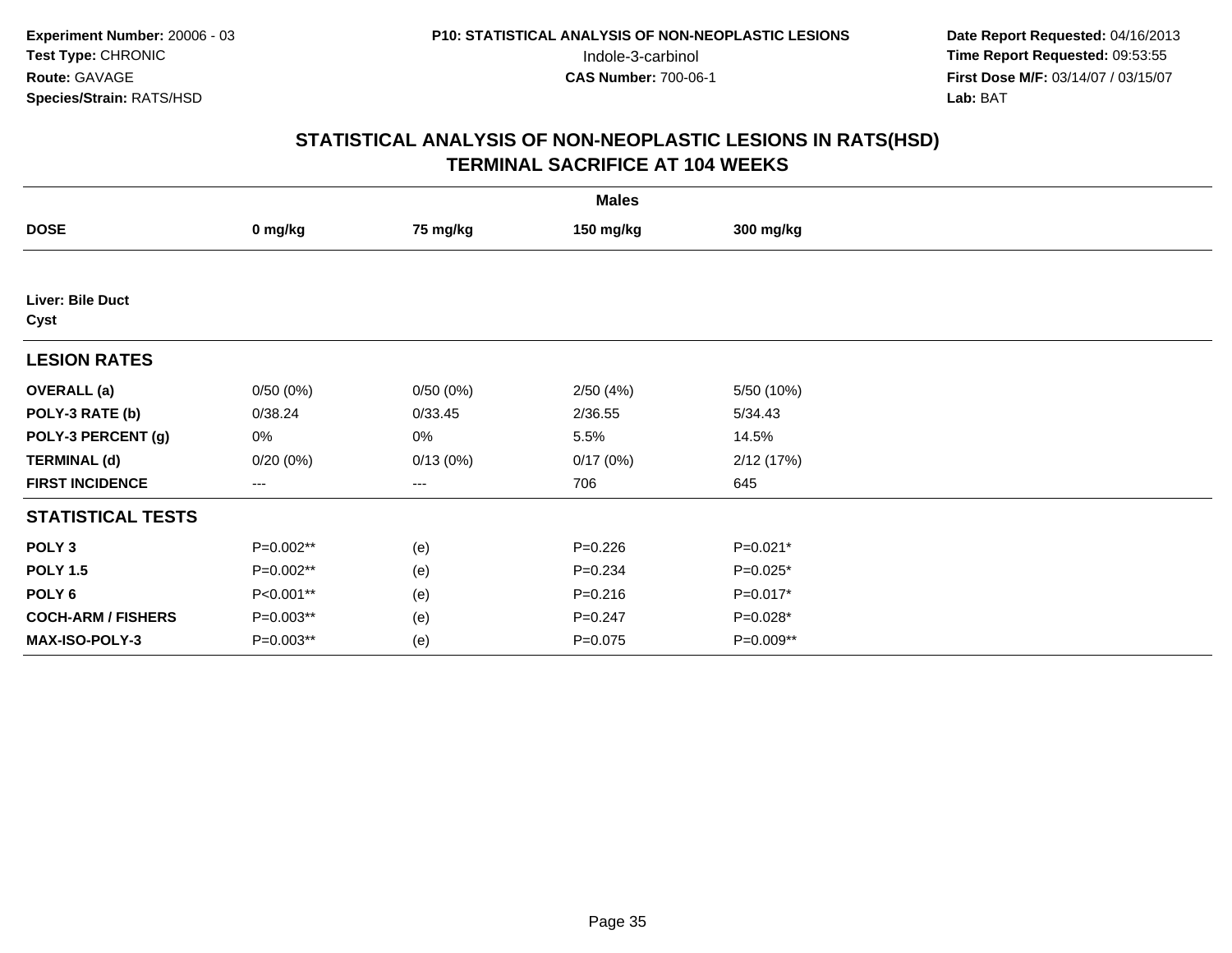|                                     | <b>Males</b> |              |              |              |  |  |  |
|-------------------------------------|--------------|--------------|--------------|--------------|--|--|--|
| <b>DOSE</b>                         | 0 mg/kg      | 75 mg/kg     | 150 mg/kg    | 300 mg/kg    |  |  |  |
|                                     |              |              |              |              |  |  |  |
| Liver: Bile Duct<br><b>Fibrosis</b> |              |              |              |              |  |  |  |
| <b>LESION RATES</b>                 |              |              |              |              |  |  |  |
| <b>OVERALL</b> (a)                  | 2/50(4%)     | 0/50(0%)     | 1/50(2%)     | 1/50(2%)     |  |  |  |
| POLY-3 RATE (b)                     | 2/39.38      | 0/33.45      | 1/37.10      | 1/33.80      |  |  |  |
| POLY-3 PERCENT (g)                  | 5.1%         | 0%           | 2.7%         | 3%           |  |  |  |
| <b>TERMINAL (d)</b>                 | 0/20(0%)     | 0/13(0%)     | 0/17(0%)     | 0/12(0%)     |  |  |  |
| <b>FIRST INCIDENCE</b>              | 197          | ---          | 486          | 720          |  |  |  |
| <b>STATISTICAL TESTS</b>            |              |              |              |              |  |  |  |
| POLY <sub>3</sub>                   | P=0.497N     | P=0.275N     | $P = 0.521N$ | $P = 0.553N$ |  |  |  |
| <b>POLY 1.5</b>                     | P=0.498N     | P=0.257N     | P=0.509N     | $P = 0.531N$ |  |  |  |
| POLY 6                              | P=0.497N     | P=0.303N     | P=0.538N     | P=0.584N     |  |  |  |
| <b>COCH-ARM / FISHERS</b>           | P=0.500N     | P=0.247N     | P=0.500N     | P=0.500N     |  |  |  |
| MAX-ISO-POLY-3                      | P=0.360N     | $P = 0.111N$ | P=0.302N     | P=0.337N     |  |  |  |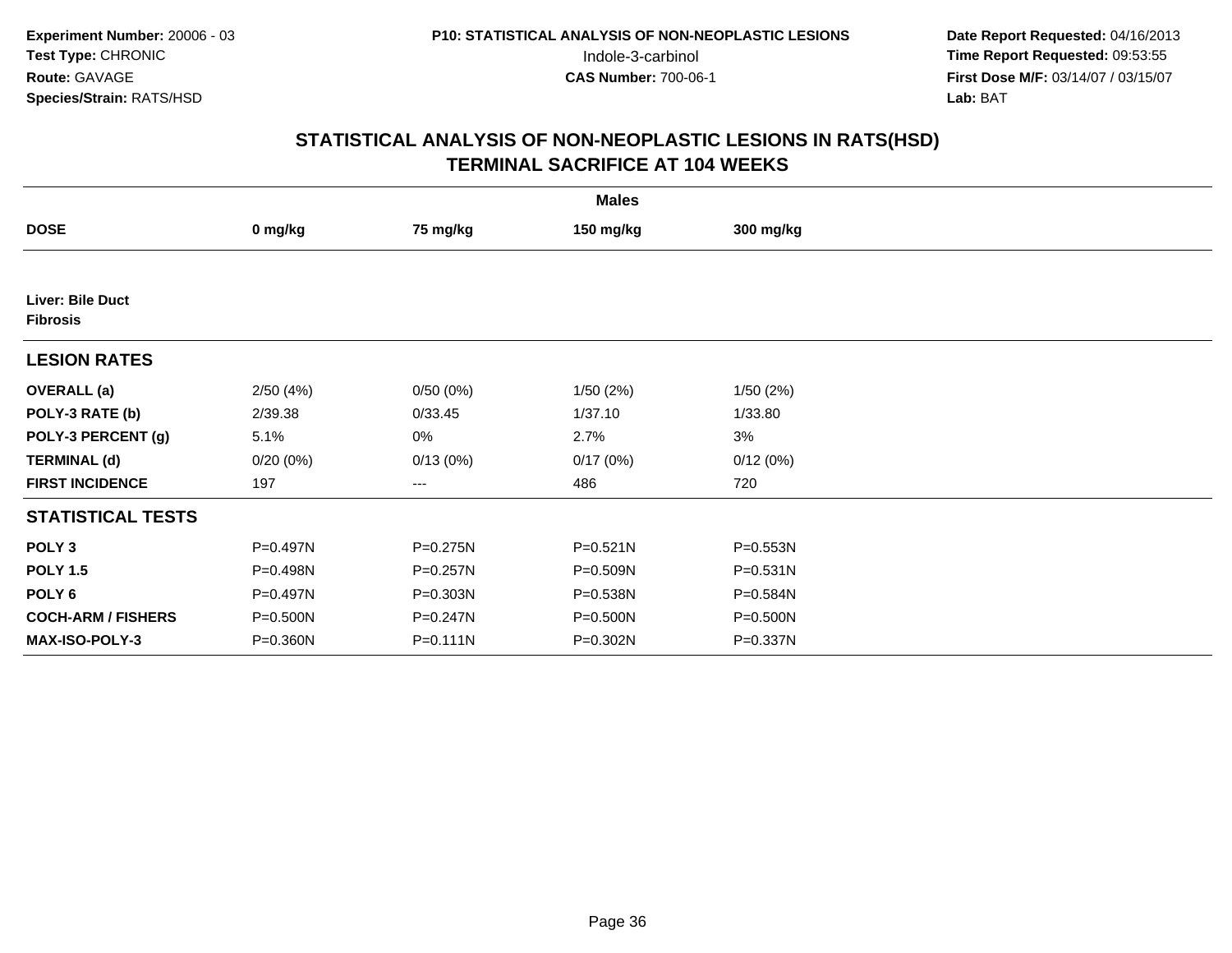| <b>Males</b>                    |            |           |              |              |  |  |  |
|---------------------------------|------------|-----------|--------------|--------------|--|--|--|
| <b>DOSE</b>                     | 0 mg/kg    | 75 mg/kg  | 150 mg/kg    | 300 mg/kg    |  |  |  |
|                                 |            |           |              |              |  |  |  |
| Liver: Bile Duct<br>Hyperplasia |            |           |              |              |  |  |  |
| <b>LESION RATES</b>             |            |           |              |              |  |  |  |
| <b>OVERALL</b> (a)              | 7/50 (14%) | 4/50 (8%) | 3/50(6%)     | 3/50(6%)     |  |  |  |
| POLY-3 RATE (b)                 | 7/38.60    | 4/33.92   | 3/36.86      | 3/34.52      |  |  |  |
| POLY-3 PERCENT (g)              | 18.1%      | 11.8%     | 8.1%         | 8.7%         |  |  |  |
| <b>TERMINAL (d)</b>             | 3/20(15%)  | 2/13(15%) | 0/17(0%)     | 0/12(0%)     |  |  |  |
| <b>FIRST INCIDENCE</b>          | 685        | 661       | 657          | 589          |  |  |  |
| <b>STATISTICAL TESTS</b>        |            |           |              |              |  |  |  |
| POLY <sub>3</sub>               | P=0.134N   | P=0.336N  | P=0.172N     | $P = 0.201N$ |  |  |  |
| <b>POLY 1.5</b>                 | P=0.129N   | P=0.297N  | $P = 0.160N$ | $P = 0.181N$ |  |  |  |
| POLY 6                          | P=0.144N   | P=0.402N  | P=0.190N     | $P = 0.234N$ |  |  |  |
| <b>COCH-ARM / FISHERS</b>       | P=0.124N   | P=0.262N  | P=0.159N     | P=0.159N     |  |  |  |
| <b>MAX-ISO-POLY-3</b>           | P=0.172N   | P=0.240N  | P=0.103N     | P=0.132N     |  |  |  |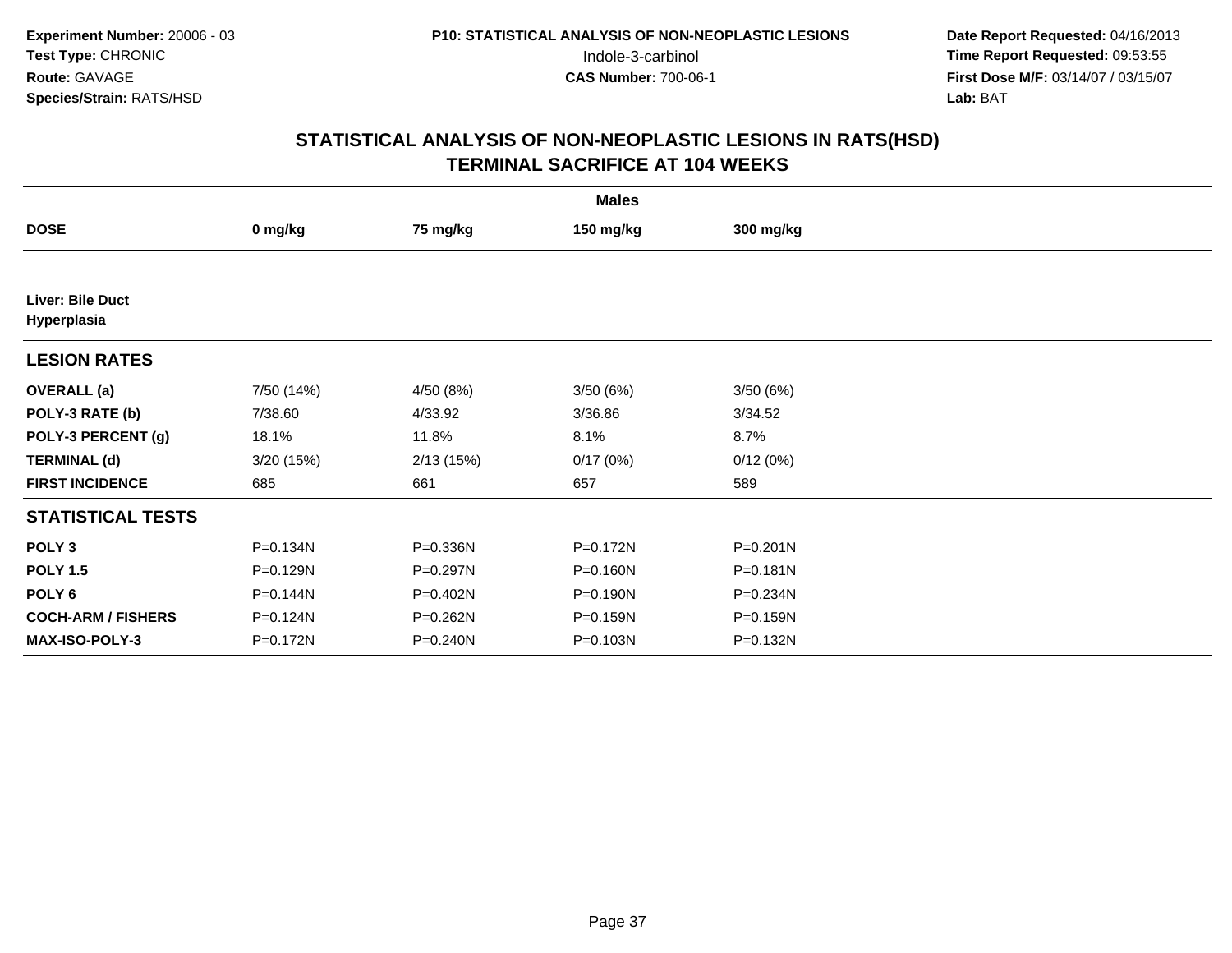|                             | <b>Males</b> |           |           |           |  |  |  |  |
|-----------------------------|--------------|-----------|-----------|-----------|--|--|--|--|
| <b>DOSE</b>                 | 0 mg/kg      | 75 mg/kg  | 150 mg/kg | 300 mg/kg |  |  |  |  |
|                             |              |           |           |           |  |  |  |  |
| Lung<br><b>Foreign Body</b> |              |           |           |           |  |  |  |  |
| <b>LESION RATES</b>         |              |           |           |           |  |  |  |  |
| <b>OVERALL</b> (a)          | 0/49(0%)     | 1/50 (2%) | 1/50(2%)  | 0/50(0%)  |  |  |  |  |
| POLY-3 RATE (b)             | 0/37.28      | 1/33.60   | 1/36.85   | 0/33.77   |  |  |  |  |
| POLY-3 PERCENT (g)          | 0%           | 3%        | 2.7%      | $0\%$     |  |  |  |  |
| <b>TERMINAL (d)</b>         | 0/20(0%)     | 0/13(0%)  | 0/17(0%)  | 0/12(0%)  |  |  |  |  |
| <b>FIRST INCIDENCE</b>      | ---          | 689       | 593       | $\cdots$  |  |  |  |  |
| <b>STATISTICAL TESTS</b>    |              |           |           |           |  |  |  |  |
| POLY <sub>3</sub>           | (n)          | (n)       | (n)       | (n)       |  |  |  |  |
| <b>POLY 1.5</b>             | (n)          | (n)       | (n)       | (n)       |  |  |  |  |
| POLY <sub>6</sub>           | (n)          | (n)       | (n)       | (n)       |  |  |  |  |
| <b>COCH-ARM / FISHERS</b>   | (n)          | (n)       | (n)       | (n)       |  |  |  |  |
| MAX-ISO-POLY-3              | (n)          | (n)       | (n)       | (n)       |  |  |  |  |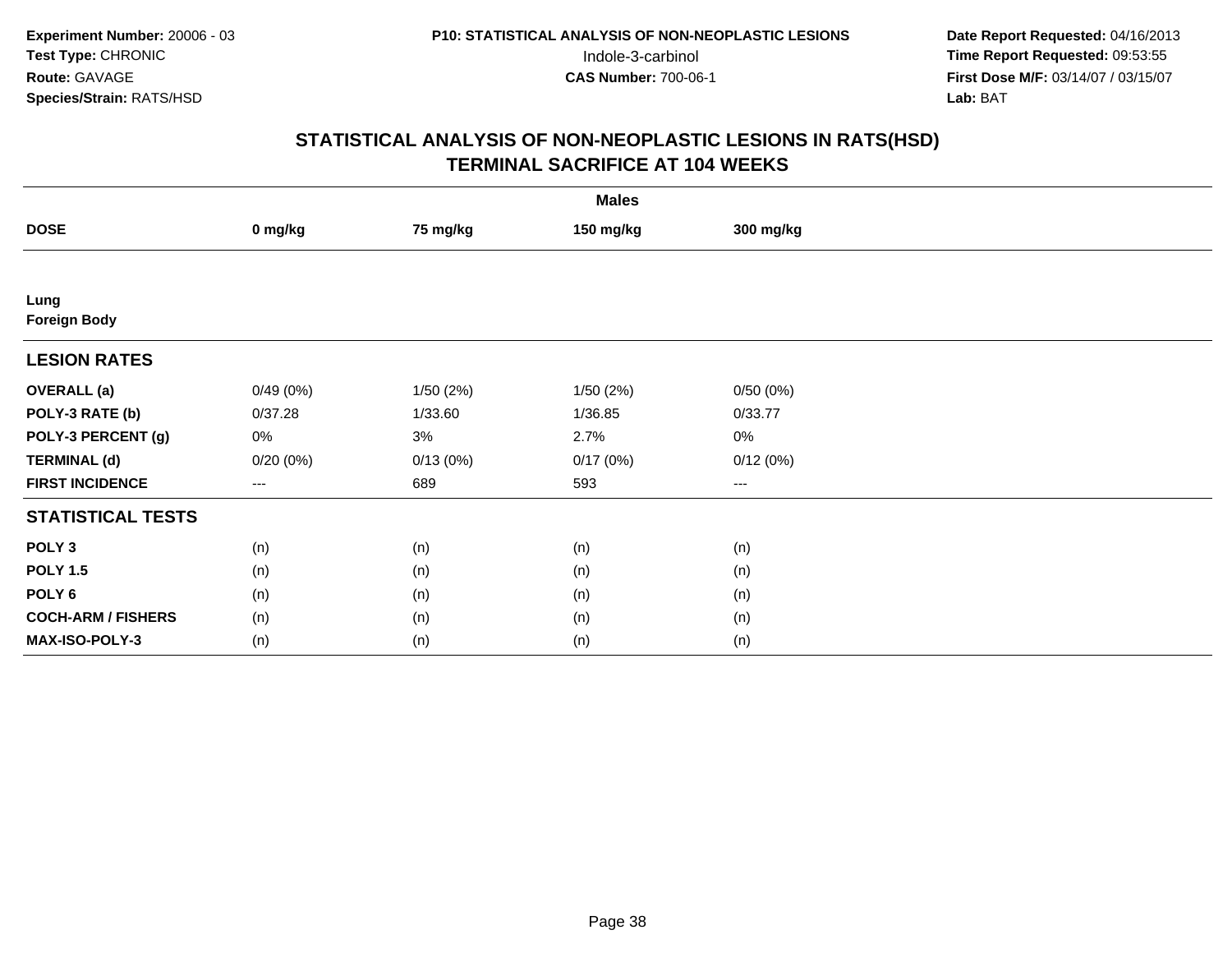|                                 | <b>Males</b> |             |             |             |  |  |  |  |
|---------------------------------|--------------|-------------|-------------|-------------|--|--|--|--|
| <b>DOSE</b>                     | 0 mg/kg      | 75 mg/kg    | 150 mg/kg   | 300 mg/kg   |  |  |  |  |
|                                 |              |             |             |             |  |  |  |  |
| Lung<br><b>Hemorrhage Focal</b> |              |             |             |             |  |  |  |  |
| <b>LESION RATES</b>             |              |             |             |             |  |  |  |  |
| <b>OVERALL</b> (a)              | 3/49(6%)     | 3/50(6%)    | 7/50 (14%)  | 7/50 (14%)  |  |  |  |  |
| POLY-3 RATE (b)                 | 3/37.92      | 3/34.23     | 7/38.27     | 7/36.43     |  |  |  |  |
| POLY-3 PERCENT (g)              | 7.9%         | 8.8%        | 18.3%       | 19.2%       |  |  |  |  |
| <b>TERMINAL (d)</b>             | 1/20(5%)     | 0/13(0%)    | 2/17(12%)   | 1/12(8%)    |  |  |  |  |
| <b>FIRST INCIDENCE</b>          | 634          | 637         | 499         | 462         |  |  |  |  |
| <b>STATISTICAL TESTS</b>        |              |             |             |             |  |  |  |  |
| POLY <sub>3</sub>               | $P = 0.067$  | $P = 0.616$ | $P = 0.156$ | $P = 0.136$ |  |  |  |  |
| <b>POLY 1.5</b>                 | $P=0.073$    | $P = 0.644$ | $P = 0.165$ | $P = 0.149$ |  |  |  |  |
| POLY <sub>6</sub>               | $P = 0.060$  | $P = 0.570$ | $P = 0.143$ | $P = 0.118$ |  |  |  |  |
| <b>COCH-ARM / FISHERS</b>       | $P = 0.080$  | P=0.651N    | $P = 0.167$ | $P = 0.167$ |  |  |  |  |
| MAX-ISO-POLY-3                  | $P = 0.105$  | $P=0.449$   | $P = 0.088$ | $P = 0.080$ |  |  |  |  |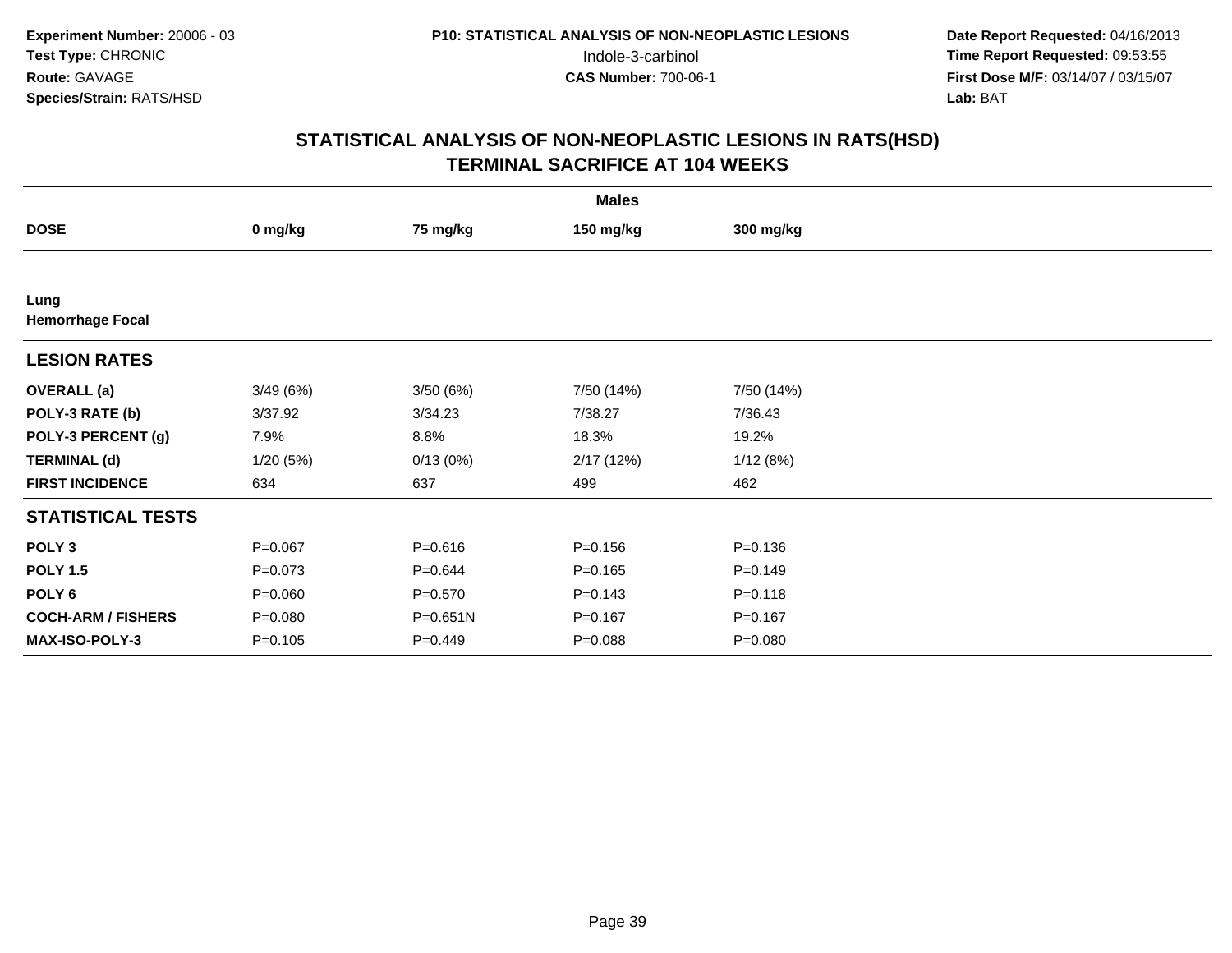| <b>Males</b>                        |             |             |             |             |  |  |  |
|-------------------------------------|-------------|-------------|-------------|-------------|--|--|--|
| <b>DOSE</b>                         | 0 mg/kg     | 75 mg/kg    | 150 mg/kg   | 300 mg/kg   |  |  |  |
|                                     |             |             |             |             |  |  |  |
| Lung<br><b>Inflammation Chronic</b> |             |             |             |             |  |  |  |
| <b>LESION RATES</b>                 |             |             |             |             |  |  |  |
| <b>OVERALL</b> (a)                  | 17/49 (35%) | 21/50 (42%) | 24/50 (48%) | 23/50 (46%) |  |  |  |
| POLY-3 RATE (b)                     | 17/40.20    | 21/39.74    | 24/42.73    | 23/39.94    |  |  |  |
| POLY-3 PERCENT (g)                  | 42.3%       | 52.8%       | 56.2%       | 57.6%       |  |  |  |
| <b>TERMINAL (d)</b>                 | 8/20 (40%)  | 4/13 (31%)  | 7/17 (41%)  | 5/12(42%)   |  |  |  |
| <b>FIRST INCIDENCE</b>              | 444         | 382         | 468         | 462         |  |  |  |
| <b>STATISTICAL TESTS</b>            |             |             |             |             |  |  |  |
| POLY <sub>3</sub>                   | $P = 0.108$ | $P=0.228$   | $P = 0.140$ | $P = 0.116$ |  |  |  |
| <b>POLY 1.5</b>                     | $P=0.121$   | $P=0.262$   | $P = 0.141$ | $P = 0.134$ |  |  |  |
| POLY <sub>6</sub>                   | $P = 0.103$ | $P = 0.187$ | $P = 0.141$ | $P = 0.105$ |  |  |  |
| <b>COCH-ARM / FISHERS</b>           | $P = 0.154$ | $P = 0.295$ | $P=0.127$   | $P = 0.173$ |  |  |  |
| MAX-ISO-POLY-3                      | $P = 0.124$ | $P = 0.167$ | $P = 0.101$ | $P = 0.079$ |  |  |  |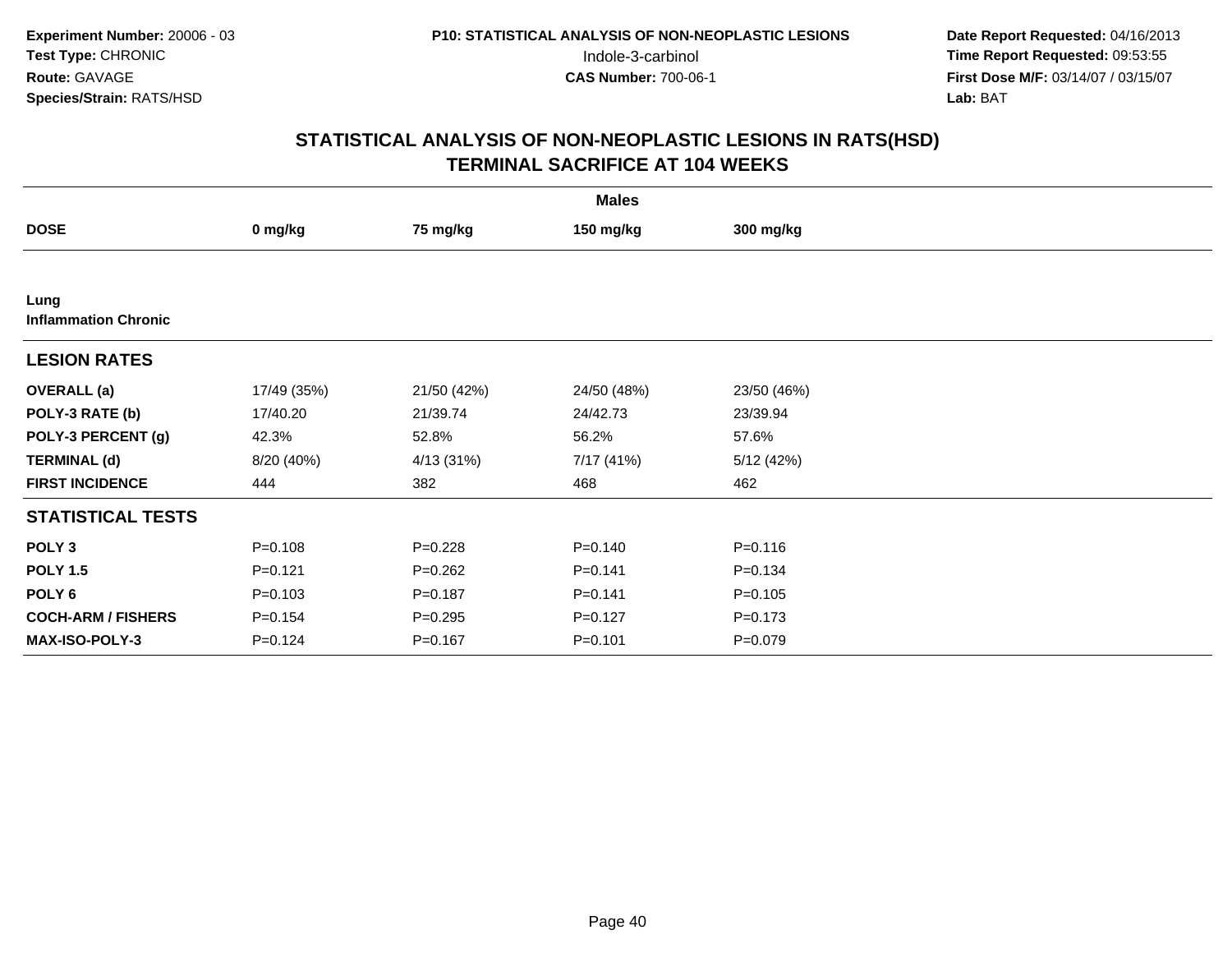|                                                                  | <b>Males</b> |             |              |              |  |  |  |  |  |
|------------------------------------------------------------------|--------------|-------------|--------------|--------------|--|--|--|--|--|
| <b>DOSE</b>                                                      | 0 mg/kg      | 75 mg/kg    | 150 mg/kg    | 300 mg/kg    |  |  |  |  |  |
|                                                                  |              |             |              |              |  |  |  |  |  |
| <b>Lung: Alveolus</b><br><b>Infiltration Cellular Histiocyte</b> |              |             |              |              |  |  |  |  |  |
| <b>LESION RATES</b>                                              |              |             |              |              |  |  |  |  |  |
| <b>OVERALL</b> (a)                                               | 19/49 (39%)  | 22/50 (44%) | 19/50 (38%)  | 13/50 (26%)  |  |  |  |  |  |
| POLY-3 RATE (b)                                                  | 19/41.91     | 22/38.61    | 19/41.68     | 13/37.18     |  |  |  |  |  |
| POLY-3 PERCENT (g)                                               | 45.3%        | 57%         | 45.6%        | 35%          |  |  |  |  |  |
| <b>TERMINAL (d)</b>                                              | 7/20 (35%)   | 10/13 (77%) | 7/17 (41%)   | 4/12 (33%)   |  |  |  |  |  |
| <b>FIRST INCIDENCE</b>                                           | 438          | 382         | 367          | 190          |  |  |  |  |  |
| <b>STATISTICAL TESTS</b>                                         |              |             |              |              |  |  |  |  |  |
| POLY <sub>3</sub>                                                | P=0.119N     | $P=0.197$   | $P = 0.580$  | P=0.234N     |  |  |  |  |  |
| <b>POLY 1.5</b>                                                  | P=0.082N     | $P=0.278$   | P=0.550N     | $P = 0.171N$ |  |  |  |  |  |
| POLY <sub>6</sub>                                                | P=0.207N     | $P = 0.106$ | $P = 0.496$  | P=0.352N     |  |  |  |  |  |
| <b>COCH-ARM / FISHERS</b>                                        | P=0.063N     | $P = 0.373$ | $P = 0.551N$ | P=0.126N     |  |  |  |  |  |
| <b>MAX-ISO-POLY-3</b>                                            | P=0.129N     | $P = 0.149$ | $P = 0.490$  | P=0.183N     |  |  |  |  |  |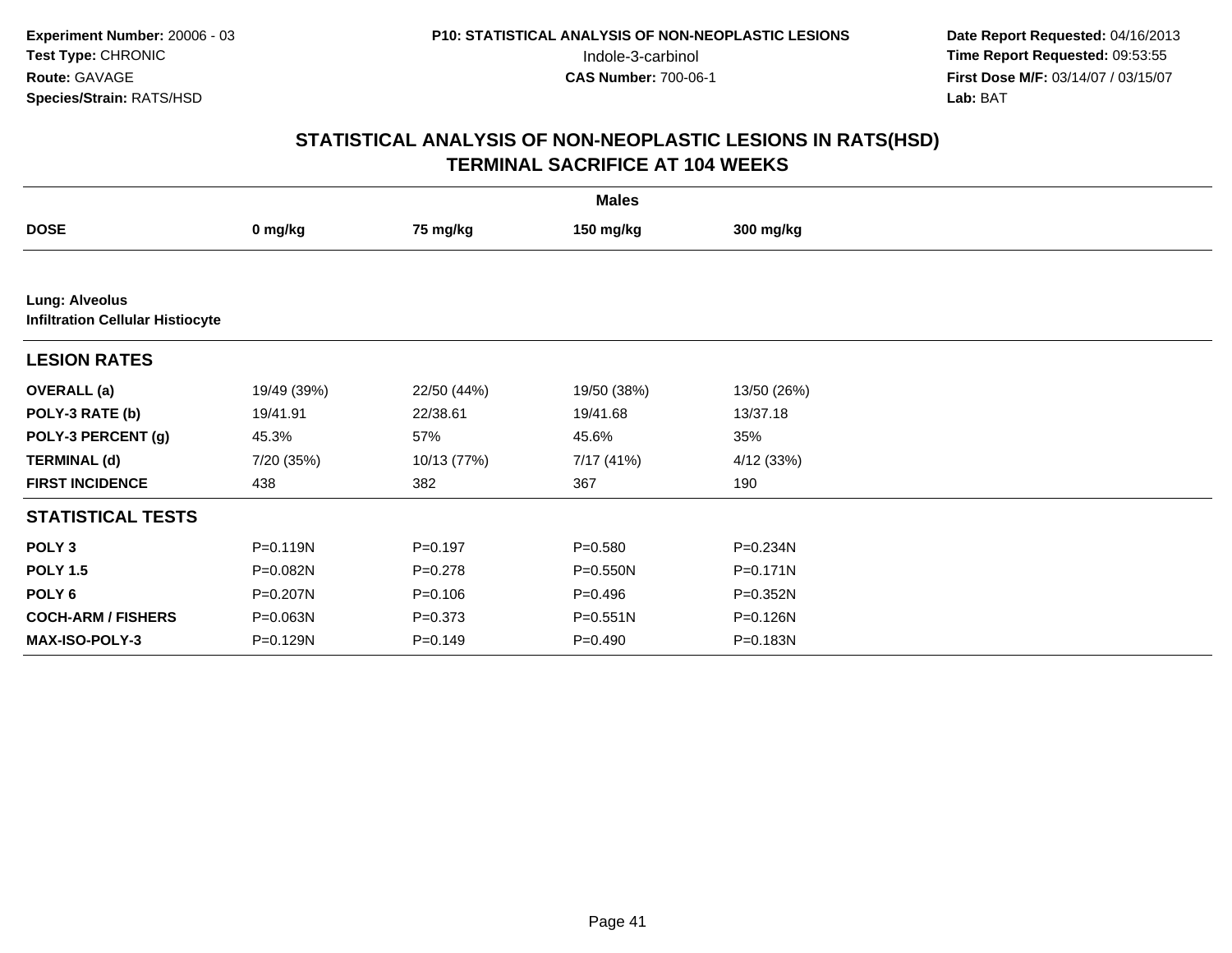|                                                | <b>Males</b> |             |              |             |  |  |  |  |
|------------------------------------------------|--------------|-------------|--------------|-------------|--|--|--|--|
| <b>DOSE</b>                                    | 0 mg/kg      | 75 mg/kg    | 150 mg/kg    | 300 mg/kg   |  |  |  |  |
|                                                |              |             |              |             |  |  |  |  |
| <b>Lung: Alveolus</b><br><b>Mineralization</b> |              |             |              |             |  |  |  |  |
| <b>LESION RATES</b>                            |              |             |              |             |  |  |  |  |
| <b>OVERALL</b> (a)                             | 1/49(2%)     | 2/50(4%)    | 1/50(2%)     | 1/50(2%)    |  |  |  |  |
| POLY-3 RATE (b)                                | 1/37.29      | 2/34.43     | 1/37.01      | 1/33.94     |  |  |  |  |
| POLY-3 PERCENT (g)                             | 2.7%         | 5.8%        | 2.7%         | 3%          |  |  |  |  |
| <b>TERMINAL (d)</b>                            | 0/20(0%)     | 0/13(0%)    | 0/17(0%)     | 0/12(0%)    |  |  |  |  |
| <b>FIRST INCIDENCE</b>                         | 726          | 559         | 531          | 683         |  |  |  |  |
| <b>STATISTICAL TESTS</b>                       |              |             |              |             |  |  |  |  |
| POLY <sub>3</sub>                              | $P = 0.555N$ | $P=0.472$   | $P = 0.760$  | $P=0.740$   |  |  |  |  |
| <b>POLY 1.5</b>                                | $P = 0.541N$ | $P = 0.490$ | $P = 0.757N$ | $P=0.752$   |  |  |  |  |
| POLY <sub>6</sub>                              | P=0.576N     | $P=0.444$   | $P=0.752$    | $P=0.723$   |  |  |  |  |
| <b>COCH-ARM / FISHERS</b>                      | P=0.525N     | $P = 0.508$ | P=0.747N     | P=0.747N    |  |  |  |  |
| MAX-ISO-POLY-3                                 | P=0.601N     | $P = 0.265$ | $P=0.497$    | $P = 0.473$ |  |  |  |  |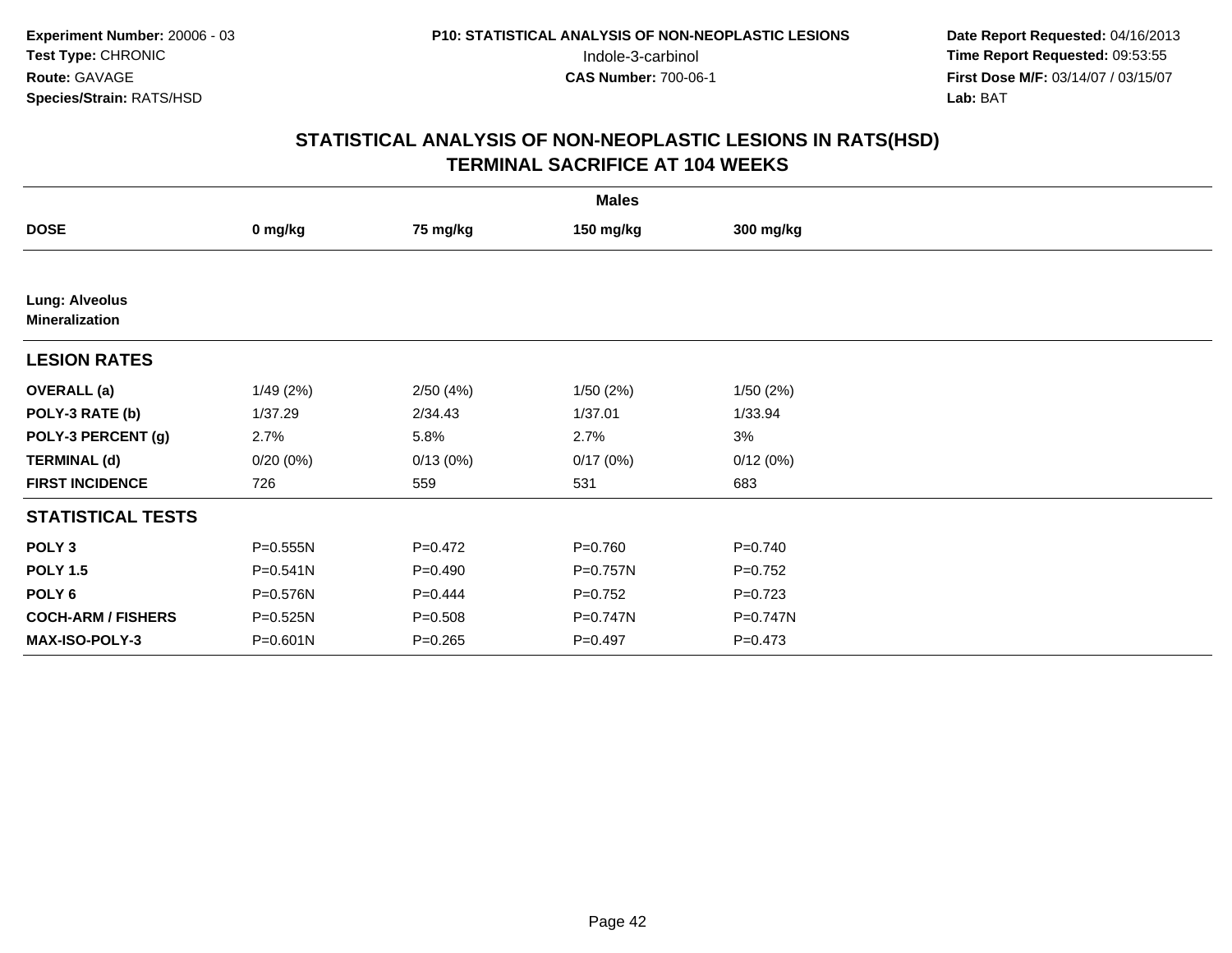|                           | <b>Males</b>                      |          |             |            |  |  |  |  |  |
|---------------------------|-----------------------------------|----------|-------------|------------|--|--|--|--|--|
| <b>DOSE</b>               | 0 mg/kg                           | 75 mg/kg | 150 mg/kg   | 300 mg/kg  |  |  |  |  |  |
|                           |                                   |          |             |            |  |  |  |  |  |
| <b>Ectasia</b>            | Lymph Node, Mesenteric: Lymphatic |          |             |            |  |  |  |  |  |
| <b>LESION RATES</b>       |                                   |          |             |            |  |  |  |  |  |
| <b>OVERALL</b> (a)        | 0/50(0%)                          | 0/50(0%) | 1/50(2%)    | 5/50 (10%) |  |  |  |  |  |
| POLY-3 RATE (b)           | 0/38.24                           | 0/33.45  | 1/37.10     | 5/36.48    |  |  |  |  |  |
| POLY-3 PERCENT (g)        | 0%                                | 0%       | 2.7%        | 13.7%      |  |  |  |  |  |
| <b>TERMINAL (d)</b>       | 0/20(0%)                          | 0/13(0%) | 0/17(0%)    | 0/12(0%)   |  |  |  |  |  |
| <b>FIRST INCIDENCE</b>    | $\cdots$                          | $---$    | 486         | 258        |  |  |  |  |  |
| <b>STATISTICAL TESTS</b>  |                                   |          |             |            |  |  |  |  |  |
| POLY <sub>3</sub>         | P<0.001**                         | (e)      | $P=0.494$   | P=0.025*   |  |  |  |  |  |
| <b>POLY 1.5</b>           | P<0.001**                         | (e)      | $P=0.499$   | P=0.028*   |  |  |  |  |  |
| POLY <sub>6</sub>         | P<0.001**                         | (e)      | $P = 0.486$ | $P=0.022*$ |  |  |  |  |  |
| <b>COCH-ARM / FISHERS</b> | P=0.002**                         | (e)      | $P = 0.500$ | P=0.028*   |  |  |  |  |  |
| <b>MAX-ISO-POLY-3</b>     | $P=0.002**$                       | (e)      | $P = 0.158$ | P=0.009**  |  |  |  |  |  |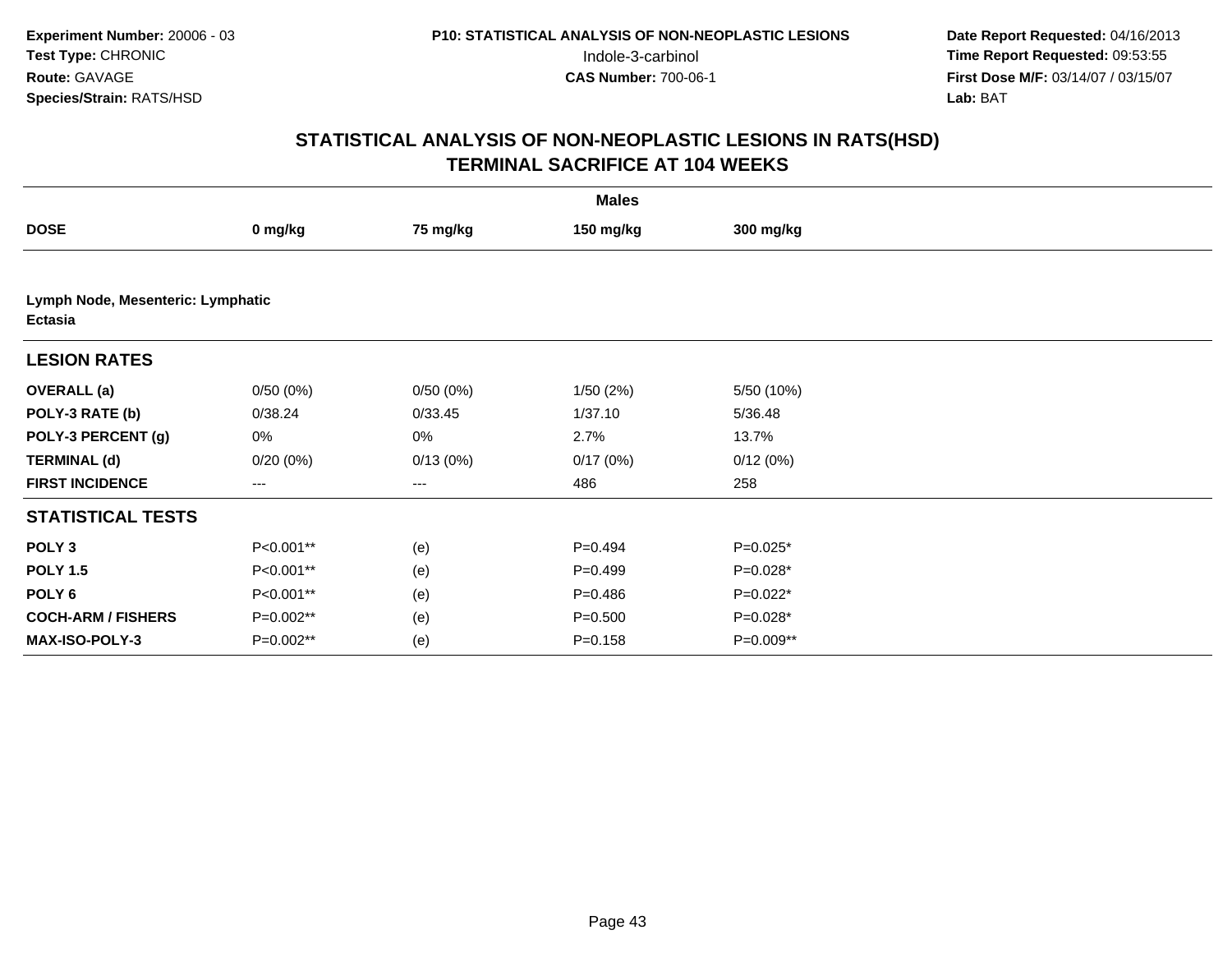| <b>Males</b>                     |             |              |             |              |  |  |  |
|----------------------------------|-------------|--------------|-------------|--------------|--|--|--|
| <b>DOSE</b>                      | 0 mg/kg     | 75 mg/kg     | 150 mg/kg   | 300 mg/kg    |  |  |  |
|                                  |             |              |             |              |  |  |  |
| Lymph Node: Lumbar<br>Hemorrhage |             |              |             |              |  |  |  |
| <b>LESION RATES</b>              |             |              |             |              |  |  |  |
| <b>OVERALL</b> (a)               | 0/4(0%)     | 0/8(0%)      | $2/8$ (25%) | 0/6(0%)      |  |  |  |
| POLY-3 RATE (b)                  | 0/3.00      | 0/5.82       | 2/5.52      | 0/3.37       |  |  |  |
| POLY-3 PERCENT (g)               | 0%          | 0%           | 36.2%       | $0\%$        |  |  |  |
| <b>TERMINAL (d)</b>              | 0/2(0%)     | $0/1$ $(0%)$ | $0/0 (0\%)$ | $0/1$ $(0%)$ |  |  |  |
| <b>FIRST INCIDENCE</b>           | $\cdots$    | $---$        | 706         | $\cdots$     |  |  |  |
| <b>STATISTICAL TESTS</b>         |             |              |             |              |  |  |  |
| POLY <sub>3</sub>                | $P=0.492$   | (e)          | $P = 0.363$ | (e)          |  |  |  |
| <b>POLY 1.5</b>                  | $P = 0.570$ | (e)          | $P = 0.379$ | (e)          |  |  |  |
| POLY <sub>6</sub>                | $P = 0.367$ | (e)          | $P = 0.342$ | (e)          |  |  |  |
| <b>COCH-ARM / FISHERS</b>        | $P = 0.647$ | (e)          | $P=0.424$   | (e)          |  |  |  |
| MAX-ISO-POLY-3                   | $P = 0.308$ | (e)          | $P = 0.140$ | (e)          |  |  |  |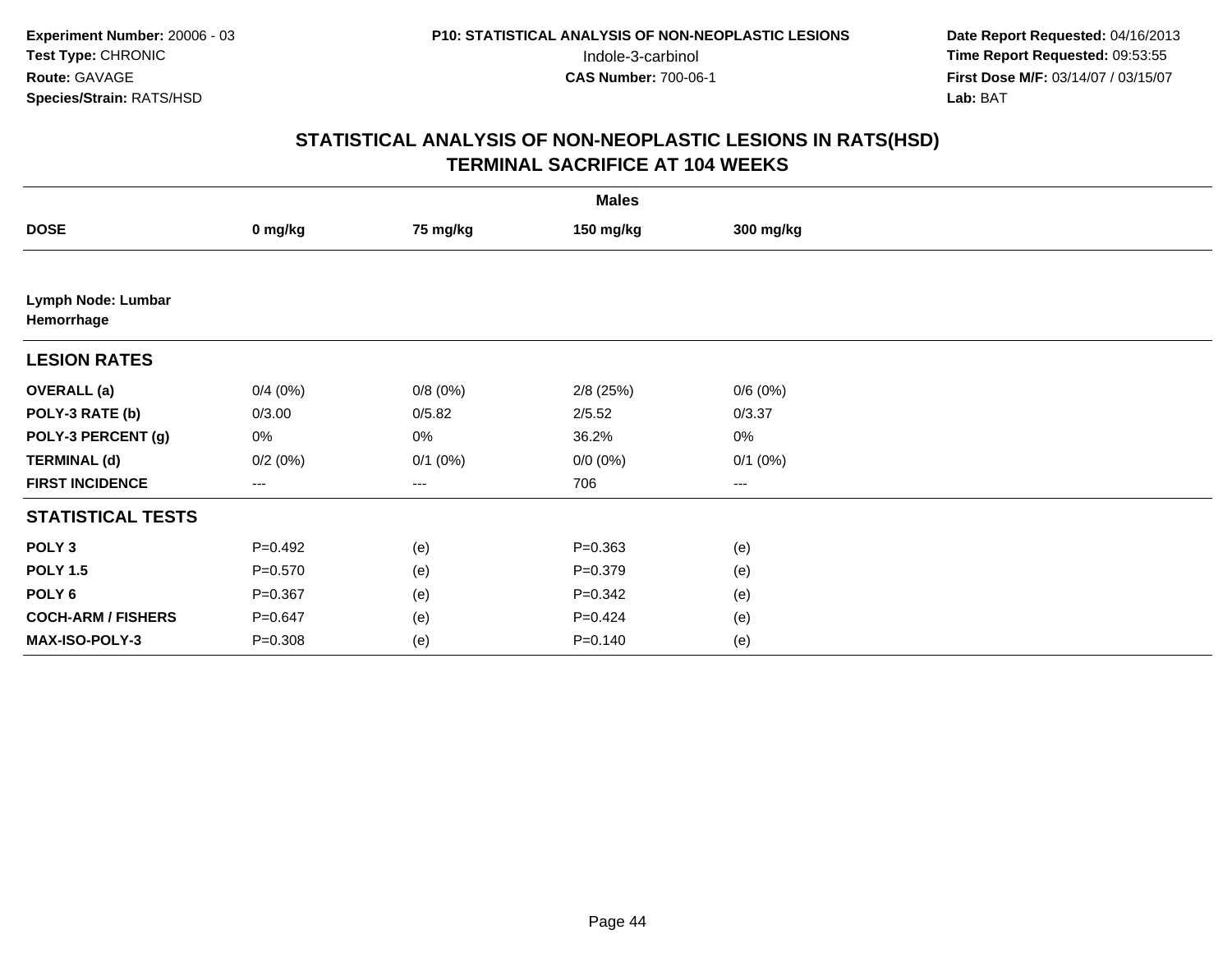|                                              | <b>Males</b> |             |             |             |  |  |  |  |
|----------------------------------------------|--------------|-------------|-------------|-------------|--|--|--|--|
| <b>DOSE</b>                                  | 0 mg/kg      | 75 mg/kg    | 150 mg/kg   | 300 mg/kg   |  |  |  |  |
|                                              |              |             |             |             |  |  |  |  |
| <b>Lymph Node: Mediastinal</b><br>Hemorrhage |              |             |             |             |  |  |  |  |
| <b>LESION RATES</b>                          |              |             |             |             |  |  |  |  |
| <b>OVERALL</b> (a)                           | $1/4$ (25%)  | $2/8$ (25%) | $3/8$ (38%) | 1/6 (17%)   |  |  |  |  |
| POLY-3 RATE (b)                              | 1/3.30       | 2/6.03      | 3/6.80      | 1/3.37      |  |  |  |  |
| POLY-3 PERCENT (g)                           | 30.3%        | 33.2%       | 44.1%       | 29.7%       |  |  |  |  |
| <b>TERMINAL (d)</b>                          | 0/2(0%)      | 1/1 (100%)  | $0/0 (0\%)$ | 1/1 (100%)  |  |  |  |  |
| <b>FIRST INCIDENCE</b>                       | 645          | 671         | 486         | 727 (T)     |  |  |  |  |
| <b>STATISTICAL TESTS</b>                     |              |             |             |             |  |  |  |  |
| POLY <sub>3</sub>                            | $P = 0.557$  | $P=0.732$   | $P = 0.599$ | P=0.780N    |  |  |  |  |
| <b>POLY 1.5</b>                              | P=0.586N     | $P=0.743$   | $P = 0.596$ | P=0.727N    |  |  |  |  |
| POLY <sub>6</sub>                            | $P = 0.460$  | $P = 0.688$ | $P = 0.585$ | $P = 0.713$ |  |  |  |  |
| <b>COCH-ARM / FISHERS</b>                    | P=0.510N     | P=0.745N    | $P = 0.594$ | P=0.667N    |  |  |  |  |
| <b>MAX-ISO-POLY-3</b>                        | $P = 0.648$  | $P=0.469$   | $P = 0.366$ | P=0.493N    |  |  |  |  |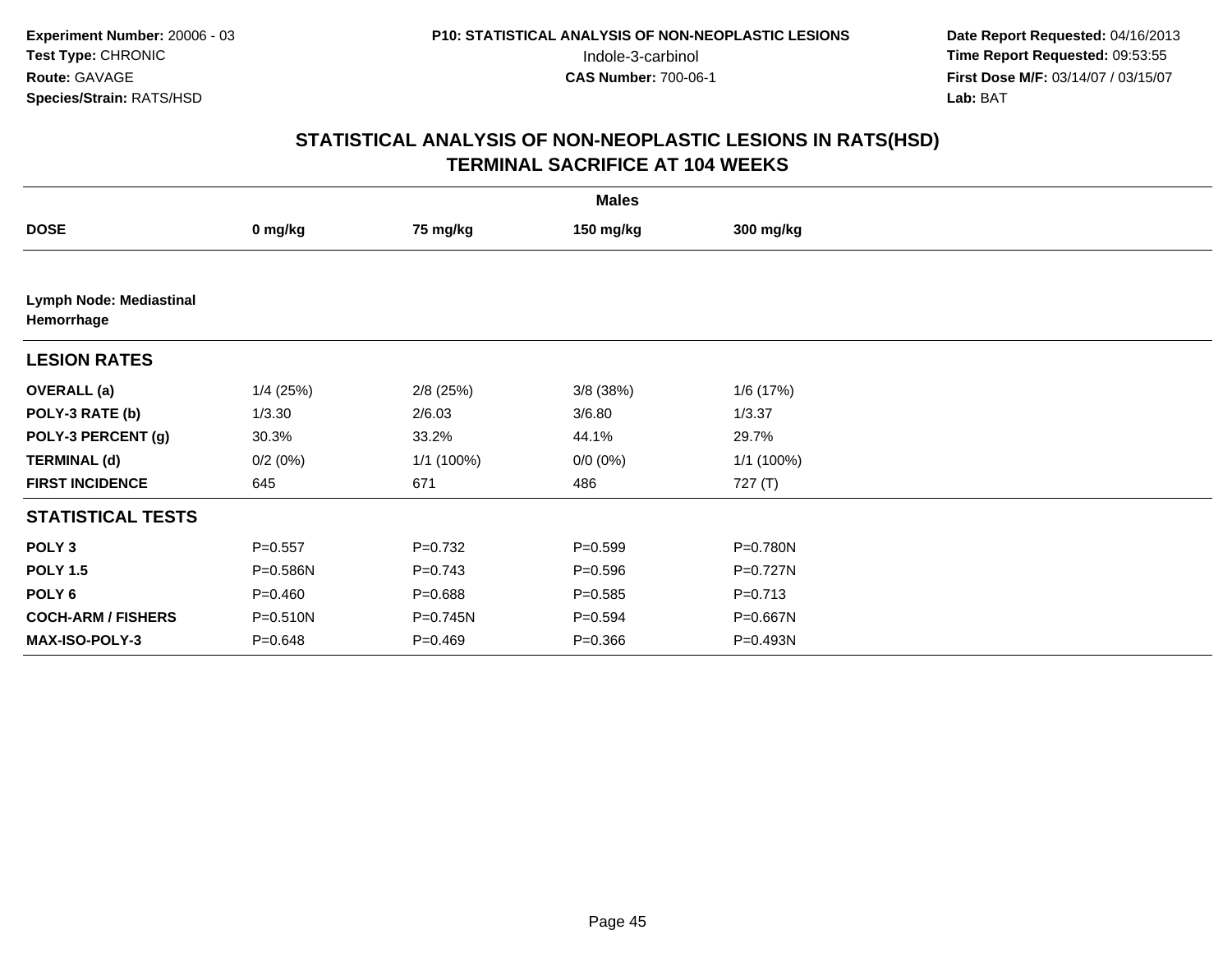|                                     | <b>Males</b> |              |                        |              |  |  |  |  |
|-------------------------------------|--------------|--------------|------------------------|--------------|--|--|--|--|
| <b>DOSE</b>                         | 0 mg/kg      | 75 mg/kg     | 150 mg/kg              | 300 mg/kg    |  |  |  |  |
|                                     |              |              |                        |              |  |  |  |  |
| <b>Lymph Node: Renal</b><br>Ectasia |              |              |                        |              |  |  |  |  |
| <b>LESION RATES</b>                 |              |              |                        |              |  |  |  |  |
| <b>OVERALL</b> (a)                  | 2/4(50%)     | 0/8(0%)      | 0/8(0%)                | 0/6(0%)      |  |  |  |  |
| POLY-3 RATE (b)                     | 2/3.00       | 0/5.82       | 0/5.37                 | 0/3.37       |  |  |  |  |
| POLY-3 PERCENT (g)                  | 66.8%        | 0%           | 0%                     | $0\%$        |  |  |  |  |
| <b>TERMINAL (d)</b>                 | 2/2 (100%)   | $0/1$ $(0%)$ | $0/0 (0\%)$            | $0/1$ $(0%)$ |  |  |  |  |
| <b>FIRST INCIDENCE</b>              | 727(T)       | ---          | $\qquad \qquad \cdots$ | ---          |  |  |  |  |
| <b>STATISTICAL TESTS</b>            |              |              |                        |              |  |  |  |  |
| POLY <sub>3</sub>                   | P=0.018N*    | P=0.038N*    | P=0.046N*              | P=0.122N     |  |  |  |  |
| <b>POLY 1.5</b>                     | P=0.026N*    | P=0.043N*    | P=0.049N*              | P=0.108N     |  |  |  |  |
| POLY 6                              | P=0.008N**   | P=0.036N*    | P=0.046N*              | P=0.163N     |  |  |  |  |
| <b>COCH-ARM / FISHERS</b>           | P=0.071N     | P=0.091N     | P=0.091N               | P=0.133N     |  |  |  |  |
| MAX-ISO-POLY-3                      | P<0.001N**   | P=0.006N**   | P=0.007N**             | P=0.017N*    |  |  |  |  |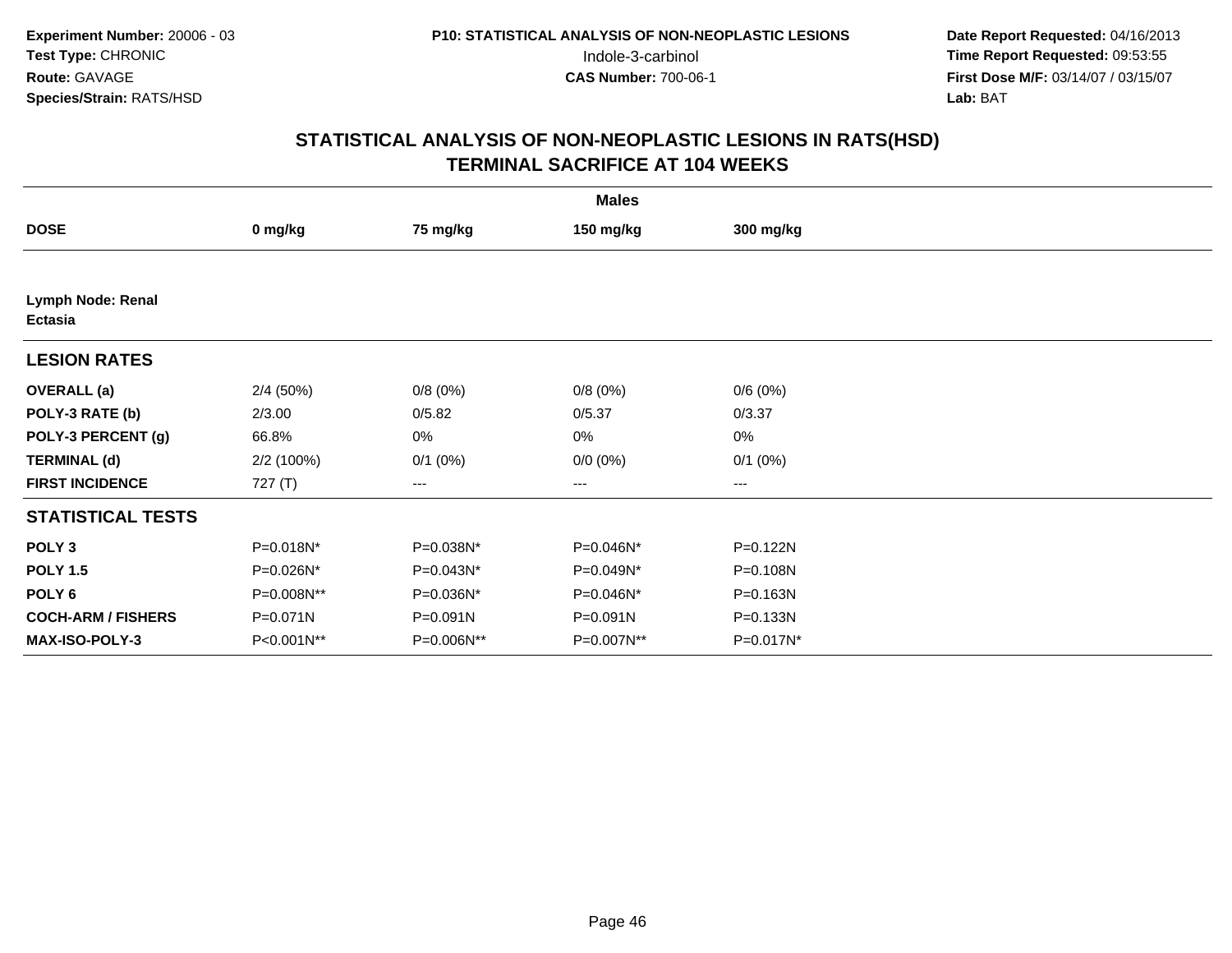| <b>Males</b>                    |             |              |                        |                        |  |  |  |
|---------------------------------|-------------|--------------|------------------------|------------------------|--|--|--|
| <b>DOSE</b>                     | 0 mg/kg     | 75 mg/kg     | 150 mg/kg              | 300 mg/kg              |  |  |  |
|                                 |             |              |                        |                        |  |  |  |
| Lymph Node: Renal<br>Hemorrhage |             |              |                        |                        |  |  |  |
| <b>LESION RATES</b>             |             |              |                        |                        |  |  |  |
| <b>OVERALL</b> (a)              | $1/4$ (25%) | $2/8$ (25%)  | 0/8(0%)                | 0/6(0%)                |  |  |  |
| POLY-3 RATE (b)                 | 1/3.70      | 2/6.16       | 0/5.37                 | 0/3.37                 |  |  |  |
| POLY-3 PERCENT (g)              | 27%         | 32.5%        | 0%                     | $0\%$                  |  |  |  |
| <b>TERMINAL (d)</b>             | 0/2(0%)     | $0/1$ $(0%)$ | $0/0 (0\%)$            | $0/1$ $(0%)$           |  |  |  |
| <b>FIRST INCIDENCE</b>          | 485         | 671          | $\qquad \qquad \cdots$ | $\qquad \qquad \cdots$ |  |  |  |
| <b>STATISTICAL TESTS</b>        |             |              |                        |                        |  |  |  |
| POLY <sub>3</sub>               | P=0.156N    | $P = 0.697$  | P=0.419N               | P=0.519N               |  |  |  |
| <b>POLY 1.5</b>                 | P=0.139N    | $P = 0.719$  | P=0.390N               | P=0.472N               |  |  |  |
| POLY <sub>6</sub>               | P=0.224N    | $P = 0.654$  | P=0.459N               | P=0.583N               |  |  |  |
| <b>COCH-ARM / FISHERS</b>       | P=0.124N    | P=0.745N     | P=0.333N               | P=0.400N               |  |  |  |
| <b>MAX-ISO-POLY-3</b>           | P=0.252N    | $P = 0.434$  | P=0.097N               | P=0.193N               |  |  |  |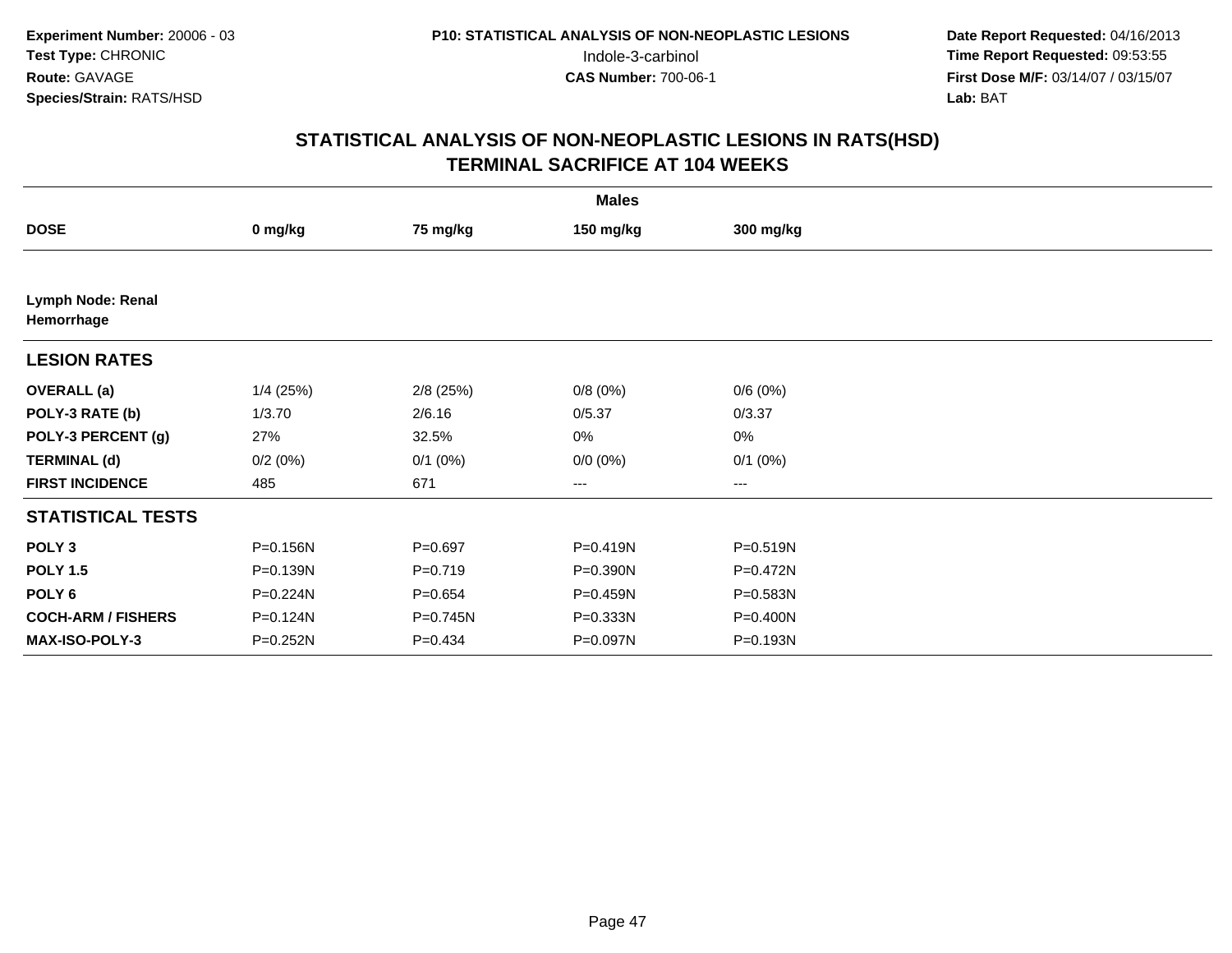| <b>Males</b>                        |                                          |                   |           |           |  |  |  |
|-------------------------------------|------------------------------------------|-------------------|-----------|-----------|--|--|--|
| <b>DOSE</b>                         | 0 mg/kg                                  | 75 mg/kg          | 150 mg/kg | 300 mg/kg |  |  |  |
|                                     |                                          |                   |           |           |  |  |  |
| <b>Mammary Gland</b><br>Hyperplasia |                                          |                   |           |           |  |  |  |
| <b>LESION RATES</b>                 |                                          |                   |           |           |  |  |  |
| <b>OVERALL</b> (a)                  | 0/50(0%)                                 | 0/50(0%)          | 0/50(0%)  | 0/50(0%)  |  |  |  |
| POLY-3 RATE (b)                     | 0/38.24                                  | 0/33.45           | 0/36.40   | 0/33.77   |  |  |  |
| POLY-3 PERCENT (g)                  | 0%                                       | 0%                | 0%        | 0%        |  |  |  |
| <b>TERMINAL (d)</b>                 | 0/20(0%)                                 | 0/13(0%)          | 0/17(0%)  | 0/12(0%)  |  |  |  |
| <b>FIRST INCIDENCE</b>              | $\hspace{0.05cm} \ldots \hspace{0.05cm}$ | $\qquad \qquad -$ | $\cdots$  | $\cdots$  |  |  |  |
| <b>STATISTICAL TESTS</b>            |                                          |                   |           |           |  |  |  |
| POLY <sub>3</sub>                   | (n)                                      | (n)               | (n)       | (n)       |  |  |  |
| <b>POLY 1.5</b>                     | (n)                                      | (n)               | (n)       | (n)       |  |  |  |
| POLY <sub>6</sub>                   | (n)                                      | (n)               | (n)       | (n)       |  |  |  |
| <b>COCH-ARM / FISHERS</b>           | (n)                                      | (n)               | (n)       | (n)       |  |  |  |
| MAX-ISO-POLY-3                      | (n)                                      | (n)               | (n)       | (n)       |  |  |  |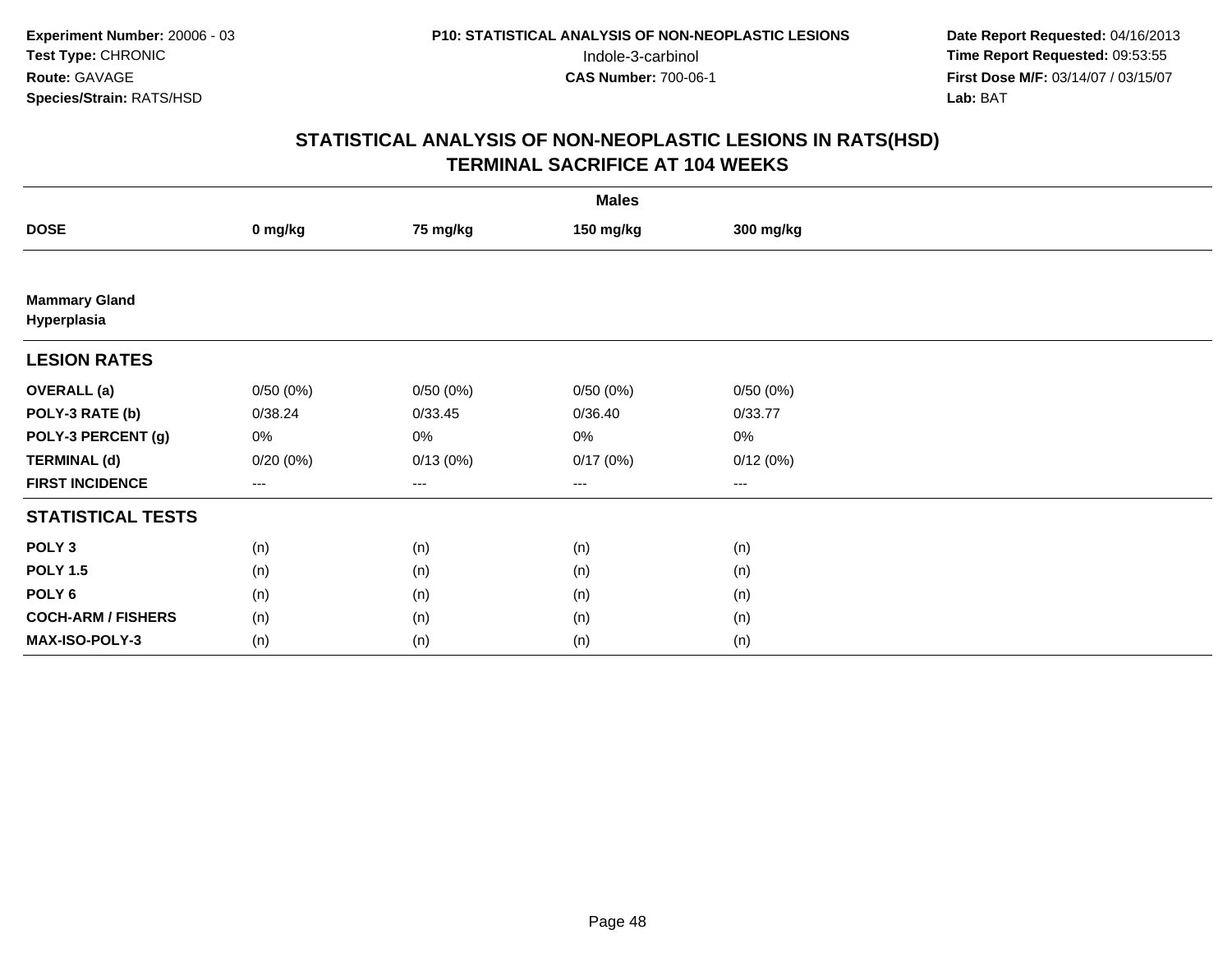|                                    | <b>Males</b> |             |             |             |  |  |  |  |
|------------------------------------|--------------|-------------|-------------|-------------|--|--|--|--|
| <b>DOSE</b>                        | 0 mg/kg      | 75 mg/kg    | 150 mg/kg   | 300 mg/kg   |  |  |  |  |
|                                    |              |             |             |             |  |  |  |  |
| <b>Nose</b><br><b>Foreign Body</b> |              |             |             |             |  |  |  |  |
| <b>LESION RATES</b>                |              |             |             |             |  |  |  |  |
| <b>OVERALL</b> (a)                 | 4/50 (8%)    | 12/50 (24%) | 11/50 (22%) | 10/50 (20%) |  |  |  |  |
| POLY-3 RATE (b)                    | 4/38.27      | 12/36.93    | 11/39.63    | 10/36.17    |  |  |  |  |
| POLY-3 PERCENT (g)                 | 10.5%        | 32.5%       | 27.8%       | 27.7%       |  |  |  |  |
| <b>TERMINAL (d)</b>                | 3/20 (15%)   | 2/13(15%)   | 5/17 (29%)  | 3/12(25%)   |  |  |  |  |
| <b>FIRST INCIDENCE</b>             | 720          | 489         | 367         | 531         |  |  |  |  |
| <b>STATISTICAL TESTS</b>           |              |             |             |             |  |  |  |  |
| POLY <sub>3</sub>                  | $P = 0.108$  | $P=0.017*$  | P=0.046*    | $P = 0.051$ |  |  |  |  |
| <b>POLY 1.5</b>                    | $P=0.126$    | $P=0.021*$  | $P=0.048*$  | $P = 0.059$ |  |  |  |  |
| POLY 6                             | $P = 0.090$  | $P=0.013*$  | $P=0.043*$  | $P=0.042*$  |  |  |  |  |
| <b>COCH-ARM / FISHERS</b>          | $P = 0.155$  | $P=0.027*$  | $P=0.045*$  | $P = 0.074$ |  |  |  |  |
| MAX-ISO-POLY-3                     | P=0.047*     | P=0.009**   | P=0.026*    | $P=0.029*$  |  |  |  |  |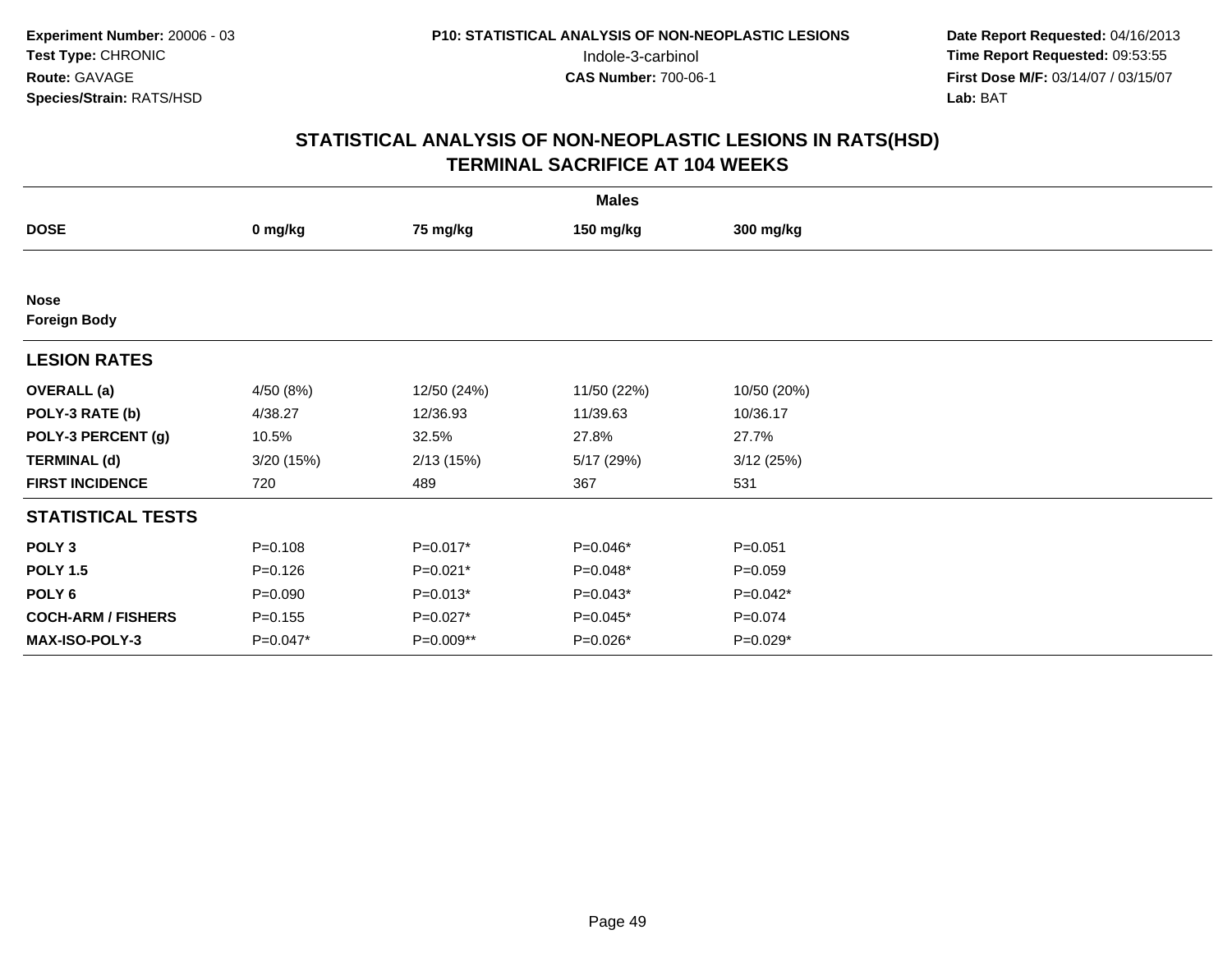|                                            | <b>Males</b> |             |             |             |  |  |  |  |
|--------------------------------------------|--------------|-------------|-------------|-------------|--|--|--|--|
| <b>DOSE</b>                                | 0 mg/kg      | 75 mg/kg    | 150 mg/kg   | 300 mg/kg   |  |  |  |  |
|                                            |              |             |             |             |  |  |  |  |
| <b>Nose</b><br><b>Inflammation Chronic</b> |              |             |             |             |  |  |  |  |
| <b>LESION RATES</b>                        |              |             |             |             |  |  |  |  |
| <b>OVERALL</b> (a)                         | 11/50 (22%)  | 15/50 (30%) | 16/50 (32%) | 15/50 (30%) |  |  |  |  |
| POLY-3 RATE (b)                            | 11/39.16     | 15/37.64    | 16/40.55    | 15/36.44    |  |  |  |  |
| POLY-3 PERCENT (g)                         | 28.1%        | 39.9%       | 39.5%       | 41.2%       |  |  |  |  |
| <b>TERMINAL (d)</b>                        | 6/20 (30%)   | 3/13(23%)   | 5/17 (29%)  | 6/12(50%)   |  |  |  |  |
| <b>FIRST INCIDENCE</b>                     | 631          | 489         | 367         | 531         |  |  |  |  |
| <b>STATISTICAL TESTS</b>                   |              |             |             |             |  |  |  |  |
| POLY <sub>3</sub>                          | $P = 0.170$  | $P=0.192$   | $P=0.197$   | $P = 0.164$ |  |  |  |  |
| <b>POLY 1.5</b>                            | $P = 0.204$  | $P=0.219$   | $P = 0.201$ | $P=0.197$   |  |  |  |  |
| POLY <sub>6</sub>                          | $P = 0.131$  | $P = 0.160$ | $P = 0.190$ | $P=0.124$   |  |  |  |  |
| <b>COCH-ARM / FISHERS</b>                  | $P = 0.254$  | $P = 0.247$ | $P = 0.184$ | $P = 0.247$ |  |  |  |  |
| MAX-ISO-POLY-3                             | $P = 0.198$  | $P = 0.136$ | $P = 0.141$ | $P = 0.117$ |  |  |  |  |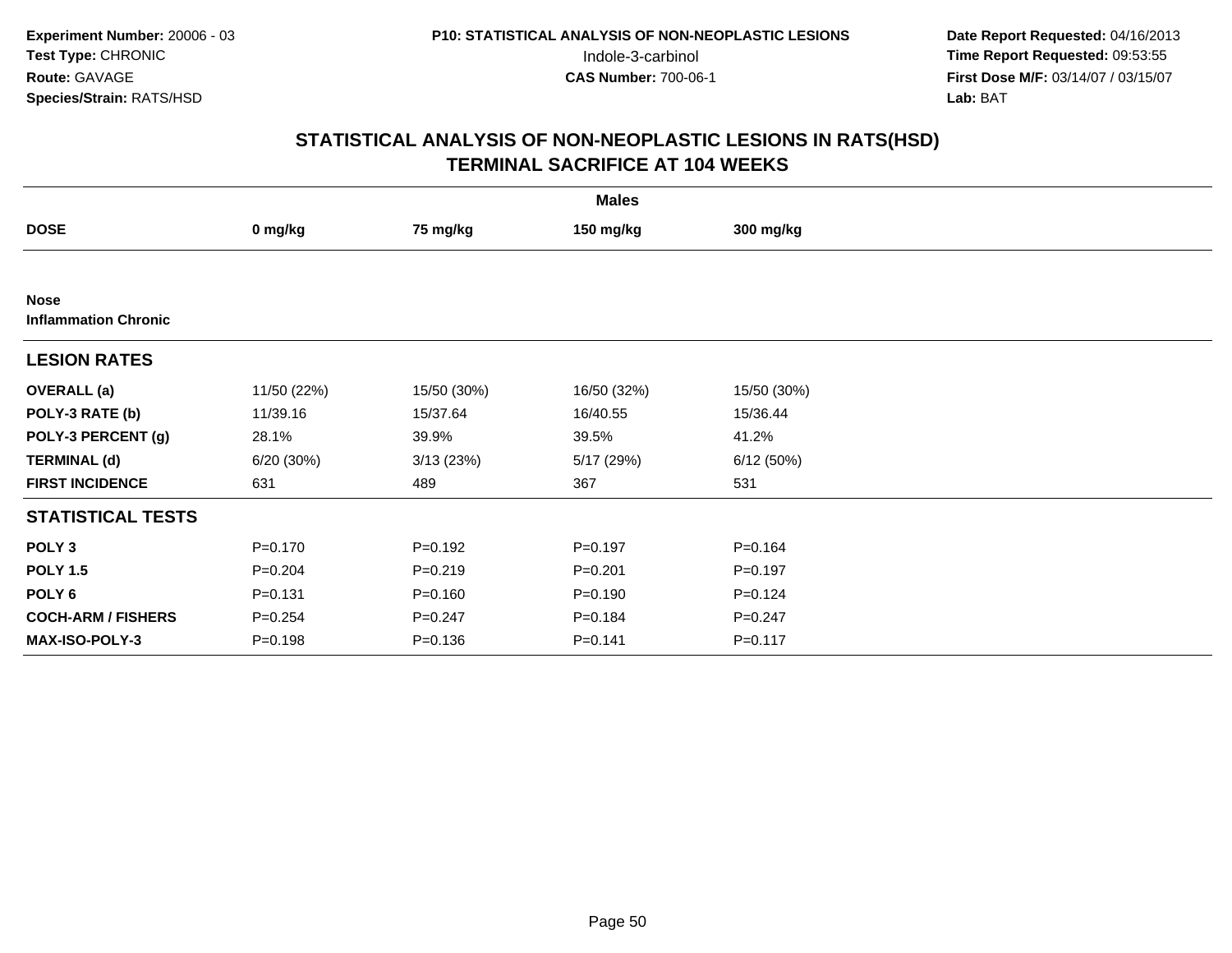|                                                     | <b>Males</b>      |          |                   |                   |  |  |  |  |  |
|-----------------------------------------------------|-------------------|----------|-------------------|-------------------|--|--|--|--|--|
| <b>DOSE</b>                                         | 0 mg/kg           | 75 mg/kg | 150 mg/kg         | 300 mg/kg         |  |  |  |  |  |
|                                                     |                   |          |                   |                   |  |  |  |  |  |
| <b>Nose: Olfactory Epithelium</b><br><b>Atrophy</b> |                   |          |                   |                   |  |  |  |  |  |
| <b>LESION RATES</b>                                 |                   |          |                   |                   |  |  |  |  |  |
| <b>OVERALL</b> (a)                                  | 0/50(0%)          | 0/50(0%) | 0/50(0%)          | 0/50(0%)          |  |  |  |  |  |
| POLY-3 RATE (b)                                     | 0/38.24           | 0/33.45  | 0/36.40           | 0/33.77           |  |  |  |  |  |
| POLY-3 PERCENT (g)                                  | $0\%$             | 0%       | 0%                | 0%                |  |  |  |  |  |
| <b>TERMINAL (d)</b>                                 | 0/20(0%)          | 0/13(0%) | 0/17(0%)          | 0/12(0%)          |  |  |  |  |  |
| <b>FIRST INCIDENCE</b>                              | $\qquad \qquad -$ | $--$     | $\qquad \qquad -$ | $\qquad \qquad -$ |  |  |  |  |  |
| <b>STATISTICAL TESTS</b>                            |                   |          |                   |                   |  |  |  |  |  |
| POLY <sub>3</sub>                                   | (n)               | (n)      | (n)               | (n)               |  |  |  |  |  |
| <b>POLY 1.5</b>                                     | (n)               | (n)      | (n)               | (n)               |  |  |  |  |  |
| POLY <sub>6</sub>                                   | (n)               | (n)      | (n)               | (n)               |  |  |  |  |  |
| <b>COCH-ARM / FISHERS</b>                           | (n)               | (n)      | (n)               | (n)               |  |  |  |  |  |
| MAX-ISO-POLY-3                                      | (n)               | (n)      | (n)               | (n)               |  |  |  |  |  |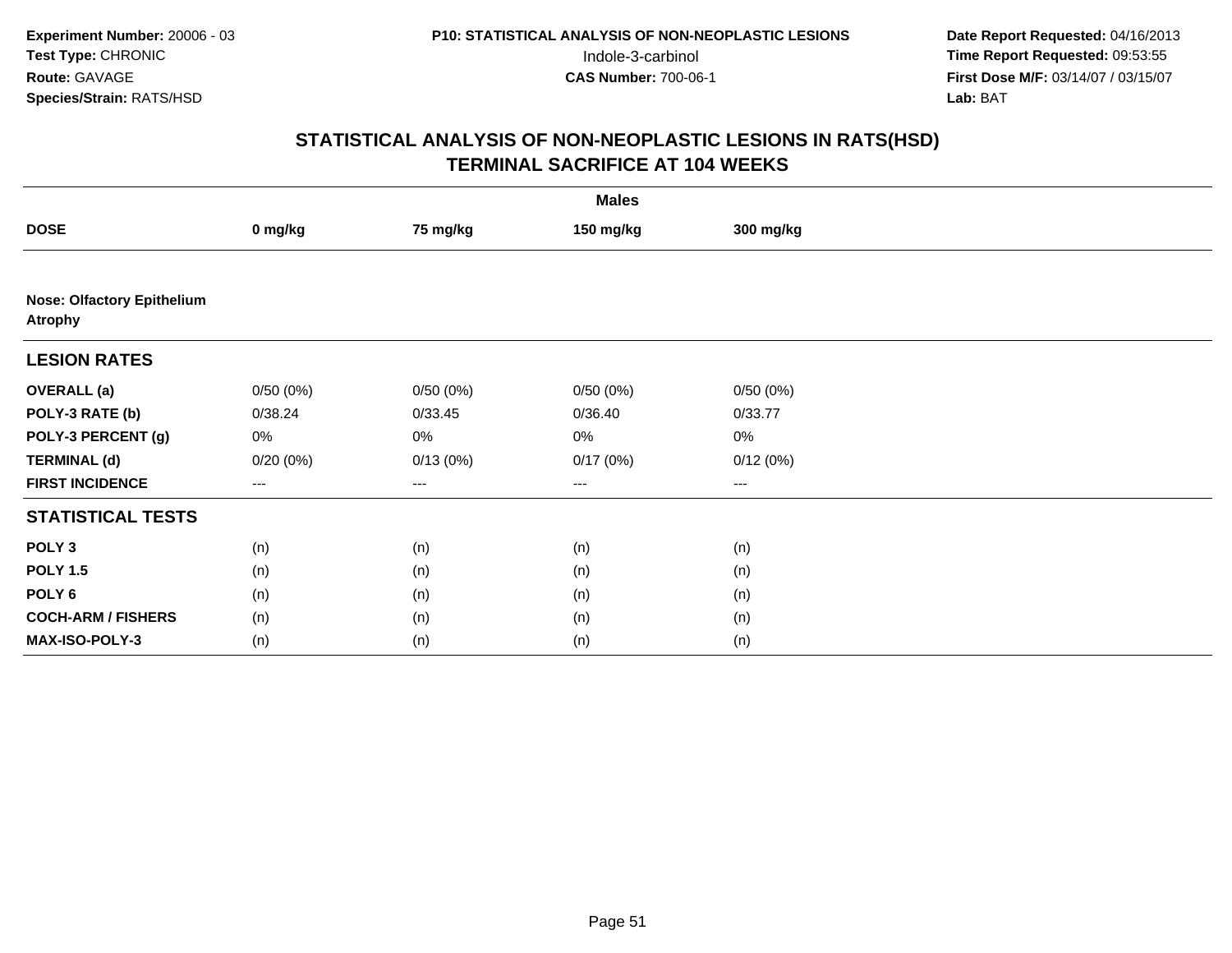|                           | <b>Males</b>                        |             |             |             |  |  |  |  |  |
|---------------------------|-------------------------------------|-------------|-------------|-------------|--|--|--|--|--|
| <b>DOSE</b>               | 0 mg/kg                             | 75 mg/kg    | 150 mg/kg   | 300 mg/kg   |  |  |  |  |  |
|                           |                                     |             |             |             |  |  |  |  |  |
| Hyperplasia               | <b>Nose: Respiratory Epithelium</b> |             |             |             |  |  |  |  |  |
| <b>LESION RATES</b>       |                                     |             |             |             |  |  |  |  |  |
| <b>OVERALL</b> (a)        | 2/50(4%)                            | 2/50(4%)    | 4/50 (8%)   | 7/50 (14%)  |  |  |  |  |  |
| POLY-3 RATE (b)           | 2/38.40                             | 2/34.03     | 4/37.55     | 7/35.85     |  |  |  |  |  |
| POLY-3 PERCENT (g)        | 5.2%                                | 5.9%        | 10.7%       | 19.5%       |  |  |  |  |  |
| <b>TERMINAL (d)</b>       | 1/20(5%)                            | 0/13(0%)    | 0/17(0%)    | 2/12(17%)   |  |  |  |  |  |
| <b>FIRST INCIDENCE</b>    | 684                                 | 648         | 593         | 531         |  |  |  |  |  |
| <b>STATISTICAL TESTS</b>  |                                     |             |             |             |  |  |  |  |  |
| POLY <sub>3</sub>         | P=0.020*                            | $P = 0.651$ | $P = 0.325$ | $P = 0.060$ |  |  |  |  |  |
| <b>POLY 1.5</b>           | $P=0.022*$                          | $P = 0.673$ | $P = 0.335$ | $P = 0.067$ |  |  |  |  |  |
| POLY 6                    | $P=0.018*$                          | $P = 0.616$ | $P = 0.312$ | $P = 0.051$ |  |  |  |  |  |
| <b>COCH-ARM / FISHERS</b> | P=0.026*                            | P=0.691N    | $P = 0.339$ | $P = 0.080$ |  |  |  |  |  |
| MAX-ISO-POLY-3            | $P=0.031*$                          | $P = 0.452$ | $P = 0.192$ | $P=0.031*$  |  |  |  |  |  |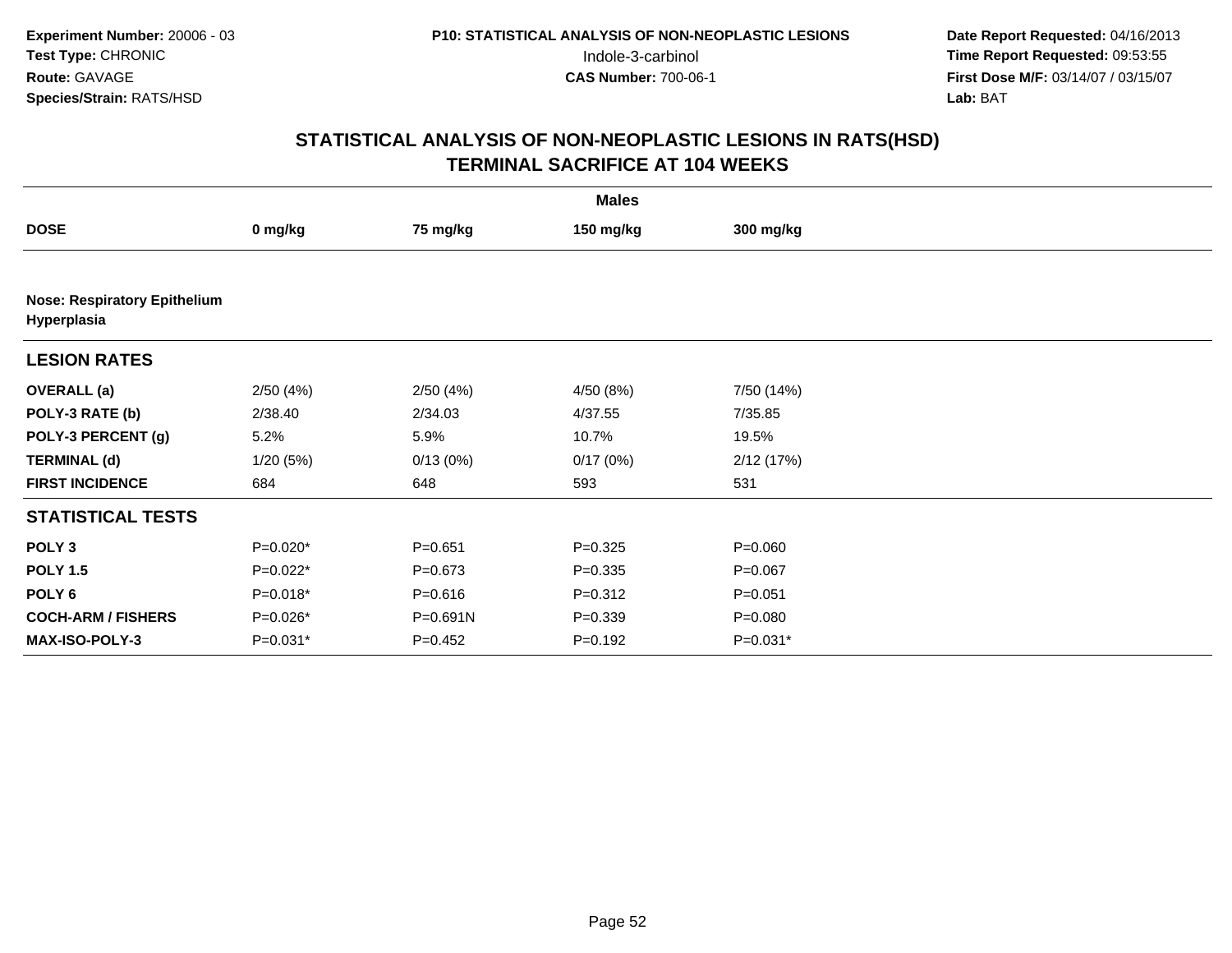|                           | <b>Males</b>                        |          |             |           |  |  |  |  |  |
|---------------------------|-------------------------------------|----------|-------------|-----------|--|--|--|--|--|
| <b>DOSE</b>               | 0 mg/kg                             | 75 mg/kg | 150 mg/kg   | 300 mg/kg |  |  |  |  |  |
|                           |                                     |          |             |           |  |  |  |  |  |
| Metaplasia                | <b>Nose: Respiratory Epithelium</b> |          |             |           |  |  |  |  |  |
| <b>LESION RATES</b>       |                                     |          |             |           |  |  |  |  |  |
| <b>OVERALL (a)</b>        | 0/50(0%)                            | 0/50(0%) | 2/50(4%)    | 0/50(0%)  |  |  |  |  |  |
| POLY-3 RATE (b)           | 0/38.24                             | 0/33.45  | 2/36.63     | 0/33.77   |  |  |  |  |  |
| POLY-3 PERCENT (g)        | 0%                                  | 0%       | 5.5%        | $0\%$     |  |  |  |  |  |
| <b>TERMINAL (d)</b>       | 0/20(0%)                            | 0/13(0%) | 1/17(6%)    | 0/12(0%)  |  |  |  |  |  |
| <b>FIRST INCIDENCE</b>    | ---                                 | ---      | 666         | ---       |  |  |  |  |  |
| <b>STATISTICAL TESTS</b>  |                                     |          |             |           |  |  |  |  |  |
| POLY <sub>3</sub>         | $P = 0.542$                         | (e)      | $P=0.227$   | (e)       |  |  |  |  |  |
| <b>POLY 1.5</b>           | $P = 0.566$                         | (e)      | $P = 0.234$ | (e)       |  |  |  |  |  |
| POLY <sub>6</sub>         | $P = 0.507$                         | (e)      | $P = 0.217$ | (e)       |  |  |  |  |  |
| <b>COCH-ARM / FISHERS</b> | $P = 0.595$                         | (e)      | $P = 0.247$ | (e)       |  |  |  |  |  |
| MAX-ISO-POLY-3            | $P = 0.267$                         | (e)      | $P = 0.075$ | (e)       |  |  |  |  |  |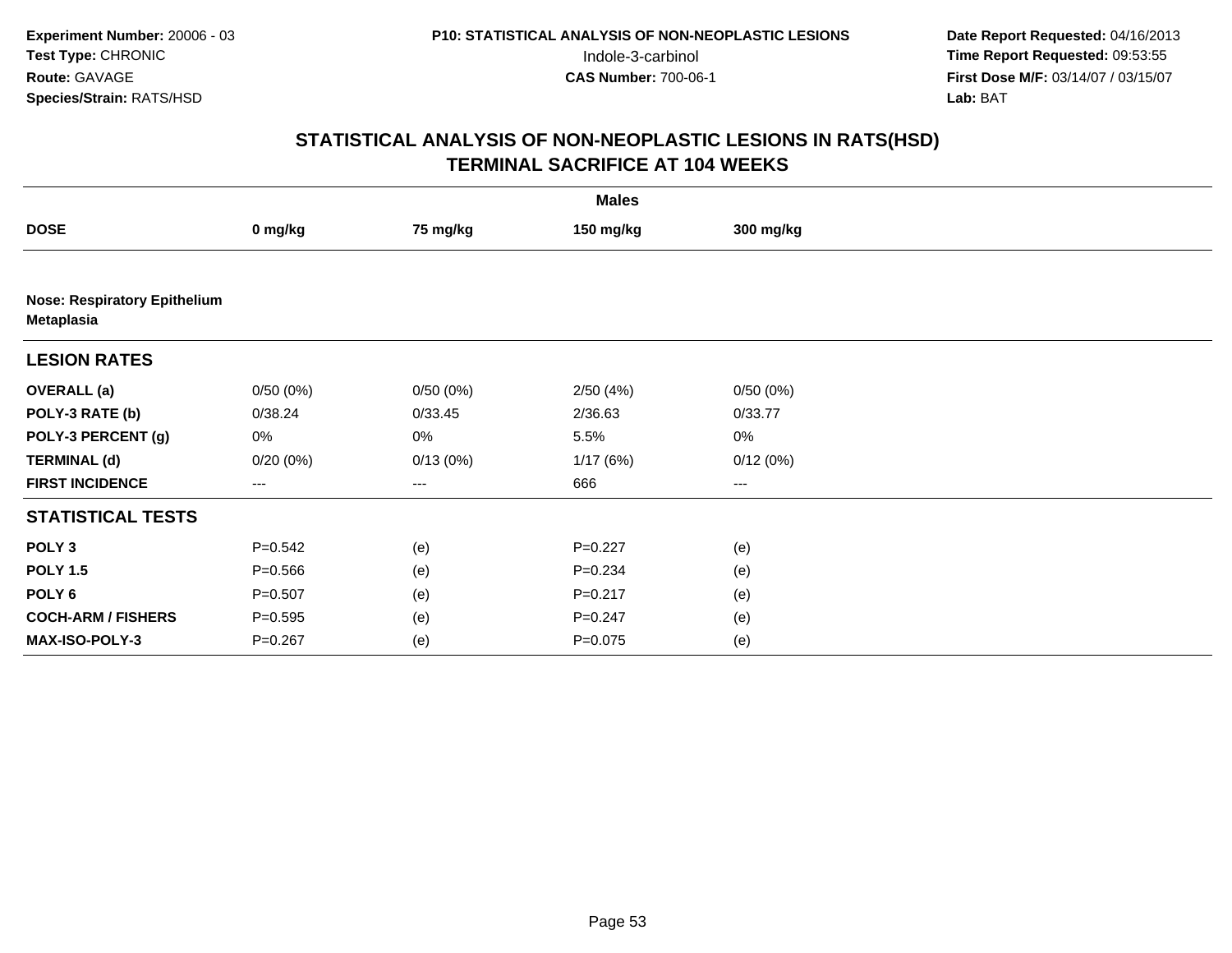|                                   | <b>Males</b> |             |             |             |  |  |  |  |
|-----------------------------------|--------------|-------------|-------------|-------------|--|--|--|--|
| <b>DOSE</b>                       | 0 mg/kg      | 75 mg/kg    | 150 mg/kg   | 300 mg/kg   |  |  |  |  |
|                                   |              |             |             |             |  |  |  |  |
| <b>Oral Mucosa</b><br>Hyperplasia |              |             |             |             |  |  |  |  |
| <b>LESION RATES</b>               |              |             |             |             |  |  |  |  |
| <b>OVERALL</b> (a)                | 0/50(0%)     | 1/50(2%)    | 2/50(4%)    | 1/50(2%)    |  |  |  |  |
| POLY-3 RATE (b)                   | 0/38.24      | 1/33.84     | 2/36.88     | 1/33.87     |  |  |  |  |
| POLY-3 PERCENT (g)                | 0%           | 3%          | 5.4%        | 3%          |  |  |  |  |
| <b>TERMINAL (d)</b>               | $0/20(0\%)$  | 0/13(0%)    | 1/17(6%)    | 0/12(0%)    |  |  |  |  |
| <b>FIRST INCIDENCE</b>            | ---          | 617         | 583         | 701         |  |  |  |  |
| <b>STATISTICAL TESTS</b>          |              |             |             |             |  |  |  |  |
| POLY <sub>3</sub>                 | $P = 0.316$  | $P = 0.476$ | $P = 0.228$ | $P = 0.476$ |  |  |  |  |
| <b>POLY 1.5</b>                   | $P = 0.338$  | $P=0.488$   | $P = 0.235$ | $P = 0.487$ |  |  |  |  |
| POLY <sub>6</sub>                 | $P = 0.284$  | $P = 0.457$ | $P = 0.219$ | $P = 0.460$ |  |  |  |  |
| <b>COCH-ARM / FISHERS</b>         | $P = 0.366$  | $P = 0.500$ | $P = 0.247$ | $P = 0.500$ |  |  |  |  |
| <b>MAX-ISO-POLY-3</b>             | $P = 0.245$  | $P = 0.158$ | $P = 0.075$ | $P = 0.158$ |  |  |  |  |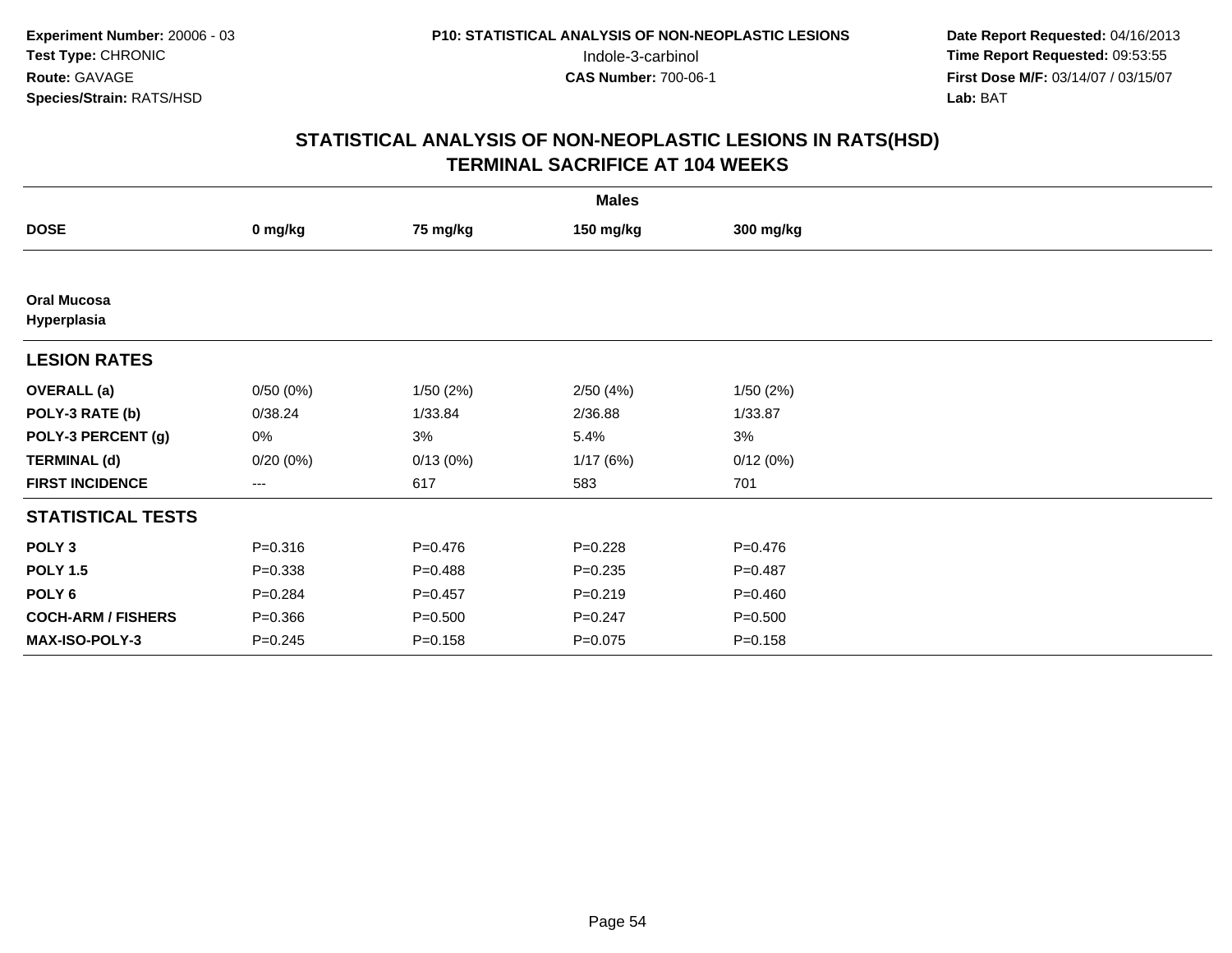|                                           | <b>Males</b> |             |              |             |  |  |  |  |
|-------------------------------------------|--------------|-------------|--------------|-------------|--|--|--|--|
| <b>DOSE</b>                               | 0 mg/kg      | 75 mg/kg    | 150 mg/kg    | 300 mg/kg   |  |  |  |  |
|                                           |              |             |              |             |  |  |  |  |
| <b>Pancreas: Acinus</b><br><b>Atrophy</b> |              |             |              |             |  |  |  |  |
| <b>LESION RATES</b>                       |              |             |              |             |  |  |  |  |
| <b>OVERALL</b> (a)                        | 1/50(2%)     | 1/50(2%)    | 0/50(0%)     | 2/49(4%)    |  |  |  |  |
| POLY-3 RATE (b)                           | 1/38.24      | 1/33.55     | 0/36.40      | 2/34.23     |  |  |  |  |
| POLY-3 PERCENT (g)                        | 2.6%         | 3%          | 0%           | 5.8%        |  |  |  |  |
| <b>TERMINAL (d)</b>                       | 1/20(5%)     | 0/13(0%)    | 0/17(0%)     | 1/12(8%)    |  |  |  |  |
| <b>FIRST INCIDENCE</b>                    | 727(T)       | 703         | $\cdots$     | 575         |  |  |  |  |
| <b>STATISTICAL TESTS</b>                  |              |             |              |             |  |  |  |  |
| POLY <sub>3</sub>                         | $P = 0.348$  | $P = 0.732$ | $P = 0.510N$ | $P = 0.461$ |  |  |  |  |
| <b>POLY 1.5</b>                           | $P = 0.355$  | $P=0.746$   | P=0.503N     | $P=0.477$   |  |  |  |  |
| POLY 6                                    | $P = 0.336$  | $P=0.707$   | P=0.520N     | $P = 0.437$ |  |  |  |  |
| <b>COCH-ARM / FISHERS</b>                 | $P = 0.360$  | P=0.753N    | P=0.500N     | $P=0.492$   |  |  |  |  |
| <b>MAX-ISO-POLY-3</b>                     | $P = 0.261$  | $P=0.464$   | P=0.170N     | $P = 0.258$ |  |  |  |  |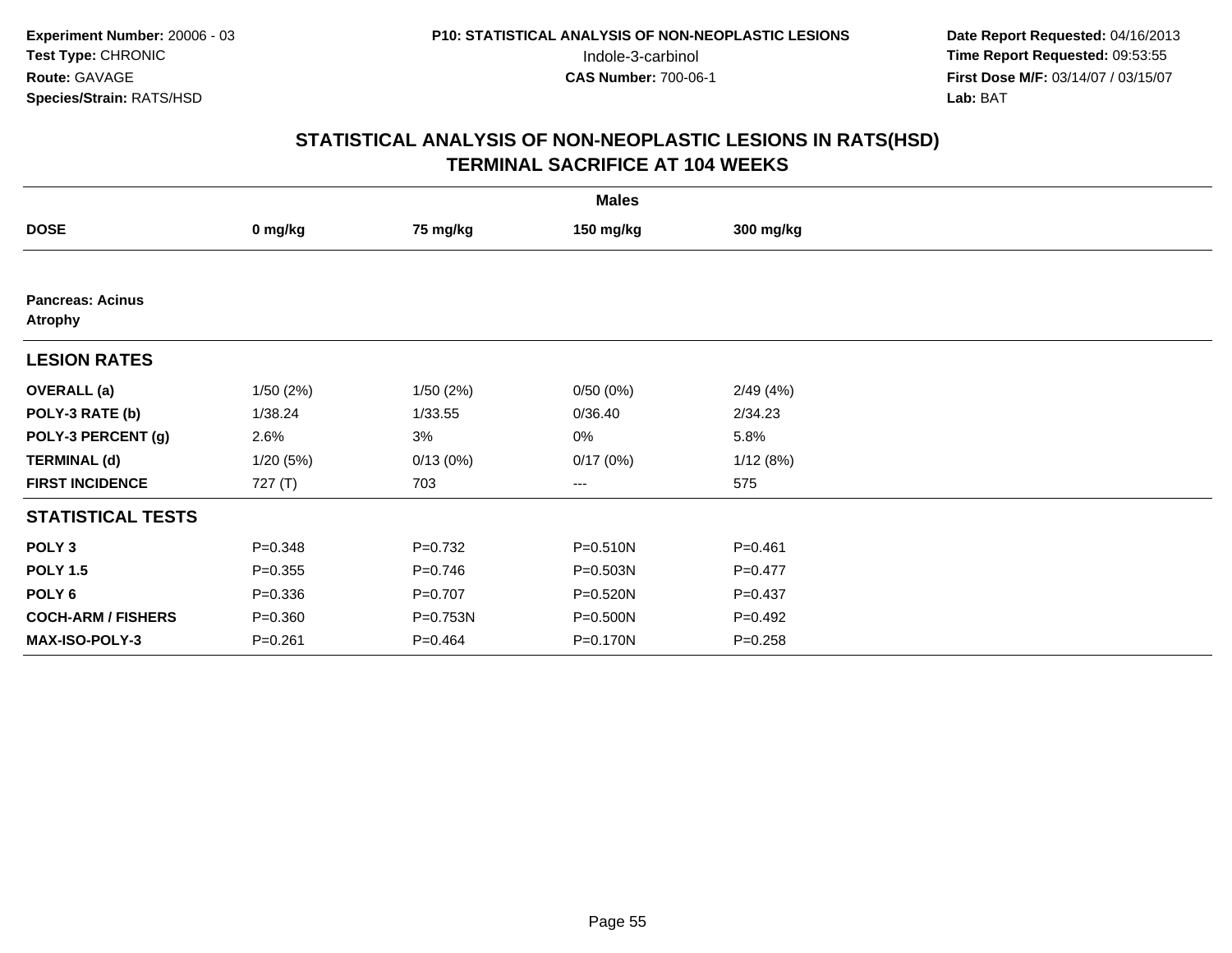|                                        | <b>Males</b> |              |              |             |  |  |  |  |
|----------------------------------------|--------------|--------------|--------------|-------------|--|--|--|--|
| <b>DOSE</b>                            | 0 mg/kg      | 75 mg/kg     | 150 mg/kg    | 300 mg/kg   |  |  |  |  |
|                                        |              |              |              |             |  |  |  |  |
| <b>Pancreas: Acinus</b><br>Hyperplasia |              |              |              |             |  |  |  |  |
| <b>LESION RATES</b>                    |              |              |              |             |  |  |  |  |
| <b>OVERALL</b> (a)                     | 16/50 (32%)  | 10/50 (20%)  | 14/50 (28%)  | 10/49 (20%) |  |  |  |  |
| POLY-3 RATE (b)                        | 16/40.76     | 10/35.91     | 14/37.80     | 10/35.16    |  |  |  |  |
| POLY-3 PERCENT (g)                     | 39.3%        | 27.8%        | 37%          | 28.4%       |  |  |  |  |
| <b>TERMINAL (d)</b>                    | 7/20 (35%)   | 4/13 (31%)   | 9/17(53%)    | 5/12(42%)   |  |  |  |  |
| <b>FIRST INCIDENCE</b>                 | 575          | 489          | 593          | 534         |  |  |  |  |
| <b>STATISTICAL TESTS</b>               |              |              |              |             |  |  |  |  |
| POLY <sub>3</sub>                      | P=0.253N     | $P = 0.203N$ | $P = 0.512N$ | P=0.223N    |  |  |  |  |
| <b>POLY 1.5</b>                        | $P = 0.215N$ | P=0.158N     | P=0.449N     | P=0.175N    |  |  |  |  |
| POLY 6                                 | $P = 0.333N$ | P=0.297N     | $P = 0.581$  | P=0.317N    |  |  |  |  |
| <b>COCH-ARM / FISHERS</b>              | P=0.189N     | $P = 0.127N$ | P=0.414N     | P=0.140N    |  |  |  |  |
| MAX-ISO-POLY-3                         | P=0.269N     | P=0.155N     | P=0.419N     | P=0.172N    |  |  |  |  |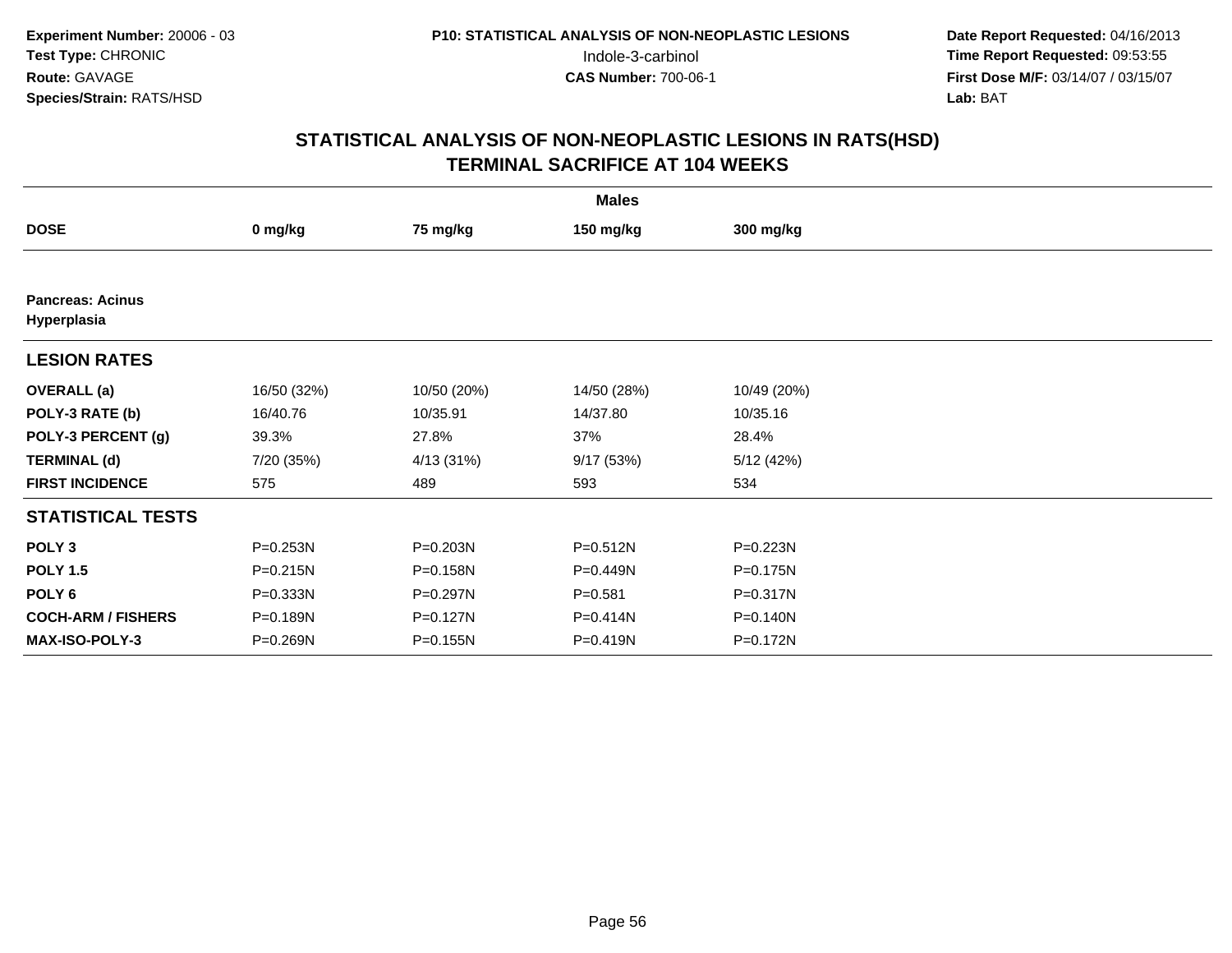|                                                        | <b>Males</b> |             |             |             |  |  |  |  |
|--------------------------------------------------------|--------------|-------------|-------------|-------------|--|--|--|--|
| <b>DOSE</b>                                            | 0 mg/kg      | 75 mg/kg    | 150 mg/kg   | 300 mg/kg   |  |  |  |  |
|                                                        |              |             |             |             |  |  |  |  |
| <b>Pancreas: Artery</b><br><b>Inflammation Chronic</b> |              |             |             |             |  |  |  |  |
| <b>LESION RATES</b>                                    |              |             |             |             |  |  |  |  |
| <b>OVERALL</b> (a)                                     | 22/50 (44%)  | 32/50 (64%) | 27/50 (54%) | 21/49 (43%) |  |  |  |  |
| POLY-3 RATE (b)                                        | 22/42.37     | 32/41.28    | 27/41.53    | 21/38.77    |  |  |  |  |
| POLY-3 PERCENT (g)                                     | 51.9%        | 77.5%       | 65%         | 54.2%       |  |  |  |  |
| <b>TERMINAL (d)</b>                                    | 7/20 (35%)   | 9/13 (69%)  | 12/17 (71%) | 7/12 (58%)  |  |  |  |  |
| <b>FIRST INCIDENCE</b>                                 | 444          | 505         | 499         | 412         |  |  |  |  |
| <b>STATISTICAL TESTS</b>                               |              |             |             |             |  |  |  |  |
| POLY <sub>3</sub>                                      | P=0.388N     | P=0.008**   | $P = 0.149$ | $P = 0.508$ |  |  |  |  |
| <b>POLY 1.5</b>                                        | $P = 0.313N$ | $P=0.015*$  | $P = 0.186$ | $P = 0.571$ |  |  |  |  |
| POLY <sub>6</sub>                                      | P=0.527N     | P=0.005**   | $P = 0.111$ | $P=0.408$   |  |  |  |  |
| <b>COCH-ARM / FISHERS</b>                              | $P = 0.271N$ | $P=0.035*$  | $P = 0.212$ | P=0.535N    |  |  |  |  |
| MAX-ISO-POLY-3                                         | $P=0.145$    | P=0.004**   | $P = 0.103$ | $P = 0.418$ |  |  |  |  |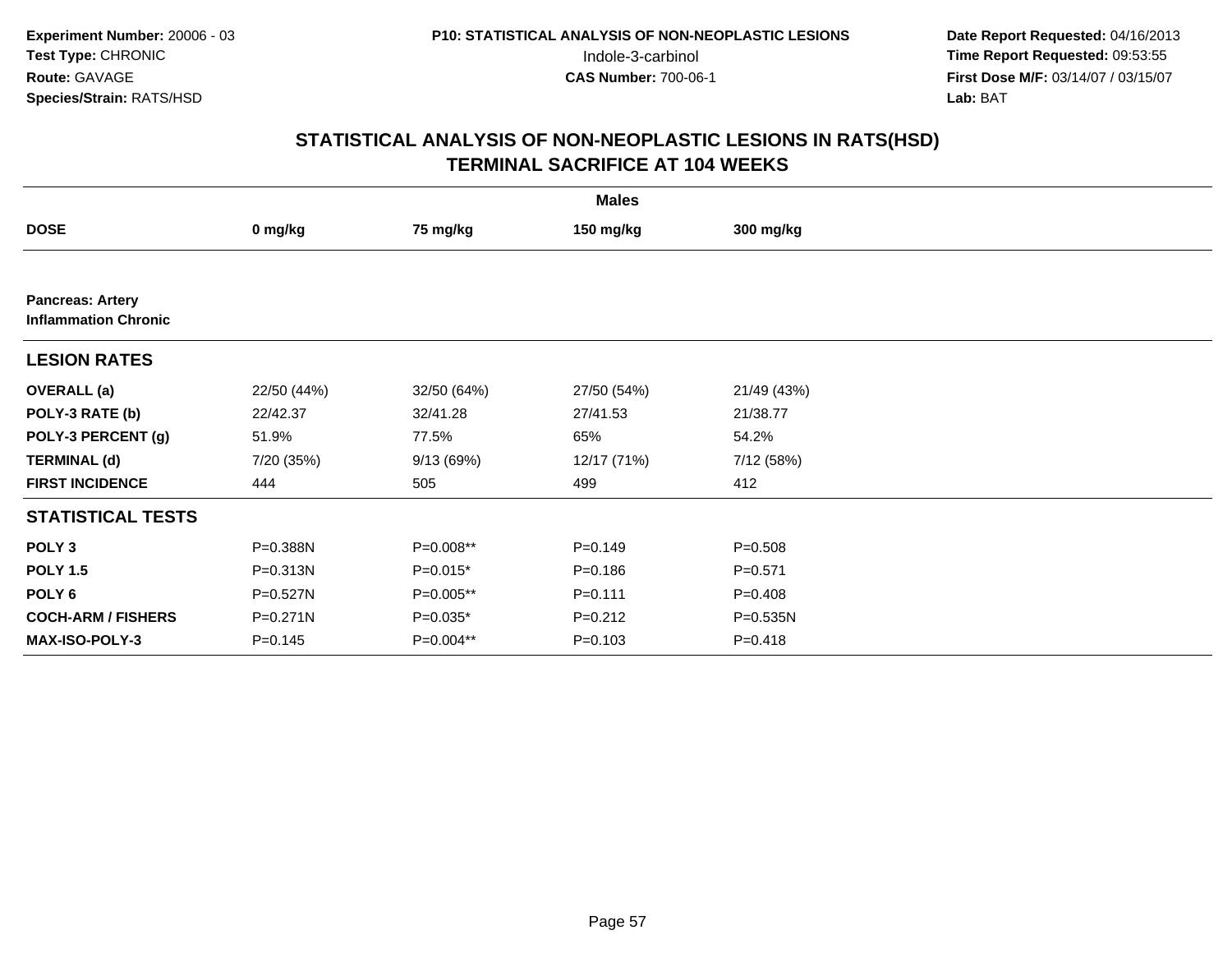|                                         | <b>Males</b> |             |             |             |  |  |  |  |
|-----------------------------------------|--------------|-------------|-------------|-------------|--|--|--|--|
| <b>DOSE</b>                             | 0 mg/kg      | 75 mg/kg    | 150 mg/kg   | 300 mg/kg   |  |  |  |  |
|                                         |              |             |             |             |  |  |  |  |
| <b>Parathyroid Gland</b><br>Hyperplasia |              |             |             |             |  |  |  |  |
| <b>LESION RATES</b>                     |              |             |             |             |  |  |  |  |
| <b>OVERALL</b> (a)                      | 3/43(7%)     | 10/46 (22%) | 13/50 (26%) | 8/47 (17%)  |  |  |  |  |
| POLY-3 RATE (b)                         | 3/32.26      | 10/34.75    | 13/41.85    | 8/34.70     |  |  |  |  |
| POLY-3 PERCENT (g)                      | 9.3%         | 28.8%       | 31.1%       | 23.1%       |  |  |  |  |
| <b>TERMINAL (d)</b>                     | 1/15(7%)     | 1/13(8%)    | 0/17(0%)    | 1/12(8%)    |  |  |  |  |
| <b>FIRST INCIDENCE</b>                  | 685          | 533         | 468         | 575         |  |  |  |  |
| <b>STATISTICAL TESTS</b>                |              |             |             |             |  |  |  |  |
| POLY <sub>3</sub>                       | $P = 0.196$  | $P=0.040*$  | $P=0.022*$  | $P = 0.114$ |  |  |  |  |
| <b>POLY 1.5</b>                         | $P=0.206$    | $P=0.044*$  | $P=0.019*$  | $P=0.120$   |  |  |  |  |
| POLY 6                                  | $P = 0.193$  | $P=0.036*$  | $P=0.027*$  | $P = 0.109$ |  |  |  |  |
| <b>COCH-ARM / FISHERS</b>               | $P = 0.220$  | $P=0.046*$  | $P=0.014*$  | $P=0.129$   |  |  |  |  |
| MAX-ISO-POLY-3                          | $P = 0.059$  | P=0.021*    | $P=0.017*$  | $P = 0.064$ |  |  |  |  |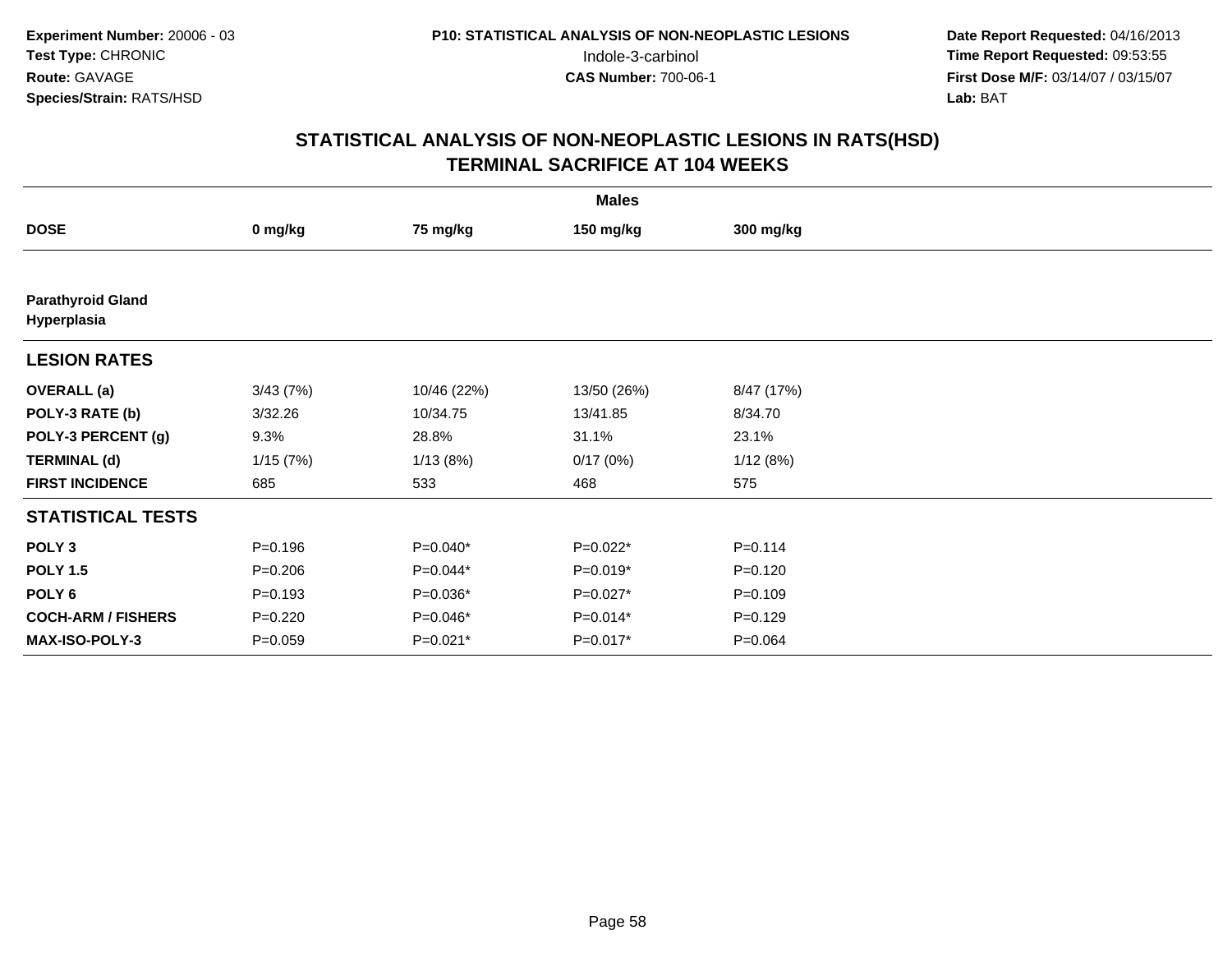| <b>Males</b>                                         |             |             |             |              |  |  |  |  |
|------------------------------------------------------|-------------|-------------|-------------|--------------|--|--|--|--|
| <b>DOSE</b>                                          | 0 mg/kg     | 75 mg/kg    | 150 mg/kg   | 300 mg/kg    |  |  |  |  |
|                                                      |             |             |             |              |  |  |  |  |
| <b>Pituitary Gland: Pars Distalis</b><br>Hyperplasia |             |             |             |              |  |  |  |  |
| <b>LESION RATES</b>                                  |             |             |             |              |  |  |  |  |
| <b>OVERALL</b> (a)                                   | 17/50 (34%) | 18/49 (37%) | 19/50 (38%) | 12/47 (26%)  |  |  |  |  |
| POLY-3 RATE (b)                                      | 17/40.82    | 18/37.87    | 19/39.68    | 12/34.21     |  |  |  |  |
| POLY-3 PERCENT (g)                                   | 41.7%       | 47.5%       | 47.9%       | 35.1%        |  |  |  |  |
| <b>TERMINAL (d)</b>                                  | 10/20 (50%) | 7/13 (54%)  | 11/17 (65%) | 4/12(33%)    |  |  |  |  |
| <b>FIRST INCIDENCE</b>                               | 450         | 382         | 482         | 534          |  |  |  |  |
| <b>STATISTICAL TESTS</b>                             |             |             |             |              |  |  |  |  |
| POLY <sub>3</sub>                                    | P=0.298N    | $P = 0.379$ | $P = 0.364$ | P=0.363N     |  |  |  |  |
| <b>POLY 1.5</b>                                      | P=0.249N    | $P=0.430$   | $P=0.404$   | $P = 0.310N$ |  |  |  |  |
| POLY <sub>6</sub>                                    | P=0.362N    | $P = 0.301$ | $P = 0.306$ | $P = 0.430N$ |  |  |  |  |
| <b>COCH-ARM / FISHERS</b>                            | P=0.191N    | $P=0.470$   | $P = 0.418$ | P=0.246N     |  |  |  |  |
| <b>MAX-ISO-POLY-3</b>                                | P=0.304N    | $P = 0.300$ | $P = 0.284$ | P=0.290N     |  |  |  |  |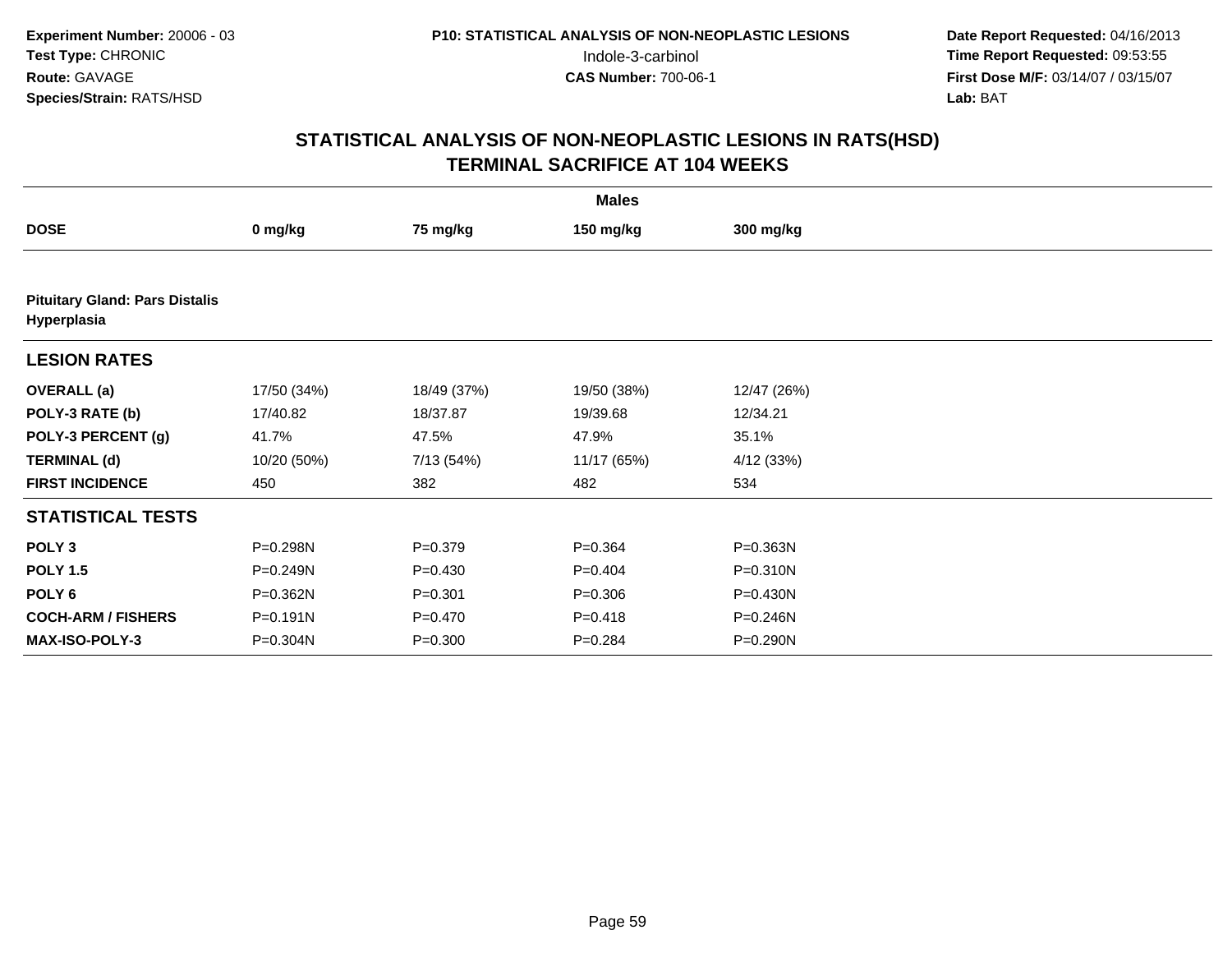| <b>Males</b>                   |            |              |           |            |  |  |  |
|--------------------------------|------------|--------------|-----------|------------|--|--|--|
| <b>DOSE</b>                    | 0 mg/kg    | 75 mg/kg     | 150 mg/kg | 300 mg/kg  |  |  |  |
|                                |            |              |           |            |  |  |  |
| <b>Preputial Gland</b><br>Cyst |            |              |           |            |  |  |  |
| <b>LESION RATES</b>            |            |              |           |            |  |  |  |
| <b>OVERALL</b> (a)             | 7/50 (14%) | 0/50(0%)     | 3/49(6%)  | 5/50 (10%) |  |  |  |
| POLY-3 RATE (b)                | 7/39.58    | 0/33.45      | 3/36.02   | 5/35.50    |  |  |  |
| POLY-3 PERCENT (g)             | 17.7%      | 0%           | 8.3%      | 14.1%      |  |  |  |
| <b>TERMINAL (d)</b>            | 3/20(15%)  | 0/13(0%)     | 1/16(6%)  | 0/12(0%)   |  |  |  |
| <b>FIRST INCIDENCE</b>         | 505        | ---          | 624       | 519        |  |  |  |
| <b>STATISTICAL TESTS</b>       |            |              |           |            |  |  |  |
| POLY <sub>3</sub>              | P=0.544N   | P=0.013N*    | P=0.194N  | P=0.456N   |  |  |  |
| <b>POLY 1.5</b>                | P=0.549N   | P=0.010N**   | P=0.176N  | P=0.422N   |  |  |  |
| POLY 6                         | P=0.539N   | $P=0.021N^*$ | P=0.223N  | P=0.504N   |  |  |  |
| <b>COCH-ARM / FISHERS</b>      | P=0.555N   | P=0.006N**   | P=0.167N  | P=0.380N   |  |  |  |
| MAX-ISO-POLY-3                 | P=0.128N   | P=0.008N**   | P=0.124N  | P=0.343N   |  |  |  |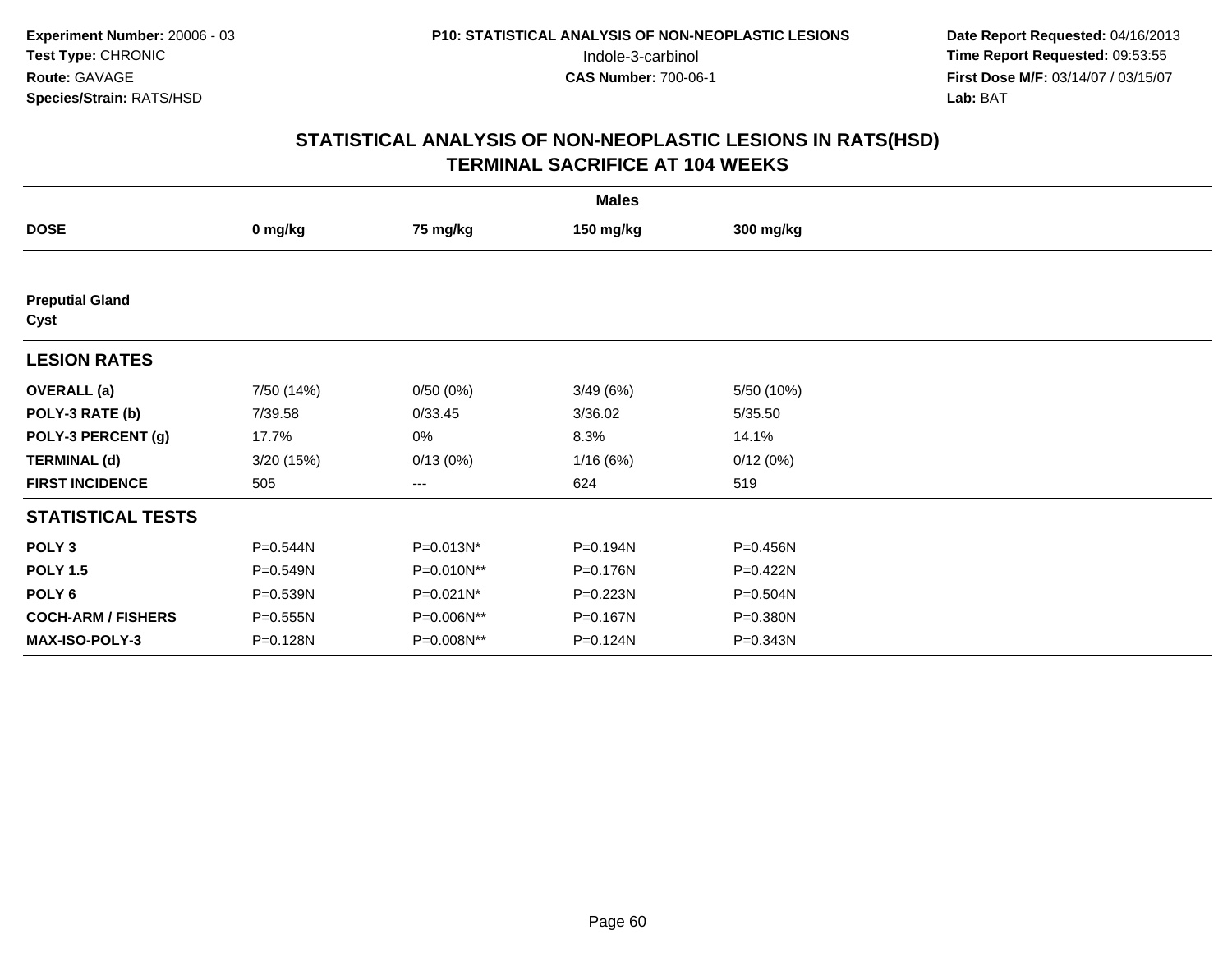|                                        | <b>Males</b> |          |                        |              |  |  |  |  |
|----------------------------------------|--------------|----------|------------------------|--------------|--|--|--|--|
| <b>DOSE</b>                            | 0 mg/kg      | 75 mg/kg | 150 mg/kg              | 300 mg/kg    |  |  |  |  |
|                                        |              |          |                        |              |  |  |  |  |
| <b>Preputial Gland</b><br>Inflammation |              |          |                        |              |  |  |  |  |
| <b>LESION RATES</b>                    |              |          |                        |              |  |  |  |  |
| <b>OVERALL</b> (a)                     | 2/50(4%)     | 0/50(0%) | 0/49(0%)               | 1/50(2%)     |  |  |  |  |
| POLY-3 RATE (b)                        | 2/38.46      | 0/33.45  | 0/35.40                | 1/34.14      |  |  |  |  |
| POLY-3 PERCENT (g)                     | 5.2%         | 0%       | 0%                     | 2.9%         |  |  |  |  |
| <b>TERMINAL (d)</b>                    | 1/20(5%)     | 0/13(0%) | 0/16(0%)               | 0/12(0%)     |  |  |  |  |
| <b>FIRST INCIDENCE</b>                 | 669          | ---      | $\qquad \qquad \cdots$ | 621          |  |  |  |  |
| <b>STATISTICAL TESTS</b>               |              |          |                        |              |  |  |  |  |
| POLY <sub>3</sub>                      | P=0.442N     | P=0.269N | $P = 0.255N$           | $P = 0.542N$ |  |  |  |  |
| <b>POLY 1.5</b>                        | $P = 0.450N$ | P=0.252N | P=0.246N               | $P = 0.523N$ |  |  |  |  |
| POLY 6                                 | P=0.432N     | P=0.296N | P=0.269N               | P=0.568N     |  |  |  |  |
| <b>COCH-ARM / FISHERS</b>              | P=0.462N     | P=0.247N | P=0.253N               | P=0.500N     |  |  |  |  |
| MAX-ISO-POLY-3                         | P=0.186N     | P=0.105N | P=0.092N               | P=0.324N     |  |  |  |  |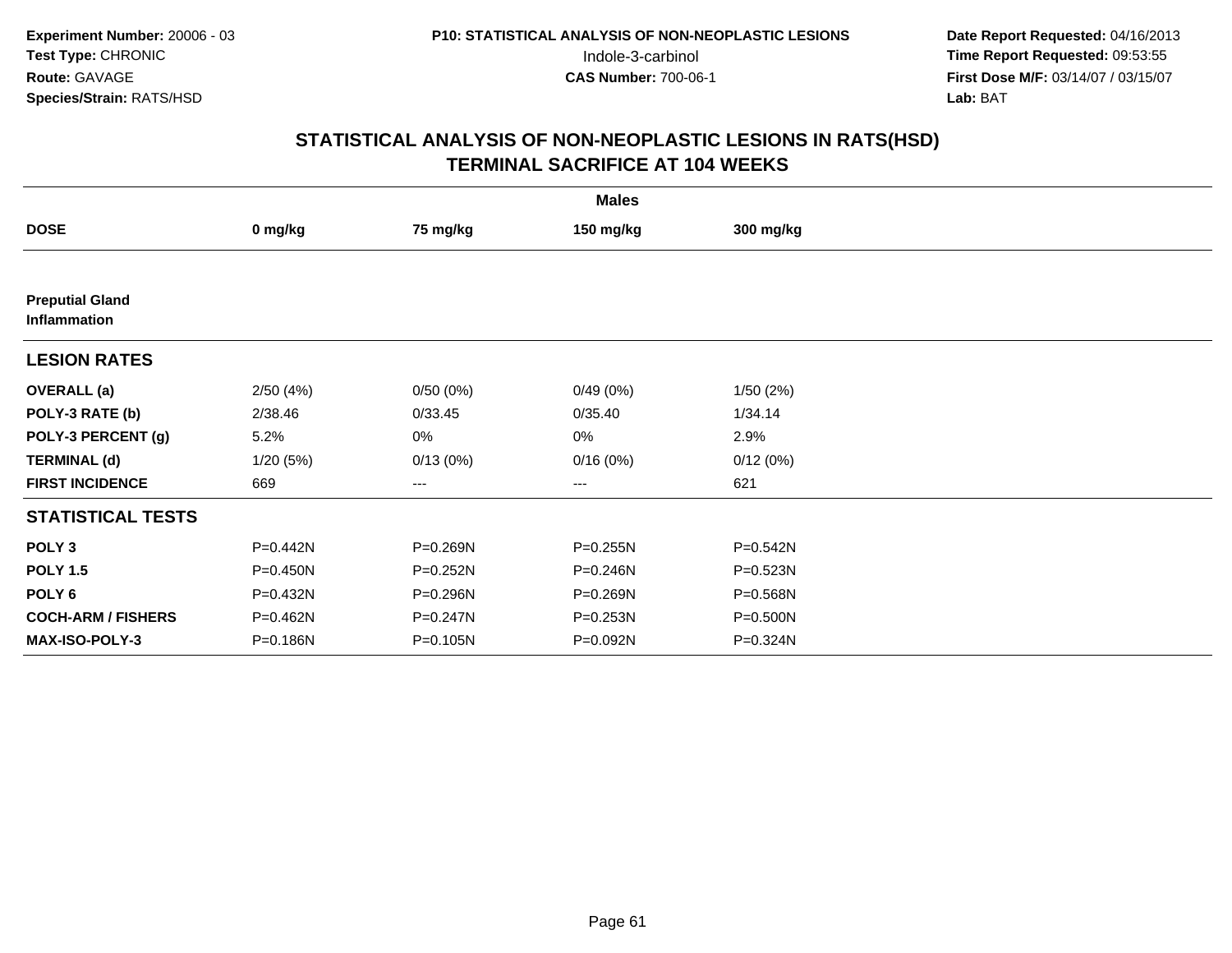| <b>Males</b>                       |             |             |             |             |  |  |  |
|------------------------------------|-------------|-------------|-------------|-------------|--|--|--|
| <b>DOSE</b>                        | 0 mg/kg     | 75 mg/kg    | 150 mg/kg   | 300 mg/kg   |  |  |  |
|                                    |             |             |             |             |  |  |  |
| <b>Prostate</b><br><b>Fibrosis</b> |             |             |             |             |  |  |  |
| <b>LESION RATES</b>                |             |             |             |             |  |  |  |
| <b>OVERALL</b> (a)                 | 1/50(2%)    | 3/50(6%)    | 2/50(4%)    | 1/50(2%)    |  |  |  |
| POLY-3 RATE (b)                    | 1/38.39     | 3/34.03     | 2/36.94     | 1/33.87     |  |  |  |
| POLY-3 PERCENT (g)                 | 2.6%        | 8.8%        | 5.4%        | 3%          |  |  |  |
| <b>TERMINAL (d)</b>                | 0/20(0%)    | 0/13(0%)    | 0/17(0%)    | 0/12(0%)    |  |  |  |
| <b>FIRST INCIDENCE</b>             | 689         | 637         | 587         | 701         |  |  |  |
| <b>STATISTICAL TESTS</b>           |             |             |             |             |  |  |  |
| POLY <sub>3</sub>                  | P=0.528N    | $P=0.262$   | $P=0.487$   | $P = 0.733$ |  |  |  |
| <b>POLY 1.5</b>                    | P=0.503N    | $P = 0.283$ | $P=0.497$   | $P=0.746$   |  |  |  |
| POLY 6                             | P=0.565N    | $P = 0.232$ | $P=0.472$   | $P = 0.713$ |  |  |  |
| <b>COCH-ARM / FISHERS</b>          | P=0.474N    | $P = 0.309$ | $P = 0.500$ | P=0.753N    |  |  |  |
| MAX-ISO-POLY-3                     | $P = 0.452$ | $P = 0.138$ | $P=0.272$   | $P=0.466$   |  |  |  |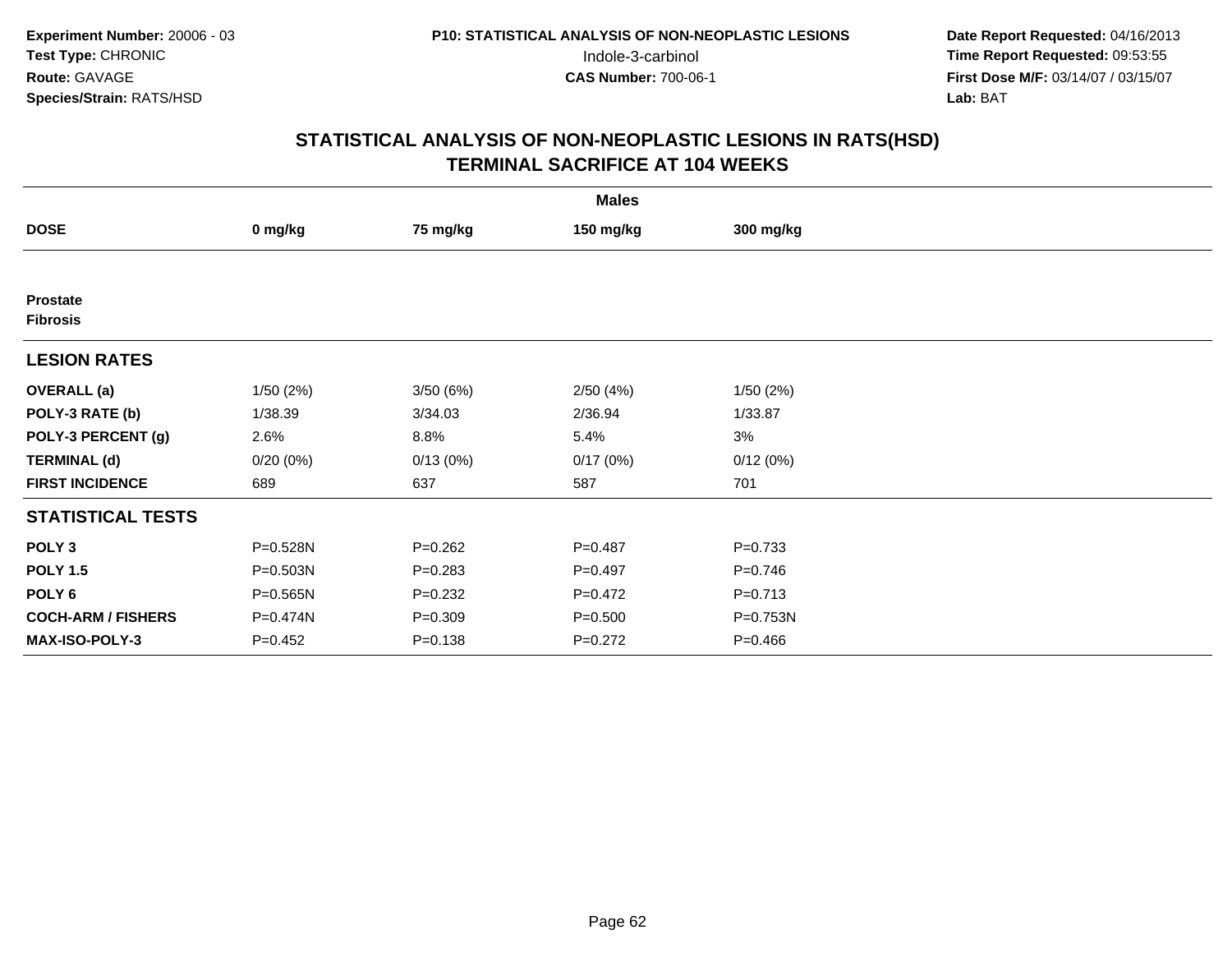| <b>Males</b>                   |             |             |             |              |  |  |  |
|--------------------------------|-------------|-------------|-------------|--------------|--|--|--|
| <b>DOSE</b>                    | 0 mg/kg     | 75 mg/kg    | 150 mg/kg   | 300 mg/kg    |  |  |  |
|                                |             |             |             |              |  |  |  |
| <b>Prostate</b><br>Hyperplasia |             |             |             |              |  |  |  |
| <b>LESION RATES</b>            |             |             |             |              |  |  |  |
| <b>OVERALL</b> (a)             | 3/50(6%)    | 4/50 (8%)   | 7/50 (14%)  | 3/50(6%)     |  |  |  |
| POLY-3 RATE (b)                | 3/38.24     | 4/34.09     | 7/37.71     | 3/33.85      |  |  |  |
| POLY-3 PERCENT (g)             | 7.9%        | 11.7%       | 18.6%       | 8.9%         |  |  |  |
| <b>TERMINAL (d)</b>            | 3/20(15%)   | 2/13(15%)   | 4/17 (24%)  | 2/12(17%)    |  |  |  |
| <b>FIRST INCIDENCE</b>         | 727 (T)     | 616         | 423         | 706          |  |  |  |
| <b>STATISTICAL TESTS</b>       |             |             |             |              |  |  |  |
| POLY <sub>3</sub>              | $P = 0.466$ | $P=0.437$   | $P = 0.146$ | $P = 0.606$  |  |  |  |
| <b>POLY 1.5</b>                | $P = 0.505$ | $P=0.468$   | $P=0.157$   | $P = 0.632$  |  |  |  |
| POLY 6                         | $P = 0.408$ | $P = 0.389$ | $P = 0.132$ | $P = 0.568$  |  |  |  |
| <b>COCH-ARM / FISHERS</b>      | $P = 0.551$ | $P = 0.500$ | $P = 0.159$ | $P = 0.661N$ |  |  |  |
| MAX-ISO-POLY-3                 | $P = 0.360$ | $P = 0.299$ | $P = 0.083$ | $P=0.440$    |  |  |  |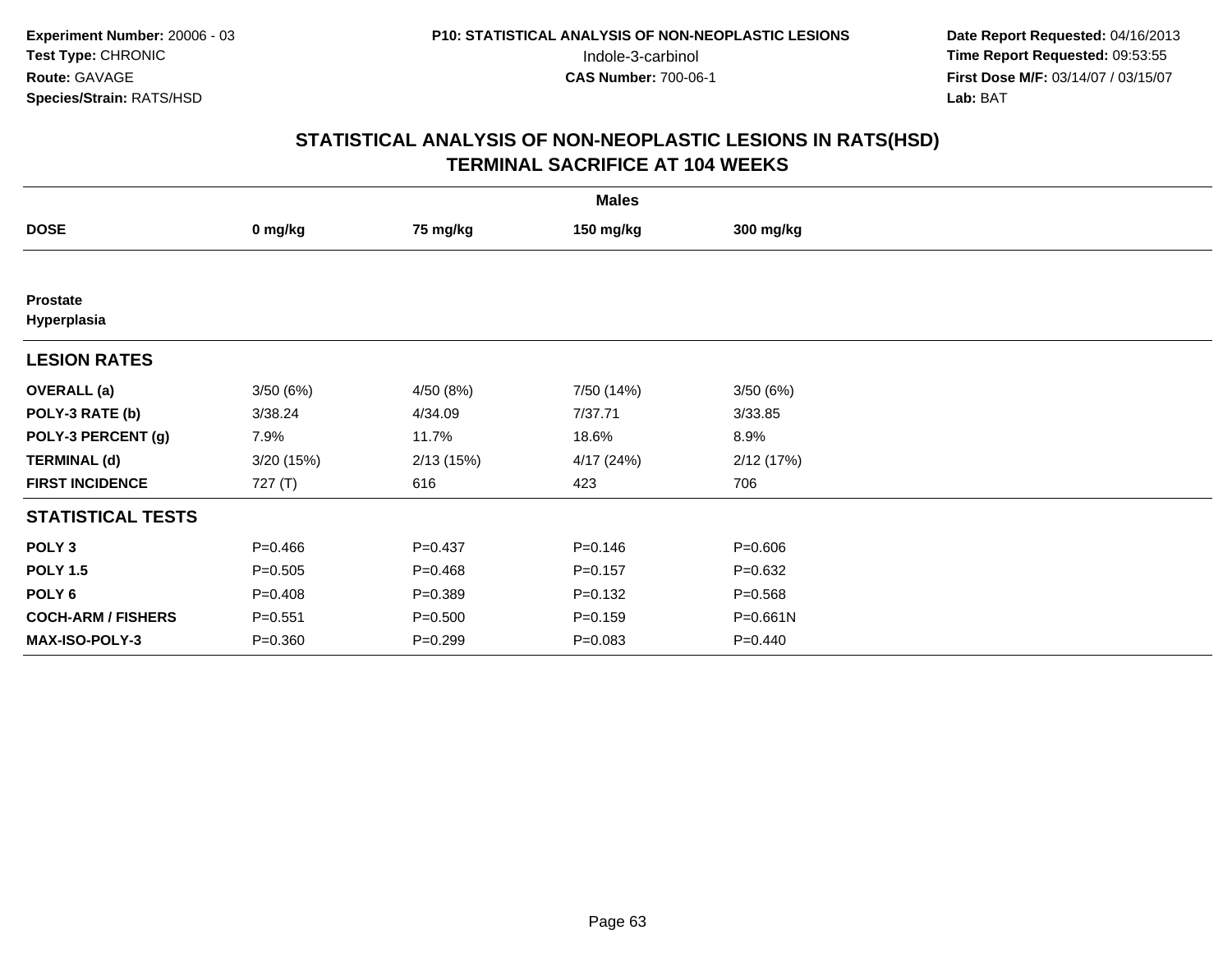|                                              | <b>Males</b> |             |              |             |  |  |  |  |
|----------------------------------------------|--------------|-------------|--------------|-------------|--|--|--|--|
| <b>DOSE</b>                                  | 0 mg/kg      | 75 mg/kg    | 150 mg/kg    | 300 mg/kg   |  |  |  |  |
|                                              |              |             |              |             |  |  |  |  |
| <b>Prostate</b><br><b>Inflammation Acute</b> |              |             |              |             |  |  |  |  |
| <b>LESION RATES</b>                          |              |             |              |             |  |  |  |  |
| <b>OVERALL</b> (a)                           | 1/50(2%)     | 6/50 (12%)  | 0/50(0%)     | 6/50 (12%)  |  |  |  |  |
| POLY-3 RATE (b)                              | 1/38.36      | 6/35.58     | 0/36.40      | 6/35.37     |  |  |  |  |
| POLY-3 PERCENT (g)                           | 2.6%         | 16.9%       | 0%           | 17%         |  |  |  |  |
| <b>TERMINAL (d)</b>                          | 0/20(0%)     | 0/13(0%)    | 0/17(0%)     | 2/12(17%)   |  |  |  |  |
| <b>FIRST INCIDENCE</b>                       | 695          | 505         | $---$        | 532         |  |  |  |  |
| <b>STATISTICAL TESTS</b>                     |              |             |              |             |  |  |  |  |
| POLY <sub>3</sub>                            | $P = 0.085$  | $P=0.042*$  | $P = 0.511N$ | $P=0.041*$  |  |  |  |  |
| <b>POLY 1.5</b>                              | $P = 0.096$  | $P=0.049*$  | P=0.503N     | $P=0.047*$  |  |  |  |  |
| POLY 6                                       | $P = 0.071$  | P=0.034*    | $P = 0.521N$ | $P=0.034*$  |  |  |  |  |
| <b>COCH-ARM / FISHERS</b>                    | $P = 0.113$  | $P = 0.056$ | P=0.500N     | $P = 0.056$ |  |  |  |  |
| MAX-ISO-POLY-3                               | P=0.024*     | P=0.020*    | P=0.171N     | P=0.020*    |  |  |  |  |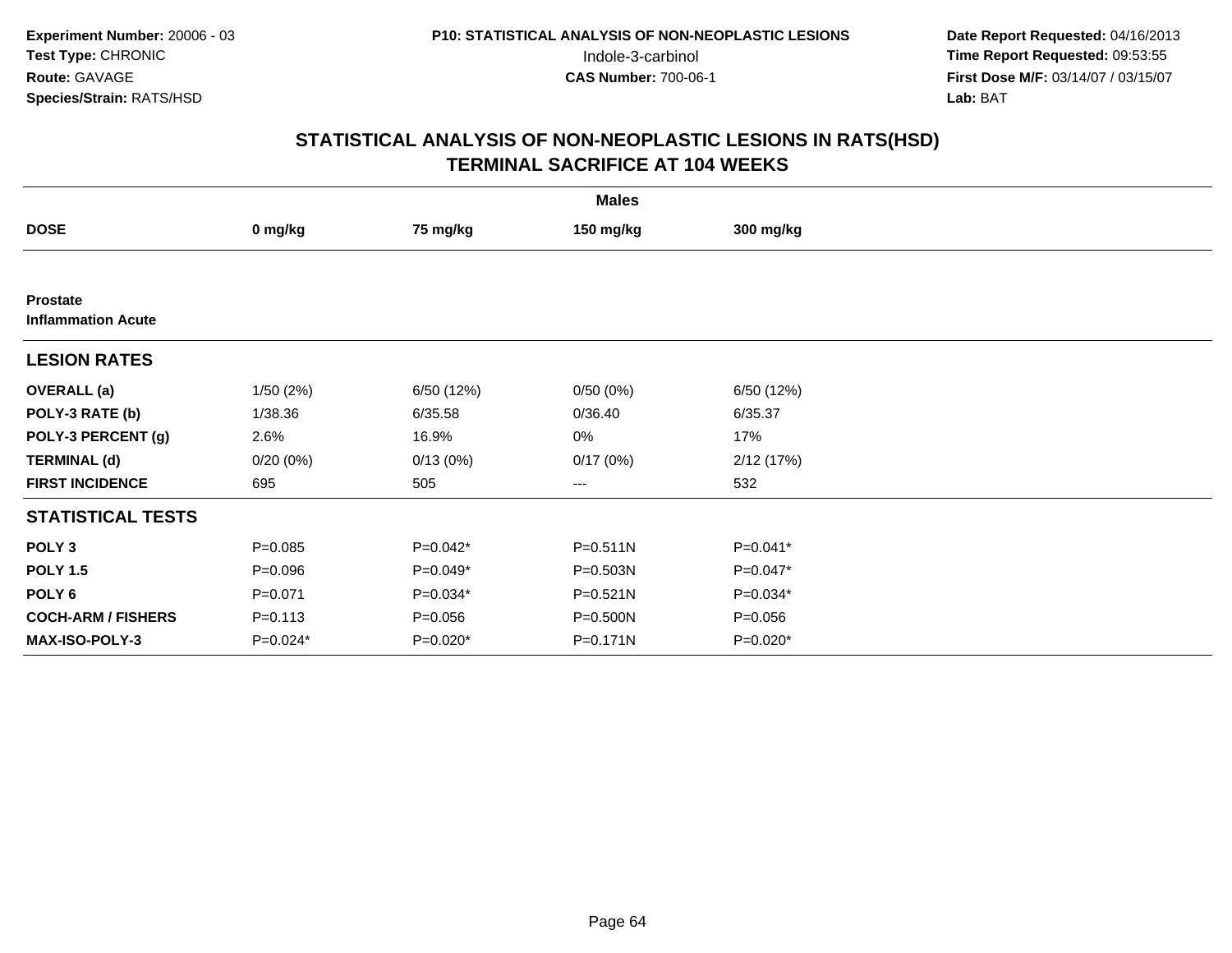| <b>Males</b>                                |             |             |           |             |  |  |  |
|---------------------------------------------|-------------|-------------|-----------|-------------|--|--|--|
| <b>DOSE</b>                                 | 0 mg/kg     | 75 mg/kg    | 150 mg/kg | 300 mg/kg   |  |  |  |
|                                             |             |             |           |             |  |  |  |
| <b>Salivary Glands</b><br><b>Metaplasia</b> |             |             |           |             |  |  |  |
| <b>LESION RATES</b>                         |             |             |           |             |  |  |  |
| <b>OVERALL</b> (a)                          | 0/50(0%)    | 1/50(2%)    | 0/49(0%)  | 2/50(4%)    |  |  |  |
| POLY-3 RATE (b)                             | 0/38.24     | 1/33.59     | 0/35.51   | 2/33.77     |  |  |  |
| POLY-3 PERCENT (g)                          | 0%          | 3%          | $0\%$     | 5.9%        |  |  |  |
| <b>TERMINAL (d)</b>                         | 0/20(0%)    | 0/13(0%)    | 0/17(0%)  | 2/12(17%)   |  |  |  |
| <b>FIRST INCIDENCE</b>                      | ---         | 692         | $\cdots$  | 727 (T)     |  |  |  |
| <b>STATISTICAL TESTS</b>                    |             |             |           |             |  |  |  |
| POLY <sub>3</sub>                           | $P = 0.123$ | $P=0.474$   | (e)       | $P = 0.210$ |  |  |  |
| <b>POLY 1.5</b>                             | $P = 0.131$ | $P=0.487$   | (e)       | $P=0.222$   |  |  |  |
| POLY 6                                      | $P = 0.112$ | $P=0.454$   | (e)       | $P = 0.193$ |  |  |  |
| <b>COCH-ARM / FISHERS</b>                   | $P = 0.140$ | $P = 0.500$ | (e)       | $P = 0.247$ |  |  |  |
| MAX-ISO-POLY-3                              | $P=0.077$   | $P = 0.158$ | (e)       | $P = 0.075$ |  |  |  |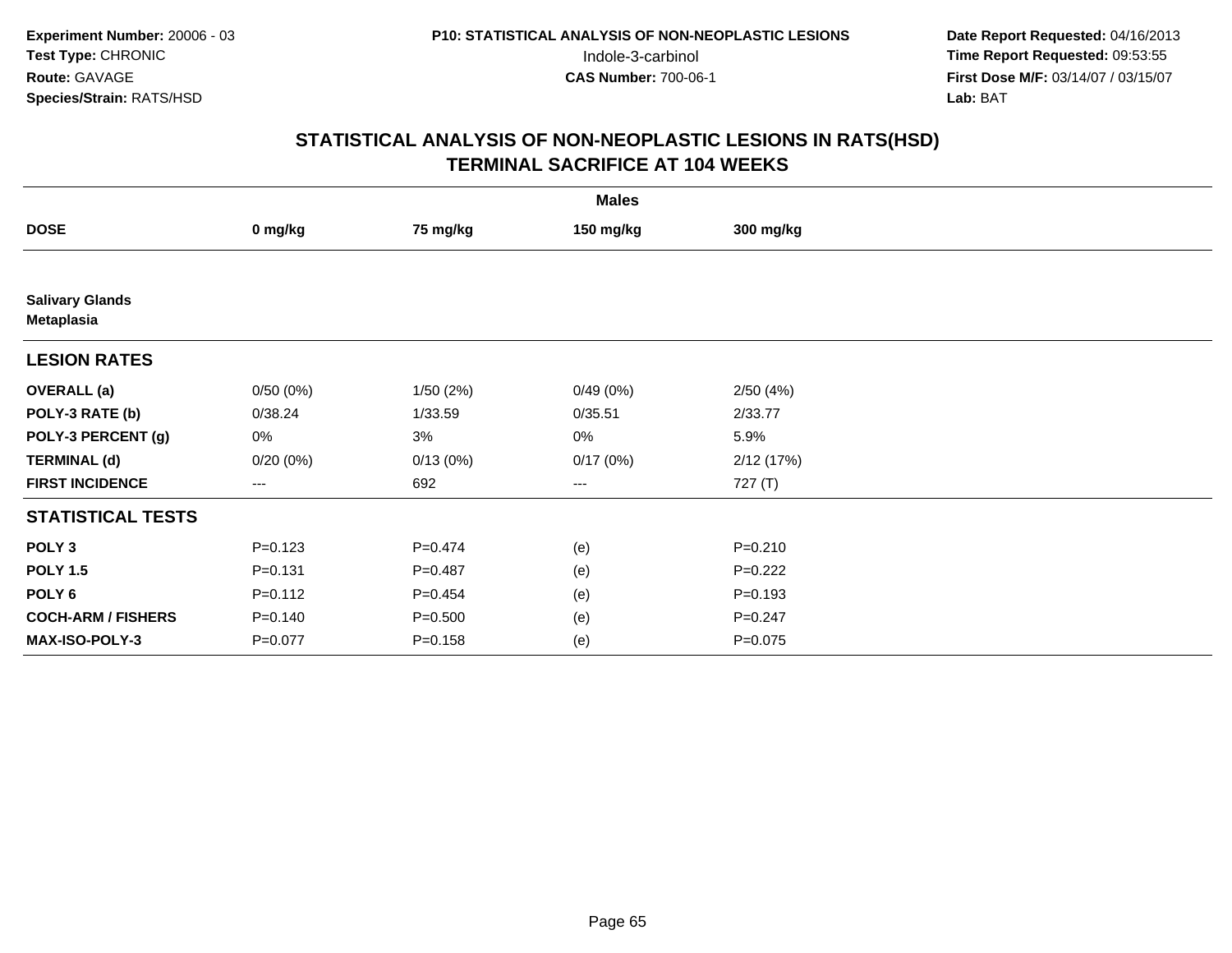|                                                     | <b>Males</b> |          |                        |             |  |  |  |  |
|-----------------------------------------------------|--------------|----------|------------------------|-------------|--|--|--|--|
| <b>DOSE</b>                                         | 0 mg/kg      | 75 mg/kg | 150 mg/kg              | 300 mg/kg   |  |  |  |  |
|                                                     |              |          |                        |             |  |  |  |  |
| <b>Seminal Vesicle</b><br><b>Inflammation Acute</b> |              |          |                        |             |  |  |  |  |
| <b>LESION RATES</b>                                 |              |          |                        |             |  |  |  |  |
| <b>OVERALL</b> (a)                                  | 0/49(0%)     | 0/50(0%) | 0/50(0%)               | 2/50(4%)    |  |  |  |  |
| POLY-3 RATE (b)                                     | 0/37.27      | 0/33.45  | 0/36.40                | 2/34.26     |  |  |  |  |
| POLY-3 PERCENT (g)                                  | 0%           | 0%       | 0%                     | 5.8%        |  |  |  |  |
| <b>TERMINAL (d)</b>                                 | $0/20(0\%)$  | 0/13(0%) | 0/17(0%)               | 0/12(0%)    |  |  |  |  |
| <b>FIRST INCIDENCE</b>                              | ---          | ---      | $\qquad \qquad \cdots$ | 589         |  |  |  |  |
| <b>STATISTICAL TESTS</b>                            |              |          |                        |             |  |  |  |  |
| POLY <sub>3</sub>                                   | P=0.044*     | (e)      | (e)                    | $P = 0.218$ |  |  |  |  |
| <b>POLY 1.5</b>                                     | $P=0.045*$   | (e)      | (e)                    | $P = 0.228$ |  |  |  |  |
| POLY <sub>6</sub>                                   | $P=0.043*$   | (e)      | (e)                    | $P = 0.204$ |  |  |  |  |
| <b>COCH-ARM / FISHERS</b>                           | P=0.047*     | (e)      | (e)                    | $P = 0.253$ |  |  |  |  |
| <b>MAX-ISO-POLY-3</b>                               | P=0.032*     | (e)      | (e)                    | $P = 0.076$ |  |  |  |  |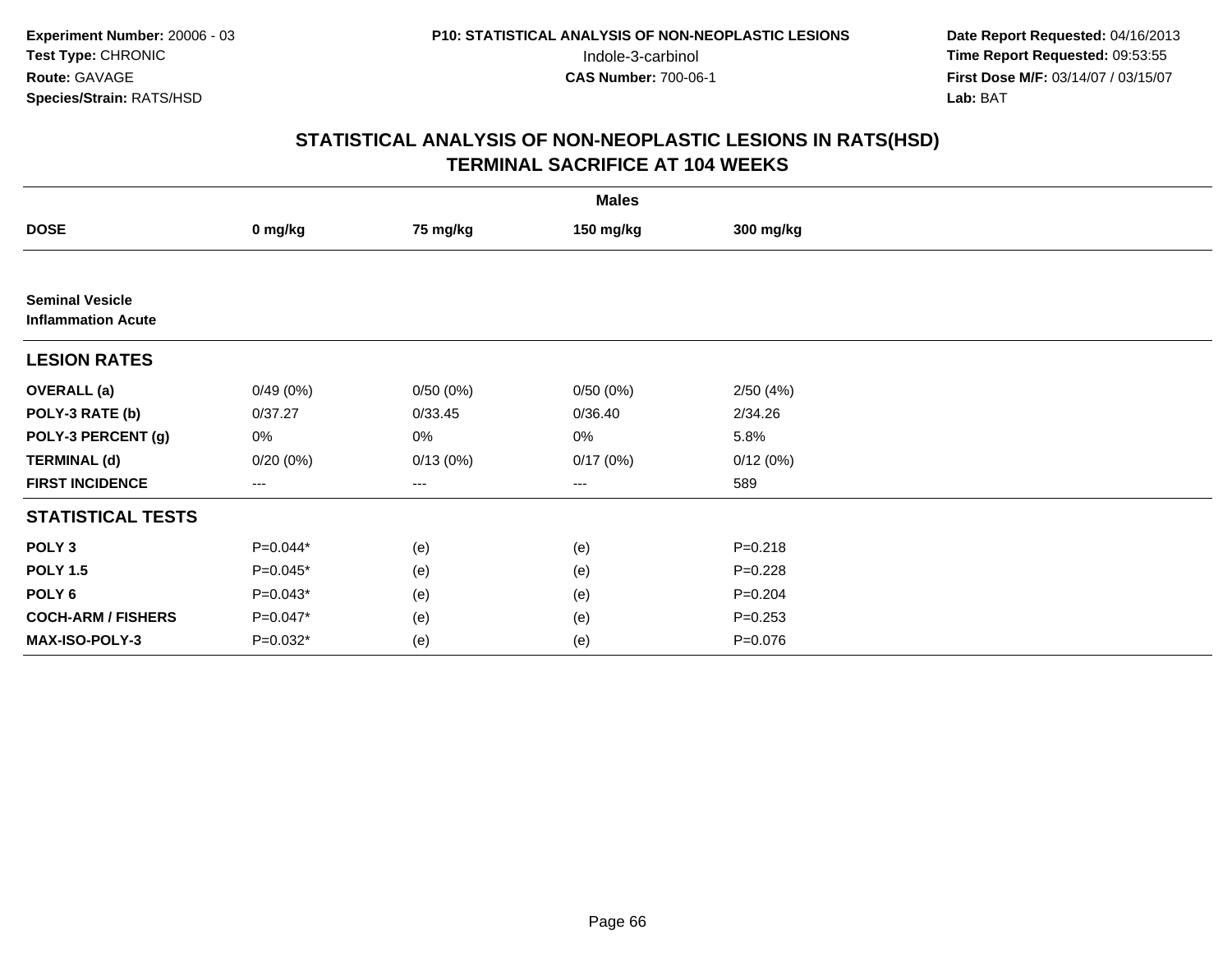| <b>Males</b>                                    |              |              |              |           |  |  |  |
|-------------------------------------------------|--------------|--------------|--------------|-----------|--|--|--|
| <b>DOSE</b>                                     | 0 mg/kg      | 75 mg/kg     | 150 mg/kg    | 300 mg/kg |  |  |  |
|                                                 |              |              |              |           |  |  |  |
| <b>Skin</b><br><b>Cyst Epithelial Inclusion</b> |              |              |              |           |  |  |  |
| <b>LESION RATES</b>                             |              |              |              |           |  |  |  |
| <b>OVERALL</b> (a)                              | 5/50 (10%)   | 3/50(6%)     | 2/50(4%)     | 2/50(4%)  |  |  |  |
| POLY-3 RATE (b)                                 | 5/39.23      | 3/33.74      | 2/36.87      | 2/34.44   |  |  |  |
| POLY-3 PERCENT (g)                              | 12.8%        | 8.9%         | 5.4%         | 5.8%      |  |  |  |
| <b>TERMINAL (d)</b>                             | 2/20 (10%)   | 2/13(15%)    | 1/17(6%)     | 0/12(0%)  |  |  |  |
| <b>FIRST INCIDENCE</b>                          | 505          | 648          | 587          | 532       |  |  |  |
| <b>STATISTICAL TESTS</b>                        |              |              |              |           |  |  |  |
| POLY <sub>3</sub>                               | P=0.173N     | $P = 0.441N$ | P=0.239N     | P=0.270N  |  |  |  |
| <b>POLY 1.5</b>                                 | $P = 0.165N$ | P=0.398N     | $P = 0.224N$ | P=0.245N  |  |  |  |
| POLY 6                                          | P=0.188N     | P=0.508N     | P=0.263N     | P=0.308N  |  |  |  |
| <b>COCH-ARM / FISHERS</b>                       | $P = 0.157N$ | P=0.357N     | P=0.218N     | P=0.218N  |  |  |  |
| MAX-ISO-POLY-3                                  | P=0.236N     | P=0.313N     | $P = 0.141N$ | P=0.171N  |  |  |  |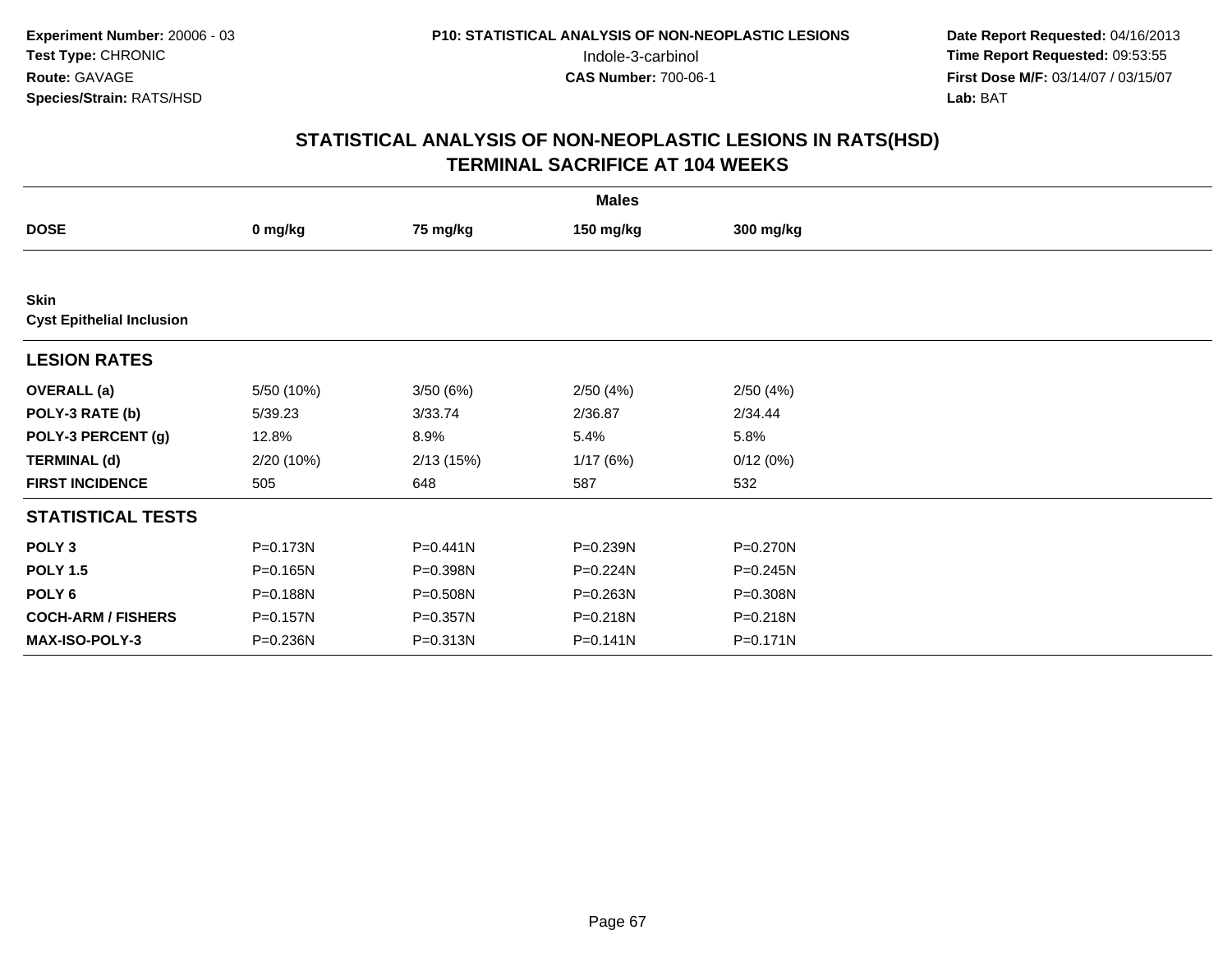| <b>Males</b>                |            |          |                        |           |  |  |  |
|-----------------------------|------------|----------|------------------------|-----------|--|--|--|
| <b>DOSE</b>                 | 0 mg/kg    | 75 mg/kg | 150 mg/kg              | 300 mg/kg |  |  |  |
|                             |            |          |                        |           |  |  |  |
| <b>Skin</b><br>Inflammation |            |          |                        |           |  |  |  |
| <b>LESION RATES</b>         |            |          |                        |           |  |  |  |
| <b>OVERALL</b> (a)          | 3/50(6%)   | 2/50(4%) | 0/50(0%)               | 2/50(4%)  |  |  |  |
| POLY-3 RATE (b)             | 3/38.41    | 2/34.74  | 0/36.40                | 2/33.77   |  |  |  |
| POLY-3 PERCENT (g)          | 7.8%       | 5.8%     | 0%                     | 5.9%      |  |  |  |
| <b>TERMINAL (d)</b>         | 2/20 (10%) | 0/13(0%) | 0/17(0%)               | 2/12(17%) |  |  |  |
| <b>FIRST INCIDENCE</b>      | 682        | 448      | $\qquad \qquad \cdots$ | 727 (T)   |  |  |  |
| <b>STATISTICAL TESTS</b>    |            |          |                        |           |  |  |  |
| POLY <sub>3</sub>           | P=0.385N   | P=0.546N | P=0.127N               | P=0.559N  |  |  |  |
| <b>POLY 1.5</b>             | P=0.378N   | P=0.522N | $P = 0.121N$           | P=0.532N  |  |  |  |
| POLY 6                      | P=0.395N   | P=0.585N | P=0.137N               | P=0.598N  |  |  |  |
| <b>COCH-ARM / FISHERS</b>   | P=0.373N   | P=0.500N | $P = 0.121N$           | P=0.500N  |  |  |  |
| <b>MAX-ISO-POLY-3</b>       | P=0.289N   | P=0.370N | P=0.045N*              | P=0.383N  |  |  |  |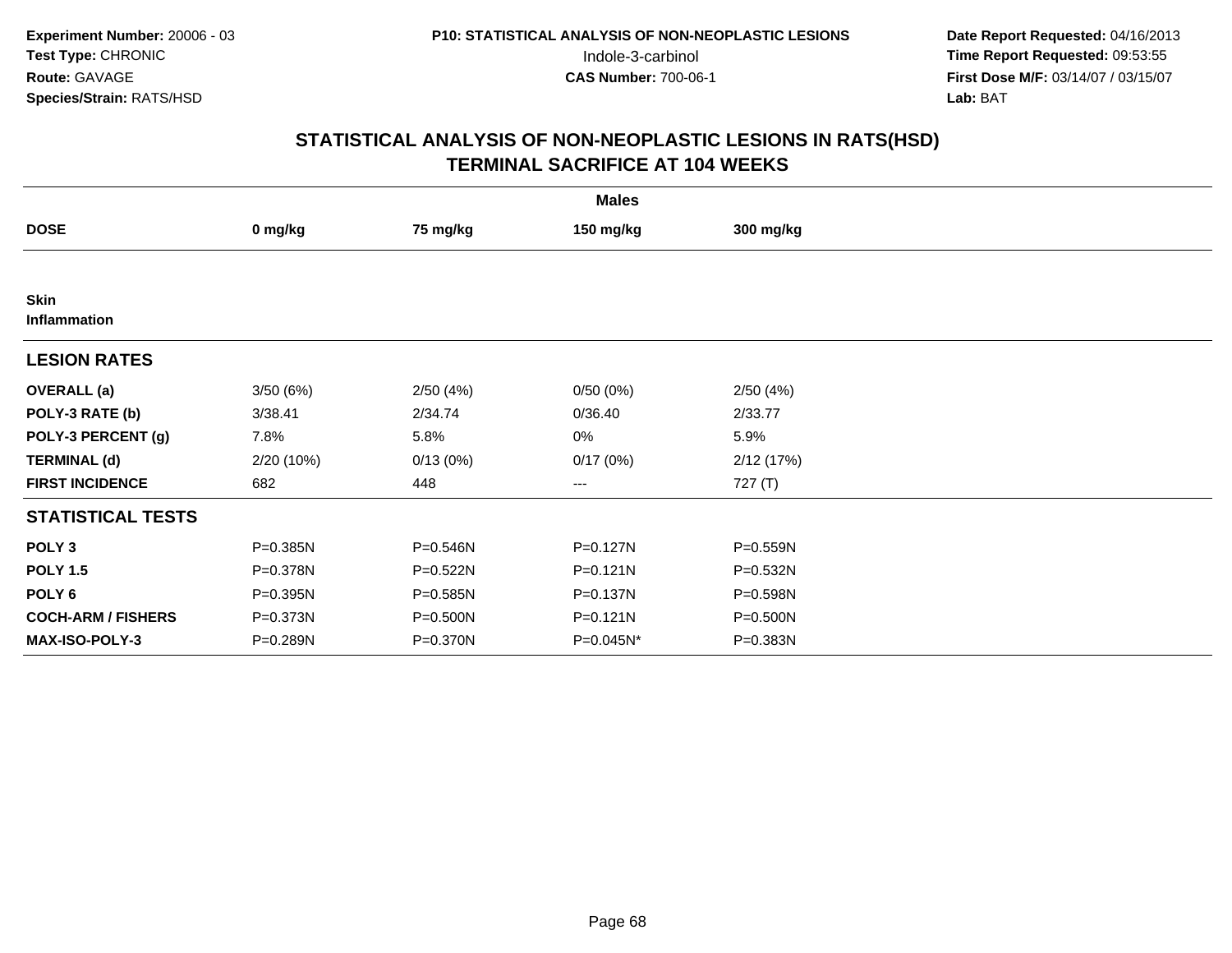| <b>Males</b>                   |                        |             |           |           |  |  |  |
|--------------------------------|------------------------|-------------|-----------|-----------|--|--|--|
| <b>DOSE</b>                    | 0 mg/kg                | 75 mg/kg    | 150 mg/kg | 300 mg/kg |  |  |  |
|                                |                        |             |           |           |  |  |  |
| <b>Skin</b><br><b>Necrosis</b> |                        |             |           |           |  |  |  |
| <b>LESION RATES</b>            |                        |             |           |           |  |  |  |
| <b>OVERALL</b> (a)             | 0/50(0%)               | 2/50(4%)    | 0/50(0%)  | 0/50(0%)  |  |  |  |
| POLY-3 RATE (b)                | 0/38.24                | 2/34.55     | 0/36.40   | 0/33.77   |  |  |  |
| POLY-3 PERCENT (g)             | $0\%$                  | 5.8%        | 0%        | 0%        |  |  |  |
| <b>TERMINAL (d)</b>            | 0/20(0%)               | 0/13(0%)    | 0/17(0%)  | 0/12(0%)  |  |  |  |
| <b>FIRST INCIDENCE</b>         | $\qquad \qquad \cdots$ | 448         | ---       | $--$      |  |  |  |
| <b>STATISTICAL TESTS</b>       |                        |             |           |           |  |  |  |
| POLY <sub>3</sub>              | P=0.440N               | $P = 0.214$ | (e)       | (e)       |  |  |  |
| <b>POLY 1.5</b>                | P=0.422N               | $P = 0.226$ | (e)       | (e)       |  |  |  |
| POLY <sub>6</sub>              | P=0.466N               | $P = 0.197$ | (e)       | (e)       |  |  |  |
| <b>COCH-ARM / FISHERS</b>      | P=0.405N               | $P = 0.247$ | (e)       | (e)       |  |  |  |
| MAX-ISO-POLY-3                 | P=0.279N               | $P = 0.075$ | (e)       | (e)       |  |  |  |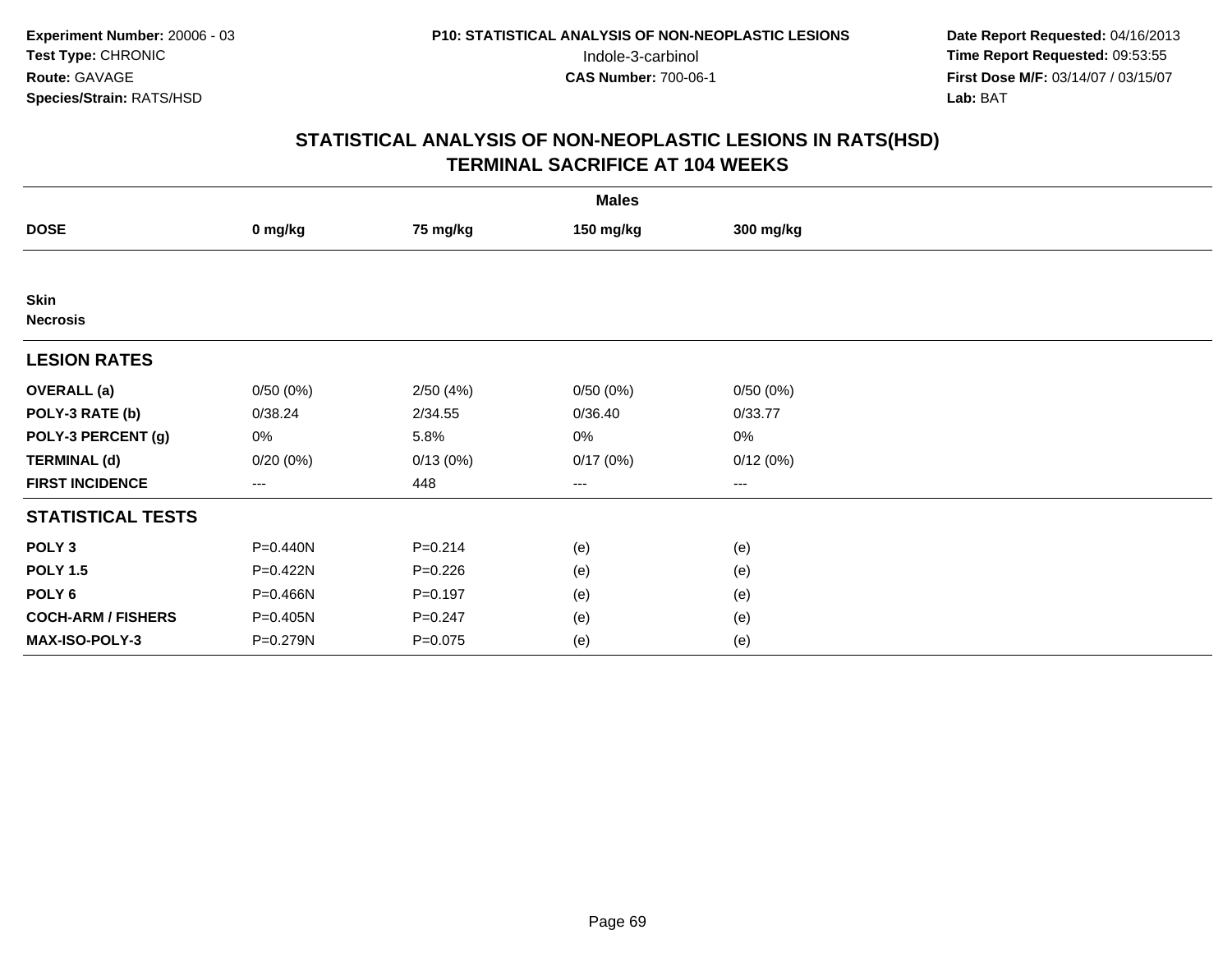|                                    | <b>Males</b>      |             |             |                   |  |  |  |  |
|------------------------------------|-------------------|-------------|-------------|-------------------|--|--|--|--|
| <b>DOSE</b>                        | 0 mg/kg           | 75 mg/kg    | 150 mg/kg   | 300 mg/kg         |  |  |  |  |
|                                    |                   |             |             |                   |  |  |  |  |
| <b>Spinal Cord</b><br>Degeneration |                   |             |             |                   |  |  |  |  |
| <b>LESION RATES</b>                |                   |             |             |                   |  |  |  |  |
| <b>OVERALL</b> (a)                 | $0/0 (0\%)$       | 2/2 (100%)  | 1/1(100%)   | $0/0 (0\%)$       |  |  |  |  |
| POLY-3 RATE (b)                    | 0/0.00            | 2/2.00      | 1/1.00      | 0/0.00            |  |  |  |  |
| POLY-3 PERCENT (g)                 | $0\%$             | 100%        | 100%        | $0\%$             |  |  |  |  |
| <b>TERMINAL (d)</b>                | $0/0 (0\%)$       | $0/0 (0\%)$ | $0/0 (0\%)$ | $0/0 (0\%)$       |  |  |  |  |
| <b>FIRST INCIDENCE</b>             | $\qquad \qquad -$ | 637         | 711         | $\qquad \qquad -$ |  |  |  |  |
| <b>STATISTICAL TESTS</b>           |                   |             |             |                   |  |  |  |  |
| POLY <sub>3</sub>                  | (e)               | (e)         | (e)         | (e)               |  |  |  |  |
| <b>POLY 1.5</b>                    | (e)               | (e)         | (e)         | (e)               |  |  |  |  |
| POLY <sub>6</sub>                  | (e)               | (e)         | (e)         | (e)               |  |  |  |  |
| <b>COCH-ARM / FISHERS</b>          | (e)               | (e)         | (e)         | (e)               |  |  |  |  |
| MAX-ISO-POLY-3                     | (e)               | (e)         | (e)         | (e)               |  |  |  |  |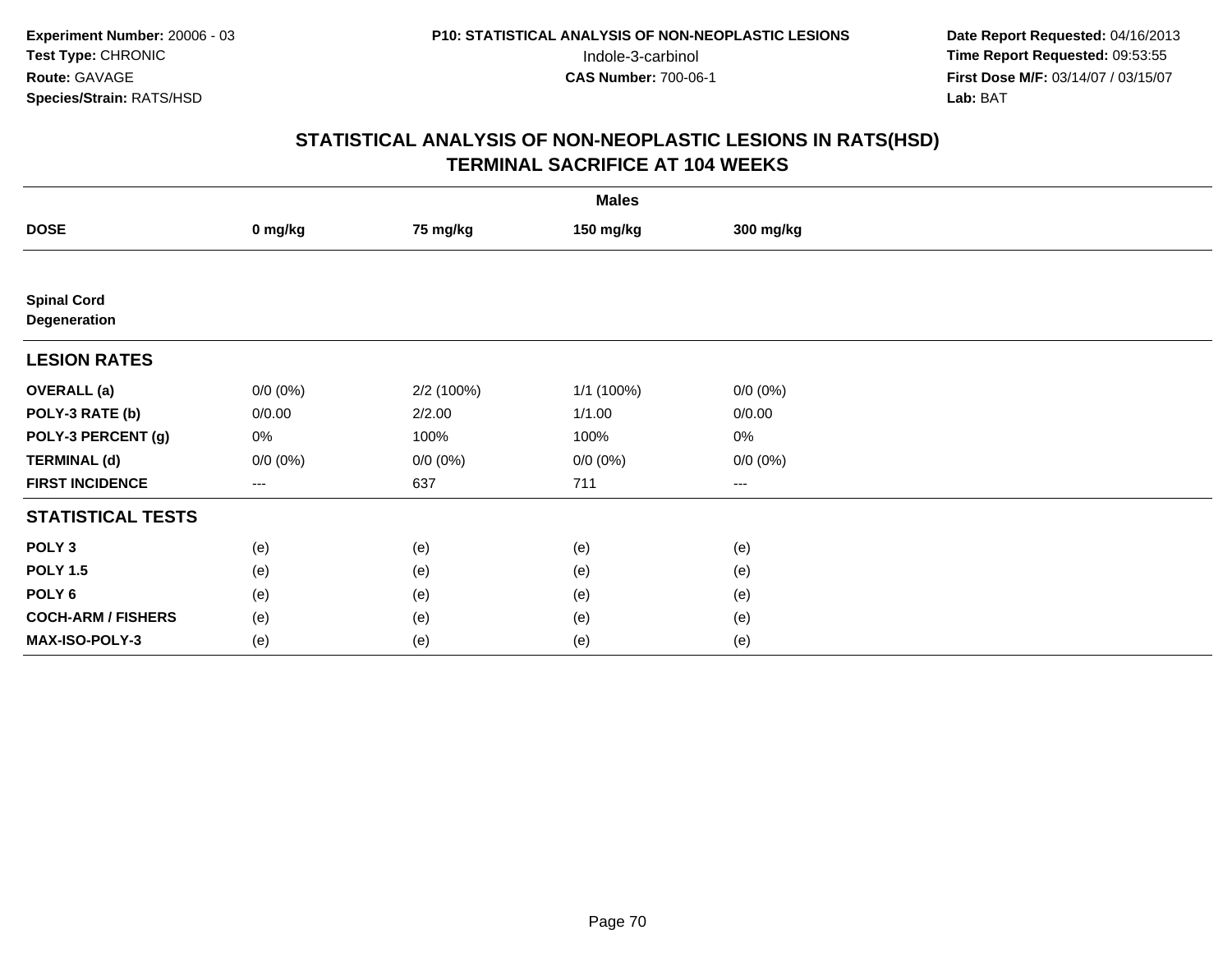|                                                          | <b>Males</b> |             |              |             |  |  |  |  |
|----------------------------------------------------------|--------------|-------------|--------------|-------------|--|--|--|--|
| <b>DOSE</b>                                              | 0 mg/kg      | 75 mg/kg    | 150 mg/kg    | 300 mg/kg   |  |  |  |  |
|                                                          |              |             |              |             |  |  |  |  |
| <b>Spleen</b><br><b>Hematopoietic Cell Proliferation</b> |              |             |              |             |  |  |  |  |
| <b>LESION RATES</b>                                      |              |             |              |             |  |  |  |  |
| <b>OVERALL</b> (a)                                       | 28/50 (56%)  | 33/50 (66%) | 28/50 (56%)  | 29/50 (58%) |  |  |  |  |
| POLY-3 RATE (b)                                          | 28/41.68     | 33/43.32    | 28/41.27     | 29/38.63    |  |  |  |  |
| POLY-3 PERCENT (g)                                       | 67.2%        | 76.2%       | 67.8%        | 75.1%       |  |  |  |  |
| <b>TERMINAL (d)</b>                                      | 17/20 (85%)  | 12/13 (92%) | 13/17 (77%)  | 11/12 (92%) |  |  |  |  |
| <b>FIRST INCIDENCE</b>                                   | 421          | 191         | 423          | 401         |  |  |  |  |
| <b>STATISTICAL TESTS</b>                                 |              |             |              |             |  |  |  |  |
| POLY <sub>3</sub>                                        | $P = 0.333$  | $P=0.228$   | $P=0.573$    | $P=0.277$   |  |  |  |  |
| <b>POLY 1.5</b>                                          | $P=0.453$    | $P = 0.238$ | $P = 0.573N$ | $P = 0.379$ |  |  |  |  |
| POLY 6                                                   | $P = 0.185$  | $P = 0.196$ | $P=0.493$    | $P=0.154$   |  |  |  |  |
| <b>COCH-ARM / FISHERS</b>                                | $P = 0.481N$ | $P = 0.206$ | P=0.580N     | $P = 0.500$ |  |  |  |  |
| MAX-ISO-POLY-3                                           | $P = 0.328$  | $P = 0.162$ | $P = 0.471$  | $P = 0.202$ |  |  |  |  |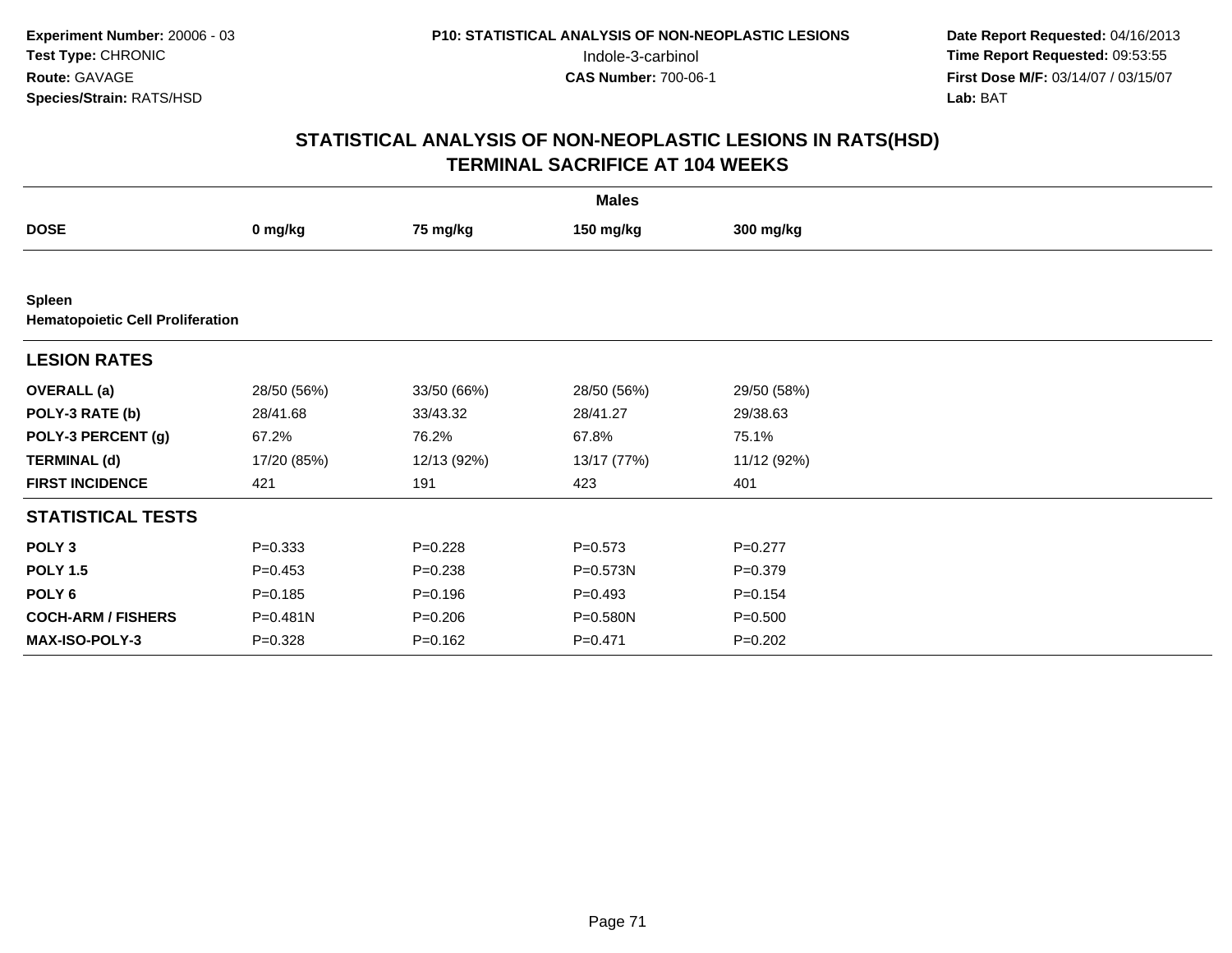| <b>Males</b>                        |             |             |             |             |  |  |  |
|-------------------------------------|-------------|-------------|-------------|-------------|--|--|--|
| <b>DOSE</b>                         | 0 mg/kg     | 75 mg/kg    | 150 mg/kg   | 300 mg/kg   |  |  |  |
|                                     |             |             |             |             |  |  |  |
| Stomach, Forestomach<br>Hyperplasia |             |             |             |             |  |  |  |
| <b>LESION RATES</b>                 |             |             |             |             |  |  |  |
| <b>OVERALL</b> (a)                  | 19/50 (38%) | 19/50 (38%) | 19/50 (38%) | 22/50 (44%) |  |  |  |
| POLY-3 RATE (b)                     | 19/41.81    | 19/40.31    | 19/39.96    | 22/39.74    |  |  |  |
| POLY-3 PERCENT (g)                  | 45.4%       | 47.1%       | 47.6%       | 55.4%       |  |  |  |
| <b>TERMINAL (d)</b>                 | 8/20 (40%)  | 5/13 (39%)  | 8/17 (47%)  | 6/12(50%)   |  |  |  |
| <b>FIRST INCIDENCE</b>              | 197         | 357         | 367         | 401         |  |  |  |
| <b>STATISTICAL TESTS</b>            |             |             |             |             |  |  |  |
| POLY <sub>3</sub>                   | $P=0.197$   | $P = 0.528$ | $P = 0.513$ | $P = 0.241$ |  |  |  |
| <b>POLY 1.5</b>                     | $P=0.229$   | $P = 0.560$ | $P=0.554$   | $P=0.278$   |  |  |  |
| POLY 6                              | $P = 0.158$ | $P=0.464$   | $P = 0.458$ | $P = 0.191$ |  |  |  |
| <b>COCH-ARM / FISHERS</b>           | $P = 0.287$ | P=0.582N    | P=0.582N    | $P = 0.342$ |  |  |  |
| MAX-ISO-POLY-3                      | $P=0.291$   | $P = 0.436$ | $P=0.422$   | $P = 0.182$ |  |  |  |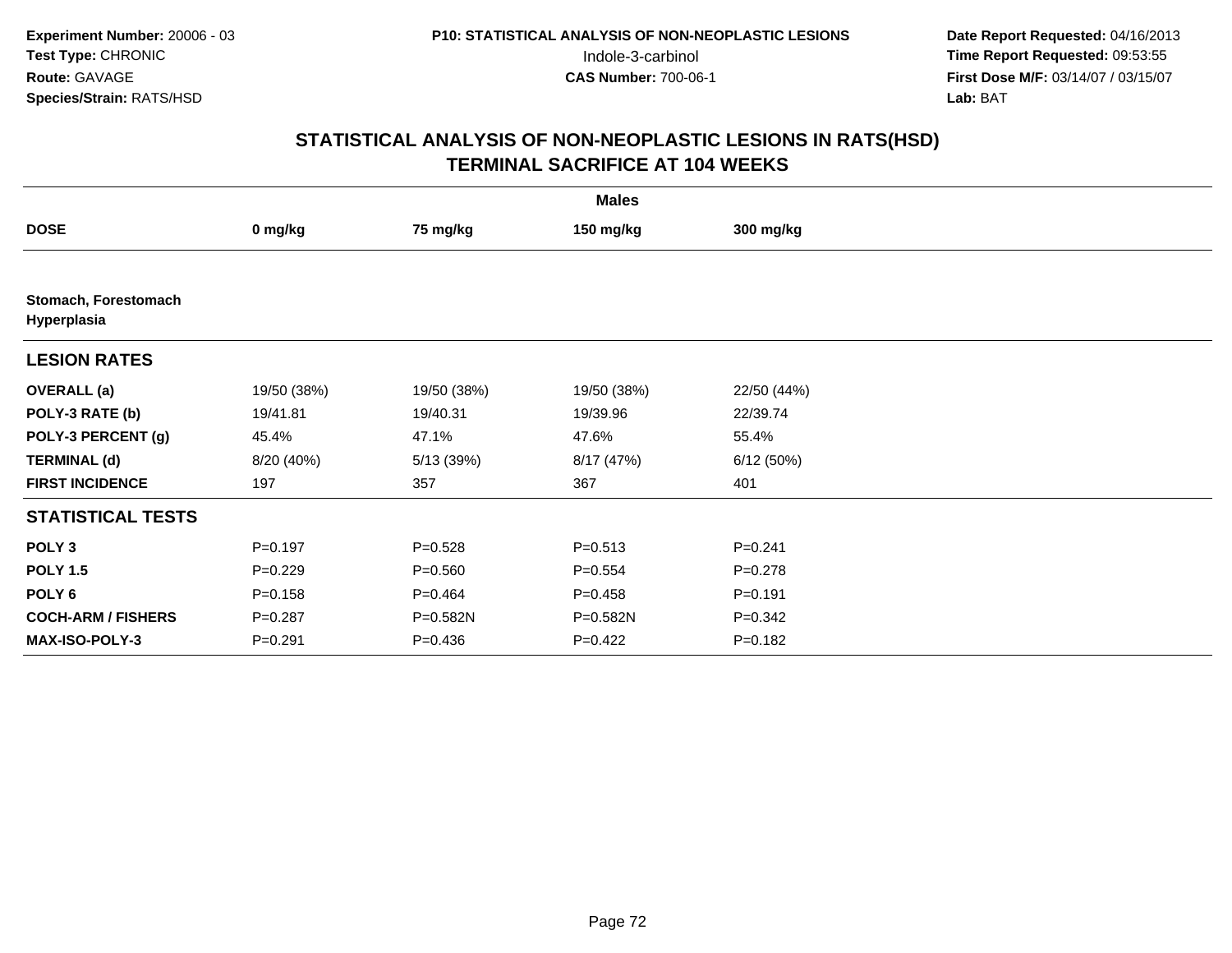|                                      |             |          | <b>Males</b> |           |  |
|--------------------------------------|-------------|----------|--------------|-----------|--|
| <b>DOSE</b>                          | 0 mg/kg     | 75 mg/kg | 150 mg/kg    | 300 mg/kg |  |
|                                      |             |          |              |           |  |
| Stomach, Forestomach<br>Inflammation |             |          |              |           |  |
| <b>LESION RATES</b>                  |             |          |              |           |  |
| <b>OVERALL</b> (a)                   | 2/50(4%)    | 0/50(0%) | 4/50 (8%)    | 1/50(2%)  |  |
| POLY-3 RATE (b)                      | 2/38.53     | 0/33.45  | 4/38.30      | 1/33.77   |  |
| POLY-3 PERCENT (g)                   | 5.2%        | 0%       | 10.4%        | 3%        |  |
| <b>TERMINAL (d)</b>                  | 0/20(0%)    | 0/13(0%) | 0/17(0%)     | 1/12(8%)  |  |
| <b>FIRST INCIDENCE</b>               | 685         | ---      | 546          | 727 (T)   |  |
| <b>STATISTICAL TESTS</b>             |             |          |              |           |  |
| POLY <sub>3</sub>                    | $P = 0.582$ | P=0.269N | $P = 0.333$  | P=0.546N  |  |
| <b>POLY 1.5</b>                      | P=0.596N    | P=0.253N | $P = 0.340$  | P=0.525N  |  |
| POLY 6                               | $P = 0.548$ | P=0.297N | $P=0.322$    | P=0.577N  |  |
| <b>COCH-ARM / FISHERS</b>            | P=0.577N    | P=0.247N | $P = 0.339$  | P=0.500N  |  |
| MAX-ISO-POLY-3                       | $P = 0.355$ | P=0.106N | $P = 0.197$  | P=0.329N  |  |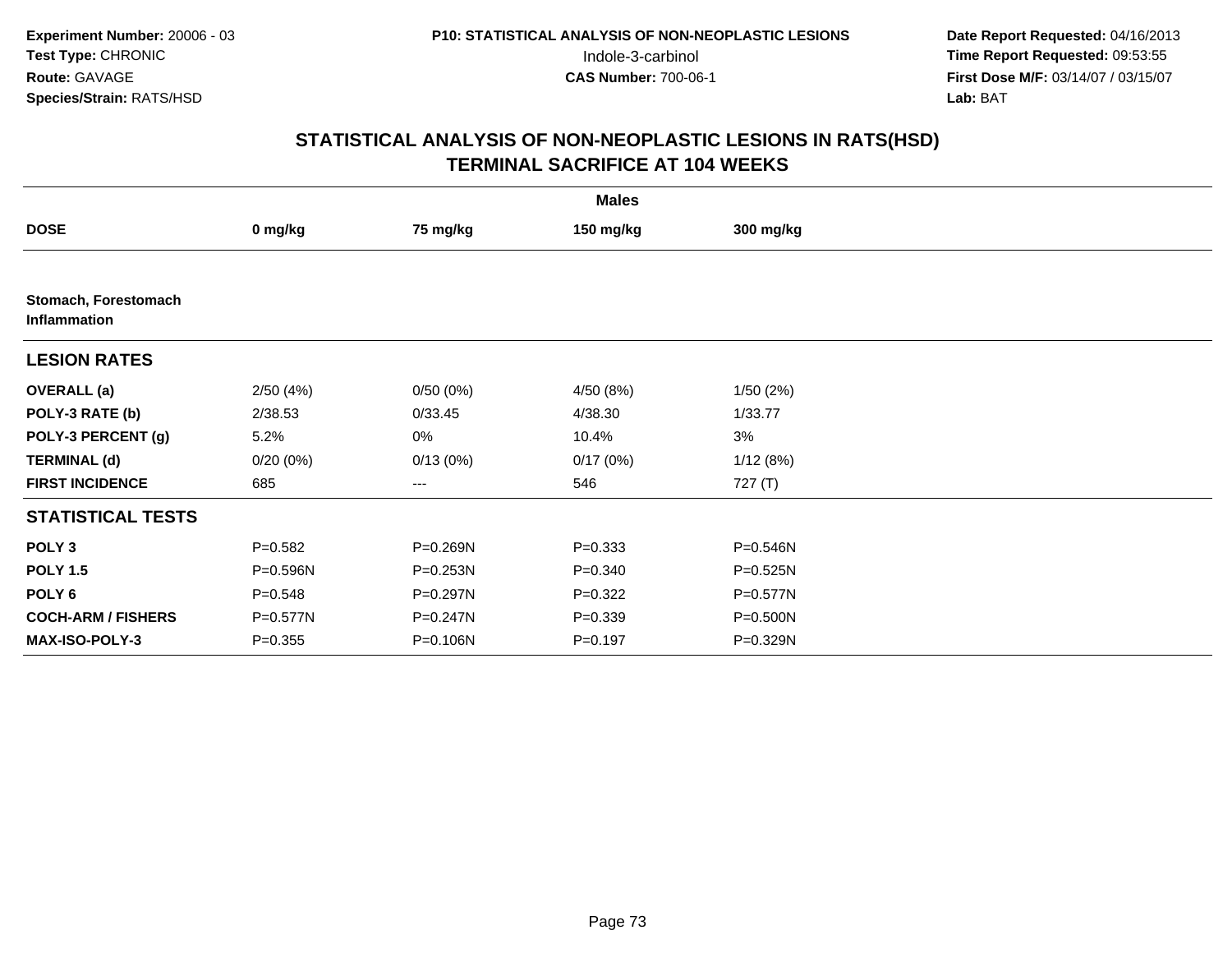|                                      | <b>Males</b> |          |           |              |  |  |  |  |
|--------------------------------------|--------------|----------|-----------|--------------|--|--|--|--|
| <b>DOSE</b>                          | 0 mg/kg      | 75 mg/kg | 150 mg/kg | 300 mg/kg    |  |  |  |  |
|                                      |              |          |           |              |  |  |  |  |
| Stomach, Forestomach<br><b>Ulcer</b> |              |          |           |              |  |  |  |  |
| <b>LESION RATES</b>                  |              |          |           |              |  |  |  |  |
| <b>OVERALL</b> (a)                   | 2/50(4%)     | 1/50(2%) | 1/50(2%)  | 1/50(2%)     |  |  |  |  |
| POLY-3 RATE (b)                      | 2/39.34      | 1/34.21  | 1/37.27   | 1/33.80      |  |  |  |  |
| POLY-3 PERCENT (g)                   | 5.1%         | 2.9%     | 2.7%      | 3%           |  |  |  |  |
| <b>TERMINAL (d)</b>                  | $0/20(0\%)$  | 0/13(0%) | 0/17(0%)  | 0/12(0%)     |  |  |  |  |
| <b>FIRST INCIDENCE</b>               | 197          | 456      | 367       | 720          |  |  |  |  |
| <b>STATISTICAL TESTS</b>             |              |          |           |              |  |  |  |  |
| POLY <sub>3</sub>                    | P=0.427N     | P=0.549N | P=0.519N  | P=0.553N     |  |  |  |  |
| <b>POLY 1.5</b>                      | P=0.420N     | P=0.526N | P=0.508N  | $P = 0.531N$ |  |  |  |  |
| POLY <sub>6</sub>                    | P=0.439N     | P=0.583N | P=0.536N  | P=0.583N     |  |  |  |  |
| <b>COCH-ARM / FISHERS</b>            | P=0.409N     | P=0.500N | P=0.500N  | P=0.500N     |  |  |  |  |
| <b>MAX-ISO-POLY-3</b>                | P=0.497N     | P=0.332N | P=0.300N  | P=0.336N     |  |  |  |  |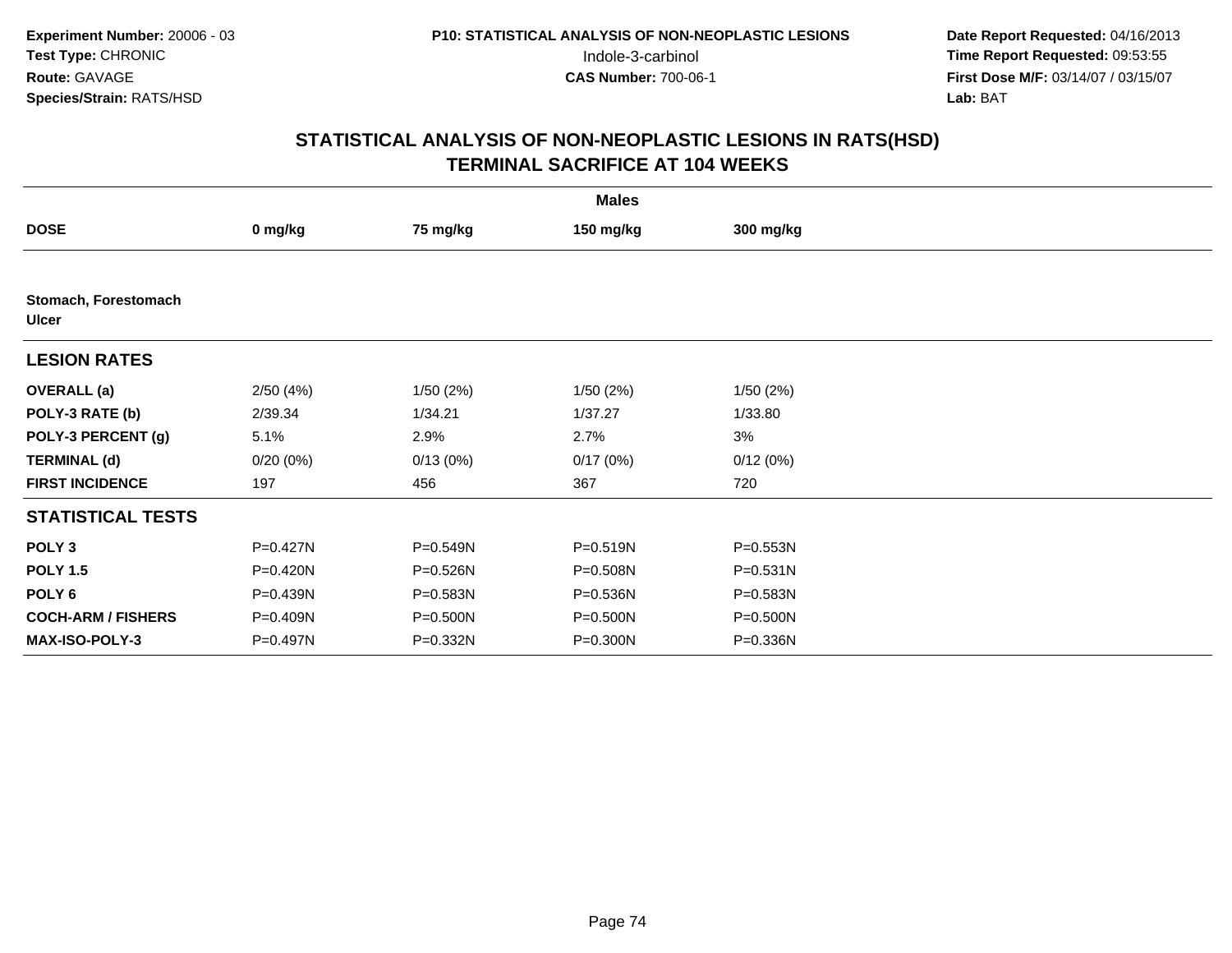|                                               | <b>Males</b> |             |             |             |  |  |  |  |
|-----------------------------------------------|--------------|-------------|-------------|-------------|--|--|--|--|
| <b>DOSE</b>                                   | 0 mg/kg      | 75 mg/kg    | 150 mg/kg   | 300 mg/kg   |  |  |  |  |
|                                               |              |             |             |             |  |  |  |  |
| Stomach, Glandular: Epithelium<br>Hyperplasia |              |             |             |             |  |  |  |  |
| <b>LESION RATES</b>                           |              |             |             |             |  |  |  |  |
| <b>OVERALL</b> (a)                            | 2/50(4%)     | 5/50 (10%)  | 7/50 (14%)  | 3/50(6%)    |  |  |  |  |
| POLY-3 RATE (b)                               | 2/38.24      | 5/35.04     | 7/37.65     | 3/34.38     |  |  |  |  |
| POLY-3 PERCENT (g)                            | 5.2%         | 14.3%       | 18.6%       | 8.7%        |  |  |  |  |
| <b>TERMINAL (d)</b>                           | 2/20 (10%)   | 1/13(8%)    | 5/17 (29%)  | 1/12(8%)    |  |  |  |  |
| <b>FIRST INCIDENCE</b>                        | 727 (T)      | 505         | 499         | 575         |  |  |  |  |
| <b>STATISTICAL TESTS</b>                      |              |             |             |             |  |  |  |  |
| POLY <sub>3</sub>                             | $P = 0.396$  | $P = 0.178$ | $P = 0.071$ | $P = 0.451$ |  |  |  |  |
| <b>POLY 1.5</b>                               | $P=0.435$    | $P = 0.197$ | $P=0.077$   | $P=0.473$   |  |  |  |  |
| POLY 6                                        | $P = 0.343$  | $P = 0.153$ | $P=0.062$   | $P=0.421$   |  |  |  |  |
| <b>COCH-ARM / FISHERS</b>                     | $P=0.483$    | $P = 0.218$ | $P = 0.080$ | $P = 0.500$ |  |  |  |  |
| <b>MAX-ISO-POLY-3</b>                         | $P = 0.214$  | $P = 0.102$ | $P=0.035*$  | $P = 0.290$ |  |  |  |  |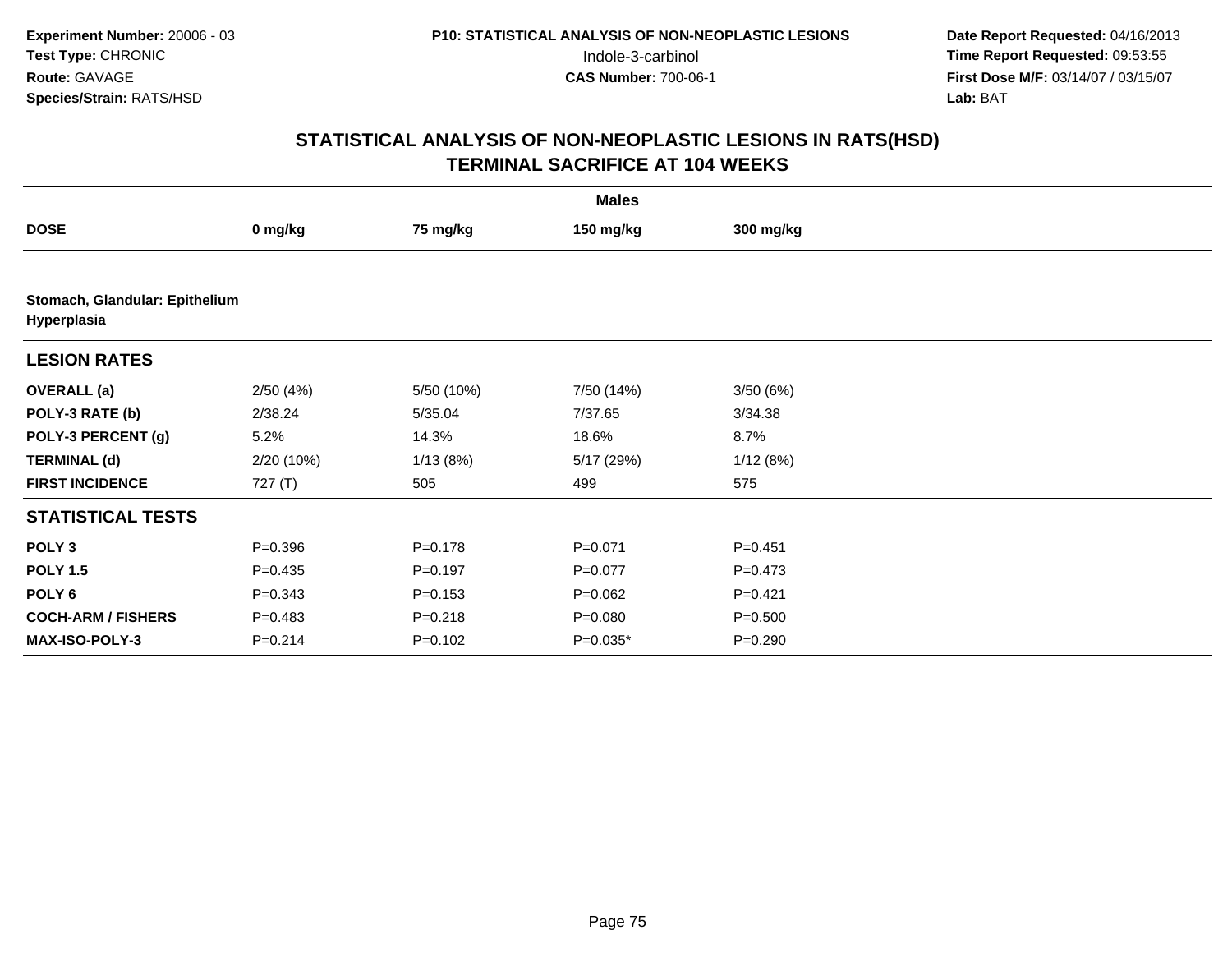|                                                               |          |             | <b>Males</b> |           |  |
|---------------------------------------------------------------|----------|-------------|--------------|-----------|--|
| <b>DOSE</b>                                                   | 0 mg/kg  | 75 mg/kg    | 150 mg/kg    | 300 mg/kg |  |
|                                                               |          |             |              |           |  |
| Stomach, Glandular: Epithelium<br><b>Inflammation Chronic</b> |          |             |              |           |  |
| <b>LESION RATES</b>                                           |          |             |              |           |  |
| <b>OVERALL</b> (a)                                            | 3/50(6%) | 4/50 (8%)   | 2/50(4%)     | 1/50(2%)  |  |
| POLY-3 RATE (b)                                               | 3/40.17  | 4/34.70     | 2/37.07      | 1/33.87   |  |
| POLY-3 PERCENT (g)                                            | 7.5%     | 11.5%       | 5.4%         | 3%        |  |
| <b>TERMINAL (d)</b>                                           | 0/20(0%) | 1/13(8%)    | 1/17(6%)     | 0/12(0%)  |  |
| <b>FIRST INCIDENCE</b>                                        | 450      | 448         | 499          | 701       |  |
| <b>STATISTICAL TESTS</b>                                      |          |             |              |           |  |
| POLY <sub>3</sub>                                             | P=0.209N | $P=0.420$   | P=0.537N     | P=0.368N  |  |
| <b>POLY 1.5</b>                                               | P=0.187N | $P=0.459$   | P=0.515N     | P=0.340N  |  |
| POLY <sub>6</sub>                                             | P=0.244N | $P=0.364$   | P=0.566N     | P=0.408N  |  |
| <b>COCH-ARM / FISHERS</b>                                     | P=0.162N | $P = 0.500$ | P=0.500N     | P=0.309N  |  |
| <b>MAX-ISO-POLY-3</b>                                         | P=0.254N | $P = 0.289$ | P=0.361N     | P=0.217N  |  |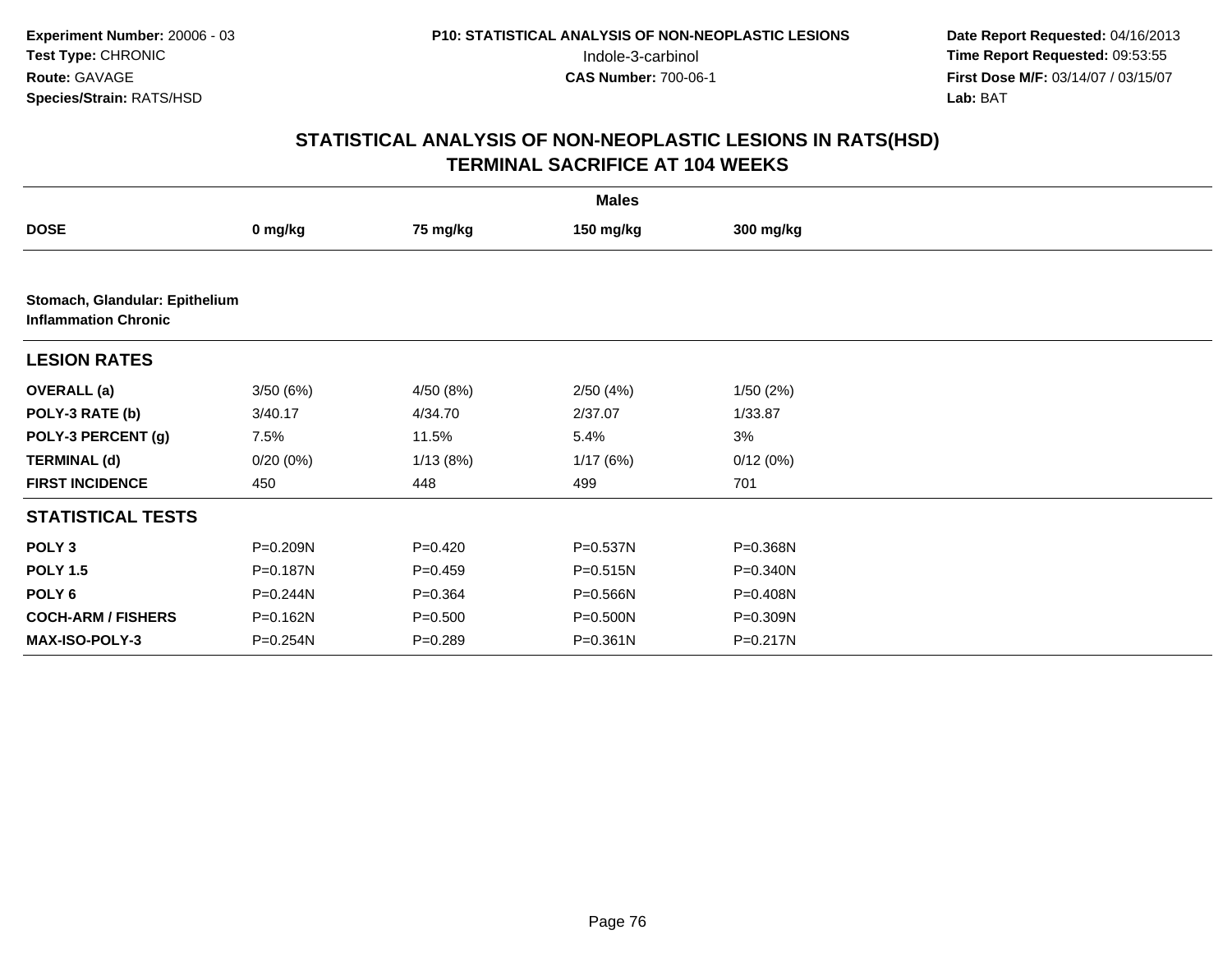| <b>Males</b>                                            |             |             |              |             |  |  |
|---------------------------------------------------------|-------------|-------------|--------------|-------------|--|--|
| <b>DOSE</b>                                             | 0 mg/kg     | 75 mg/kg    | 150 mg/kg    | 300 mg/kg   |  |  |
|                                                         |             |             |              |             |  |  |
| Stomach, Glandular: Epithelium<br><b>Mineralization</b> |             |             |              |             |  |  |
| <b>LESION RATES</b>                                     |             |             |              |             |  |  |
| <b>OVERALL</b> (a)                                      | 7/50 (14%)  | 12/50 (24%) | 6/50 (12%)   | 10/50 (20%) |  |  |
| POLY-3 RATE (b)                                         | 7/40.40     | 12/38.66    | 6/39.15      | 10/37.28    |  |  |
| POLY-3 PERCENT (g)                                      | 17.3%       | 31%         | 15.3%        | 26.8%       |  |  |
| <b>TERMINAL (d)</b>                                     | 0/20(0%)    | 0/13(0%)    | 0/17(0%)     | 0/12(0%)    |  |  |
| <b>FIRST INCIDENCE</b>                                  | 444         | 454         | 499          | 496         |  |  |
| <b>STATISTICAL TESTS</b>                                |             |             |              |             |  |  |
| POLY <sub>3</sub>                                       | $P = 0.337$ | $P = 0.118$ | $P = 0.525N$ | $P=0.229$   |  |  |
| <b>POLY 1.5</b>                                         | $P = 0.368$ | $P = 0.135$ | $P = 0.505N$ | $P = 0.256$ |  |  |
| POLY 6                                                  | $P = 0.304$ | $P = 0.097$ | $P = 0.553N$ | $P=0.202$   |  |  |
| <b>COCH-ARM / FISHERS</b>                               | $P = 0.413$ | $P = 0.154$ | P=0.500N     | $P = 0.298$ |  |  |
| MAX-ISO-POLY-3                                          | $P=0.265$   | $P=0.078$   | P=0.404N     | $P = 0.164$ |  |  |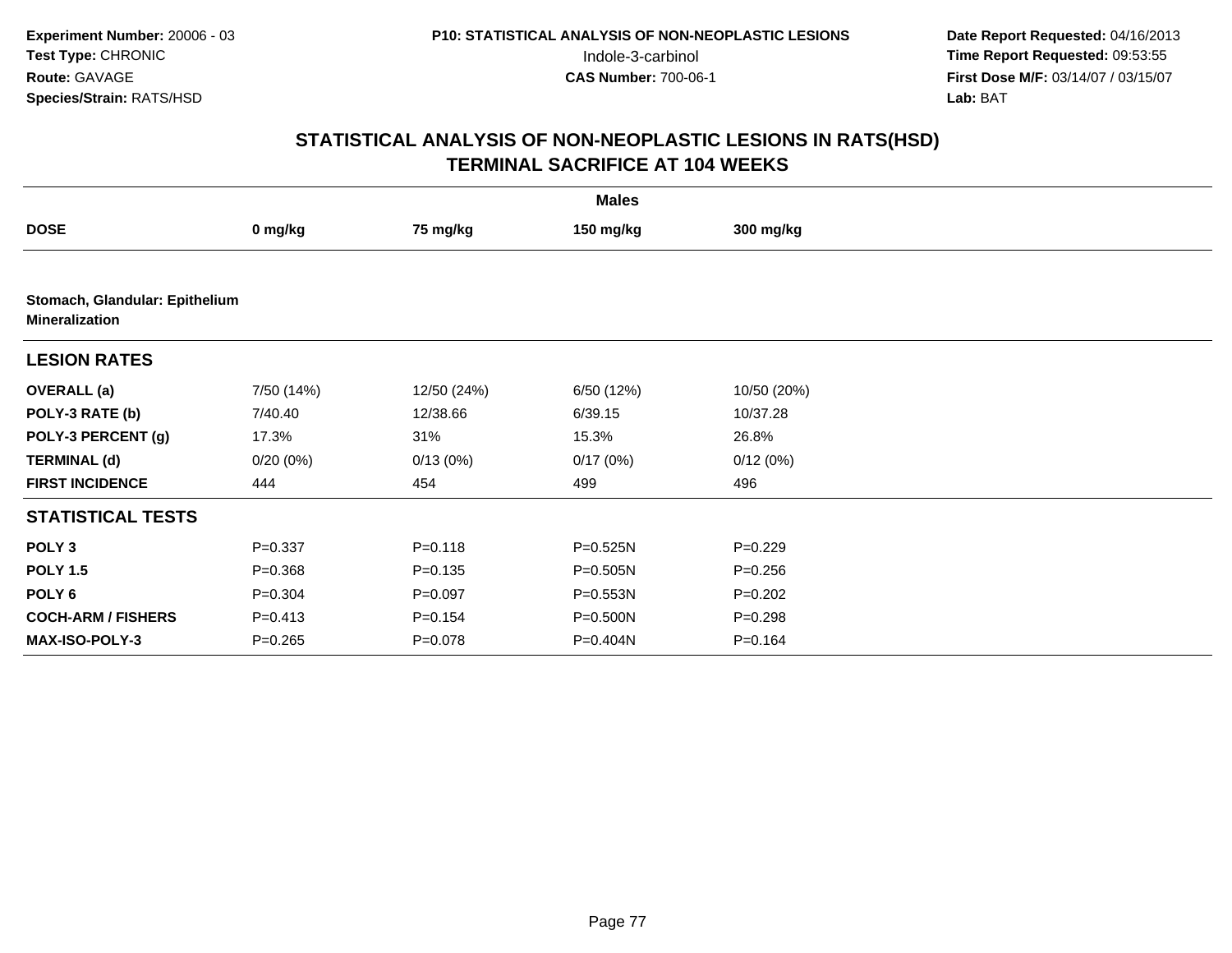|                                 | <b>Males</b> |             |             |             |  |  |  |  |
|---------------------------------|--------------|-------------|-------------|-------------|--|--|--|--|
| <b>DOSE</b>                     | 0 mg/kg      | 75 mg/kg    | 150 mg/kg   | 300 mg/kg   |  |  |  |  |
|                                 |              |             |             |             |  |  |  |  |
| <b>Testes</b><br><b>Atrophy</b> |              |             |             |             |  |  |  |  |
| <b>LESION RATES</b>             |              |             |             |             |  |  |  |  |
| <b>OVERALL</b> (a)              | 30/49 (61%)  | 37/50 (74%) | 35/50 (70%) | 33/50 (66%) |  |  |  |  |
| POLY-3 RATE (b)                 | 30/41.42     | 37/42.80    | 35/42.98    | 33/42.16    |  |  |  |  |
| POLY-3 PERCENT (g)              | 72.4%        | 86.4%       | 81.4%       | 78.3%       |  |  |  |  |
| <b>TERMINAL (d)</b>             | 15/20 (75%)  | 11/13 (85%) | 15/17 (88%) | 8/12 (67%)  |  |  |  |  |
| <b>FIRST INCIDENCE</b>          | 485          | 454         | 468         | 401         |  |  |  |  |
| <b>STATISTICAL TESTS</b>        |              |             |             |             |  |  |  |  |
| POLY <sub>3</sub>               | $P = 0.446$  | $P = 0.070$ | $P = 0.211$ | $P = 0.345$ |  |  |  |  |
| <b>POLY 1.5</b>                 | $P = 0.465$  | $P = 0.087$ | $P = 0.245$ | $P = 0.363$ |  |  |  |  |
| POLY <sub>6</sub>               | $P = 0.425$  | $P = 0.064$ | $P = 0.170$ | $P = 0.335$ |  |  |  |  |
| <b>COCH-ARM / FISHERS</b>       | $P = 0.477$  | $P = 0.126$ | $P = 0.240$ | $P = 0.388$ |  |  |  |  |
| <b>MAX-ISO-POLY-3</b>           | $P = 0.177$  | $P=0.039*$  | $P = 0.141$ | $P = 0.251$ |  |  |  |  |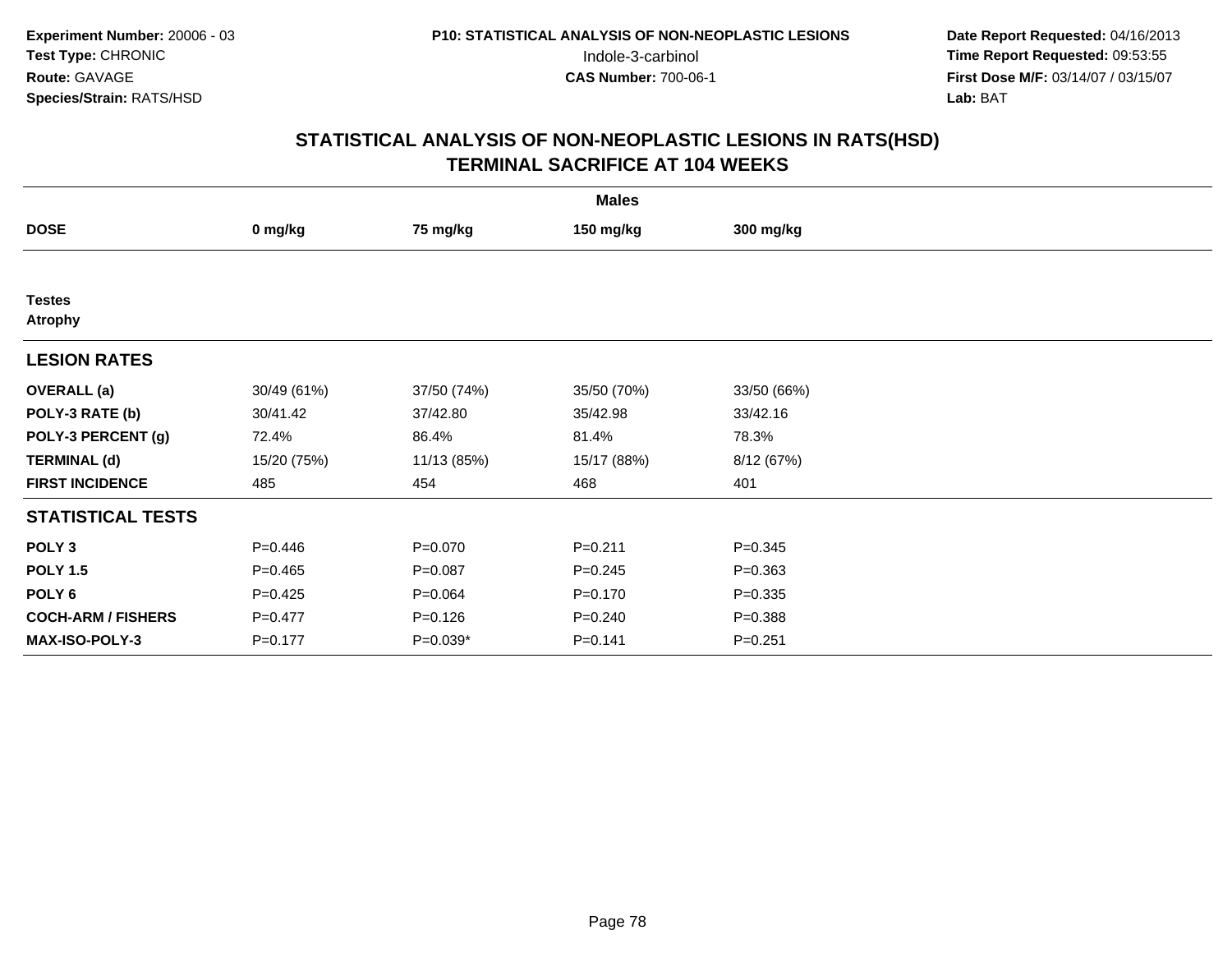|                                                      | <b>Males</b> |             |             |             |  |  |  |  |
|------------------------------------------------------|--------------|-------------|-------------|-------------|--|--|--|--|
| <b>DOSE</b>                                          | 0 mg/kg      | 75 mg/kg    | 150 mg/kg   | 300 mg/kg   |  |  |  |  |
|                                                      |              |             |             |             |  |  |  |  |
| <b>Testes: Artery</b><br><b>Inflammation Chronic</b> |              |             |             |             |  |  |  |  |
| <b>LESION RATES</b>                                  |              |             |             |             |  |  |  |  |
| <b>OVERALL</b> (a)                                   | 28/49 (57%)  | 34/50 (68%) | 33/50 (66%) | 33/50 (66%) |  |  |  |  |
| POLY-3 RATE (b)                                      | 28/41.33     | 34/41.42    | 33/42.62    | 33/42.13    |  |  |  |  |
| POLY-3 PERCENT (g)                                   | 67.7%        | 82.1%       | 77.4%       | 78.3%       |  |  |  |  |
| <b>TERMINAL (d)</b>                                  | 14/20 (70%)  | 11/13 (85%) | 13/17 (77%) | 8/12 (67%)  |  |  |  |  |
| <b>FIRST INCIDENCE</b>                               | 444          | 454         | 499         | 412         |  |  |  |  |
| <b>STATISTICAL TESTS</b>                             |              |             |             |             |  |  |  |  |
| POLY <sub>3</sub>                                    | $P=0.227$    | $P=0.082$   | $P=0.207$   | $P = 0.181$ |  |  |  |  |
| <b>POLY 1.5</b>                                      | $P = 0.241$  | $P=0.120$   | $P = 0.238$ | $P = 0.198$ |  |  |  |  |
| POLY 6                                               | $P = 0.233$  | $P=0.052$   | $P = 0.178$ | $P = 0.179$ |  |  |  |  |
| <b>COCH-ARM / FISHERS</b>                            | $P=0.278$    | $P = 0.182$ | $P = 0.242$ | $P = 0.242$ |  |  |  |  |
| MAX-ISO-POLY-3                                       | $P = 0.135$  | P=0.047*    | $P = 0.142$ | $P = 0.121$ |  |  |  |  |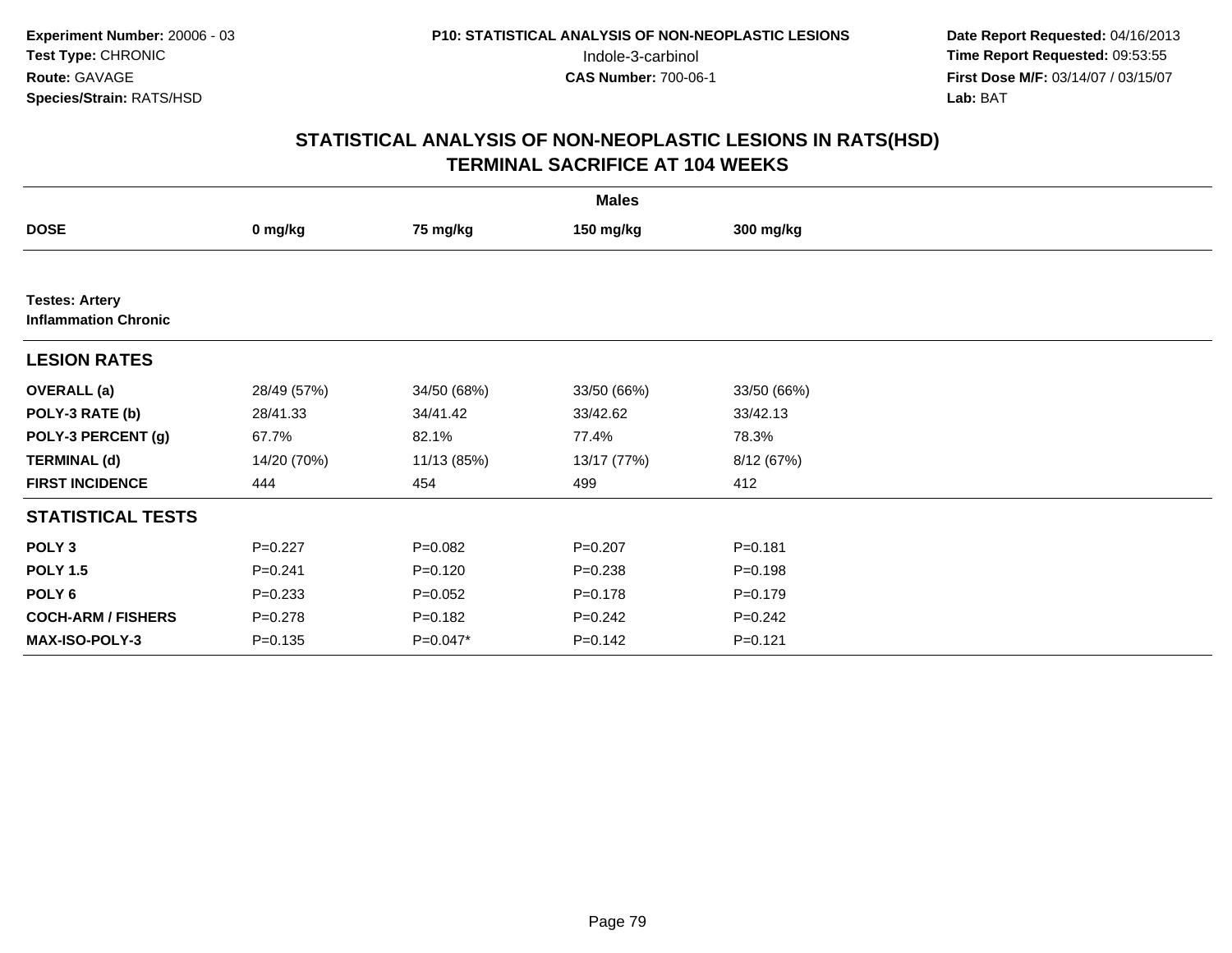|                                                 | <b>Males</b> |          |             |             |  |  |  |  |
|-------------------------------------------------|--------------|----------|-------------|-------------|--|--|--|--|
| <b>DOSE</b>                                     | 0 mg/kg      | 75 mg/kg | 150 mg/kg   | 300 mg/kg   |  |  |  |  |
|                                                 |              |          |             |             |  |  |  |  |
| <b>Testes: Interstitial Cell</b><br>Hyperplasia |              |          |             |             |  |  |  |  |
| <b>LESION RATES</b>                             |              |          |             |             |  |  |  |  |
| <b>OVERALL</b> (a)                              | 1/49(2%)     | 0/50(0%) | 1/50 (2%)   | 2/50(4%)    |  |  |  |  |
| POLY-3 RATE (b)                                 | 1/37.27      | 0/33.45  | 1/36.40     | 2/33.79     |  |  |  |  |
| POLY-3 PERCENT (g)                              | 2.7%         | 0%       | 2.8%        | 5.9%        |  |  |  |  |
| <b>TERMINAL (d)</b>                             | 1/20(5%)     | 0/13(0%) | 1/17(6%)    | 1/12(8%)    |  |  |  |  |
| <b>FIRST INCIDENCE</b>                          | 727 (T)      | ---      | 727 (T)     | 722         |  |  |  |  |
| <b>STATISTICAL TESTS</b>                        |              |          |             |             |  |  |  |  |
| POLY <sub>3</sub>                               | $P = 0.239$  | P=0.522N | $P = 0.756$ | $P = 0.466$ |  |  |  |  |
| <b>POLY 1.5</b>                                 | $P = 0.244$  | P=0.509N | P=0.759N    | $P = 0.485$ |  |  |  |  |
| POLY <sub>6</sub>                               | $P = 0.230$  | P=0.542N | $P = 0.746$ | $P = 0.438$ |  |  |  |  |
| <b>COCH-ARM / FISHERS</b>                       | $P = 0.251$  | P=0.495N | P=0.747N    | $P = 0.508$ |  |  |  |  |
| <b>MAX-ISO-POLY-3</b>                           | $P=0.222$    | P=0.185N | $P = 0.493$ | $P = 0.262$ |  |  |  |  |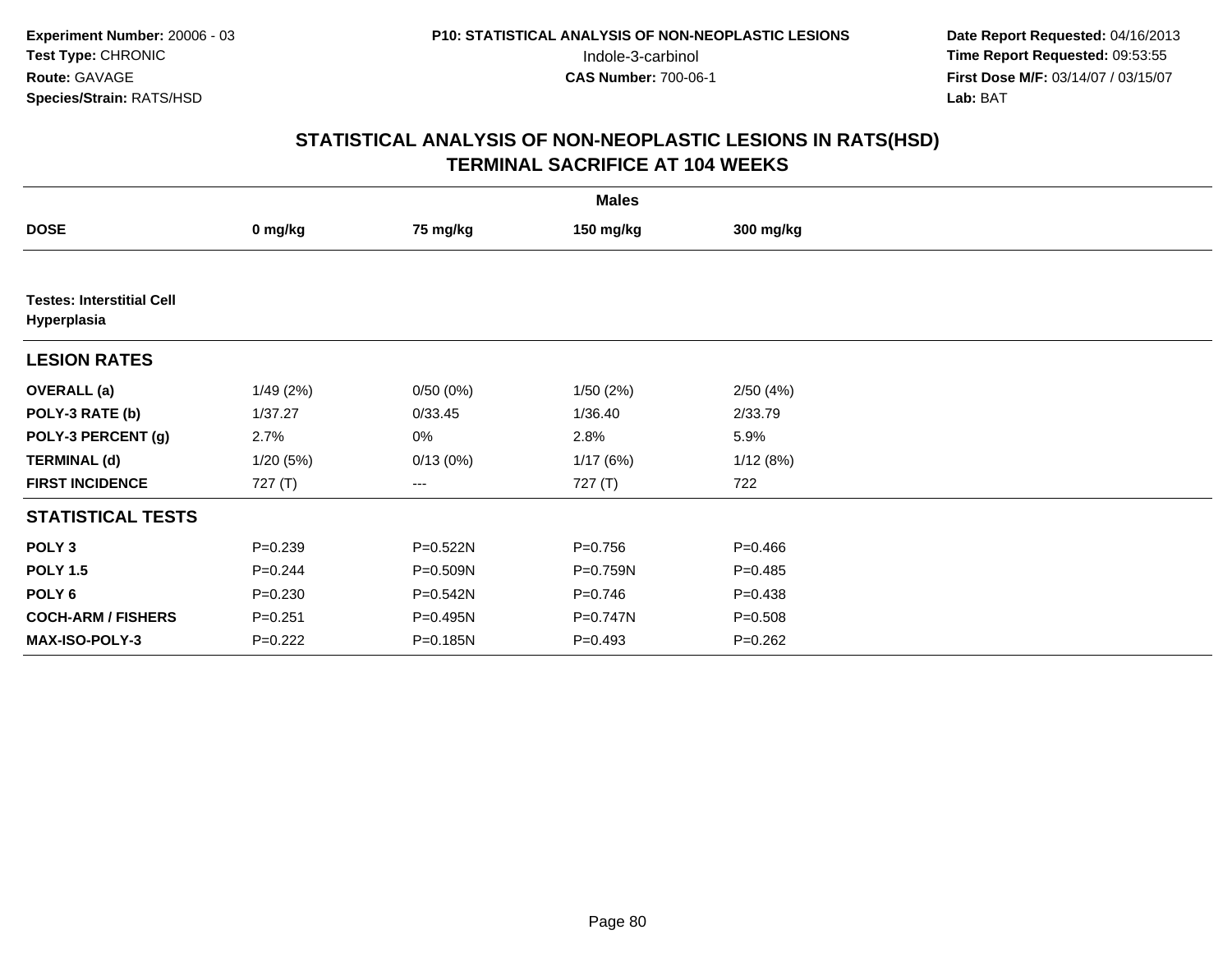|                                 | <b>Males</b> |             |              |              |  |  |  |  |
|---------------------------------|--------------|-------------|--------------|--------------|--|--|--|--|
| <b>DOSE</b>                     | 0 mg/kg      | 75 mg/kg    | 150 mg/kg    | 300 mg/kg    |  |  |  |  |
|                                 |              |             |              |              |  |  |  |  |
| <b>Thymus</b><br><b>Atrophy</b> |              |             |              |              |  |  |  |  |
| <b>LESION RATES</b>             |              |             |              |              |  |  |  |  |
| <b>OVERALL</b> (a)              | 41/46 (89%)  | 41/49 (84%) | 42/49 (86%)  | 41/47 (87%)  |  |  |  |  |
| POLY-3 RATE (b)                 | 41/43.91     | 41/47.67    | 42/46.66     | 41/43.77     |  |  |  |  |
| POLY-3 PERCENT (g)              | 93.4%        | 86%         | 90%          | 93.7%        |  |  |  |  |
| <b>TERMINAL (d)</b>             | 17/19 (90%)  | 8/13 (62%)  | 14/17 (82%)  | 11/11 (100%) |  |  |  |  |
| <b>FIRST INCIDENCE</b>          | 197          | 357         | 367          | 258          |  |  |  |  |
| <b>STATISTICAL TESTS</b>        |              |             |              |              |  |  |  |  |
| POLY <sub>3</sub>               | $P=0.392$    | P=0.202N    | $P = 0.415N$ | $P = 0.666$  |  |  |  |  |
| <b>POLY 1.5</b>                 | $P=0.482$    | P=0.235N    | P=0.380N     | P=0.618N     |  |  |  |  |
| POLY <sub>6</sub>               | $P=0.277$    | P=0.179N    | P=0.479N     | $P = 0.569$  |  |  |  |  |
| <b>COCH-ARM / FISHERS</b>       | P=0.535N     | P=0.319N    | P=0.425N     | P=0.515N     |  |  |  |  |
| <b>MAX-ISO-POLY-3</b>           | $P = 0.389$  | P=0.124N    | P=0.269N     | $P=0.474$    |  |  |  |  |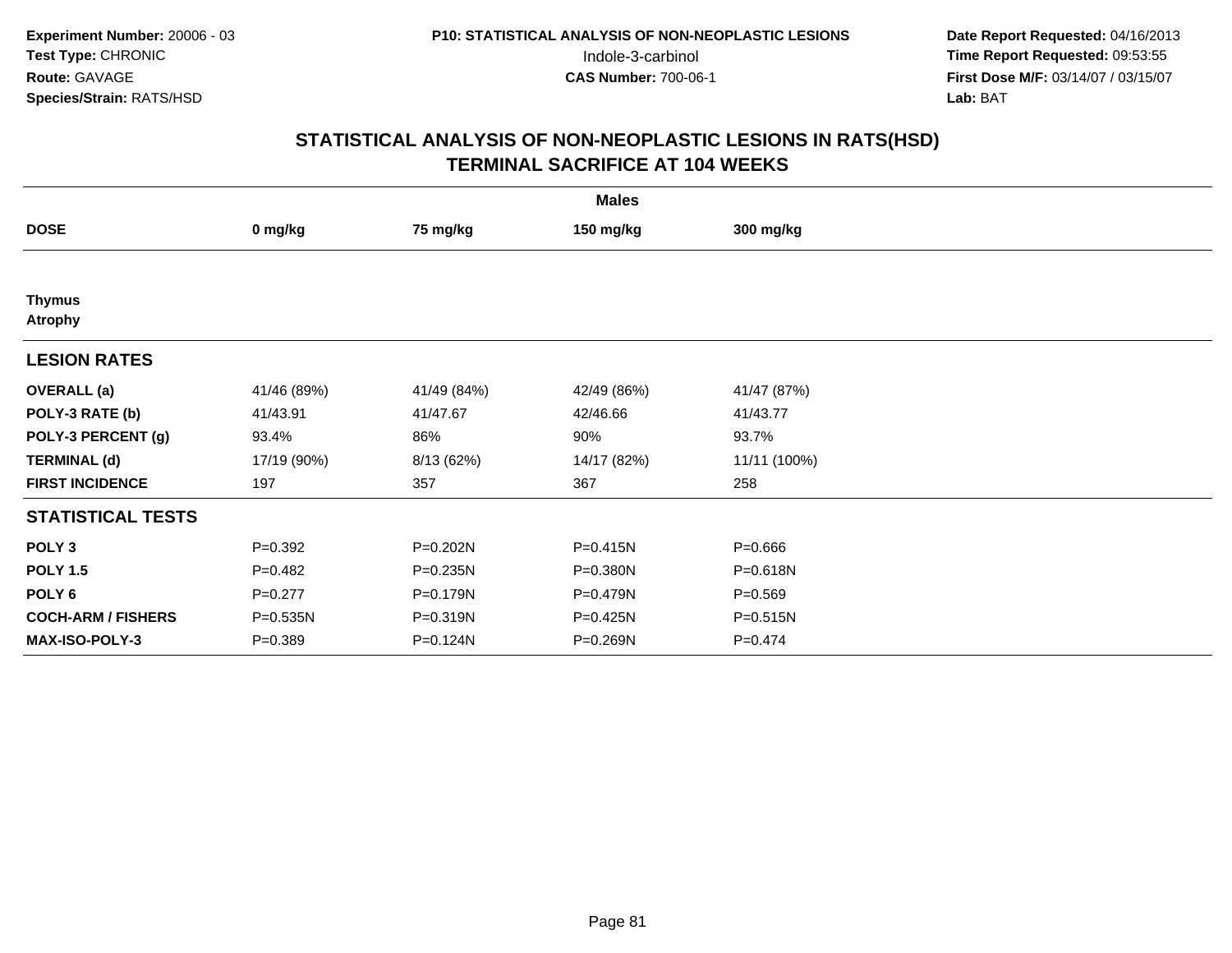|                                               | <b>Males</b> |          |                   |           |  |  |  |
|-----------------------------------------------|--------------|----------|-------------------|-----------|--|--|--|
| <b>DOSE</b>                                   | 0 mg/kg      | 75 mg/kg | 150 mg/kg         | 300 mg/kg |  |  |  |
|                                               |              |          |                   |           |  |  |  |
| <b>Thymus: Epithelial Cell</b><br>Hyperplasia |              |          |                   |           |  |  |  |
| <b>LESION RATES</b>                           |              |          |                   |           |  |  |  |
| <b>OVERALL</b> (a)                            | 1/46(2%)     | 0/49(0%) | 0/49(0%)          | 0/47(0%)  |  |  |  |
| POLY-3 RATE (b)                               | 1/34.86      | 0/32.89  | 0/36.01           | 0/31.51   |  |  |  |
| POLY-3 PERCENT (g)                            | 2.9%         | 0%       | 0%                | $0\%$     |  |  |  |
| <b>TERMINAL (d)</b>                           | 0/19(0%)     | 0/13(0%) | 0/17(0%)          | 0/11(0%)  |  |  |  |
| <b>FIRST INCIDENCE</b>                        | 685          | ---      | $\qquad \qquad -$ | $---$     |  |  |  |
| <b>STATISTICAL TESTS</b>                      |              |          |                   |           |  |  |  |
| POLY <sub>3</sub>                             | (n)          | (n)      | (n)               | (n)       |  |  |  |
| <b>POLY 1.5</b>                               | (n)          | (n)      | (n)               | (n)       |  |  |  |
| POLY <sub>6</sub>                             | (n)          | (n)      | (n)               | (n)       |  |  |  |
| <b>COCH-ARM / FISHERS</b>                     | (n)          | (n)      | (n)               | (n)       |  |  |  |
| <b>MAX-ISO-POLY-3</b>                         | (n)          | (n)      | (n)               | (n)       |  |  |  |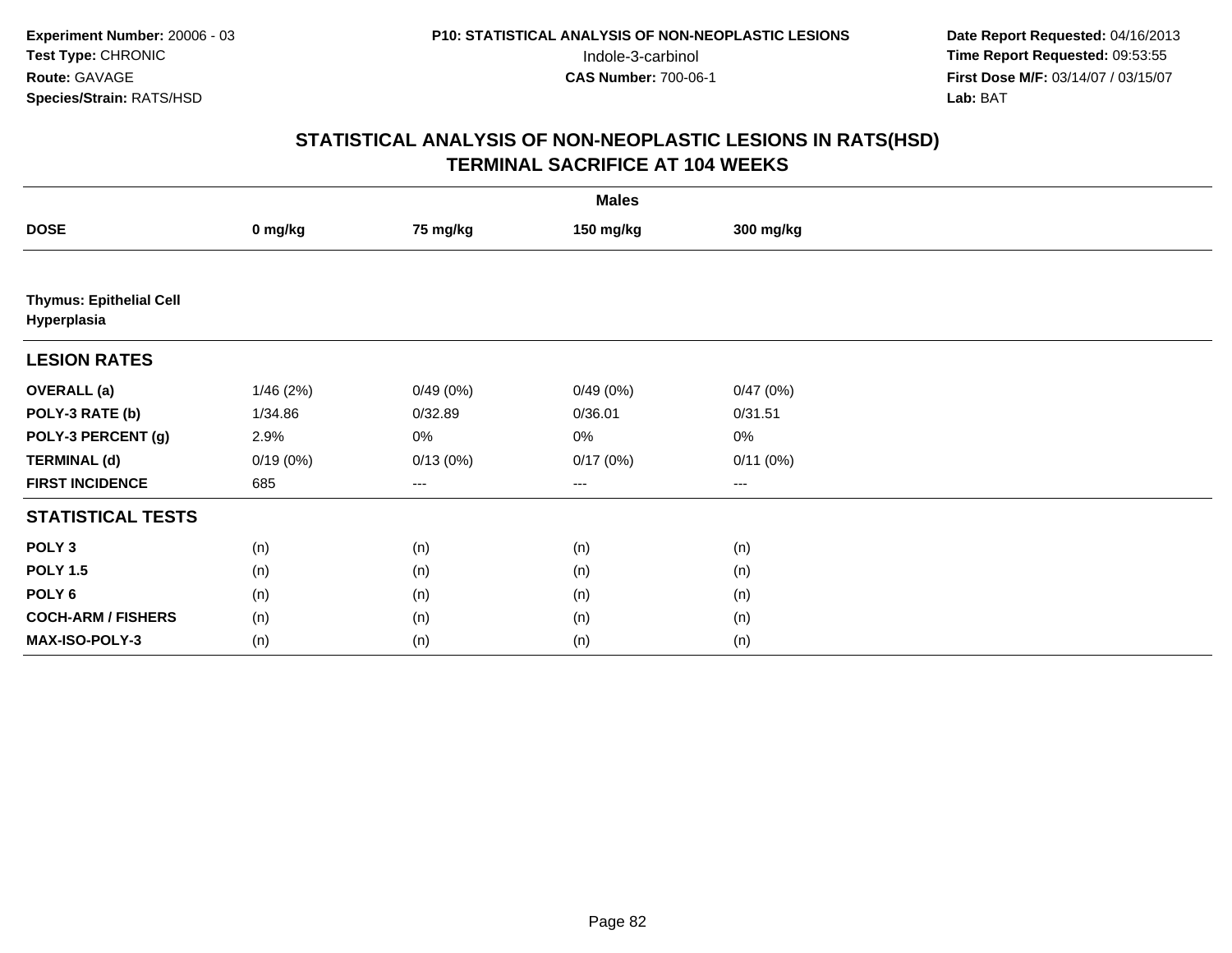|                                             | <b>Males</b> |           |           |             |  |  |  |  |
|---------------------------------------------|--------------|-----------|-----------|-------------|--|--|--|--|
| <b>DOSE</b>                                 | 0 mg/kg      | 75 mg/kg  | 150 mg/kg | 300 mg/kg   |  |  |  |  |
|                                             |              |           |           |             |  |  |  |  |
| <b>Thyroid Gland: C-Cell</b><br>Hyperplasia |              |           |           |             |  |  |  |  |
| <b>LESION RATES</b>                         |              |           |           |             |  |  |  |  |
| <b>OVERALL</b> (a)                          | 6/50 (12%)   | 4/46 (9%) | 4/48(8%)  | 5/47 (11%)  |  |  |  |  |
| POLY-3 RATE (b)                             | 6/39.64      | 4/31.66   | 4/35.15   | 5/32.80     |  |  |  |  |
| POLY-3 PERCENT (g)                          | 15.1%        | 12.6%     | 11.4%     | 15.3%       |  |  |  |  |
| <b>TERMINAL (d)</b>                         | 3/20 (15%)   | 1/13(8%)  | 4/17(24%) | 3/12(25%)   |  |  |  |  |
| <b>FIRST INCIDENCE</b>                      | 450          | 637       | 727 (T)   | 621         |  |  |  |  |
| <b>STATISTICAL TESTS</b>                    |              |           |           |             |  |  |  |  |
| POLY <sub>3</sub>                           | $P = 0.560$  | P=0.516N  | P=0.446N  | $P = 0.624$ |  |  |  |  |
| <b>POLY 1.5</b>                             | P=0.538N     | P=0.471N  | P=0.416N  | P=0.591N    |  |  |  |  |
| POLY <sub>6</sub>                           | $P = 0.513$  | P=0.580N  | P=0.488N  | $P = 0.567$ |  |  |  |  |
| <b>COCH-ARM / FISHERS</b>                   | $P = 0.511N$ | P=0.425N  | P=0.397N  | P=0.544N    |  |  |  |  |
| <b>MAX-ISO-POLY-3</b>                       | $P = 0.629$  | P=0.389N  | P=0.325N  | $P=0.494$   |  |  |  |  |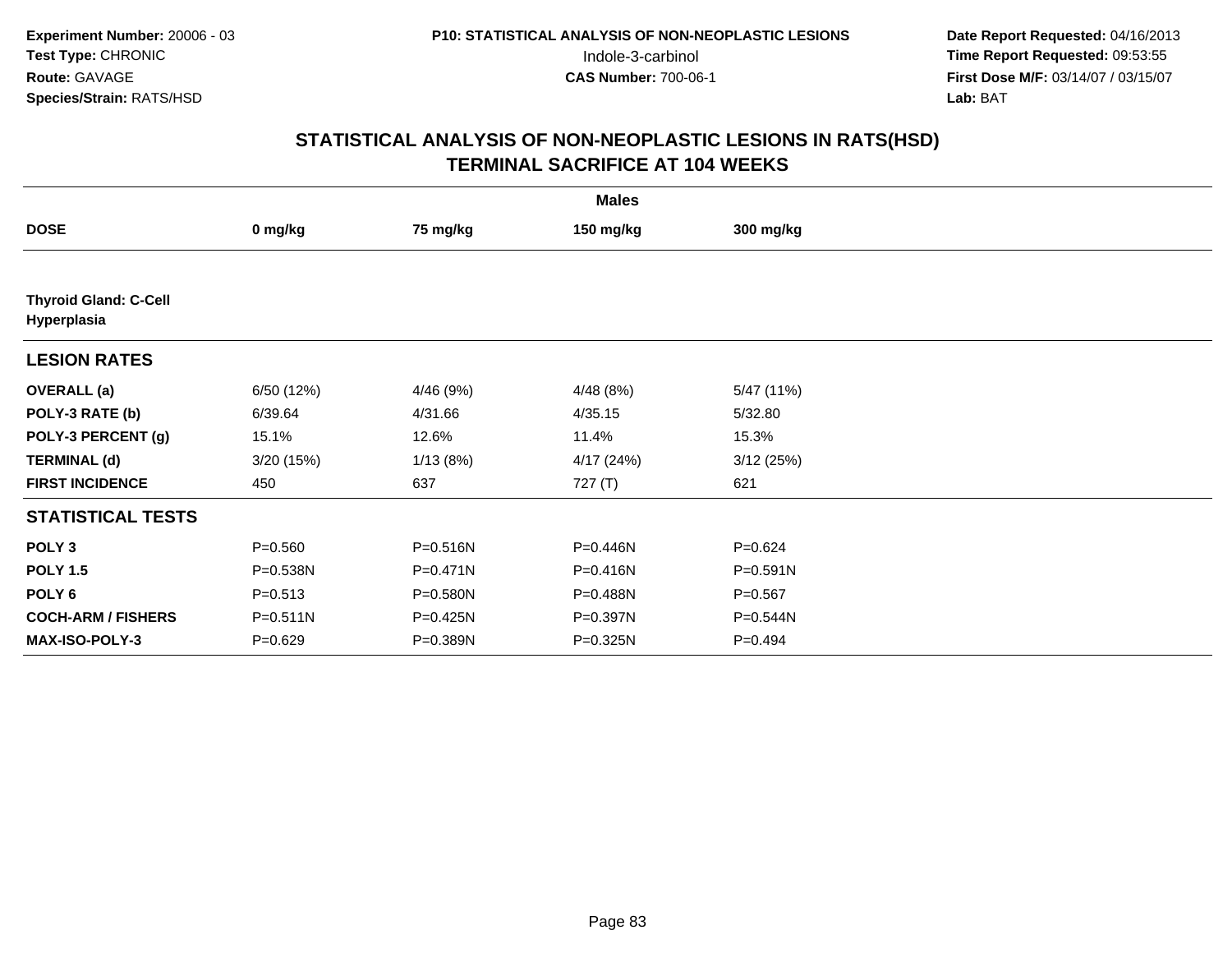|                                                      | <b>Males</b> |             |              |             |  |  |  |
|------------------------------------------------------|--------------|-------------|--------------|-------------|--|--|--|
| <b>DOSE</b>                                          | 0 mg/kg      | 75 mg/kg    | 150 mg/kg    | 300 mg/kg   |  |  |  |
|                                                      |              |             |              |             |  |  |  |
| <b>Thyroid Gland: Follicular Cell</b><br>Hypertrophy |              |             |              |             |  |  |  |
| <b>LESION RATES</b>                                  |              |             |              |             |  |  |  |
| <b>OVERALL</b> (a)                                   | 21/50 (42%)  | 34/46 (74%) | 33/48 (69%)  | 36/47 (77%) |  |  |  |
| POLY-3 RATE (b)                                      | 21/43.27     | 34/41.66    | 33/41.33     | 36/45.11    |  |  |  |
| POLY-3 PERCENT (g)                                   | 48.5%        | 81.6%       | 79.9%        | 79.8%       |  |  |  |
| <b>TERMINAL (d)</b>                                  | 10/20 (50%)  | 11/13 (85%) | 17/17 (100%) | 7/12 (58%)  |  |  |  |
| <b>FIRST INCIDENCE</b>                               | 421          | 191         | 423          | 190         |  |  |  |
| <b>STATISTICAL TESTS</b>                             |              |             |              |             |  |  |  |
| POLY <sub>3</sub>                                    | P=0.003**    | P<0.001**   | P<0.001**    | P<0.001**   |  |  |  |
| <b>POLY 1.5</b>                                      | P=0.002**    | P<0.001**   | $P=0.003**$  | P<0.001**   |  |  |  |
| POLY <sub>6</sub>                                    | P=0.005**    | P<0.001**   | P<0.001**    | $P=0.002**$ |  |  |  |
| <b>COCH-ARM / FISHERS</b>                            | P=0.002**    | P<0.001**   | P=0.007**    | P<0.001**   |  |  |  |
| MAX-ISO-POLY-3                                       | P<0.001**    | P<0.001**   | P<0.001**    | P<0.001**   |  |  |  |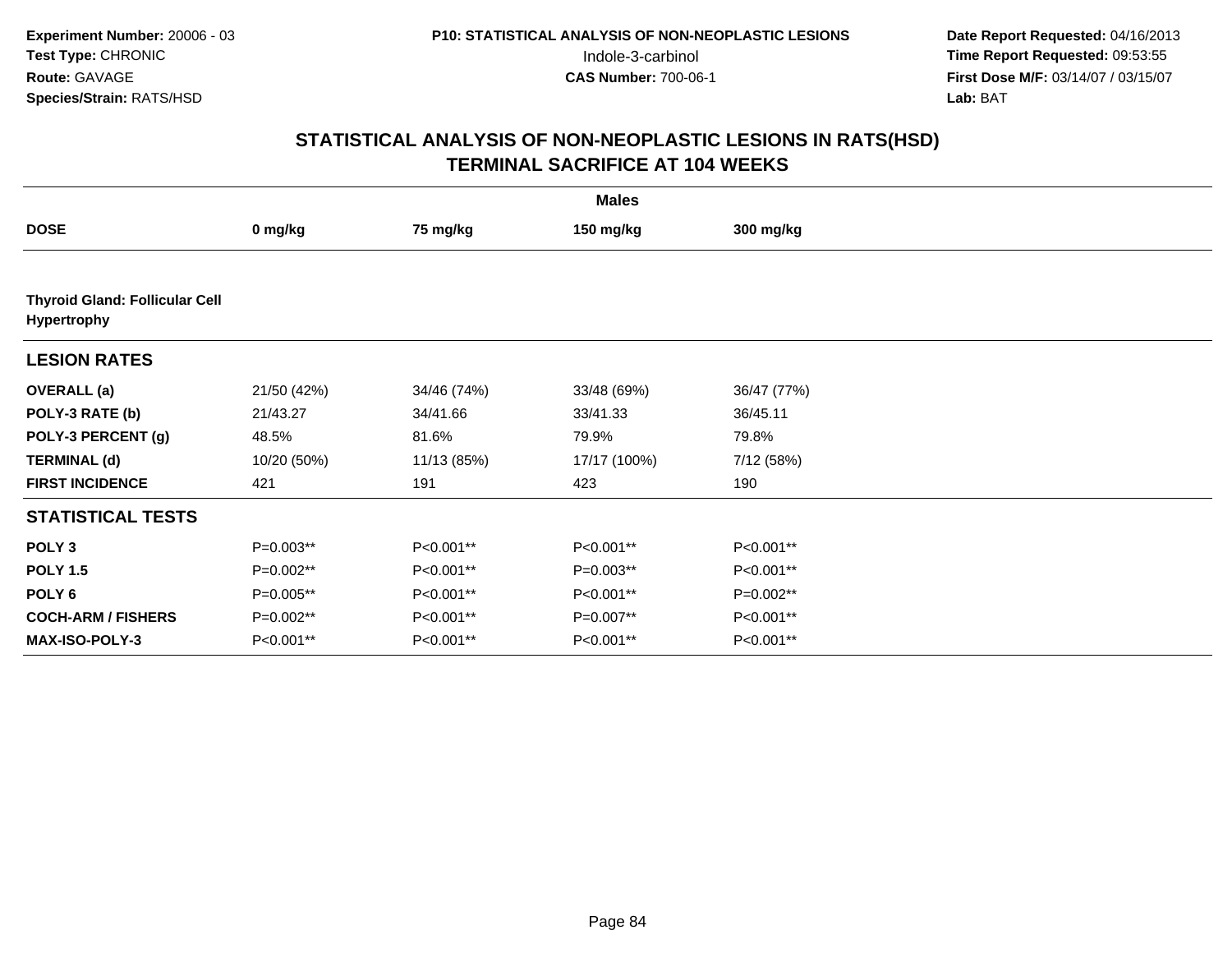|                                                     | <b>Females</b> |             |              |              |  |  |  |  |
|-----------------------------------------------------|----------------|-------------|--------------|--------------|--|--|--|--|
| <b>DOSE</b>                                         | 0 mg/kg        | 75 mg/kg    | 150 mg/kg    | 300 mg/kg    |  |  |  |  |
|                                                     |                |             |              |              |  |  |  |  |
| <b>Adrenal Cortex</b><br><b>Degeneration Cystic</b> |                |             |              |              |  |  |  |  |
| <b>LESION RATES</b>                                 |                |             |              |              |  |  |  |  |
| <b>OVERALL</b> (a)                                  | 17/50 (34%)    | 12/50 (24%) | 11/50 (22%)  | 15/48 (31%)  |  |  |  |  |
| POLY-3 RATE (b)                                     | 17/39.84       | 12/39.58    | 11/37.91     | 15/41.57     |  |  |  |  |
| POLY-3 PERCENT (g)                                  | 42.7%          | 30.3%       | 29%          | 36.1%        |  |  |  |  |
| <b>TERMINAL (d)</b>                                 | 8/21 (38%)     | 6/19(32%)   | 5/19(26%)    | 12/30 (40%)  |  |  |  |  |
| <b>FIRST INCIDENCE</b>                              | 425            | 379         | 548          | 356          |  |  |  |  |
| <b>STATISTICAL TESTS</b>                            |                |             |              |              |  |  |  |  |
| POLY <sub>3</sub>                                   | $P = 0.401N$   | P=0.175N    | P=0.148N     | $P = 0.349N$ |  |  |  |  |
| <b>POLY 1.5</b>                                     | $P = 0.450N$   | P=0.185N    | P=0.148N     | P=0.406N     |  |  |  |  |
| POLY <sub>6</sub>                                   | P=0.348N       | P=0.168N    | $P = 0.150N$ | P=0.293N     |  |  |  |  |
| <b>COCH-ARM / FISHERS</b>                           | P=0.500N       | P=0.189N    | $P = 0.133N$ | P=0.470N     |  |  |  |  |
| <b>MAX-ISO-POLY-3</b>                               | P=0.246N       | P=0.122N    | P=0.104N     | $P = 0.275N$ |  |  |  |  |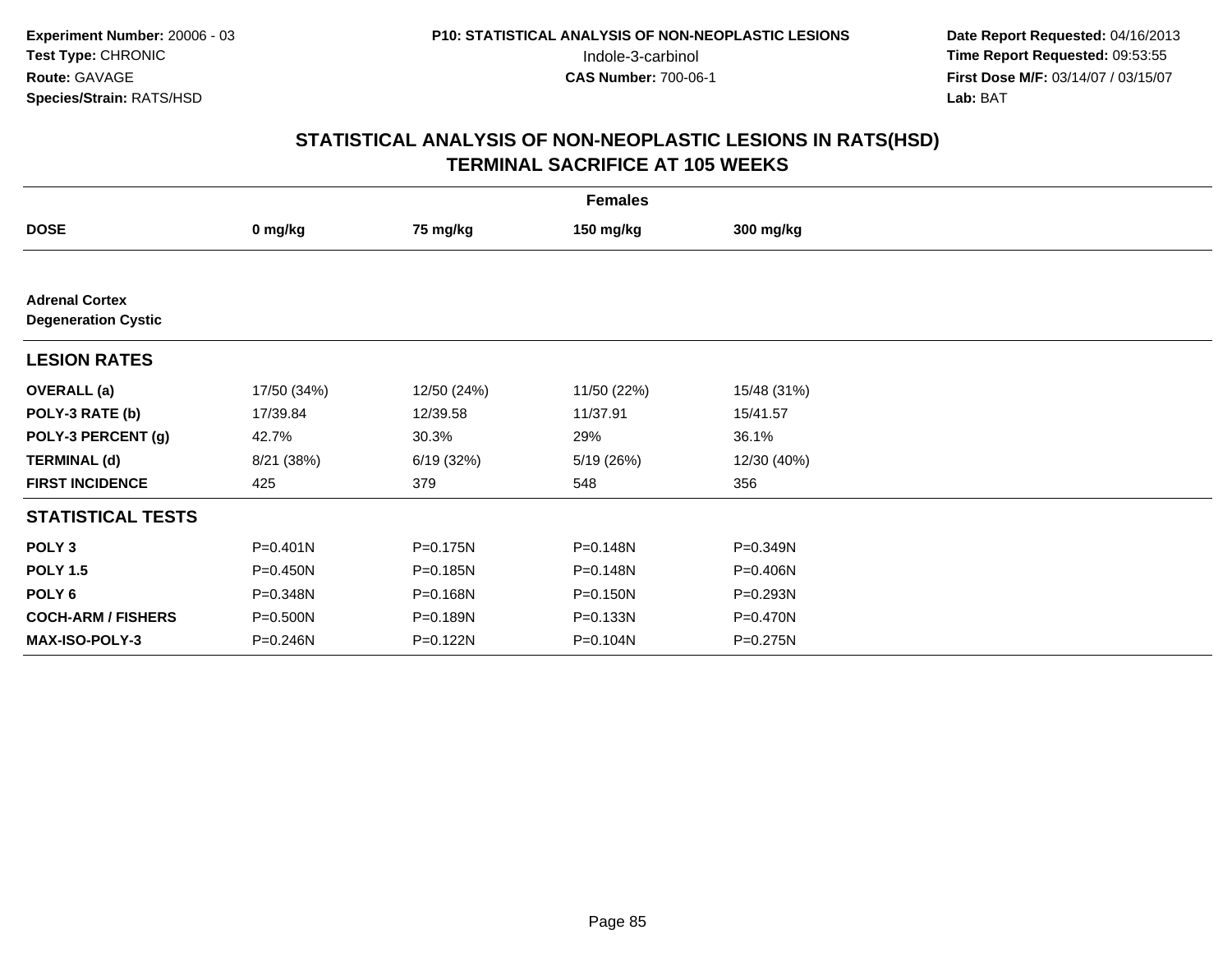| <b>Females</b>                                     |            |            |           |              |  |  |  |
|----------------------------------------------------|------------|------------|-----------|--------------|--|--|--|
| <b>DOSE</b>                                        | 0 mg/kg    | 75 mg/kg   | 150 mg/kg | 300 mg/kg    |  |  |  |
|                                                    |            |            |           |              |  |  |  |
| <b>Adrenal Cortex</b><br><b>Degeneration Fatty</b> |            |            |           |              |  |  |  |
| <b>LESION RATES</b>                                |            |            |           |              |  |  |  |
| <b>OVERALL</b> (a)                                 | 5/50 (10%) | 3/50(6%)   | 0/50(0%)  | 1/48(2%)     |  |  |  |
| POLY-3 RATE (b)                                    | 5/37.79    | 3/36.81    | 0/35.70   | 1/40.27      |  |  |  |
| POLY-3 PERCENT (g)                                 | 13.2%      | 8.2%       | 0%        | 2.5%         |  |  |  |
| <b>TERMINAL (d)</b>                                | 2/21(10%)  | 2/19 (11%) | 0/19(0%)  | 0/30(0%)     |  |  |  |
| <b>FIRST INCIDENCE</b>                             | 389        | 706        | $---$     | 692          |  |  |  |
| <b>STATISTICAL TESTS</b>                           |            |            |           |              |  |  |  |
| POLY <sub>3</sub>                                  | P=0.032N*  | P=0.369N   | P=0.034N* | P=0.086N     |  |  |  |
| <b>POLY 1.5</b>                                    | P=0.035N*  | P=0.368N   | P=0.033N* | P=0.098N     |  |  |  |
| POLY 6                                             | P=0.028N*  | P=0.370N   | P=0.036N* | P=0.073N     |  |  |  |
| <b>COCH-ARM / FISHERS</b>                          | P=0.040N*  | P=0.357N   | P=0.028N* | $P = 0.112N$ |  |  |  |
| MAX-ISO-POLY-3                                     | P=0.021N*  | P=0.242N   | P=0.013N* | P=0.042N*    |  |  |  |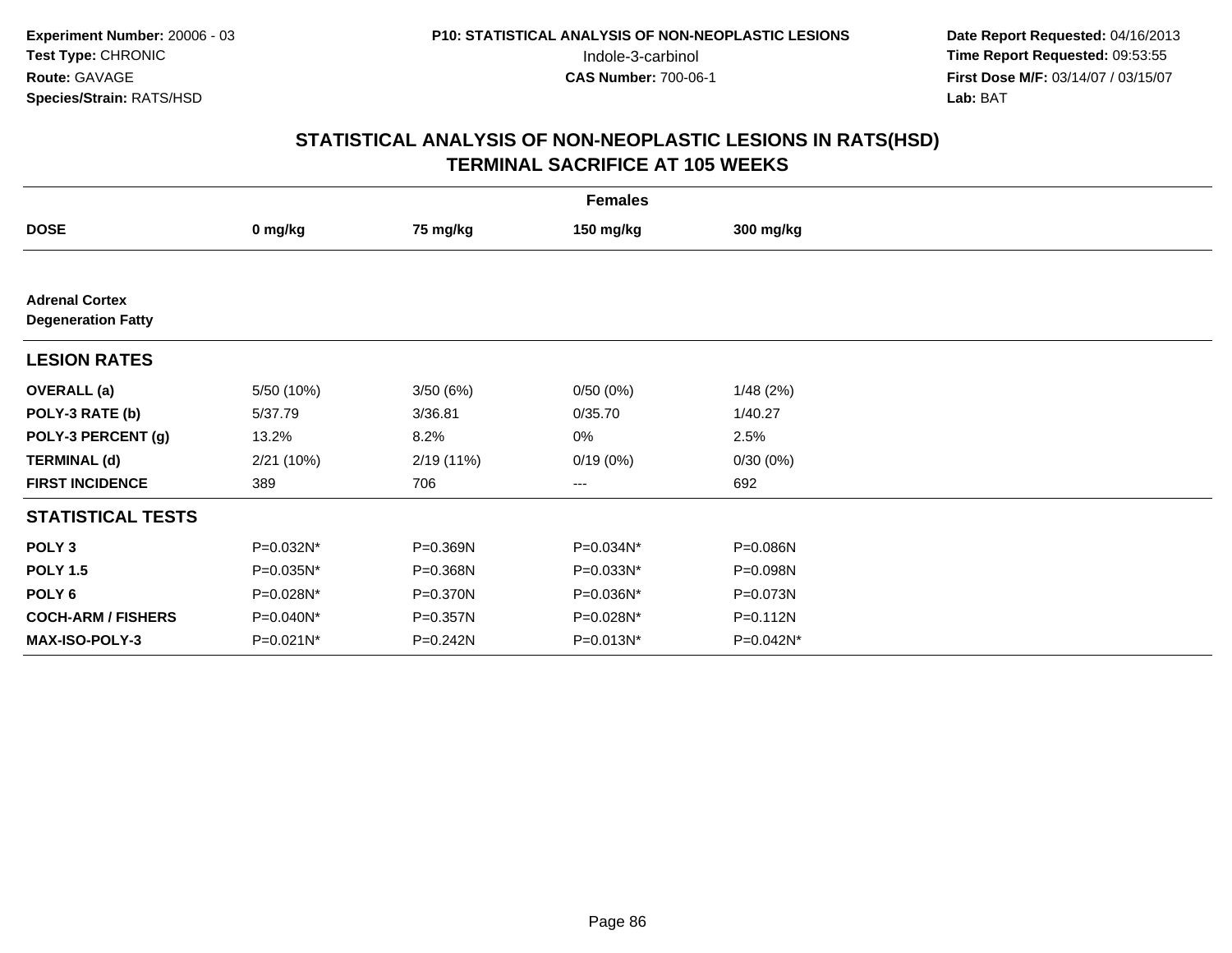|                                      | <b>Females</b> |             |             |              |  |  |  |  |
|--------------------------------------|----------------|-------------|-------------|--------------|--|--|--|--|
| <b>DOSE</b>                          | 0 mg/kg        | 75 mg/kg    | 150 mg/kg   | 300 mg/kg    |  |  |  |  |
|                                      |                |             |             |              |  |  |  |  |
| <b>Adrenal Cortex</b><br>Hyperplasia |                |             |             |              |  |  |  |  |
| <b>LESION RATES</b>                  |                |             |             |              |  |  |  |  |
| <b>OVERALL</b> (a)                   | 18/50 (36%)    | 11/50 (22%) | 18/50 (36%) | 15/48 (31%)  |  |  |  |  |
| POLY-3 RATE (b)                      | 18/40.84       | 11/37.59    | 18/39.97    | 15/41.90     |  |  |  |  |
| POLY-3 PERCENT (g)                   | 44.1%          | 29.3%       | 45%         | 35.8%        |  |  |  |  |
| <b>TERMINAL (d)</b>                  | 8/21 (38%)     | 6/19(32%)   | 5/19 (26%)  | 11/30 (37%)  |  |  |  |  |
| <b>FIRST INCIDENCE</b>               | 389            | 616         | 516         | 416          |  |  |  |  |
| <b>STATISTICAL TESTS</b>             |                |             |             |              |  |  |  |  |
| POLY <sub>3</sub>                    | P=0.387N       | P=0.124N    | $P = 0.556$ | $P = 0.291N$ |  |  |  |  |
| <b>POLY 1.5</b>                      | P=0.457N       | P=0.112N    | $P = 0.548$ | P=0.337N     |  |  |  |  |
| POLY 6                               | P=0.318N       | P=0.143N    | $P = 0.569$ | P=0.249N     |  |  |  |  |
| <b>COCH-ARM / FISHERS</b>            | P=0.538N       | P=0.093N    | P=0.582N    | P=0.389N     |  |  |  |  |
| MAX-ISO-POLY-3                       | P=0.348N       | P=0.090N    | $P = 0.464$ | P=0.223N     |  |  |  |  |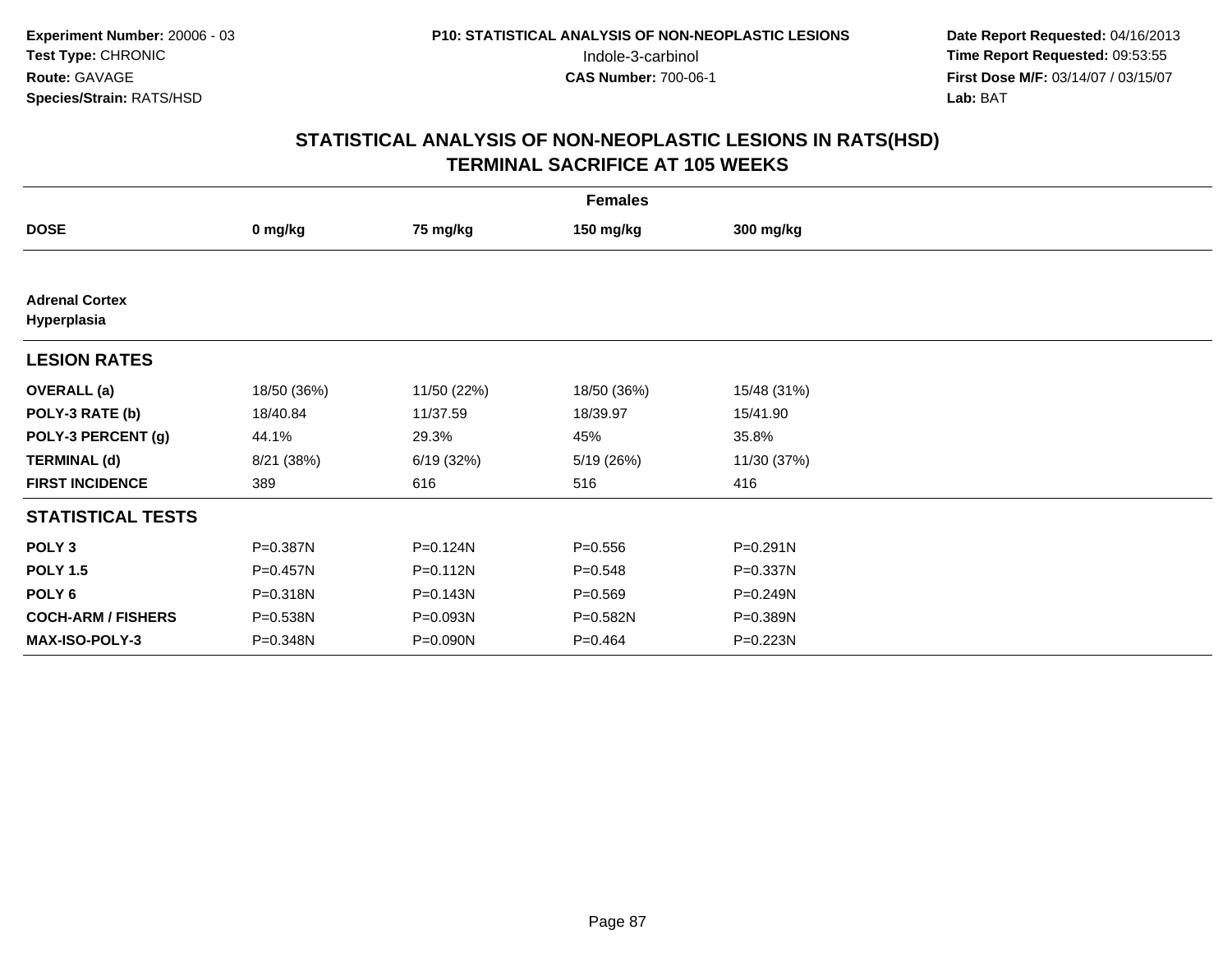|                                          | <b>Females</b> |          |           |           |  |  |  |  |
|------------------------------------------|----------------|----------|-----------|-----------|--|--|--|--|
| <b>DOSE</b>                              | 0 mg/kg        | 75 mg/kg | 150 mg/kg | 300 mg/kg |  |  |  |  |
|                                          |                |          |           |           |  |  |  |  |
| <b>Adrenal Cortex</b><br><b>Necrosis</b> |                |          |           |           |  |  |  |  |
| <b>LESION RATES</b>                      |                |          |           |           |  |  |  |  |
| <b>OVERALL</b> (a)                       | 0/50(0%)       | 0/50(0%) | 1/50(2%)  | 1/48(2%)  |  |  |  |  |
| POLY-3 RATE (b)                          | 0/36.47        | 0/36.72  | 1/35.70   | 1/40.24   |  |  |  |  |
| POLY-3 PERCENT (g)                       | 0%             | $0\%$    | 2.8%      | 2.5%      |  |  |  |  |
| <b>TERMINAL (d)</b>                      | 0/21(0%)       | 0/19(0%) | 1/19(5%)  | 0/30(0%)  |  |  |  |  |
| <b>FIRST INCIDENCE</b>                   | $---$          | $---$    | 729 (T)   | 701       |  |  |  |  |
| <b>STATISTICAL TESTS</b>                 |                |          |           |           |  |  |  |  |
| POLY <sub>3</sub>                        | (n)            | (n)      | (n)       | (n)       |  |  |  |  |
| <b>POLY 1.5</b>                          | (n)            | (n)      | (n)       | (n)       |  |  |  |  |
| POLY <sub>6</sub>                        | (n)            | (n)      | (n)       | (n)       |  |  |  |  |
| <b>COCH-ARM / FISHERS</b>                | (n)            | (n)      | (n)       | (n)       |  |  |  |  |
| <b>MAX-ISO-POLY-3</b>                    | (n)            | (n)      | (n)       | (n)       |  |  |  |  |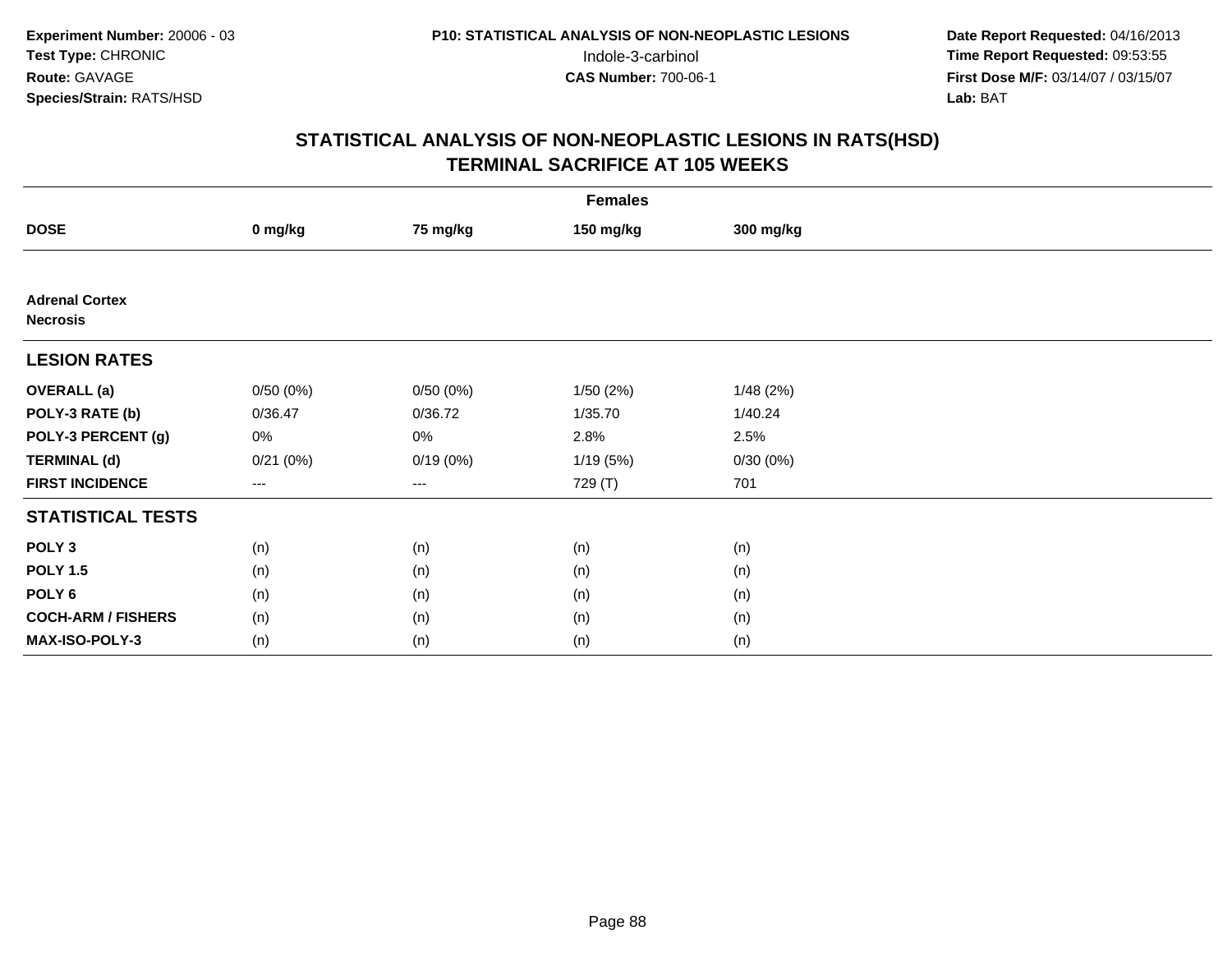| <b>Females</b>                        |              |             |              |              |  |  |  |
|---------------------------------------|--------------|-------------|--------------|--------------|--|--|--|
| <b>DOSE</b>                           | 0 mg/kg      | 75 mg/kg    | 150 mg/kg    | 300 mg/kg    |  |  |  |
|                                       |              |             |              |              |  |  |  |
| <b>Adrenal Medulla</b><br>Hyperplasia |              |             |              |              |  |  |  |
| <b>LESION RATES</b>                   |              |             |              |              |  |  |  |
| <b>OVERALL</b> (a)                    | 15/50 (30%)  | 13/50 (26%) | 11/50 (22%)  | 12/48 (25%)  |  |  |  |
| POLY-3 RATE (b)                       | 15/39.23     | 13/37.67    | 11/36.99     | 12/40.17     |  |  |  |
| POLY-3 PERCENT (g)                    | 38.2%        | 34.5%       | 29.7%        | 29.9%        |  |  |  |
| <b>TERMINAL (d)</b>                   | 7/21 (33%)   | 7/19 (37%)  | 7/19 (37%)   | 11/30 (37%)  |  |  |  |
| <b>FIRST INCIDENCE</b>                | 502          | 645         | 631          | 719          |  |  |  |
| <b>STATISTICAL TESTS</b>              |              |             |              |              |  |  |  |
| POLY <sub>3</sub>                     | P=0.238N     | P=0.458N    | $P = 0.291N$ | P=0.289N     |  |  |  |
| <b>POLY 1.5</b>                       | P=0.278N     | P=0.444N    | P=0.278N     | P=0.327N     |  |  |  |
| POLY 6                                | $P = 0.204N$ | P=0.481N    | P=0.323N     | $P = 0.259N$ |  |  |  |
| <b>COCH-ARM / FISHERS</b>             | P=0.325N     | P=0.412N    | $P = 0.247N$ | P=0.372N     |  |  |  |
| MAX-ISO-POLY-3                        | P=0.338N     | P=0.366N    | P=0.219N     | P=0.218N     |  |  |  |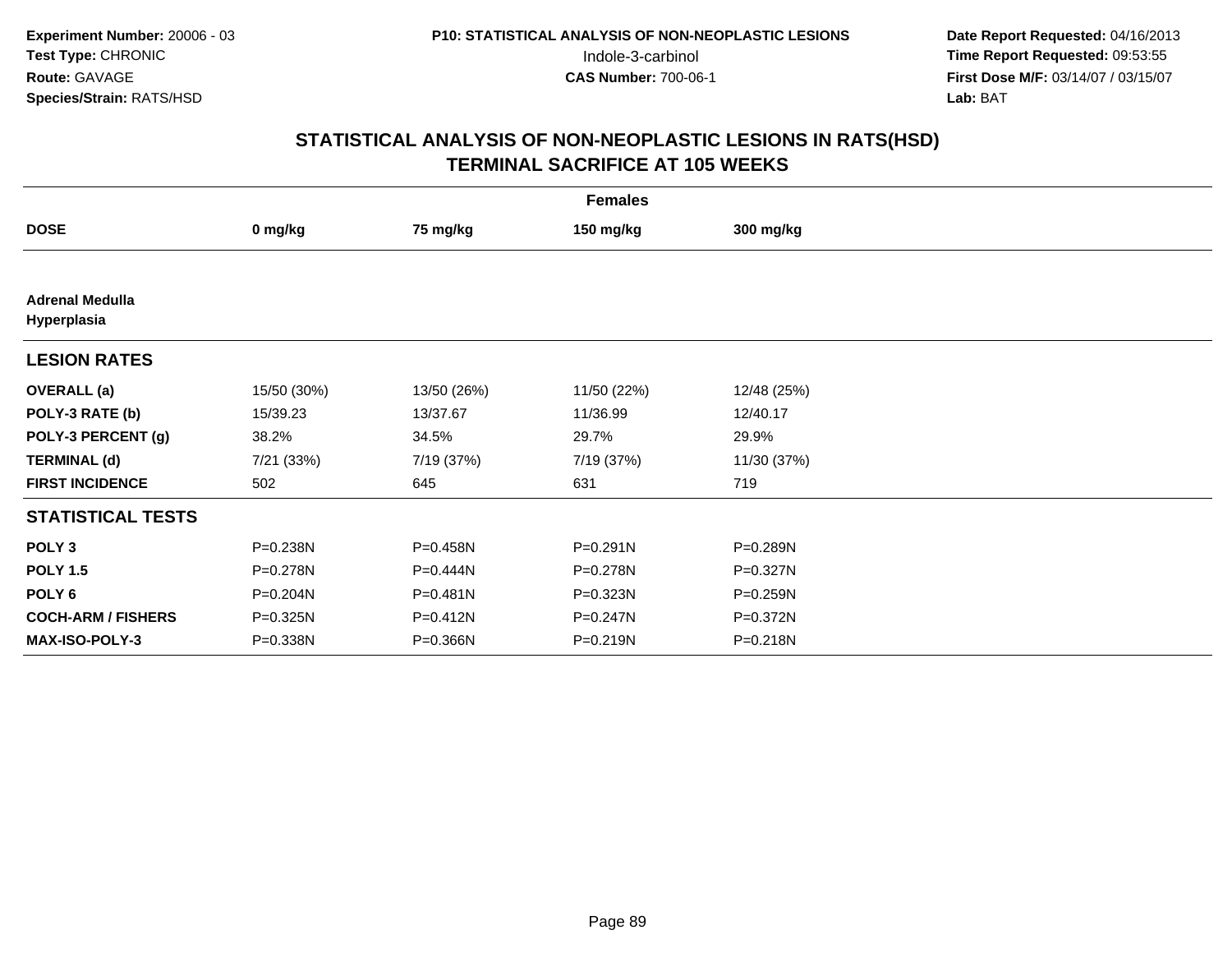| <b>Females</b>                                     |            |             |             |             |  |  |  |
|----------------------------------------------------|------------|-------------|-------------|-------------|--|--|--|
| <b>DOSE</b>                                        | 0 mg/kg    | 75 mg/kg    | 150 mg/kg   | 300 mg/kg   |  |  |  |
|                                                    |            |             |             |             |  |  |  |
| <b>Blood Vessel</b><br><b>Inflammation Chronic</b> |            |             |             |             |  |  |  |
| <b>LESION RATES</b>                                |            |             |             |             |  |  |  |
| <b>OVERALL</b> (a)                                 | 1/50(2%)   | 3/50(6%)    | 4/50 (8%)   | 7/50 (14%)  |  |  |  |
| POLY-3 RATE (b)                                    | 1/36.60    | 3/37.10     | 4/36.03     | 7/40.54     |  |  |  |
| POLY-3 PERCENT (g)                                 | 2.7%       | 8.1%        | 11.1%       | 17.3%       |  |  |  |
| <b>TERMINAL (d)</b>                                | 0/21(0%)   | 2/19(11%)   | 3/19(16%)   | 6/30 (20%)  |  |  |  |
| <b>FIRST INCIDENCE</b>                             | 695        | 621         | 639         | 622         |  |  |  |
| <b>STATISTICAL TESTS</b>                           |            |             |             |             |  |  |  |
| POLY <sub>3</sub>                                  | $P=0.022*$ | $P = 0.309$ | $P = 0.171$ | P=0.041*    |  |  |  |
| <b>POLY 1.5</b>                                    | $P=0.018*$ | $P = 0.305$ | $P=0.172$   | $P=0.033*$  |  |  |  |
| POLY 6                                             | $P=0.030*$ | $P = 0.314$ | $P = 0.167$ | $P = 0.052$ |  |  |  |
| <b>COCH-ARM / FISHERS</b>                          | $P=0.016*$ | $P = 0.309$ | $P = 0.181$ | P=0.030*    |  |  |  |
| <b>MAX-ISO-POLY-3</b>                              | $P=0.029*$ | $P = 0.157$ | $P = 0.080$ | $P=0.022*$  |  |  |  |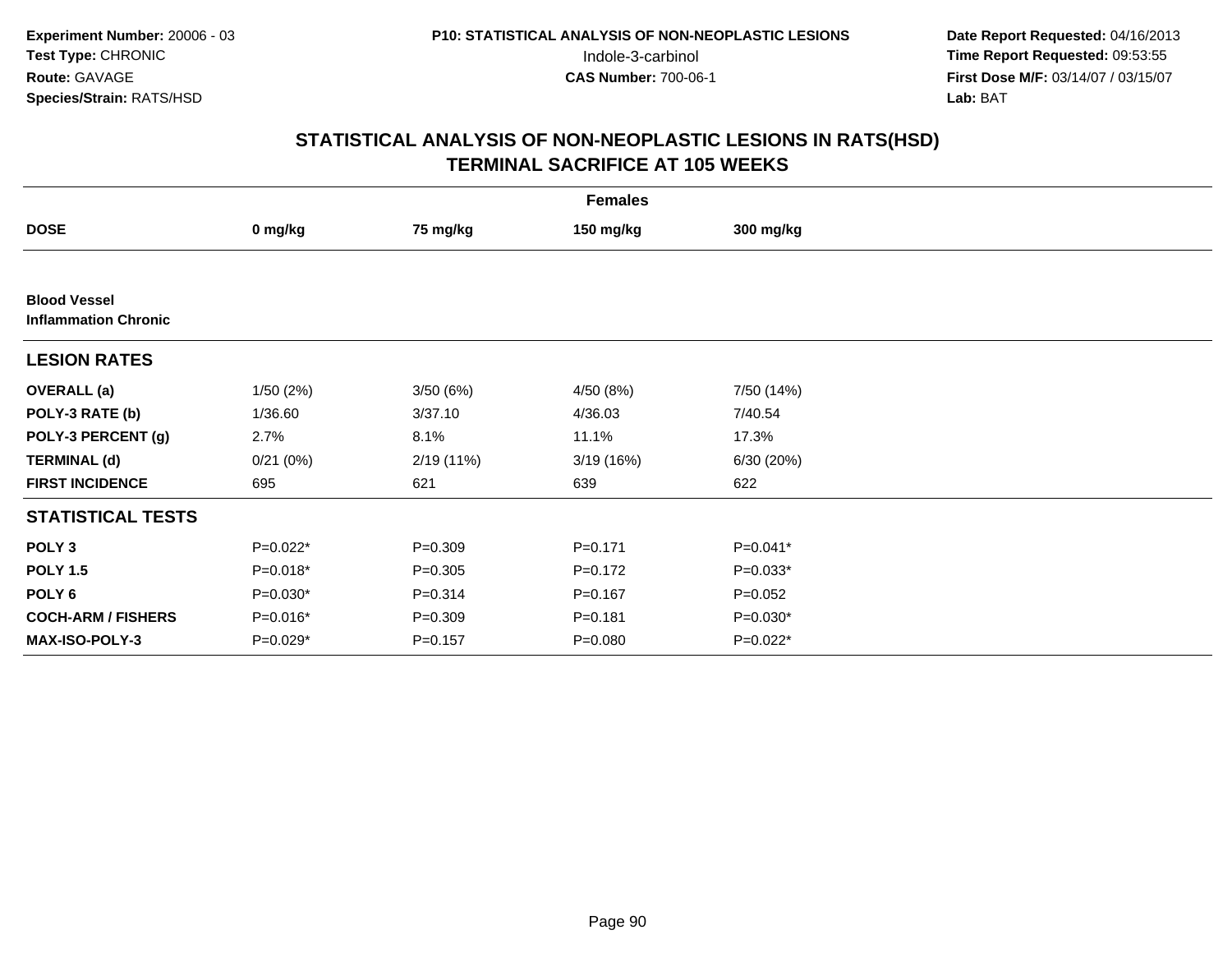|                                              | <b>Females</b> |                   |                   |           |  |  |  |  |
|----------------------------------------------|----------------|-------------------|-------------------|-----------|--|--|--|--|
| <b>DOSE</b>                                  | 0 mg/kg        | 75 mg/kg          | 150 mg/kg         | 300 mg/kg |  |  |  |  |
|                                              |                |                   |                   |           |  |  |  |  |
| <b>Blood Vessel</b><br><b>Mineralization</b> |                |                   |                   |           |  |  |  |  |
| <b>LESION RATES</b>                          |                |                   |                   |           |  |  |  |  |
| <b>OVERALL</b> (a)                           | 0/50(0%)       | 0/50(0%)          | 0/50(0%)          | 0/50(0%)  |  |  |  |  |
| POLY-3 RATE (b)                              | 0/36.47        | 0/36.72           | 0/35.70           | 0/40.16   |  |  |  |  |
| POLY-3 PERCENT (g)                           | 0%             | 0%                | 0%                | $0\%$     |  |  |  |  |
| <b>TERMINAL (d)</b>                          | 0/21(0%)       | 0/19(0%)          | 0/19(0%)          | 0/30(0%)  |  |  |  |  |
| <b>FIRST INCIDENCE</b>                       | $---$          | $\qquad \qquad -$ | $\qquad \qquad -$ | $---$     |  |  |  |  |
| <b>STATISTICAL TESTS</b>                     |                |                   |                   |           |  |  |  |  |
| POLY <sub>3</sub>                            | (n)            | (n)               | (n)               | (n)       |  |  |  |  |
| <b>POLY 1.5</b>                              | (n)            | (n)               | (n)               | (n)       |  |  |  |  |
| POLY <sub>6</sub>                            | (n)            | (n)               | (n)               | (n)       |  |  |  |  |
| <b>COCH-ARM / FISHERS</b>                    | (n)            | (n)               | (n)               | (n)       |  |  |  |  |
| MAX-ISO-POLY-3                               | (n)            | (n)               | (n)               | (n)       |  |  |  |  |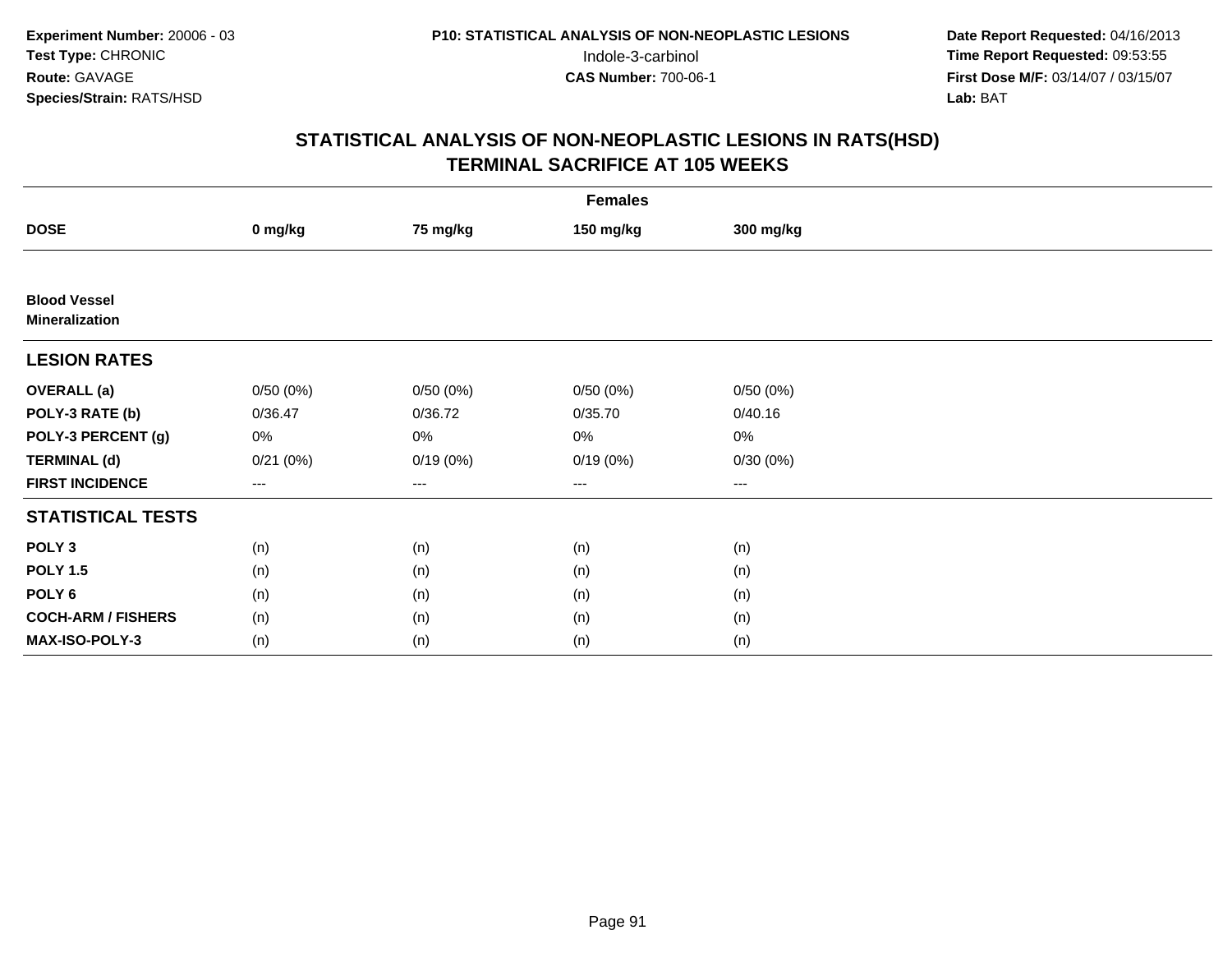|                                   | <b>Females</b> |              |             |              |  |  |  |  |
|-----------------------------------|----------------|--------------|-------------|--------------|--|--|--|--|
| <b>DOSE</b>                       | 0 mg/kg        | 75 mg/kg     | 150 mg/kg   | 300 mg/kg    |  |  |  |  |
|                                   |                |              |             |              |  |  |  |  |
| <b>Bone Marrow</b><br>Hyperplasia |                |              |             |              |  |  |  |  |
| <b>LESION RATES</b>               |                |              |             |              |  |  |  |  |
| <b>OVERALL</b> (a)                | 21/50 (42%)    | 20/50 (40%)  | 23/50 (46%) | 17/50 (34%)  |  |  |  |  |
| POLY-3 RATE (b)                   | 21/44.83       | 20/42.28     | 23/45.33    | 17/45.59     |  |  |  |  |
| POLY-3 PERCENT (g)                | 46.8%          | 47.3%        | 50.7%       | 37.3%        |  |  |  |  |
| <b>TERMINAL (d)</b>               | 2/21(10%)      | 2/19(11%)    | 2/19(11%)   | 5/30 (17%)   |  |  |  |  |
| <b>FIRST INCIDENCE</b>            | 288            | 335          | 160         | 175          |  |  |  |  |
| <b>STATISTICAL TESTS</b>          |                |              |             |              |  |  |  |  |
| POLY <sub>3</sub>                 | $P = 0.191N$   | $P = 0.569$  | $P = 0.436$ | P=0.238N     |  |  |  |  |
| <b>POLY 1.5</b>                   | $P = 0.225N$   | P=0.578N     | $P=0.424$   | $P = 0.262N$ |  |  |  |  |
| POLY <sub>6</sub>                 | $P = 0.160N$   | $P = 0.558$  | $P=0.444$   | $P = 0.213N$ |  |  |  |  |
| <b>COCH-ARM / FISHERS</b>         | $P = 0.255N$   | $P = 0.500N$ | $P=0.420$   | P=0.268N     |  |  |  |  |
| <b>MAX-ISO-POLY-3</b>             | $P = 0.231N$   | $P=0.482$    | $P = 0.354$ | P=0.179N     |  |  |  |  |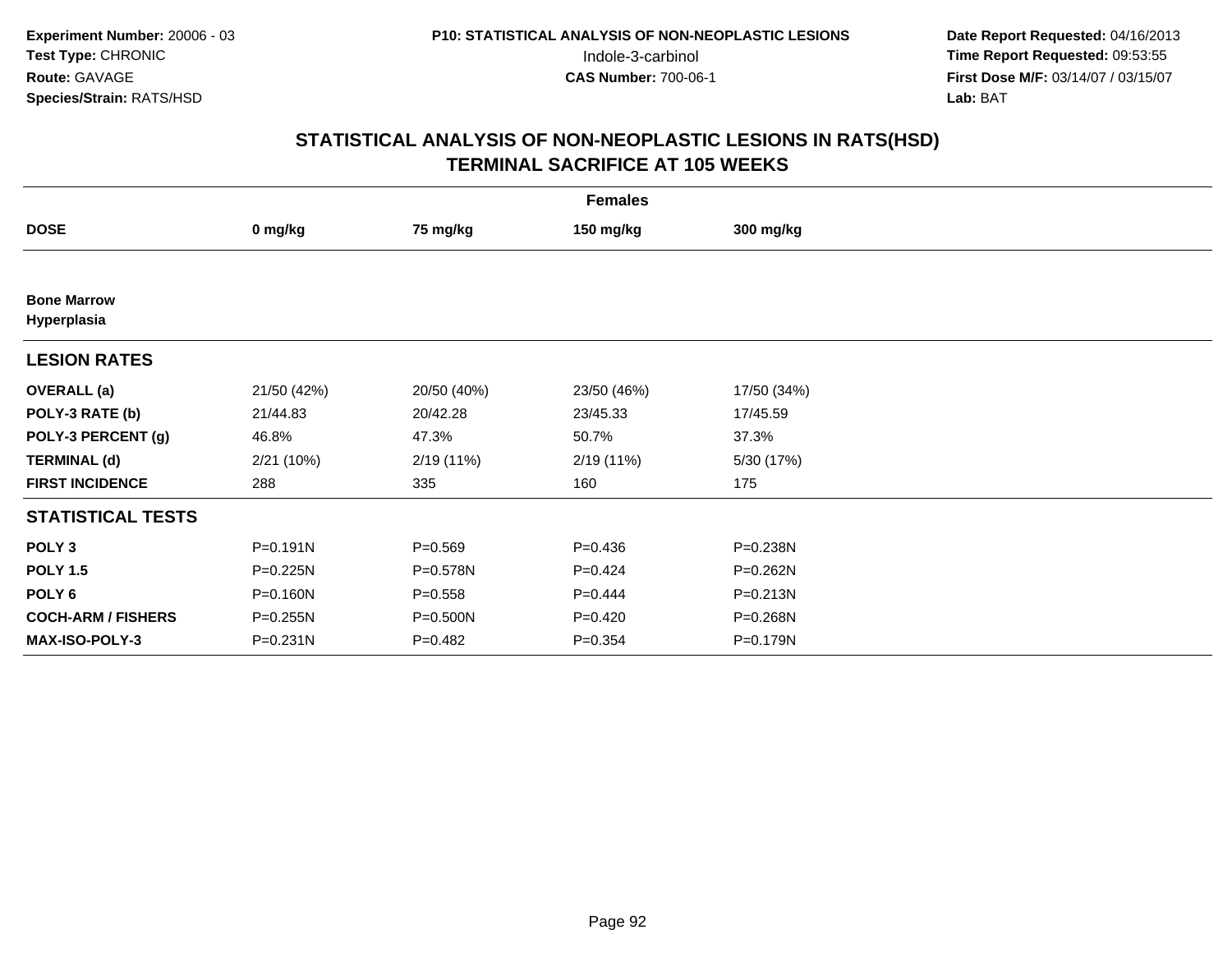|                                              | <b>Females</b> |           |           |           |  |  |  |  |
|----------------------------------------------|----------------|-----------|-----------|-----------|--|--|--|--|
| <b>DOSE</b>                                  | 0 mg/kg        | 75 mg/kg  | 150 mg/kg | 300 mg/kg |  |  |  |  |
|                                              |                |           |           |           |  |  |  |  |
| <b>Bone</b><br><b>Fibrous Osteodystrophy</b> |                |           |           |           |  |  |  |  |
| <b>LESION RATES</b>                          |                |           |           |           |  |  |  |  |
| <b>OVERALL</b> (a)                           | 0/50(0%)       | 1/50 (2%) | 1/50(2%)  | 0/50(0%)  |  |  |  |  |
| POLY-3 RATE (b)                              | 0/36.47        | 1/37.12   | 1/36.27   | 0/40.16   |  |  |  |  |
| POLY-3 PERCENT (g)                           | 0%             | 2.7%      | 2.8%      | $0\%$     |  |  |  |  |
| <b>TERMINAL (d)</b>                          | 0/21(0%)       | 0/19(0%)  | 0/19(0%)  | 0/30(0%)  |  |  |  |  |
| <b>FIRST INCIDENCE</b>                       | ---            | 616       | 548       | ---       |  |  |  |  |
| <b>STATISTICAL TESTS</b>                     |                |           |           |           |  |  |  |  |
| POLY <sub>3</sub>                            | (n)            | (n)       | (n)       | (n)       |  |  |  |  |
| <b>POLY 1.5</b>                              | (n)            | (n)       | (n)       | (n)       |  |  |  |  |
| POLY <sub>6</sub>                            | (n)            | (n)       | (n)       | (n)       |  |  |  |  |
| <b>COCH-ARM / FISHERS</b>                    | (n)            | (n)       | (n)       | (n)       |  |  |  |  |
| <b>MAX-ISO-POLY-3</b>                        | (n)            | (n)       | (n)       | (n)       |  |  |  |  |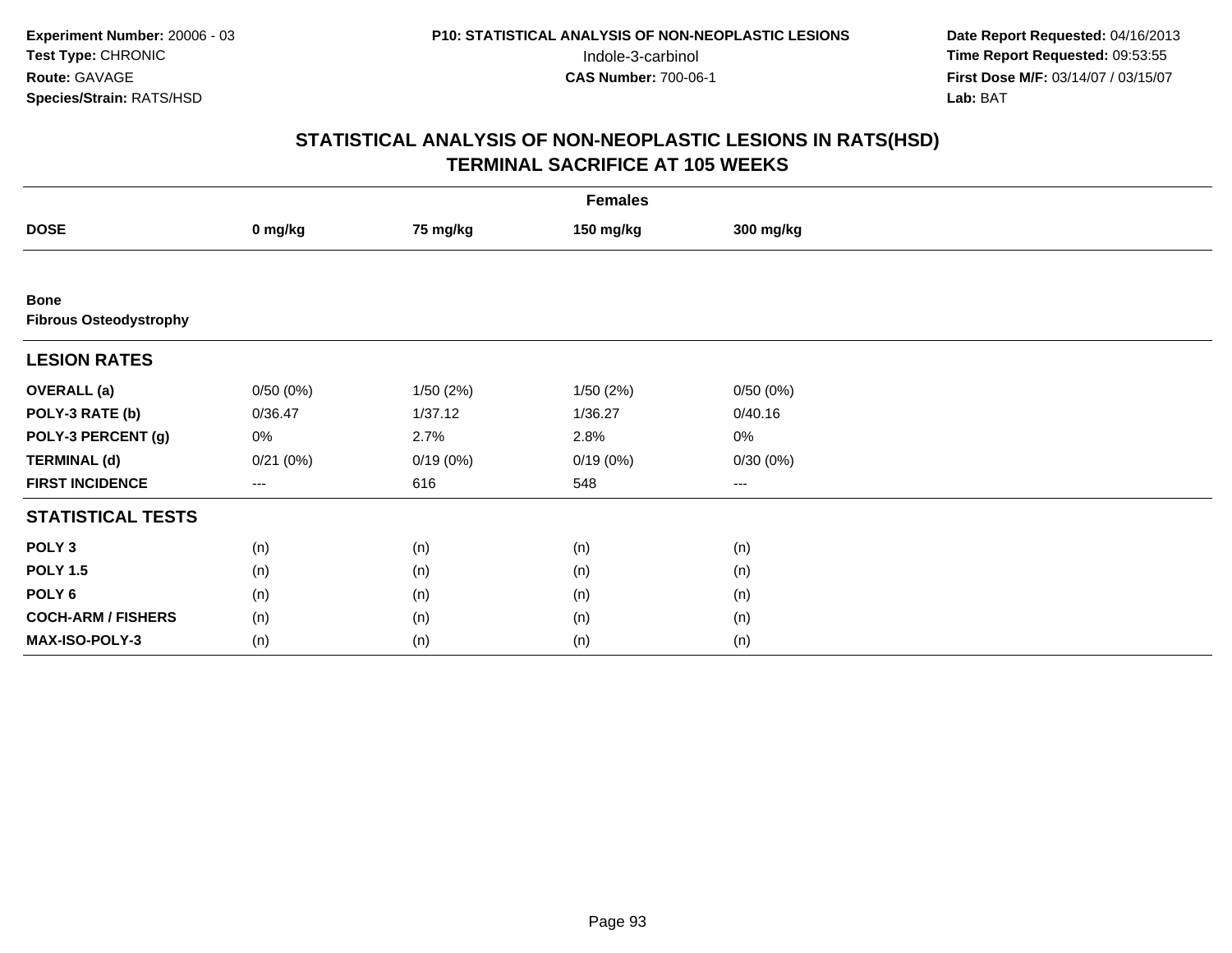|                                | <b>Females</b>    |          |           |                        |  |  |  |  |
|--------------------------------|-------------------|----------|-----------|------------------------|--|--|--|--|
| <b>DOSE</b>                    | 0 mg/kg           | 75 mg/kg | 150 mg/kg | 300 mg/kg              |  |  |  |  |
|                                |                   |          |           |                        |  |  |  |  |
| <b>Brain</b><br><b>Gliosis</b> |                   |          |           |                        |  |  |  |  |
| <b>LESION RATES</b>            |                   |          |           |                        |  |  |  |  |
| <b>OVERALL</b> (a)             | 0/50(0%)          | 1/50(2%) | 0/50(0%)  | 0/50(0%)               |  |  |  |  |
| POLY-3 RATE (b)                | 0/36.47           | 1/37.70  | 0/35.70   | 0/40.16                |  |  |  |  |
| POLY-3 PERCENT (g)             | 0%                | 2.7%     | 0%        | 0%                     |  |  |  |  |
| <b>TERMINAL (d)</b>            | 0/21(0%)          | 0/19(0%) | 0/19(0%)  | 0/30(0%)               |  |  |  |  |
| <b>FIRST INCIDENCE</b>         | $\qquad \qquad -$ | 187      | ---       | $\qquad \qquad \cdots$ |  |  |  |  |
| <b>STATISTICAL TESTS</b>       |                   |          |           |                        |  |  |  |  |
| POLY <sub>3</sub>              | (n)               | (n)      | (n)       | (n)                    |  |  |  |  |
| <b>POLY 1.5</b>                | (n)               | (n)      | (n)       | (n)                    |  |  |  |  |
| POLY <sub>6</sub>              | (n)               | (n)      | (n)       | (n)                    |  |  |  |  |
| <b>COCH-ARM / FISHERS</b>      | (n)               | (n)      | (n)       | (n)                    |  |  |  |  |
| MAX-ISO-POLY-3                 | (n)               | (n)      | (n)       | (n)                    |  |  |  |  |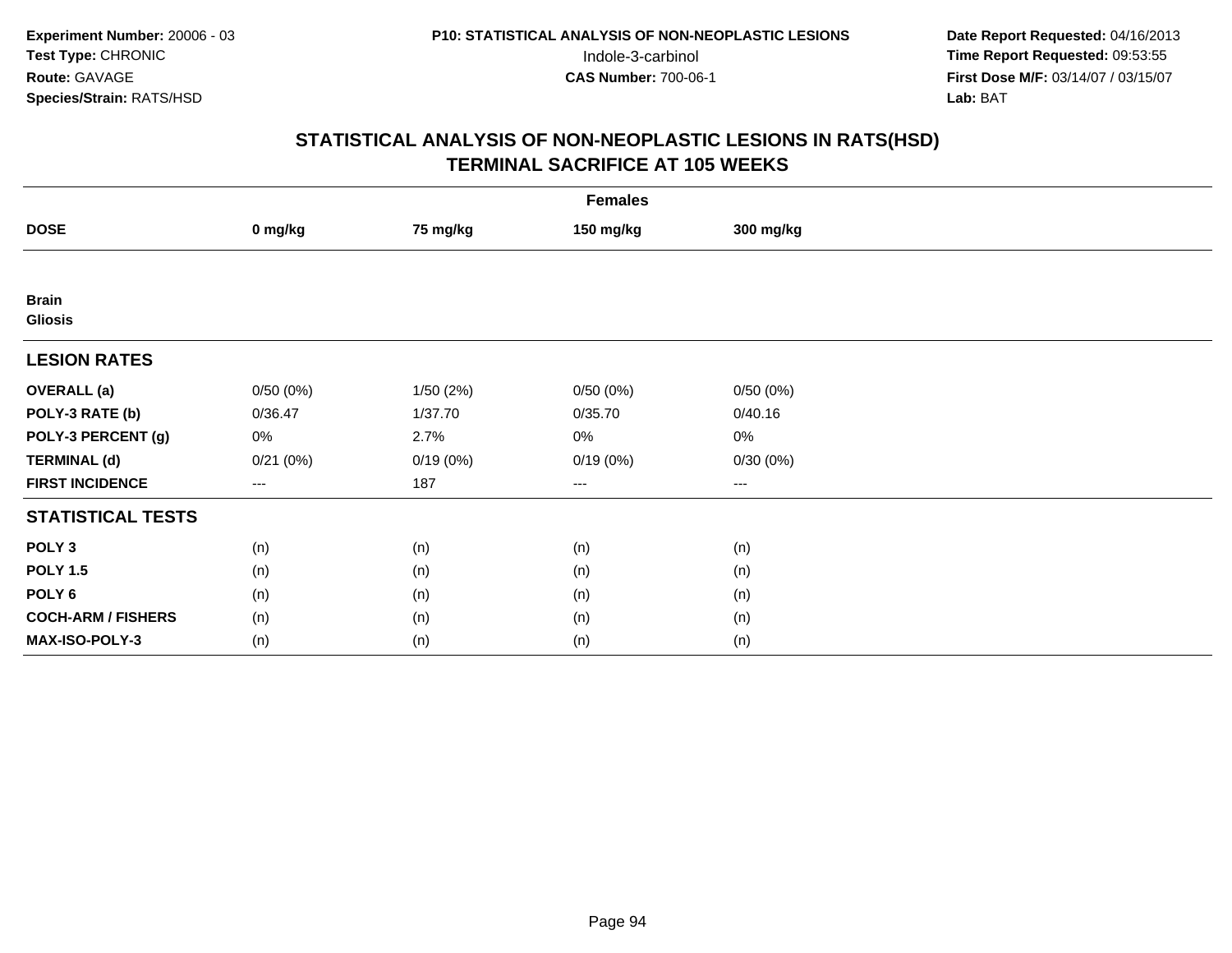|                                 | <b>Females</b> |          |           |           |  |  |  |  |
|---------------------------------|----------------|----------|-----------|-----------|--|--|--|--|
| <b>DOSE</b>                     | 0 mg/kg        | 75 mg/kg | 150 mg/kg | 300 mg/kg |  |  |  |  |
|                                 |                |          |           |           |  |  |  |  |
| <b>Brain</b><br><b>Necrosis</b> |                |          |           |           |  |  |  |  |
| <b>LESION RATES</b>             |                |          |           |           |  |  |  |  |
| <b>OVERALL</b> (a)              | 1/50(2%)       | 0/50(0%) | 0/50(0%)  | 1/50(2%)  |  |  |  |  |
| POLY-3 RATE (b)                 | 1/36.86        | 0/36.72  | 0/35.70   | 1/40.32   |  |  |  |  |
| POLY-3 PERCENT (g)              | 2.7%           | 0%       | 0%        | 2.5%      |  |  |  |  |
| <b>TERMINAL (d)</b>             | 0/21(0%)       | 0/19(0%) | 0/19(0%)  | 0/30(0%)  |  |  |  |  |
| <b>FIRST INCIDENCE</b>          | 617            | ---      | $---$     | 688       |  |  |  |  |
| <b>STATISTICAL TESTS</b>        |                |          |           |           |  |  |  |  |
| POLY <sub>3</sub>               | (n)            | (n)      | (n)       | (n)       |  |  |  |  |
| <b>POLY 1.5</b>                 | (n)            | (n)      | (n)       | (n)       |  |  |  |  |
| POLY <sub>6</sub>               | (n)            | (n)      | (n)       | (n)       |  |  |  |  |
| <b>COCH-ARM / FISHERS</b>       | (n)            | (n)      | (n)       | (n)       |  |  |  |  |
| MAX-ISO-POLY-3                  | (n)            | (n)      | (n)       | (n)       |  |  |  |  |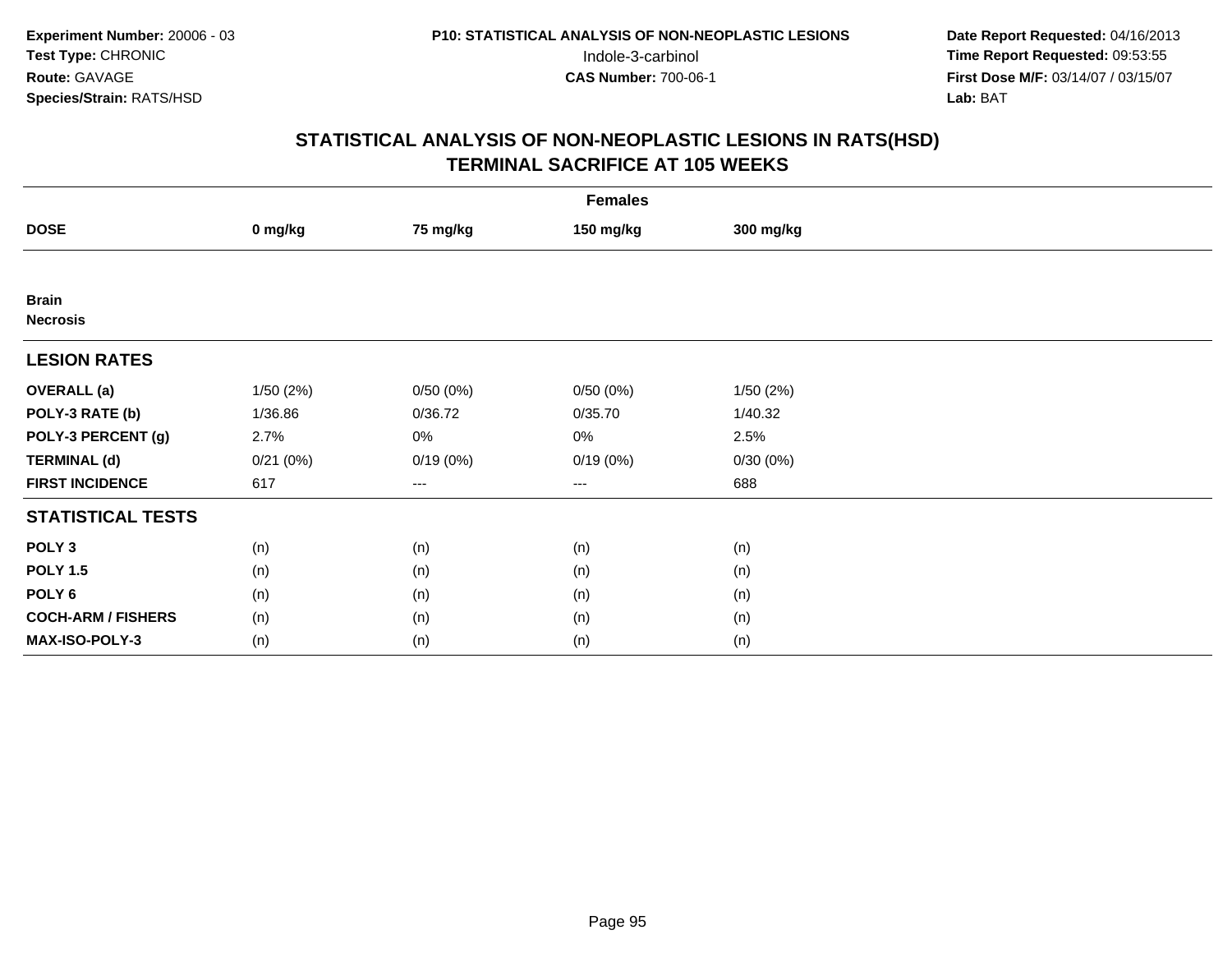| <b>Females</b>                |            |              |              |              |  |  |  |
|-------------------------------|------------|--------------|--------------|--------------|--|--|--|
| <b>DOSE</b>                   | 0 mg/kg    | 75 mg/kg     | 150 mg/kg    | 300 mg/kg    |  |  |  |
|                               |            |              |              |              |  |  |  |
| <b>Clitoral Gland</b><br>Cyst |            |              |              |              |  |  |  |
| <b>LESION RATES</b>           |            |              |              |              |  |  |  |
| <b>OVERALL</b> (a)            | 5/50 (10%) | 2/50(4%)     | 3/50(6%)     | 4/50(8%)     |  |  |  |
| POLY-3 RATE (b)               | 5/38.11    | 2/36.72      | 3/36.00      | 4/40.68      |  |  |  |
| POLY-3 PERCENT (g)            | 13.1%      | 5.5%         | 8.3%         | 9.8%         |  |  |  |
| <b>TERMINAL (d)</b>           | 3/21(14%)  | 2/19(11%)    | 2/19(11%)    | 3/30 (10%)   |  |  |  |
| <b>FIRST INCIDENCE</b>        | 373        | 729 (T)      | 646          | 571          |  |  |  |
| <b>STATISTICAL TESTS</b>      |            |              |              |              |  |  |  |
| POLY <sub>3</sub>             | P=0.499N   | P=0.228N     | P=0.386N     | P=0.459N     |  |  |  |
| <b>POLY 1.5</b>               | P=0.525N   | P=0.227N     | P=0.380N     | P=0.490N     |  |  |  |
| POLY <sub>6</sub>             | P=0.461N   | P=0.228N     | $P = 0.395N$ | $P = 0.415N$ |  |  |  |
| <b>COCH-ARM / FISHERS</b>     | P=0.537N   | P=0.218N     | P=0.357N     | P=0.500N     |  |  |  |
| <b>MAX-ISO-POLY-3</b>         | P=0.351N   | $P = 0.131N$ | $P = 0.259N$ | P=0.329N     |  |  |  |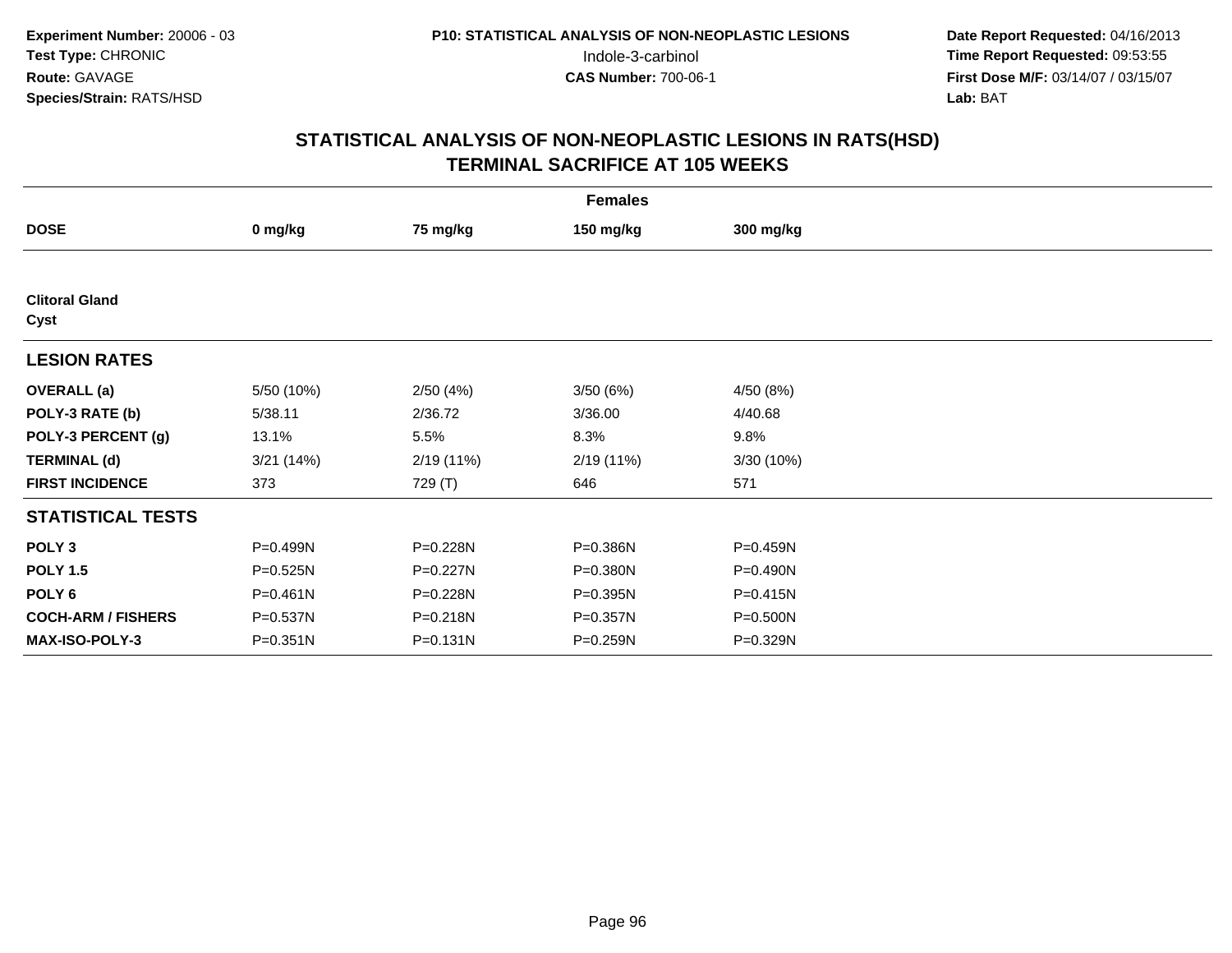|                                       | <b>Females</b> |              |                   |             |  |  |  |  |
|---------------------------------------|----------------|--------------|-------------------|-------------|--|--|--|--|
| <b>DOSE</b>                           | 0 mg/kg        | 75 mg/kg     | 150 mg/kg         | 300 mg/kg   |  |  |  |  |
|                                       |                |              |                   |             |  |  |  |  |
| <b>Clitoral Gland</b><br>Inflammation |                |              |                   |             |  |  |  |  |
| <b>LESION RATES</b>                   |                |              |                   |             |  |  |  |  |
| <b>OVERALL</b> (a)                    | 1/50(2%)       | 0/50(0%)     | 0/50(0%)          | 2/50(4%)    |  |  |  |  |
| POLY-3 RATE (b)                       | 1/36.47        | 0/36.72      | 0/35.70           | 2/40.16     |  |  |  |  |
| POLY-3 PERCENT (g)                    | 2.7%           | 0%           | 0%                | 5%          |  |  |  |  |
| <b>TERMINAL (d)</b>                   | 1/21(5%)       | 0/19(0%)     | 0/19(0%)          | 2/30(7%)    |  |  |  |  |
| <b>FIRST INCIDENCE</b>                | 729 (T)        | ---          | $\qquad \qquad -$ | 729 (T)     |  |  |  |  |
| <b>STATISTICAL TESTS</b>              |                |              |                   |             |  |  |  |  |
| POLY <sub>3</sub>                     | $P = 0.258$    | P=0.499N     | P=0.504N          | $P = 0.534$ |  |  |  |  |
| <b>POLY 1.5</b>                       | $P = 0.250$    | $P = 0.501N$ | P=0.504N          | $P = 0.513$ |  |  |  |  |
| POLY <sub>6</sub>                     | $P = 0.269$    | P=0.496N     | P=0.506N          | $P = 0.560$ |  |  |  |  |
| <b>COCH-ARM / FISHERS</b>             | $P = 0.246$    | P=0.500N     | P=0.500N          | $P = 0.500$ |  |  |  |  |
| <b>MAX-ISO-POLY-3</b>                 | $P = 0.176$    | P=0.158N     | P=0.163N          | $P = 0.316$ |  |  |  |  |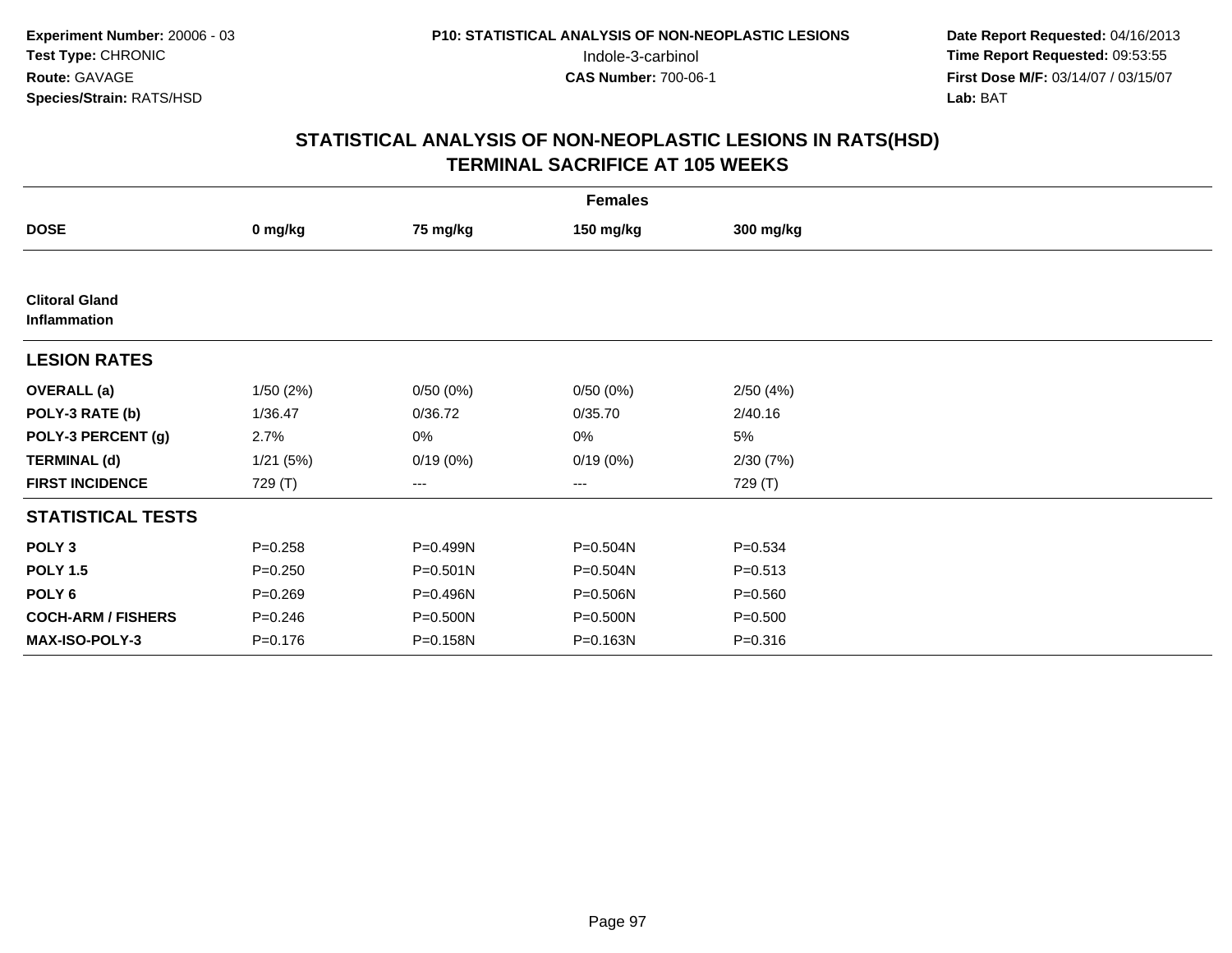|                                  | <b>Females</b> |             |                        |           |  |  |  |  |
|----------------------------------|----------------|-------------|------------------------|-----------|--|--|--|--|
| <b>DOSE</b>                      | 0 mg/kg        | 75 mg/kg    | 150 mg/kg              | 300 mg/kg |  |  |  |  |
|                                  |                |             |                        |           |  |  |  |  |
| <b>Esophagus</b><br>Inflammation |                |             |                        |           |  |  |  |  |
| <b>LESION RATES</b>              |                |             |                        |           |  |  |  |  |
| <b>OVERALL</b> (a)               | 0/50(0%)       | 2/50(4%)    | 0/50(0%)               | 0/50(0%)  |  |  |  |  |
| POLY-3 RATE (b)                  | 0/36.47        | 2/37.91     | 0/35.70                | 0/40.16   |  |  |  |  |
| POLY-3 PERCENT (g)               | $0\%$          | 5.3%        | 0%                     | $0\%$     |  |  |  |  |
| <b>TERMINAL (d)</b>              | 0/21(0%)       | 0/19(0%)    | 0/19(0%)               | 0/30(0%)  |  |  |  |  |
| <b>FIRST INCIDENCE</b>           | $---$          | 420         | $\qquad \qquad \cdots$ | ---       |  |  |  |  |
| <b>STATISTICAL TESTS</b>         |                |             |                        |           |  |  |  |  |
| POLY <sub>3</sub>                | P=0.384N       | $P = 0.245$ | (e)                    | (e)       |  |  |  |  |
| <b>POLY 1.5</b>                  | P=0.398N       | $P = 0.240$ | (e)                    | (e)       |  |  |  |  |
| POLY 6                           | P=0.365N       | $P = 0.251$ | (e)                    | (e)       |  |  |  |  |
| <b>COCH-ARM / FISHERS</b>        | P=0.405N       | $P = 0.247$ | (e)                    | (e)       |  |  |  |  |
| MAX-ISO-POLY-3                   | P=0.258N       | $P = 0.083$ | (e)                    | (e)       |  |  |  |  |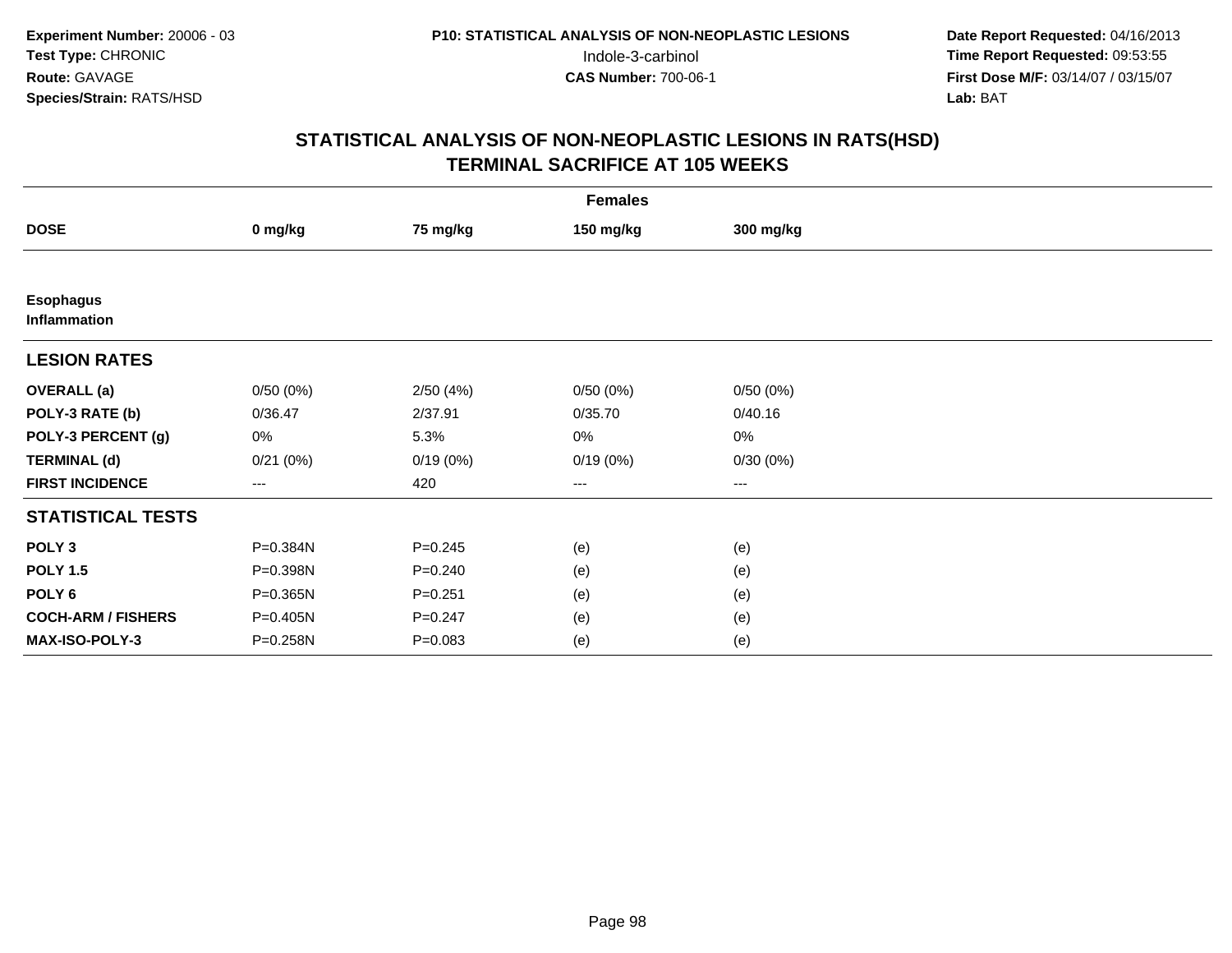|                                                           | <b>Females</b> |          |                   |           |  |  |  |  |
|-----------------------------------------------------------|----------------|----------|-------------------|-----------|--|--|--|--|
| <b>DOSE</b>                                               | 0 mg/kg        | 75 mg/kg | 150 mg/kg         | 300 mg/kg |  |  |  |  |
|                                                           |                |          |                   |           |  |  |  |  |
| <b>Eye: Anterior Chamber</b><br><b>Inflammation Acute</b> |                |          |                   |           |  |  |  |  |
| <b>LESION RATES</b>                                       |                |          |                   |           |  |  |  |  |
| <b>OVERALL</b> (a)                                        | 0/50(0%)       | 0/50(0%) | 0/50(0%)          | 0/50(0%)  |  |  |  |  |
| POLY-3 RATE (b)                                           | 0/36.47        | 0/36.72  | 0/35.70           | 0/40.16   |  |  |  |  |
| POLY-3 PERCENT (g)                                        | 0%             | 0%       | 0%                | 0%        |  |  |  |  |
| <b>TERMINAL (d)</b>                                       | 0/21(0%)       | 0/19(0%) | 0/19(0%)          | 0/30(0%)  |  |  |  |  |
| <b>FIRST INCIDENCE</b>                                    | $---$          | ---      | $\qquad \qquad -$ | ---       |  |  |  |  |
| <b>STATISTICAL TESTS</b>                                  |                |          |                   |           |  |  |  |  |
| POLY <sub>3</sub>                                         | (n)            | (n)      | (n)               | (n)       |  |  |  |  |
| <b>POLY 1.5</b>                                           | (n)            | (n)      | (n)               | (n)       |  |  |  |  |
| POLY <sub>6</sub>                                         | (n)            | (n)      | (n)               | (n)       |  |  |  |  |
| <b>COCH-ARM / FISHERS</b>                                 | (n)            | (n)      | (n)               | (n)       |  |  |  |  |
| <b>MAX-ISO-POLY-3</b>                                     | (n)            | (n)      | (n)               | (n)       |  |  |  |  |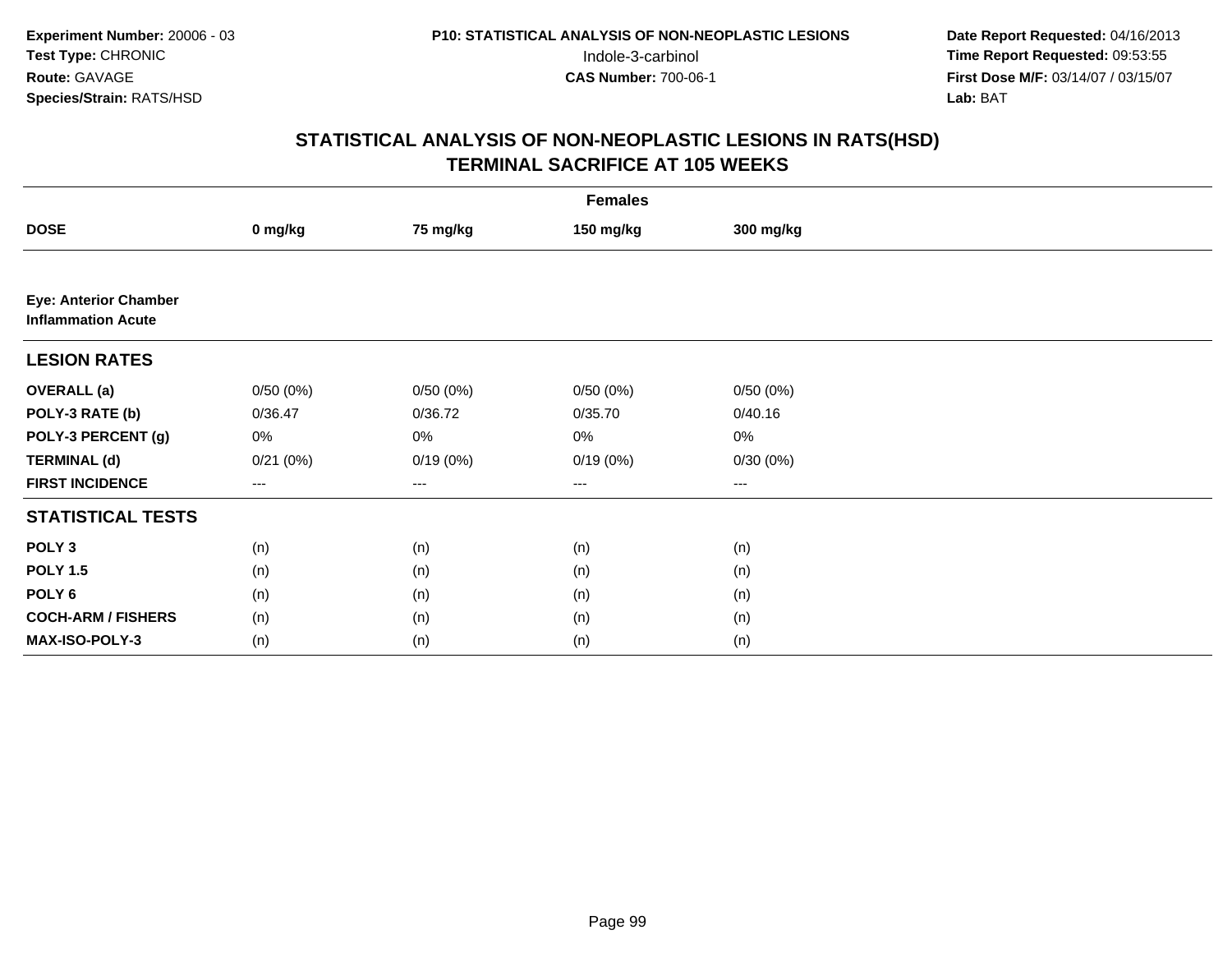|                                          | <b>Females</b> |          |           |           |  |  |  |  |
|------------------------------------------|----------------|----------|-----------|-----------|--|--|--|--|
| <b>DOSE</b>                              | 0 mg/kg        | 75 mg/kg | 150 mg/kg | 300 mg/kg |  |  |  |  |
|                                          |                |          |           |           |  |  |  |  |
| Eye: Cornea<br><b>Inflammation Acute</b> |                |          |           |           |  |  |  |  |
| <b>LESION RATES</b>                      |                |          |           |           |  |  |  |  |
| <b>OVERALL</b> (a)                       | 0/50(0%)       | 0/50(0%) | 0/50(0%)  | 0/50(0%)  |  |  |  |  |
| POLY-3 RATE (b)                          | 0/36.47        | 0/36.72  | 0/35.70   | 0/40.16   |  |  |  |  |
| POLY-3 PERCENT (g)                       | 0%             | 0%       | $0\%$     | $0\%$     |  |  |  |  |
| <b>TERMINAL (d)</b>                      | 0/21(0%)       | 0/19(0%) | 0/19(0%)  | 0/30(0%)  |  |  |  |  |
| <b>FIRST INCIDENCE</b>                   | ---            | $---$    | $\cdots$  | ---       |  |  |  |  |
| <b>STATISTICAL TESTS</b>                 |                |          |           |           |  |  |  |  |
| POLY <sub>3</sub>                        | (n)            | (n)      | (n)       | (n)       |  |  |  |  |
| <b>POLY 1.5</b>                          | (n)            | (n)      | (n)       | (n)       |  |  |  |  |
| POLY <sub>6</sub>                        | (n)            | (n)      | (n)       | (n)       |  |  |  |  |
| <b>COCH-ARM / FISHERS</b>                | (n)            | (n)      | (n)       | (n)       |  |  |  |  |
| MAX-ISO-POLY-3                           | (n)            | (n)      | (n)       | (n)       |  |  |  |  |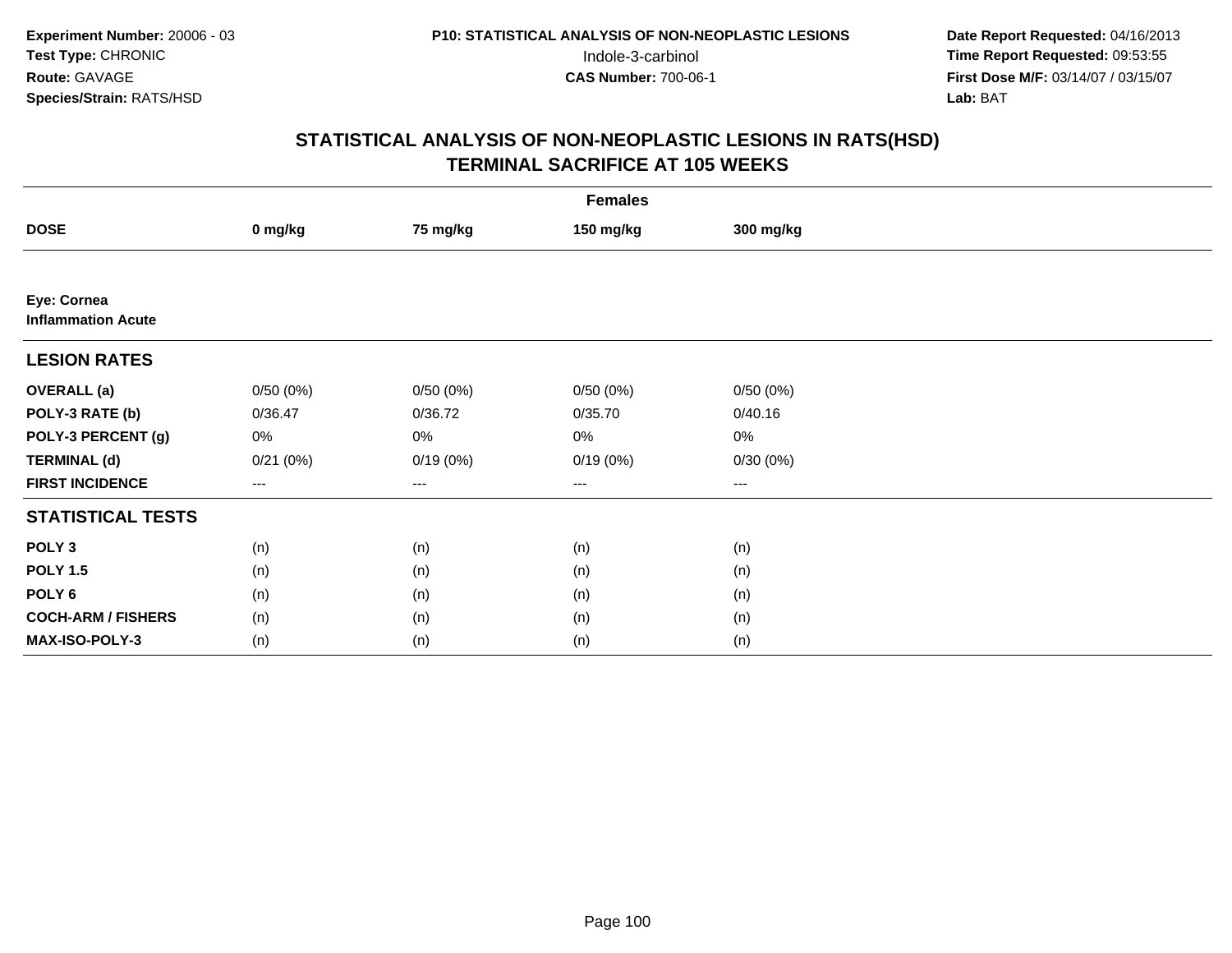| <b>Females</b>            |              |             |             |              |  |  |  |
|---------------------------|--------------|-------------|-------------|--------------|--|--|--|
| <b>DOSE</b>               | 0 mg/kg      | 75 mg/kg    | 150 mg/kg   | 300 mg/kg    |  |  |  |
|                           |              |             |             |              |  |  |  |
| Heart<br>Cardiomyopathy   |              |             |             |              |  |  |  |
| <b>LESION RATES</b>       |              |             |             |              |  |  |  |
| <b>OVERALL</b> (a)        | 24/50 (48%)  | 24/50 (48%) | 24/50 (48%) | 24/49 (49%)  |  |  |  |
| POLY-3 RATE (b)           | 24/39.77     | 24/40.20    | 24/38.80    | 24/43.45     |  |  |  |
| POLY-3 PERCENT (g)        | 60.3%        | 59.7%       | 61.9%       | 55.2%        |  |  |  |
| <b>TERMINAL (d)</b>       | 14/21 (67%)  | 13/19 (68%) | 14/19 (74%) | 17/30 (57%)  |  |  |  |
| <b>FIRST INCIDENCE</b>    | 425          | 492         | 548         | 175          |  |  |  |
| <b>STATISTICAL TESTS</b>  |              |             |             |              |  |  |  |
| POLY <sub>3</sub>         | P=0.340N     | P=0.571N    | $P = 0.540$ | P=0.398N     |  |  |  |
| <b>POLY 1.5</b>           | P=0.456N     | $P = 0.583$ | $P = 0.533$ | $P = 0.506N$ |  |  |  |
| POLY 6                    | $P = 0.221N$ | P=0.520N    | $P=0.552$   | $P = 0.280N$ |  |  |  |
| <b>COCH-ARM / FISHERS</b> | $P=0.497$    | P=0.579N    | P=0.579N    | $P = 0.541$  |  |  |  |
| MAX-ISO-POLY-3            | P=0.490N     | P=0.474N    | $P = 0.440$ | P=0.320N     |  |  |  |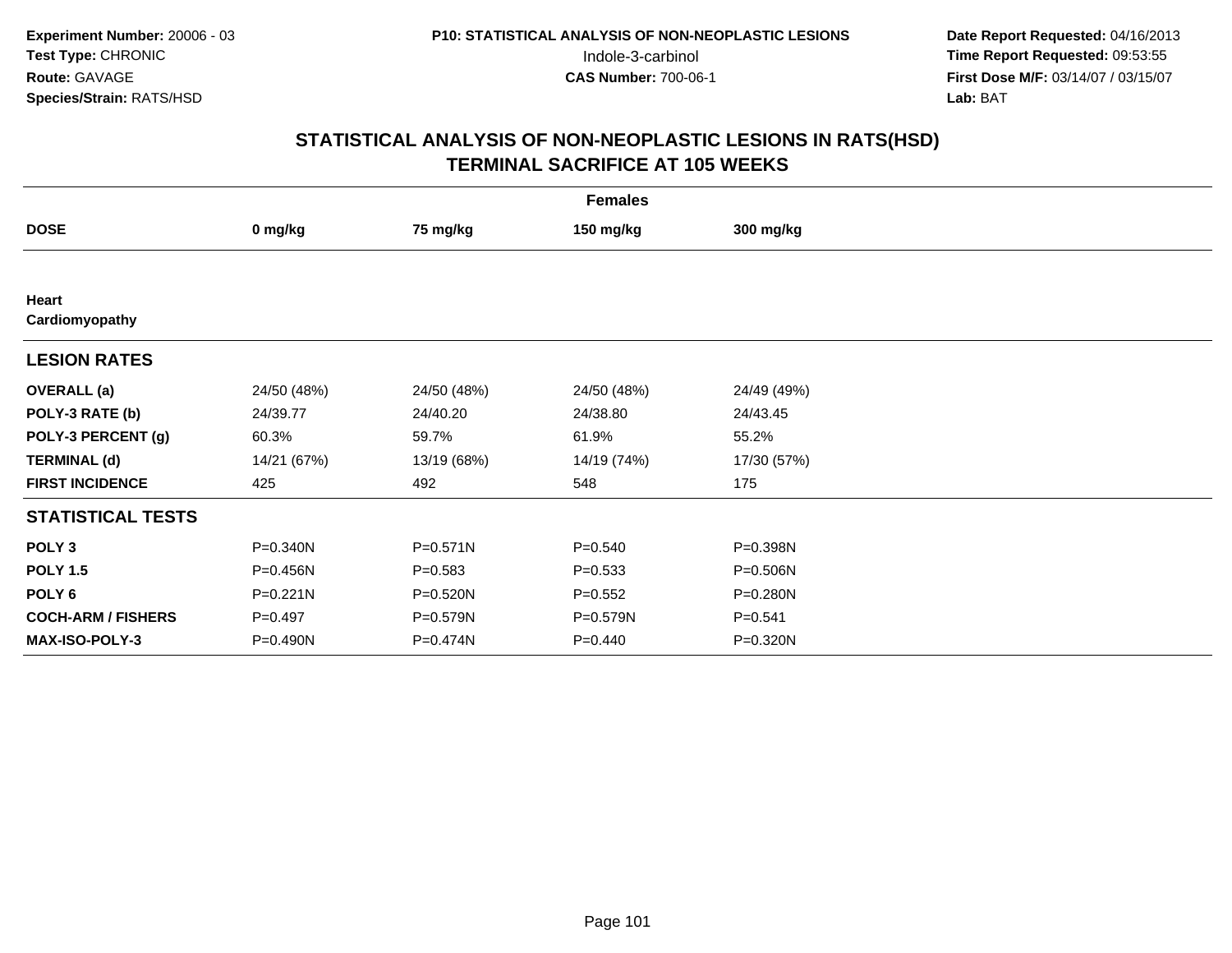|                           | <b>Females</b> |          |           |           |  |  |  |  |
|---------------------------|----------------|----------|-----------|-----------|--|--|--|--|
| <b>DOSE</b>               | 0 mg/kg        | 75 mg/kg | 150 mg/kg | 300 mg/kg |  |  |  |  |
|                           |                |          |           |           |  |  |  |  |
| <b>Heart: Atrium</b>      |                |          |           |           |  |  |  |  |
| <b>Thrombosis</b>         |                |          |           |           |  |  |  |  |
| <b>LESION RATES</b>       |                |          |           |           |  |  |  |  |
| <b>OVERALL</b> (a)        | 0/50(0%)       | 1/50(2%) | 0/50(0%)  | 0/49(0%)  |  |  |  |  |
| POLY-3 RATE (b)           | 0/36.47        | 1/36.81  | 0/35.70   | 0/40.14   |  |  |  |  |
| POLY-3 PERCENT (g)        | $0\%$          | 2.7%     | 0%        | $0\%$     |  |  |  |  |
| <b>TERMINAL (d)</b>       | 0/21(0%)       | 0/19(0%) | 0/19(0%)  | 0/30(0%)  |  |  |  |  |
| <b>FIRST INCIDENCE</b>    | $---$          | 706      | $---$     | $\cdots$  |  |  |  |  |
| <b>STATISTICAL TESTS</b>  |                |          |           |           |  |  |  |  |
| POLY <sub>3</sub>         | (n)            | (n)      | (n)       | (n)       |  |  |  |  |
| <b>POLY 1.5</b>           | (n)            | (n)      | (n)       | (n)       |  |  |  |  |
| POLY <sub>6</sub>         | (n)            | (n)      | (n)       | (n)       |  |  |  |  |
| <b>COCH-ARM / FISHERS</b> | (n)            | (n)      | (n)       | (n)       |  |  |  |  |
| <b>MAX-ISO-POLY-3</b>     | (n)            | (n)      | (n)       | (n)       |  |  |  |  |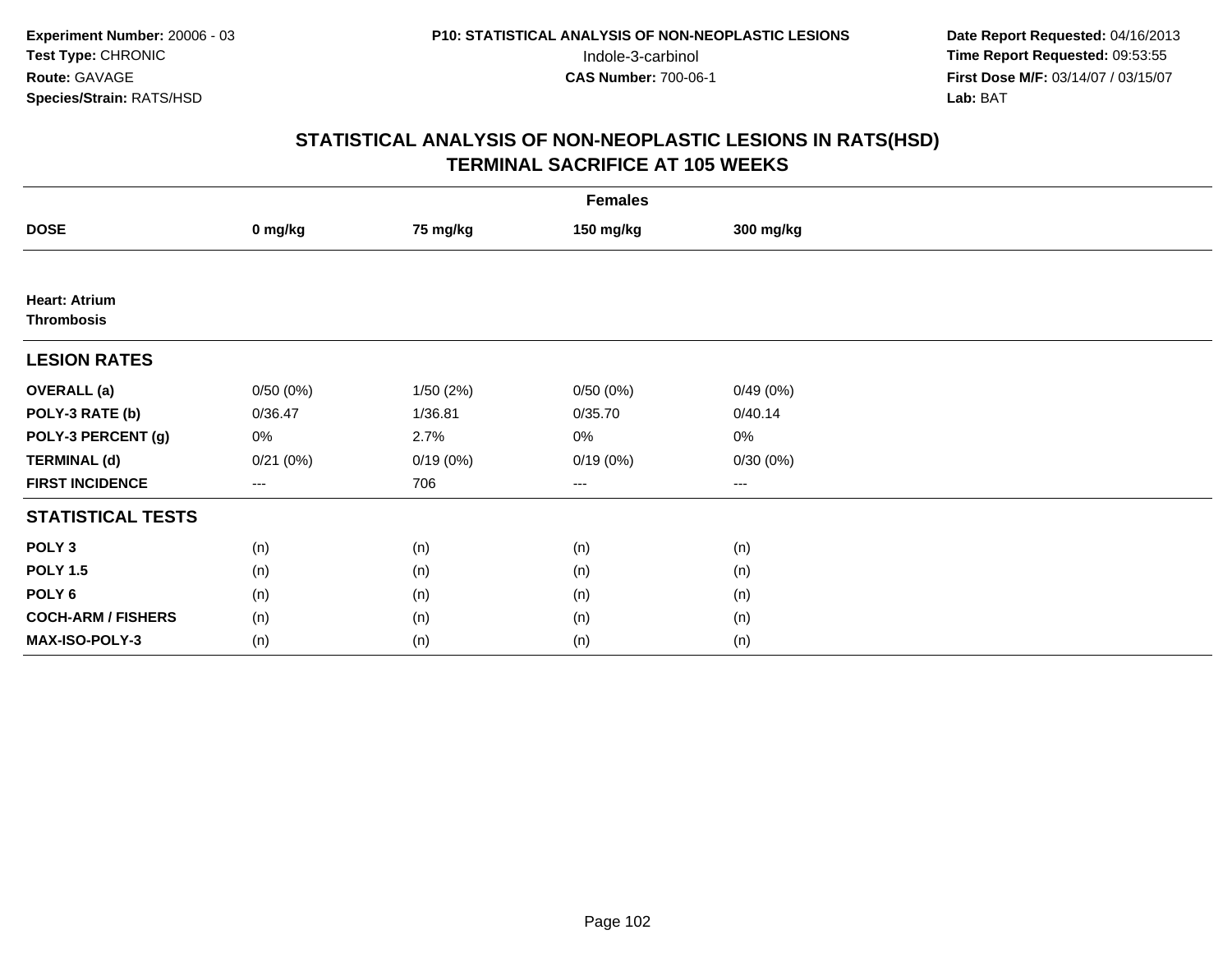|                                          | <b>Females</b> |             |           |             |  |  |  |  |
|------------------------------------------|----------------|-------------|-----------|-------------|--|--|--|--|
| <b>DOSE</b>                              | 0 mg/kg        | 75 mg/kg    | 150 mg/kg | 300 mg/kg   |  |  |  |  |
|                                          |                |             |           |             |  |  |  |  |
| <b>Heart: Epicardium</b><br>Inflammation |                |             |           |             |  |  |  |  |
| <b>LESION RATES</b>                      |                |             |           |             |  |  |  |  |
| <b>OVERALL</b> (a)                       | 1/50(2%)       | 3/50 (6%)   | 0/50(0%)  | 1/49(2%)    |  |  |  |  |
| POLY-3 RATE (b)                          | 1/37.28        | 3/38.69     | 0/35.70   | 1/41.12     |  |  |  |  |
| POLY-3 PERCENT (g)                       | 2.7%           | 7.8%        | 0%        | 2.4%        |  |  |  |  |
| <b>TERMINAL (d)</b>                      | 0/21(0%)       | 0/19(0%)    | 0/19(0%)  | 0/30(0%)    |  |  |  |  |
| <b>FIRST INCIDENCE</b>                   | 422            | 313         | $---$     | 197         |  |  |  |  |
| <b>STATISTICAL TESTS</b>                 |                |             |           |             |  |  |  |  |
| POLY <sub>3</sub>                        | P=0.388N       | $P = 0.318$ | P=0.509N  | P=0.739N    |  |  |  |  |
| <b>POLY 1.5</b>                          | P=0.403N       | $P = 0.311$ | P=0.507N  | P=0.752N    |  |  |  |  |
| POLY <sub>6</sub>                        | P=0.367N       | $P = 0.326$ | P=0.512N  | $P=0.722N$  |  |  |  |  |
| <b>COCH-ARM / FISHERS</b>                | P=0.416N       | $P = 0.309$ | P=0.500N  | $P = 0.747$ |  |  |  |  |
| <b>MAX-ISO-POLY-3</b>                    | P=0.276N       | $P = 0.166$ | P=0.169N  | P=0.472N    |  |  |  |  |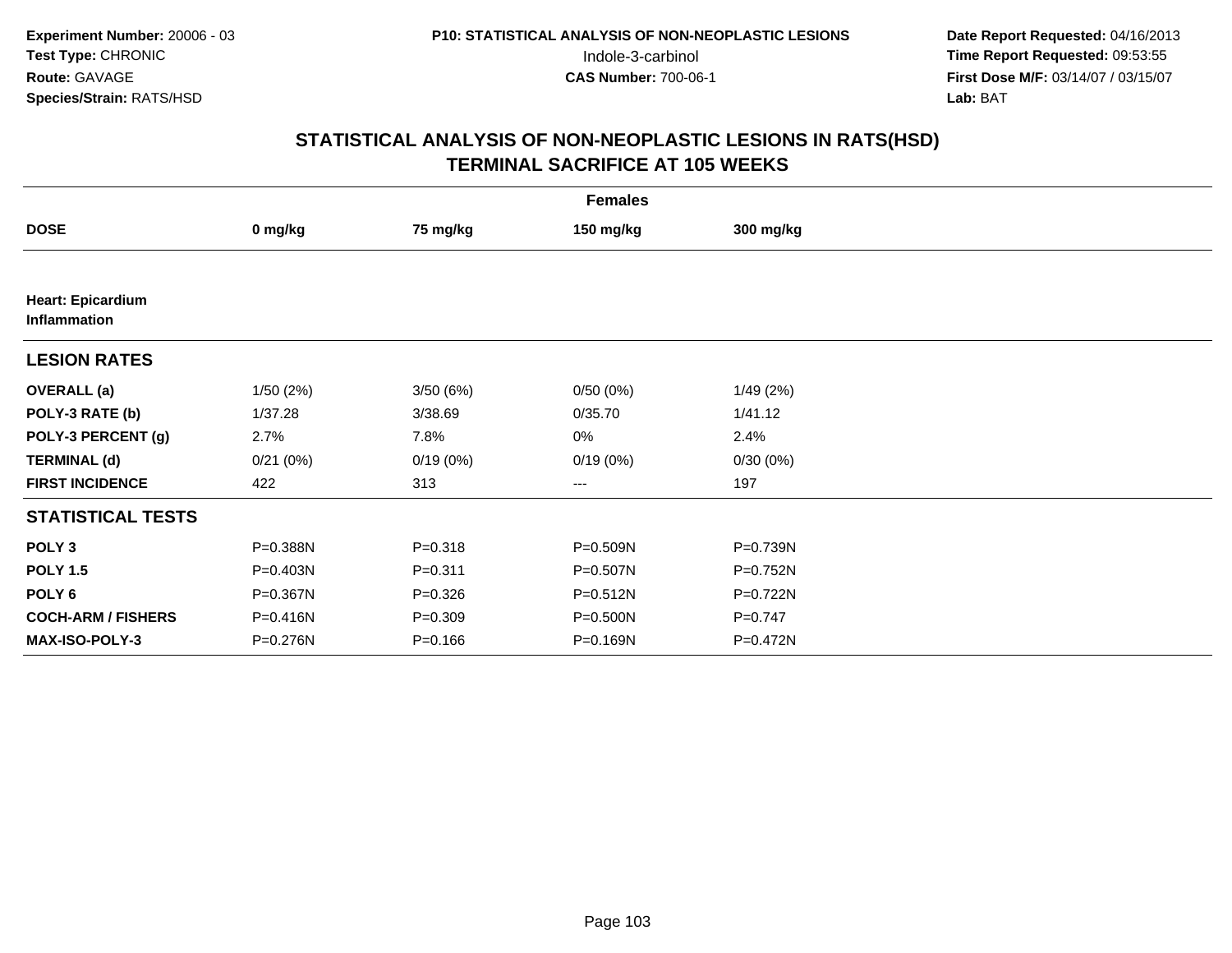|                                           | <b>Females</b> |          |             |           |  |  |  |  |
|-------------------------------------------|----------------|----------|-------------|-----------|--|--|--|--|
| <b>DOSE</b>                               | 0 mg/kg        | 75 mg/kg | 150 mg/kg   | 300 mg/kg |  |  |  |  |
|                                           |                |          |             |           |  |  |  |  |
| <b>Heart: Pericardium</b><br>Inflammation |                |          |             |           |  |  |  |  |
| <b>LESION RATES</b>                       |                |          |             |           |  |  |  |  |
| <b>OVERALL</b> (a)                        | 0/50(0%)       | 0/50(0%) | 2/50(4%)    | 0/49(0%)  |  |  |  |  |
| POLY-3 RATE (b)                           | 0/36.47        | 0/36.72  | 2/36.68     | 0/40.14   |  |  |  |  |
| POLY-3 PERCENT (g)                        | 0%             | 0%       | 5.5%        | $0\%$     |  |  |  |  |
| <b>TERMINAL (d)</b>                       | 0/21(0%)       | 0/19(0%) | 1/19(5%)    | 0/30(0%)  |  |  |  |  |
| <b>FIRST INCIDENCE</b>                    | ---            | ---      | 189         | $\cdots$  |  |  |  |  |
| <b>STATISTICAL TESTS</b>                  |                |          |             |           |  |  |  |  |
| POLY <sub>3</sub>                         | $P = 0.655$    | (e)      | $P = 0.237$ | (e)       |  |  |  |  |
| <b>POLY 1.5</b>                           | $P = 0.623$    | (e)      | $P = 0.237$ | (e)       |  |  |  |  |
| POLY <sub>6</sub>                         | $P = 0.692$    | (e)      | $P = 0.236$ | (e)       |  |  |  |  |
| <b>COCH-ARM / FISHERS</b>                 | $P = 0.591$    | (e)      | $P = 0.247$ | (e)       |  |  |  |  |
| MAX-ISO-POLY-3                            | $P=0.272$      | (e)      | $P = 0.076$ | (e)       |  |  |  |  |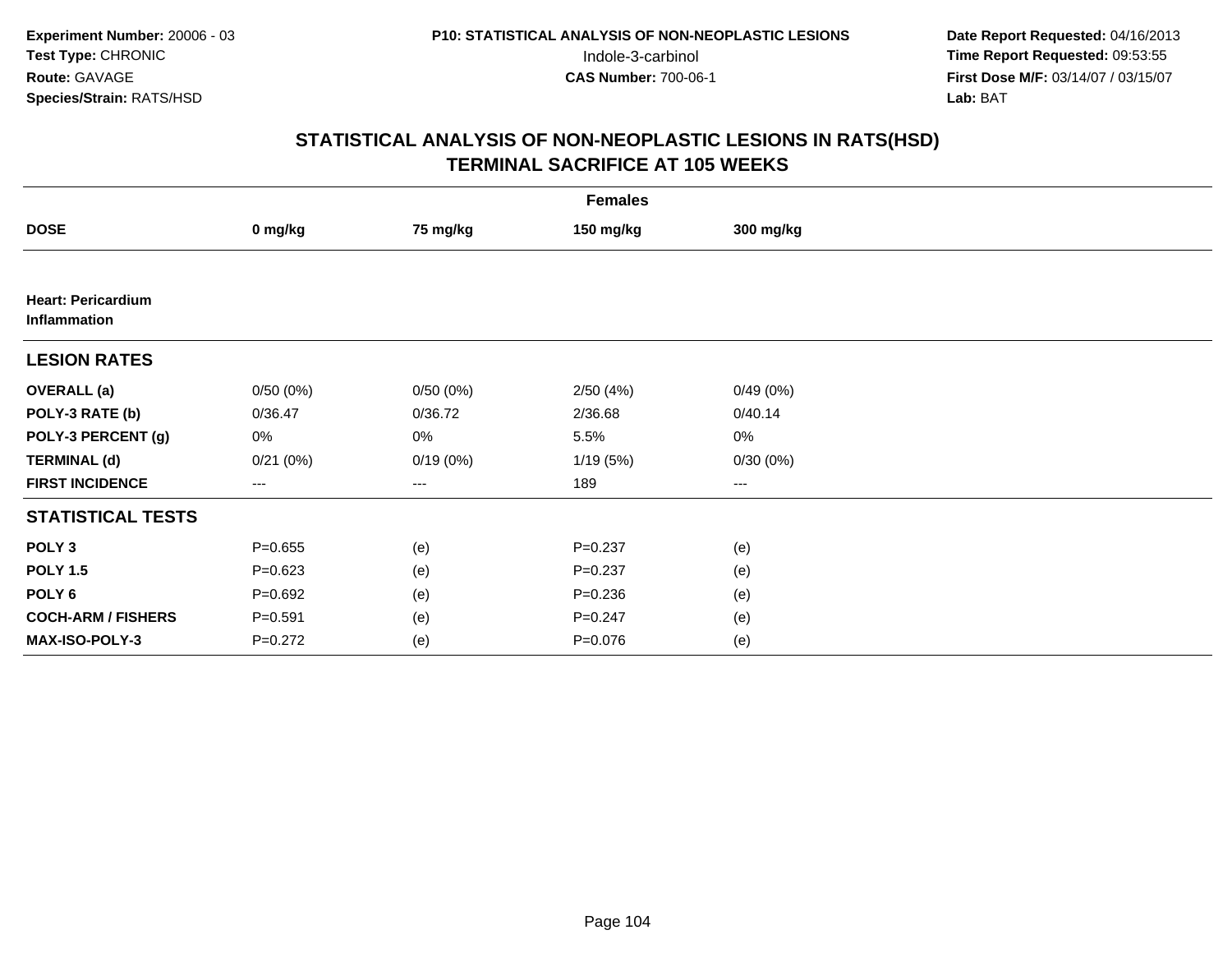| <b>Females</b>                                  |           |          |             |             |  |  |  |
|-------------------------------------------------|-----------|----------|-------------|-------------|--|--|--|
| <b>DOSE</b>                                     | 0 mg/kg   | 75 mg/kg | 150 mg/kg   | 300 mg/kg   |  |  |  |
|                                                 |           |          |             |             |  |  |  |
| Intestine Small, Duodenum: Lymphatic<br>Ectasia |           |          |             |             |  |  |  |
| <b>LESION RATES</b>                             |           |          |             |             |  |  |  |
| <b>OVERALL</b> (a)                              | 0/48(0%)  | 0/47(0%) | 16/48 (33%) | 38/47 (81%) |  |  |  |
| POLY-3 RATE (b)                                 | 0/35.68   | 0/35.42  | 16/39.68    | 38/46.18    |  |  |  |
| POLY-3 PERCENT (g)                              | 0%        | 0%       | 40.3%       | 82.3%       |  |  |  |
| <b>TERMINAL (d)</b>                             | 0/21(0%)  | 0/19(0%) | 8/19 (42%)  | 24/30 (80%) |  |  |  |
| <b>FIRST INCIDENCE</b>                          | ---       | $---$    | 160         | 175         |  |  |  |
| <b>STATISTICAL TESTS</b>                        |           |          |             |             |  |  |  |
| POLY <sub>3</sub>                               | P<0.001** | (e)      | P<0.001**   | P<0.001**   |  |  |  |
| <b>POLY 1.5</b>                                 | P<0.001** | (e)      | P<0.001**   | P<0.001**   |  |  |  |
| POLY 6                                          | P<0.001** | (e)      | P<0.001**   | P<0.001**   |  |  |  |
| <b>COCH-ARM / FISHERS</b>                       | P<0.001** | (e)      | P<0.001**   | P<0.001**   |  |  |  |
| MAX-ISO-POLY-3                                  | P<0.001** | (e)      | P<0.001**   | P<0.001**   |  |  |  |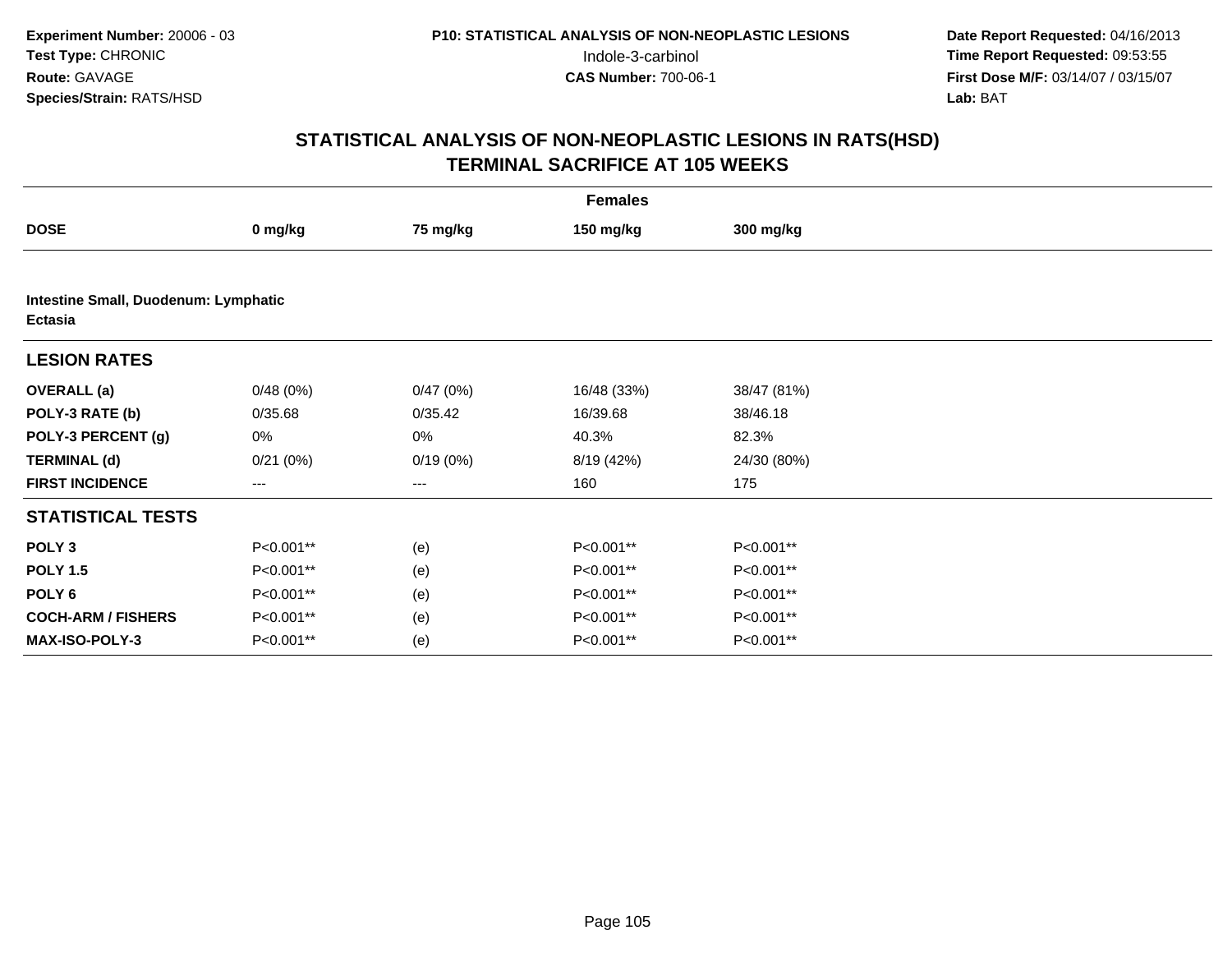|                                                | <b>Females</b> |          |             |             |  |  |  |  |
|------------------------------------------------|----------------|----------|-------------|-------------|--|--|--|--|
| <b>DOSE</b>                                    | 0 mg/kg        | 75 mg/kg | 150 mg/kg   | 300 mg/kg   |  |  |  |  |
|                                                |                |          |             |             |  |  |  |  |
| Intestine Small, Jejunum: Lymphatic<br>Ectasia |                |          |             |             |  |  |  |  |
| <b>LESION RATES</b>                            |                |          |             |             |  |  |  |  |
| <b>OVERALL</b> (a)                             | 0/47(0%)       | 0/46(0%) | 30/48 (63%) | 47/48 (98%) |  |  |  |  |
| POLY-3 RATE (b)                                | 0/35.52        | 0/34.34  | 30/41.75    | 47/48.00    |  |  |  |  |
| POLY-3 PERCENT (g)                             | 0%             | 0%       | 71.9%       | 97.9%       |  |  |  |  |
| <b>TERMINAL (d)</b>                            | 0/21(0%)       | 0/19(0%) | 16/19 (84%) | 29/30 (97%) |  |  |  |  |
| <b>FIRST INCIDENCE</b>                         | ---            | ---      | 160         | 175         |  |  |  |  |
| <b>STATISTICAL TESTS</b>                       |                |          |             |             |  |  |  |  |
| POLY <sub>3</sub>                              | P<0.001**      | (e)      | P<0.001**   | P<0.001**   |  |  |  |  |
| <b>POLY 1.5</b>                                | P<0.001**      | (e)      | P<0.001**   | P<0.001**   |  |  |  |  |
| POLY 6                                         | P<0.001**      | (e)      | P<0.001**   | P<0.001**   |  |  |  |  |
| <b>COCH-ARM / FISHERS</b>                      | P<0.001**      | (e)      | P<0.001**   | P<0.001**   |  |  |  |  |
| MAX-ISO-POLY-3                                 | P<0.001**      | (e)      | P<0.001**   | P<0.001**   |  |  |  |  |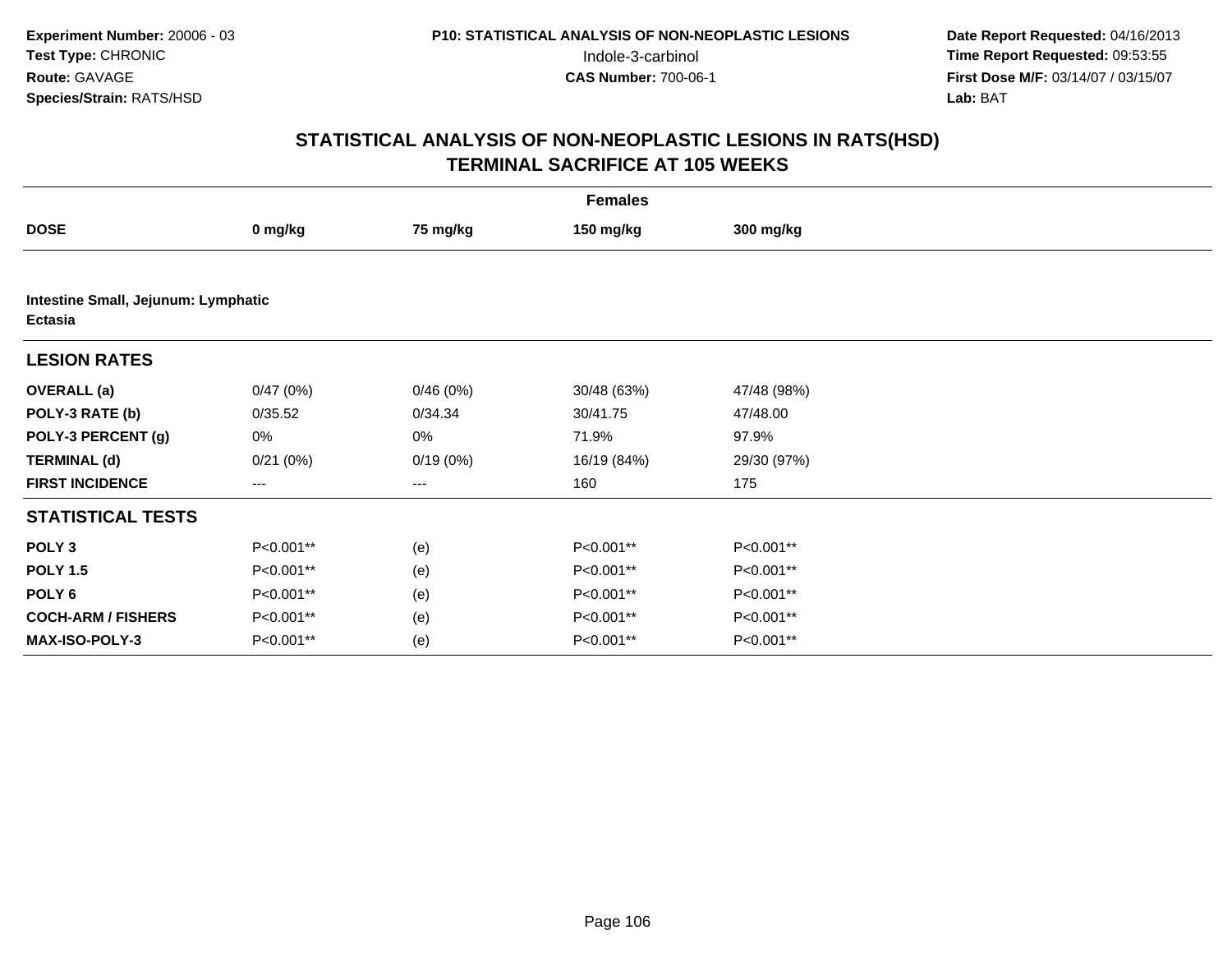|                                          | <b>Females</b> |          |           |           |  |  |  |  |
|------------------------------------------|----------------|----------|-----------|-----------|--|--|--|--|
| <b>DOSE</b>                              | 0 mg/kg        | 75 mg/kg | 150 mg/kg | 300 mg/kg |  |  |  |  |
|                                          |                |          |           |           |  |  |  |  |
| <b>Islets, Pancreatic</b><br>Hyperplasia |                |          |           |           |  |  |  |  |
| <b>LESION RATES</b>                      |                |          |           |           |  |  |  |  |
| <b>OVERALL</b> (a)                       | 0/50(0%)       | 0/50(0%) | 0/50(0%)  | 0/50(0%)  |  |  |  |  |
| POLY-3 RATE (b)                          | 0/36.47        | 0/36.72  | 0/35.70   | 0/40.16   |  |  |  |  |
| POLY-3 PERCENT (g)                       | $0\%$          | $0\%$    | 0%        | $0\%$     |  |  |  |  |
| <b>TERMINAL (d)</b>                      | 0/21(0%)       | 0/19(0%) | 0/19(0%)  | 0/30(0%)  |  |  |  |  |
| <b>FIRST INCIDENCE</b>                   | $---$          | ---      | $---$     | $\cdots$  |  |  |  |  |
| <b>STATISTICAL TESTS</b>                 |                |          |           |           |  |  |  |  |
| POLY <sub>3</sub>                        | (n)            | (n)      | (n)       | (n)       |  |  |  |  |
| <b>POLY 1.5</b>                          | (n)            | (n)      | (n)       | (n)       |  |  |  |  |
| POLY <sub>6</sub>                        | (n)            | (n)      | (n)       | (n)       |  |  |  |  |
| <b>COCH-ARM / FISHERS</b>                | (n)            | (n)      | (n)       | (n)       |  |  |  |  |
| <b>MAX-ISO-POLY-3</b>                    | (n)            | (n)      | (n)       | (n)       |  |  |  |  |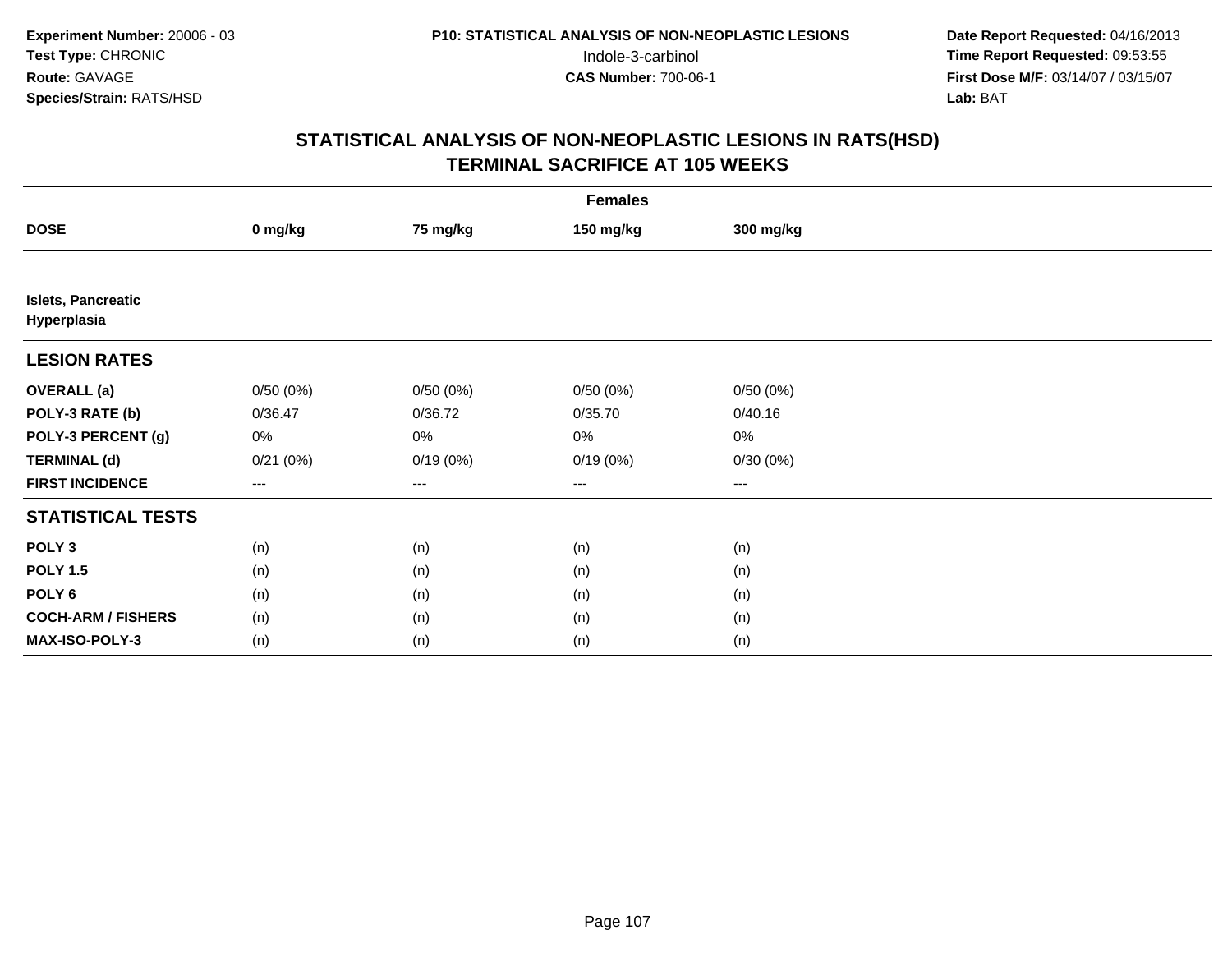| <b>Females</b>            |             |             |              |             |  |  |  |
|---------------------------|-------------|-------------|--------------|-------------|--|--|--|
| <b>DOSE</b>               | 0 mg/kg     | 75 mg/kg    | 150 mg/kg    | 300 mg/kg   |  |  |  |
|                           |             |             |              |             |  |  |  |
| Kidney<br>Nephropathy     |             |             |              |             |  |  |  |
| <b>LESION RATES</b>       |             |             |              |             |  |  |  |
| <b>OVERALL</b> (a)        | 45/50 (90%) | 41/50 (82%) | 42/50 (84%)  | 43/48 (90%) |  |  |  |
| POLY-3 RATE (b)           | 45/48.17    | 41/45.85    | 42/45.52     | 43/47.49    |  |  |  |
| POLY-3 PERCENT (g)        | 93.4%       | 89.4%       | 92.3%        | 90.6%       |  |  |  |
| <b>TERMINAL (d)</b>       | 19/21 (91%) | 16/19 (84%) | 19/19 (100%) | 28/30 (93%) |  |  |  |
| <b>FIRST INCIDENCE</b>    | 373         | 187         | 329          | 175         |  |  |  |
| <b>STATISTICAL TESTS</b>  |             |             |              |             |  |  |  |
| POLY <sub>3</sub>         | P=0.436N    | P=0.365N    | $P = 0.581N$ | P=0.443N    |  |  |  |
| <b>POLY 1.5</b>           | P=0.496N    | P=0.277N    | $P = 0.471N$ | P=0.472N    |  |  |  |
| POLY 6                    | P=0.438N    | P=0.467N    | $P=0.626$    | P=0.469N    |  |  |  |
| <b>COCH-ARM / FISHERS</b> | $P=0.464$   | P=0.194N    | $P = 0.277N$ | P=0.603N    |  |  |  |
| MAX-ISO-POLY-3            | P=0.469N    | P=0.236N    | P=0.407N     | P=0.298N    |  |  |  |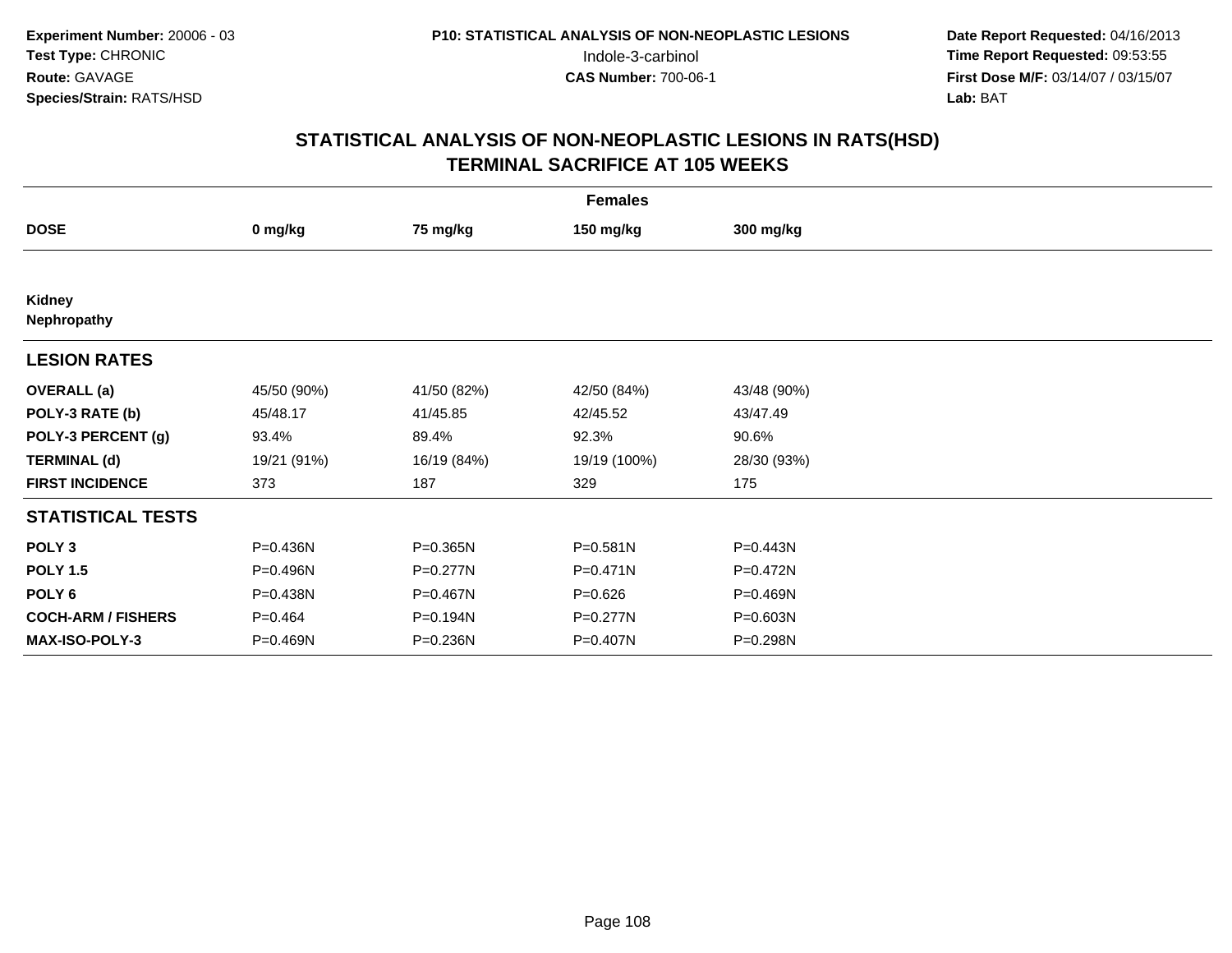|                                       | <b>Females</b> |             |             |             |  |  |  |  |
|---------------------------------------|----------------|-------------|-------------|-------------|--|--|--|--|
| <b>DOSE</b>                           | 0 mg/kg        | 75 mg/kg    | 150 mg/kg   | 300 mg/kg   |  |  |  |  |
|                                       |                |             |             |             |  |  |  |  |
| <b>Lacrimal Gland</b><br>Degeneration |                |             |             |             |  |  |  |  |
| <b>LESION RATES</b>                   |                |             |             |             |  |  |  |  |
| <b>OVERALL</b> (a)                    | $0/0 (0\%)$    | $0/0 (0\%)$ | $0/0 (0\%)$ | $0/0 (0\%)$ |  |  |  |  |
| POLY-3 RATE (b)                       | 0/0.00         | 0/0.00      | 0/0.00      | 0/0.00      |  |  |  |  |
| POLY-3 PERCENT (g)                    | $0\%$          | 0%          | 0%          | 0%          |  |  |  |  |
| <b>TERMINAL (d)</b>                   | $0/0 (0\%)$    | $0/0 (0\%)$ | $0/0 (0\%)$ | $0/0 (0\%)$ |  |  |  |  |
| <b>FIRST INCIDENCE</b>                | ---            | ---         | $---$       | ---         |  |  |  |  |
| <b>STATISTICAL TESTS</b>              |                |             |             |             |  |  |  |  |
| POLY <sub>3</sub>                     | (n)            | (n)         | (n)         | (n)         |  |  |  |  |
| <b>POLY 1.5</b>                       | (n)            | (n)         | (n)         | (n)         |  |  |  |  |
| POLY <sub>6</sub>                     | (n)            | (n)         | (n)         | (n)         |  |  |  |  |
| <b>COCH-ARM / FISHERS</b>             | (n)            | (n)         | (n)         | (n)         |  |  |  |  |
| MAX-ISO-POLY-3                        | (n)            | (n)         | (n)         | (n)         |  |  |  |  |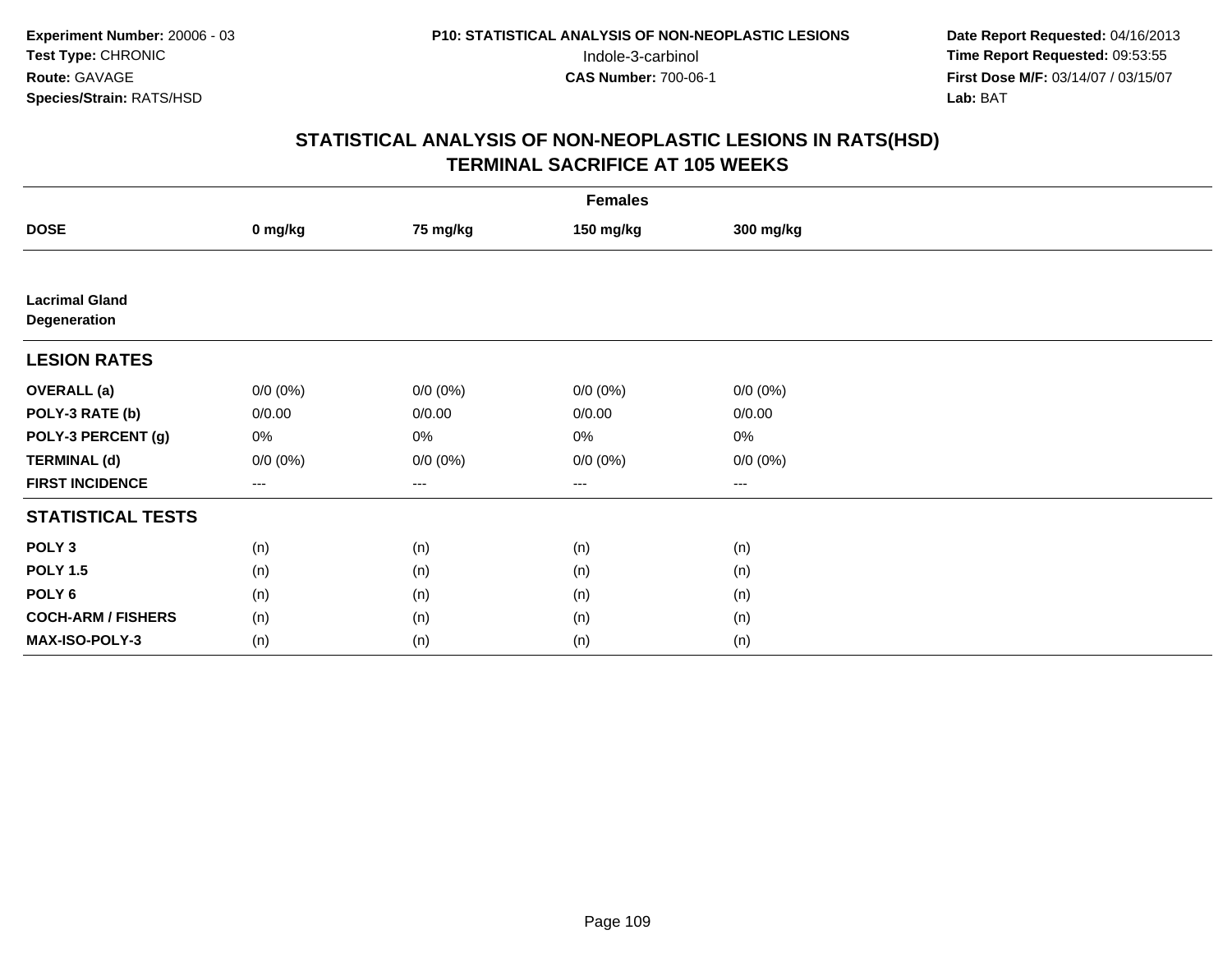| <b>Females</b>            |             |              |             |             |  |  |  |
|---------------------------|-------------|--------------|-------------|-------------|--|--|--|
| <b>DOSE</b>               | 0 mg/kg     | 75 mg/kg     | 150 mg/kg   | 300 mg/kg   |  |  |  |
|                           |             |              |             |             |  |  |  |
| Liver<br>Angiectasis      |             |              |             |             |  |  |  |
| <b>LESION RATES</b>       |             |              |             |             |  |  |  |
| <b>OVERALL</b> (a)        | 1/50(2%)    | 0/50(0%)     | 2/50(4%)    | 3/48(6%)    |  |  |  |
| POLY-3 RATE (b)           | 1/36.78     | 0/36.72      | 2/35.70     | 3/40.12     |  |  |  |
| POLY-3 PERCENT (g)        | 2.7%        | 0%           | 5.6%        | 7.5%        |  |  |  |
| <b>TERMINAL (d)</b>       | 0/21(0%)    | 0/19(0%)     | 2/19(11%)   | 3/30 (10%)  |  |  |  |
| <b>FIRST INCIDENCE</b>    | 645         | ---          | 729 (T)     | 729 (T)     |  |  |  |
| <b>STATISTICAL TESTS</b>  |             |              |             |             |  |  |  |
| POLY <sub>3</sub>         | $P = 0.120$ | P=0.500N     | $P = 0.490$ | $P = 0.336$ |  |  |  |
| <b>POLY 1.5</b>           | $P = 0.108$ | $P = 0.501N$ | $P = 0.491$ | $P = 0.314$ |  |  |  |
| POLY <sub>6</sub>         | $P = 0.136$ | P=0.499N     | $P = 0.483$ | $P = 0.363$ |  |  |  |
| <b>COCH-ARM / FISHERS</b> | $P = 0.095$ | P=0.500N     | $P = 0.500$ | $P = 0.293$ |  |  |  |
| <b>MAX-ISO-POLY-3</b>     | $P = 0.148$ | P=0.158N     | $P = 0.273$ | $P = 0.188$ |  |  |  |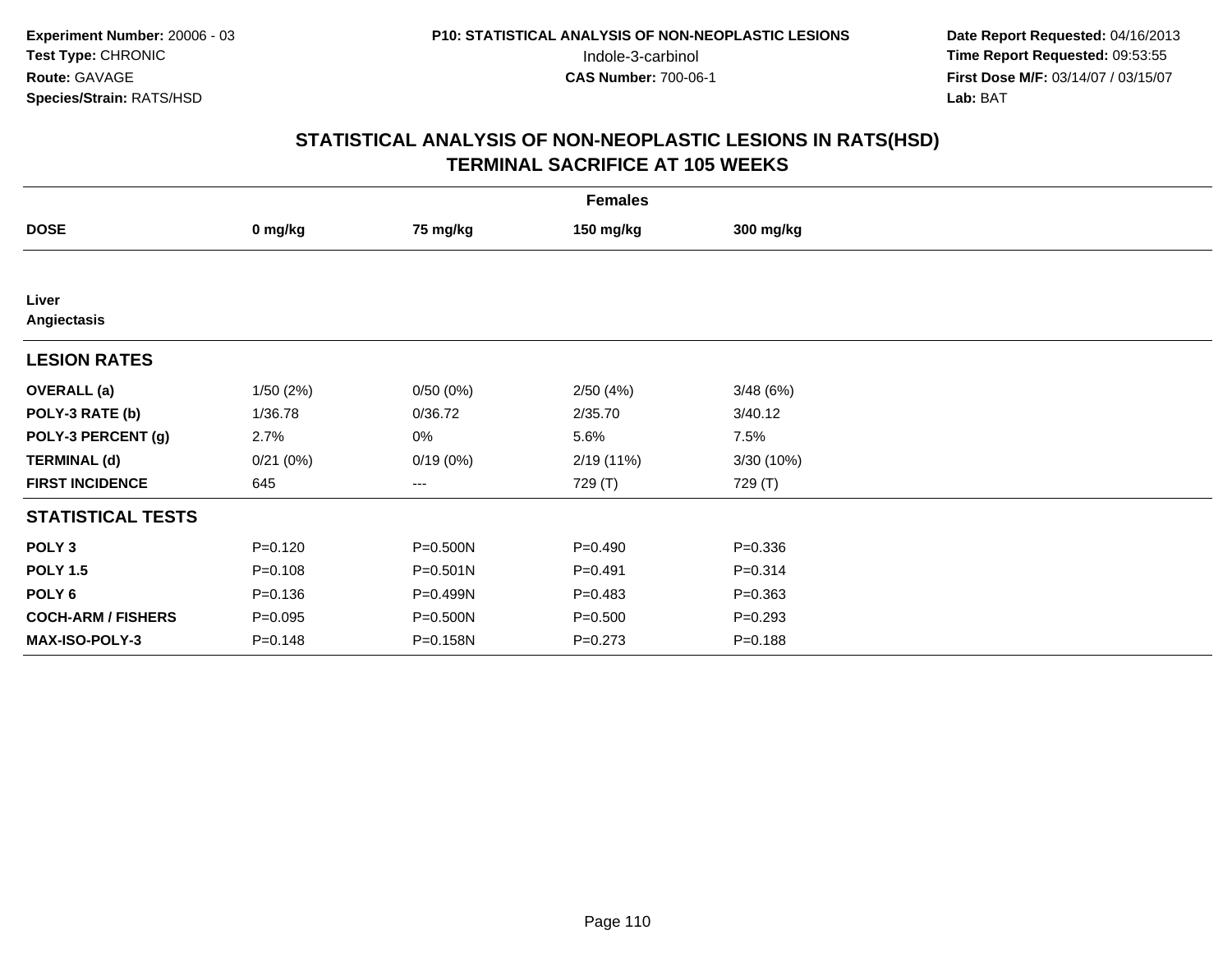| <b>Females</b>                   |             |            |             |             |  |  |  |
|----------------------------------|-------------|------------|-------------|-------------|--|--|--|
| <b>DOSE</b>                      | 0 mg/kg     | 75 mg/kg   | 150 mg/kg   | 300 mg/kg   |  |  |  |
|                                  |             |            |             |             |  |  |  |
| Liver<br><b>Basophilic Focus</b> |             |            |             |             |  |  |  |
| <b>LESION RATES</b>              |             |            |             |             |  |  |  |
| <b>OVERALL</b> (a)               | 14/50 (28%) | 6/50 (12%) | 11/50 (22%) | 14/48 (29%) |  |  |  |
| POLY-3 RATE (b)                  | 14/37.51    | 6/37.20    | 11/37.48    | 14/41.53    |  |  |  |
| POLY-3 PERCENT (g)               | 37.3%       | 16.1%      | 29.4%       | 33.7%       |  |  |  |
| <b>TERMINAL (d)</b>              | 10/21 (48%) | 2/19(11%)  | 5/19 (26%)  | 7/30 (23%)  |  |  |  |
| <b>FIRST INCIDENCE</b>           | 513         | 665        | 611         | 630         |  |  |  |
| <b>STATISTICAL TESTS</b>         |             |            |             |             |  |  |  |
| POLY <sub>3</sub>                | $P = 0.413$ | P=0.031N*  | P=0.309N    | P=0.460N    |  |  |  |
| <b>POLY 1.5</b>                  | $P = 0.338$ | P=0.035N*  | P=0.326N    | P=0.549N    |  |  |  |
| POLY 6                           | $P = 0.521$ | P=0.026N*  | P=0.287N    | P=0.347N    |  |  |  |
| <b>COCH-ARM / FISHERS</b>        | $P = 0.271$ | P=0.039N*  | P=0.322N    | $P = 0.538$ |  |  |  |
| MAX-ISO-POLY-3                   | P=0.248N    | P=0.016N*  | P=0.227N    | P=0.373N    |  |  |  |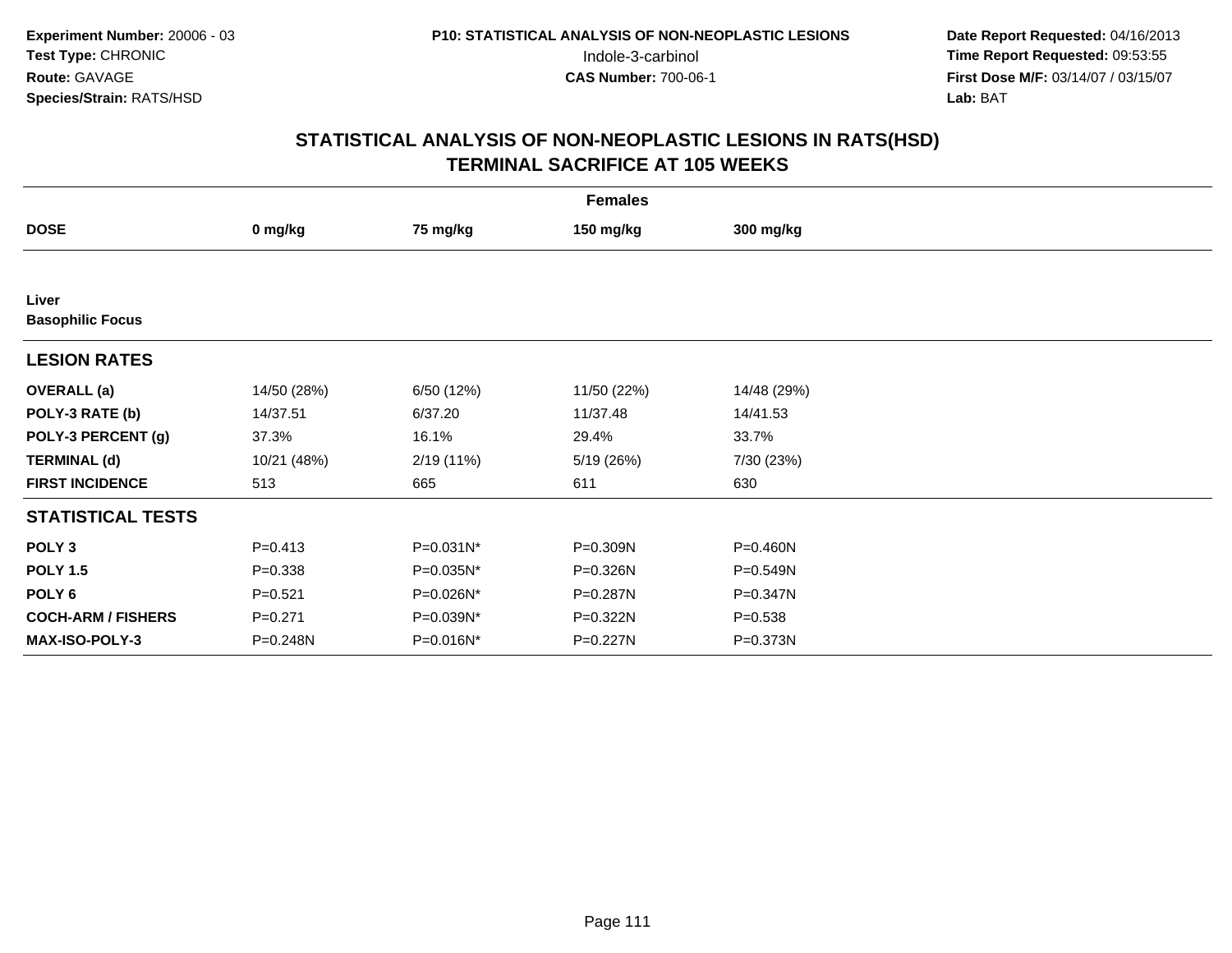| <b>Females</b>             |                        |          |           |           |  |  |  |
|----------------------------|------------------------|----------|-----------|-----------|--|--|--|
| <b>DOSE</b>                | 0 mg/kg                | 75 mg/kg | 150 mg/kg | 300 mg/kg |  |  |  |
|                            |                        |          |           |           |  |  |  |
| Liver<br>Cholangiofibrosis |                        |          |           |           |  |  |  |
| <b>LESION RATES</b>        |                        |          |           |           |  |  |  |
| <b>OVERALL</b> (a)         | 0/50(0%)               | 1/50(2%) | 0/50(0%)  | 0/48(0%)  |  |  |  |
| POLY-3 RATE (b)            | 0/36.47                | 1/36.72  | 0/35.70   | 0/40.12   |  |  |  |
| POLY-3 PERCENT (g)         | 0%                     | 2.7%     | 0%        | $0\%$     |  |  |  |
| <b>TERMINAL (d)</b>        | 0/21(0%)               | 1/19(5%) | 0/19(0%)  | 0/30(0%)  |  |  |  |
| <b>FIRST INCIDENCE</b>     | $\qquad \qquad \cdots$ | 729 (T)  | $\cdots$  | $\cdots$  |  |  |  |
| <b>STATISTICAL TESTS</b>   |                        |          |           |           |  |  |  |
| POLY <sub>3</sub>          | (n)                    | (n)      | (n)       | (n)       |  |  |  |
| <b>POLY 1.5</b>            | (n)                    | (n)      | (n)       | (n)       |  |  |  |
| POLY <sub>6</sub>          | (n)                    | (n)      | (n)       | (n)       |  |  |  |
| <b>COCH-ARM / FISHERS</b>  | (n)                    | (n)      | (n)       | (n)       |  |  |  |
| MAX-ISO-POLY-3             | (n)                    | (n)      | (n)       | (n)       |  |  |  |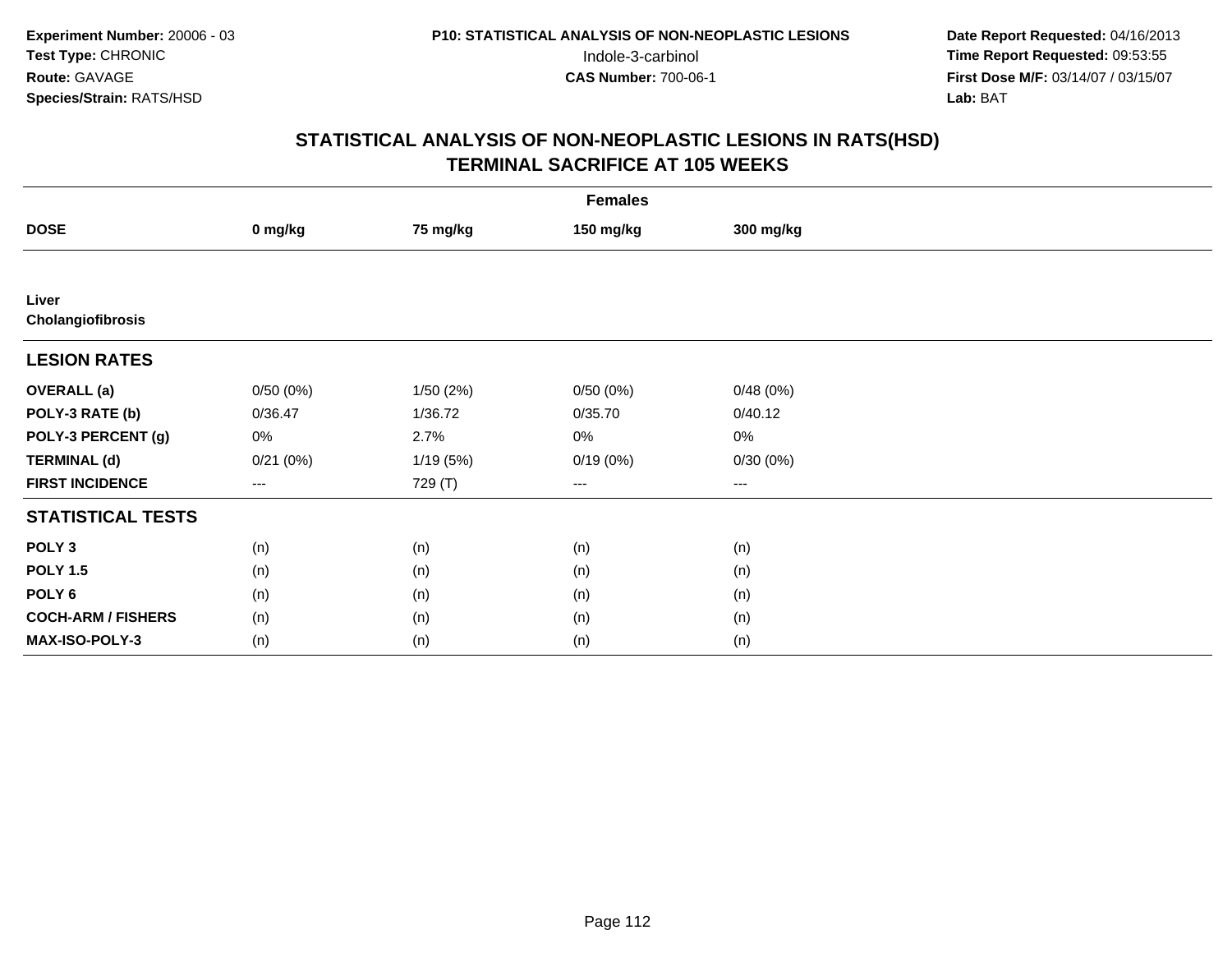| <b>Females</b>                   |            |             |              |             |  |  |  |
|----------------------------------|------------|-------------|--------------|-------------|--|--|--|
| <b>DOSE</b>                      | 0 mg/kg    | 75 mg/kg    | 150 mg/kg    | 300 mg/kg   |  |  |  |
|                                  |            |             |              |             |  |  |  |
| Liver<br><b>Clear Cell Focus</b> |            |             |              |             |  |  |  |
| <b>LESION RATES</b>              |            |             |              |             |  |  |  |
| <b>OVERALL</b> (a)               | 6/50 (12%) | 7/50 (14%)  | 4/50 (8%)    | 18/48 (38%) |  |  |  |
| POLY-3 RATE (b)                  | 6/36.47    | 7/36.76     | 4/35.71      | 18/40.41    |  |  |  |
| POLY-3 PERCENT (g)               | 16.5%      | 19%         | 11.2%        | 44.6%       |  |  |  |
| <b>TERMINAL (d)</b>              | 6/21(29%)  | 6/19(32%)   | 3/19(16%)    | 16/30 (53%) |  |  |  |
| <b>FIRST INCIDENCE</b>           | 729 (T)    | 719         | 727          | 665         |  |  |  |
| <b>STATISTICAL TESTS</b>         |            |             |              |             |  |  |  |
| POLY <sub>3</sub>                | P<0.001**  | $P = 0.506$ | P=0.380N     | P=0.006**   |  |  |  |
| <b>POLY 1.5</b>                  | P<0.001**  | $P=0.498$   | P=0.381N     | P=0.004**   |  |  |  |
| POLY 6                           | P<0.001**  | $P = 0.518$ | P=0.385N     | P=0.010**   |  |  |  |
| <b>COCH-ARM / FISHERS</b>        | P<0.001**  | $P = 0.500$ | P=0.370N     | P=0.003**   |  |  |  |
| <b>MAX-ISO-POLY-3</b>            | P<0.001**  | $P = 0.384$ | $P = 0.261N$ | P=0.004**   |  |  |  |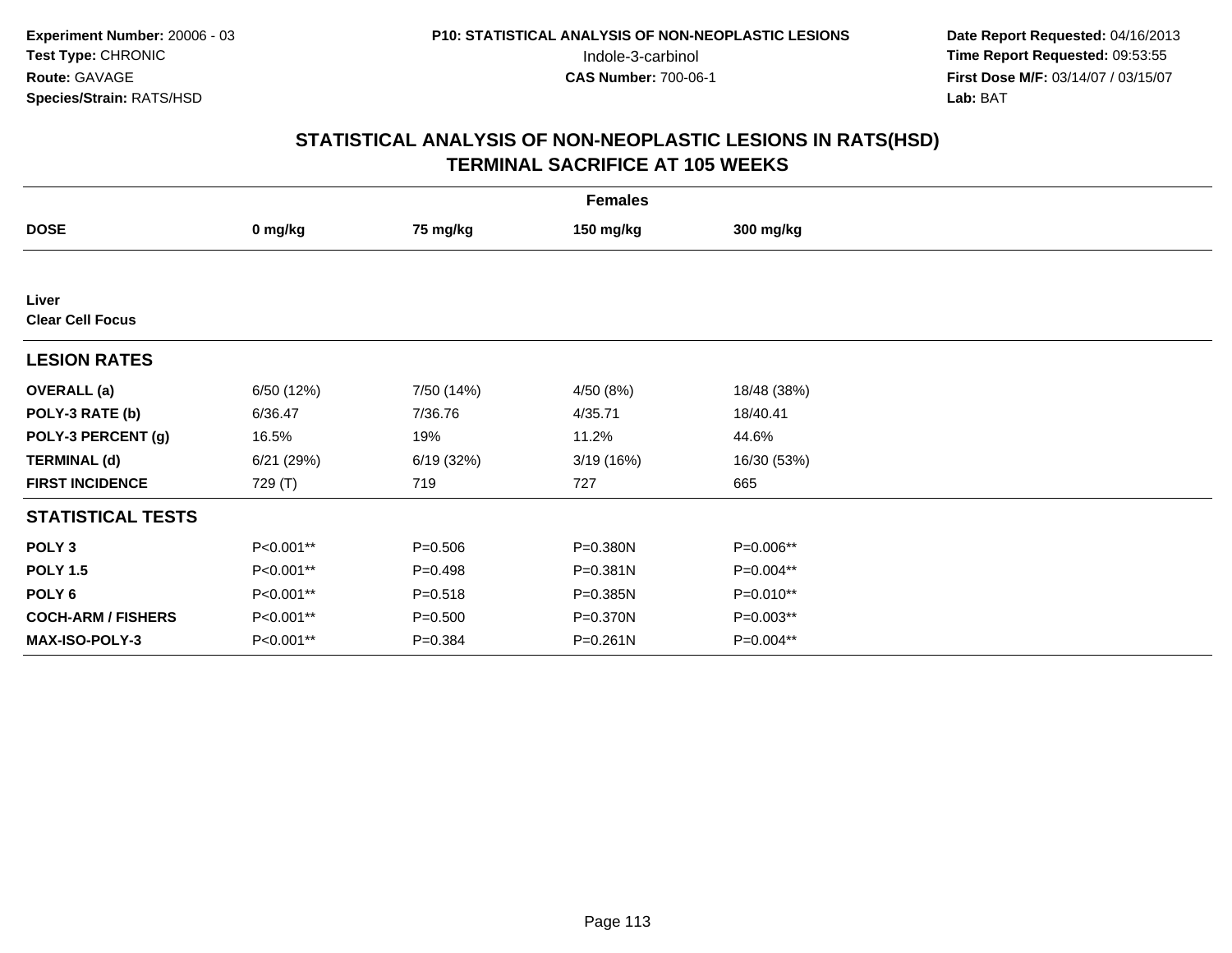| <b>Females</b>                     |             |             |            |            |  |  |  |
|------------------------------------|-------------|-------------|------------|------------|--|--|--|
| <b>DOSE</b>                        | 0 mg/kg     | 75 mg/kg    | 150 mg/kg  | 300 mg/kg  |  |  |  |
|                                    |             |             |            |            |  |  |  |
| Liver<br><b>Eosinophilic Focus</b> |             |             |            |            |  |  |  |
| <b>LESION RATES</b>                |             |             |            |            |  |  |  |
| <b>OVERALL</b> (a)                 | 0/50(0%)    | 4/50 (8%)   | 5/50 (10%) | 6/48(13%)  |  |  |  |
| POLY-3 RATE (b)                    | 0/36.47     | 4/37.03     | 5/36.56    | 6/40.71    |  |  |  |
| POLY-3 PERCENT (g)                 | 0%          | 10.8%       | 13.7%      | 14.7%      |  |  |  |
| <b>TERMINAL (d)</b>                | 0/21(0%)    | 2/19(11%)   | 3/19(16%)  | 3/30(10%)  |  |  |  |
| <b>FIRST INCIDENCE</b>             | ---         | 664         | 596        | 645        |  |  |  |
| <b>STATISTICAL TESTS</b>           |             |             |            |            |  |  |  |
| POLY <sub>3</sub>                  | $P=0.038*$  | $P = 0.061$ | $P=0.029*$ | $P=0.021*$ |  |  |  |
| <b>POLY 1.5</b>                    | $P=0.028*$  | $P = 0.060$ | $P=0.029*$ | $P=0.017*$ |  |  |  |
| POLY 6                             | $P = 0.055$ | $P=0.062$   | $P=0.029*$ | P=0.028*   |  |  |  |
| <b>COCH-ARM / FISHERS</b>          | $P=0.021*$  | $P = 0.059$ | $P=0.028*$ | $P=0.012*$ |  |  |  |
| MAX-ISO-POLY-3                     | P=0.028*    | $P=0.020*$  | P=0.009**  | P=0.010**  |  |  |  |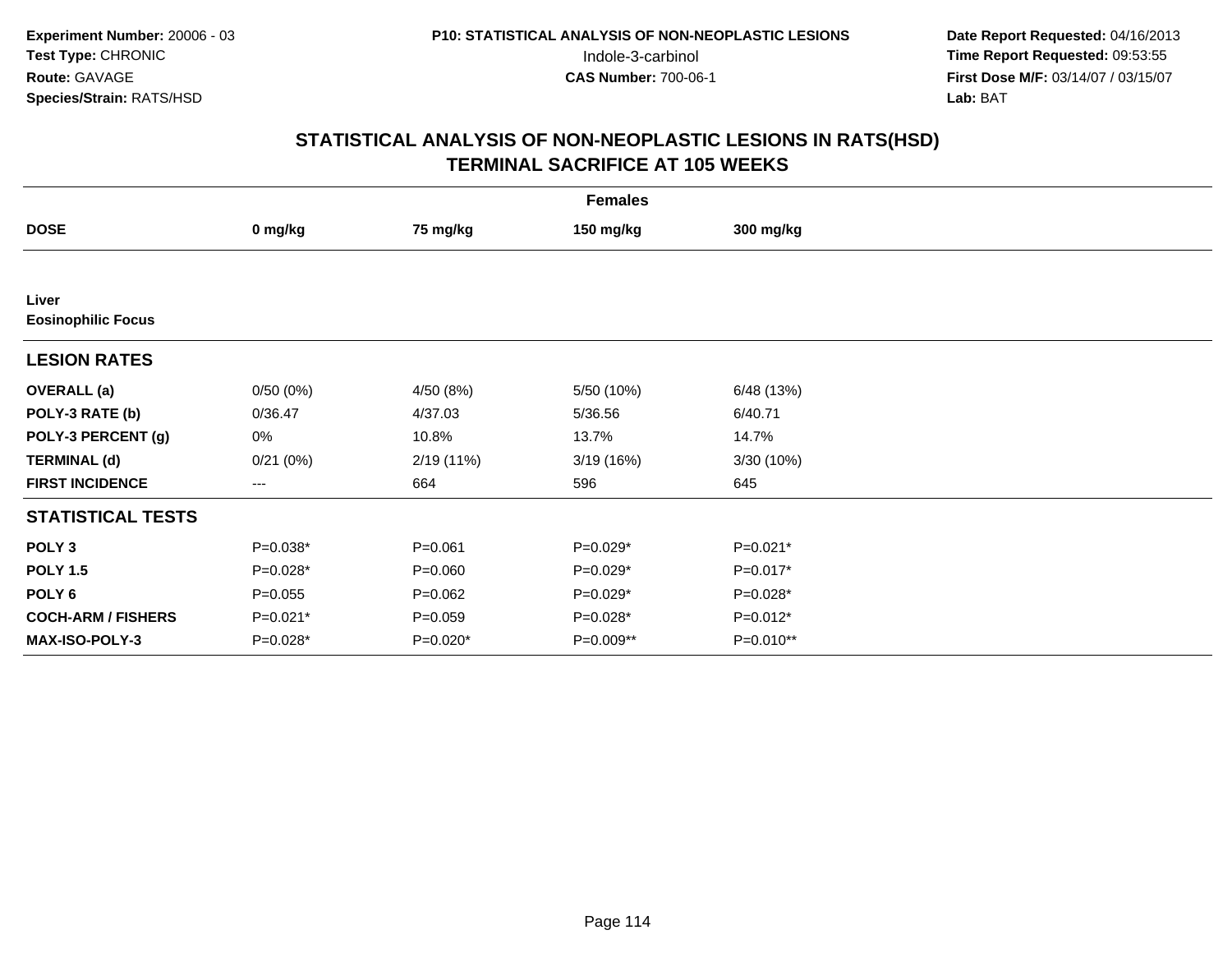| <b>Females</b>                      |             |          |             |             |  |  |  |
|-------------------------------------|-------------|----------|-------------|-------------|--|--|--|
| <b>DOSE</b>                         | 0 mg/kg     | 75 mg/kg | 150 mg/kg   | 300 mg/kg   |  |  |  |
|                                     |             |          |             |             |  |  |  |
| Liver<br>Hepatodiaphragmatic Nodule |             |          |             |             |  |  |  |
| <b>LESION RATES</b>                 |             |          |             |             |  |  |  |
| <b>OVERALL</b> (a)                  | 0/50(0%)    | 0/50(0%) | 3/50(6%)    | 2/48(4%)    |  |  |  |
| POLY-3 RATE (b)                     | 0/36.47     | 0/36.72  | 3/36.93     | 2/40.83     |  |  |  |
| POLY-3 PERCENT (g)                  | 0%          | 0%       | 8.1%        | 4.9%        |  |  |  |
| <b>TERMINAL (d)</b>                 | 0/21(0%)    | 0/19(0%) | 0/19(0%)    | 0/30(0%)    |  |  |  |
| <b>FIRST INCIDENCE</b>              | ---         | ---      | 446         | 592         |  |  |  |
| <b>STATISTICAL TESTS</b>            |             |          |             |             |  |  |  |
| POLY <sub>3</sub>                   | $P = 0.128$ | (e)      | $P = 0.119$ | $P = 0.263$ |  |  |  |
| <b>POLY 1.5</b>                     | $P = 0.108$ | (e)      | $P = 0.118$ | $P = 0.246$ |  |  |  |
| POLY 6                              | $P = 0.156$ | (e)      | $P = 0.121$ | $P = 0.285$ |  |  |  |
| <b>COCH-ARM / FISHERS</b>           | $P = 0.089$ | (e)      | $P=0.121$   | $P = 0.237$ |  |  |  |
| MAX-ISO-POLY-3                      | $P = 0.102$ | (e)      | $P=0.039*$  | $P = 0.102$ |  |  |  |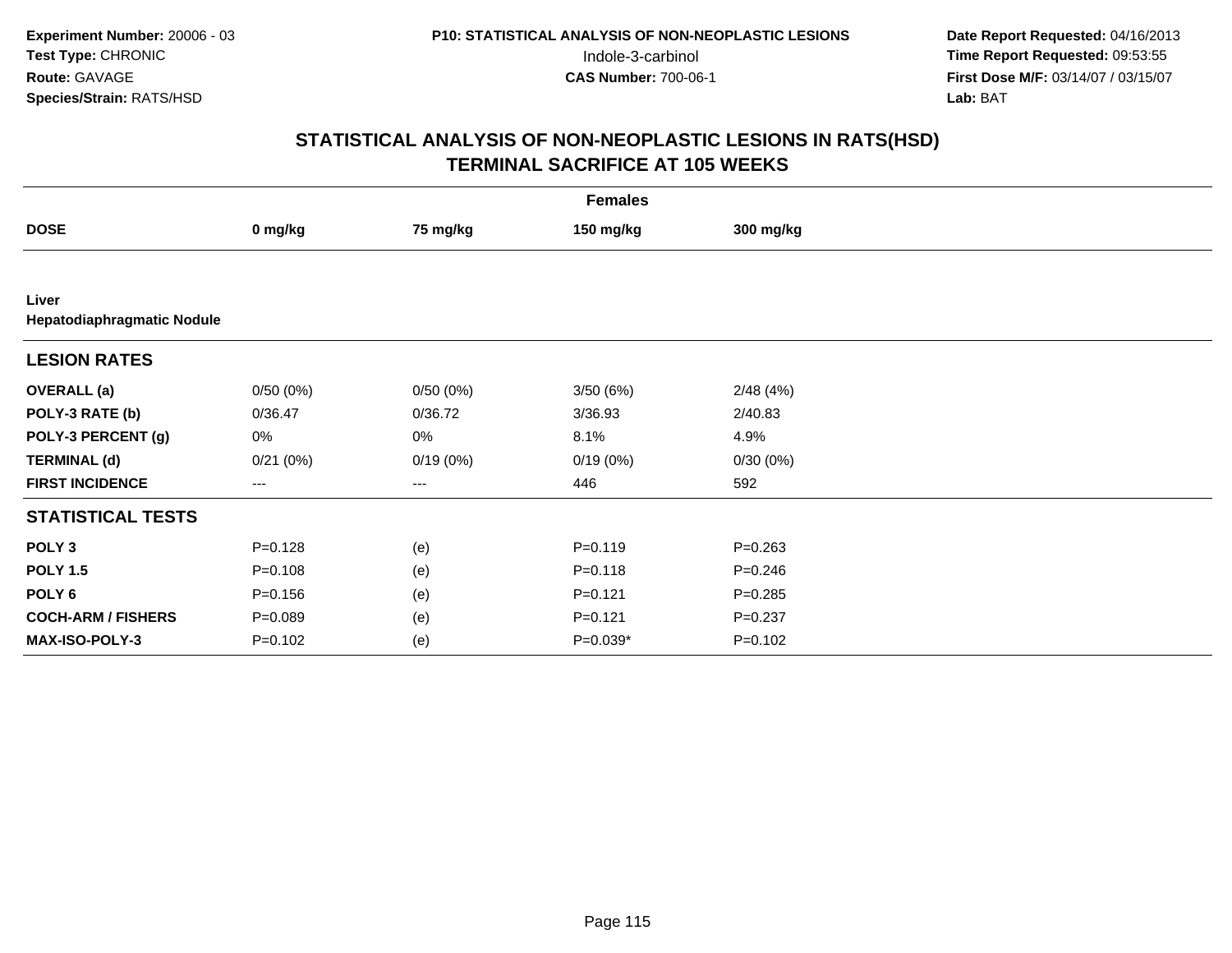| <b>Females</b>                   |              |           |             |              |  |  |  |
|----------------------------------|--------------|-----------|-------------|--------------|--|--|--|
| <b>DOSE</b>                      | 0 mg/kg      | 75 mg/kg  | 150 mg/kg   | 300 mg/kg    |  |  |  |
|                                  |              |           |             |              |  |  |  |
| Liver<br><b>Mixed Cell Focus</b> |              |           |             |              |  |  |  |
| <b>LESION RATES</b>              |              |           |             |              |  |  |  |
| <b>OVERALL</b> (a)               | 5/50 (10%)   | 1/50(2%)  | 5/50 (10%)  | 4/48(8%)     |  |  |  |
| POLY-3 RATE (b)                  | 5/36.47      | 1/36.72   | 5/36.51     | 4/40.41      |  |  |  |
| POLY-3 PERCENT (g)               | 13.7%        | 2.7%      | 13.7%       | 9.9%         |  |  |  |
| <b>TERMINAL (d)</b>              | 5/21(24%)    | 1/19(5%)  | 3/19(16%)   | 2/30(7%)     |  |  |  |
| <b>FIRST INCIDENCE</b>           | 729 (T)      | 729 (T)   | 611         | 665          |  |  |  |
| <b>STATISTICAL TESTS</b>         |              |           |             |              |  |  |  |
| POLY <sub>3</sub>                | $P = 0.571N$ | P=0.097N  | P=0.633N    | $P = 0.435N$ |  |  |  |
| <b>POLY 1.5</b>                  | $P = 0.543$  | P=0.100N  | $P = 0.626$ | P=0.479N     |  |  |  |
| POLY <sub>6</sub>                | $P = 0.521N$ | P=0.092N  | P=0.629N    | P=0.383N     |  |  |  |
| <b>COCH-ARM / FISHERS</b>        | $P=0.493$    | P=0.102N  | P=0.630N    | P=0.526N     |  |  |  |
| <b>MAX-ISO-POLY-3</b>            | P=0.396N     | P=0.042N* | P=0.498N    | $P = 0.313N$ |  |  |  |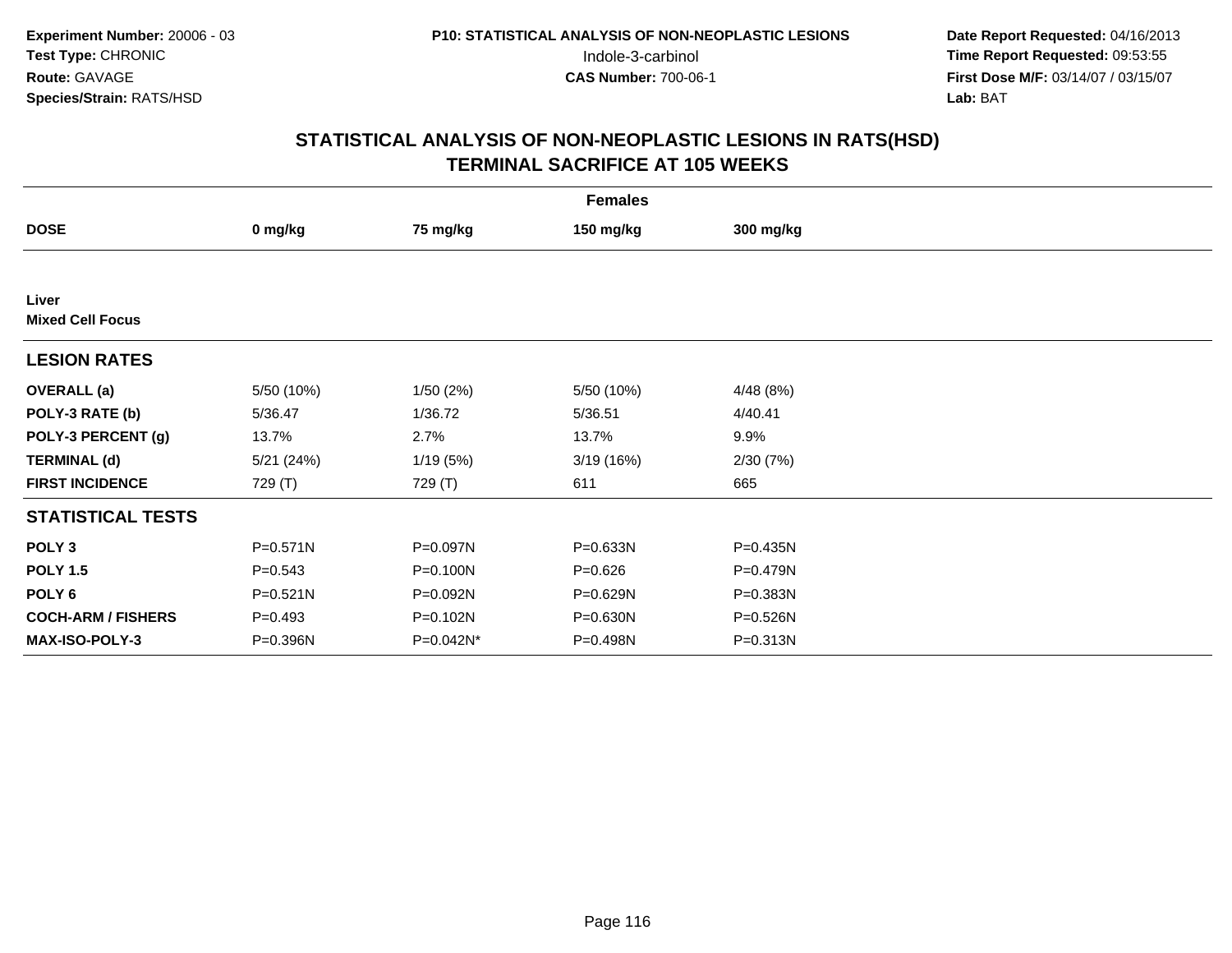| <b>Females</b>            |          |             |              |              |  |  |  |
|---------------------------|----------|-------------|--------------|--------------|--|--|--|
| <b>DOSE</b>               | 0 mg/kg  | 75 mg/kg    | 150 mg/kg    | 300 mg/kg    |  |  |  |
|                           |          |             |              |              |  |  |  |
| Liver<br><b>Necrosis</b>  |          |             |              |              |  |  |  |
| <b>LESION RATES</b>       |          |             |              |              |  |  |  |
| <b>OVERALL</b> (a)        | 1/50(2%) | 2/50(4%)    | 0/50(0%)     | 0/48(0%)     |  |  |  |
| POLY-3 RATE (b)           | 1/36.87  | 2/37.51     | 0/35.70      | 0/40.12      |  |  |  |
| POLY-3 PERCENT (g)        | 2.7%     | 5.3%        | 0%           | 0%           |  |  |  |
| <b>TERMINAL (d)</b>       | 0/21(0%) | 0/19(0%)    | 0/19(0%)     | 0/30(0%)     |  |  |  |
| <b>FIRST INCIDENCE</b>    | 614      | 492         | $\cdots$     | $\cdots$     |  |  |  |
| <b>STATISTICAL TESTS</b>  |          |             |              |              |  |  |  |
| POLY <sub>3</sub>         | P=0.180N | $P = 0.506$ | P=0.506N     | P=0.483N     |  |  |  |
| <b>POLY 1.5</b>           | P=0.188N | $P = 0.501$ | P=0.505N     | P=0.495N     |  |  |  |
| POLY 6                    | P=0.171N | $P = 0.511$ | $P = 0.510N$ | $P = 0.470N$ |  |  |  |
| <b>COCH-ARM / FISHERS</b> | P=0.194N | $P = 0.500$ | P=0.500N     | P=0.510N     |  |  |  |
| <b>MAX-ISO-POLY-3</b>     | P=0.176N | $P = 0.286$ | P=0.166N     | $P = 0.161N$ |  |  |  |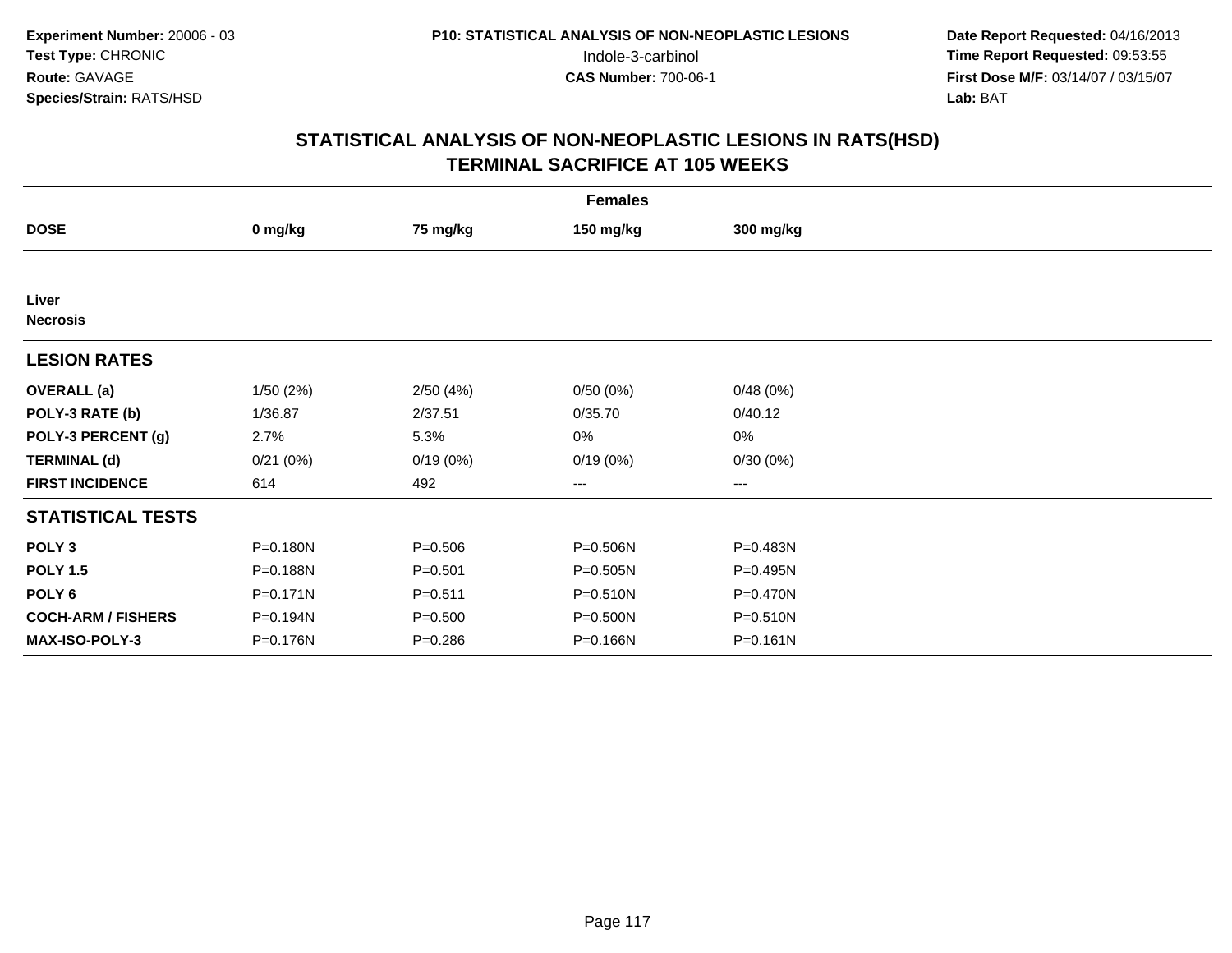| <b>Females</b>            |             |          |             |             |  |  |  |
|---------------------------|-------------|----------|-------------|-------------|--|--|--|
| <b>DOSE</b>               | 0 mg/kg     | 75 mg/kg | 150 mg/kg   | 300 mg/kg   |  |  |  |
|                           |             |          |             |             |  |  |  |
| Liver: Bile Duct<br>Cyst  |             |          |             |             |  |  |  |
| <b>LESION RATES</b>       |             |          |             |             |  |  |  |
| <b>OVERALL</b> (a)        | 4/50 (8%)   | 2/50(4%) | 6/50 (12%)  | 6/48 (13%)  |  |  |  |
| POLY-3 RATE (b)           | 4/36.47     | 2/36.81  | 6/36.18     | 6/40.12     |  |  |  |
| POLY-3 PERCENT (g)        | 11%         | 5.4%     | 16.6%       | 15%         |  |  |  |
| <b>TERMINAL (d)</b>       | 4/21 (19%)  | 1/19(5%) | 4/19 (21%)  | 6/30 (20%)  |  |  |  |
| <b>FIRST INCIDENCE</b>    | 729 (T)     | 706      | 590         | 729 (T)     |  |  |  |
| <b>STATISTICAL TESTS</b>  |             |          |             |             |  |  |  |
| POLY <sub>3</sub>         | $P = 0.224$ | P=0.331N | $P = 0.361$ | $P=0.430$   |  |  |  |
| <b>POLY 1.5</b>           | $P = 0.192$ | P=0.337N | $P = 0.359$ | $P = 0.388$ |  |  |  |
| POLY 6                    | $P = 0.268$ | P=0.322N | $P = 0.359$ | $P=0.482$   |  |  |  |
| <b>COCH-ARM / FISHERS</b> | $P = 0.160$ | P=0.339N | $P = 0.370$ | $P = 0.344$ |  |  |  |
| MAX-ISO-POLY-3            | $P = 0.265$ | P=0.195N | $P = 0.244$ | $P = 0.313$ |  |  |  |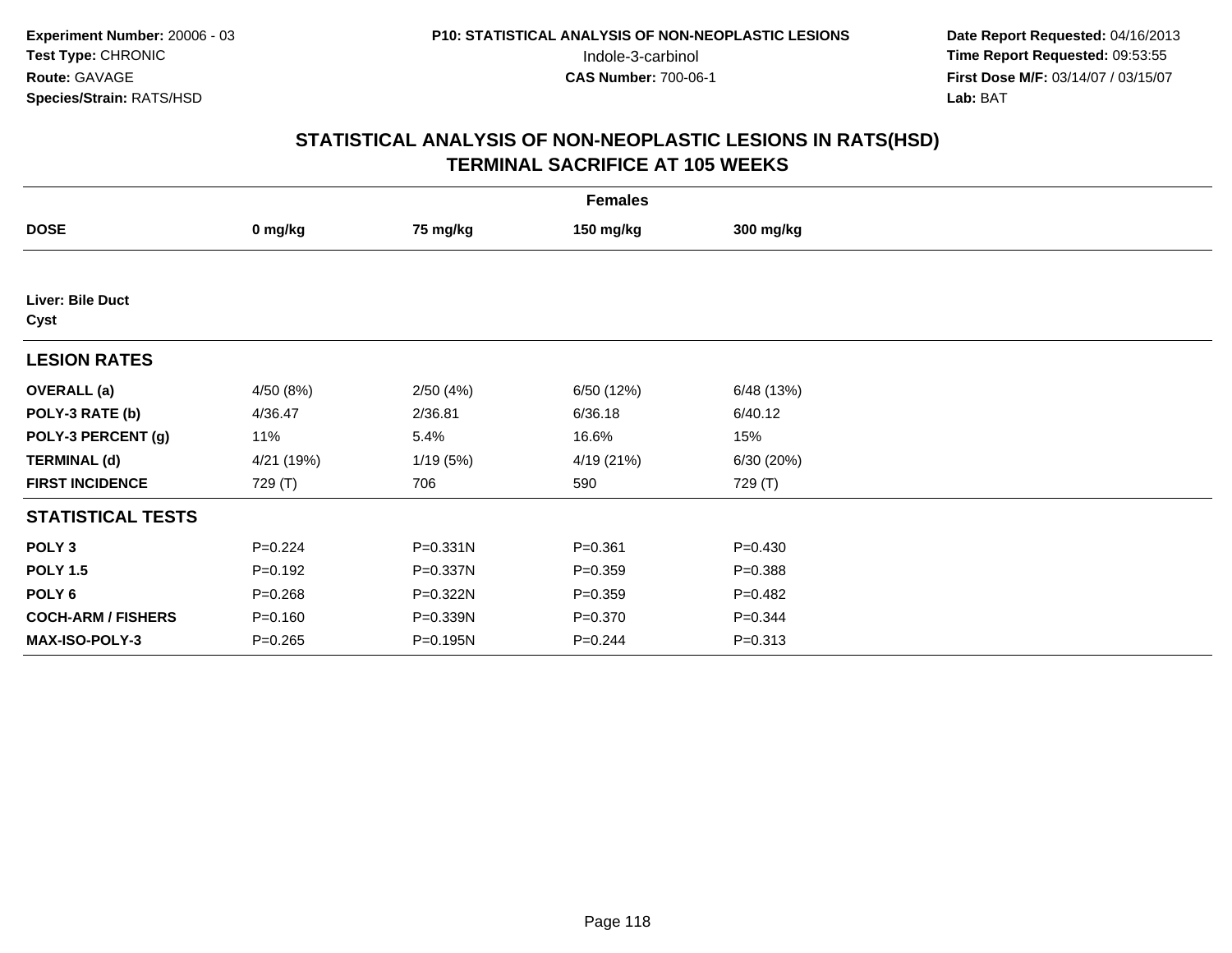|                                     | <b>Females</b>         |          |           |           |  |  |  |  |
|-------------------------------------|------------------------|----------|-----------|-----------|--|--|--|--|
| <b>DOSE</b>                         | 0 mg/kg                | 75 mg/kg | 150 mg/kg | 300 mg/kg |  |  |  |  |
|                                     |                        |          |           |           |  |  |  |  |
| Liver: Bile Duct<br><b>Fibrosis</b> |                        |          |           |           |  |  |  |  |
| <b>LESION RATES</b>                 |                        |          |           |           |  |  |  |  |
| <b>OVERALL</b> (a)                  | 0/50(0%)               | 0/50(0%) | 0/50(0%)  | 0/48(0%)  |  |  |  |  |
| POLY-3 RATE (b)                     | 0/36.47                | 0/36.72  | 0/35.70   | 0/40.12   |  |  |  |  |
| POLY-3 PERCENT (g)                  | 0%                     | 0%       | 0%        | 0%        |  |  |  |  |
| <b>TERMINAL (d)</b>                 | 0/21(0%)               | 0/19(0%) | 0/19(0%)  | 0/30(0%)  |  |  |  |  |
| <b>FIRST INCIDENCE</b>              | $\qquad \qquad \cdots$ | ---      | $---$     | $\cdots$  |  |  |  |  |
| <b>STATISTICAL TESTS</b>            |                        |          |           |           |  |  |  |  |
| POLY <sub>3</sub>                   | (n)                    | (n)      | (n)       | (n)       |  |  |  |  |
| <b>POLY 1.5</b>                     | (n)                    | (n)      | (n)       | (n)       |  |  |  |  |
| POLY <sub>6</sub>                   | (n)                    | (n)      | (n)       | (n)       |  |  |  |  |
| <b>COCH-ARM / FISHERS</b>           | (n)                    | (n)      | (n)       | (n)       |  |  |  |  |
| MAX-ISO-POLY-3                      | (n)                    | (n)      | (n)       | (n)       |  |  |  |  |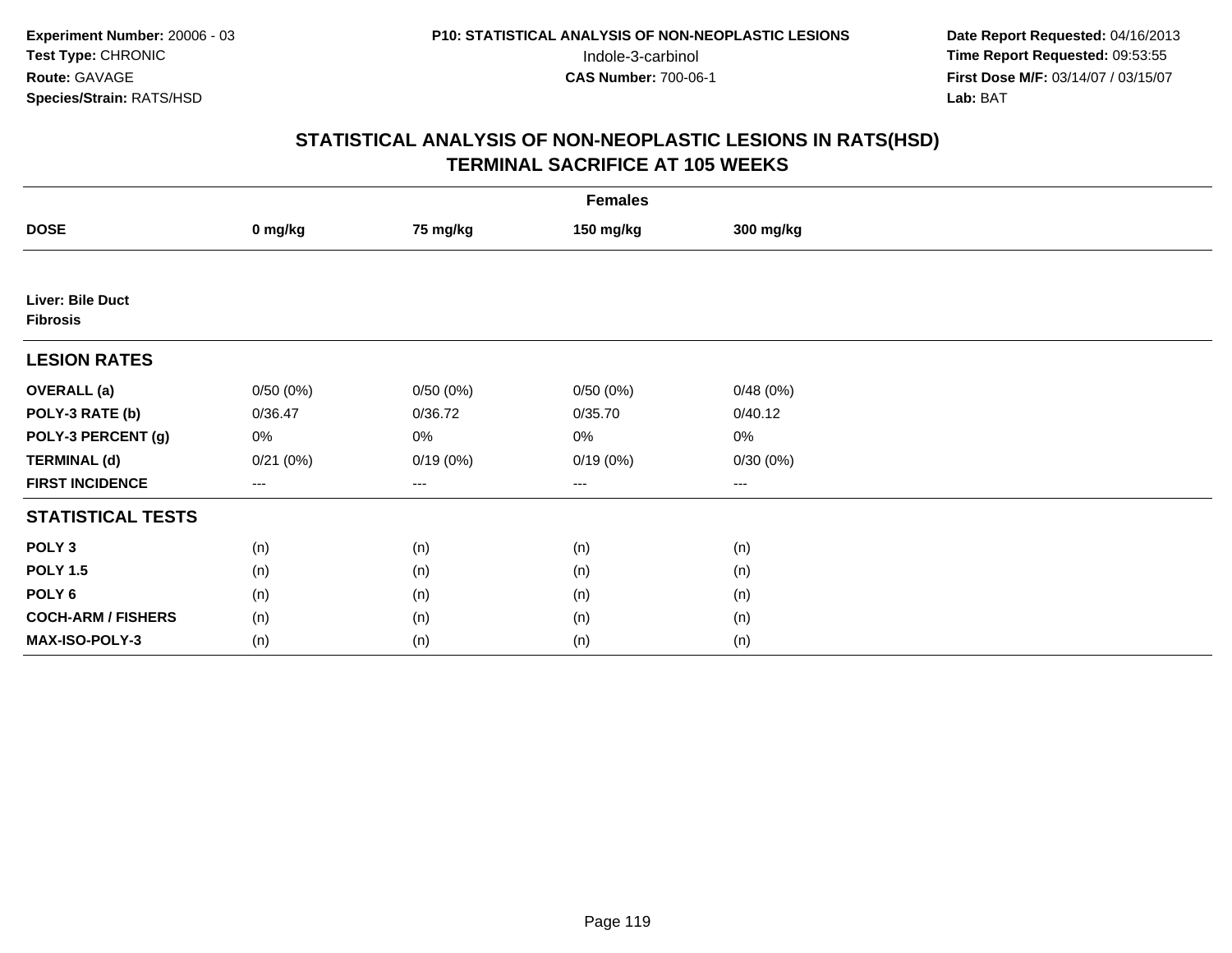| <b>Females</b>                  |              |              |              |              |  |  |  |
|---------------------------------|--------------|--------------|--------------|--------------|--|--|--|
| <b>DOSE</b>                     | 0 mg/kg      | 75 mg/kg     | 150 mg/kg    | 300 mg/kg    |  |  |  |
|                                 |              |              |              |              |  |  |  |
| Liver: Bile Duct<br>Hyperplasia |              |              |              |              |  |  |  |
| <b>LESION RATES</b>             |              |              |              |              |  |  |  |
| <b>OVERALL</b> (a)              | 2/50(4%)     | 0/50(0%)     | 0/50(0%)     | 0/48(0%)     |  |  |  |
| POLY-3 RATE (b)                 | 2/36.47      | 0/36.72      | 0/35.70      | 0/40.12      |  |  |  |
| POLY-3 PERCENT (g)              | 5.5%         | 0%           | 0%           | $0\%$        |  |  |  |
| <b>TERMINAL (d)</b>             | 2/21 (10%)   | 0/19(0%)     | 0/19(0%)     | 0/30(0%)     |  |  |  |
| <b>FIRST INCIDENCE</b>          | 729 (T)      | ---          | $--$         | ---          |  |  |  |
| <b>STATISTICAL TESTS</b>        |              |              |              |              |  |  |  |
| POLY <sub>3</sub>               | $P = 0.119N$ | P=0.235N     | $P = 0.241N$ | $P = 0.216N$ |  |  |  |
| <b>POLY 1.5</b>                 | P=0.118N     | P=0.237N     | $P = 0.241N$ | P=0.230N     |  |  |  |
| POLY 6                          | $P = 0.120N$ | $P = 0.231N$ | $P = 0.243N$ | P=0.200N     |  |  |  |
| <b>COCH-ARM / FISHERS</b>       | P=0.118N     | P=0.247N     | P=0.247N     | P=0.258N     |  |  |  |
| MAX-ISO-POLY-3                  | P=0.033N*    | P=0.075N     | P=0.080N     | P=0.077N     |  |  |  |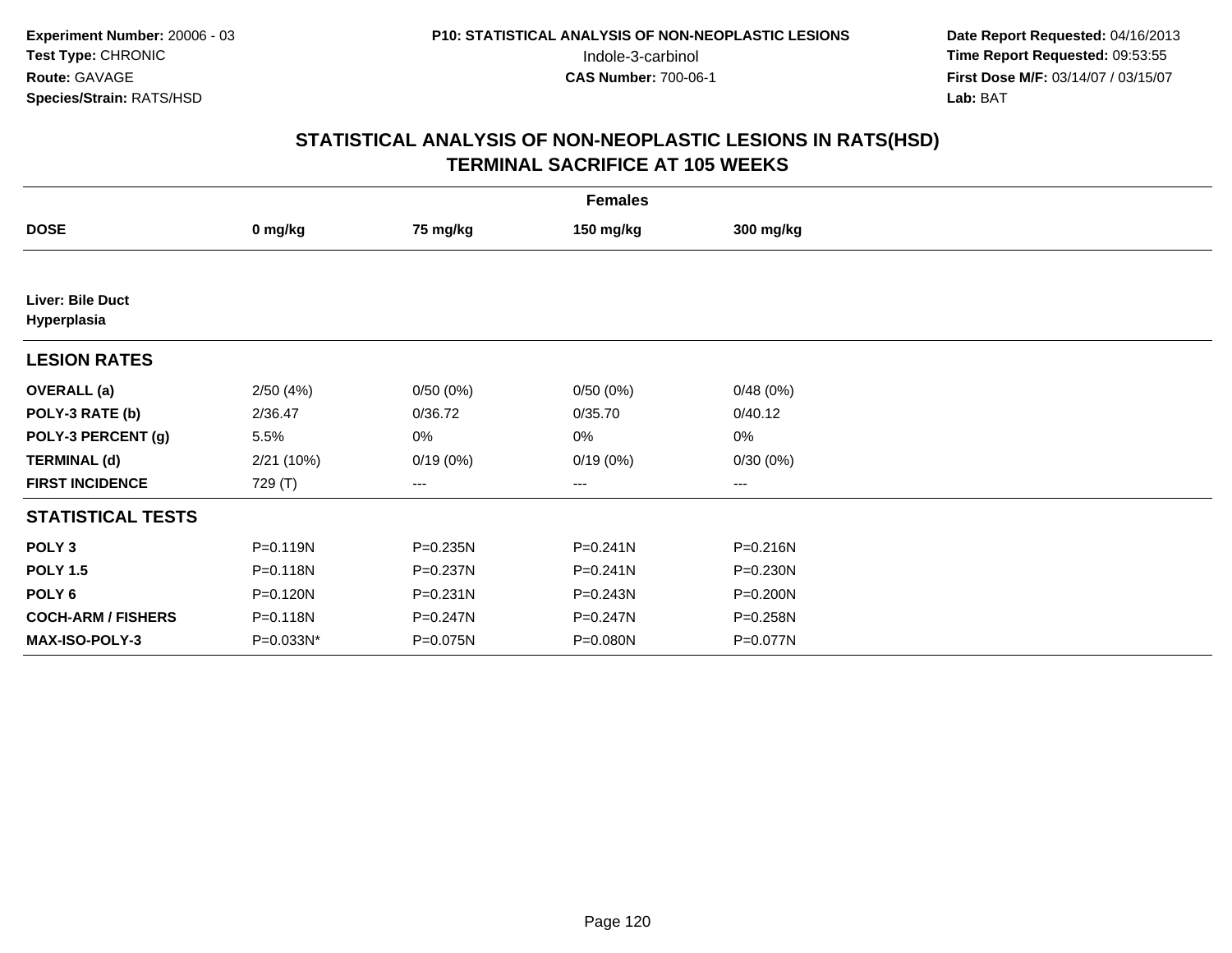|                             | <b>Females</b> |             |           |           |  |  |  |  |
|-----------------------------|----------------|-------------|-----------|-----------|--|--|--|--|
| <b>DOSE</b>                 | 0 mg/kg        | 75 mg/kg    | 150 mg/kg | 300 mg/kg |  |  |  |  |
|                             |                |             |           |           |  |  |  |  |
| Lung<br><b>Foreign Body</b> |                |             |           |           |  |  |  |  |
| <b>LESION RATES</b>         |                |             |           |           |  |  |  |  |
| <b>OVERALL</b> (a)          | 0/50(0%)       | 2/50(4%)    | 0/50(0%)  | 0/49(0%)  |  |  |  |  |
| POLY-3 RATE (b)             | 0/36.47        | 2/37.10     | 0/35.70   | 0/40.14   |  |  |  |  |
| POLY-3 PERCENT (g)          | 0%             | 5.4%        | 0%        | $0\%$     |  |  |  |  |
| <b>TERMINAL (d)</b>         | 0/21(0%)       | 1/19(5%)    | 0/19(0%)  | 0/30(0%)  |  |  |  |  |
| <b>FIRST INCIDENCE</b>      | ---            | 621         | $---$     | ---       |  |  |  |  |
| <b>STATISTICAL TESTS</b>    |                |             |           |           |  |  |  |  |
| POLY <sub>3</sub>           | P=0.387N       | $P=0.240$   | (e)       | (e)       |  |  |  |  |
| <b>POLY 1.5</b>             | $P = 0.401N$   | $P = 0.237$ | (e)       | (e)       |  |  |  |  |
| POLY 6                      | P=0.369N       | $P = 0.244$ | (e)       | (e)       |  |  |  |  |
| <b>COCH-ARM / FISHERS</b>   | P=0.409N       | $P = 0.247$ | (e)       | (e)       |  |  |  |  |
| MAX-ISO-POLY-3              | P=0.255N       | $P = 0.079$ | (e)       | (e)       |  |  |  |  |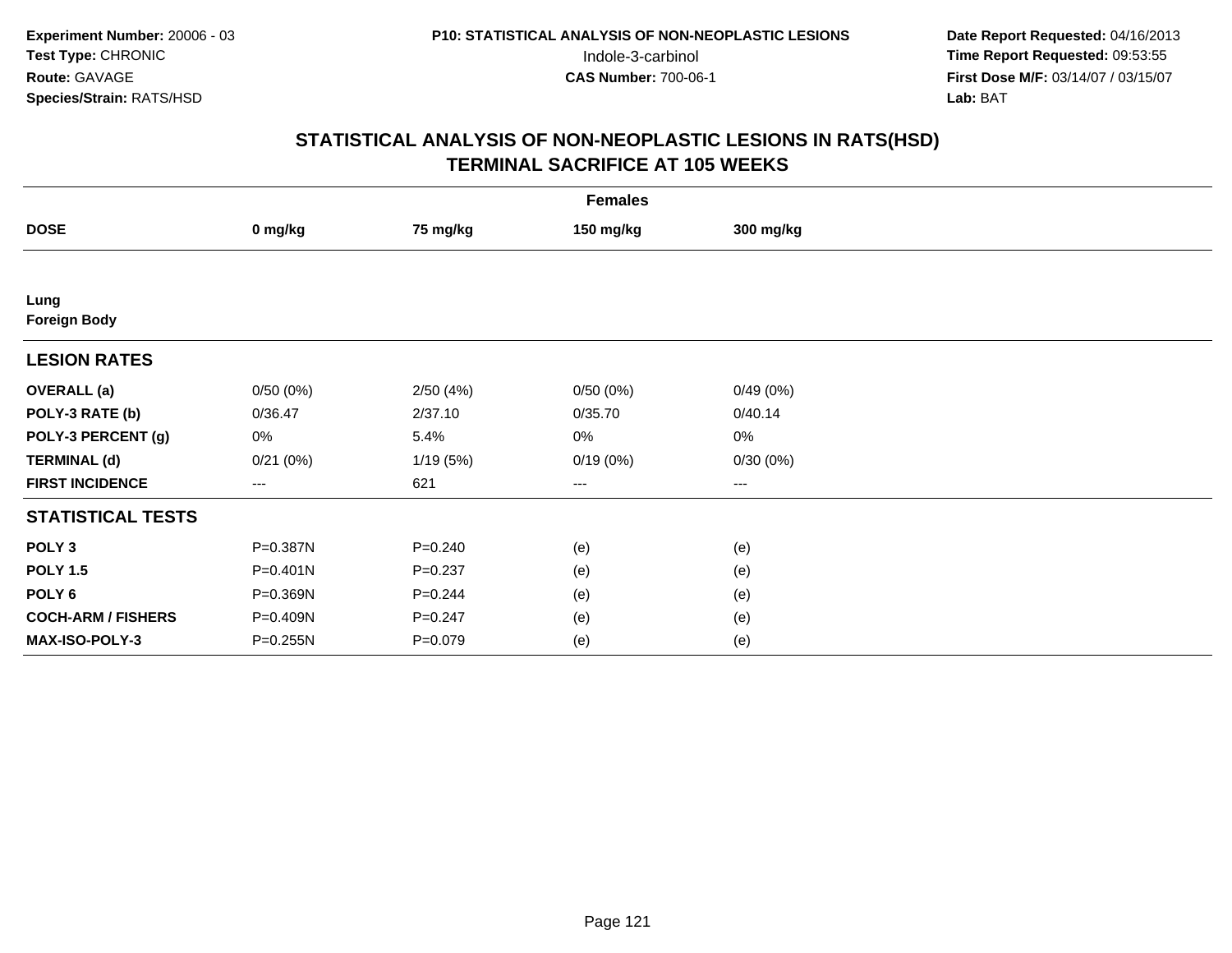|                                 | <b>Females</b>                           |                   |           |           |  |  |  |  |
|---------------------------------|------------------------------------------|-------------------|-----------|-----------|--|--|--|--|
| <b>DOSE</b>                     | 0 mg/kg                                  | 75 mg/kg          | 150 mg/kg | 300 mg/kg |  |  |  |  |
|                                 |                                          |                   |           |           |  |  |  |  |
| Lung<br><b>Hemorrhage Focal</b> |                                          |                   |           |           |  |  |  |  |
| <b>LESION RATES</b>             |                                          |                   |           |           |  |  |  |  |
| <b>OVERALL</b> (a)              | 0/50(0%)                                 | 0/50(0%)          | 0/50(0%)  | 0/49(0%)  |  |  |  |  |
| POLY-3 RATE (b)                 | 0/36.47                                  | 0/36.72           | 0/35.70   | 0/40.14   |  |  |  |  |
| POLY-3 PERCENT (g)              | 0%                                       | 0%                | 0%        | $0\%$     |  |  |  |  |
| <b>TERMINAL (d)</b>             | 0/21(0%)                                 | 0/19(0%)          | 0/19(0%)  | 0/30(0%)  |  |  |  |  |
| <b>FIRST INCIDENCE</b>          | $\hspace{0.05cm} \ldots \hspace{0.05cm}$ | $\qquad \qquad -$ | $\cdots$  | $\cdots$  |  |  |  |  |
| <b>STATISTICAL TESTS</b>        |                                          |                   |           |           |  |  |  |  |
| POLY <sub>3</sub>               | (n)                                      | (n)               | (n)       | (n)       |  |  |  |  |
| <b>POLY 1.5</b>                 | (n)                                      | (n)               | (n)       | (n)       |  |  |  |  |
| POLY <sub>6</sub>               | (n)                                      | (n)               | (n)       | (n)       |  |  |  |  |
| <b>COCH-ARM / FISHERS</b>       | (n)                                      | (n)               | (n)       | (n)       |  |  |  |  |
| MAX-ISO-POLY-3                  | (n)                                      | (n)               | (n)       | (n)       |  |  |  |  |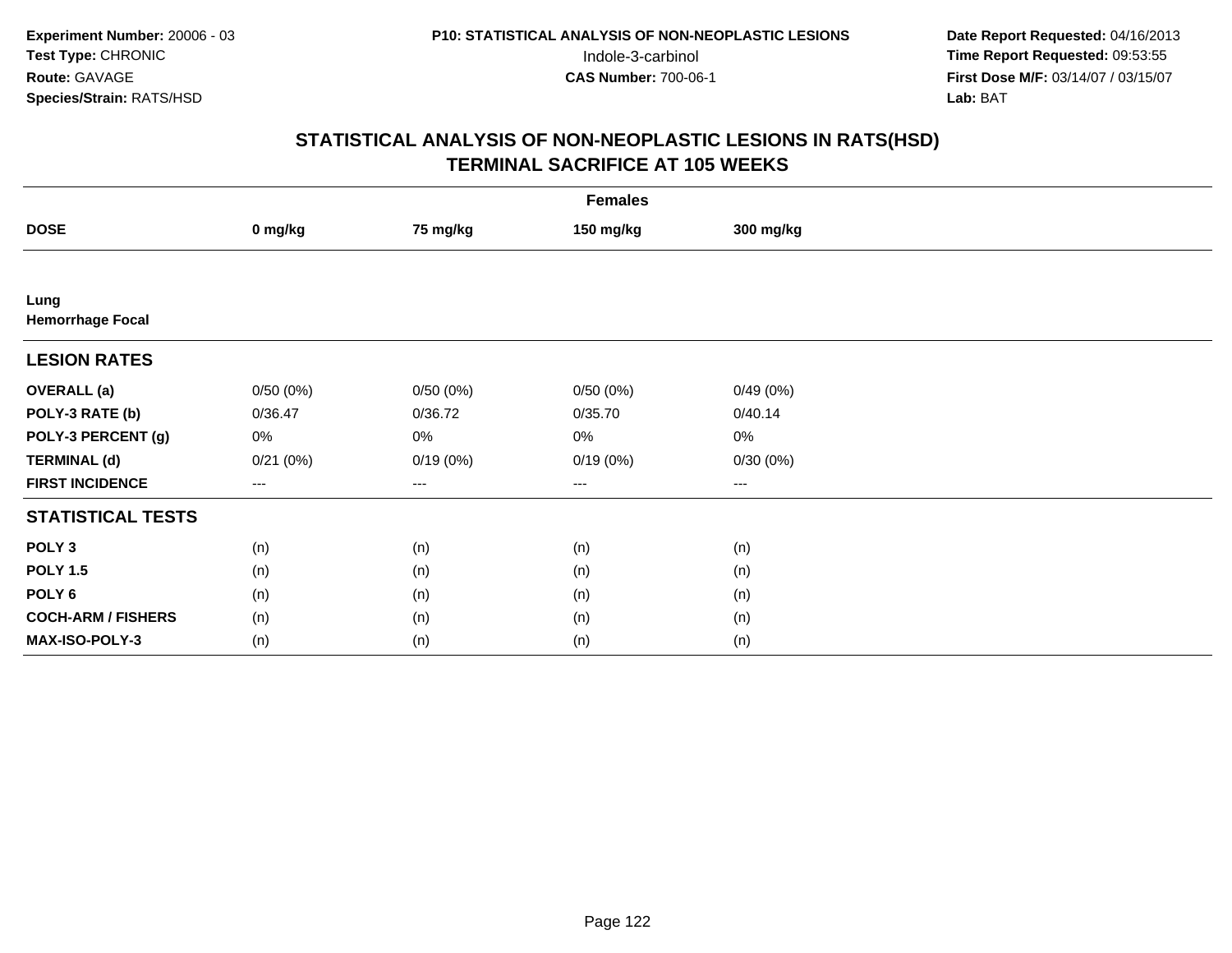| <b>Females</b>                      |             |             |             |             |  |  |  |
|-------------------------------------|-------------|-------------|-------------|-------------|--|--|--|
| <b>DOSE</b>                         | 0 mg/kg     | 75 mg/kg    | 150 mg/kg   | 300 mg/kg   |  |  |  |
|                                     |             |             |             |             |  |  |  |
| Lung<br><b>Inflammation Chronic</b> |             |             |             |             |  |  |  |
| <b>LESION RATES</b>                 |             |             |             |             |  |  |  |
| <b>OVERALL</b> (a)                  | 34/50 (68%) | 30/50 (60%) | 38/50 (76%) | 35/49 (71%) |  |  |  |
| POLY-3 RATE (b)                     | 34/43.26    | 30/43.11    | 38/45.80    | 35/44.50    |  |  |  |
| POLY-3 PERCENT (g)                  | 78.6%       | 69.6%       | 83%         | 78.7%       |  |  |  |
| <b>TERMINAL (d)</b>                 | 20/21 (95%) | 12/19 (63%) | 14/19 (74%) | 22/30 (73%) |  |  |  |
| <b>FIRST INCIDENCE</b>              | 288         | 388         | 189         | 416         |  |  |  |
| <b>STATISTICAL TESTS</b>            |             |             |             |             |  |  |  |
| POLY <sub>3</sub>                   | $P = 0.375$ | P=0.223N    | $P=0.391$   | $P = 0.606$ |  |  |  |
| <b>POLY 1.5</b>                     | $P=0.262$   | P=0.262N    | $P=0.297$   | $P=0.474$   |  |  |  |
| POLY 6                              | $P = 0.547$ | P=0.166N    | $P = 0.534$ | P=0.439N    |  |  |  |
| <b>COCH-ARM / FISHERS</b>           | $P = 0.240$ | P=0.266N    | $P = 0.252$ | $P=0.440$   |  |  |  |
| MAX-ISO-POLY-3                      | $P = 0.349$ | P=0.153N    | $P = 0.290$ | $P=0.497$   |  |  |  |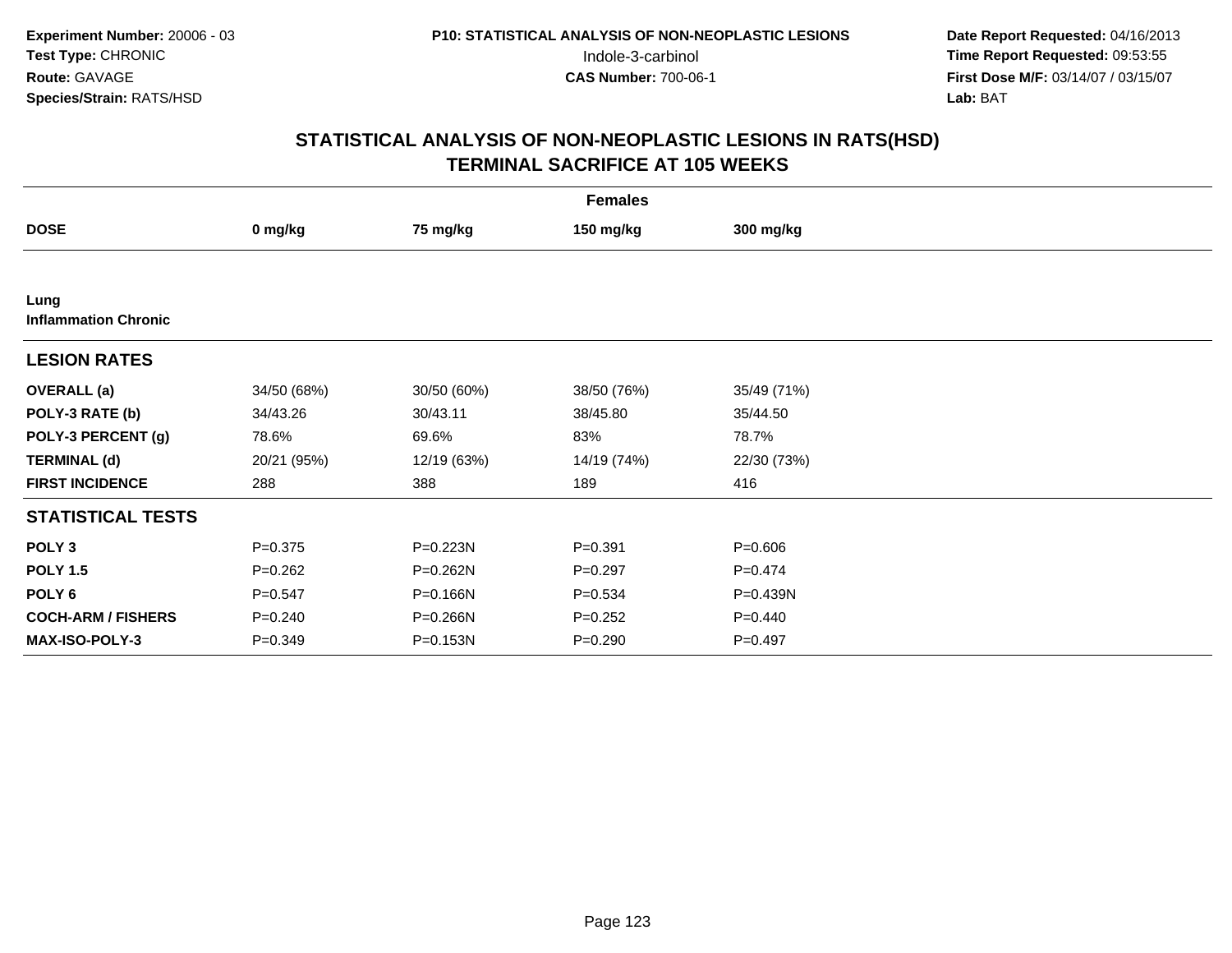| <b>Females</b>                                                   |              |             |             |              |  |  |
|------------------------------------------------------------------|--------------|-------------|-------------|--------------|--|--|
| <b>DOSE</b>                                                      | 0 mg/kg      | 75 mg/kg    | 150 mg/kg   | 300 mg/kg    |  |  |
|                                                                  |              |             |             |              |  |  |
| <b>Lung: Alveolus</b><br><b>Infiltration Cellular Histiocyte</b> |              |             |             |              |  |  |
| <b>LESION RATES</b>                                              |              |             |             |              |  |  |
| <b>OVERALL</b> (a)                                               | 13/50 (26%)  | 16/50 (32%) | 11/50 (22%) | 9/49 (18%)   |  |  |
| POLY-3 RATE (b)                                                  | 13/41.74     | 16/40.64    | 11/38.41    | 9/40.59      |  |  |
| POLY-3 PERCENT (g)                                               | 31.1%        | 39.4%       | 28.6%       | 22.2%        |  |  |
| <b>TERMINAL (d)</b>                                              | 4/21 (19%)   | 6/19(32%)   | 5/19 (26%)  | 7/30 (23%)   |  |  |
| <b>FIRST INCIDENCE</b>                                           | 288          | 379         | 189         | 665          |  |  |
| <b>STATISTICAL TESTS</b>                                         |              |             |             |              |  |  |
| POLY <sub>3</sub>                                                | P=0.122N     | $P = 0.288$ | P=0.500N    | $P = 0.250N$ |  |  |
| <b>POLY 1.5</b>                                                  | P=0.134N     | $P=0.294$   | P=0.469N    | P=0.264N     |  |  |
| POLY <sub>6</sub>                                                | P=0.106N     | $P = 0.290$ | P=0.540N    | P=0.229N     |  |  |
| <b>COCH-ARM / FISHERS</b>                                        | P=0.128N     | $P = 0.330$ | P=0.408N    | $P = 0.251N$ |  |  |
| <b>MAX-ISO-POLY-3</b>                                            | $P = 0.150N$ | $P = 0.218$ | P=0.404N    | P=0.179N     |  |  |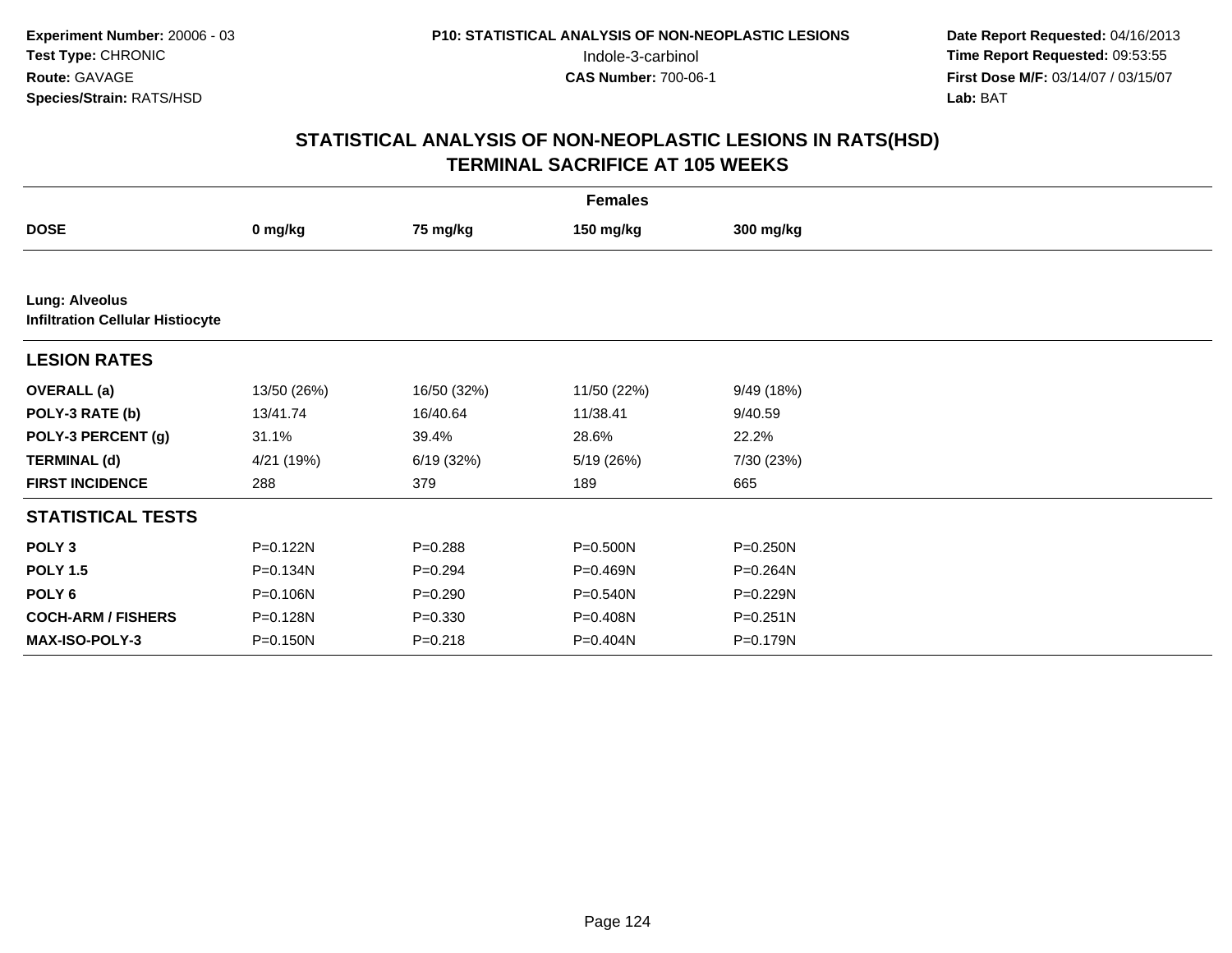|                                                | <b>Females</b> |          |                        |           |  |  |  |  |
|------------------------------------------------|----------------|----------|------------------------|-----------|--|--|--|--|
| <b>DOSE</b>                                    | 0 mg/kg        | 75 mg/kg | 150 mg/kg              | 300 mg/kg |  |  |  |  |
|                                                |                |          |                        |           |  |  |  |  |
| <b>Lung: Alveolus</b><br><b>Mineralization</b> |                |          |                        |           |  |  |  |  |
| <b>LESION RATES</b>                            |                |          |                        |           |  |  |  |  |
| <b>OVERALL</b> (a)                             | 0/50(0%)       | 0/50(0%) | 0/50(0%)               | 0/49(0%)  |  |  |  |  |
| POLY-3 RATE (b)                                | 0/36.47        | 0/36.72  | 0/35.70                | 0/40.14   |  |  |  |  |
| POLY-3 PERCENT (g)                             | 0%             | 0%       | 0%                     | 0%        |  |  |  |  |
| <b>TERMINAL (d)</b>                            | 0/21(0%)       | 0/19(0%) | 0/19(0%)               | 0/30(0%)  |  |  |  |  |
| <b>FIRST INCIDENCE</b>                         | ---            | $---$    | $\qquad \qquad \cdots$ | $\cdots$  |  |  |  |  |
| <b>STATISTICAL TESTS</b>                       |                |          |                        |           |  |  |  |  |
| POLY <sub>3</sub>                              | (n)            | (n)      | (n)                    | (n)       |  |  |  |  |
| <b>POLY 1.5</b>                                | (n)            | (n)      | (n)                    | (n)       |  |  |  |  |
| POLY <sub>6</sub>                              | (n)            | (n)      | (n)                    | (n)       |  |  |  |  |
| <b>COCH-ARM / FISHERS</b>                      | (n)            | (n)      | (n)                    | (n)       |  |  |  |  |
| MAX-ISO-POLY-3                                 | (n)            | (n)      | (n)                    | (n)       |  |  |  |  |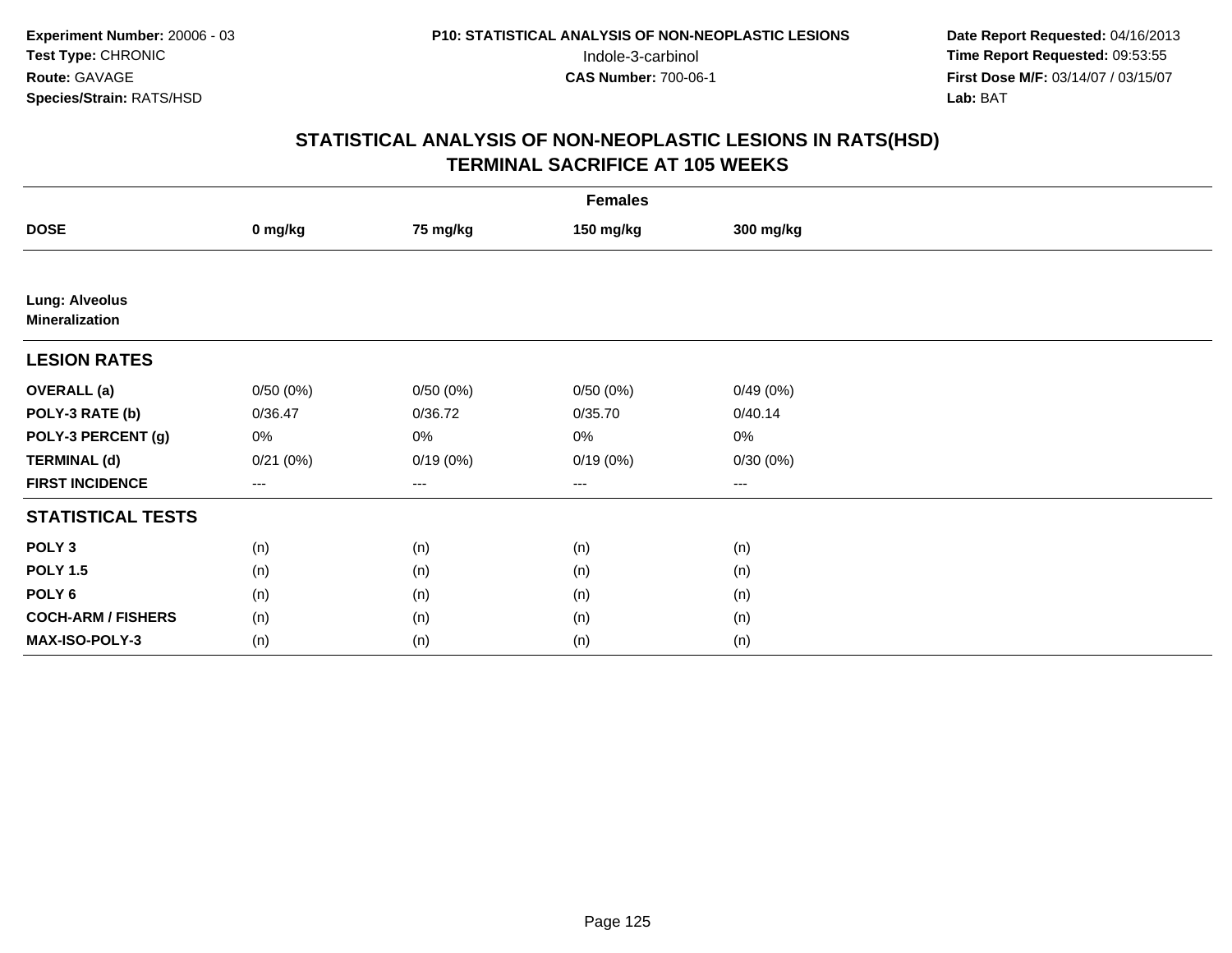| <b>Females</b>                               |           |          |             |             |  |  |
|----------------------------------------------|-----------|----------|-------------|-------------|--|--|
| <b>DOSE</b>                                  | 0 mg/kg   | 75 mg/kg | 150 mg/kg   | 300 mg/kg   |  |  |
|                                              |           |          |             |             |  |  |
| Lymph Node, Mesenteric: Lymphatic<br>Ectasia |           |          |             |             |  |  |
| <b>LESION RATES</b>                          |           |          |             |             |  |  |
| <b>OVERALL</b> (a)                           | 0/50(0%)  | 0/50(0%) | 1/50(2%)    | 15/48 (31%) |  |  |
| POLY-3 RATE (b)                              | 0/36.47   | 0/36.72  | 1/35.70     | 15/41.56    |  |  |
| POLY-3 PERCENT (g)                           | 0%        | 0%       | 2.8%        | 36.1%       |  |  |
| <b>TERMINAL (d)</b>                          | 0/21(0%)  | 0/19(0%) | 1/19(5%)    | 12/30 (40%) |  |  |
| <b>FIRST INCIDENCE</b>                       | ---       | ---      | 729 (T)     | 176         |  |  |
| <b>STATISTICAL TESTS</b>                     |           |          |             |             |  |  |
| POLY <sub>3</sub>                            | P<0.001** | (e)      | $P=0.496$   | P<0.001**   |  |  |
| <b>POLY 1.5</b>                              | P<0.001** | (e)      | $P = 0.496$ | P<0.001**   |  |  |
| POLY <sub>6</sub>                            | P<0.001** | (e)      | $P=0.494$   | P<0.001**   |  |  |
| <b>COCH-ARM / FISHERS</b>                    | P<0.001** | (e)      | $P = 0.500$ | P<0.001**   |  |  |
| MAX-ISO-POLY-3                               | P<0.001** | (e)      | $P = 0.158$ | P<0.001**   |  |  |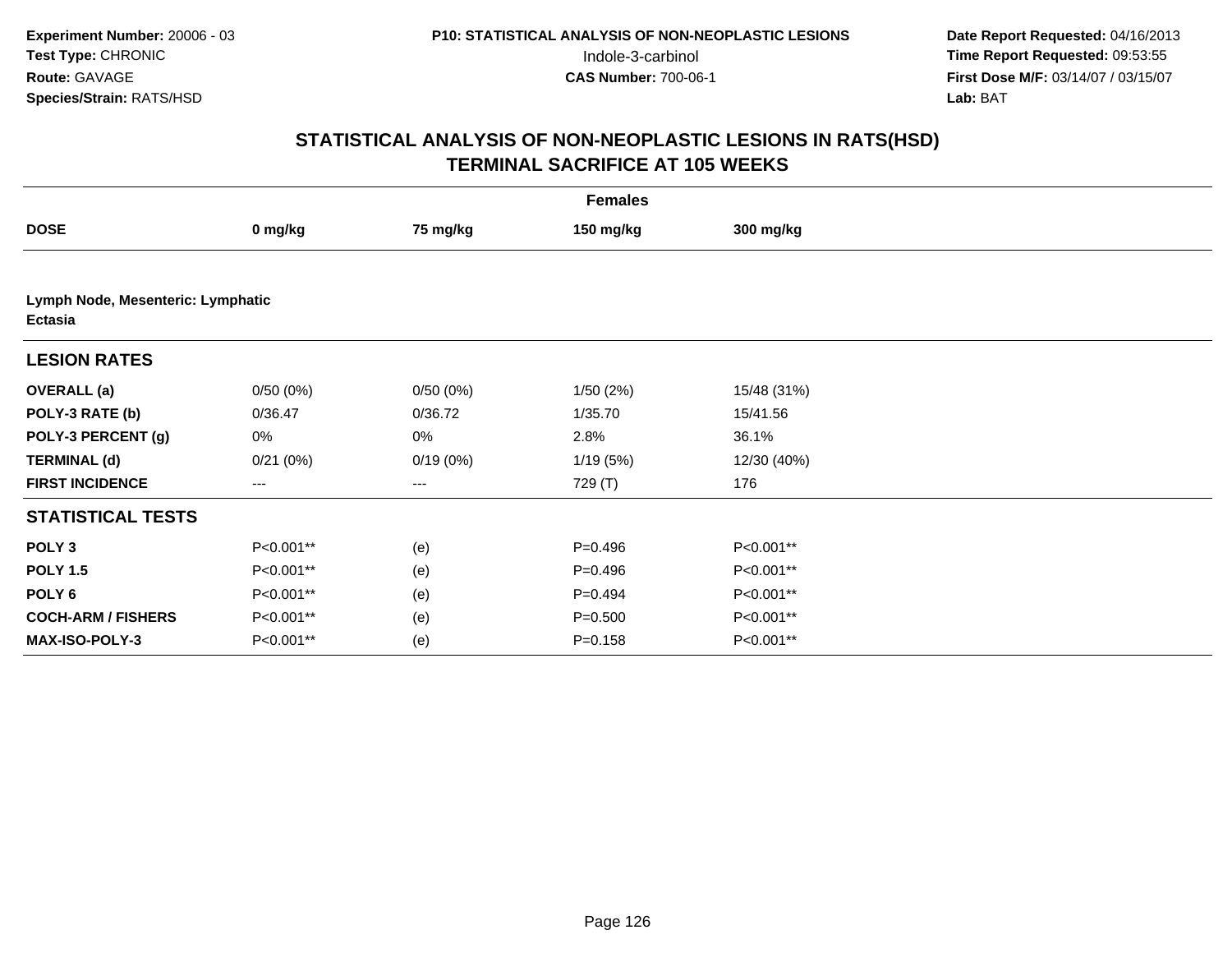| <b>Females</b>                   |              |              |              |              |  |  |  |
|----------------------------------|--------------|--------------|--------------|--------------|--|--|--|
| <b>DOSE</b>                      | 0 mg/kg      | 75 mg/kg     | 150 mg/kg    | 300 mg/kg    |  |  |  |
|                                  |              |              |              |              |  |  |  |
| Lymph Node: Lumbar<br>Hemorrhage |              |              |              |              |  |  |  |
| <b>LESION RATES</b>              |              |              |              |              |  |  |  |
| <b>OVERALL</b> (a)               | $2/7$ (29%)  | 1/6 (17%)    | 0/4(0%)      | $0/3(0\%)$   |  |  |  |
| POLY-3 RATE (b)                  | 2/4.73       | 1/5.29       | 0/2.23       | 0/2.08       |  |  |  |
| POLY-3 PERCENT (g)               | 42.3%        | 18.9%        | 0%           | $0\%$        |  |  |  |
| <b>TERMINAL (d)</b>              | $0/1$ (0%)   | $0/1$ $(0%)$ | $0/0(0\%)$   | $0/1$ $(0%)$ |  |  |  |
| <b>FIRST INCIDENCE</b>           | 642          | 664          | $---$        | ---          |  |  |  |
| <b>STATISTICAL TESTS</b>         |              |              |              |              |  |  |  |
| POLY <sub>3</sub>                | P=0.223N     | P=0.455N     | P=0.403N     | P=0.420N     |  |  |  |
| <b>POLY 1.5</b>                  | $P = 0.212N$ | P=0.495N     | P=0.379N     | $P = 0.431N$ |  |  |  |
| POLY <sub>6</sub>                | $P = 0.240N$ | P=0.418N     | $P = 0.461N$ | P=0.396N     |  |  |  |
| <b>COCH-ARM / FISHERS</b>        | P=0.188N     | P=0.563N     | P=0.382N     | P=0.467N     |  |  |  |
| MAX-ISO-POLY-3                   | P=0.251N     | P=0.237N     | P=0.175N     | P=0.172N     |  |  |  |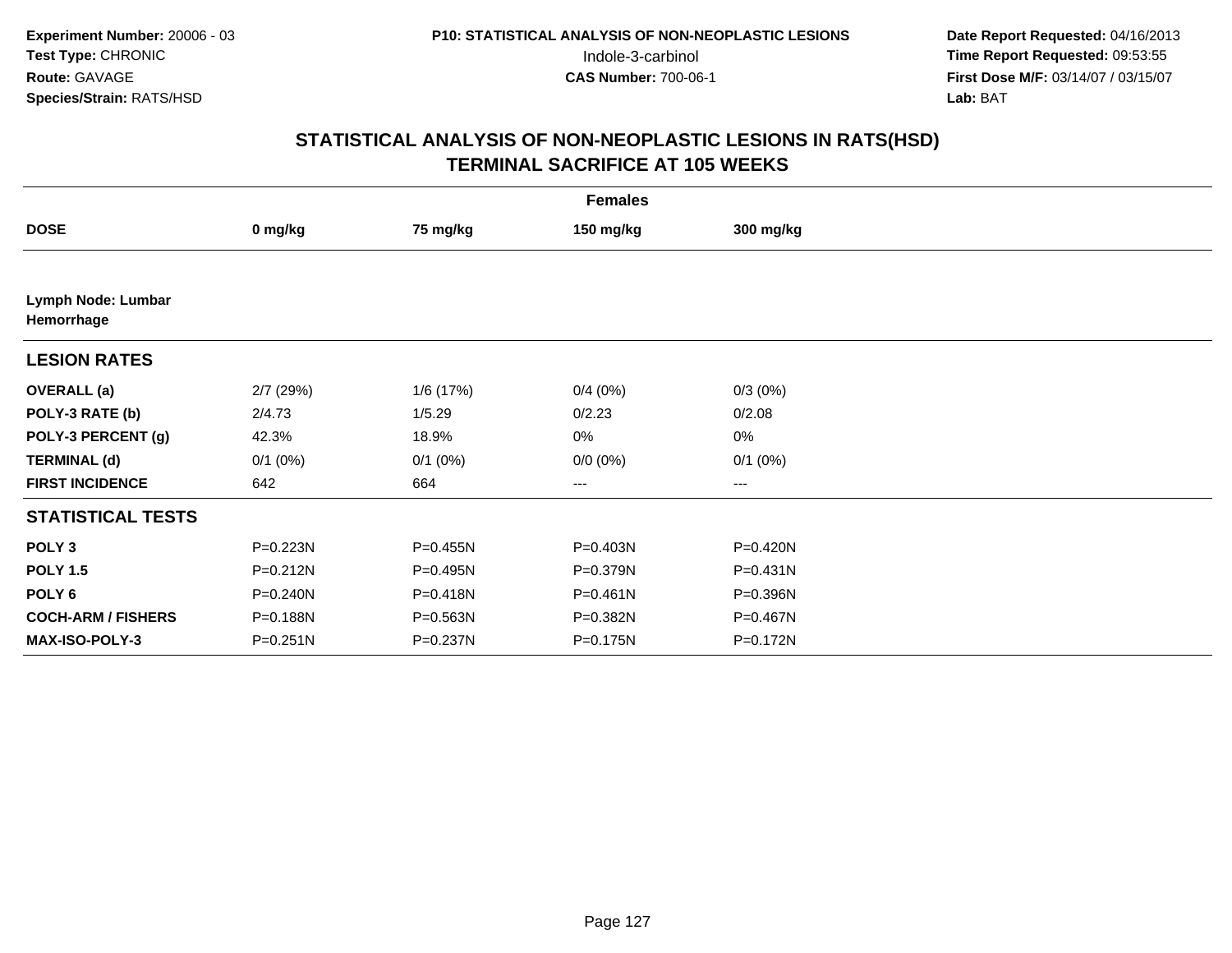| <b>Females</b>                               |              |              |             |              |  |  |  |
|----------------------------------------------|--------------|--------------|-------------|--------------|--|--|--|
| <b>DOSE</b>                                  | 0 mg/kg      | 75 mg/kg     | 150 mg/kg   | 300 mg/kg    |  |  |  |
|                                              |              |              |             |              |  |  |  |
| <b>Lymph Node: Mediastinal</b><br>Hemorrhage |              |              |             |              |  |  |  |
| <b>LESION RATES</b>                          |              |              |             |              |  |  |  |
| <b>OVERALL</b> (a)                           | $2/7$ (29%)  | 0/6(0%)      | $1/4$ (25%) | $0/3(0\%)$   |  |  |  |
| POLY-3 RATE (b)                              | 2/5.12       | 0/5.05       | 1/2.38      | 0/2.08       |  |  |  |
| POLY-3 PERCENT (g)                           | 39.1%        | 0%           | 41.9%       | $0\%$        |  |  |  |
| <b>TERMINAL (d)</b>                          | $0/1$ (0%)   | $0/1$ $(0%)$ | $0/0 (0\%)$ | $0/1$ $(0%)$ |  |  |  |
| <b>FIRST INCIDENCE</b>                       | 614          | ---          | 688         | ---          |  |  |  |
| <b>STATISTICAL TESTS</b>                     |              |              |             |              |  |  |  |
| POLY <sub>3</sub>                            | $P = 0.361N$ | P=0.209N     | $P=0.748$   | P=0.446N     |  |  |  |
| <b>POLY 1.5</b>                              | P=0.356N     | P=0.223N     | P=0.749N    | P=0.443N     |  |  |  |
| POLY 6                                       | P=0.360N     | P=0.208N     | $P=0.712$   | P=0.445N     |  |  |  |
| <b>COCH-ARM / FISHERS</b>                    | P=0.338N     | P=0.269N     | $P=0.721N$  | P=0.467N     |  |  |  |
| <b>MAX-ISO-POLY-3</b>                        | P=0.267N     | P=0.056N     | $P = 0.476$ | P=0.199N     |  |  |  |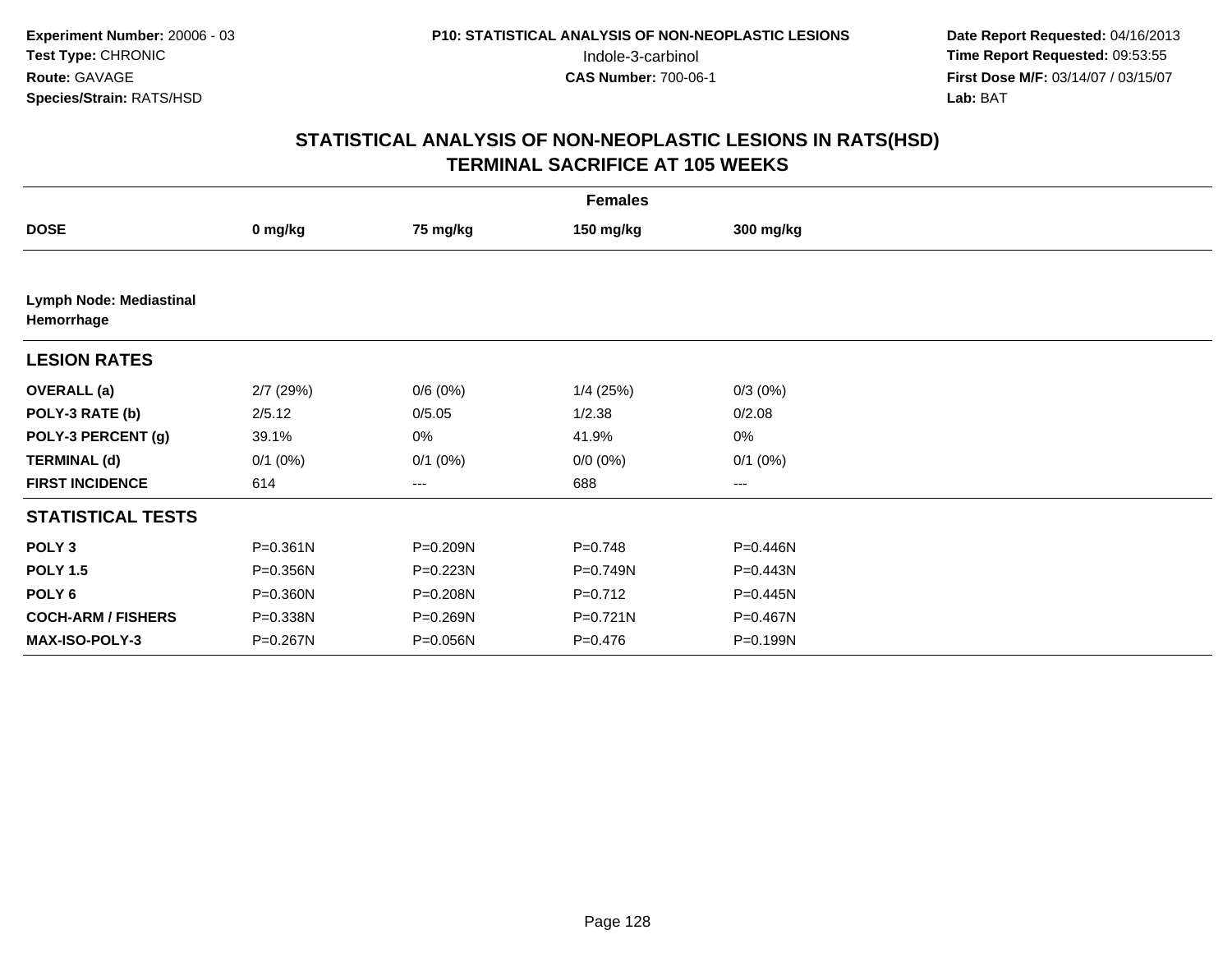|                                     | <b>Females</b> |              |             |              |  |  |  |  |
|-------------------------------------|----------------|--------------|-------------|--------------|--|--|--|--|
| <b>DOSE</b>                         | 0 mg/kg        | 75 mg/kg     | 150 mg/kg   | 300 mg/kg    |  |  |  |  |
|                                     |                |              |             |              |  |  |  |  |
| Lymph Node: Renal<br><b>Ectasia</b> |                |              |             |              |  |  |  |  |
| <b>LESION RATES</b>                 |                |              |             |              |  |  |  |  |
| <b>OVERALL</b> (a)                  | 0/7(0%)        | 0/6(0%)      | 0/4(0%)     | $0/3(0\%)$   |  |  |  |  |
| POLY-3 RATE (b)                     | 0/4.37         | 0/5.05       | 0/2.23      | 0/2.08       |  |  |  |  |
| POLY-3 PERCENT (g)                  | 0%             | 0%           | 0%          | $0\%$        |  |  |  |  |
| <b>TERMINAL (d)</b>                 | $0/1$ $(0%)$   | $0/1$ $(0%)$ | $0/0 (0\%)$ | $0/1$ $(0%)$ |  |  |  |  |
| <b>FIRST INCIDENCE</b>              | ---            | $--$         | $---$       | ---          |  |  |  |  |
| <b>STATISTICAL TESTS</b>            |                |              |             |              |  |  |  |  |
| POLY <sub>3</sub>                   | (n)            | (n)          | (n)         | (n)          |  |  |  |  |
| <b>POLY 1.5</b>                     | (n)            | (n)          | (n)         | (n)          |  |  |  |  |
| POLY <sub>6</sub>                   | (n)            | (n)          | (n)         | (n)          |  |  |  |  |
| <b>COCH-ARM / FISHERS</b>           | (n)            | (n)          | (n)         | (n)          |  |  |  |  |
| MAX-ISO-POLY-3                      | (n)            | (n)          | (n)         | (n)          |  |  |  |  |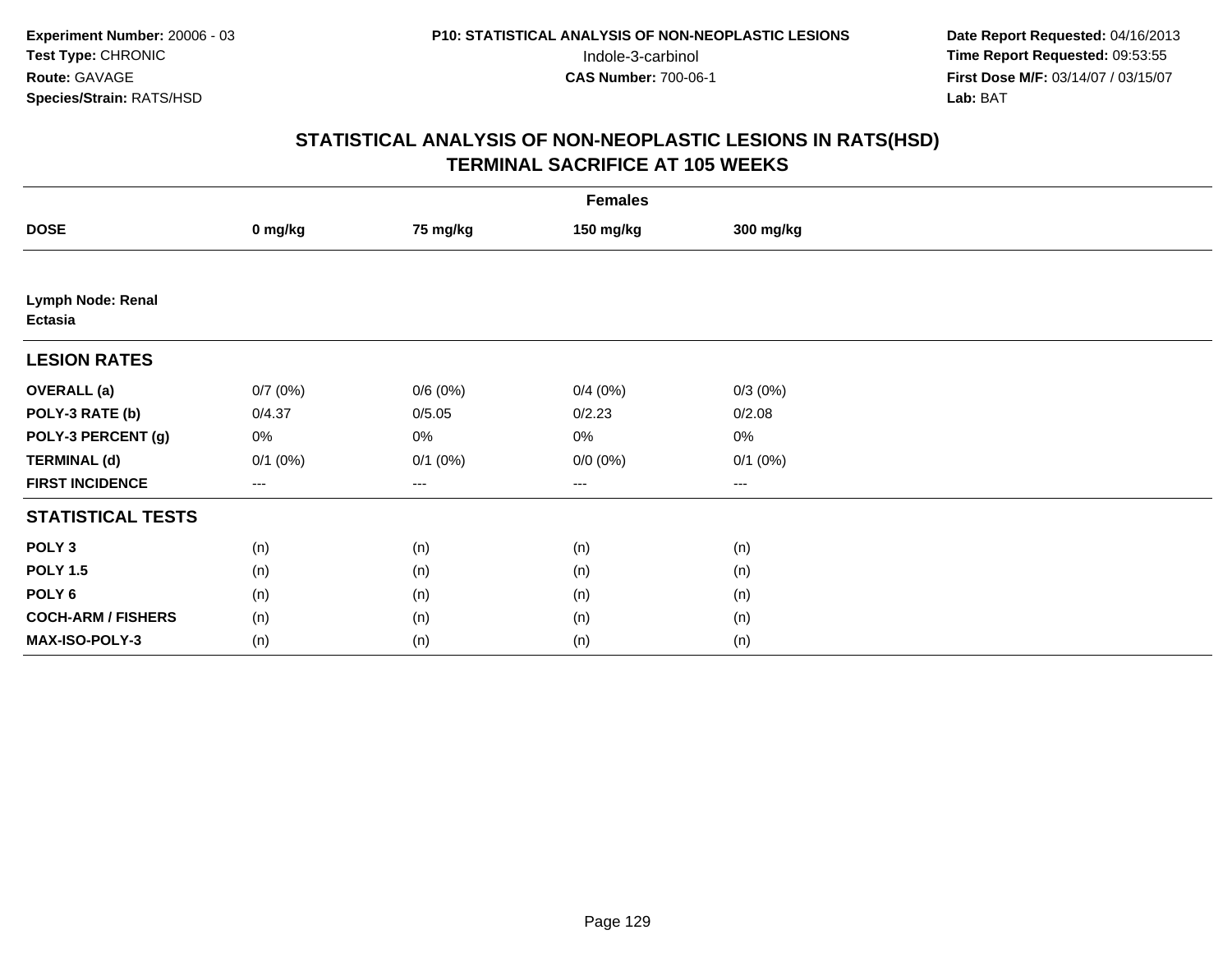|                                 | <b>Females</b> |              |                        |              |  |  |  |  |
|---------------------------------|----------------|--------------|------------------------|--------------|--|--|--|--|
| <b>DOSE</b>                     | 0 mg/kg        | 75 mg/kg     | 150 mg/kg              | 300 mg/kg    |  |  |  |  |
|                                 |                |              |                        |              |  |  |  |  |
| Lymph Node: Renal<br>Hemorrhage |                |              |                        |              |  |  |  |  |
| <b>LESION RATES</b>             |                |              |                        |              |  |  |  |  |
| <b>OVERALL</b> (a)              | 0/7(0%)        | 0/6(0%)      | 0/4(0%)                | $0/3(0\%)$   |  |  |  |  |
| POLY-3 RATE (b)                 | 0/4.37         | 0/5.05       | 0/2.23                 | 0/2.08       |  |  |  |  |
| POLY-3 PERCENT (g)              | 0%             | 0%           | 0%                     | $0\%$        |  |  |  |  |
| <b>TERMINAL (d)</b>             | $0/1$ $(0%)$   | $0/1$ $(0%)$ | $0/0 (0\%)$            | $0/1$ $(0%)$ |  |  |  |  |
| <b>FIRST INCIDENCE</b>          | ---            | $--$         | $\qquad \qquad \cdots$ | ---          |  |  |  |  |
| <b>STATISTICAL TESTS</b>        |                |              |                        |              |  |  |  |  |
| POLY <sub>3</sub>               | (n)            | (n)          | (n)                    | (n)          |  |  |  |  |
| <b>POLY 1.5</b>                 | (n)            | (n)          | (n)                    | (n)          |  |  |  |  |
| POLY <sub>6</sub>               | (n)            | (n)          | (n)                    | (n)          |  |  |  |  |
| <b>COCH-ARM / FISHERS</b>       | (n)            | (n)          | (n)                    | (n)          |  |  |  |  |
| MAX-ISO-POLY-3                  | (n)            | (n)          | (n)                    | (n)          |  |  |  |  |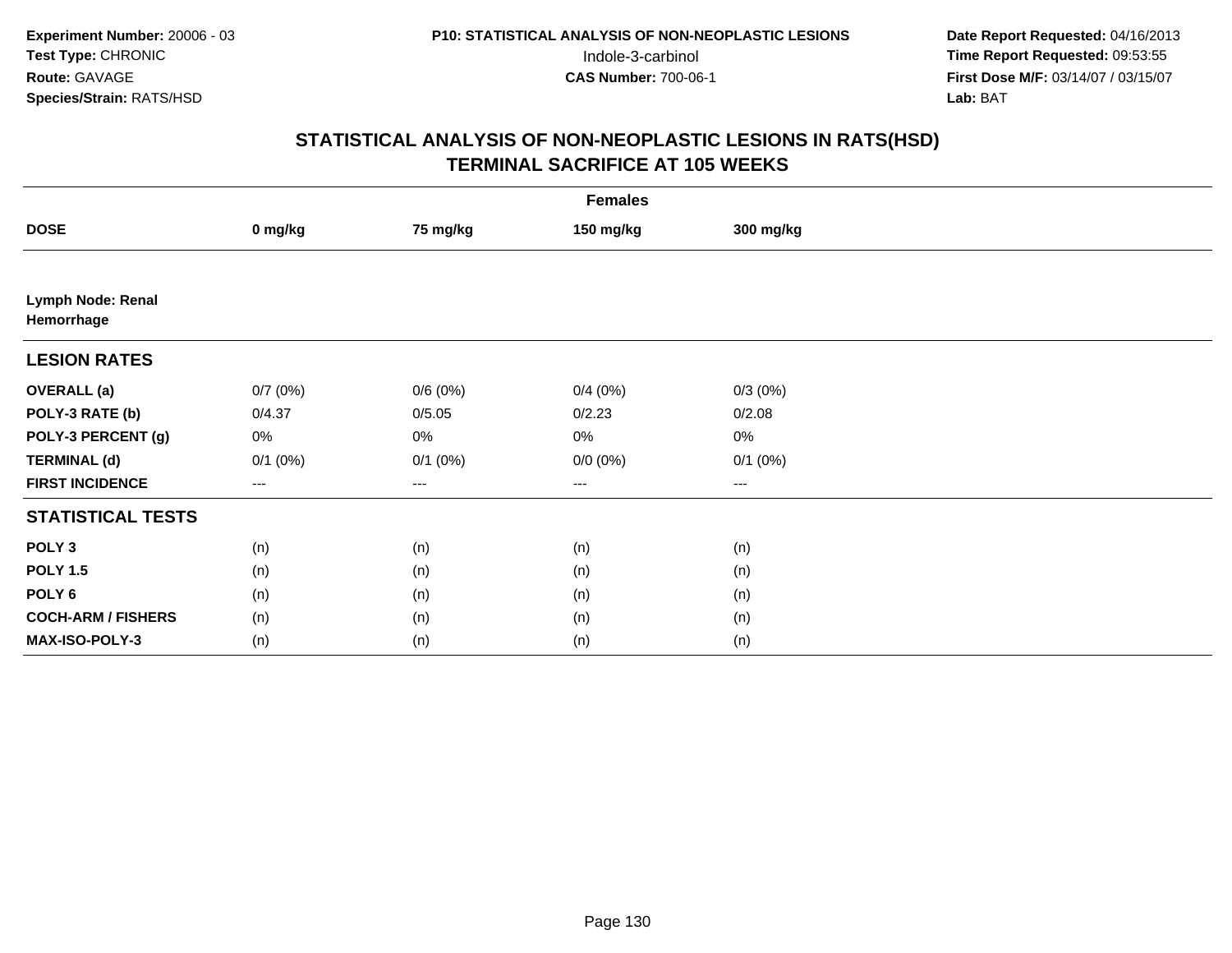|                                     | <b>Females</b> |           |            |            |  |  |  |  |
|-------------------------------------|----------------|-----------|------------|------------|--|--|--|--|
| <b>DOSE</b>                         | 0 mg/kg        | 75 mg/kg  | 150 mg/kg  | 300 mg/kg  |  |  |  |  |
|                                     |                |           |            |            |  |  |  |  |
| <b>Mammary Gland</b><br>Hyperplasia |                |           |            |            |  |  |  |  |
| <b>LESION RATES</b>                 |                |           |            |            |  |  |  |  |
| <b>OVERALL</b> (a)                  | 8/50 (16%)     | 3/50 (6%) | 7/50 (14%) | 7/50 (14%) |  |  |  |  |
| POLY-3 RATE (b)                     | 8/37.77        | 3/37.53   | 7/35.70    | 7/41.19    |  |  |  |  |
| POLY-3 PERCENT (g)                  | 21.2%          | 8%        | 19.6%      | 17%        |  |  |  |  |
| <b>TERMINAL (d)</b>                 | 4/21 (19%)     | 1/19(5%)  | 7/19 (37%) | 4/30 (13%) |  |  |  |  |
| <b>FIRST INCIDENCE</b>              | 513            | 463       | 729 (T)    | 571        |  |  |  |  |
| <b>STATISTICAL TESTS</b>            |                |           |            |            |  |  |  |  |
| POLY <sub>3</sub>                   | $P = 0.559$    | P=0.095N  | P=0.549N   | P=0.426N   |  |  |  |  |
| <b>POLY 1.5</b>                     | $P = 0.512$    | P=0.098N  | P=0.534N   | P=0.473N   |  |  |  |  |
| POLY 6                              | $P = 0.504N$   | P=0.091N  | P=0.579N   | P=0.365N   |  |  |  |  |
| <b>COCH-ARM / FISHERS</b>           | $P = 0.486$    | P=0.100N  | P=0.500N   | P=0.500N   |  |  |  |  |
| <b>MAX-ISO-POLY-3</b>               | P=0.369N       | P=0.050N* | P=0.433N   | P=0.324N   |  |  |  |  |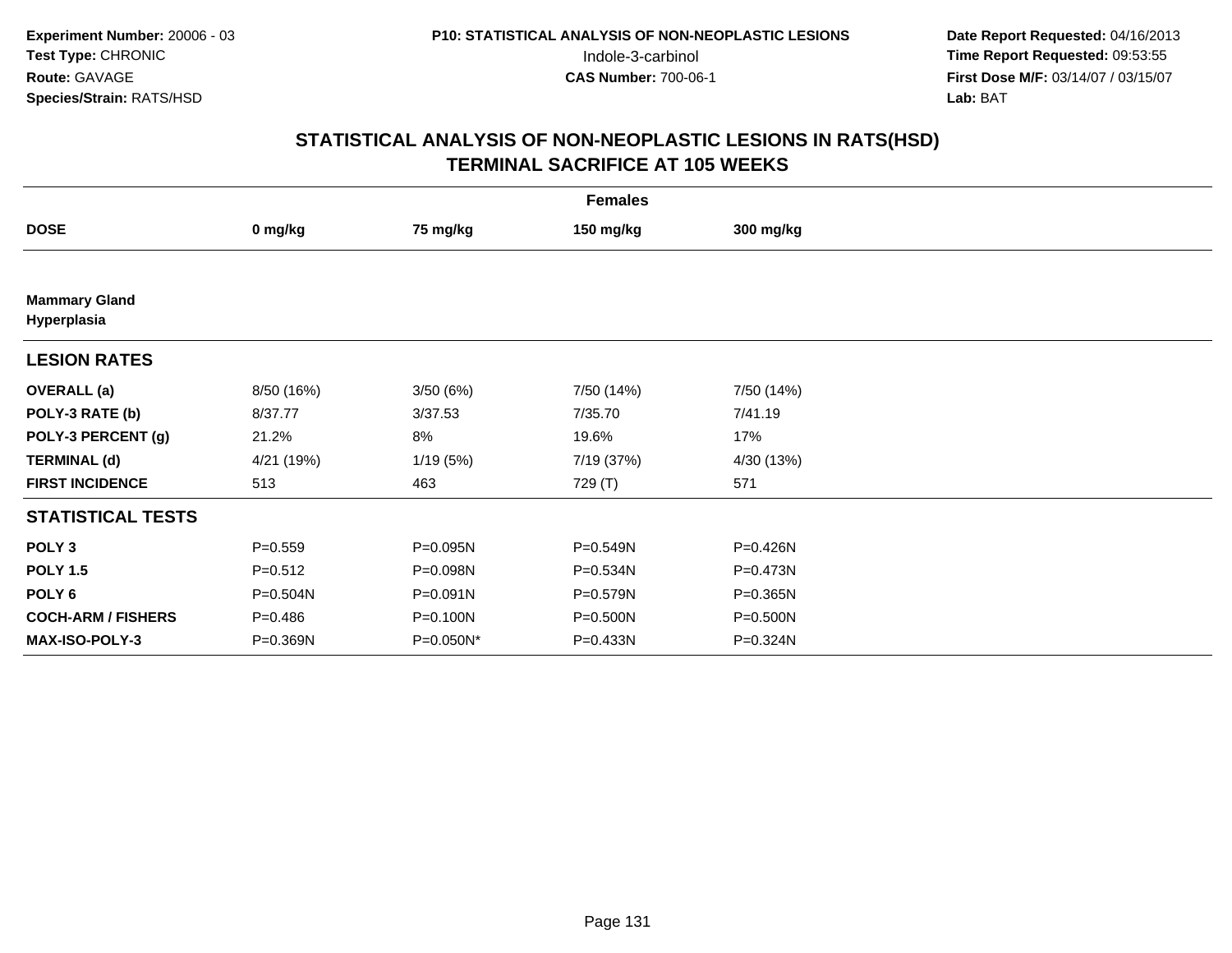| <b>Females</b>                     |             |          |             |           |  |  |  |
|------------------------------------|-------------|----------|-------------|-----------|--|--|--|
| <b>DOSE</b>                        | 0 mg/kg     | 75 mg/kg | 150 mg/kg   | 300 mg/kg |  |  |  |
|                                    |             |          |             |           |  |  |  |
| <b>Nose</b><br><b>Foreign Body</b> |             |          |             |           |  |  |  |
| <b>LESION RATES</b>                |             |          |             |           |  |  |  |
| <b>OVERALL</b> (a)                 | 3/49(6%)    | 2/50(4%) | 3/49(6%)    | 3/50(6%)  |  |  |  |
| POLY-3 RATE (b)                    | 3/36.48     | 2/37.34  | 3/35.54     | 3/40.16   |  |  |  |
| POLY-3 PERCENT (g)                 | 8.2%        | 5.4%     | 8.4%        | 7.5%      |  |  |  |
| <b>TERMINAL (d)</b>                | 1/20(5%)    | 0/19(0%) | 3/19(16%)   | 3/30(10%) |  |  |  |
| <b>FIRST INCIDENCE</b>             | 488         | 621      | 729 (T)     | 729 (T)   |  |  |  |
| <b>STATISTICAL TESTS</b>           |             |          |             |           |  |  |  |
| POLY <sub>3</sub>                  | $P = 0.570$ | P=0.489N | $P = 0.652$ | P=0.618N  |  |  |  |
| <b>POLY 1.5</b>                    | $P = 0.543$ | P=0.493N | $P = 0.653$ | P=0.642N  |  |  |  |
| POLY <sub>6</sub>                  | P=0.575N    | P=0.482N | $P = 0.644$ | P=0.588N  |  |  |  |
| <b>COCH-ARM / FISHERS</b>          | $P = 0.528$ | P=0.490N | P=0.661N    | P=0.651N  |  |  |  |
| <b>MAX-ISO-POLY-3</b>              | $P = 0.657$ | P=0.314N | $P = 0.486$ | P=0.452N  |  |  |  |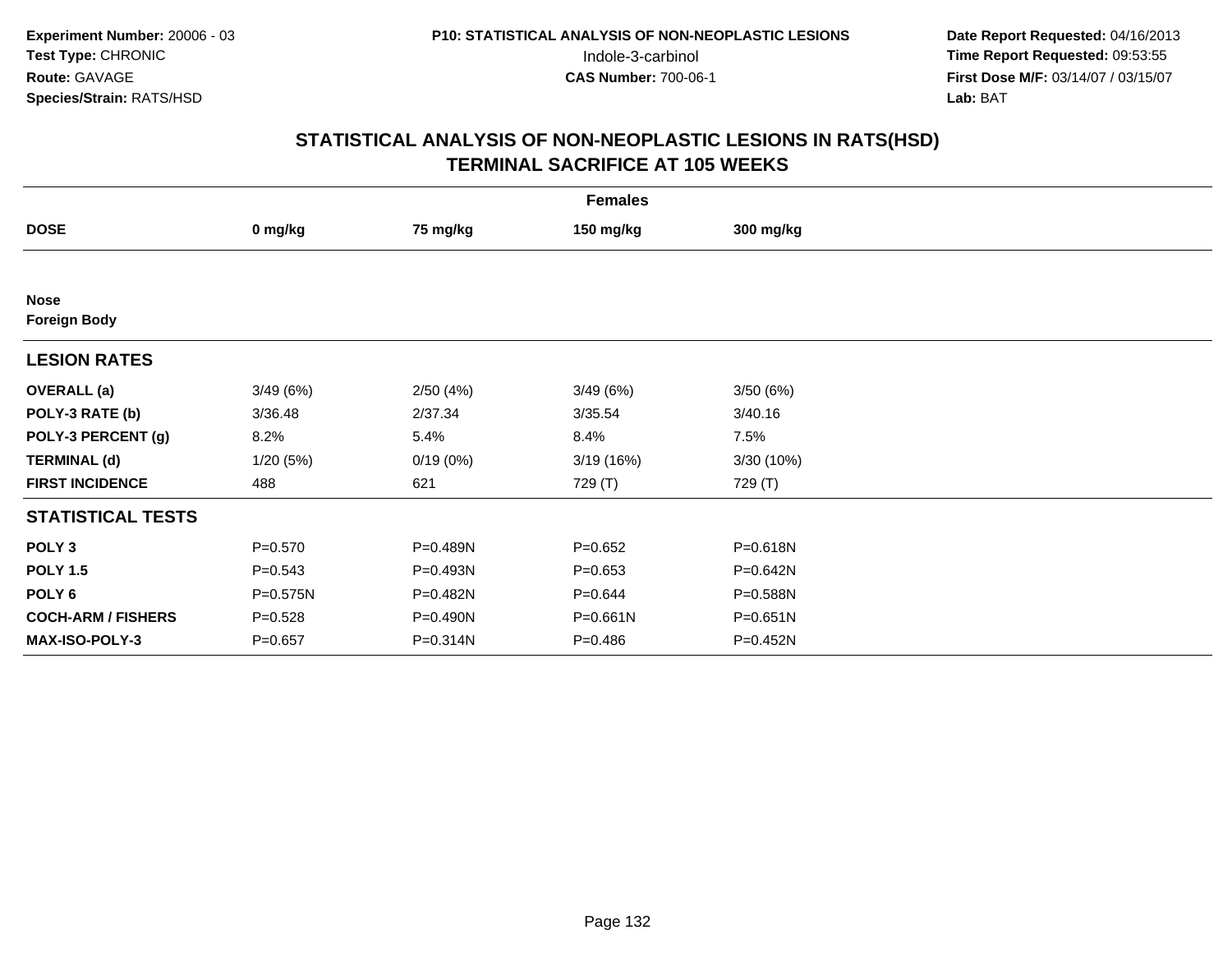| <b>Females</b>                             |             |           |             |             |  |  |  |
|--------------------------------------------|-------------|-----------|-------------|-------------|--|--|--|
| <b>DOSE</b>                                | 0 mg/kg     | 75 mg/kg  | 150 mg/kg   | 300 mg/kg   |  |  |  |
|                                            |             |           |             |             |  |  |  |
| <b>Nose</b><br><b>Inflammation Chronic</b> |             |           |             |             |  |  |  |
| <b>LESION RATES</b>                        |             |           |             |             |  |  |  |
| <b>OVERALL</b> (a)                         | 5/49 (10%)  | 4/50 (8%) | 5/49 (10%)  | 6/50 (12%)  |  |  |  |
| POLY-3 RATE (b)                            | 5/36.98     | 4/37.96   | 5/36.84     | 6/41.14     |  |  |  |
| POLY-3 PERCENT (g)                         | 13.5%       | 10.5%     | 13.6%       | 14.6%       |  |  |  |
| <b>TERMINAL (d)</b>                        | 1/20(5%)    | 0/19(0%)  | 3/19(16%)   | 5/30 (17%)  |  |  |  |
| <b>FIRST INCIDENCE</b>                     | 488         | 616       | 329         | 184         |  |  |  |
| <b>STATISTICAL TESTS</b>                   |             |           |             |             |  |  |  |
| POLY <sub>3</sub>                          | $P=0.445$   | P=0.483N  | $P = 0.631$ | $P = 0.575$ |  |  |  |
| <b>POLY 1.5</b>                            | $P=0.412$   | P=0.490N  | $P = 0.628$ | $P = 0.542$ |  |  |  |
| POLY 6                                     | $P = 0.481$ | P=0.473N  | $P=0.621$   | $P = 0.612$ |  |  |  |
| <b>COCH-ARM / FISHERS</b>                  | $P = 0.384$ | P=0.487N  | P=0.630N    | $P = 0.514$ |  |  |  |
| MAX-ISO-POLY-3                             | $P = 0.585$ | P=0.346N  | $P = 0.497$ | $P=0.448$   |  |  |  |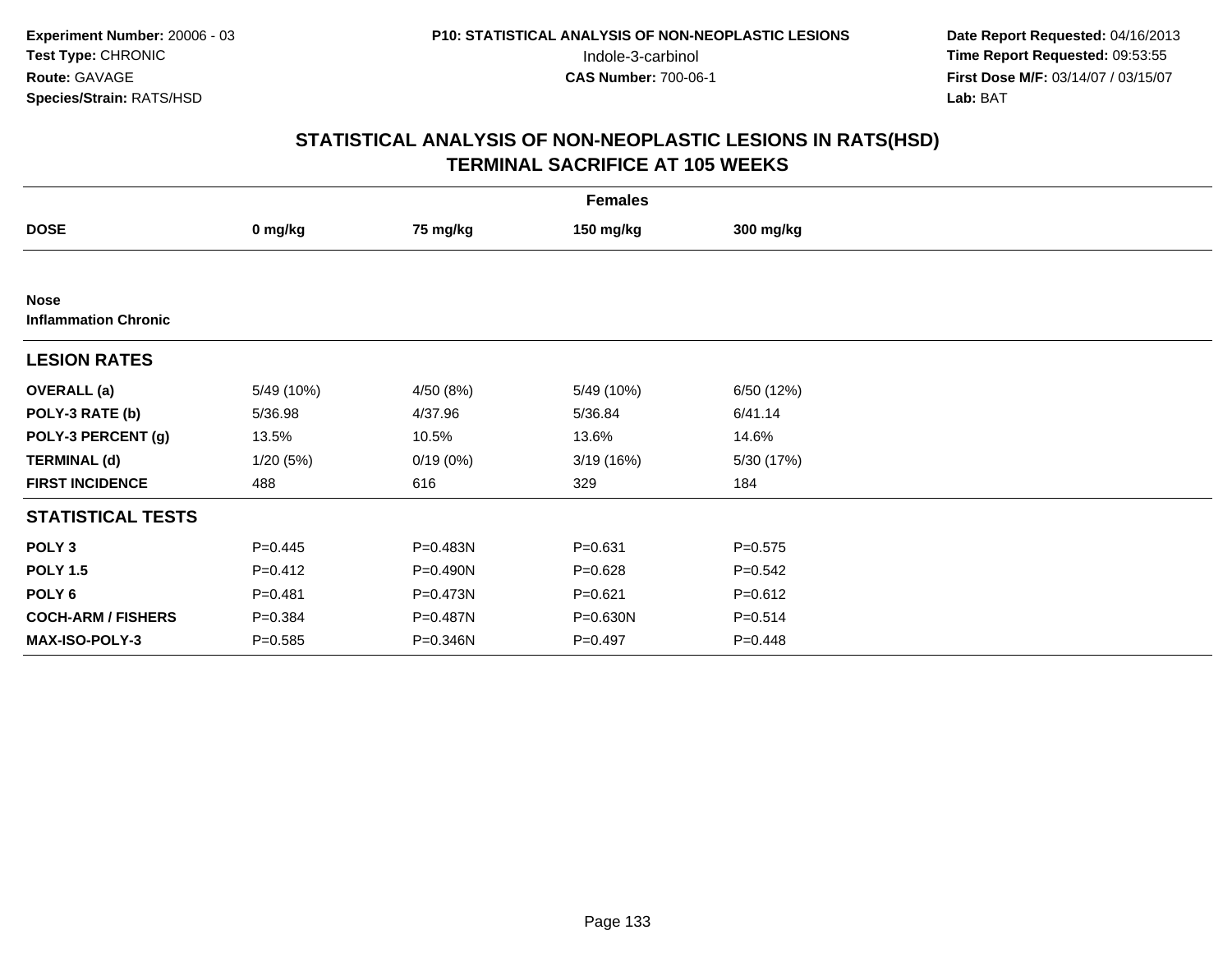| <b>Females</b>                                      |             |          |             |             |  |  |  |
|-----------------------------------------------------|-------------|----------|-------------|-------------|--|--|--|
| <b>DOSE</b>                                         | 0 mg/kg     | 75 mg/kg | 150 mg/kg   | 300 mg/kg   |  |  |  |
|                                                     |             |          |             |             |  |  |  |
| <b>Nose: Olfactory Epithelium</b><br><b>Atrophy</b> |             |          |             |             |  |  |  |
| <b>LESION RATES</b>                                 |             |          |             |             |  |  |  |
| <b>OVERALL</b> (a)                                  | 0/49(0%)    | 0/50(0%) | 2/49(4%)    | 5/50 (10%)  |  |  |  |
| POLY-3 RATE (b)                                     | 0/35.47     | 0/36.72  | 2/36.97     | 5/41.29     |  |  |  |
| POLY-3 PERCENT (g)                                  | 0%          | 0%       | 5.4%        | 12.1%       |  |  |  |
| <b>TERMINAL (d)</b>                                 | 0/20(0%)    | 0/19(0%) | 0/19(0%)    | 3/30(10%)   |  |  |  |
| <b>FIRST INCIDENCE</b>                              | $---$       | ---      | 189         | 197         |  |  |  |
| <b>STATISTICAL TESTS</b>                            |             |          |             |             |  |  |  |
| POLY <sub>3</sub>                                   | P=0.004**   | (e)      | $P = 0.246$ | $P=0.045*$  |  |  |  |
| <b>POLY 1.5</b>                                     | P=0.003**   | (e)      | $P = 0.241$ | $P=0.038*$  |  |  |  |
| POLY 6                                              | P=0.005**   | (e)      | $P = 0.248$ | $P = 0.055$ |  |  |  |
| <b>COCH-ARM / FISHERS</b>                           | P=0.003**   | (e)      | $P = 0.247$ | $P=0.030*$  |  |  |  |
| MAX-ISO-POLY-3                                      | $P=0.005**$ | (e)      | $P = 0.084$ | $P=0.021*$  |  |  |  |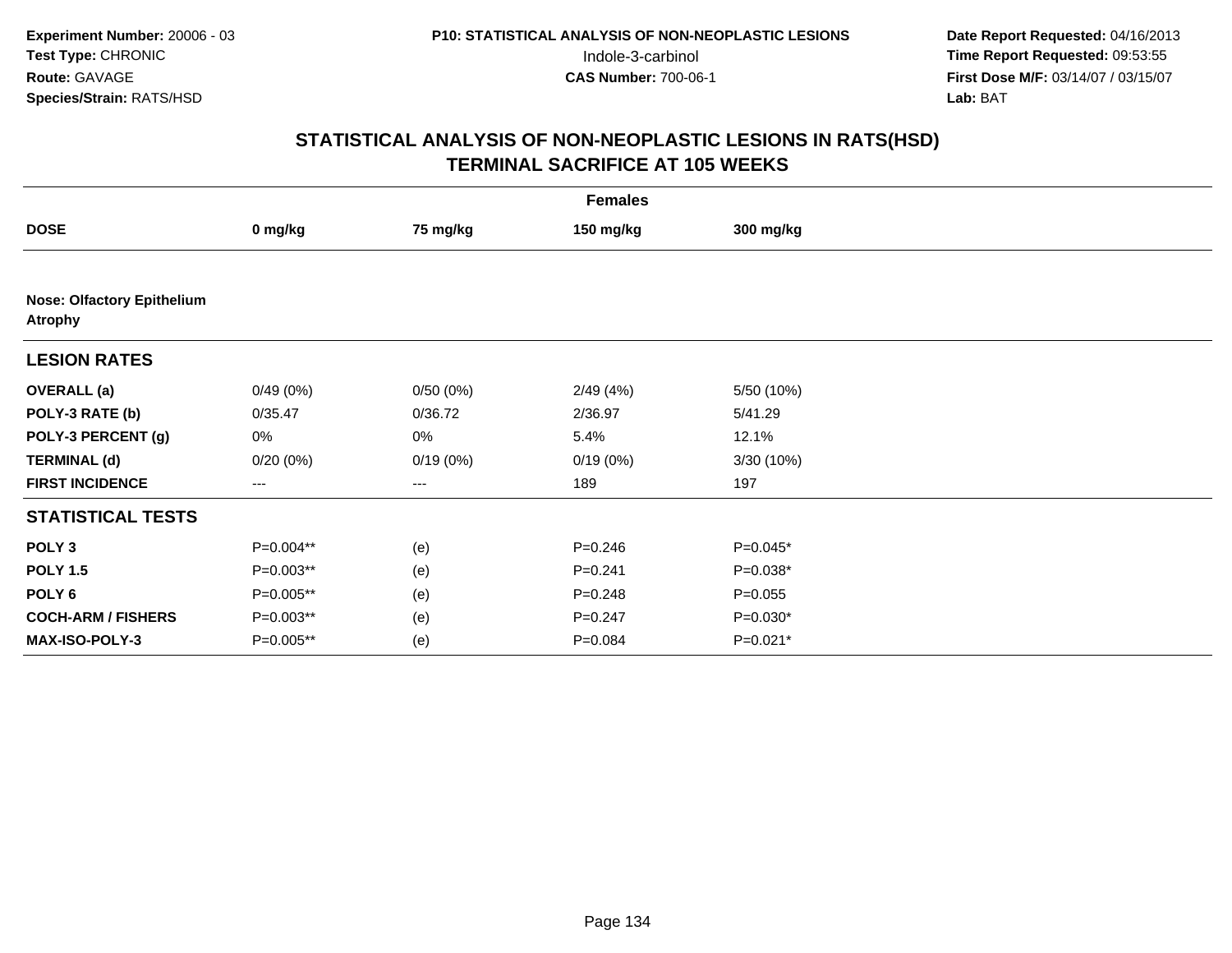| <b>Females</b>                                     |             |          |             |             |  |  |  |
|----------------------------------------------------|-------------|----------|-------------|-------------|--|--|--|
| <b>DOSE</b>                                        | 0 mg/kg     | 75 mg/kg | 150 mg/kg   | 300 mg/kg   |  |  |  |
|                                                    |             |          |             |             |  |  |  |
| <b>Nose: Respiratory Epithelium</b><br>Hyperplasia |             |          |             |             |  |  |  |
| <b>LESION RATES</b>                                |             |          |             |             |  |  |  |
| <b>OVERALL</b> (a)                                 | 0/49(0%)    | 0/50(0%) | 3/49(6%)    | 2/50(4%)    |  |  |  |
| POLY-3 RATE (b)                                    | 0/35.47     | 0/36.72  | 3/36.45     | 2/42.12     |  |  |  |
| POLY-3 PERCENT (g)                                 | 0%          | 0%       | 8.2%        | 4.8%        |  |  |  |
| <b>TERMINAL (d)</b>                                | $0/20(0\%)$ | 0/19(0%) | 2/19(11%)   | 0/30(0%)    |  |  |  |
| <b>FIRST INCIDENCE</b>                             | ---         | $--$     | 329         | 184         |  |  |  |
| <b>STATISTICAL TESTS</b>                           |             |          |             |             |  |  |  |
| POLY <sub>3</sub>                                  | $P = 0.139$ | (e)      | $P=0.122$   | $P=0.277$   |  |  |  |
| <b>POLY 1.5</b>                                    | $P = 0.119$ | (e)      | $P = 0.120$ | $P = 0.260$ |  |  |  |
| POLY 6                                             | $P = 0.167$ | (e)      | $P=0.122$   | $P = 0.298$ |  |  |  |
| <b>COCH-ARM / FISHERS</b>                          | $P = 0.099$ | (e)      | $P = 0.121$ | $P = 0.253$ |  |  |  |
| MAX-ISO-POLY-3                                     | $P = 0.111$ | (e)      | $P=0.041*$  | $P = 0.112$ |  |  |  |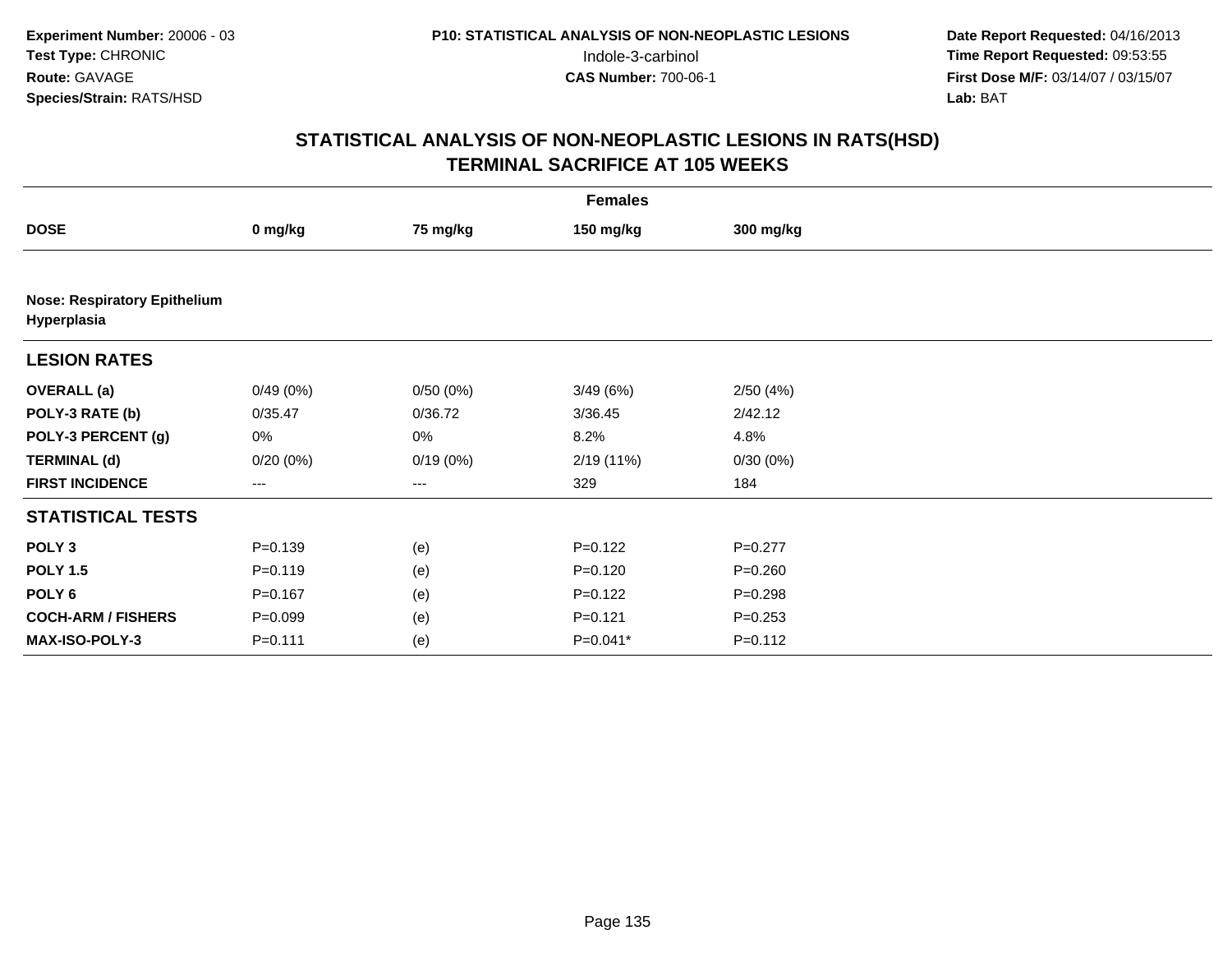|                                                   | <b>Females</b> |          |           |           |  |  |  |  |
|---------------------------------------------------|----------------|----------|-----------|-----------|--|--|--|--|
| <b>DOSE</b>                                       | 0 mg/kg        | 75 mg/kg | 150 mg/kg | 300 mg/kg |  |  |  |  |
|                                                   |                |          |           |           |  |  |  |  |
| <b>Nose: Respiratory Epithelium</b><br>Metaplasia |                |          |           |           |  |  |  |  |
| <b>LESION RATES</b>                               |                |          |           |           |  |  |  |  |
| <b>OVERALL (a)</b>                                | 0/49(0%)       | 0/50(0%) | 1/49(2%)  | 1/50(2%)  |  |  |  |  |
| POLY-3 RATE (b)                                   | 0/35.47        | 0/36.72  | 1/35.54   | 1/40.31   |  |  |  |  |
| POLY-3 PERCENT (g)                                | 0%             | 0%       | 2.8%      | 2.5%      |  |  |  |  |
| <b>TERMINAL (d)</b>                               | 0/20(0%)       | 0/19(0%) | 1/19(5%)  | 0/30(0%)  |  |  |  |  |
| <b>FIRST INCIDENCE</b>                            | ---            | $--$     | 729 (T)   | 692       |  |  |  |  |
| <b>STATISTICAL TESTS</b>                          |                |          |           |           |  |  |  |  |
| POLY <sub>3</sub>                                 | (n)            | (n)      | (n)       | (n)       |  |  |  |  |
| <b>POLY 1.5</b>                                   | (n)            | (n)      | (n)       | (n)       |  |  |  |  |
| POLY <sub>6</sub>                                 | (n)            | (n)      | (n)       | (n)       |  |  |  |  |
| <b>COCH-ARM / FISHERS</b>                         | (n)            | (n)      | (n)       | (n)       |  |  |  |  |
| MAX-ISO-POLY-3                                    | (n)            | (n)      | (n)       | (n)       |  |  |  |  |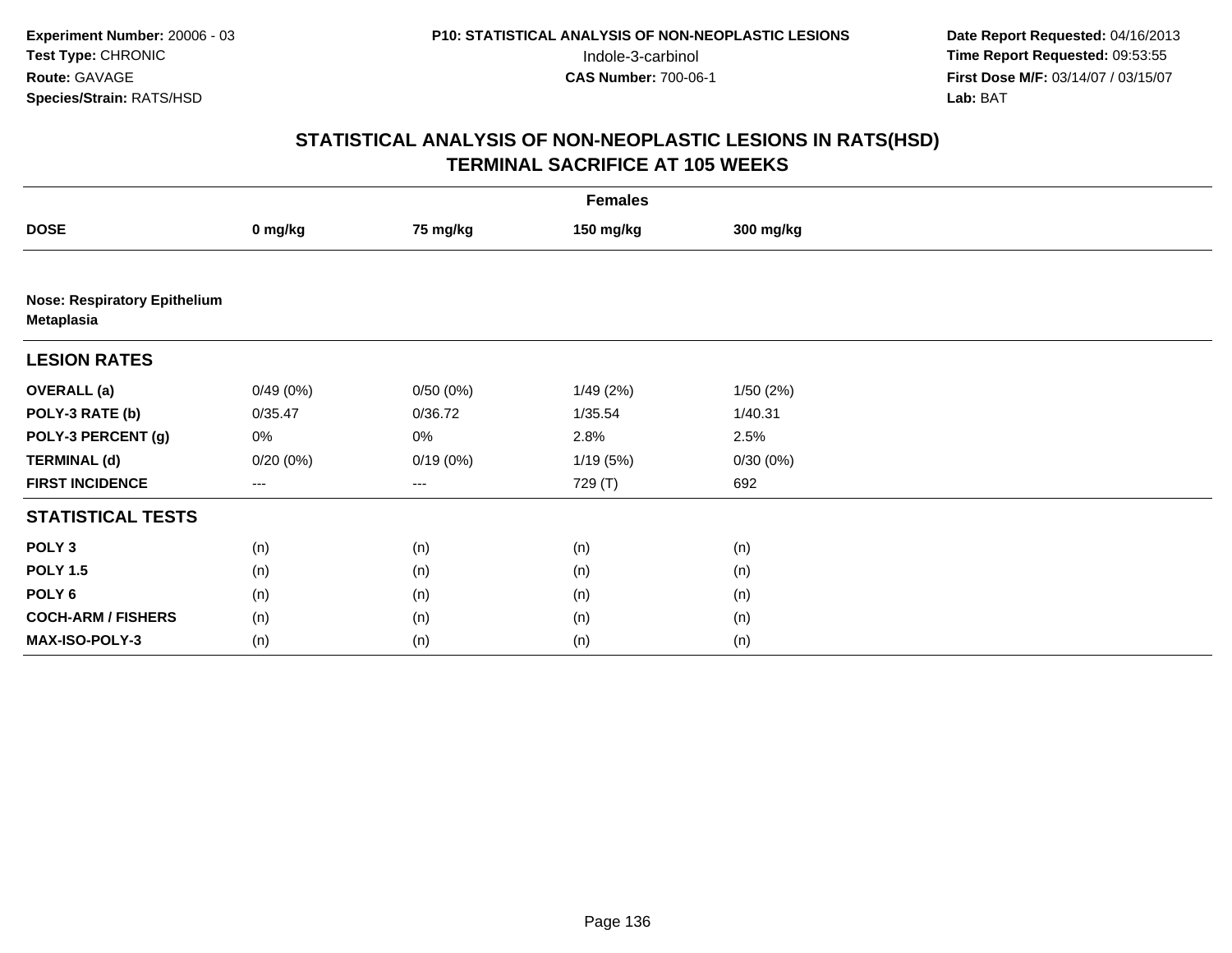| <b>Females</b>                    |             |          |             |             |  |  |  |
|-----------------------------------|-------------|----------|-------------|-------------|--|--|--|
| <b>DOSE</b>                       | 0 mg/kg     | 75 mg/kg | 150 mg/kg   | 300 mg/kg   |  |  |  |
|                                   |             |          |             |             |  |  |  |
| <b>Oral Mucosa</b><br>Hyperplasia |             |          |             |             |  |  |  |
| <b>LESION RATES</b>               |             |          |             |             |  |  |  |
| <b>OVERALL</b> (a)                | 0/50(0%)    | 0/50(0%) | 1/50(2%)    | 2/50(4%)    |  |  |  |
| POLY-3 RATE (b)                   | 0/36.47     | 0/36.72  | 1/36.05     | 2/40.16     |  |  |  |
| POLY-3 PERCENT (g)                | 0%          | 0%       | 2.8%        | 5%          |  |  |  |
| <b>TERMINAL (d)</b>               | 0/21(0%)    | 0/19(0%) | 0/19(0%)    | 2/30(7%)    |  |  |  |
| <b>FIRST INCIDENCE</b>            | ---         | ---      | 631         | 729 (T)     |  |  |  |
| <b>STATISTICAL TESTS</b>          |             |          |             |             |  |  |  |
| POLY <sub>3</sub>                 | $P = 0.081$ | (e)      | $P = 0.498$ | $P = 0.259$ |  |  |  |
| <b>POLY 1.5</b>                   | $P=0.074$   | (e)      | $P=0.497$   | $P=0.245$   |  |  |  |
| POLY 6                            | $P=0.092$   | (e)      | $P=0.497$   | $P=0.277$   |  |  |  |
| <b>COCH-ARM / FISHERS</b>         | $P = 0.070$ | (e)      | $P = 0.500$ | $P = 0.247$ |  |  |  |
| MAX-ISO-POLY-3                    | $P = 0.105$ | (e)      | $P = 0.158$ | $P = 0.096$ |  |  |  |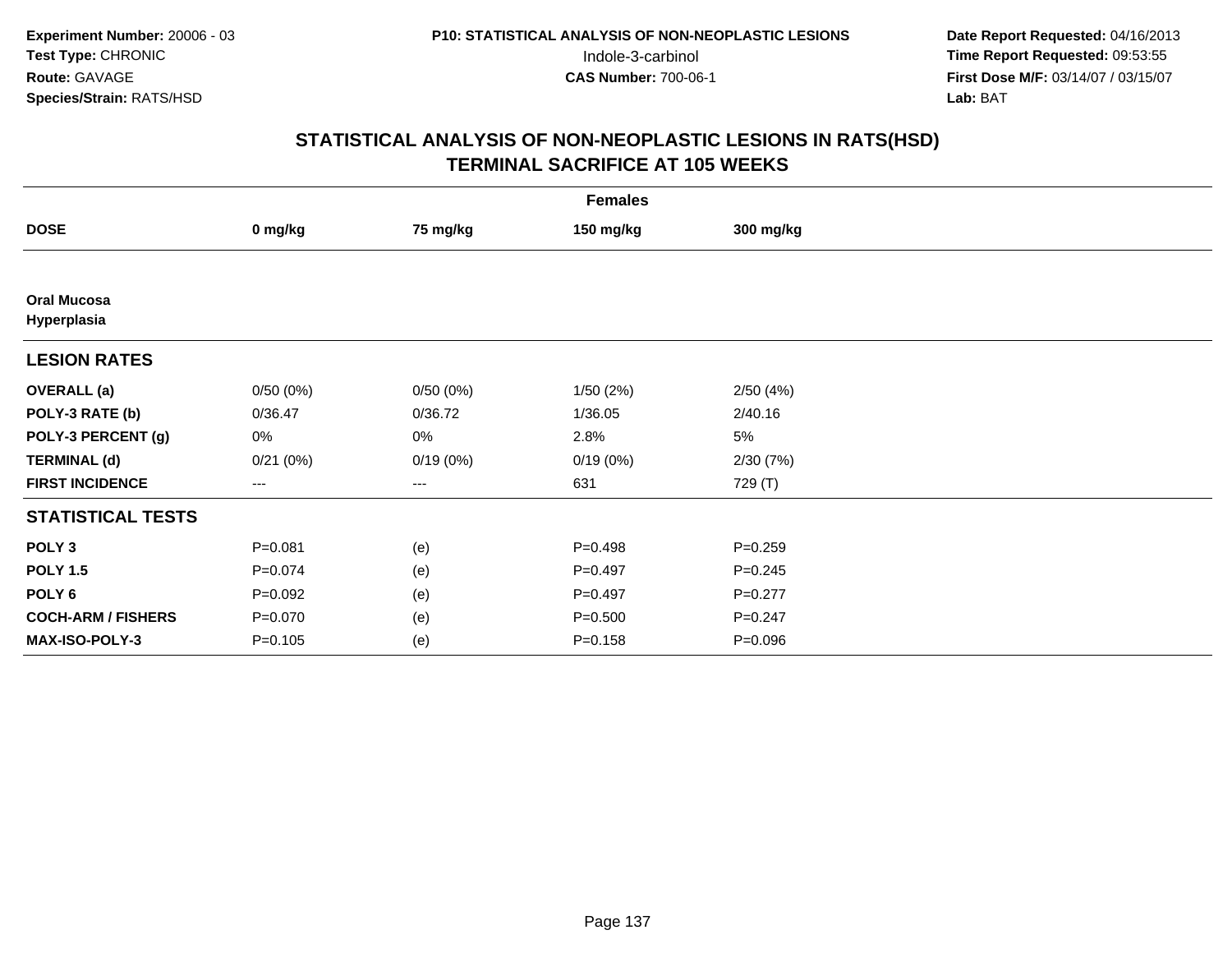| <b>Females</b>            |             |             |             |              |  |  |  |
|---------------------------|-------------|-------------|-------------|--------------|--|--|--|
| <b>DOSE</b>               | 0 mg/kg     | 75 mg/kg    | 150 mg/kg   | 300 mg/kg    |  |  |  |
|                           |             |             |             |              |  |  |  |
| Ovary<br>Atrophy          |             |             |             |              |  |  |  |
| <b>LESION RATES</b>       |             |             |             |              |  |  |  |
| <b>OVERALL</b> (a)        | 40/50 (80%) | 23/50 (46%) | 37/50 (74%) | 30/49 (61%)  |  |  |  |
| POLY-3 RATE (b)           | 40/46.63    | 23/42.03    | 37/43.70    | 30/45.31     |  |  |  |
| POLY-3 PERCENT (g)        | 85.8%       | 54.7%       | 84.7%       | 66.2%        |  |  |  |
| <b>TERMINAL (d)</b>       | 17/21 (81%) | 12/19 (63%) | 16/19 (84%) | 17/30 (57%)  |  |  |  |
| <b>FIRST INCIDENCE</b>    | 373         | 335         | 307         | 175          |  |  |  |
| <b>STATISTICAL TESTS</b>  |             |             |             |              |  |  |  |
| POLY <sub>3</sub>         | P=0.104N    | P<0.001N**  | P=0.564N    | P=0.020N*    |  |  |  |
| <b>POLY 1.5</b>           | P=0.149N    | P<0.001N**  | P=0.492N    | P=0.025N*    |  |  |  |
| POLY 6                    | P=0.063N    | P<0.001N**  | $P = 0.636$ | P=0.015N*    |  |  |  |
| <b>COCH-ARM / FISHERS</b> | P=0.209N    | P<0.001N**  | P=0.318N    | P=0.033N*    |  |  |  |
| MAX-ISO-POLY-3            | P=0.015N*   | P<0.001N**  | P=0.436N    | $P=0.011N^*$ |  |  |  |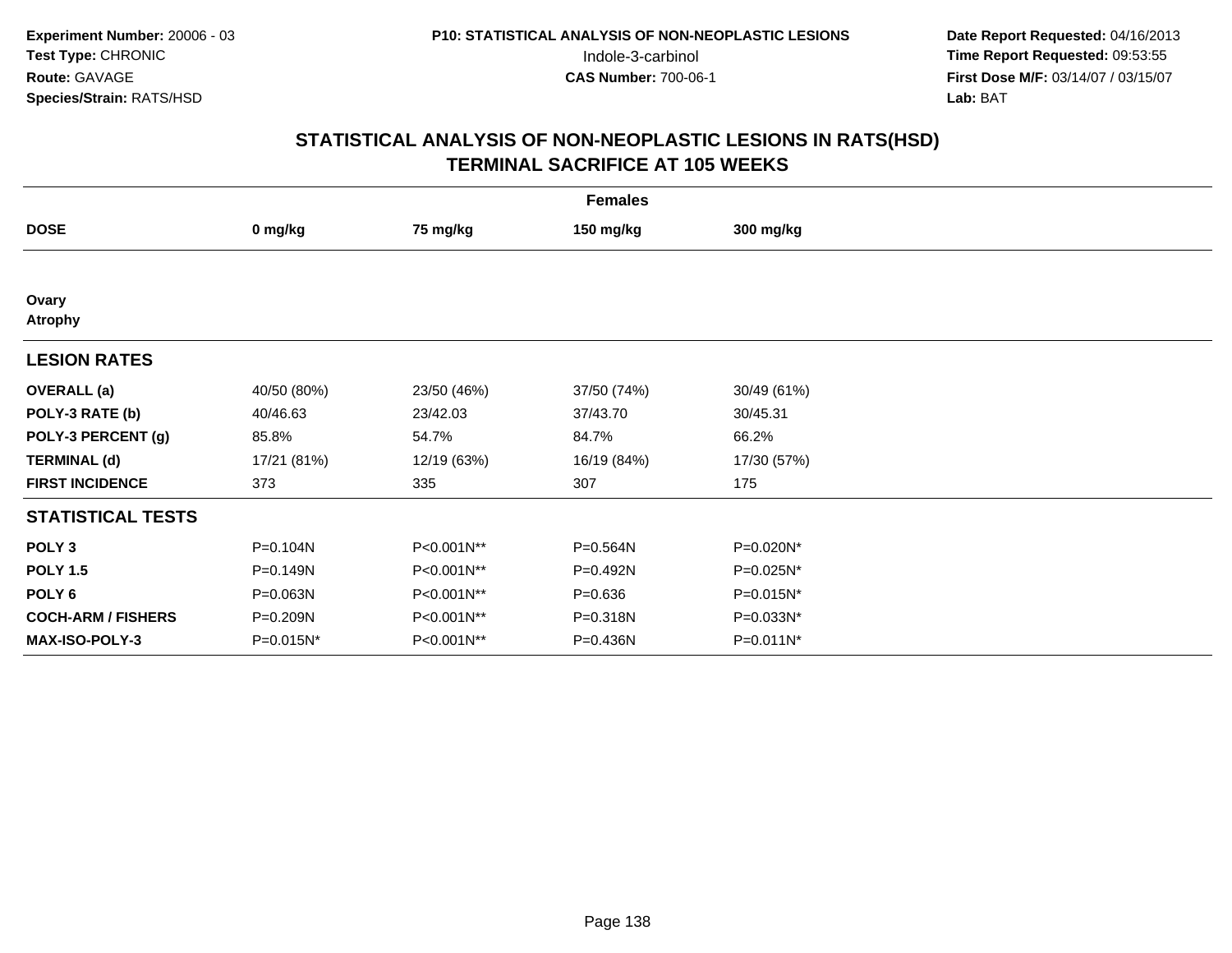| <b>Females</b>            |              |             |             |             |  |  |  |
|---------------------------|--------------|-------------|-------------|-------------|--|--|--|
| <b>DOSE</b>               | 0 mg/kg      | 75 mg/kg    | 150 mg/kg   | 300 mg/kg   |  |  |  |
|                           |              |             |             |             |  |  |  |
| Ovary<br>Cyst             |              |             |             |             |  |  |  |
| <b>LESION RATES</b>       |              |             |             |             |  |  |  |
| <b>OVERALL</b> (a)        | 17/50 (34%)  | 13/50 (26%) | 16/50 (32%) | 16/49 (33%) |  |  |  |
| POLY-3 RATE (b)           | 17/39.59     | 13/39.15    | 16/38.85    | 16/40.73    |  |  |  |
| POLY-3 PERCENT (g)        | 42.9%        | 33.2%       | 41.2%       | 39.3%       |  |  |  |
| <b>TERMINAL (d)</b>       | 9/21(43%)    | 7/19 (37%)  | 7/19 (37%)  | 13/30 (43%) |  |  |  |
| <b>FIRST INCIDENCE</b>    | 422          | 481         | 548         | 645         |  |  |  |
| <b>STATISTICAL TESTS</b>  |              |             |             |             |  |  |  |
| POLY <sub>3</sub>         | P=0.521N     | P=0.250N    | P=0.529N    | P=0.457N    |  |  |  |
| <b>POLY 1.5</b>           | $P=0.520$    | P=0.260N    | P=0.534N    | P=0.506N    |  |  |  |
| POLY <sub>6</sub>         | $P = 0.461N$ | P=0.240N    | P=0.523N    | P=0.398N    |  |  |  |
| <b>COCH-ARM / FISHERS</b> | $P=0.492$    | P=0.257N    | P=0.500N    | P=0.528N    |  |  |  |
| MAX-ISO-POLY-3            | P=0.510N     | P=0.183N    | P=0.434N    | P=0.368N    |  |  |  |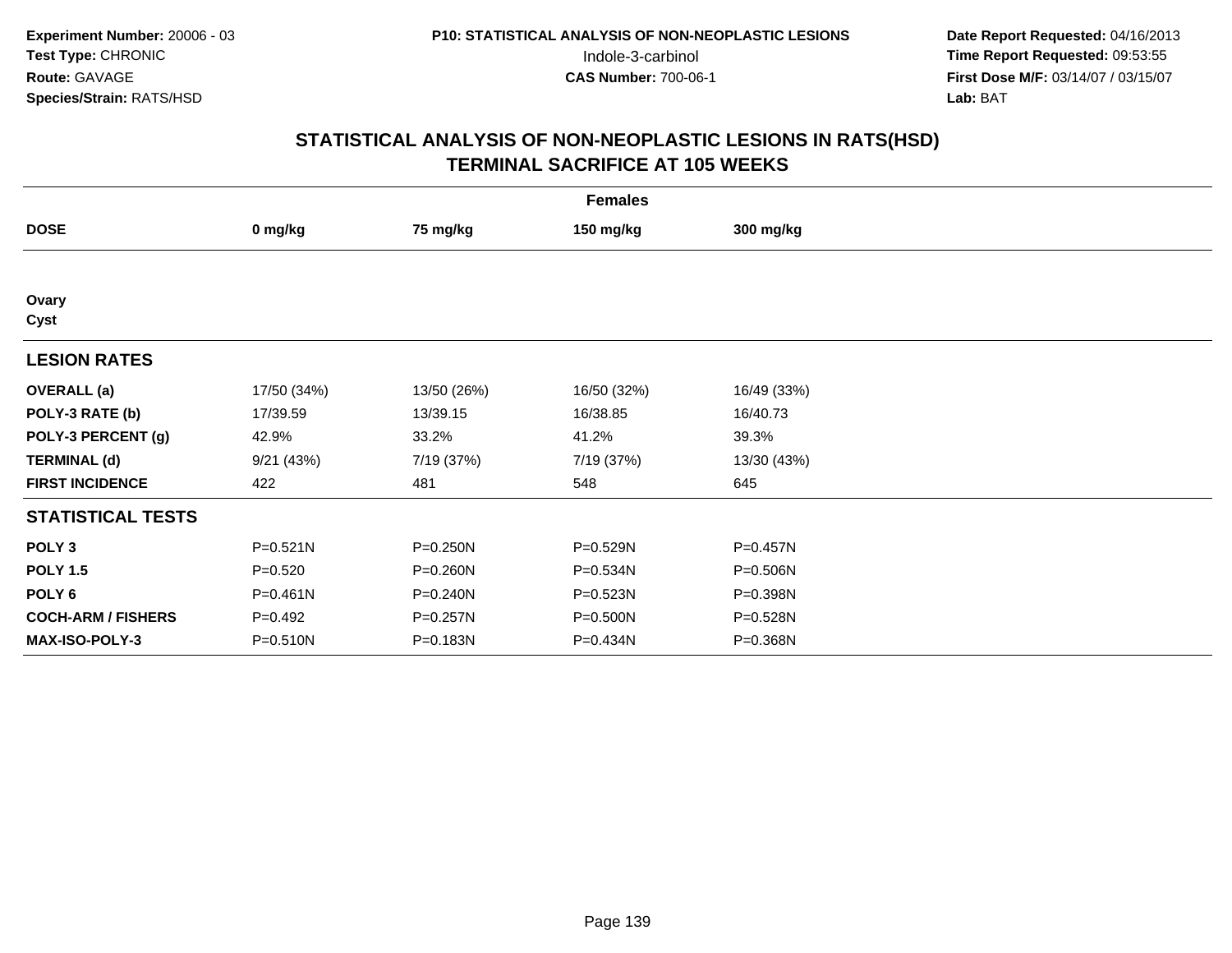| <b>Females</b>                       |             |          |                        |             |  |  |  |
|--------------------------------------|-------------|----------|------------------------|-------------|--|--|--|
| <b>DOSE</b>                          | 0 mg/kg     | 75 mg/kg | 150 mg/kg              | 300 mg/kg   |  |  |  |
|                                      |             |          |                        |             |  |  |  |
| Ovary<br><b>Inflammation Chronic</b> |             |          |                        |             |  |  |  |
| <b>LESION RATES</b>                  |             |          |                        |             |  |  |  |
| <b>OVERALL</b> (a)                   | 1/50(2%)    | 1/50(2%) | 0/50(0%)               | 2/49(4%)    |  |  |  |
| POLY-3 RATE (b)                      | 1/36.47     | 1/37.12  | 0/35.70                | 2/40.68     |  |  |  |
| POLY-3 PERCENT (g)                   | 2.7%        | 2.7%     | 0%                     | 4.9%        |  |  |  |
| <b>TERMINAL (d)</b>                  | 1/21(5%)    | 0/19(0%) | 0/19(0%)               | 1/30(3%)    |  |  |  |
| <b>FIRST INCIDENCE</b>               | 729 (T)     | 616      | $\qquad \qquad \cdots$ | 563         |  |  |  |
| <b>STATISTICAL TESTS</b>             |             |          |                        |             |  |  |  |
| POLY <sub>3</sub>                    | $P = 0.389$ | P=0.758N | P=0.504N               | $P = 0.538$ |  |  |  |
| <b>POLY 1.5</b>                      | $P = 0.373$ | P=0.760N | P=0.504N               | $P = 0.514$ |  |  |  |
| POLY 6                               | $P = 0.411$ | P=0.753N | P=0.506N               | $P = 0.567$ |  |  |  |
| <b>COCH-ARM / FISHERS</b>            | $P = 0.360$ | P=0.753N | P=0.500N               | $P=0.492$   |  |  |  |
| <b>MAX-ISO-POLY-3</b>                | $P = 0.342$ | P=0.494N | P=0.163N               | $P=0.322$   |  |  |  |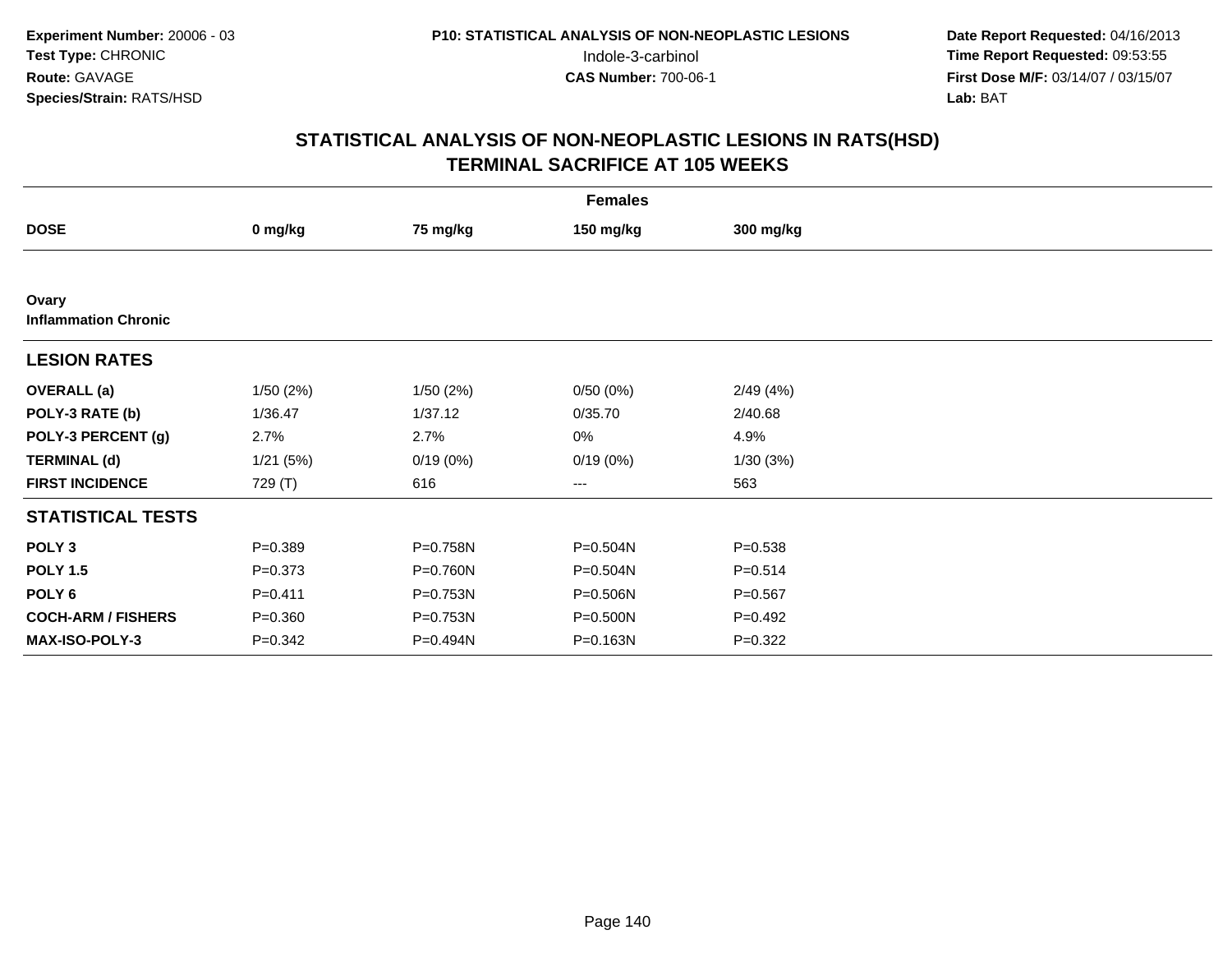| <b>Females</b>                     |          |          |           |           |  |  |  |
|------------------------------------|----------|----------|-----------|-----------|--|--|--|
| <b>DOSE</b>                        | 0 mg/kg  | 75 mg/kg | 150 mg/kg | 300 mg/kg |  |  |  |
|                                    |          |          |           |           |  |  |  |
| <b>Pancreas: Acinus</b><br>Atrophy |          |          |           |           |  |  |  |
| <b>LESION RATES</b>                |          |          |           |           |  |  |  |
| <b>OVERALL</b> (a)                 | 0/50(0%) | 0/49(0%) | 0/49(0%)  | 0/48(0%)  |  |  |  |
| POLY-3 RATE (b)                    | 0/36.47  | 0/36.64  | 0/35.54   | 0/40.12   |  |  |  |
| POLY-3 PERCENT (g)                 | 0%       | 0%       | 0%        | $0\%$     |  |  |  |
| <b>TERMINAL (d)</b>                | 0/21(0%) | 0/19(0%) | 0/19(0%)  | 0/30(0%)  |  |  |  |
| <b>FIRST INCIDENCE</b>             | ---      | $---$    | $\cdots$  | ---       |  |  |  |
| <b>STATISTICAL TESTS</b>           |          |          |           |           |  |  |  |
| POLY <sub>3</sub>                  | (n)      | (n)      | (n)       | (n)       |  |  |  |
| <b>POLY 1.5</b>                    | (n)      | (n)      | (n)       | (n)       |  |  |  |
| POLY <sub>6</sub>                  | (n)      | (n)      | (n)       | (n)       |  |  |  |
| <b>COCH-ARM / FISHERS</b>          | (n)      | (n)      | (n)       | (n)       |  |  |  |
| MAX-ISO-POLY-3                     | (n)      | (n)      | (n)       | (n)       |  |  |  |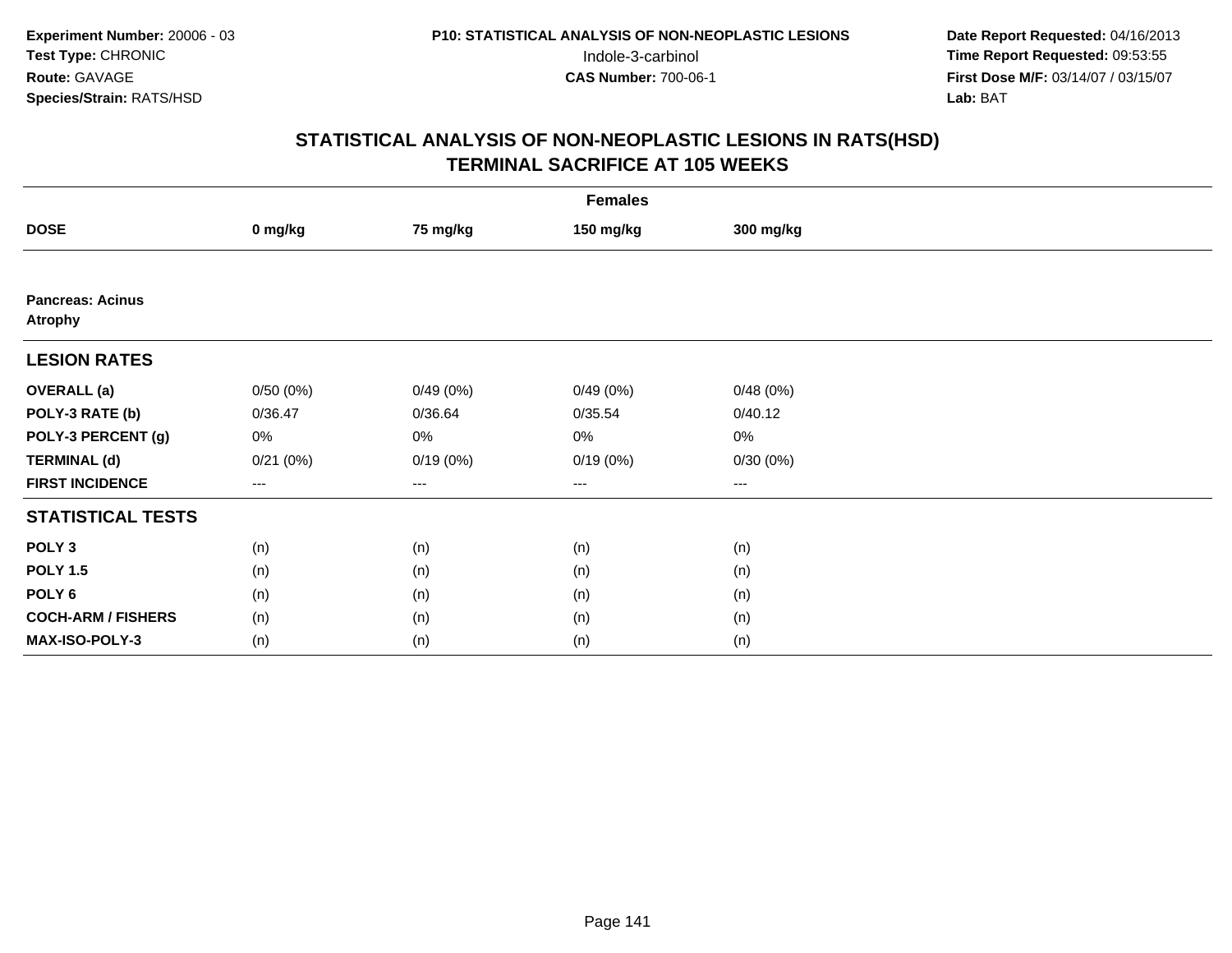| <b>Females</b>                         |              |             |                        |           |  |  |  |
|----------------------------------------|--------------|-------------|------------------------|-----------|--|--|--|
| <b>DOSE</b>                            | 0 mg/kg      | 75 mg/kg    | 150 mg/kg              | 300 mg/kg |  |  |  |
|                                        |              |             |                        |           |  |  |  |
| <b>Pancreas: Acinus</b><br>Hyperplasia |              |             |                        |           |  |  |  |
| <b>LESION RATES</b>                    |              |             |                        |           |  |  |  |
| <b>OVERALL</b> (a)                     | 1/50(2%)     | 3/49(6%)    | 0/49(0%)               | 1/48(2%)  |  |  |  |
| POLY-3 RATE (b)                        | 1/37.41      | 3/37.54     | 0/35.54                | 1/40.43   |  |  |  |
| POLY-3 PERCENT (g)                     | 2.7%         | 8%          | 0%                     | 2.5%      |  |  |  |
| <b>TERMINAL (d)</b>                    | 0/21(0%)     | 2/19 (11%)  | 0/19(0%)               | 0/30(0%)  |  |  |  |
| <b>FIRST INCIDENCE</b>                 | 288          | 335         | $\qquad \qquad \cdots$ | 645       |  |  |  |
| <b>STATISTICAL TESTS</b>               |              |             |                        |           |  |  |  |
| POLY <sub>3</sub>                      | P=0.393N     | $P = 0.305$ | $P = 0.510N$           | P=0.743N  |  |  |  |
| <b>POLY 1.5</b>                        | $P = 0.410N$ | $P = 0.301$ | $P = 0.510N$           | P=0.757N  |  |  |  |
| POLY 6                                 | P=0.370N     | $P = 0.310$ | $P = 0.513N$           | P=0.725N  |  |  |  |
| <b>COCH-ARM / FISHERS</b>              | P=0.421N     | $P = 0.301$ | P=0.505N               | $P=0.742$ |  |  |  |
| <b>MAX-ISO-POLY-3</b>                  | P=0.272N     | $P = 0.155$ | P=0.170N               | P=0.478N  |  |  |  |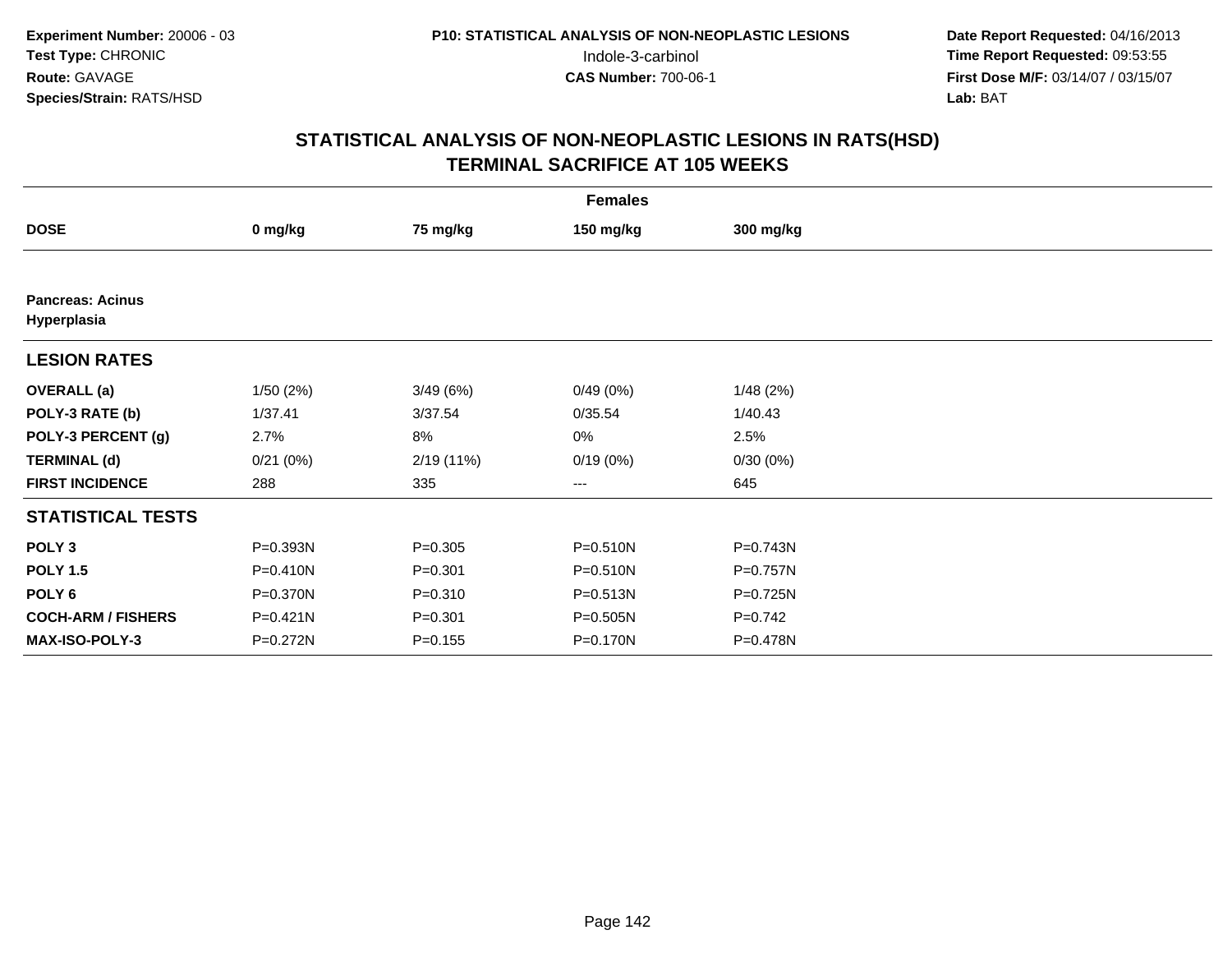| <b>Females</b>                                         |             |             |             |             |  |  |  |
|--------------------------------------------------------|-------------|-------------|-------------|-------------|--|--|--|
| <b>DOSE</b>                                            | 0 mg/kg     | 75 mg/kg    | 150 mg/kg   | 300 mg/kg   |  |  |  |
|                                                        |             |             |             |             |  |  |  |
| <b>Pancreas: Artery</b><br><b>Inflammation Chronic</b> |             |             |             |             |  |  |  |
| <b>LESION RATES</b>                                    |             |             |             |             |  |  |  |
| <b>OVERALL</b> (a)                                     | 1/50(2%)    | 4/49 (8%)   | 3/49(6%)    | 6/48 (13%)  |  |  |  |
| POLY-3 RATE (b)                                        | 1/36.60     | 4/37.11     | 3/35.86     | 6/40.12     |  |  |  |
| POLY-3 PERCENT (g)                                     | 2.7%        | 10.8%       | 8.4%        | 15%         |  |  |  |
| <b>TERMINAL (d)</b>                                    | 0/21(0%)    | 2/19 (11%)  | 2/19(11%)   | 6/30(20%)   |  |  |  |
| <b>FIRST INCIDENCE</b>                                 | 695         | 621         | 639         | 729 (T)     |  |  |  |
| <b>STATISTICAL TESTS</b>                               |             |             |             |             |  |  |  |
| POLY <sub>3</sub>                                      | $P = 0.071$ | $P = 0.180$ | $P = 0.296$ | $P = 0.070$ |  |  |  |
| <b>POLY 1.5</b>                                        | $P = 0.059$ | $P = 0.176$ | $P = 0.294$ | $P = 0.059$ |  |  |  |
| POLY 6                                                 | $P = 0.087$ | $P = 0.186$ | $P = 0.294$ | $P = 0.085$ |  |  |  |
| <b>COCH-ARM / FISHERS</b>                              | $P=0.049*$  | $P = 0.175$ | $P = 0.301$ | $P=0.050*$  |  |  |  |
| MAX-ISO-POLY-3                                         | $P=0.059$   | $P = 0.087$ | $P = 0.148$ | P=0.037*    |  |  |  |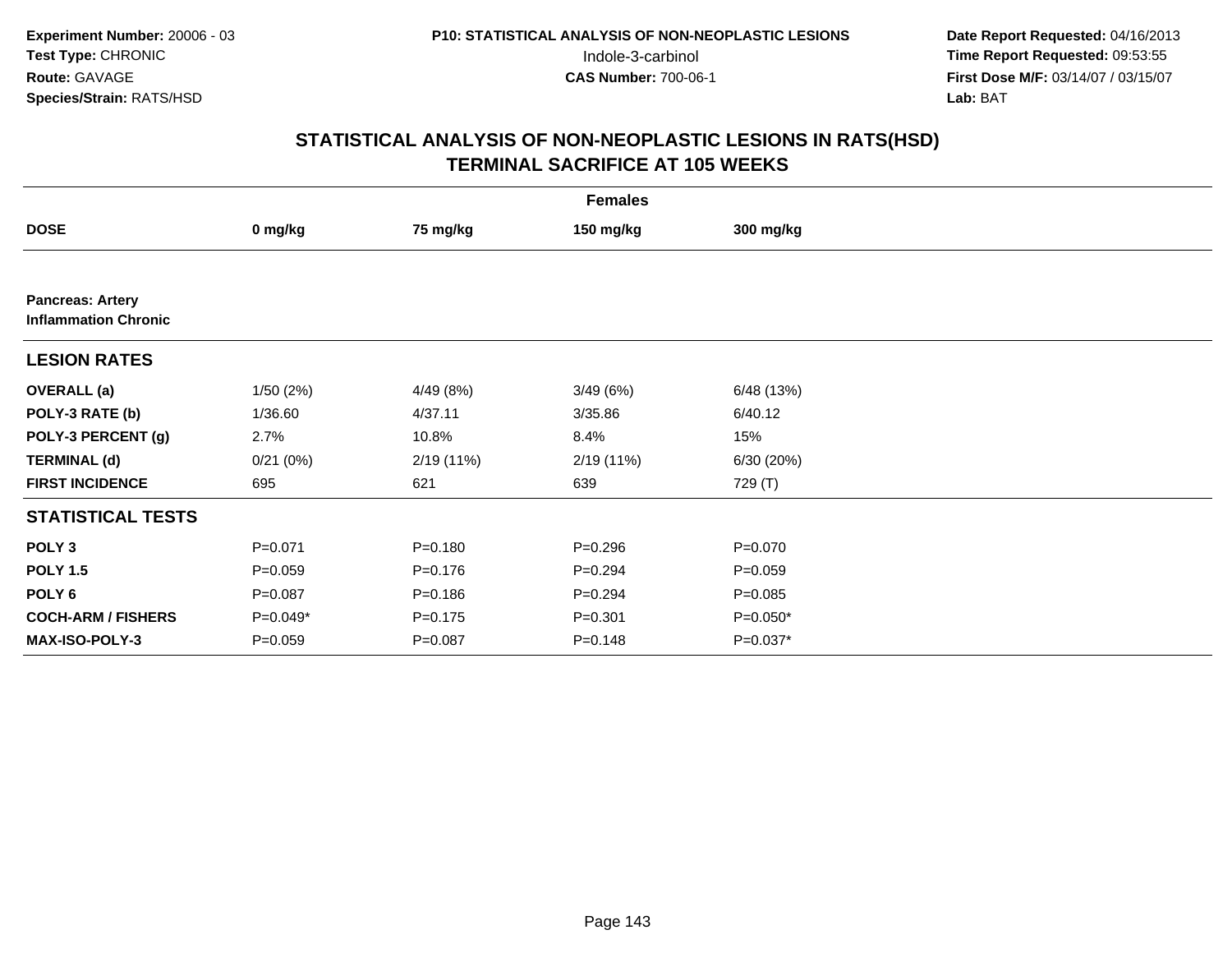| <b>Females</b>                          |          |             |                   |           |  |  |  |
|-----------------------------------------|----------|-------------|-------------------|-----------|--|--|--|
| <b>DOSE</b>                             | 0 mg/kg  | 75 mg/kg    | 150 mg/kg         | 300 mg/kg |  |  |  |
|                                         |          |             |                   |           |  |  |  |
| <b>Parathyroid Gland</b><br>Hyperplasia |          |             |                   |           |  |  |  |
| <b>LESION RATES</b>                     |          |             |                   |           |  |  |  |
| <b>OVERALL</b> (a)                      | 0/47(0%) | 2/49(4%)    | 0/46(0%)          | 0/49(0%)  |  |  |  |
| POLY-3 RATE (b)                         | 0/33.87  | 2/35.84     | 0/32.59           | 0/39.16   |  |  |  |
| POLY-3 PERCENT (g)                      | 0%       | 5.6%        | 0%                | $0\%$     |  |  |  |
| <b>TERMINAL (d)</b>                     | 0/19(0%) | 0/18(0%)    | 0/17(0%)          | 0/29(0%)  |  |  |  |
| <b>FIRST INCIDENCE</b>                  | $---$    | 710         | $\qquad \qquad -$ | $---$     |  |  |  |
| <b>STATISTICAL TESTS</b>                |          |             |                   |           |  |  |  |
| POLY <sub>3</sub>                       | P=0.380N | $P = 0.249$ | (e)               | (e)       |  |  |  |
| <b>POLY 1.5</b>                         | P=0.394N | $P = 0.246$ | (e)               | (e)       |  |  |  |
| POLY 6                                  | P=0.362N | $P = 0.252$ | (e)               | (e)       |  |  |  |
| <b>COCH-ARM / FISHERS</b>               | P=0.400N | $P = 0.258$ | (e)               | (e)       |  |  |  |
| MAX-ISO-POLY-3                          | P=0.259N | $P = 0.085$ | (e)               | (e)       |  |  |  |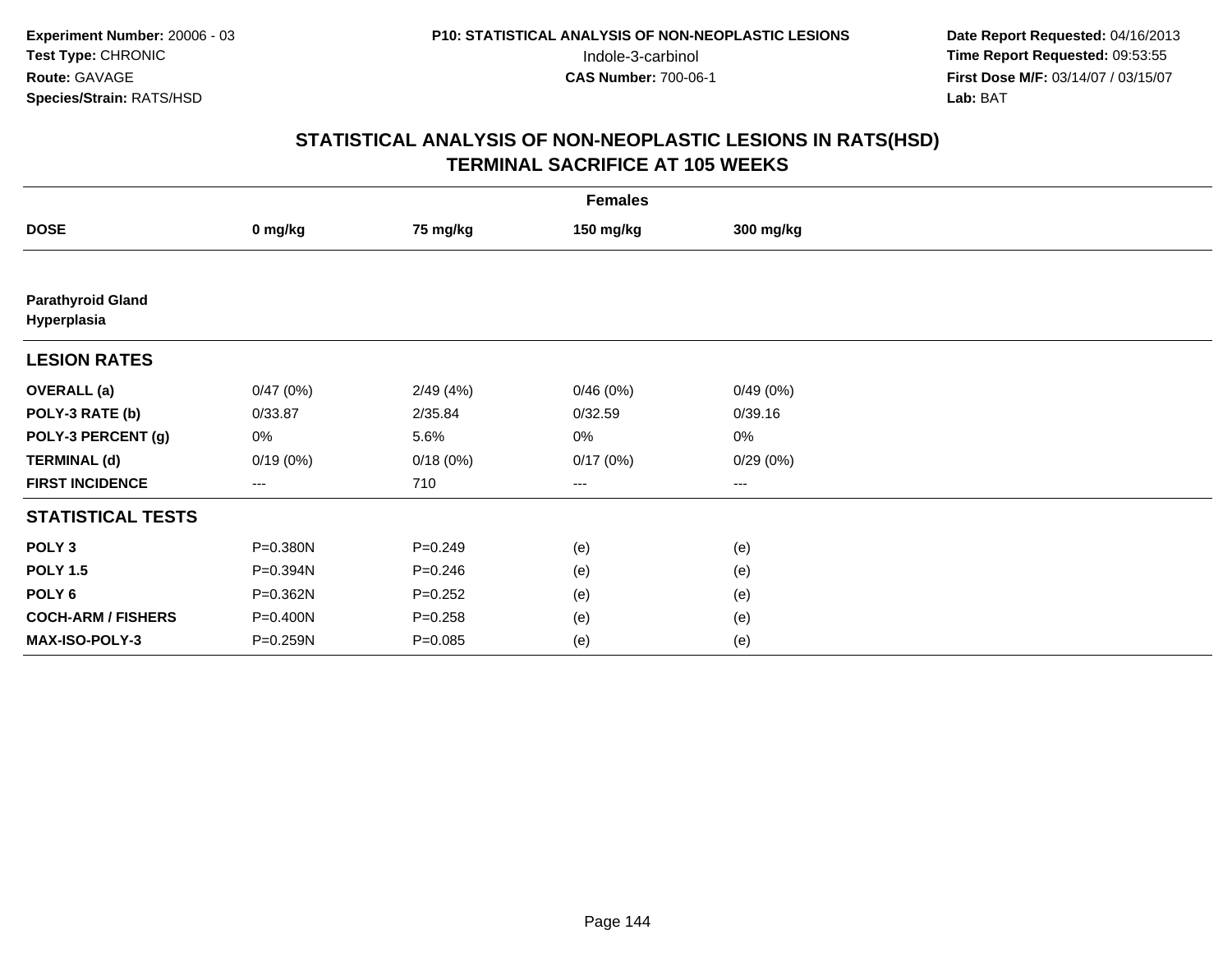|                                                      | <b>Females</b> |              |              |             |  |  |  |  |
|------------------------------------------------------|----------------|--------------|--------------|-------------|--|--|--|--|
| <b>DOSE</b>                                          | 0 mg/kg        | 75 mg/kg     | 150 mg/kg    | 300 mg/kg   |  |  |  |  |
|                                                      |                |              |              |             |  |  |  |  |
| <b>Pituitary Gland: Pars Distalis</b><br>Hyperplasia |                |              |              |             |  |  |  |  |
| <b>LESION RATES</b>                                  |                |              |              |             |  |  |  |  |
| <b>OVERALL</b> (a)                                   | 19/50 (38%)    | 14/50 (28%)  | 18/50 (36%)  | 24/49 (49%) |  |  |  |  |
| POLY-3 RATE (b)                                      | 19/40.14       | 14/40.66     | 18/39.39     | 24/42.05    |  |  |  |  |
| POLY-3 PERCENT (g)                                   | 47.3%          | 34.4%        | 45.7%        | 57.1%       |  |  |  |  |
| <b>TERMINAL (d)</b>                                  | 10/21 (48%)    | 4/19 (21%)   | 6/19(32%)    | 16/30 (53%) |  |  |  |  |
| <b>FIRST INCIDENCE</b>                               | 425            | 187          | 446          | 563         |  |  |  |  |
| <b>STATISTICAL TESTS</b>                             |                |              |              |             |  |  |  |  |
| POLY <sub>3</sub>                                    | $P = 0.089$    | P=0.164N     | P=0.532N     | $P = 0.248$ |  |  |  |  |
| <b>POLY 1.5</b>                                      | $P = 0.066$    | $P = 0.181N$ | P=0.538N     | $P = 0.187$ |  |  |  |  |
| POLY <sub>6</sub>                                    | $P = 0.138$    | P=0.138N     | $P = 0.514N$ | $P = 0.360$ |  |  |  |  |
| <b>COCH-ARM / FISHERS</b>                            | $P = 0.074$    | P=0.198N     | P=0.500N     | $P = 0.184$ |  |  |  |  |
| MAX-ISO-POLY-3                                       | $P = 0.106$    | P=0.114N     | P=0.439N     | $P = 0.189$ |  |  |  |  |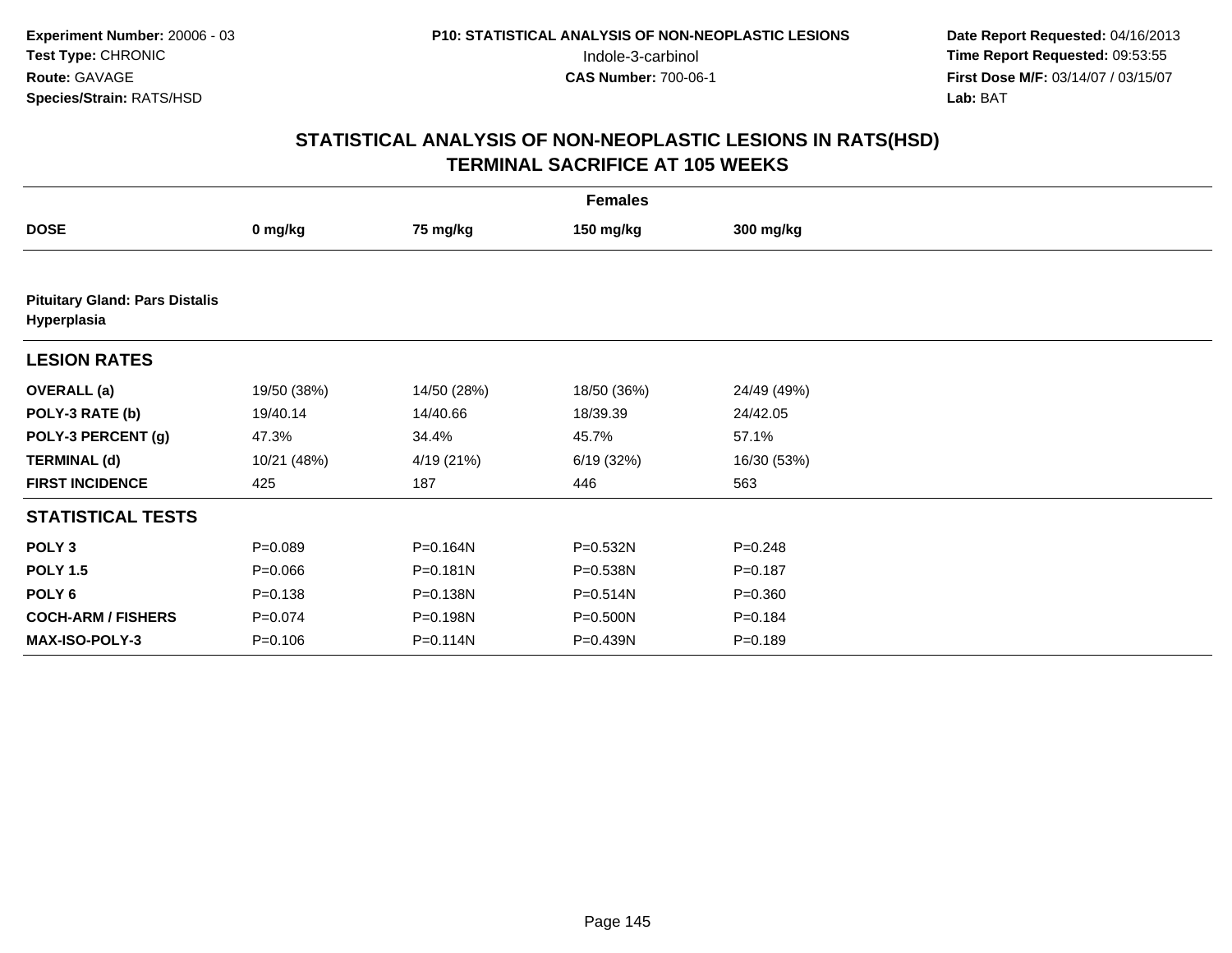|                                      | <b>Females</b> |                        |           |           |  |  |  |  |
|--------------------------------------|----------------|------------------------|-----------|-----------|--|--|--|--|
| <b>DOSE</b>                          | 0 mg/kg        | 75 mg/kg               | 150 mg/kg | 300 mg/kg |  |  |  |  |
|                                      |                |                        |           |           |  |  |  |  |
| <b>Salivary Glands</b><br>Metaplasia |                |                        |           |           |  |  |  |  |
| <b>LESION RATES</b>                  |                |                        |           |           |  |  |  |  |
| <b>OVERALL</b> (a)                   | 0/50(0%)       | 0/49(0%)               | 0/48(0%)  | 0/50(0%)  |  |  |  |  |
| POLY-3 RATE (b)                      | 0/36.47        | 0/36.64                | 0/35.33   | 0/40.16   |  |  |  |  |
| POLY-3 PERCENT (g)                   | 0%             | 0%                     | $0\%$     | $0\%$     |  |  |  |  |
| <b>TERMINAL (d)</b>                  | 0/21(0%)       | 0/19(0%)               | 0/19(0%)  | 0/30(0%)  |  |  |  |  |
| <b>FIRST INCIDENCE</b>               | ---            | $\qquad \qquad \cdots$ | $\cdots$  | ---       |  |  |  |  |
| <b>STATISTICAL TESTS</b>             |                |                        |           |           |  |  |  |  |
| POLY <sub>3</sub>                    | (n)            | (n)                    | (n)       | (n)       |  |  |  |  |
| <b>POLY 1.5</b>                      | (n)            | (n)                    | (n)       | (n)       |  |  |  |  |
| POLY <sub>6</sub>                    | (n)            | (n)                    | (n)       | (n)       |  |  |  |  |
| <b>COCH-ARM / FISHERS</b>            | (n)            | (n)                    | (n)       | (n)       |  |  |  |  |
| MAX-ISO-POLY-3                       | (n)            | (n)                    | (n)       | (n)       |  |  |  |  |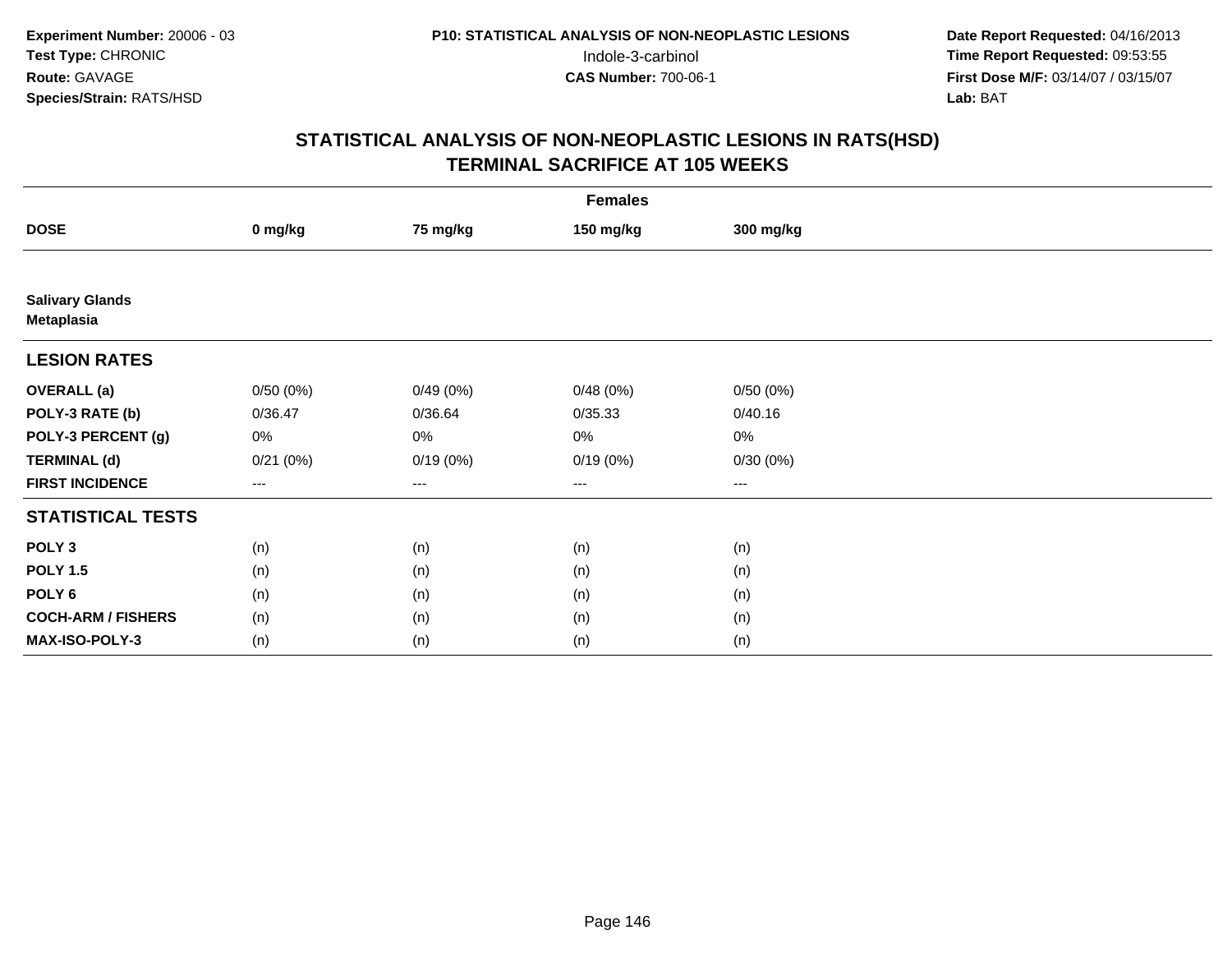|                                                 | <b>Females</b>      |          |           |           |  |  |  |  |
|-------------------------------------------------|---------------------|----------|-----------|-----------|--|--|--|--|
| <b>DOSE</b>                                     | 0 mg/kg             | 75 mg/kg | 150 mg/kg | 300 mg/kg |  |  |  |  |
|                                                 |                     |          |           |           |  |  |  |  |
| <b>Skin</b><br><b>Cyst Epithelial Inclusion</b> |                     |          |           |           |  |  |  |  |
| <b>LESION RATES</b>                             |                     |          |           |           |  |  |  |  |
| <b>OVERALL</b> (a)                              | 0/50(0%)            | 1/50(2%) | 0/50(0%)  | 1/50(2%)  |  |  |  |  |
| POLY-3 RATE (b)                                 | 0/36.47             | 1/36.78  | 0/35.70   | 1/40.32   |  |  |  |  |
| POLY-3 PERCENT (g)                              | 0%                  | 2.7%     | 0%        | 2.5%      |  |  |  |  |
| <b>TERMINAL (d)</b>                             | 0/21(0%)            | 0/19(0%) | 0/19(0%)  | 0/30(0%)  |  |  |  |  |
| <b>FIRST INCIDENCE</b>                          | $\qquad \qquad - -$ | 713      | ---       | 688       |  |  |  |  |
| <b>STATISTICAL TESTS</b>                        |                     |          |           |           |  |  |  |  |
| POLY <sub>3</sub>                               | (n)                 | (n)      | (n)       | (n)       |  |  |  |  |
| <b>POLY 1.5</b>                                 | (n)                 | (n)      | (n)       | (n)       |  |  |  |  |
| POLY <sub>6</sub>                               | (n)                 | (n)      | (n)       | (n)       |  |  |  |  |
| <b>COCH-ARM / FISHERS</b>                       | (n)                 | (n)      | (n)       | (n)       |  |  |  |  |
| MAX-ISO-POLY-3                                  | (n)                 | (n)      | (n)       | (n)       |  |  |  |  |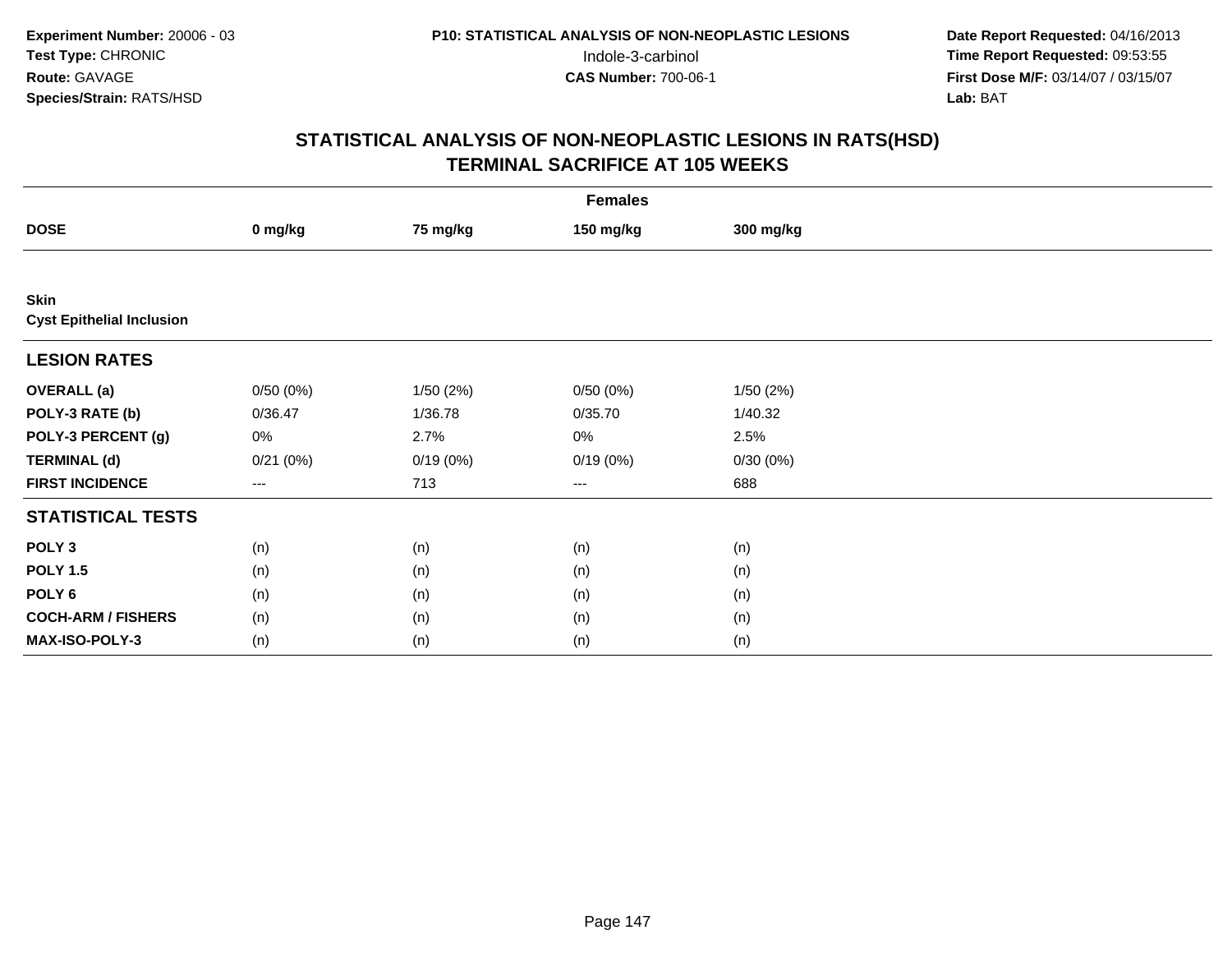|                                    | <b>Females</b>                           |                   |           |           |  |  |  |  |
|------------------------------------|------------------------------------------|-------------------|-----------|-----------|--|--|--|--|
| <b>DOSE</b>                        | 0 mg/kg                                  | 75 mg/kg          | 150 mg/kg | 300 mg/kg |  |  |  |  |
|                                    |                                          |                   |           |           |  |  |  |  |
| <b>Skin</b><br><b>Inflammation</b> |                                          |                   |           |           |  |  |  |  |
| <b>LESION RATES</b>                |                                          |                   |           |           |  |  |  |  |
| <b>OVERALL</b> (a)                 | 0/50(0%)                                 | 0/50(0%)          | 0/50(0%)  | 0/50(0%)  |  |  |  |  |
| POLY-3 RATE (b)                    | 0/36.47                                  | 0/36.72           | 0/35.70   | 0/40.16   |  |  |  |  |
| POLY-3 PERCENT (g)                 | 0%                                       | 0%                | 0%        | $0\%$     |  |  |  |  |
| <b>TERMINAL (d)</b>                | 0/21(0%)                                 | 0/19(0%)          | 0/19(0%)  | 0/30(0%)  |  |  |  |  |
| <b>FIRST INCIDENCE</b>             | $\hspace{0.05cm} \ldots \hspace{0.05cm}$ | $\qquad \qquad -$ | $\cdots$  | $\cdots$  |  |  |  |  |
| <b>STATISTICAL TESTS</b>           |                                          |                   |           |           |  |  |  |  |
| POLY <sub>3</sub>                  | (n)                                      | (n)               | (n)       | (n)       |  |  |  |  |
| <b>POLY 1.5</b>                    | (n)                                      | (n)               | (n)       | (n)       |  |  |  |  |
| POLY <sub>6</sub>                  | (n)                                      | (n)               | (n)       | (n)       |  |  |  |  |
| <b>COCH-ARM / FISHERS</b>          | (n)                                      | (n)               | (n)       | (n)       |  |  |  |  |
| MAX-ISO-POLY-3                     | (n)                                      | (n)               | (n)       | (n)       |  |  |  |  |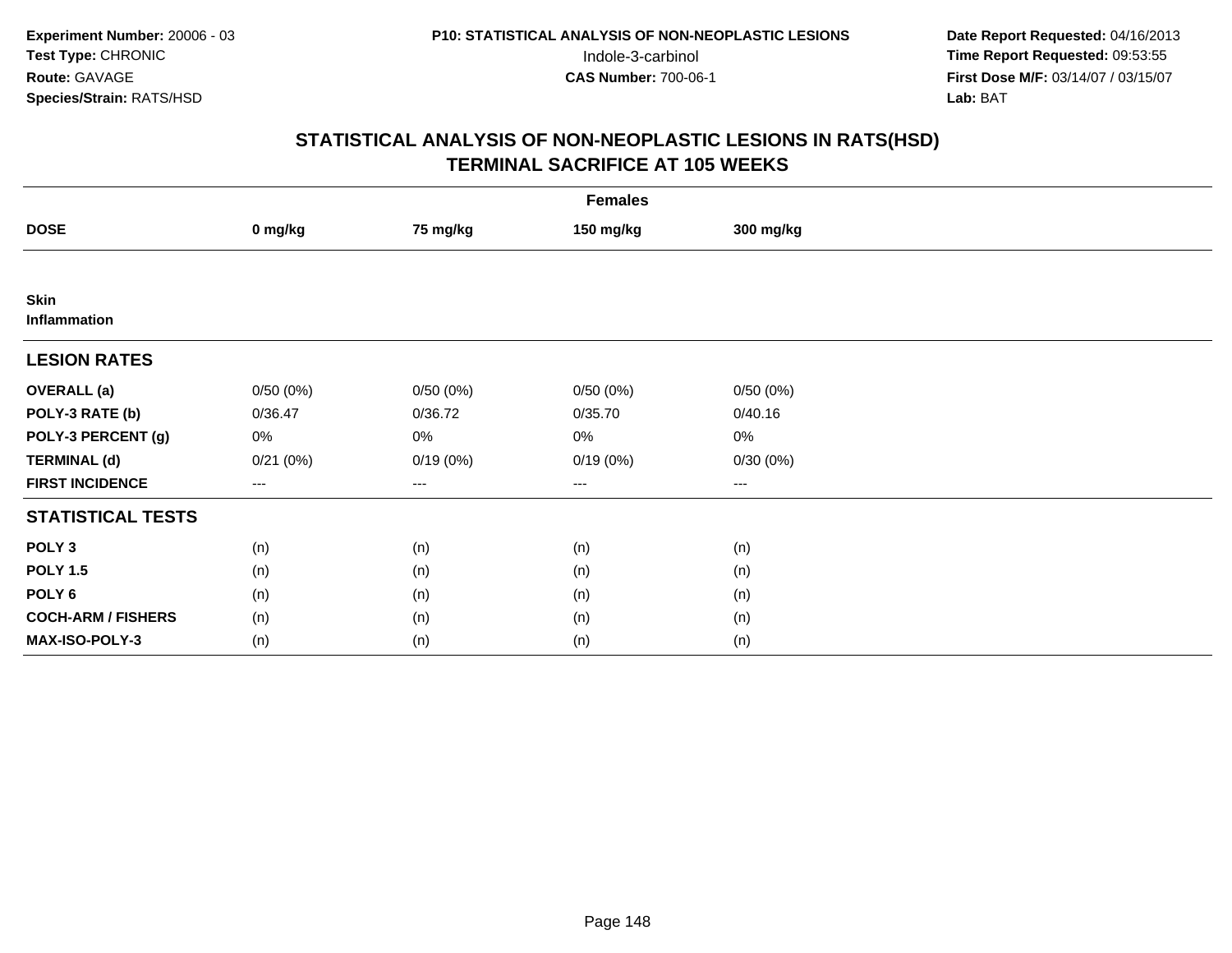|                                | <b>Females</b>                           |          |           |           |  |  |  |  |
|--------------------------------|------------------------------------------|----------|-----------|-----------|--|--|--|--|
| <b>DOSE</b>                    | 0 mg/kg                                  | 75 mg/kg | 150 mg/kg | 300 mg/kg |  |  |  |  |
|                                |                                          |          |           |           |  |  |  |  |
| <b>Skin</b><br><b>Necrosis</b> |                                          |          |           |           |  |  |  |  |
| <b>LESION RATES</b>            |                                          |          |           |           |  |  |  |  |
| <b>OVERALL</b> (a)             | 0/50(0%)                                 | 0/50(0%) | 0/50(0%)  | 0/50(0%)  |  |  |  |  |
| POLY-3 RATE (b)                | 0/36.47                                  | 0/36.72  | 0/35.70   | 0/40.16   |  |  |  |  |
| POLY-3 PERCENT (g)             | 0%                                       | 0%       | 0%        | $0\%$     |  |  |  |  |
| <b>TERMINAL (d)</b>            | 0/21(0%)                                 | 0/19(0%) | 0/19(0%)  | 0/30(0%)  |  |  |  |  |
| <b>FIRST INCIDENCE</b>         | $\hspace{0.05cm} \ldots \hspace{0.05cm}$ | $\cdots$ | $\cdots$  | $\cdots$  |  |  |  |  |
| <b>STATISTICAL TESTS</b>       |                                          |          |           |           |  |  |  |  |
| POLY <sub>3</sub>              | (n)                                      | (n)      | (n)       | (n)       |  |  |  |  |
| <b>POLY 1.5</b>                | (n)                                      | (n)      | (n)       | (n)       |  |  |  |  |
| POLY <sub>6</sub>              | (n)                                      | (n)      | (n)       | (n)       |  |  |  |  |
| <b>COCH-ARM / FISHERS</b>      | (n)                                      | (n)      | (n)       | (n)       |  |  |  |  |
| MAX-ISO-POLY-3                 | (n)                                      | (n)      | (n)       | (n)       |  |  |  |  |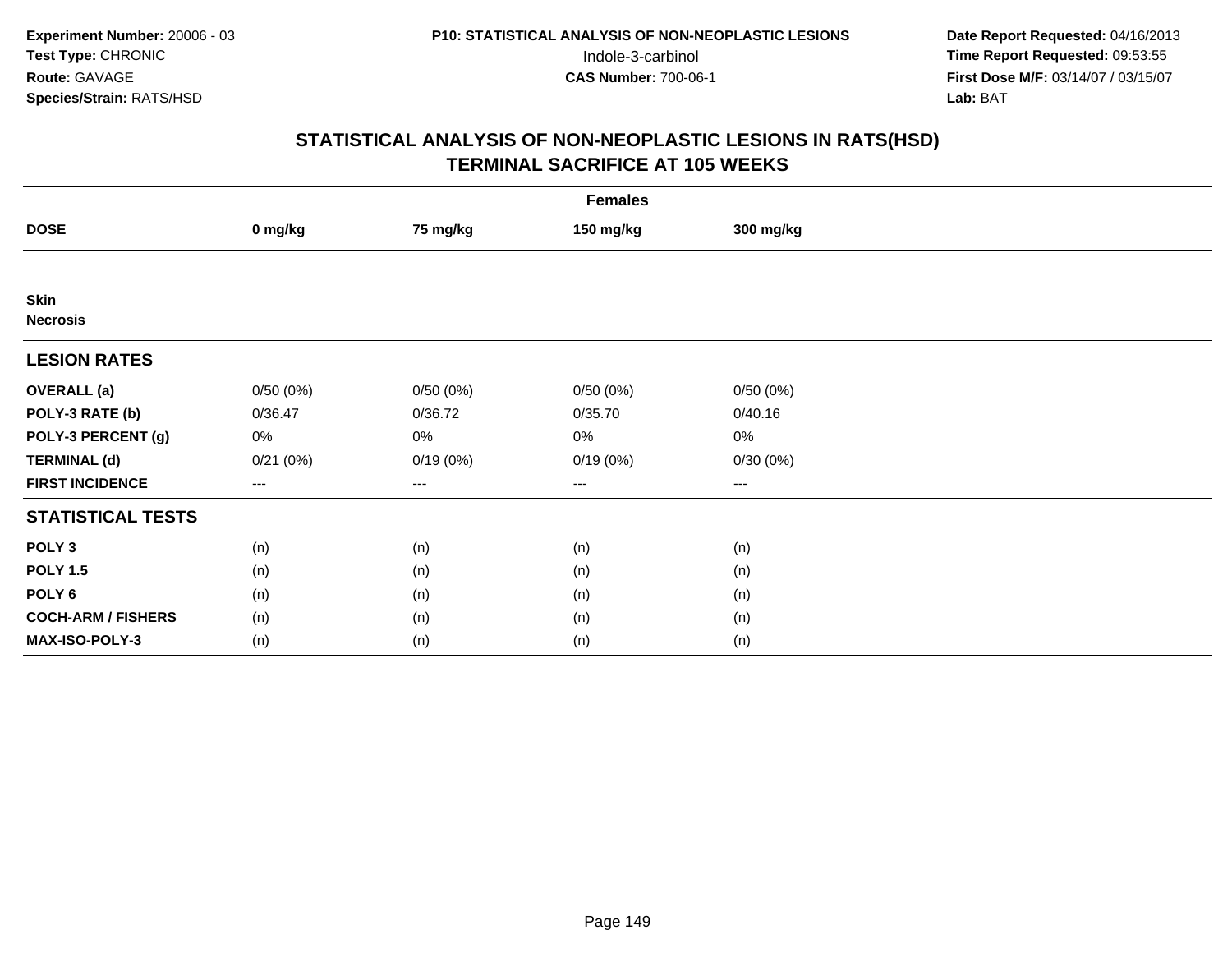|                                    | <b>Females</b> |              |                        |             |  |  |  |  |
|------------------------------------|----------------|--------------|------------------------|-------------|--|--|--|--|
| <b>DOSE</b>                        | 0 mg/kg        | 75 mg/kg     | 150 mg/kg              | 300 mg/kg   |  |  |  |  |
|                                    |                |              |                        |             |  |  |  |  |
| <b>Spinal Cord</b><br>Degeneration |                |              |                        |             |  |  |  |  |
| <b>LESION RATES</b>                |                |              |                        |             |  |  |  |  |
| <b>OVERALL</b> (a)                 | $0/0 (0\%)$    | $0/1$ $(0%)$ | $0/0 (0\%)$            | $0/0 (0\%)$ |  |  |  |  |
| POLY-3 RATE (b)                    | 0/0.00         | 0/0.66       | 0/0.00                 | 0/0.00      |  |  |  |  |
| POLY-3 PERCENT (g)                 | 0%             | 0%           | 0%                     | 0%          |  |  |  |  |
| <b>TERMINAL (d)</b>                | $0/0 (0\%)$    | $0/0 (0\%)$  | $0/0 (0\%)$            | $0/0 (0\%)$ |  |  |  |  |
| <b>FIRST INCIDENCE</b>             | $---$          | ---          | $\qquad \qquad \cdots$ | ---         |  |  |  |  |
| <b>STATISTICAL TESTS</b>           |                |              |                        |             |  |  |  |  |
| POLY <sub>3</sub>                  | (n)            | (n)          | (n)                    | (n)         |  |  |  |  |
| <b>POLY 1.5</b>                    | (n)            | (n)          | (n)                    | (n)         |  |  |  |  |
| POLY <sub>6</sub>                  | (n)            | (n)          | (n)                    | (n)         |  |  |  |  |
| <b>COCH-ARM / FISHERS</b>          | (n)            | (n)          | (n)                    | (n)         |  |  |  |  |
| MAX-ISO-POLY-3                     | (n)            | (n)          | (n)                    | (n)         |  |  |  |  |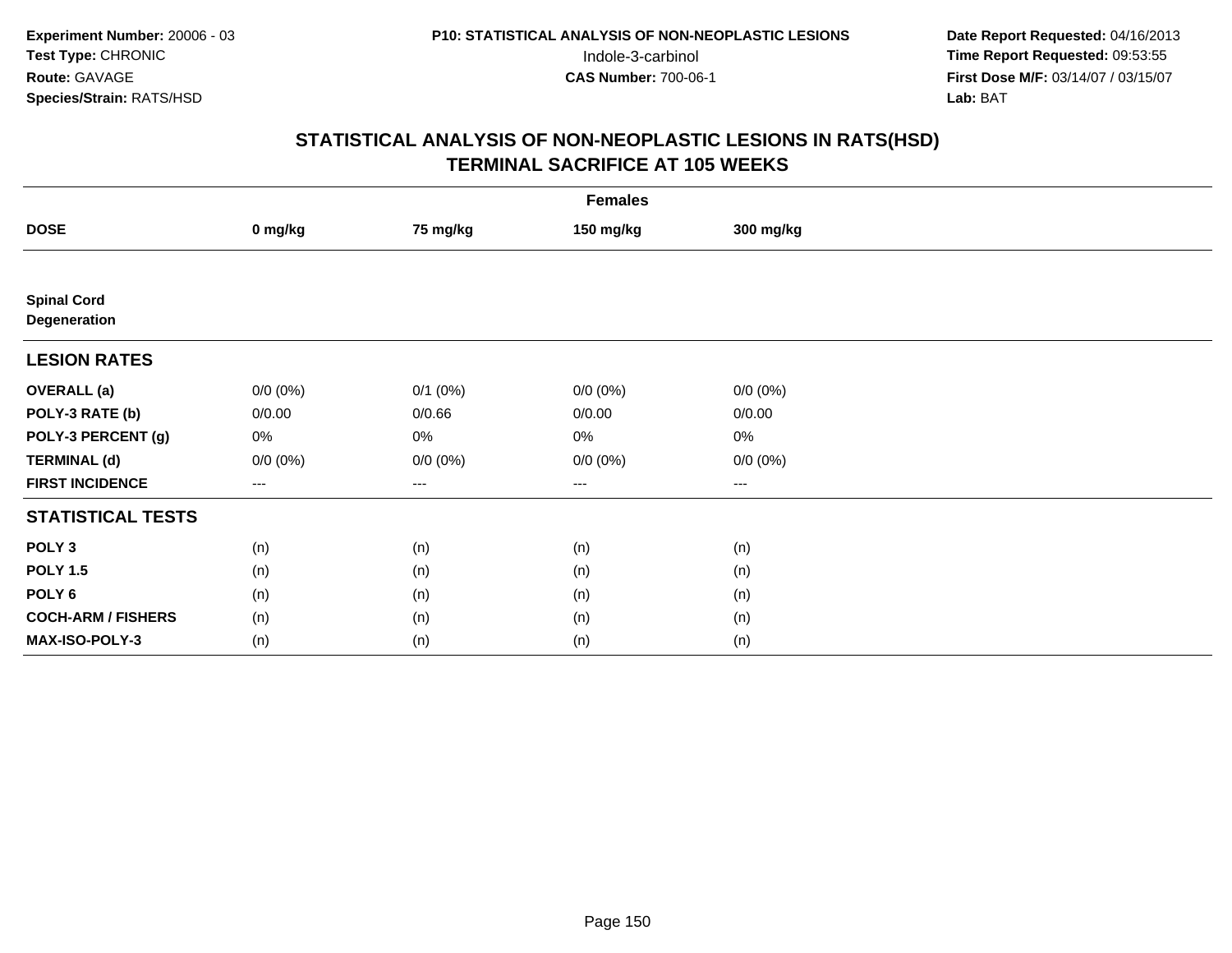| <b>Females</b>            |                                         |              |             |              |  |  |  |  |  |
|---------------------------|-----------------------------------------|--------------|-------------|--------------|--|--|--|--|--|
| <b>DOSE</b>               | 0 mg/kg                                 | 75 mg/kg     | 150 mg/kg   | 300 mg/kg    |  |  |  |  |  |
|                           |                                         |              |             |              |  |  |  |  |  |
| <b>Spleen</b>             | <b>Hematopoietic Cell Proliferation</b> |              |             |              |  |  |  |  |  |
| <b>LESION RATES</b>       |                                         |              |             |              |  |  |  |  |  |
| <b>OVERALL</b> (a)        | 36/50 (72%)                             | 32/50 (64%)  | 40/50 (80%) | 33/48 (69%)  |  |  |  |  |  |
| POLY-3 RATE (b)           | 36/46.66                                | 32/43.19     | 40/47.73    | 33/45.61     |  |  |  |  |  |
| POLY-3 PERCENT (g)        | 77.2%                                   | 74.1%        | 83.8%       | 72.4%        |  |  |  |  |  |
| <b>TERMINAL (d)</b>       | 12/21 (57%)                             | 12/19 (63%)  | 13/19 (68%) | 19/30 (63%)  |  |  |  |  |  |
| <b>FIRST INCIDENCE</b>    | 288                                     | 335          | 160         | 176          |  |  |  |  |  |
| <b>STATISTICAL TESTS</b>  |                                         |              |             |              |  |  |  |  |  |
| POLY <sub>3</sub>         | P=0.390N                                | P=0.462N     | $P = 0.283$ | P=0.384N     |  |  |  |  |  |
| <b>POLY 1.5</b>           | P=0.464N                                | P=0.394N     | $P = 0.263$ | $P = 0.421N$ |  |  |  |  |  |
| POLY <sub>6</sub>         | P=0.326N                                | $P = 0.531N$ | $P = 0.296$ | $P = 0.351N$ |  |  |  |  |  |
| <b>COCH-ARM / FISHERS</b> | $P = 0.523$                             | P=0.260N     | $P=0.241$   | P=0.448N     |  |  |  |  |  |
| <b>MAX-ISO-POLY-3</b>     | P=0.376N                                | P=0.367N     | $P = 0.203$ | P=0.295N     |  |  |  |  |  |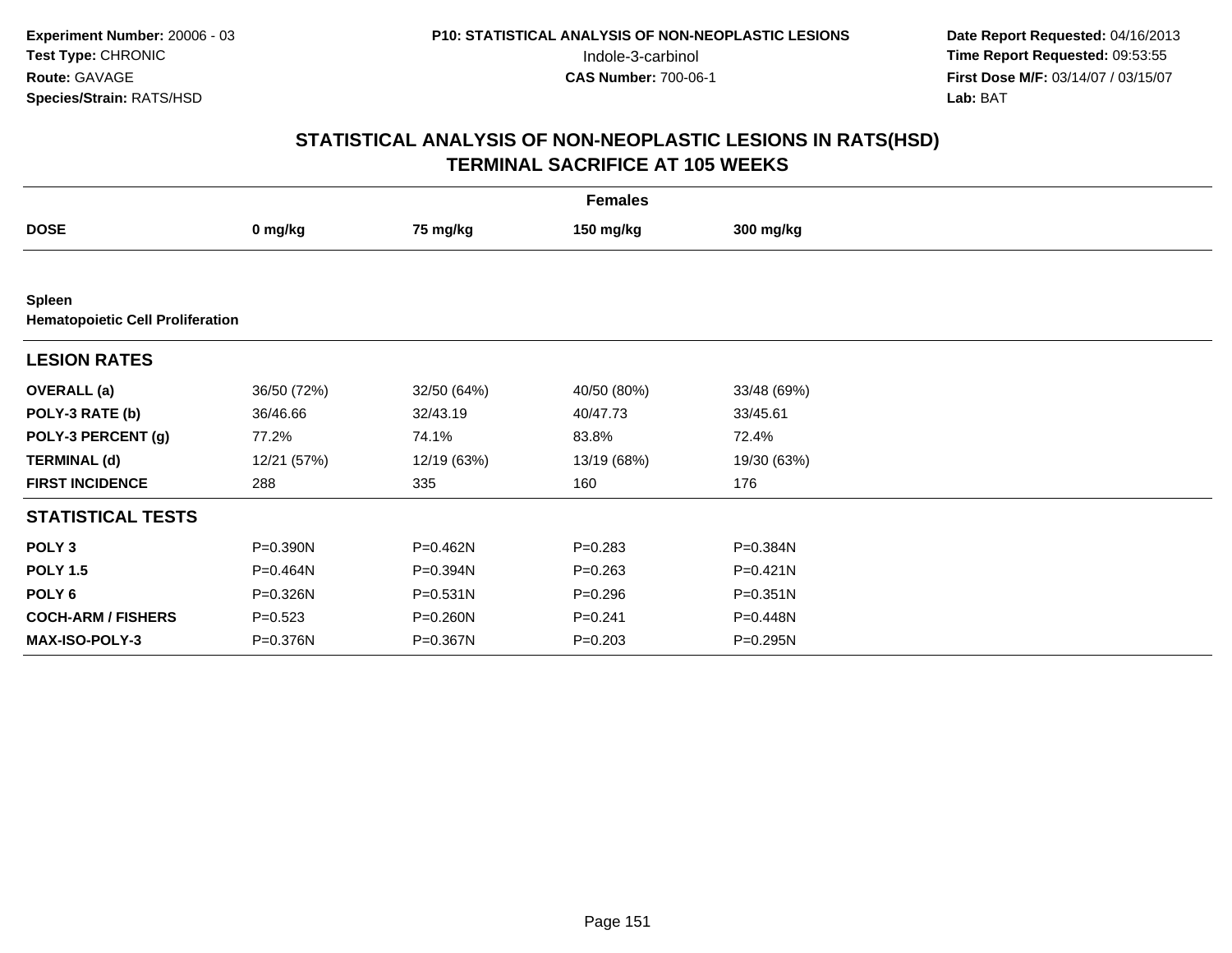|                                     | <b>Females</b> |             |             |             |  |  |  |  |
|-------------------------------------|----------------|-------------|-------------|-------------|--|--|--|--|
| <b>DOSE</b>                         | 0 mg/kg        | 75 mg/kg    | 150 mg/kg   | 300 mg/kg   |  |  |  |  |
|                                     |                |             |             |             |  |  |  |  |
| Stomach, Forestomach<br>Hyperplasia |                |             |             |             |  |  |  |  |
| <b>LESION RATES</b>                 |                |             |             |             |  |  |  |  |
| <b>OVERALL</b> (a)                  | 2/50(4%)       | 5/50 (10%)  | 7/50 (14%)  | 3/49(6%)    |  |  |  |  |
| POLY-3 RATE (b)                     | 2/37.18        | 5/36.81     | 7/36.67     | 3/40.14     |  |  |  |  |
| POLY-3 PERCENT (g)                  | 5.4%           | 13.6%       | 19.1%       | 7.5%        |  |  |  |  |
| <b>TERMINAL (d)</b>                 | 0/21(0%)       | 4/19 (21%)  | 5/19 (26%)  | 3/30(10%)   |  |  |  |  |
| <b>FIRST INCIDENCE</b>              | 617            | 706         | 548         | 729 (T)     |  |  |  |  |
| <b>STATISTICAL TESTS</b>            |                |             |             |             |  |  |  |  |
| POLY <sub>3</sub>                   | $P = 0.564$    | $P = 0.209$ | $P = 0.071$ | $P = 0.535$ |  |  |  |  |
| <b>POLY 1.5</b>                     | $P = 0.513$    | $P = 0.210$ | $P = 0.073$ | $P = 0.511$ |  |  |  |  |
| POLY <sub>6</sub>                   | P=0.529N       | $P = 0.206$ | $P=0.067$   | $P = 0.562$ |  |  |  |  |
| <b>COCH-ARM / FISHERS</b>           | $P = 0.470$    | $P = 0.218$ | $P = 0.080$ | $P = 0.490$ |  |  |  |  |
| <b>MAX-ISO-POLY-3</b>               | $P = 0.231$    | $P = 0.114$ | $P=0.034*$  | $P = 0.360$ |  |  |  |  |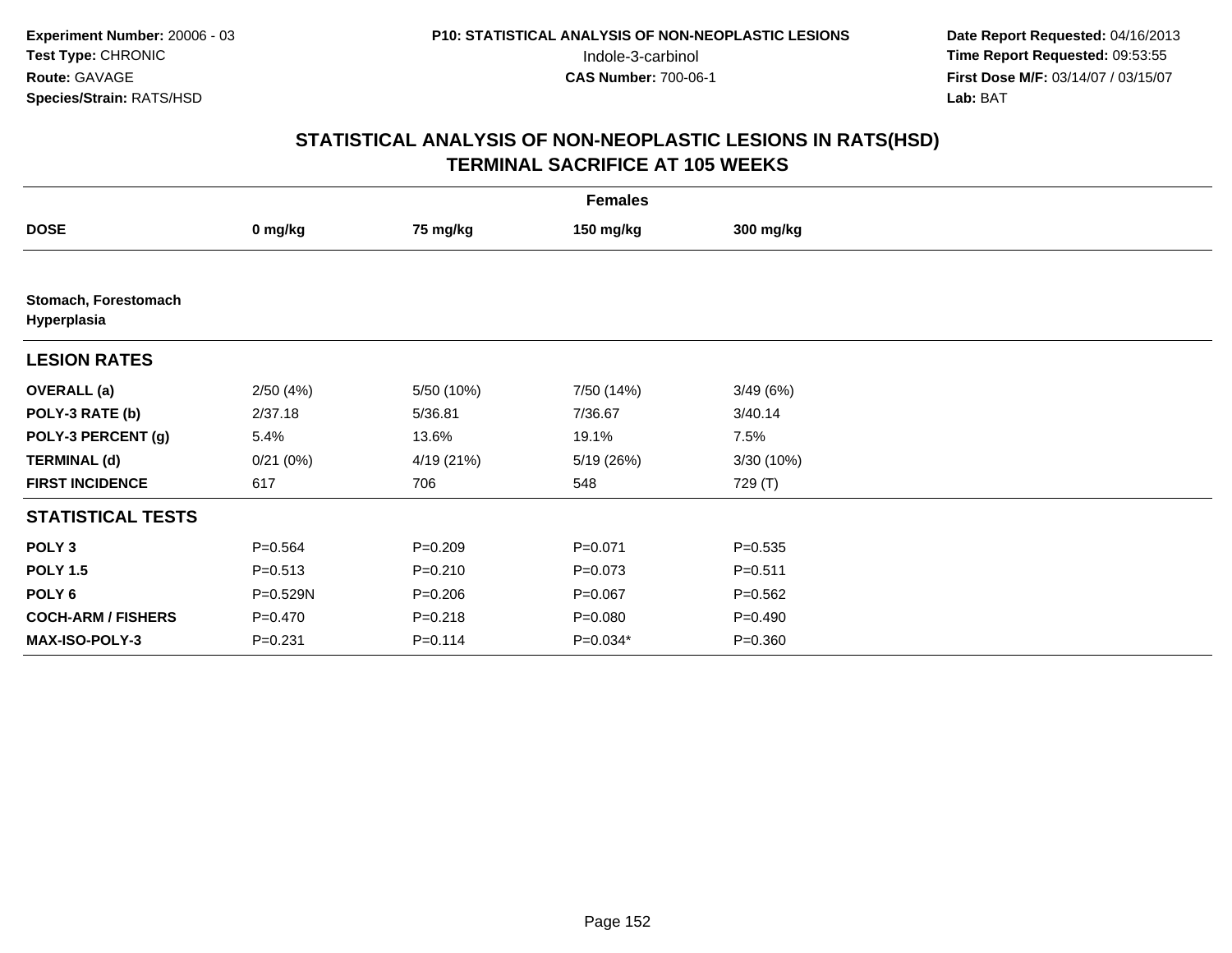|                                             | <b>Females</b> |          |                   |           |  |  |  |  |
|---------------------------------------------|----------------|----------|-------------------|-----------|--|--|--|--|
| <b>DOSE</b>                                 | 0 mg/kg        | 75 mg/kg | 150 mg/kg         | 300 mg/kg |  |  |  |  |
|                                             |                |          |                   |           |  |  |  |  |
| Stomach, Forestomach<br><b>Inflammation</b> |                |          |                   |           |  |  |  |  |
| <b>LESION RATES</b>                         |                |          |                   |           |  |  |  |  |
| <b>OVERALL</b> (a)                          | 1/50(2%)       | 0/50(0%) | 0/50(0%)          | 1/49(2%)  |  |  |  |  |
| POLY-3 RATE (b)                             | 1/37.13        | 0/36.72  | 0/35.70           | 1/40.14   |  |  |  |  |
| POLY-3 PERCENT (g)                          | 2.7%           | 0%       | 0%                | 2.5%      |  |  |  |  |
| <b>TERMINAL (d)</b>                         | 0/21(0%)       | 0/19(0%) | 0/19(0%)          | 1/30(3%)  |  |  |  |  |
| <b>FIRST INCIDENCE</b>                      | 509            | ---      | $\qquad \qquad -$ | 729 (T)   |  |  |  |  |
| <b>STATISTICAL TESTS</b>                    |                |          |                   |           |  |  |  |  |
| POLY <sub>3</sub>                           | (n)            | (n)      | (n)               | (n)       |  |  |  |  |
| <b>POLY 1.5</b>                             | (n)            | (n)      | (n)               | (n)       |  |  |  |  |
| POLY <sub>6</sub>                           | (n)            | (n)      | (n)               | (n)       |  |  |  |  |
| <b>COCH-ARM / FISHERS</b>                   | (n)            | (n)      | (n)               | (n)       |  |  |  |  |
| MAX-ISO-POLY-3                              | (n)            | (n)      | (n)               | (n)       |  |  |  |  |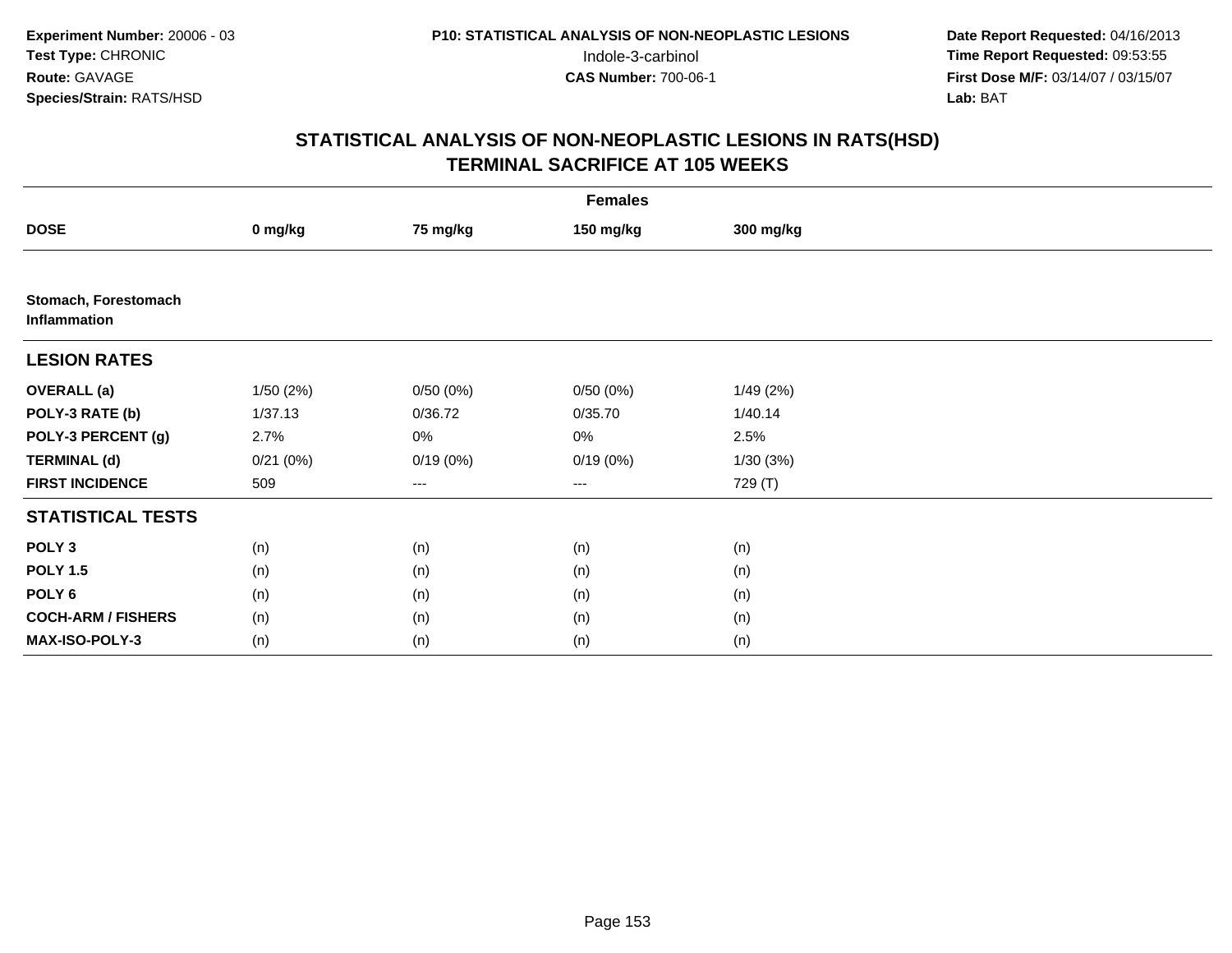|                                      | <b>Females</b> |          |           |           |  |  |  |  |
|--------------------------------------|----------------|----------|-----------|-----------|--|--|--|--|
| <b>DOSE</b>                          | 0 mg/kg        | 75 mg/kg | 150 mg/kg | 300 mg/kg |  |  |  |  |
|                                      |                |          |           |           |  |  |  |  |
| Stomach, Forestomach<br><b>Ulcer</b> |                |          |           |           |  |  |  |  |
| <b>LESION RATES</b>                  |                |          |           |           |  |  |  |  |
| <b>OVERALL</b> (a)                   | 1/50(2%)       | 0/50(0%) | 0/50(0%)  | 0/49(0%)  |  |  |  |  |
| POLY-3 RATE (b)                      | 1/36.87        | 0/36.72  | 0/35.70   | 0/40.14   |  |  |  |  |
| POLY-3 PERCENT (g)                   | 2.7%           | 0%       | 0%        | 0%        |  |  |  |  |
| <b>TERMINAL (d)</b>                  | 0/21(0%)       | 0/19(0%) | 0/19(0%)  | 0/30(0%)  |  |  |  |  |
| <b>FIRST INCIDENCE</b>               | 614            | ---      | ---       | $--$      |  |  |  |  |
| <b>STATISTICAL TESTS</b>             |                |          |           |           |  |  |  |  |
| POLY <sub>3</sub>                    | (n)            | (n)      | (n)       | (n)       |  |  |  |  |
| <b>POLY 1.5</b>                      | (n)            | (n)      | (n)       | (n)       |  |  |  |  |
| POLY <sub>6</sub>                    | (n)            | (n)      | (n)       | (n)       |  |  |  |  |
| <b>COCH-ARM / FISHERS</b>            | (n)            | (n)      | (n)       | (n)       |  |  |  |  |
| MAX-ISO-POLY-3                       | (n)            | (n)      | (n)       | (n)       |  |  |  |  |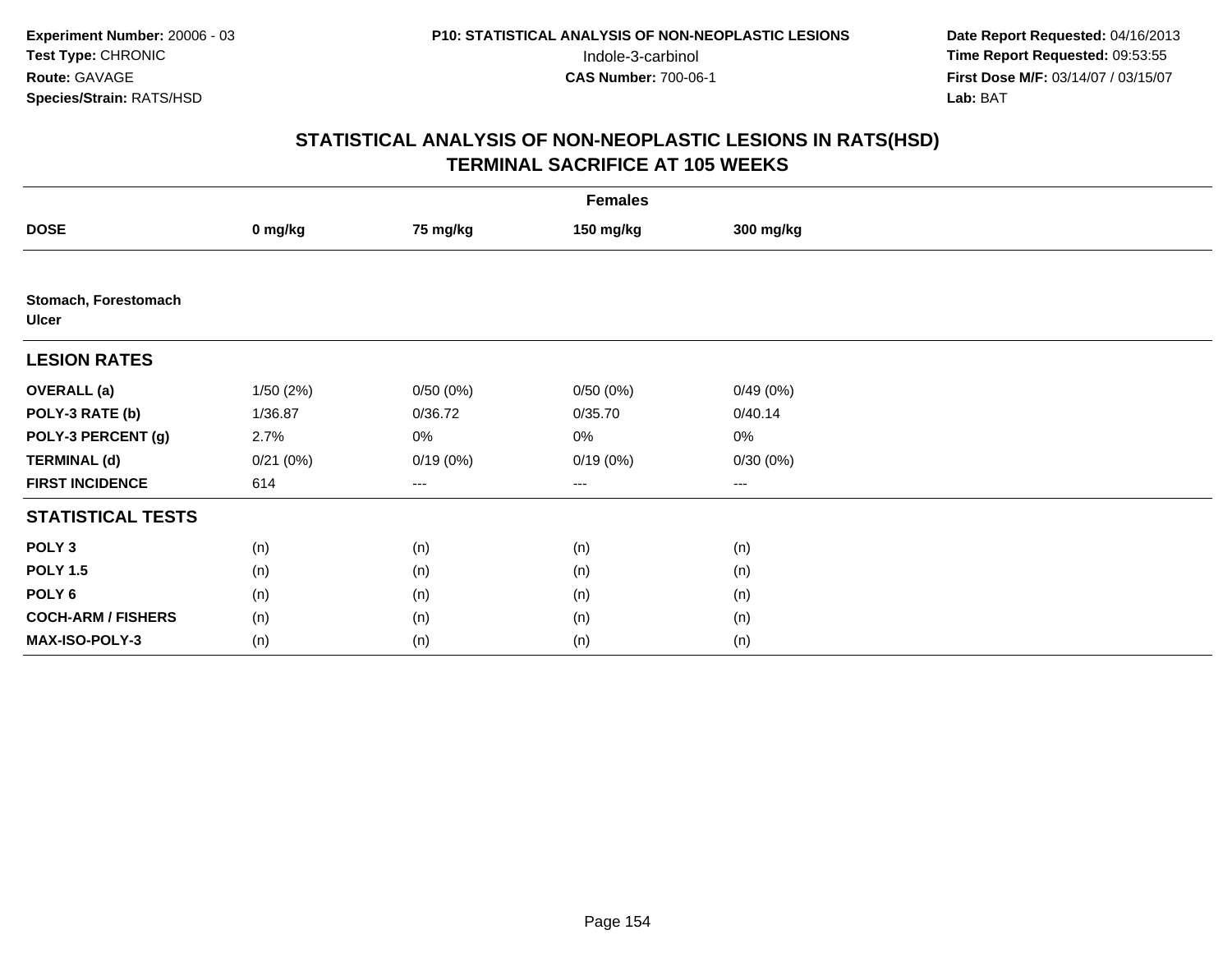|                                               | <b>Females</b> |          |           |           |  |  |  |  |
|-----------------------------------------------|----------------|----------|-----------|-----------|--|--|--|--|
| <b>DOSE</b>                                   | 0 mg/kg        | 75 mg/kg | 150 mg/kg | 300 mg/kg |  |  |  |  |
|                                               |                |          |           |           |  |  |  |  |
| Stomach, Glandular: Epithelium<br>Hyperplasia |                |          |           |           |  |  |  |  |
| <b>LESION RATES</b>                           |                |          |           |           |  |  |  |  |
| <b>OVERALL (a)</b>                            | 1/50(2%)       | 0/49(0%) | 1/50(2%)  | 0/49(0%)  |  |  |  |  |
| POLY-3 RATE (b)                               | 1/36.86        | 0/36.64  | 1/35.70   | 0/40.14   |  |  |  |  |
| POLY-3 PERCENT (g)                            | 2.7%           | 0%       | 2.8%      | 0%        |  |  |  |  |
| <b>TERMINAL (d)</b>                           | 0/21(0%)       | 0/19(0%) | 1/19(5%)  | 0/30(0%)  |  |  |  |  |
| <b>FIRST INCIDENCE</b>                        | 617            | $--$     | 729 (T)   | ---       |  |  |  |  |
| <b>STATISTICAL TESTS</b>                      |                |          |           |           |  |  |  |  |
| POLY <sub>3</sub>                             | (n)            | (n)      | (n)       | (n)       |  |  |  |  |
| <b>POLY 1.5</b>                               | (n)            | (n)      | (n)       | (n)       |  |  |  |  |
| POLY <sub>6</sub>                             | (n)            | (n)      | (n)       | (n)       |  |  |  |  |
| <b>COCH-ARM / FISHERS</b>                     | (n)            | (n)      | (n)       | (n)       |  |  |  |  |
| MAX-ISO-POLY-3                                | (n)            | (n)      | (n)       | (n)       |  |  |  |  |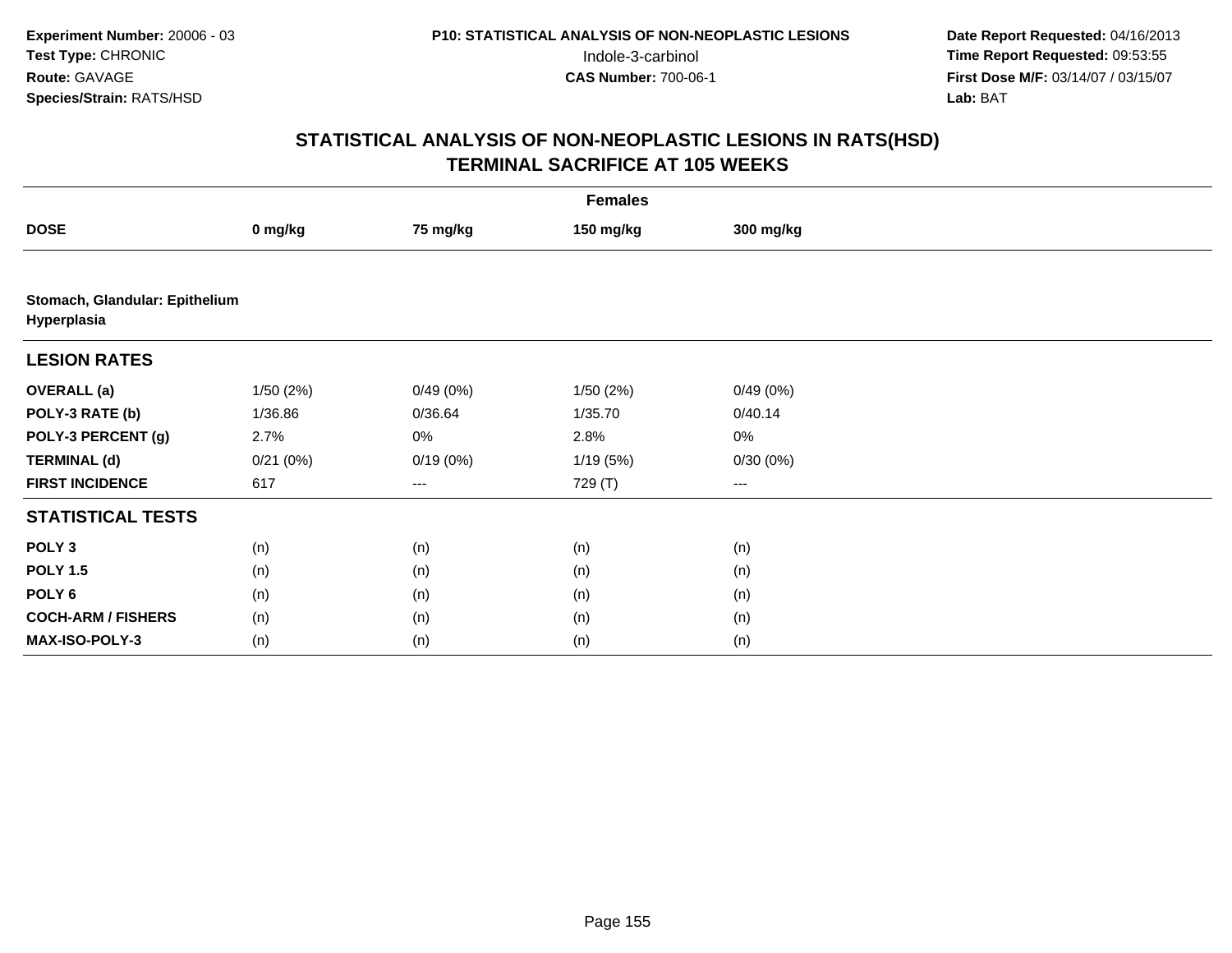|                             | <b>Females</b>                 |                   |           |           |  |  |  |  |
|-----------------------------|--------------------------------|-------------------|-----------|-----------|--|--|--|--|
| <b>DOSE</b>                 | 0 mg/kg                        | 75 mg/kg          | 150 mg/kg | 300 mg/kg |  |  |  |  |
|                             |                                |                   |           |           |  |  |  |  |
| <b>Inflammation Chronic</b> | Stomach, Glandular: Epithelium |                   |           |           |  |  |  |  |
| <b>LESION RATES</b>         |                                |                   |           |           |  |  |  |  |
| <b>OVERALL (a)</b>          | 0/50(0%)                       | 0/49(0%)          | 0/50(0%)  | 0/49(0%)  |  |  |  |  |
| POLY-3 RATE (b)             | 0/36.47                        | 0/36.64           | 0/35.70   | 0/40.14   |  |  |  |  |
| POLY-3 PERCENT (g)          | 0%                             | 0%                | $0\%$     | 0%        |  |  |  |  |
| <b>TERMINAL (d)</b>         | 0/21(0%)                       | 0/19(0%)          | 0/19(0%)  | 0/30(0%)  |  |  |  |  |
| <b>FIRST INCIDENCE</b>      | ---                            | $\qquad \qquad -$ | ---       | ---       |  |  |  |  |
| <b>STATISTICAL TESTS</b>    |                                |                   |           |           |  |  |  |  |
| POLY <sub>3</sub>           | (n)                            | (n)               | (n)       | (n)       |  |  |  |  |
| <b>POLY 1.5</b>             | (n)                            | (n)               | (n)       | (n)       |  |  |  |  |
| POLY 6                      | (n)                            | (n)               | (n)       | (n)       |  |  |  |  |
| <b>COCH-ARM / FISHERS</b>   | (n)                            | (n)               | (n)       | (n)       |  |  |  |  |
| MAX-ISO-POLY-3              | (n)                            | (n)               | (n)       | (n)       |  |  |  |  |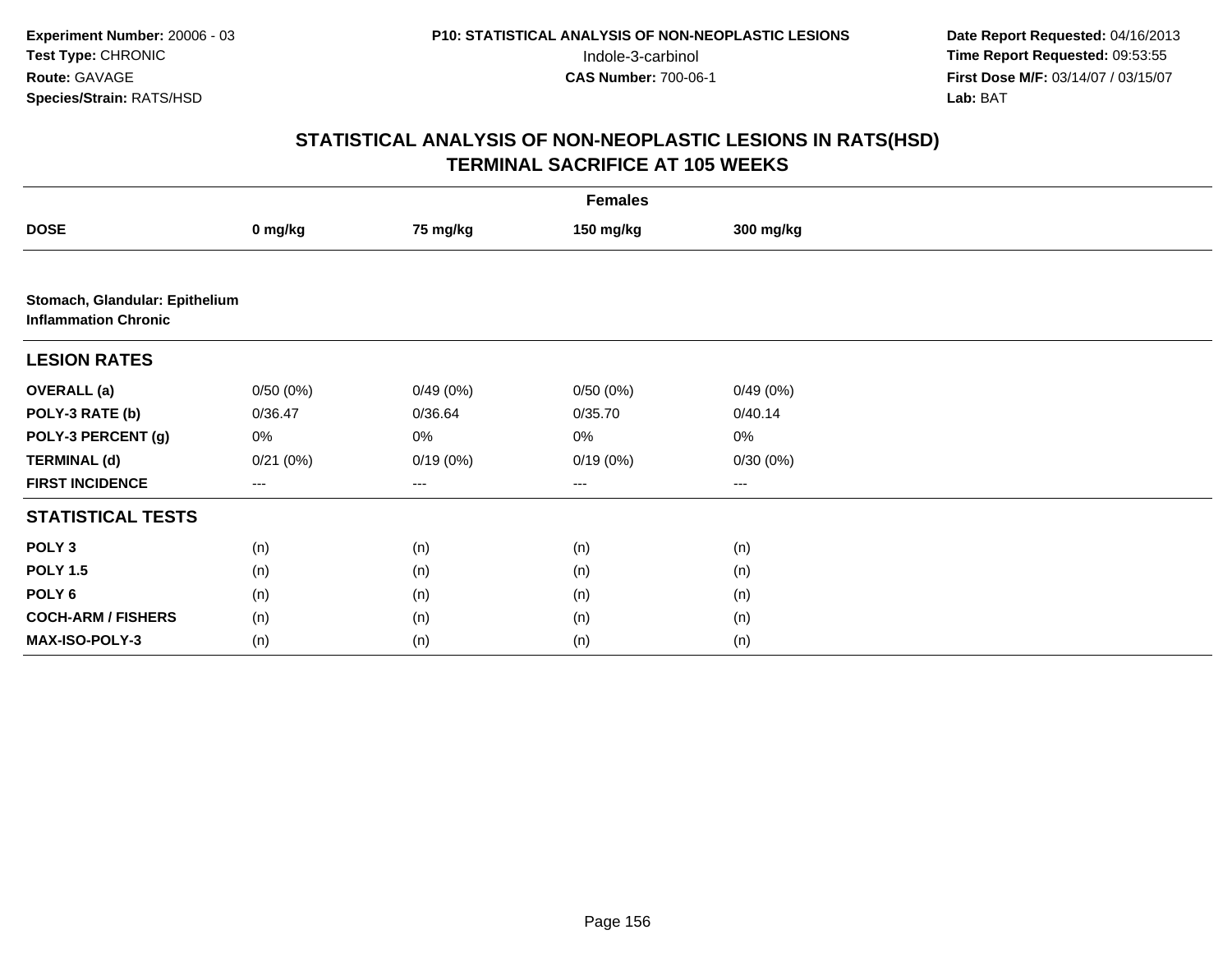|                                                         |          |                        | <b>Females</b> |           |  |
|---------------------------------------------------------|----------|------------------------|----------------|-----------|--|
| <b>DOSE</b>                                             | 0 mg/kg  | 75 mg/kg               | 150 mg/kg      | 300 mg/kg |  |
|                                                         |          |                        |                |           |  |
| Stomach, Glandular: Epithelium<br><b>Mineralization</b> |          |                        |                |           |  |
| <b>LESION RATES</b>                                     |          |                        |                |           |  |
| <b>OVERALL (a)</b>                                      | 0/50(0%) | 0/49(0%)               | 1/50(2%)       | 0/49(0%)  |  |
| POLY-3 RATE (b)                                         | 0/36.47  | 0/36.64                | 1/36.27        | 0/40.14   |  |
| POLY-3 PERCENT (g)                                      | 0%       | 0%                     | 2.8%           | 0%        |  |
| <b>TERMINAL (d)</b>                                     | 0/21(0%) | 0/19(0%)               | 0/19(0%)       | 0/30(0%)  |  |
| <b>FIRST INCIDENCE</b>                                  | ---      | $\qquad \qquad \cdots$ | 548            | ---       |  |
| <b>STATISTICAL TESTS</b>                                |          |                        |                |           |  |
| POLY <sub>3</sub>                                       | (n)      | (n)                    | (n)            | (n)       |  |
| <b>POLY 1.5</b>                                         | (n)      | (n)                    | (n)            | (n)       |  |
| POLY <sub>6</sub>                                       | (n)      | (n)                    | (n)            | (n)       |  |
| <b>COCH-ARM / FISHERS</b>                               | (n)      | (n)                    | (n)            | (n)       |  |
| MAX-ISO-POLY-3                                          | (n)      | (n)                    | (n)            | (n)       |  |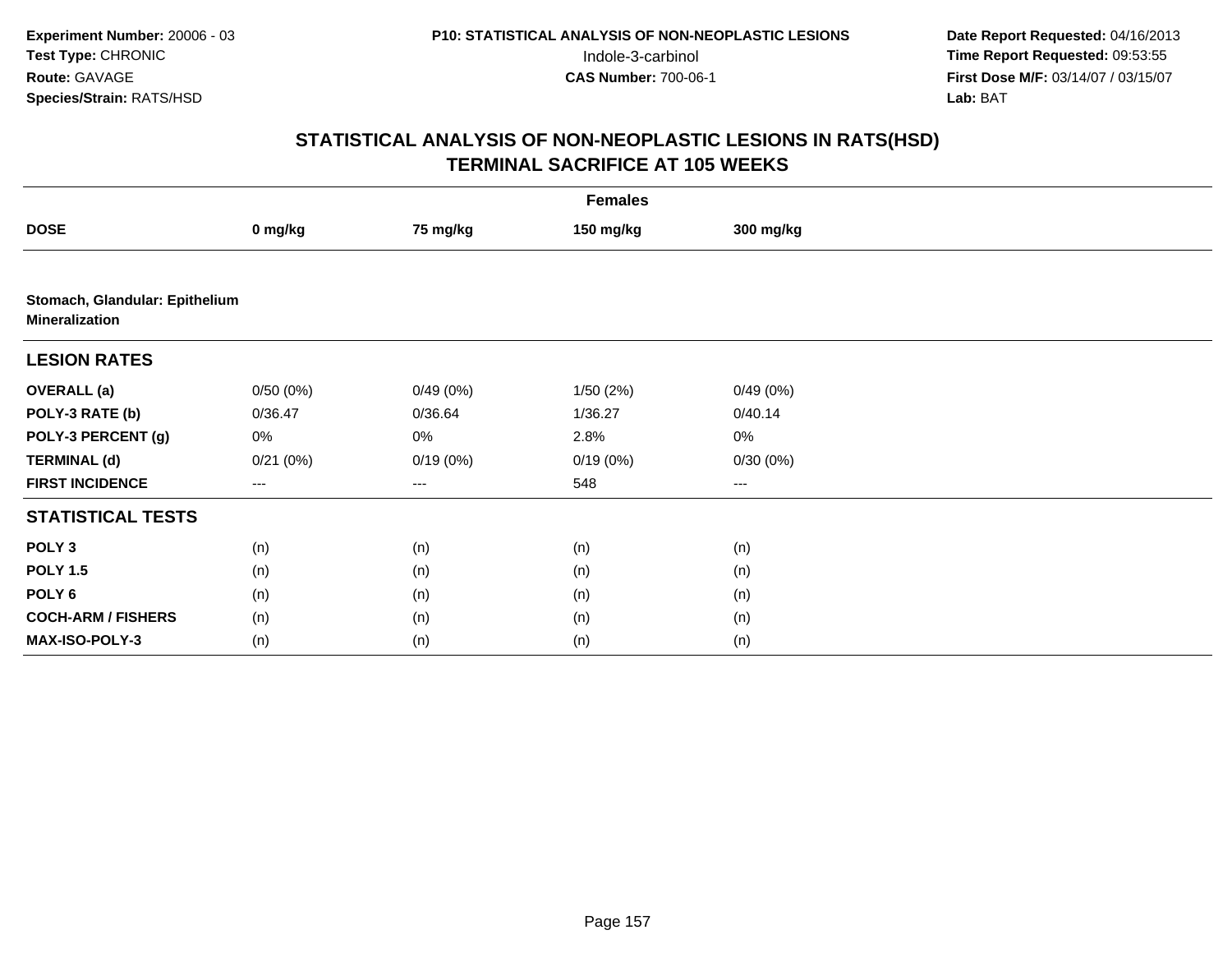| <b>Females</b>                  |             |             |              |             |  |
|---------------------------------|-------------|-------------|--------------|-------------|--|
| <b>DOSE</b>                     | 0 mg/kg     | 75 mg/kg    | 150 mg/kg    | 300 mg/kg   |  |
|                                 |             |             |              |             |  |
| <b>Thymus</b><br><b>Atrophy</b> |             |             |              |             |  |
| <b>LESION RATES</b>             |             |             |              |             |  |
| <b>OVERALL</b> (a)              | 38/47 (81%) | 31/50 (62%) | 34/49 (69%)  | 38/50 (76%) |  |
| POLY-3 RATE (b)                 | 38/45.35    | 31/43.78    | 34/45.53     | 38/47.39    |  |
| POLY-3 PERCENT (g)              | 83.8%       | 70.8%       | 74.7%        | 80.2%       |  |
| <b>TERMINAL (d)</b>             | 15/20 (75%) | 13/19 (68%) | 11/18 (61%)  | 22/30 (73%) |  |
| <b>FIRST INCIDENCE</b>          | 288         | 187         | 307          | 175         |  |
| <b>STATISTICAL TESTS</b>        |             |             |              |             |  |
| POLY <sub>3</sub>               | P=0.524N    | P=0.100N    | $P = 0.201N$ | P=0.426N    |  |
| <b>POLY 1.5</b>                 | $P = 0.520$ | P=0.064N    | P=0.193N     | P=0.439N    |  |
| POLY 6                          | P=0.460N    | P=0.150N    | P=0.213N     | P=0.400N    |  |
| <b>COCH-ARM / FISHERS</b>       | $P = 0.515$ | P=0.033N*   | P=0.144N     | P=0.370N    |  |
| <b>MAX-ISO-POLY-3</b>           | P=0.248N    | P=0.066N    | P=0.136N     | P=0.323N    |  |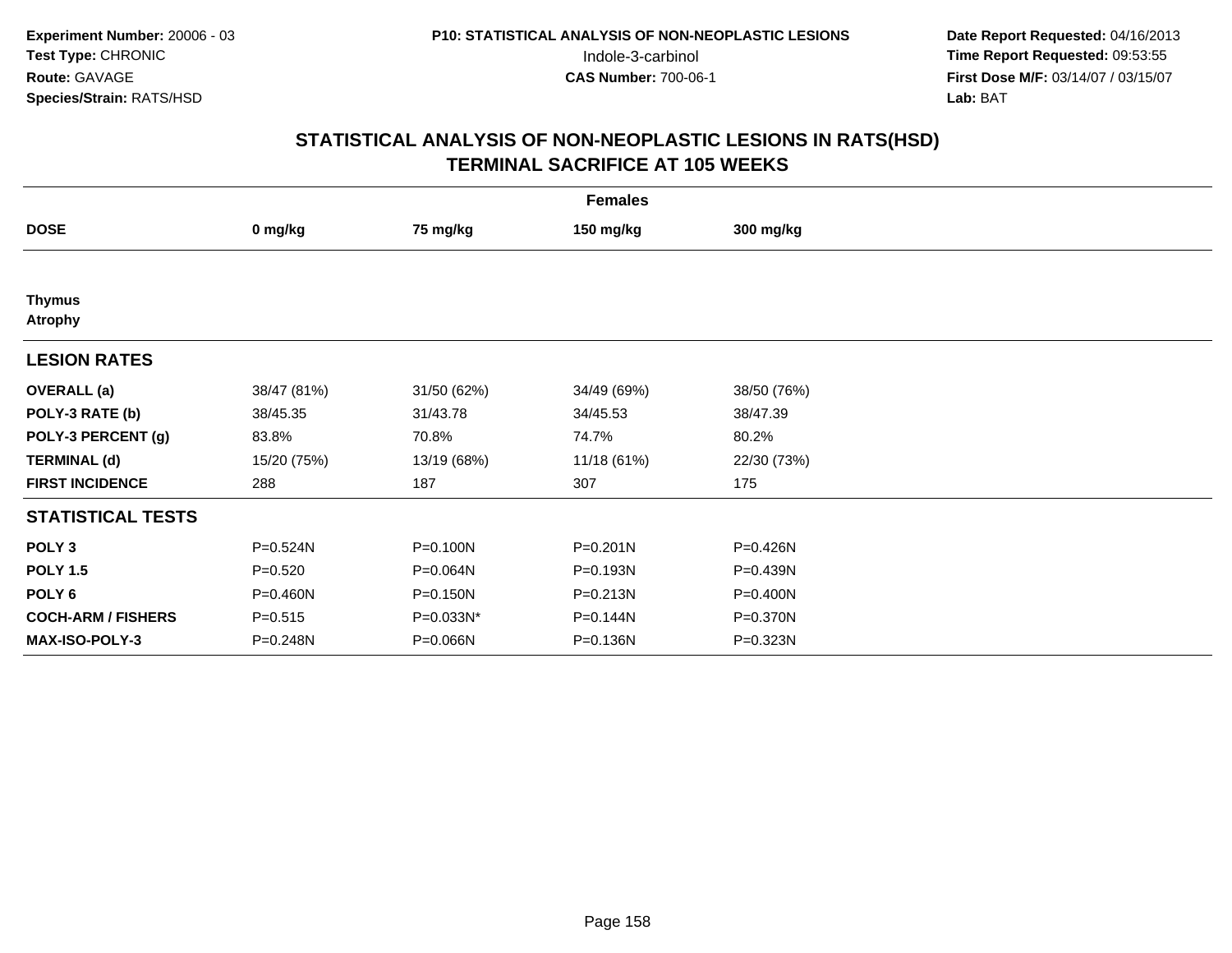|                                               | <b>Females</b> |             |             |              |  |
|-----------------------------------------------|----------------|-------------|-------------|--------------|--|
| <b>DOSE</b>                                   | 0 mg/kg        | 75 mg/kg    | 150 mg/kg   | 300 mg/kg    |  |
|                                               |                |             |             |              |  |
| <b>Thymus: Epithelial Cell</b><br>Hyperplasia |                |             |             |              |  |
| <b>LESION RATES</b>                           |                |             |             |              |  |
| <b>OVERALL</b> (a)                            | 1/47(2%)       | 4/50 (8%)   | 3/49(6%)    | 0/50(0%)     |  |
| POLY-3 RATE (b)                               | 1/34.97        | 4/38.38     | 3/35.03     | 0/40.16      |  |
| POLY-3 PERCENT (g)                            | 2.9%           | 10.4%       | 8.6%        | $0\%$        |  |
| <b>TERMINAL (d)</b>                           | 1/20(5%)       | 0/19(0%)    | 2/18(11%)   | 0/30(0%)     |  |
| <b>FIRST INCIDENCE</b>                        | 729 (T)        | 388         | 639         | ---          |  |
| <b>STATISTICAL TESTS</b>                      |                |             |             |              |  |
| POLY <sub>3</sub>                             | P=0.182N       | $P = 0.206$ | $P = 0.304$ | $P = 0.472N$ |  |
| <b>POLY 1.5</b>                               | P=0.205N       | $P = 0.200$ | $P = 0.307$ | P=0.483N     |  |
| POLY <sub>6</sub>                             | P=0.154N       | $P = 0.216$ | $P = 0.299$ | P=0.458N     |  |
| <b>COCH-ARM / FISHERS</b>                     | P=0.217N       | $P = 0.201$ | $P = 0.324$ | P=0.485N     |  |
| <b>MAX-ISO-POLY-3</b>                         | P=0.136N       | $P = 0.105$ | $P = 0.154$ | P=0.154N     |  |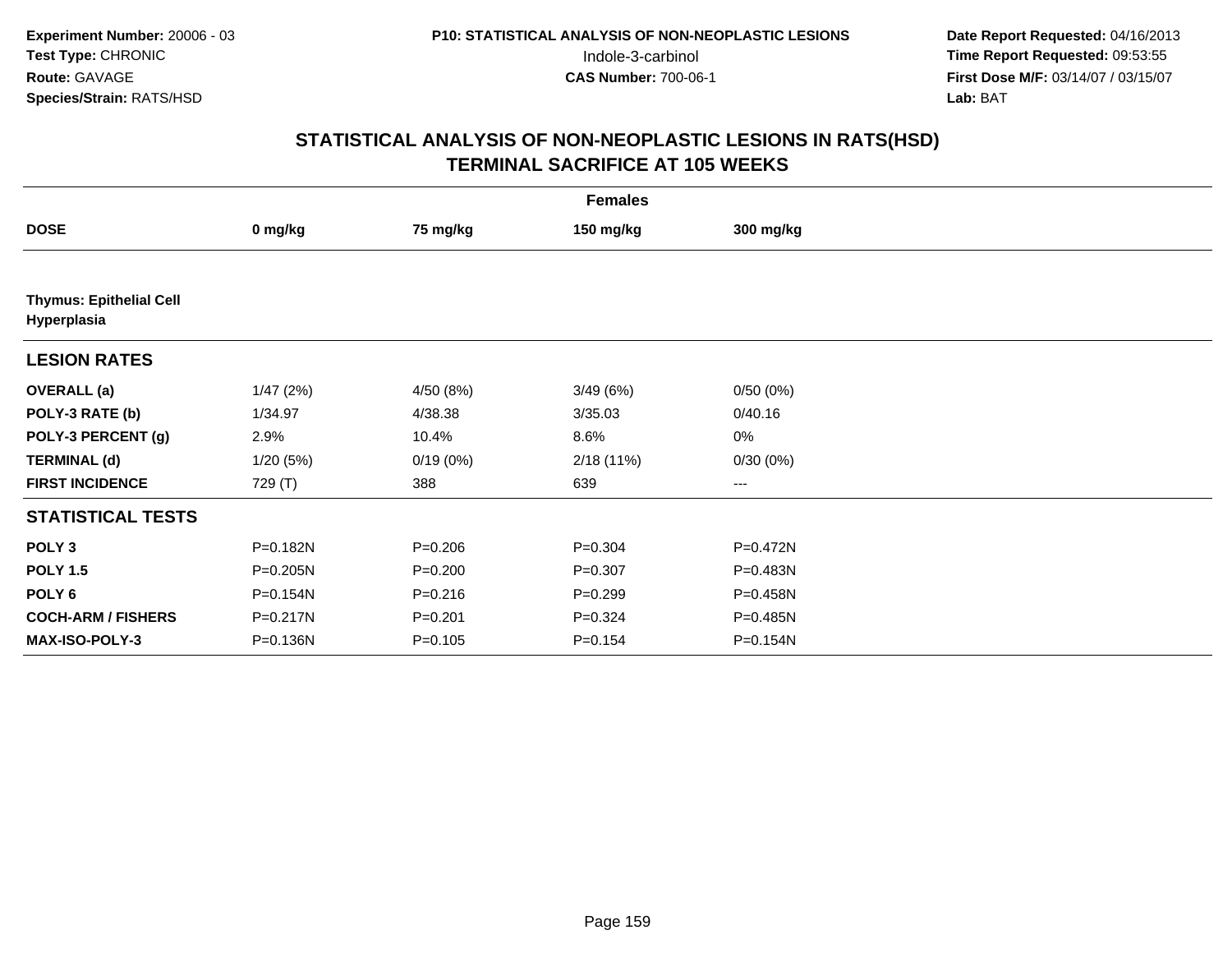|                                             | <b>Females</b> |              |            |              |  |
|---------------------------------------------|----------------|--------------|------------|--------------|--|
| <b>DOSE</b>                                 | 0 mg/kg        | 75 mg/kg     | 150 mg/kg  | 300 mg/kg    |  |
|                                             |                |              |            |              |  |
| <b>Thyroid Gland: C-Cell</b><br>Hyperplasia |                |              |            |              |  |
| <b>LESION RATES</b>                         |                |              |            |              |  |
| <b>OVERALL</b> (a)                          | 7/49 (14%)     | 5/49 (10%)   | 6/48 (13%) | 5/47 (11%)   |  |
| POLY-3 RATE (b)                             | 7/37.20        | 5/36.92      | 6/36.80    | 5/39.78      |  |
| POLY-3 PERCENT (g)                          | 18.8%          | 13.5%        | 16.3%      | 12.6%        |  |
| <b>TERMINAL (d)</b>                         | 4/21 (19%)     | 3/19(16%)    | 3/19(16%)  | 4/30 (13%)   |  |
| <b>FIRST INCIDENCE</b>                      | 607            | 481          | 393        | 630          |  |
| <b>STATISTICAL TESTS</b>                    |                |              |            |              |  |
| POLY <sub>3</sub>                           | P=0.317N       | P=0.381N     | P=0.509N   | P=0.330N     |  |
| <b>POLY 1.5</b>                             | P=0.359N       | P=0.385N     | P=0.517N   | $P = 0.371N$ |  |
| POLY <sub>6</sub>                           | $P = 0.268N$   | $P = 0.377N$ | P=0.510N   | P=0.284N     |  |
| <b>COCH-ARM / FISHERS</b>                   | P=0.400N       | P=0.380N     | P=0.516N   | $P = 0.410N$ |  |
| <b>MAX-ISO-POLY-3</b>                       | P=0.372N       | P=0.269N     | P=0.386N   | $P = 0.235N$ |  |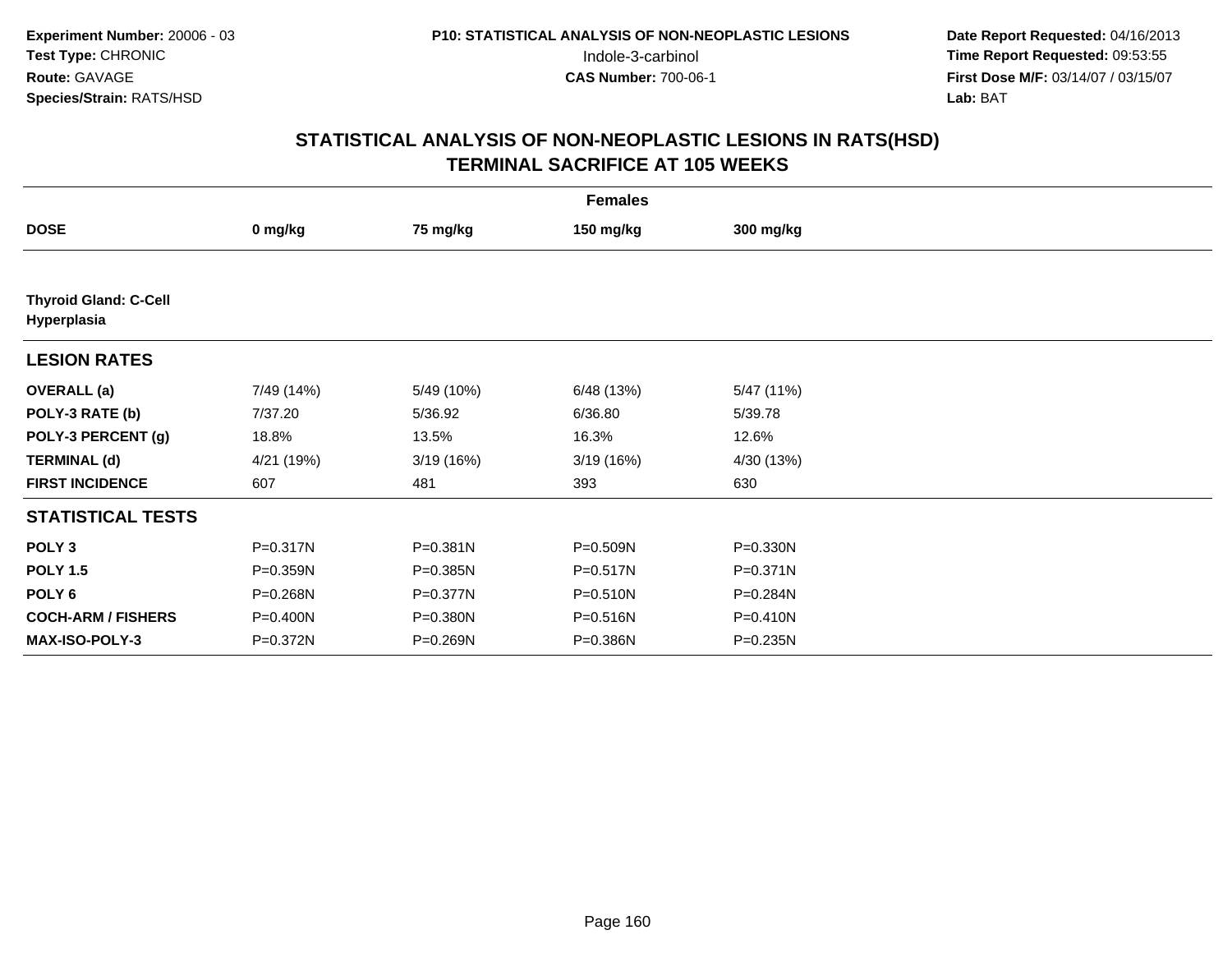|                                                      | <b>Females</b> |              |              |             |  |
|------------------------------------------------------|----------------|--------------|--------------|-------------|--|
| <b>DOSE</b>                                          | 0 mg/kg        | 75 mg/kg     | 150 mg/kg    | 300 mg/kg   |  |
|                                                      |                |              |              |             |  |
| <b>Thyroid Gland: Follicular Cell</b><br>Hypertrophy |                |              |              |             |  |
| <b>LESION RATES</b>                                  |                |              |              |             |  |
| <b>OVERALL</b> (a)                                   | 27/49 (55%)    | 23/49 (47%)  | 24/48 (50%)  | 30/47 (64%) |  |
| POLY-3 RATE (b)                                      | 27/43.60       | 23/39.59     | 24/40.47     | 30/43.32    |  |
| POLY-3 PERCENT (g)                                   | 61.9%          | 58.1%        | 59.3%        | 69.3%       |  |
| <b>TERMINAL (d)</b>                                  | 10/21 (48%)    | 11/19 (58%)  | 10/19 (53%)  | 20/30 (67%) |  |
| <b>FIRST INCIDENCE</b>                               | 288            | 388          | 189          | 176         |  |
| <b>STATISTICAL TESTS</b>                             |                |              |              |             |  |
| POLY <sub>3</sub>                                    | $P = 0.216$    | P=0.446N     | $P = 0.491N$ | $P = 0.306$ |  |
| <b>POLY 1.5</b>                                      | $P = 0.173$    | P=0.388N     | P=0.462N     | $P=0.264$   |  |
| POLY 6                                               | $P=0.272$      | $P = 0.499N$ | P=0.526N     | $P = 0.360$ |  |
| <b>COCH-ARM / FISHERS</b>                            | $P = 0.150$    | P=0.272N     | P=0.382N     | $P = 0.254$ |  |
| <b>MAX-ISO-POLY-3</b>                                | $P=0.274$      | $P = 0.361N$ | P=0.400N     | $P=0.232$   |  |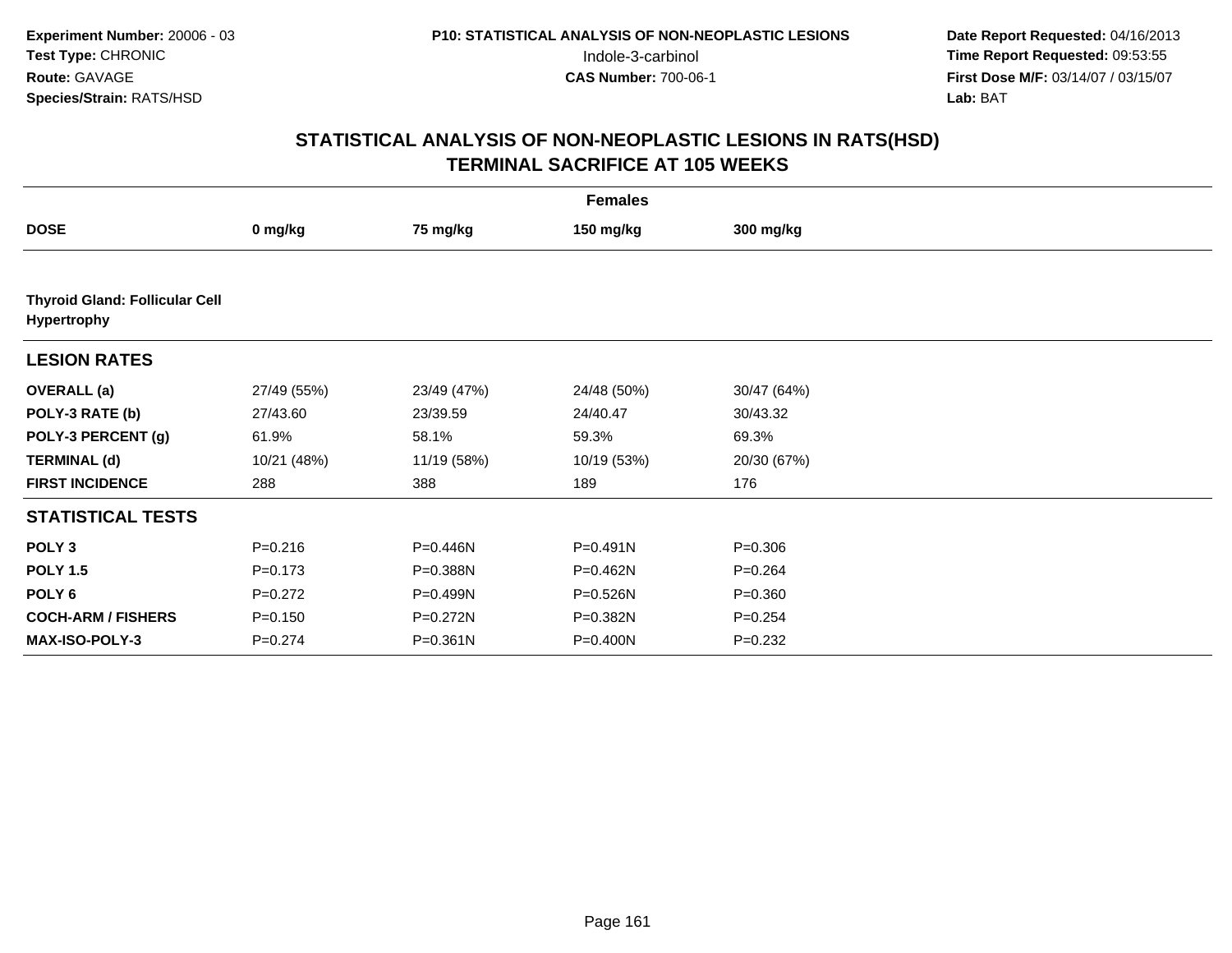|                           | <b>Females</b>    |          |             |                        |  |
|---------------------------|-------------------|----------|-------------|------------------------|--|
| <b>DOSE</b>               | 0 mg/kg           | 75 mg/kg | 150 mg/kg   | 300 mg/kg              |  |
|                           |                   |          |             |                        |  |
| <b>Uterus</b><br>Cyst     |                   |          |             |                        |  |
| <b>LESION RATES</b>       |                   |          |             |                        |  |
| <b>OVERALL</b> (a)        | 0/50(0%)          | 0/50(0%) | 2/50(4%)    | 0/50(0%)               |  |
| POLY-3 RATE (b)           | 0/36.47           | 0/36.72  | 2/36.42     | 0/40.16                |  |
| POLY-3 PERCENT (g)        | 0%                | $0\%$    | 5.5%        | 0%                     |  |
| <b>TERMINAL (d)</b>       | 0/21(0%)          | 0/19(0%) | 0/19(0%)    | 0/30(0%)               |  |
| <b>FIRST INCIDENCE</b>    | $\qquad \qquad -$ | ---      | 615         | $\qquad \qquad \cdots$ |  |
| <b>STATISTICAL TESTS</b>  |                   |          |             |                        |  |
| POLY <sub>3</sub>         | $P = 0.648$       | (e)      | $P = 0.236$ | (e)                    |  |
| <b>POLY 1.5</b>           | $P = 0.618$       | (e)      | $P = 0.234$ | (e)                    |  |
| POLY <sub>6</sub>         | $P = 0.685$       | (e)      | $P = 0.237$ | (e)                    |  |
| <b>COCH-ARM / FISHERS</b> | $P = 0.595$       | (e)      | $P = 0.247$ | (e)                    |  |
| MAX-ISO-POLY-3            | $P = 0.270$       | (e)      | $P = 0.075$ | (e)                    |  |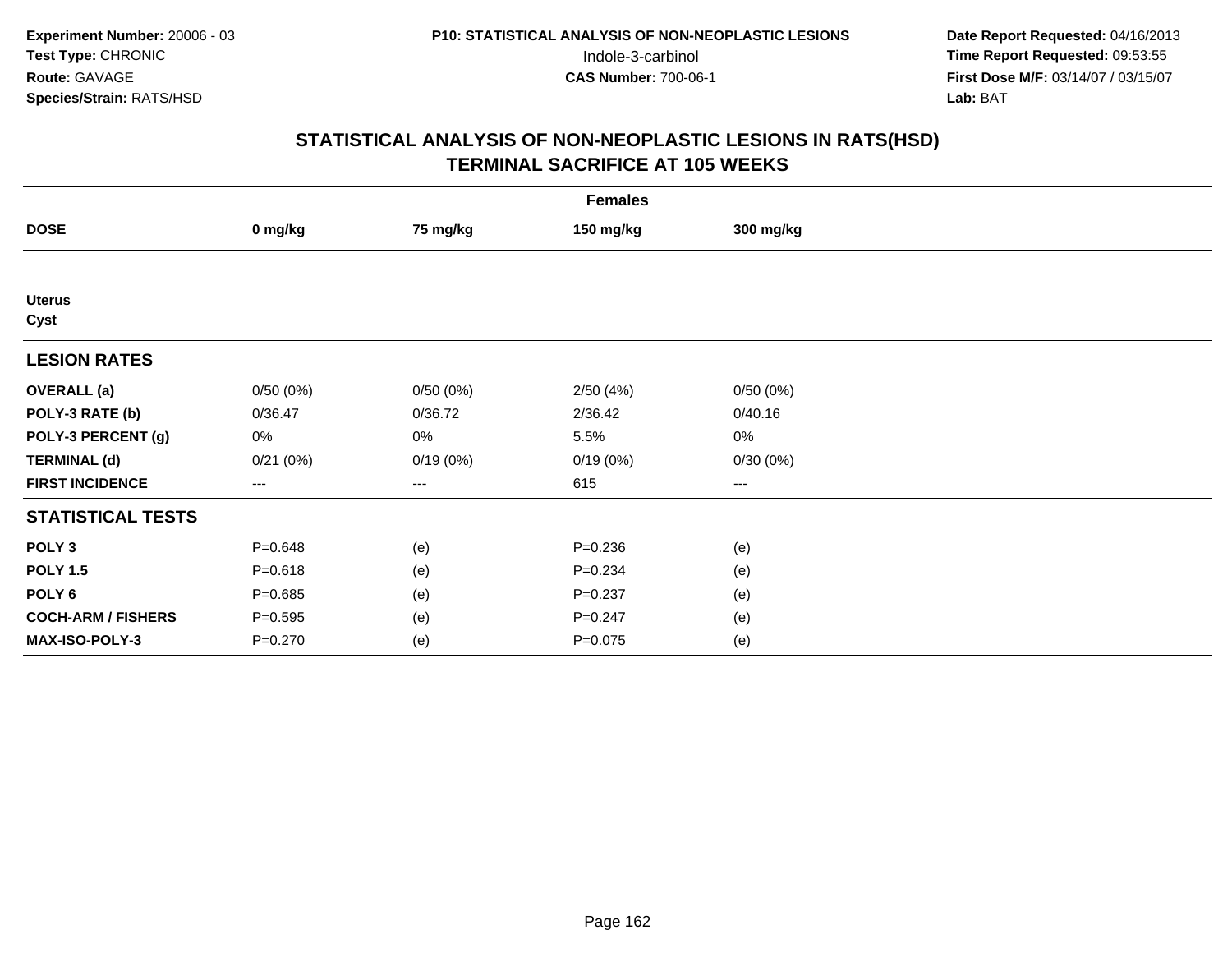|                                    | <b>Females</b> |             |            |              |  |
|------------------------------------|----------------|-------------|------------|--------------|--|
| <b>DOSE</b>                        | 0 mg/kg        | 75 mg/kg    | 150 mg/kg  | 300 mg/kg    |  |
|                                    |                |             |            |              |  |
| <b>Uterus</b><br><b>Dilatation</b> |                |             |            |              |  |
| <b>LESION RATES</b>                |                |             |            |              |  |
| <b>OVERALL</b> (a)                 | 9/50 (18%)     | 9/50 (18%)  | 7/50 (14%) | 5/50 (10%)   |  |
| POLY-3 RATE (b)                    | 9/40.14        | 9/39.60     | 7/38.37    | 5/41.16      |  |
| POLY-3 PERCENT (g)                 | 22.4%          | 22.7%       | 18.2%      | 12.2%        |  |
| <b>TERMINAL (d)</b>                | 2/21(10%)      | 2/19 (11%)  | 1/19(5%)   | 3/30 (10%)   |  |
| <b>FIRST INCIDENCE</b>             | 288            | 335         | 397        | 563          |  |
| <b>STATISTICAL TESTS</b>           |                |             |            |              |  |
| POLY <sub>3</sub>                  | $P = 0.110N$   | $P=0.593$   | P=0.428N   | P=0.174N     |  |
| <b>POLY 1.5</b>                    | P=0.128N       | $P = 0.587$ | P=0.426N   | P=0.195N     |  |
| POLY 6                             | P=0.088N       | P=0.607N    | P=0.433N   | $P = 0.147N$ |  |
| <b>COCH-ARM / FISHERS</b>          | P=0.128N       | P=0.602N    | P=0.393N   | P=0.194N     |  |
| MAX-ISO-POLY-3                     | P=0.174N       | $P = 0.486$ | P=0.325N   | $P = 0.111N$ |  |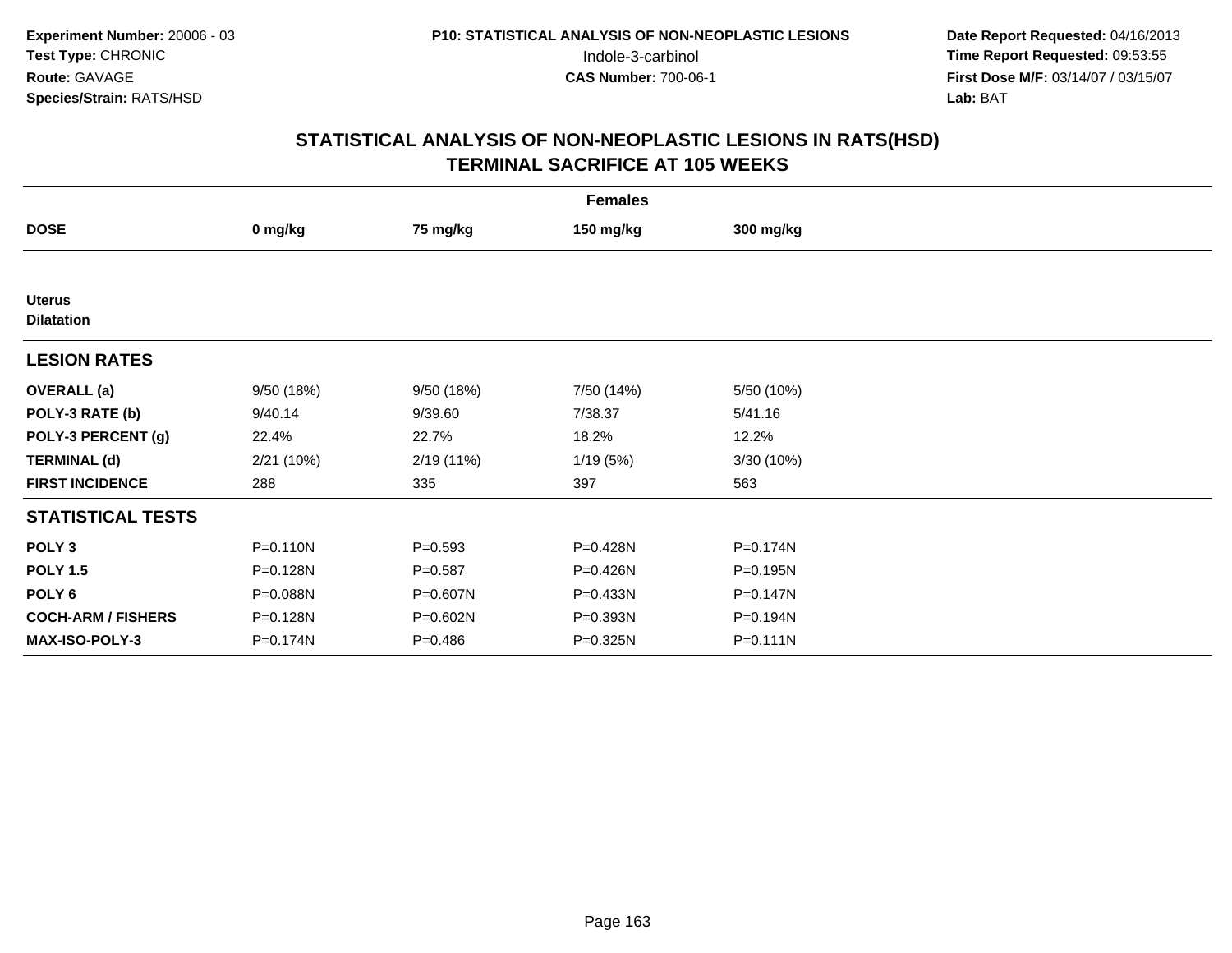|                                            | <b>Females</b> |             |             |             |  |
|--------------------------------------------|----------------|-------------|-------------|-------------|--|
| <b>DOSE</b>                                | 0 mg/kg        | 75 mg/kg    | 150 mg/kg   | 300 mg/kg   |  |
|                                            |                |             |             |             |  |
| <b>Uterus</b><br><b>Inflammation Acute</b> |                |             |             |             |  |
| <b>LESION RATES</b>                        |                |             |             |             |  |
| <b>OVERALL</b> (a)                         | 5/50 (10%)     | 12/50 (24%) | 6/50 (12%)  | 9/50 (18%)  |  |
| POLY-3 RATE (b)                            | 5/38.34        | 12/39.11    | 6/37.13     | 9/41.37     |  |
| POLY-3 PERCENT (g)                         | 13%            | 30.7%       | 16.2%       | 21.8%       |  |
| <b>TERMINAL (d)</b>                        | 2/21(10%)      | 5/19 (26%)  | 3/19(16%)   | 6/30 (20%)  |  |
| <b>FIRST INCIDENCE</b>                     | 446            | 492         | 446         | 563         |  |
| <b>STATISTICAL TESTS</b>                   |                |             |             |             |  |
| POLY <sub>3</sub>                          | $P = 0.411$    | $P = 0.051$ | $P=0.477$   | $P = 0.233$ |  |
| <b>POLY 1.5</b>                            | $P = 0.363$    | $P=0.049*$  | $P = 0.480$ | $P=0.203$   |  |
| POLY 6                                     | $P = 0.481$    | $P = 0.057$ | $P = 0.468$ | $P=0.277$   |  |
| <b>COCH-ARM / FISHERS</b>                  | $P = 0.348$    | $P = 0.054$ | $P = 0.500$ | $P = 0.194$ |  |
| MAX-ISO-POLY-3                             | $P=0.225$      | P=0.028*    | $P = 0.351$ | $P = 0.162$ |  |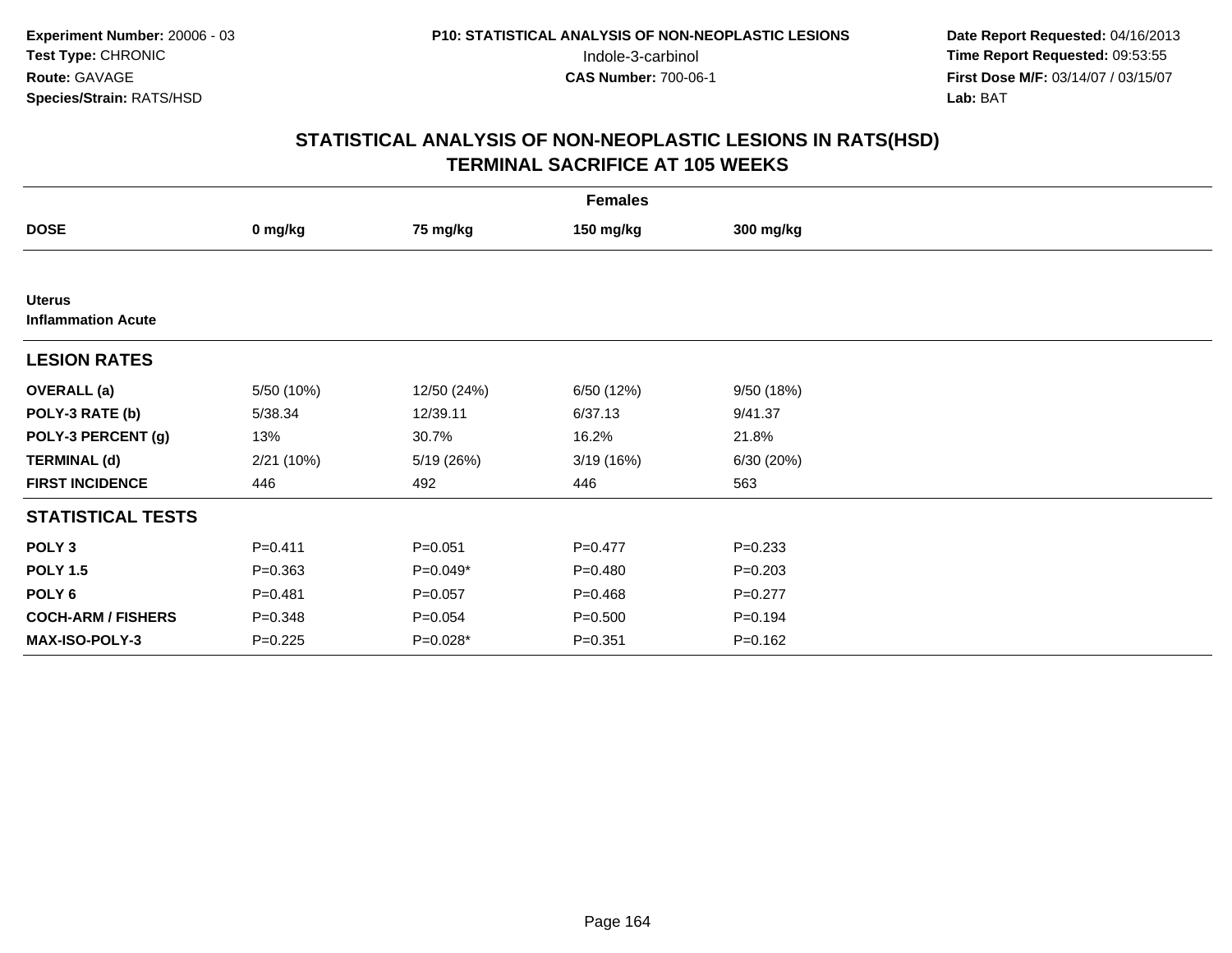|                                                         | <b>Females</b> |             |             |              |  |
|---------------------------------------------------------|----------------|-------------|-------------|--------------|--|
| <b>DOSE</b>                                             | 0 mg/kg        | 75 mg/kg    | 150 mg/kg   | 300 mg/kg    |  |
|                                                         |                |             |             |              |  |
| <b>Uterus: Endometrium</b><br><b>Hyperplasia Cystic</b> |                |             |             |              |  |
| <b>LESION RATES</b>                                     |                |             |             |              |  |
| <b>OVERALL</b> (a)                                      | 29/50 (58%)    | 28/50 (56%) | 29/50 (58%) | 21/50 (42%)  |  |
| POLY-3 RATE (b)                                         | 29/43.25       | 28/44.00    | 29/41.19    | 21/41.86     |  |
| POLY-3 PERCENT (g)                                      | 67.1%          | 63.6%       | 70.4%       | 50.2%        |  |
| <b>TERMINAL (d)</b>                                     | 13/21 (62%)    | 11/19 (58%) | 13/19 (68%) | 16/30 (53%)  |  |
| <b>FIRST INCIDENCE</b>                                  | 288            | 335         | 329         | 356          |  |
| <b>STATISTICAL TESTS</b>                                |                |             |             |              |  |
| POLY <sub>3</sub>                                       | P=0.063N       | P=0.454N    | $P = 0.459$ | P=0.077N     |  |
| <b>POLY 1.5</b>                                         | P=0.075N       | P=0.489N    | $P=0.475$   | P=0.092N     |  |
| POLY <sub>6</sub>                                       | P=0.048N*      | P=0.413N    | $P = 0.468$ | $P = 0.060N$ |  |
| <b>COCH-ARM / FISHERS</b>                               | P=0.060N       | P=0.500N    | P=0.580N    | $P = 0.081N$ |  |
| <b>MAX-ISO-POLY-3</b>                                   | P=0.074N       | P=0.363N    | $P = 0.364$ | $P = 0.051N$ |  |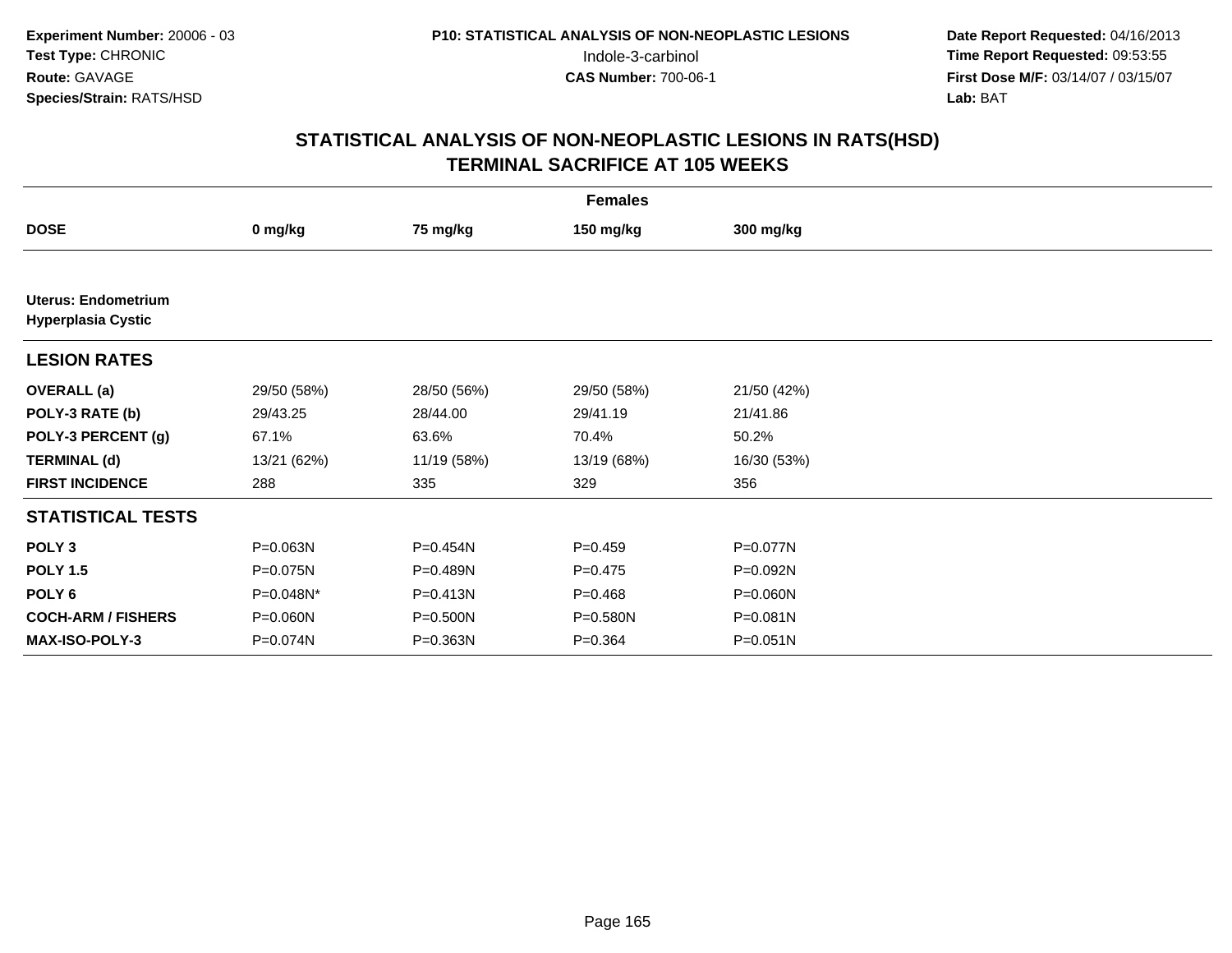| <b>Females</b>                                  |             |             |             |              |  |
|-------------------------------------------------|-------------|-------------|-------------|--------------|--|
| <b>DOSE</b>                                     | 0 mg/kg     | 75 mg/kg    | 150 mg/kg   | 300 mg/kg    |  |
|                                                 |             |             |             |              |  |
| <b>Uterus: Endometrium</b><br><b>Metaplasia</b> |             |             |             |              |  |
| <b>LESION RATES</b>                             |             |             |             |              |  |
| <b>OVERALL</b> (a)                              | 12/50 (24%) | 18/50 (36%) | 20/50 (40%) | 11/50 (22%)  |  |
| POLY-3 RATE (b)                                 | 12/41.12    | 18/40.19    | 20/40.73    | 11/40.98     |  |
| POLY-3 PERCENT (g)                              | 29.2%       | 44.8%       | 49.1%       | 26.8%        |  |
| <b>TERMINAL (d)</b>                             | 4/21 (19%)  | 8/19 (42%)  | 7/19 (37%)  | $9/30(30\%)$ |  |
| <b>FIRST INCIDENCE</b>                          | 373         | 420         | 446         | 592          |  |
| <b>STATISTICAL TESTS</b>                        |             |             |             |              |  |
| POLY <sub>3</sub>                               | P=0.334N    | $P = 0.104$ | $P=0.047*$  | P=0.504N     |  |
| <b>POLY 1.5</b>                                 | P=0.370N    | $P = 0.110$ | $P=0.047*$  | P=0.524N     |  |
| POLY 6                                          | P=0.285N    | $P = 0.103$ | $P = 0.051$ | P=0.472N     |  |
| <b>COCH-ARM / FISHERS</b>                       | P=0.348N    | $P = 0.138$ | $P = 0.066$ | P=0.500N     |  |
| <b>MAX-ISO-POLY-3</b>                           | P=0.136N    | $P = 0.070$ | $P=0.029*$  | P=0.404N     |  |